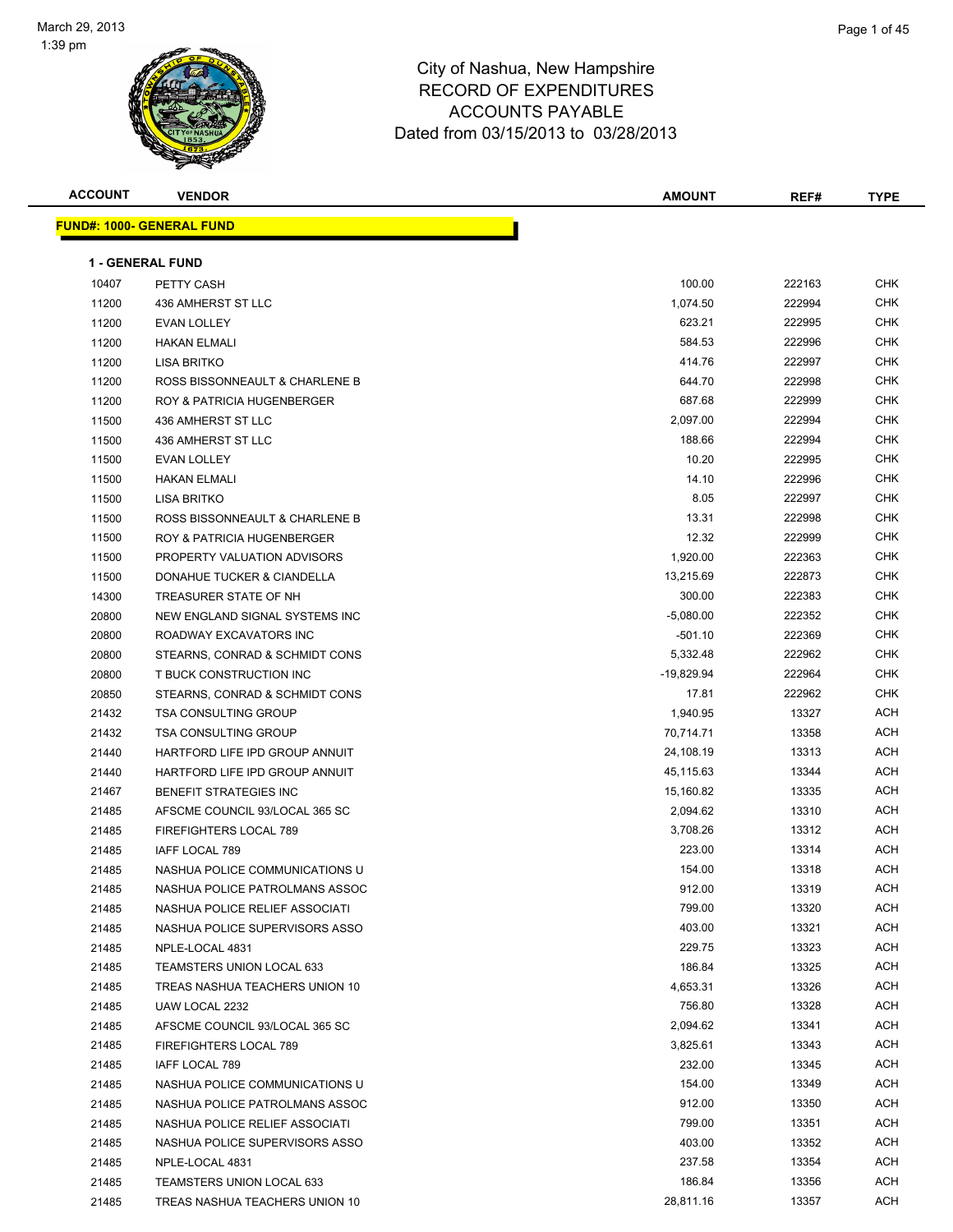

| <b>ACCOUNT</b> | <b>VENDOR</b>                                    | <b>AMOUNT</b>    | REF#   | <b>TYPE</b> |
|----------------|--------------------------------------------------|------------------|--------|-------------|
|                | <b>FUND#: 1000- GENERAL FUND</b>                 |                  |        |             |
|                | <b>1 - GENERAL FUND</b>                          |                  |        |             |
| 21485          | UAW LOCAL 2232                                   | 746.86           | 13359  | <b>ACH</b>  |
| 21485          | AMERICAN FEDERATION OF TEACHER                   | 14.50            | 222165 | <b>CHK</b>  |
| 21485          | AMERICAN FEDERATION OF TEACHER                   | 207.50           | 222627 | <b>CHK</b>  |
| 21490          | UNITED WAY OF GREATER NASHUA                     | 250.56           | 222177 | <b>CHK</b>  |
| 21490          | UNITED WAY OF GREATER NASHUA                     | 894.46           | 222641 | <b>CHK</b>  |
| 21495          | <b>WAGE ASSIGNMENT</b>                           | 175.00           | 13311  | <b>ACH</b>  |
| 21495          | <b>WAGE ASSIGNMENT</b>                           | 184.75           | 13315  | <b>ACH</b>  |
| 21495          | <b>WAGE ASSIGNMENT</b>                           | 180.00           | 13316  | <b>ACH</b>  |
| 21495          | <b>WAGE ASSIGNMENT</b>                           | 318.00           | 13317  | <b>ACH</b>  |
| 21495          | <b>WAGE ASSIGNMENT</b>                           | 259.00           | 13324  | <b>ACH</b>  |
| 21495          | <b>WAGE ASSIGNMENT</b>                           | 219.23           | 13329  | <b>ACH</b>  |
| 21495          | <b>WAGE ASSIGNMENT</b>                           | 175.00           | 13342  | <b>ACH</b>  |
|                | <b>WAGE ASSIGNMENT</b>                           | 184.75           | 13346  | <b>ACH</b>  |
| 21495<br>21495 | <b>WAGE ASSIGNMENT</b>                           | 180.00           | 13347  | <b>ACH</b>  |
|                |                                                  |                  | 13348  | <b>ACH</b>  |
| 21495          | <b>WAGE ASSIGNMENT</b><br><b>WAGE ASSIGNMENT</b> | 318.00<br>259.00 | 13355  | <b>ACH</b>  |
| 21495          | <b>WAGE ASSIGNMENT</b>                           | 219.23           | 13360  | ACH         |
| 21495<br>21495 | <b>WAGE ASSIGNMENT</b>                           | 894.82           | 222166 | <b>CHK</b>  |
|                | <b>WAGE ASSIGNMENT</b>                           | 1.15             | 222167 | <b>CHK</b>  |
| 21495<br>21495 | <b>WAGE ASSIGNMENT</b>                           | 25.00            | 222168 | <b>CHK</b>  |
| 21495          | <b>WAGE ASSIGNMENT</b>                           | 71.45            | 222169 | <b>CHK</b>  |
| 21495          | <b>WAGE ASSIGNMENT</b>                           | 53.55            | 222170 | <b>CHK</b>  |
| 21495          | <b>WAGE ASSIGNMENT</b>                           | 126.01           | 222171 | <b>CHK</b>  |
| 21495          | <b>WAGE ASSIGNMENT</b>                           | 1,305.85         | 222172 | <b>CHK</b>  |
| 21495          | <b>WAGE ASSIGNMENT</b>                           | 87.67            | 222173 | <b>CHK</b>  |
| 21495          | <b>WAGE ASSIGNMENT</b>                           | 11.54            | 222174 | <b>CHK</b>  |
| 21495          | <b>WAGE ASSIGNMENT</b>                           | 103.50           | 222175 | <b>CHK</b>  |
| 21495          | <b>WAGE ASSIGNMENT</b>                           | 237.00           | 222176 | <b>CHK</b>  |
| 21495          | <b>WAGE ASSIGNMENT</b>                           | 62.45            | 222178 | <b>CHK</b>  |
| 21495          | <b>WAGE ASSIGNMENT</b>                           | 137.67           | 222628 | <b>CHK</b>  |
| 21495          | <b>WAGE ASSIGNMENT</b>                           | 1,287.84         | 222629 | <b>CHK</b>  |
| 21495          | <b>WAGE ASSIGNMENT</b>                           | 1.15             | 222630 | <b>CHK</b>  |
| 21495          | <b>WAGE ASSIGNMENT</b>                           | 75.00            | 222631 | <b>CHK</b>  |
| 21495          | <b>WAGE ASSIGNMENT</b>                           | 58.83            | 222632 | <b>CHK</b>  |
| 21495          | <b>WAGE ASSIGNMENT</b>                           | 43.13            | 222633 | CHK         |
| 21495          | WAGE ASSIGNMENT                                  | 398.86           | 222634 | CHK         |
| 21495          | <b>WAGE ASSIGNMENT</b>                           | 1,305.85         | 222635 | <b>CHK</b>  |
| 21495          | <b>WAGE ASSIGNMENT</b>                           | 86.38            | 222636 | <b>CHK</b>  |
| 21495          | WAGE ASSIGNMENT                                  | 11.54            | 222637 | <b>CHK</b>  |
| 21495          | <b>WAGE ASSIGNMENT</b>                           | 103.50           | 222638 | <b>CHK</b>  |
| 21495          | <b>WAGE ASSIGNMENT</b>                           | 405.83           | 222639 | CHK         |
| 21495          | <b>WAGE ASSIGNMENT</b>                           | 237.00           | 222640 | CHK         |
| 21495          | <b>WAGE ASSIGNMENT</b>                           | 251.17           | 222642 | CHK         |
| 21495          | <b>WAGE ASSIGNMENT</b>                           | 141.01           | 222643 | CHK         |
| 21538          | NASHUA TEACHERS UNION                            | 111.07           | 13322  | ACH         |
| 21538          | NASHUA TEACHERS UNION                            | 4,794.10         | 13353  | <b>ACH</b>  |
| 21921          | STATE OF NH                                      | 12,100.23        | 13300  | ACH         |
| 21921          | STATE OF NH                                      | 15,318.15        | 13305  | <b>ACH</b>  |
|                |                                                  |                  |        |             |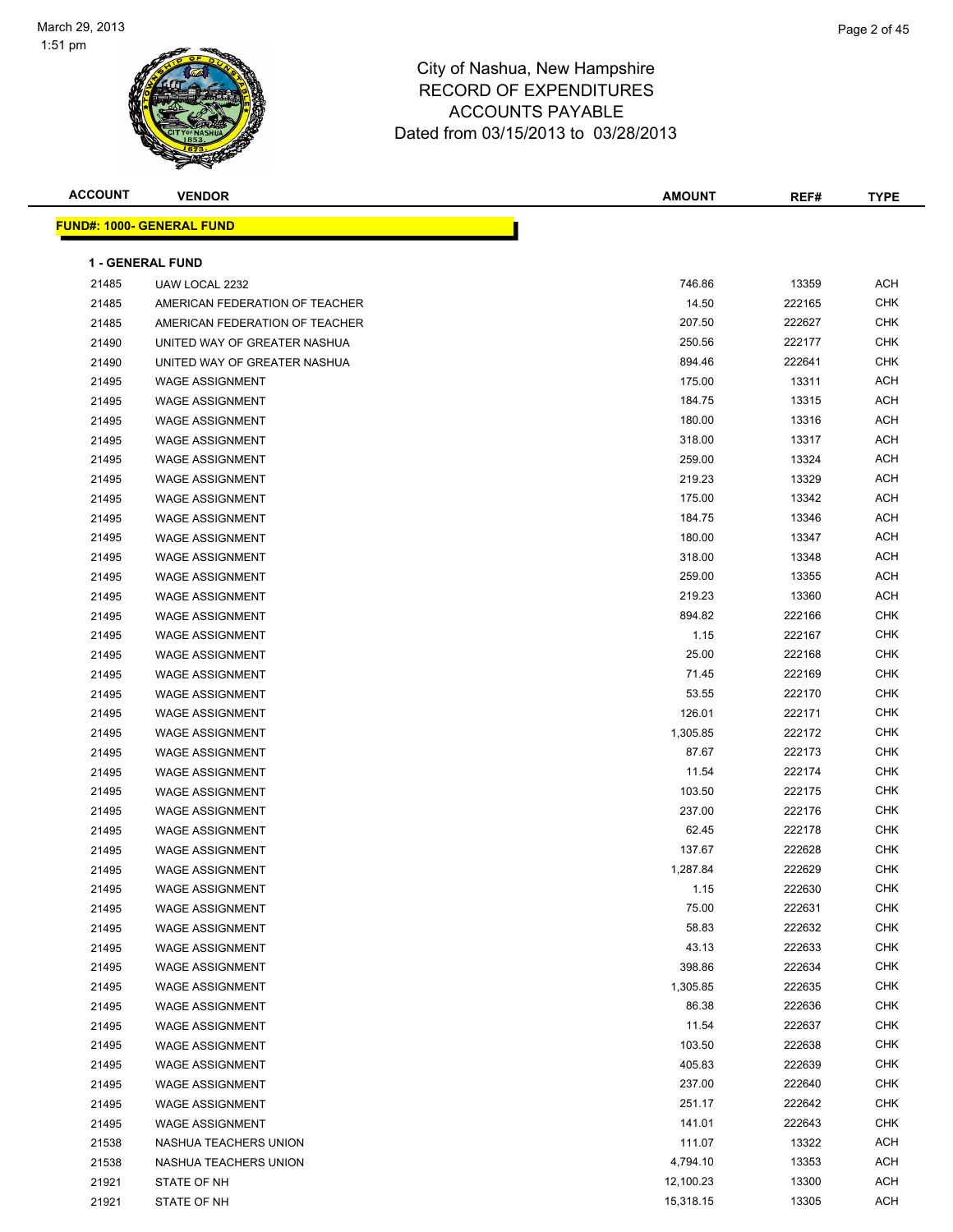

| <b>ACCOUNT</b>     | <b>VENDOR</b>                                 | <b>AMOUNT</b> | REF#   | <b>TYPE</b> |
|--------------------|-----------------------------------------------|---------------|--------|-------------|
|                    | FUND#: 1000- GENERAL FUND                     |               |        |             |
|                    | <b>1 - GENERAL FUND</b>                       |               |        |             |
| 21921              | STATE OF NH                                   | 15,033.74     | 13308  | ACH         |
| 21921              | STATE OF NH                                   | 8,879.80      | 13309  | <b>ACH</b>  |
| 21921              | STATE OF NH                                   | 9,241.82      | 13330  | <b>ACH</b>  |
| 21921              | STATE OF NH                                   | 14,072.14     | 13331  | <b>ACH</b>  |
| 21921              | STATE OF NH                                   | 16,976.47     | 13332  | <b>ACH</b>  |
| 21921              | <b>STATE OF NH</b>                            | 28,440.73     | 13339  | <b>ACH</b>  |
| 21921              | STATE OF NH                                   | 27,452.89     | 13340  | <b>ACH</b>  |
| 21921              | STATE OF NH                                   | 25,015.88     | 13361  | <b>ACH</b>  |
| 21922              | STATE OF NH DEPT OF SAFETY                    | 16.50         | 222242 | <b>CHK</b>  |
|                    | TOTAL 1 - GENERAL FUND                        | \$400,428.76  |        |             |
| <b>101 - MAYOR</b> |                                               |               |        |             |
| 61299              | <b>PATRICIA ROGERS</b>                        | 56.00         | 222797 | <b>CHK</b>  |
| 61910              | PETTY CASH                                    | 96.21         | 222163 | <b>CHK</b>  |
| 61910              | <b>SAM'S CLUB</b>                             | 22.96         | 222372 | <b>CHK</b>  |
| 68300              | PETTY CASH                                    | 65.00         | 222163 | <b>CHK</b>  |
| 68300              | THE HOLISTIC SELF CARE CENTER                 | 140.00        | 222306 | <b>CHK</b>  |
|                    | TOTAL 101 - MAYOR                             | \$380.17      |        |             |
|                    | 107 - CITY CLERK                              |               |        |             |
| 55200              | NEW ENGLAND ARCHIVISTS                        | 30.00         | 222822 | <b>CHK</b>  |
| 55307              | PAUL BERGERON                                 | 149.85        | 222783 | <b>CHK</b>  |
| 55400              | PAUL BERGERON                                 | 105.00        | 222783 | <b>CHK</b>  |
| 55607              | <b>MAILWAYS INC</b>                           | 814.44        | 222926 | <b>CHK</b>  |
| 55699              | PETTY CASH                                    | 40.00         | 222163 | <b>CHK</b>  |
| 55699              | OCCUPATIONAL DRUG TESTING LLC                 | 195.00        | 222828 | <b>CHK</b>  |
| 61100              | PETTY CASH                                    | 23.86         | 222163 | <b>CHK</b>  |
|                    | <b>TOTAL 107 - CITY CLERK</b>                 | \$1,358.15    |        |             |
|                    | <b>109 - CIVIC &amp; COMMUNITY ACTIVITIES</b> |               |        |             |
| 56200              | <b>TROOP 10868</b>                            | 500.00        | 222211 | <b>CHK</b>  |
| 56214              | HUMANE SOCIETY FOR GREATER                    | 8,256.75      | 222310 | <b>CHK</b>  |
|                    | TOTAL 109 - CIVIC & COMMUNITY ACTIVITIES      | \$8,756.75    |        |             |
|                    | <b>111 - HUMAN RESOURCES</b>                  |               |        |             |
| 55200              | TREASURER STATE OF NH                         | 5.00          | 222838 | <b>CHK</b>  |
| 55425              | <b>LEONARD BULLINER</b>                       | 40.00         | 222860 | <b>CHK</b>  |
| 55425              | <b>BRIAN GORDON</b>                           | 40.00         | 222890 | <b>CHK</b>  |
|                    |                                               | 40.00         | 222939 | <b>CHK</b>  |
| 55425              | <b>JONATHAN PARADISE</b>                      |               |        |             |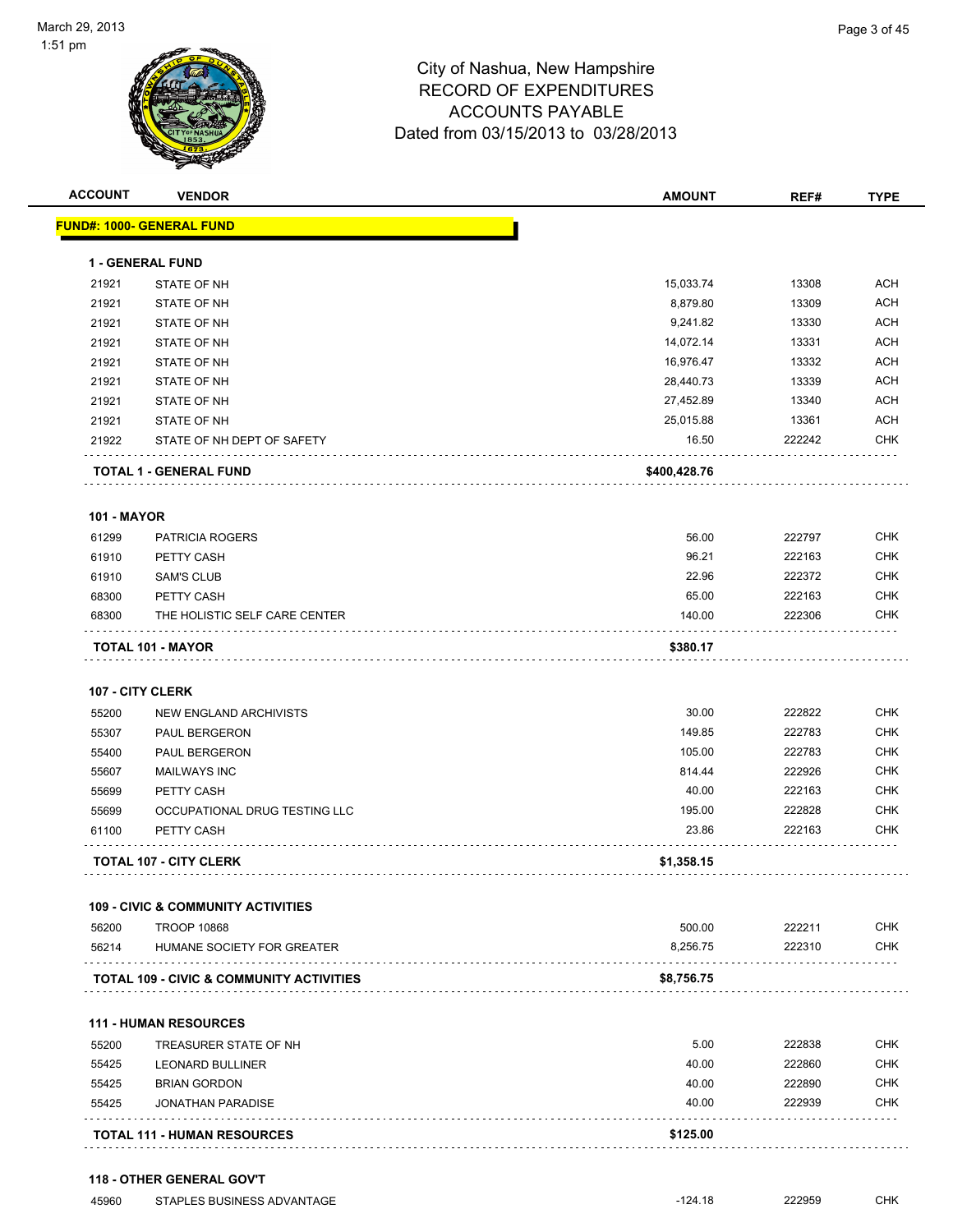

**ACCOUNT VENDOR AMOUNT REF# TYPE**

|                | <u> FUND#: 1000- GENERAL FUND</u>                              |                  |                  |                                                                                                                                                                                                  |
|----------------|----------------------------------------------------------------|------------------|------------------|--------------------------------------------------------------------------------------------------------------------------------------------------------------------------------------------------|
|                | <b>TOTAL 118 - OTHER GENERAL GOV'T</b>                         | -\$124.18        |                  |                                                                                                                                                                                                  |
|                | <b>120 - TELECOMMUNICATIONS</b>                                |                  |                  |                                                                                                                                                                                                  |
| 55109          | <b>SUSAN LOVERING</b>                                          | 33.00            | 222194           | <b>CHK</b>                                                                                                                                                                                       |
| 55109          | <b>FAIRPOINT COMMUNICATIONS</b>                                | 39.99            | 222216           | <b>CHK</b>                                                                                                                                                                                       |
| 55109          | LANGUAGE LINE SERVICES                                         | 127.23           | 222320           | <b>CHK</b>                                                                                                                                                                                       |
| 55109          | <b>FAIRPOINT COMMUNICATIONS</b>                                | 325.43           | 222811           | <b>CHK</b>                                                                                                                                                                                       |
| 55109          | PACIFIC TELEMANAGEMENT SERVICE                                 | 150.00           | 222938           | <b>CHK</b>                                                                                                                                                                                       |
|                | <b>TOTAL 120 - TELECOMMUNICATIONS</b>                          | \$675.65         |                  |                                                                                                                                                                                                  |
|                | <b>122 - INFORMATION TECHNOLOGY</b>                            |                  |                  |                                                                                                                                                                                                  |
| 53142          | <b>AT&amp;T MOBILITY</b>                                       | 450.40           | 222806           | <b>CHK</b>                                                                                                                                                                                       |
| 54407          | PITNEY BOWES GLOBAL FIN SRVS                                   | 323.58           | 222240           | <b>CHK</b>                                                                                                                                                                                       |
| 54407          | <b>CITRIX ONLINE LLC</b>                                       | 165.00           | 222866           | <b>CHK</b>                                                                                                                                                                                       |
| 54407          | INTELLIGOV SOFTWARE INC                                        | 12,000.00        | 222908           | <b>CHK</b>                                                                                                                                                                                       |
| 54407          | SHI INTERNATIONAL CORP                                         | 5,650.00         | 222957           | <b>CHK</b>                                                                                                                                                                                       |
| 55118          | <b>AT&amp;T MOBILITY</b>                                       | 187.44           | 222806           | <b>CHK</b>                                                                                                                                                                                       |
| 55300          | <b>JAMES MOLONY</b>                                            | 54.24            | 222198           | <b>CHK</b>                                                                                                                                                                                       |
| 61100          | STAPLES BUSINESS ADVANTAGE                                     | 102.77           | 222378           | <b>CHK</b>                                                                                                                                                                                       |
| 61100          | ANDRUSKEVICH PHOTOGRAPHY                                       | 165.00           | 222848           | <b>CHK</b>                                                                                                                                                                                       |
| 71221          | AMAZON.COM                                                     | 415.46           | 222805           | <b>CHK</b>                                                                                                                                                                                       |
| 71221          | DELL MARKETING LP                                              | 308.01           | 222871           | <b>CHK</b>                                                                                                                                                                                       |
| 71228          | SHI INTERNATIONAL CORP                                         | 695.00           | 222957           | CHK                                                                                                                                                                                              |
|                | TOTAL 122 - INFORMATION TECHNOLOGY                             | \$20,516.90      |                  |                                                                                                                                                                                                  |
|                |                                                                |                  |                  |                                                                                                                                                                                                  |
|                |                                                                |                  |                  |                                                                                                                                                                                                  |
|                | <b>126 - FINANCIAL SERVICES</b>                                |                  |                  |                                                                                                                                                                                                  |
| 54450          | FORMAX - DIV BESCORP INC                                       | 1,726.00         | 222292           |                                                                                                                                                                                                  |
| 55307          | <b>CRAIG WILSON</b>                                            | 24.79            | 222212           |                                                                                                                                                                                                  |
| 61100          | STAPLES BUSINESS ADVANTAGE                                     | 37.16            | 222378           |                                                                                                                                                                                                  |
| 61100          | <b>WARREN'S OFFICE SUPPLIES</b>                                | 164.85<br>549.62 | 222393           |                                                                                                                                                                                                  |
| 61100<br>61235 | STAPLES BUSINESS ADVANTAGE<br>FREEDOM PRINTERS LLC             | 1,062.08         | 222959<br>222884 |                                                                                                                                                                                                  |
|                | <b>TOTAL 126 - FINANCIAL SERVICES</b>                          | \$3,564.50       |                  |                                                                                                                                                                                                  |
|                | <b>129 - CITY BUILDINGS</b>                                    |                  |                  |                                                                                                                                                                                                  |
| 54100          | <b>PSNH</b>                                                    | 7,030.37         | 222241           |                                                                                                                                                                                                  |
|                | <b>PSNH</b>                                                    | 243.35           | 222832           |                                                                                                                                                                                                  |
| 54100<br>54114 | <b>HESS CORPORATION</b>                                        | 1,567.08         | 222304           |                                                                                                                                                                                                  |
| 54141          | PENNICHUCK WATER WORKS INC                                     | 536.36           | 222829           |                                                                                                                                                                                                  |
|                |                                                                | 75.00            | 222261           |                                                                                                                                                                                                  |
| 54228          | BAIN PEST CONTROL SERVICE INC<br>BAIN PEST CONTROL SERVICE INC | 75.00            | 222853           |                                                                                                                                                                                                  |
| 54228          |                                                                |                  |                  |                                                                                                                                                                                                  |
| 54243          | J LAWRENCE HALL INC                                            | 1,177.80         | 222314           |                                                                                                                                                                                                  |
| 54243<br>54243 | SHATTUCK MALONE OIL CO<br>J A MARINO AUTOMATIC HEATING S       | 774.98<br>38.78  | 222834<br>222909 | <b>CHK</b><br><b>CHK</b><br><b>CHK</b><br><b>CHK</b><br><b>CHK</b><br>CHK<br><b>CHK</b><br><b>CHK</b><br><b>CHK</b><br><b>CHK</b><br><b>CHK</b><br><b>CHK</b><br><b>CHK</b><br><b>CHK</b><br>CHK |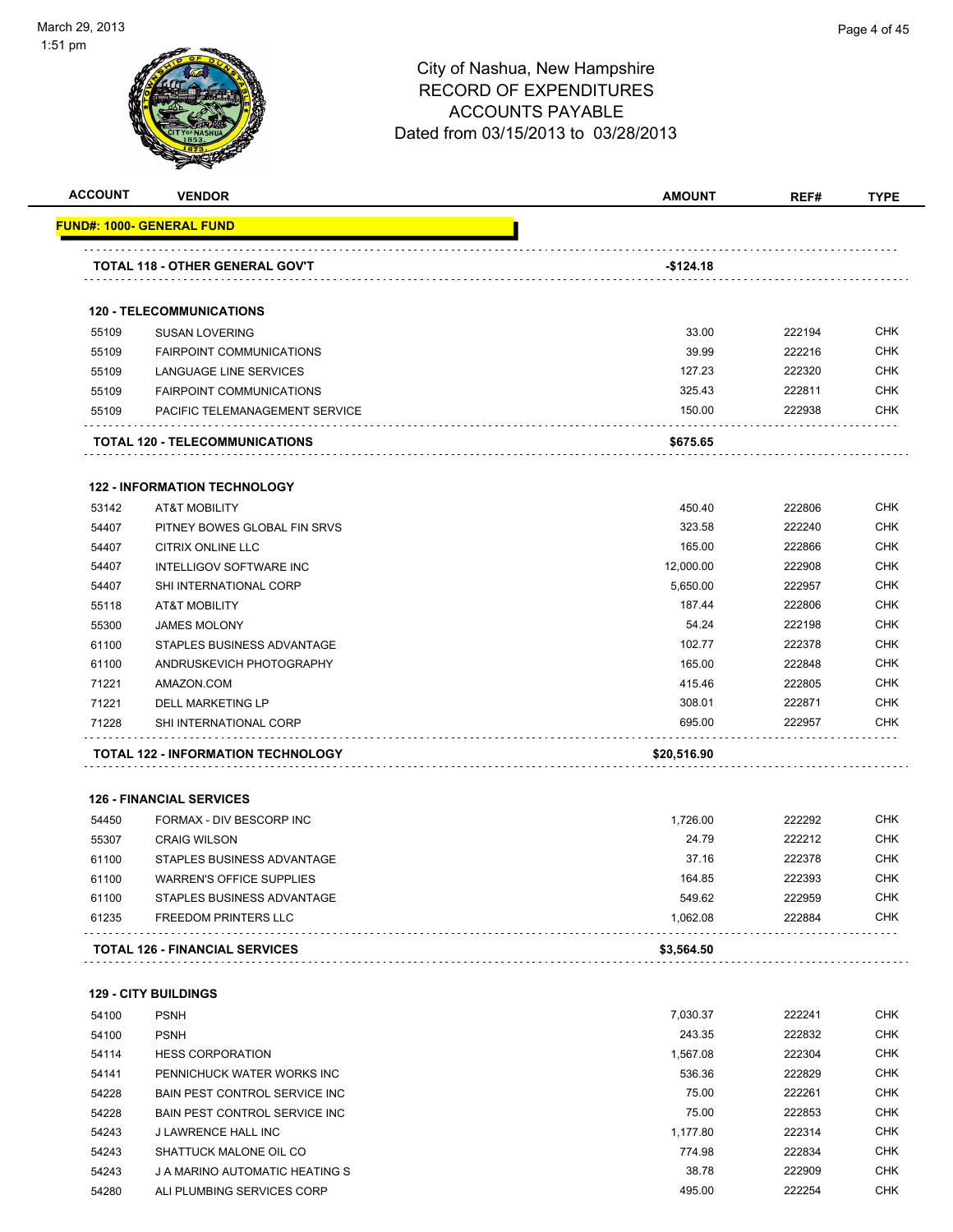| <b>FUND#: 1000- GENERAL FUND</b><br><b>129 - CITY BUILDINGS</b><br>43.15<br>222259<br>54280<br><b>B &amp; S LOCKSMITHS INC</b><br>13.31<br>54280<br>222266<br><b>AUBUCHON HARDWARE</b><br>222280<br>54280<br>1,310.00<br><b>CRITTER CONTROL</b><br>9.00<br>222852<br>54280<br><b>B &amp; S LOCKSMITHS INC</b><br>54280<br><b>BAIN PEST CONTROL SERVICE INC</b><br>125.00<br>222853<br>54280<br>16.53<br>222859<br><b>AUBUCHON HARDWARE</b><br>96.00<br>222887<br>54280<br><b>GATE CITY ELECTRIC</b><br>54280<br><b>GREENLANDS OUTDOOR POWER EQUIP</b><br>1,599.00<br>222896<br>126.40<br>222915<br>54280<br><b>JUST LIGHTS</b><br>54280<br>M & M ELECTRICAL SUPPLY CO INC<br>60.03<br>222922<br>54600<br>NEVERETTS SEW & VAC INC<br>89.90<br>222349<br>229.00<br>222806<br>55118<br><b>AT&amp;T MOBILITY</b><br>222163<br>61299<br>PETTY CASH<br>37.47<br><b>TOTAL 129 - CITY BUILDINGS</b><br>\$15,768.51<br><b>130 - PURCHASING</b><br>376.75<br>222245<br>54828<br><b>US BANK</b><br>1,020.00<br>222239<br>54842<br>PITNEY BOWES GLOBAL FIN SRVS<br>58.76<br>222796<br>55307<br>RALPH JACKSON<br><b>TOTAL 130 - PURCHASING</b><br>\$1,455.51<br>132 - ASSESSING<br>222163<br>54828<br>PETTY CASH<br>12.46<br>109.70<br>222245<br>54828<br><b>US BANK</b><br>54.00<br>222354<br>55200<br><b>NNEREN</b><br>55307<br>114.35<br>222795<br>ANGELO MARINO<br>351.92<br>222906<br>55400<br><b>HYATT REGENCY NEWPORT</b><br>12.99<br>222163<br>61100<br>PETTY CASH<br>79.92<br>222959<br>61100<br>STAPLES BUSINESS ADVANTAGE<br><b>TOTAL 132 - ASSESSING</b><br>\$735.34<br><b>142 - WOODLAWN CEMETERY</b><br>230.42<br>222241<br>54100<br><b>PSNH</b><br>220.05<br>222832<br><b>PSNH</b><br>54100<br>475.13<br>222331<br>54107<br>MCLAUGHLIN OIL CO<br>222223<br>588.41<br>54114<br><b>LIBERTY UTILITIES</b><br><b>NHCA</b><br>50.00<br>222236<br>55400<br>39.99<br>222378<br>61499<br>STAPLES BUSINESS ADVANTAGE<br>61549<br>299.70<br>222162<br>PAUL LAVOIE'S GREENHOUSE<br>222380<br>61549<br>STOKES SEEDS INC<br>118.28<br>61799<br>25.00<br>222330<br>MAYNARD & LESIEUR INC | <b>ACCOUNT</b> | <b>VENDOR</b> | <b>AMOUNT</b> | REF# | <b>TYPE</b> |
|------------------------------------------------------------------------------------------------------------------------------------------------------------------------------------------------------------------------------------------------------------------------------------------------------------------------------------------------------------------------------------------------------------------------------------------------------------------------------------------------------------------------------------------------------------------------------------------------------------------------------------------------------------------------------------------------------------------------------------------------------------------------------------------------------------------------------------------------------------------------------------------------------------------------------------------------------------------------------------------------------------------------------------------------------------------------------------------------------------------------------------------------------------------------------------------------------------------------------------------------------------------------------------------------------------------------------------------------------------------------------------------------------------------------------------------------------------------------------------------------------------------------------------------------------------------------------------------------------------------------------------------------------------------------------------------------------------------------------------------------------------------------------------------------------------------------------------------------------------------------------------------------------------------------------------------------------------------------------------------------------------------------------------------------------------------------------|----------------|---------------|---------------|------|-------------|
|                                                                                                                                                                                                                                                                                                                                                                                                                                                                                                                                                                                                                                                                                                                                                                                                                                                                                                                                                                                                                                                                                                                                                                                                                                                                                                                                                                                                                                                                                                                                                                                                                                                                                                                                                                                                                                                                                                                                                                                                                                                                              |                |               |               |      |             |
|                                                                                                                                                                                                                                                                                                                                                                                                                                                                                                                                                                                                                                                                                                                                                                                                                                                                                                                                                                                                                                                                                                                                                                                                                                                                                                                                                                                                                                                                                                                                                                                                                                                                                                                                                                                                                                                                                                                                                                                                                                                                              |                |               |               |      |             |
|                                                                                                                                                                                                                                                                                                                                                                                                                                                                                                                                                                                                                                                                                                                                                                                                                                                                                                                                                                                                                                                                                                                                                                                                                                                                                                                                                                                                                                                                                                                                                                                                                                                                                                                                                                                                                                                                                                                                                                                                                                                                              |                |               |               |      | <b>CHK</b>  |
|                                                                                                                                                                                                                                                                                                                                                                                                                                                                                                                                                                                                                                                                                                                                                                                                                                                                                                                                                                                                                                                                                                                                                                                                                                                                                                                                                                                                                                                                                                                                                                                                                                                                                                                                                                                                                                                                                                                                                                                                                                                                              |                |               |               |      | <b>CHK</b>  |
|                                                                                                                                                                                                                                                                                                                                                                                                                                                                                                                                                                                                                                                                                                                                                                                                                                                                                                                                                                                                                                                                                                                                                                                                                                                                                                                                                                                                                                                                                                                                                                                                                                                                                                                                                                                                                                                                                                                                                                                                                                                                              |                |               |               |      | <b>CHK</b>  |
|                                                                                                                                                                                                                                                                                                                                                                                                                                                                                                                                                                                                                                                                                                                                                                                                                                                                                                                                                                                                                                                                                                                                                                                                                                                                                                                                                                                                                                                                                                                                                                                                                                                                                                                                                                                                                                                                                                                                                                                                                                                                              |                |               |               |      | <b>CHK</b>  |
|                                                                                                                                                                                                                                                                                                                                                                                                                                                                                                                                                                                                                                                                                                                                                                                                                                                                                                                                                                                                                                                                                                                                                                                                                                                                                                                                                                                                                                                                                                                                                                                                                                                                                                                                                                                                                                                                                                                                                                                                                                                                              |                |               |               |      | <b>CHK</b>  |
|                                                                                                                                                                                                                                                                                                                                                                                                                                                                                                                                                                                                                                                                                                                                                                                                                                                                                                                                                                                                                                                                                                                                                                                                                                                                                                                                                                                                                                                                                                                                                                                                                                                                                                                                                                                                                                                                                                                                                                                                                                                                              |                |               |               |      | <b>CHK</b>  |
|                                                                                                                                                                                                                                                                                                                                                                                                                                                                                                                                                                                                                                                                                                                                                                                                                                                                                                                                                                                                                                                                                                                                                                                                                                                                                                                                                                                                                                                                                                                                                                                                                                                                                                                                                                                                                                                                                                                                                                                                                                                                              |                |               |               |      | <b>CHK</b>  |
|                                                                                                                                                                                                                                                                                                                                                                                                                                                                                                                                                                                                                                                                                                                                                                                                                                                                                                                                                                                                                                                                                                                                                                                                                                                                                                                                                                                                                                                                                                                                                                                                                                                                                                                                                                                                                                                                                                                                                                                                                                                                              |                |               |               |      | <b>CHK</b>  |
|                                                                                                                                                                                                                                                                                                                                                                                                                                                                                                                                                                                                                                                                                                                                                                                                                                                                                                                                                                                                                                                                                                                                                                                                                                                                                                                                                                                                                                                                                                                                                                                                                                                                                                                                                                                                                                                                                                                                                                                                                                                                              |                |               |               |      | <b>CHK</b>  |
|                                                                                                                                                                                                                                                                                                                                                                                                                                                                                                                                                                                                                                                                                                                                                                                                                                                                                                                                                                                                                                                                                                                                                                                                                                                                                                                                                                                                                                                                                                                                                                                                                                                                                                                                                                                                                                                                                                                                                                                                                                                                              |                |               |               |      | <b>CHK</b>  |
|                                                                                                                                                                                                                                                                                                                                                                                                                                                                                                                                                                                                                                                                                                                                                                                                                                                                                                                                                                                                                                                                                                                                                                                                                                                                                                                                                                                                                                                                                                                                                                                                                                                                                                                                                                                                                                                                                                                                                                                                                                                                              |                |               |               |      | CHK         |
|                                                                                                                                                                                                                                                                                                                                                                                                                                                                                                                                                                                                                                                                                                                                                                                                                                                                                                                                                                                                                                                                                                                                                                                                                                                                                                                                                                                                                                                                                                                                                                                                                                                                                                                                                                                                                                                                                                                                                                                                                                                                              |                |               |               |      | <b>CHK</b>  |
|                                                                                                                                                                                                                                                                                                                                                                                                                                                                                                                                                                                                                                                                                                                                                                                                                                                                                                                                                                                                                                                                                                                                                                                                                                                                                                                                                                                                                                                                                                                                                                                                                                                                                                                                                                                                                                                                                                                                                                                                                                                                              |                |               |               |      | CHK         |
|                                                                                                                                                                                                                                                                                                                                                                                                                                                                                                                                                                                                                                                                                                                                                                                                                                                                                                                                                                                                                                                                                                                                                                                                                                                                                                                                                                                                                                                                                                                                                                                                                                                                                                                                                                                                                                                                                                                                                                                                                                                                              |                |               |               |      |             |
|                                                                                                                                                                                                                                                                                                                                                                                                                                                                                                                                                                                                                                                                                                                                                                                                                                                                                                                                                                                                                                                                                                                                                                                                                                                                                                                                                                                                                                                                                                                                                                                                                                                                                                                                                                                                                                                                                                                                                                                                                                                                              |                |               |               |      |             |
|                                                                                                                                                                                                                                                                                                                                                                                                                                                                                                                                                                                                                                                                                                                                                                                                                                                                                                                                                                                                                                                                                                                                                                                                                                                                                                                                                                                                                                                                                                                                                                                                                                                                                                                                                                                                                                                                                                                                                                                                                                                                              |                |               |               |      |             |
|                                                                                                                                                                                                                                                                                                                                                                                                                                                                                                                                                                                                                                                                                                                                                                                                                                                                                                                                                                                                                                                                                                                                                                                                                                                                                                                                                                                                                                                                                                                                                                                                                                                                                                                                                                                                                                                                                                                                                                                                                                                                              |                |               |               |      | <b>CHK</b>  |
|                                                                                                                                                                                                                                                                                                                                                                                                                                                                                                                                                                                                                                                                                                                                                                                                                                                                                                                                                                                                                                                                                                                                                                                                                                                                                                                                                                                                                                                                                                                                                                                                                                                                                                                                                                                                                                                                                                                                                                                                                                                                              |                |               |               |      | <b>CHK</b>  |
|                                                                                                                                                                                                                                                                                                                                                                                                                                                                                                                                                                                                                                                                                                                                                                                                                                                                                                                                                                                                                                                                                                                                                                                                                                                                                                                                                                                                                                                                                                                                                                                                                                                                                                                                                                                                                                                                                                                                                                                                                                                                              |                |               |               |      | CHK         |
|                                                                                                                                                                                                                                                                                                                                                                                                                                                                                                                                                                                                                                                                                                                                                                                                                                                                                                                                                                                                                                                                                                                                                                                                                                                                                                                                                                                                                                                                                                                                                                                                                                                                                                                                                                                                                                                                                                                                                                                                                                                                              |                |               |               |      |             |
|                                                                                                                                                                                                                                                                                                                                                                                                                                                                                                                                                                                                                                                                                                                                                                                                                                                                                                                                                                                                                                                                                                                                                                                                                                                                                                                                                                                                                                                                                                                                                                                                                                                                                                                                                                                                                                                                                                                                                                                                                                                                              |                |               |               |      |             |
|                                                                                                                                                                                                                                                                                                                                                                                                                                                                                                                                                                                                                                                                                                                                                                                                                                                                                                                                                                                                                                                                                                                                                                                                                                                                                                                                                                                                                                                                                                                                                                                                                                                                                                                                                                                                                                                                                                                                                                                                                                                                              |                |               |               |      | <b>CHK</b>  |
|                                                                                                                                                                                                                                                                                                                                                                                                                                                                                                                                                                                                                                                                                                                                                                                                                                                                                                                                                                                                                                                                                                                                                                                                                                                                                                                                                                                                                                                                                                                                                                                                                                                                                                                                                                                                                                                                                                                                                                                                                                                                              |                |               |               |      | <b>CHK</b>  |
|                                                                                                                                                                                                                                                                                                                                                                                                                                                                                                                                                                                                                                                                                                                                                                                                                                                                                                                                                                                                                                                                                                                                                                                                                                                                                                                                                                                                                                                                                                                                                                                                                                                                                                                                                                                                                                                                                                                                                                                                                                                                              |                |               |               |      | <b>CHK</b>  |
|                                                                                                                                                                                                                                                                                                                                                                                                                                                                                                                                                                                                                                                                                                                                                                                                                                                                                                                                                                                                                                                                                                                                                                                                                                                                                                                                                                                                                                                                                                                                                                                                                                                                                                                                                                                                                                                                                                                                                                                                                                                                              |                |               |               |      | <b>CHK</b>  |
|                                                                                                                                                                                                                                                                                                                                                                                                                                                                                                                                                                                                                                                                                                                                                                                                                                                                                                                                                                                                                                                                                                                                                                                                                                                                                                                                                                                                                                                                                                                                                                                                                                                                                                                                                                                                                                                                                                                                                                                                                                                                              |                |               |               |      | <b>CHK</b>  |
|                                                                                                                                                                                                                                                                                                                                                                                                                                                                                                                                                                                                                                                                                                                                                                                                                                                                                                                                                                                                                                                                                                                                                                                                                                                                                                                                                                                                                                                                                                                                                                                                                                                                                                                                                                                                                                                                                                                                                                                                                                                                              |                |               |               |      | CHK         |
|                                                                                                                                                                                                                                                                                                                                                                                                                                                                                                                                                                                                                                                                                                                                                                                                                                                                                                                                                                                                                                                                                                                                                                                                                                                                                                                                                                                                                                                                                                                                                                                                                                                                                                                                                                                                                                                                                                                                                                                                                                                                              |                |               |               |      | <b>CHK</b>  |
|                                                                                                                                                                                                                                                                                                                                                                                                                                                                                                                                                                                                                                                                                                                                                                                                                                                                                                                                                                                                                                                                                                                                                                                                                                                                                                                                                                                                                                                                                                                                                                                                                                                                                                                                                                                                                                                                                                                                                                                                                                                                              |                |               |               |      |             |
|                                                                                                                                                                                                                                                                                                                                                                                                                                                                                                                                                                                                                                                                                                                                                                                                                                                                                                                                                                                                                                                                                                                                                                                                                                                                                                                                                                                                                                                                                                                                                                                                                                                                                                                                                                                                                                                                                                                                                                                                                                                                              |                |               |               |      |             |
|                                                                                                                                                                                                                                                                                                                                                                                                                                                                                                                                                                                                                                                                                                                                                                                                                                                                                                                                                                                                                                                                                                                                                                                                                                                                                                                                                                                                                                                                                                                                                                                                                                                                                                                                                                                                                                                                                                                                                                                                                                                                              |                |               |               |      |             |
|                                                                                                                                                                                                                                                                                                                                                                                                                                                                                                                                                                                                                                                                                                                                                                                                                                                                                                                                                                                                                                                                                                                                                                                                                                                                                                                                                                                                                                                                                                                                                                                                                                                                                                                                                                                                                                                                                                                                                                                                                                                                              |                |               |               |      | <b>CHK</b>  |
|                                                                                                                                                                                                                                                                                                                                                                                                                                                                                                                                                                                                                                                                                                                                                                                                                                                                                                                                                                                                                                                                                                                                                                                                                                                                                                                                                                                                                                                                                                                                                                                                                                                                                                                                                                                                                                                                                                                                                                                                                                                                              |                |               |               |      | <b>CHK</b>  |
|                                                                                                                                                                                                                                                                                                                                                                                                                                                                                                                                                                                                                                                                                                                                                                                                                                                                                                                                                                                                                                                                                                                                                                                                                                                                                                                                                                                                                                                                                                                                                                                                                                                                                                                                                                                                                                                                                                                                                                                                                                                                              |                |               |               |      | <b>CHK</b>  |
|                                                                                                                                                                                                                                                                                                                                                                                                                                                                                                                                                                                                                                                                                                                                                                                                                                                                                                                                                                                                                                                                                                                                                                                                                                                                                                                                                                                                                                                                                                                                                                                                                                                                                                                                                                                                                                                                                                                                                                                                                                                                              |                |               |               |      | <b>CHK</b>  |
|                                                                                                                                                                                                                                                                                                                                                                                                                                                                                                                                                                                                                                                                                                                                                                                                                                                                                                                                                                                                                                                                                                                                                                                                                                                                                                                                                                                                                                                                                                                                                                                                                                                                                                                                                                                                                                                                                                                                                                                                                                                                              |                |               |               |      | <b>CHK</b>  |
|                                                                                                                                                                                                                                                                                                                                                                                                                                                                                                                                                                                                                                                                                                                                                                                                                                                                                                                                                                                                                                                                                                                                                                                                                                                                                                                                                                                                                                                                                                                                                                                                                                                                                                                                                                                                                                                                                                                                                                                                                                                                              |                |               |               |      | <b>CHK</b>  |
|                                                                                                                                                                                                                                                                                                                                                                                                                                                                                                                                                                                                                                                                                                                                                                                                                                                                                                                                                                                                                                                                                                                                                                                                                                                                                                                                                                                                                                                                                                                                                                                                                                                                                                                                                                                                                                                                                                                                                                                                                                                                              |                |               |               |      | <b>CHK</b>  |
|                                                                                                                                                                                                                                                                                                                                                                                                                                                                                                                                                                                                                                                                                                                                                                                                                                                                                                                                                                                                                                                                                                                                                                                                                                                                                                                                                                                                                                                                                                                                                                                                                                                                                                                                                                                                                                                                                                                                                                                                                                                                              |                |               |               |      | <b>CHK</b>  |
|                                                                                                                                                                                                                                                                                                                                                                                                                                                                                                                                                                                                                                                                                                                                                                                                                                                                                                                                                                                                                                                                                                                                                                                                                                                                                                                                                                                                                                                                                                                                                                                                                                                                                                                                                                                                                                                                                                                                                                                                                                                                              |                |               |               |      | CHK         |
| TOTAL 142 - WOODLAWN CEMETERY                                                                                                                                                                                                                                                                                                                                                                                                                                                                                                                                                                                                                                                                                                                                                                                                                                                                                                                                                                                                                                                                                                                                                                                                                                                                                                                                                                                                                                                                                                                                                                                                                                                                                                                                                                                                                                                                                                                                                                                                                                                |                |               | \$2,046.98    |      |             |

**144 - EDGEWOOD CEMETERY**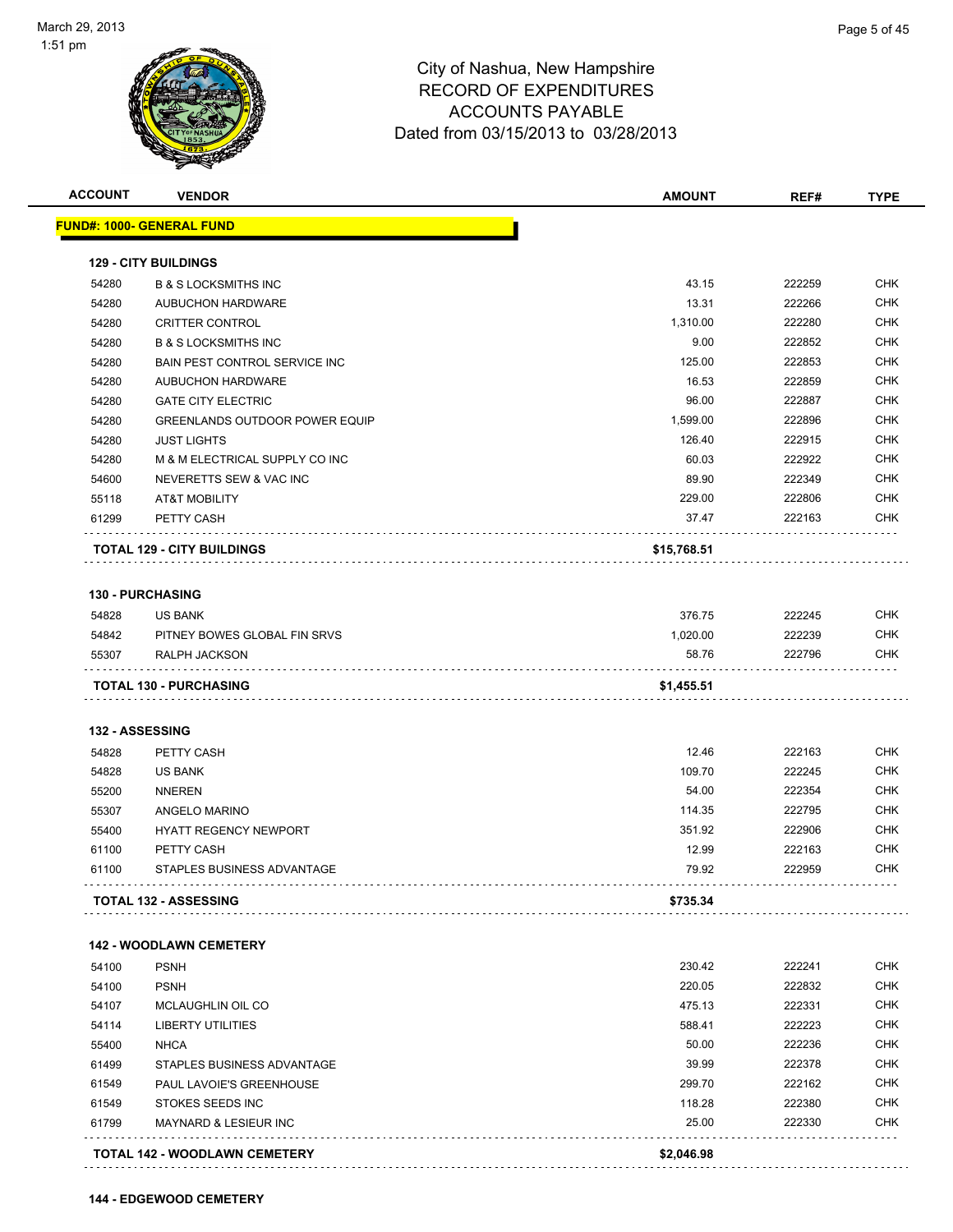

| <b>ACCOUNT</b> | <b>VENDOR</b>                         | <b>AMOUNT</b> | REF#   | <b>TYPE</b> |
|----------------|---------------------------------------|---------------|--------|-------------|
|                | <u> FUND#: 1000- GENERAL FUND</u>     |               |        |             |
|                | <b>144 - EDGEWOOD CEMETERY</b>        |               |        |             |
| 54100          | <b>PSNH</b>                           | 240.01        | 222241 | <b>CHK</b>  |
| 54141          | PENNICHUCK WATER WORKS INC            | 388.91        | 222238 | <b>CHK</b>  |
| 54280          | SHATTUCK MALONE OIL CO                | 200.28        | 222834 | CHK         |
|                | TOTAL 144 - EDGEWOOD CEMETERY         | \$829.20      |        |             |
| 150 - POLICE   |                                       |               |        |             |
| 52800          | NICOLE M CLAY                         | 900.00        | 222188 | <b>CHK</b>  |
| 52809          | <b>DENIS LINEHAN</b>                  | 199.00        | 222193 | <b>CHK</b>  |
| 52809          | <b>STEPHEN MORRILL</b>                | 200.00        | 222199 | <b>CHK</b>  |
| 52809          | MICHAEL BOULAY                        | 198.75        | 222784 | <b>CHK</b>  |
| 53135          | PSYCHOTHERAPY ASSOC INC               | 400.00        | 222364 | <b>CHK</b>  |
| 54100          | <b>PSNH</b>                           | 410.07        | 222241 | <b>CHK</b>  |
| 54100          | <b>PSNH</b>                           | 141.44        | 222832 | <b>CHK</b>  |
| 54114          | <b>LIBERTY UTILITIES</b>              | 55.41         | 222217 | <b>CHK</b>  |
| 54114          | <b>LIBERTY UTILITIES</b>              | 52.71         | 222222 | <b>CHK</b>  |
| 54114          | <b>LIBERTY UTILITIES</b>              | 66.52         | 222232 | <b>CHK</b>  |
| 54114          | <b>HESS CORPORATION</b>               | 4,822.54      | 222304 | <b>CHK</b>  |
| 54141          | PENNICHUCK WATER WORKS INC            | 20.34         | 222238 | CHK         |
| 54243          | J LAWRENCE HALL INC                   | 3,123.88      | 222910 | <b>CHK</b>  |
| 54280          | HOME DEPOT CREDIT SERVICES            | 21.28         | 222308 | <b>CHK</b>  |
| 54280          | THE METRO GROUP                       | 183.00        | 222337 | <b>CHK</b>  |
| 54280          | LOWES                                 | 286.32        | 222921 | <b>CHK</b>  |
| 54407          | <b>THOMSON REUTERS</b>                | 291.80        | 222394 | <b>CHK</b>  |
| 54487          | AMERICAN TANK MANAGEMENT INC          | 390.00        | 222256 | <b>CHK</b>  |
| 54487          | SOUTHWORTH-MILTON INC                 | 1,098.00      | 222835 | <b>CHK</b>  |
| 54600          | DAVE ILLGS COLLISION REPAIR CE        | 864.54        | 222284 | <b>CHK</b>  |
| 54828          | <b>US BANK</b>                        | 1,385.98      | 222244 | <b>CHK</b>  |
| 54842          | PITNEY BOWES GLOBAL FIN SRVS          | 317.13        | 222830 | <b>CHK</b>  |
| 54849          | <b>COMCAST CABLE COMMUNICATIONS I</b> | 121.90        | 222214 | <b>CHK</b>  |
| 54849          | <b>DIRECTV INC</b>                    | 11.00         | 222215 | <b>CHK</b>  |
| 54849          | FAIRPOINT COMMUNICATIONS              | 56.76         | 222216 | <b>CHK</b>  |
| 54849          | COMCAST CABLE COMMUNICATIONS I        | 100.00        | 222810 | CHK         |
| 55118          | <b>VERIZON WIRELESS</b>               | 454.38        | 222839 | <b>CHK</b>  |
| 55200          | ROTARY CLUB OF NASHUA WEST NH         | 190.00        | 222370 | <b>CHK</b>  |
| 55200          | FBI-LEEDA INC                         | 50.00         | 222812 | <b>CHK</b>  |
| 55307          | <b>MATTHEW HALL</b>                   | 45.20         | 222190 | <b>CHK</b>  |
| 55307          | <b>JOHN HANNIGAN</b>                  | 90.40         | 222191 | <b>CHK</b>  |
| 55307          | <b>JOSEPH DEWITT</b>                  | 45.20         | 222787 | <b>CHK</b>  |
| 55307          | <b>JOHN HANNIGAN</b>                  | 45.20         | 222791 | <b>CHK</b>  |
| 55307          | ROBERT LACERDA                        | 45.20         | 222794 | <b>CHK</b>  |
| 55400          | STEPHEN SWEENEY                       | 350.00        | 222210 | <b>CHK</b>  |
| 55400          | ACADEMI TRAINING CENTER INC           | 800.00        | 222804 | <b>CHK</b>  |
| 55400          | ROGER WILLIAMS UNIVERSITY             | 1,500.00      | 222948 | <b>CHK</b>  |
| 55699          | ALEXANDRA MESQUITA-BAER               | 190.00        | 222336 | <b>CHK</b>  |
| 61100          | STAPLES BUSINESS ADVANTAGE            | 39.99         | 222378 | <b>CHK</b>  |
| 61100          | STAPLES BUSINESS ADVANTAGE            | 1,901.13      | 222959 | <b>CHK</b>  |
| 61107          | JAMES LIMA                            | 115.00        | 222192 | <b>CHK</b>  |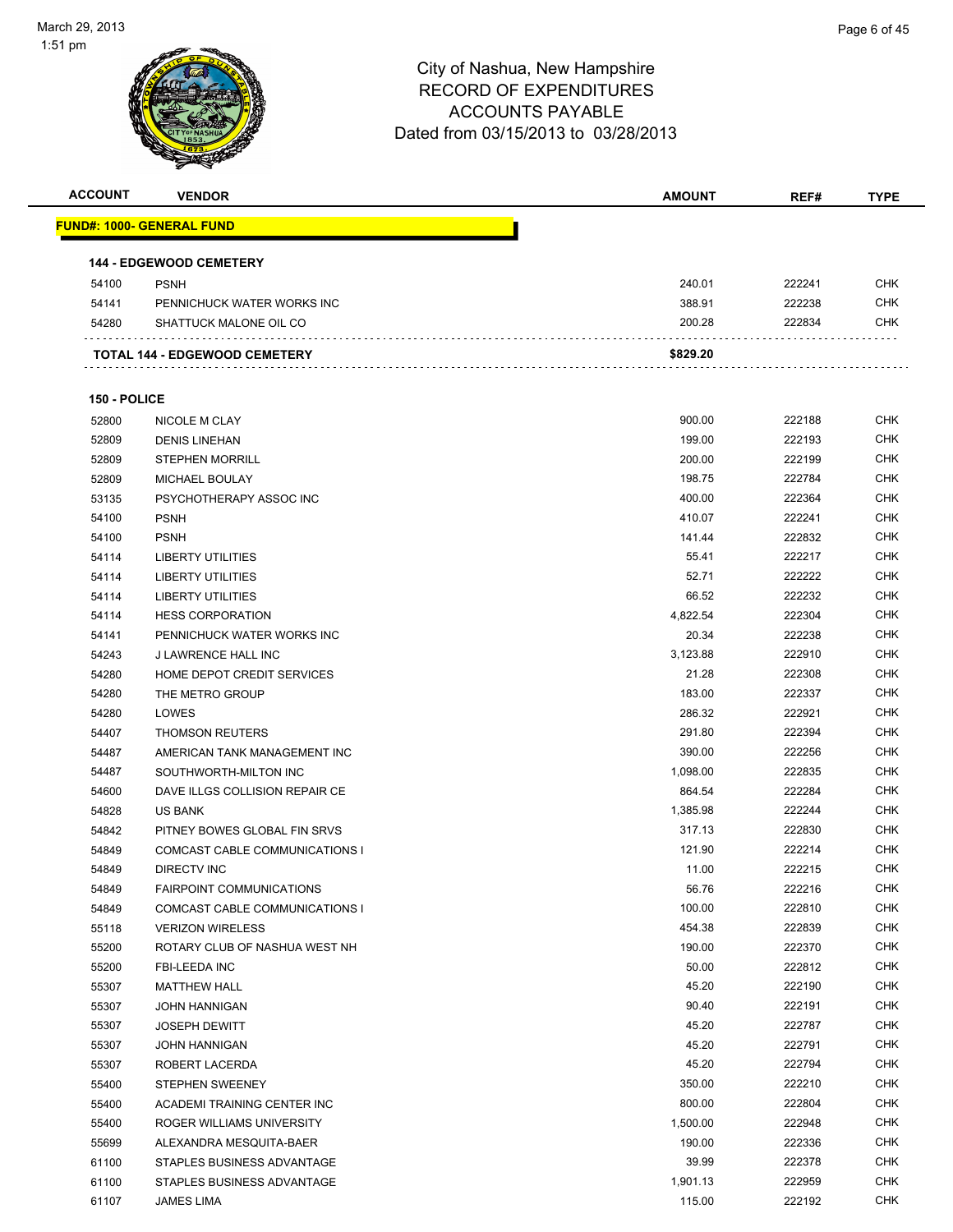

| <b>ACCOUNT</b> | <b>VENDOR</b>                    | <b>AMOUNT</b> | REF#   | <b>TYPE</b> |
|----------------|----------------------------------|---------------|--------|-------------|
|                | <b>FUND#: 1000- GENERAL FUND</b> |               |        |             |
| 150 - POLICE   |                                  |               |        |             |
| 61107          | <b>JAMES MALONEY</b>             | 245.94        | 222195 | <b>CHK</b>  |
| 61107          | DANIEL MEDEROS                   | 160.00        | 222197 | <b>CHK</b>  |
| 61107          | <b>KEVIN O'BRIEN</b>             | 106.97        | 222200 | <b>CHK</b>  |
| 61107          | <b>BENS UNIFORMS</b>             | 1,218.77      | 222264 | CHK         |
| 61107          | <b>BENS UNIFORMS</b>             | 751.99        | 222857 | <b>CHK</b>  |
| 61110          | <b>BENS UNIFORMS</b>             | 1,715.94      | 222264 | <b>CHK</b>  |
| 61110          | STAR PACKER BADGES               | 40.00         | 222379 | CHK         |
| 61110          | <b>BENS UNIFORMS</b>             | 105.00        | 222857 | <b>CHK</b>  |
| 61110          | STAR PACKER BADGES               | 135.78        | 222960 | <b>CHK</b>  |
| 61110          | <b>BENS UNIFORMS</b>             | $-380.96$     | 222264 | <b>CHK</b>  |
| 61185          | NATIONAL LAW ENFORCEMENT SUP     | 400.50        | 222398 | <b>CHK</b>  |
| 61299          | CENTRAL EQUIPMENT CO INC         | 548.00        | 222271 | CHK         |
| 61300          | <b>FLEET SERVICES</b>            | 1,043.48      | 222395 | <b>CHK</b>  |
| 61428          | CENTRAL PAPER PRODUCTS CO        | 42.72         | 222272 | CHK         |
| 61428          | THE DURKIN CO INC                | 132.51        | 222289 | CHK         |
| 61428          | <b>SAM'S CLUB</b>                | 23.56         | 222372 | <b>CHK</b>  |
| 61428          | CENTRAL PAPER PRODUCTS CO        | 297.49        | 222862 | <b>CHK</b>  |
| 61650          | STAPLES BUSINESS ADVANTAGE       | 356.40        | 222959 | CHK         |
| 61705          | GOODYEAR WHOLESALE TIRE CENTER   | 5,885.00      | 222889 | CHK         |
| 61705          | SULLIVAN TIRE INC                | 579.00        | 222963 | <b>CHK</b>  |
| 61799          | AHC CORP                         | 198.00        | 222251 | <b>CHK</b>  |
| 61799          | <b>BELLETETES INC</b>            | 14.38         | 222263 | <b>CHK</b>  |
| 61799          | <b>BEST FORD</b>                 | 102.88        | 222265 | CHK         |
| 61799          | CARPARTS OF NASHUA               | 245.76        | 222270 | <b>CHK</b>  |
| 61799          | DONOVAN EQUIPMENT CO INC         | 269.15        | 222287 | <b>CHK</b>  |
| 61799          | <b>G H BERLIN OIL CO</b>         | 2,128.85      | 222293 | <b>CHK</b>  |
| 61799          | NORTHERN FOREIGN CAR PARTS INC   | 346.18        | 222355 | <b>CHK</b>  |
| 61799          | NYTECH SUPPLY CO                 | 42.20         | 222357 | <b>CHK</b>  |
| 61799          | <b>BELLETETES INC</b>            | 15.28         | 222856 | CHK         |
| 61799          | <b>BEST FORD</b>                 | 66.66         | 222858 | <b>CHK</b>  |
| 61799          | CARPARTS OF NASHUA               | 43.70         | 222861 | <b>CHK</b>  |
| 61799          | FISHER AUTO PARTS INC            | 85.73         | 222883 | <b>CHK</b>  |
| 61799          | <b>GRAPPONE AUTOMOTIVE GROUP</b> | 13.18         | 222894 | <b>CHK</b>  |
| 61910          | PETTY CASH                       | 31.00         | 222206 | <b>CHK</b>  |
| 71025          | SNAP ON TOOLS                    | 299.85        | 222376 | <b>CHK</b>  |
| 71221          | SOLZON CORPORATION               | 7,373.11      | 222958 | CHK         |
|                |                                  |               |        |             |
|                | <b>TOTAL 150 - POLICE</b>        | \$46,264.07   |        |             |

**152 - FIRE**

| 52800 | TREASURER STATE OF NH   | 120.00   | 222243 | <b>CHK</b> |
|-------|-------------------------|----------|--------|------------|
| 54100 | <b>PSNH</b>             | 7,958.23 | 222241 | <b>CHK</b> |
| 54100 | <b>PSNH</b>             | 1.622.03 | 222832 | <b>CHK</b> |
| 54114 | LIBERTY UTILITIES       | 790.86   | 222218 | <b>CHK</b> |
| 54114 | LIBERTY UTILITIES       | 526.90   | 222220 | <b>CHK</b> |
| 54114 | LIBERTY UTILITIES       | 153.89   | 222221 | <b>CHK</b> |
| 54114 | LIBERTY UTILITIES       | 647.33   | 222234 | <b>CHK</b> |
| 54114 | <b>HESS CORPORATION</b> | 1.923.74 | 222304 | <b>CHK</b> |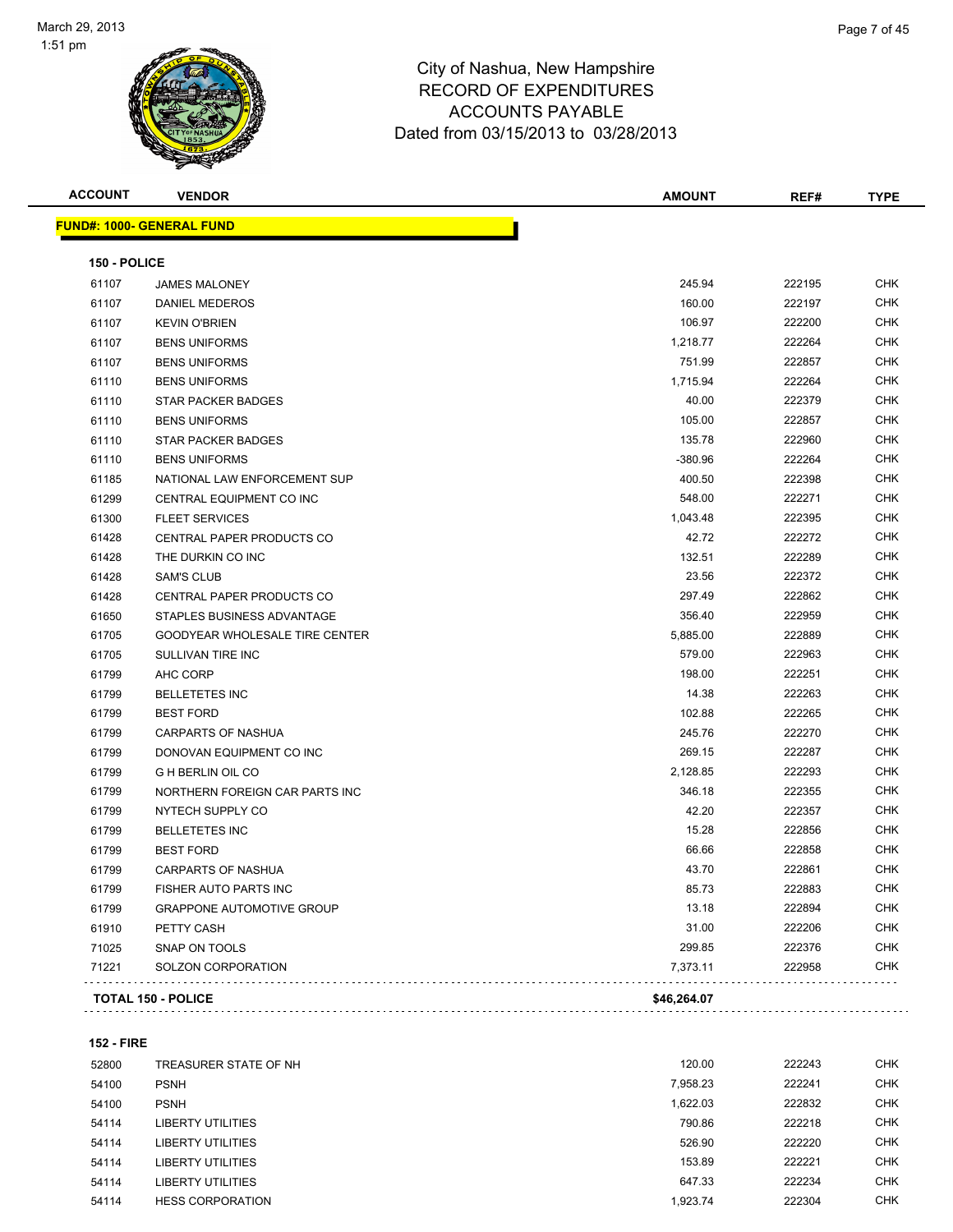

| <b>ACCOUNT</b>    | <b>VENDOR</b>                       | <b>AMOUNT</b> | REF#   | <b>TYPE</b> |
|-------------------|-------------------------------------|---------------|--------|-------------|
|                   | <b>FUND#: 1000- GENERAL FUND</b>    |               |        |             |
|                   |                                     |               |        |             |
| <b>152 - FIRE</b> |                                     |               |        |             |
| 54114             | <b>LIBERTY UTILITIES</b>            | 419.81        | 222818 | <b>CHK</b>  |
| 54114             | <b>LIBERTY UTILITIES</b>            | 212.28        | 222820 | <b>CHK</b>  |
| 54114             | <b>HESS CORPORATION</b>             | 1,819.37      | 222901 | CHK         |
| 54141             | PENNICHUCK WATER WORKS INC          | 395.19        | 222238 | CHK         |
| 54141             | PENNICHUCK WATER WORKS INC          | 686.77        | 222829 | CHK         |
| 54280             | AE MECHANICAL INC                   | 350.00        | 222249 | CHK         |
| 54280             | AIR CLEANING SPECIALISTS OF NE      | 508.76        | 222252 | CHK         |
| 54280             | <b>BELLETETES INC</b>               | 65.12         | 222263 | CHK         |
| 54280             | NEW ENGLAND BACKFLOW INC            | 208.33        | 222350 | <b>CHK</b>  |
| 54280             | <b>BATTERIES PLUS</b>               | 88.60         | 222855 | <b>CHK</b>  |
| 54280             | HOME DEPOT CREDIT SERVICES          | 77.41         | 222903 | CHK         |
| 54487             | TRI STATE FIRE PROTECTION LLC       | 334.00        | 222966 | CHK         |
| 54600             | <b>BELLETETES INC</b>               | 6.64          | 222263 | CHK         |
| 54600             | DONOVAN EQUIPMENT CO INC            | 57.44         | 222287 | CHK         |
| 54600             | DONOVAN SPRING CO INC               | 1,578.16      | 222288 | CHK         |
| 54600             | MINUTEMAN TRUCKS INC                | 717.27        | 222342 | CHK         |
| 54600             | SOUTHWORTH-MILTON INC               | 177.68        | 222377 | CHK         |
| 54600             | JACK YOUNG CO INC                   | 276.39        | 222911 | CHK         |
| 54600             | SANEL AUTO PARTS CO                 | 102.93        | 222953 | <b>CHK</b>  |
| 54600             | YANKEE TRUCK LLC                    | 53.84         | 222977 | <b>CHK</b>  |
| 55118             | <b>AT&amp;T MOBILITY</b>            | 507.19        | 222806 | CHK         |
| 55200             | PLYMOUTH COUNTY COMMISSIONERS       | 300.00        | 222831 | <b>CHK</b>  |
| 55607             | PETTY CASH                          | 11.25         | 222205 | <b>CHK</b>  |
| 55699             | TRUE BLUE CLEANERS                  | 52.78         | 222384 | CHK         |
| 55699             | TRUE BLUE CLEANERS                  | 67.86         | 222385 | CHK         |
| 55699             | TRUE BLUE CLEANERS                  | 135.72        | 222386 | CHK         |
| 55699             | TRUE BLUE CLEANERS                  | 7.77          | 222967 | CHK         |
| 55699             | TRUE BLUE CLEANERS                  | 358.55        | 222968 | <b>CHK</b>  |
| 61100             | STAPLES BUSINESS ADVANTAGE          | 162.00        | 222378 | <b>CHK</b>  |
| 61100             | STAPLES BUSINESS ADVANTAGE          | 889.91        | 222959 | CHK         |
| 61107             | <b>WAYNE AGAN</b>                   | 306.00        | 222845 | CHK         |
| 61299             | <b>GRANITE CITY ELECTRIC SUPPLY</b> | 522.95        | 222299 | <b>CHK</b>  |
| 61428             | NEW ENGLAND PAPER & SUPPLY          | 99.69         | 222351 | <b>CHK</b>  |
| 61428             | STAPLES BUSINESS ADVANTAGE          | 9.44          | 222378 | <b>CHK</b>  |
| 61428             | NEW ENGLAND PAPER & SUPPLY          | 112.00        | 222935 | CHK         |
| 61650             | STAPLES BUSINESS ADVANTAGE          | 162.00        | 222378 | <b>CHK</b>  |
| 61699             | <b>GRANITE CITY ELECTRIC SUPPLY</b> | 53.38         | 222299 | CHK         |
| 61699             | POWER & TELEPHONE SUPPLY CO         | 1,788.80      | 222945 | CHK         |
| 61799             | PETTY CASH                          | 18.80         | 222205 | CHK         |
| 61799             | <b>BELLETETES INC</b>               | 21.78         | 222263 | CHK         |
| 61799             | MINUTEMAN TRUCKS INC                | 3,011.31      | 222342 | CHK         |
| 61799             | SANEL AUTO PARTS CO                 | 305.84        | 222953 | CHK         |
| 61799             | YANKEE TRUCK LLC                    | 50.00         | 222977 | CHK         |
| 61807             | TREASURER STATE OF NH               | 114.00        | 222243 | CHK         |
| 61900             | PETTY CASH                          | 43.26         | 222205 | CHK         |
| 68335             | NEW ENGLAND ARSON SEMINAR           | 715.00        | 222823 | CHK         |
| 68335             | GREATER NASHUA CHAMBER OF COMM      | 60.00         | 222895 | CHK         |
| 71432             | FIRE TECH & SAFETY OF NEW ENGL      | 505.87        | 222881 | CHK         |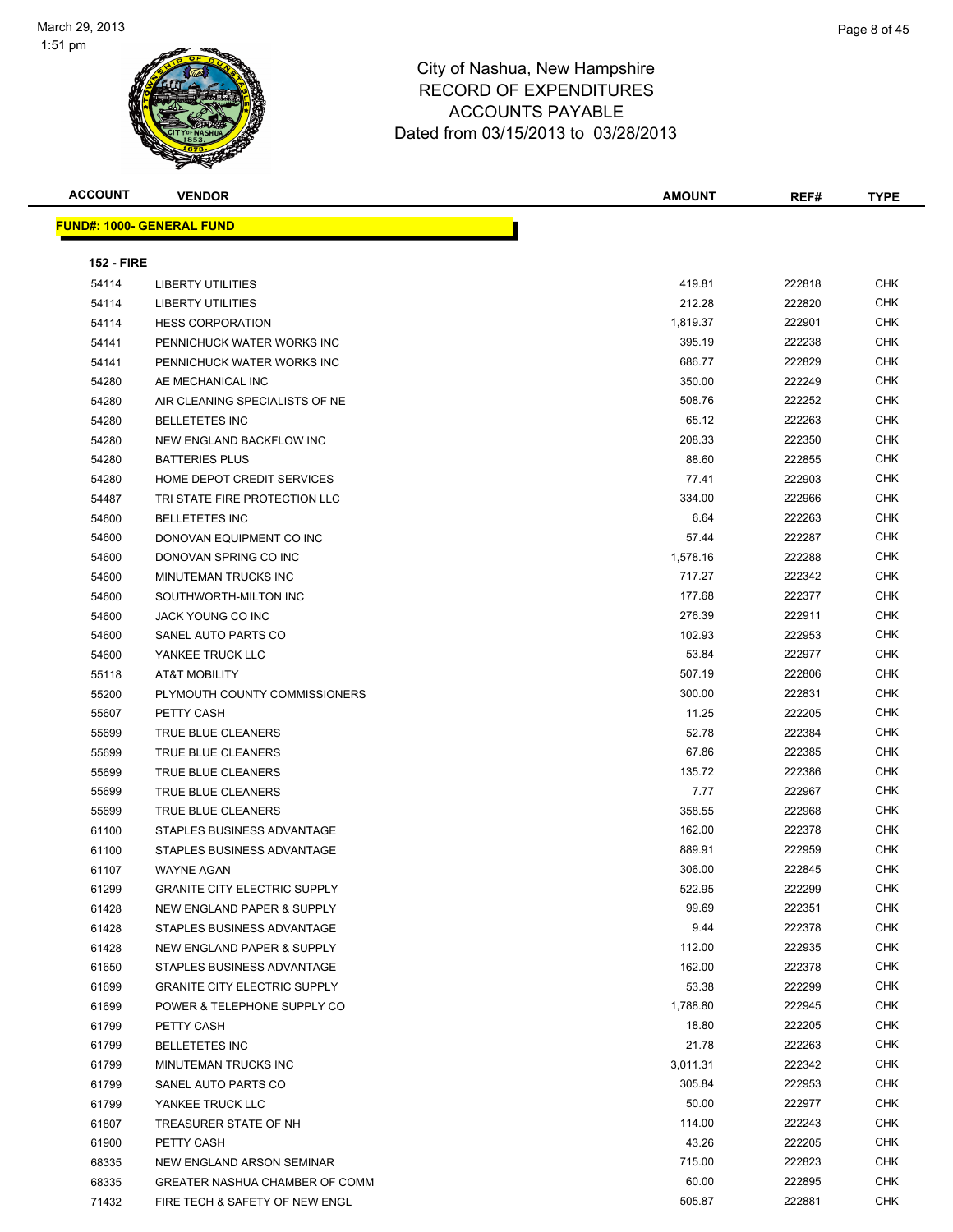| <b>ACCOUNT</b>    | <b>VENDOR</b>                                             | <b>AMOUNT</b> | REF#   | <b>TYPE</b>              |
|-------------------|-----------------------------------------------------------|---------------|--------|--------------------------|
|                   | <b>FUND#: 1000- GENERAL FUND</b>                          |               |        |                          |
|                   |                                                           |               |        |                          |
| <b>152 - FIRE</b> |                                                           |               |        |                          |
| 71999             | EDUCATIONAL INNOVATIONS INC                               | 92.23         | 222876 | <b>CHK</b><br><b>CHK</b> |
| 71999             | FIRE TECH & SAFETY OF NEW ENGL                            | 1,168.00      | 222881 |                          |
| 71999             | INDUSTRIAL PROTECTION SERVICES                            | 386.78        | 222907 | <b>CHK</b>               |
|                   | <b>TOTAL 152 - FIRE</b>                                   | \$33,919.13   |        |                          |
|                   | <b>153 - BUILDING INSPECTION</b>                          |               |        |                          |
| 55421             | <b>WILLIAM CONDRA</b>                                     | 70.00         | 222785 | <b>CHK</b>               |
| 55421             | INTERNATIONAL CODE COUNCIL INC                            | 212.95        | 222813 | <b>CHK</b>               |
|                   | <b>TOTAL 153 - BUILDING INSPECTION</b>                    | \$282.95      |        |                          |
|                   |                                                           |               |        |                          |
| 55118             | <b>155 - CODE ENFORCEMENT</b><br><b>AT&amp;T MOBILITY</b> | 161.91        | 222806 | <b>CHK</b>               |
| 55421             | <b>ROBERT SOUSA</b>                                       | 573.60        | 222209 | <b>CHK</b>               |
| 55421             | WEIL COMMUNICATIONS& MARKETING                            | 170.00        | 222246 | <b>CHK</b>               |
| 55421             | WEIL COMMUNICATIONS& MARKETING                            | 170.00        | 222247 | <b>CHK</b>               |
| 55421             | WICKLANDER-ZULAWSKI & ASSOC                               | 648.00        | 222396 | <b>CHK</b>               |
| 61299             |                                                           | 15.30         | 222295 | <b>CHK</b>               |
| 71900             | <b>GALLS</b><br>STAPLES BUSINESS ADVANTAGE                | 146.60        | 222959 | <b>CHK</b>               |
|                   |                                                           |               |        |                          |
|                   | TOTAL 155 - CODE ENFORCEMENT                              | \$1,885.41    |        |                          |
|                   | <b>156 - EMERGENCY MANAGEMENT</b>                         |               |        |                          |
| 61100             | STAPLES BUSINESS ADVANTAGE                                | 81.45         | 222959 | <b>CHK</b>               |
|                   | TOTAL 156 - EMERGENCY MANAGEMENT                          | \$81.45       |        |                          |
|                   | <b>157 - CITYWIDE COMMUNICATIONS</b>                      |               |        |                          |
| 54100             | <b>PSNH</b>                                               | 222.37        | 222241 | <b>CHK</b>               |
| 54487             | 2-WAY COMMUNICATIONS SERVICE                              | 922.50        | 222842 | <b>CHK</b>               |
| 54487             | DELMMAR COMMUNICATIONS                                    | 250.00        | 222872 | CHK                      |
| 55118             | <b>VERIZON WIRELESS</b>                                   | 70.68         | 222839 | <b>CHK</b>               |
| 55400             | MANSFIELD WILLIAM R                                       | 712.72        | 222196 | <b>CHK</b>               |
| 55400             | <b>BRIAN SHERMAN</b>                                      | 427.20        | 222208 | <b>CHK</b>               |
| 55400             | <b>BRIAN SHERMAN</b>                                      | 1,030.30      | 222799 | <b>CHK</b>               |
| 55421             | MANSFIELD WILLIAM R                                       | 399.36        | 222196 | <b>CHK</b>               |
|                   | TOTAL 157 - CITYWIDE COMMUNICATIONS                       | \$4,035.13    |        |                          |
|                   |                                                           |               |        |                          |
|                   | <b>160 - PUBLIC WORKS-ADMIN/ENGINEERING</b>               |               |        |                          |
| 54114             | <b>LIBERTY UTILITIES</b>                                  | 117.34        | 222217 | <b>CHK</b>               |
| 54114             | <b>HESS CORPORATION</b>                                   | 259.43        | 222304 | <b>CHK</b>               |
| 54141             | PENNICHUCK WATER WORKS INC                                | 138.06        | 222829 | <b>CHK</b>               |
| 55118             | <b>AT&amp;T MOBILITY</b>                                  | 449.55        | 222806 | <b>CHK</b>               |
| 55307             | <b>KELLY ANDERSON</b>                                     | 13.00         | 222187 | <b>CHK</b>               |
| 55307             | STEPHEN DOOKRAN                                           | 120.35        | 222788 | <b>CHK</b>               |
| 55400             | NH CHAPTER ITE                                            | 10.00         | 222825 | <b>CHK</b>               |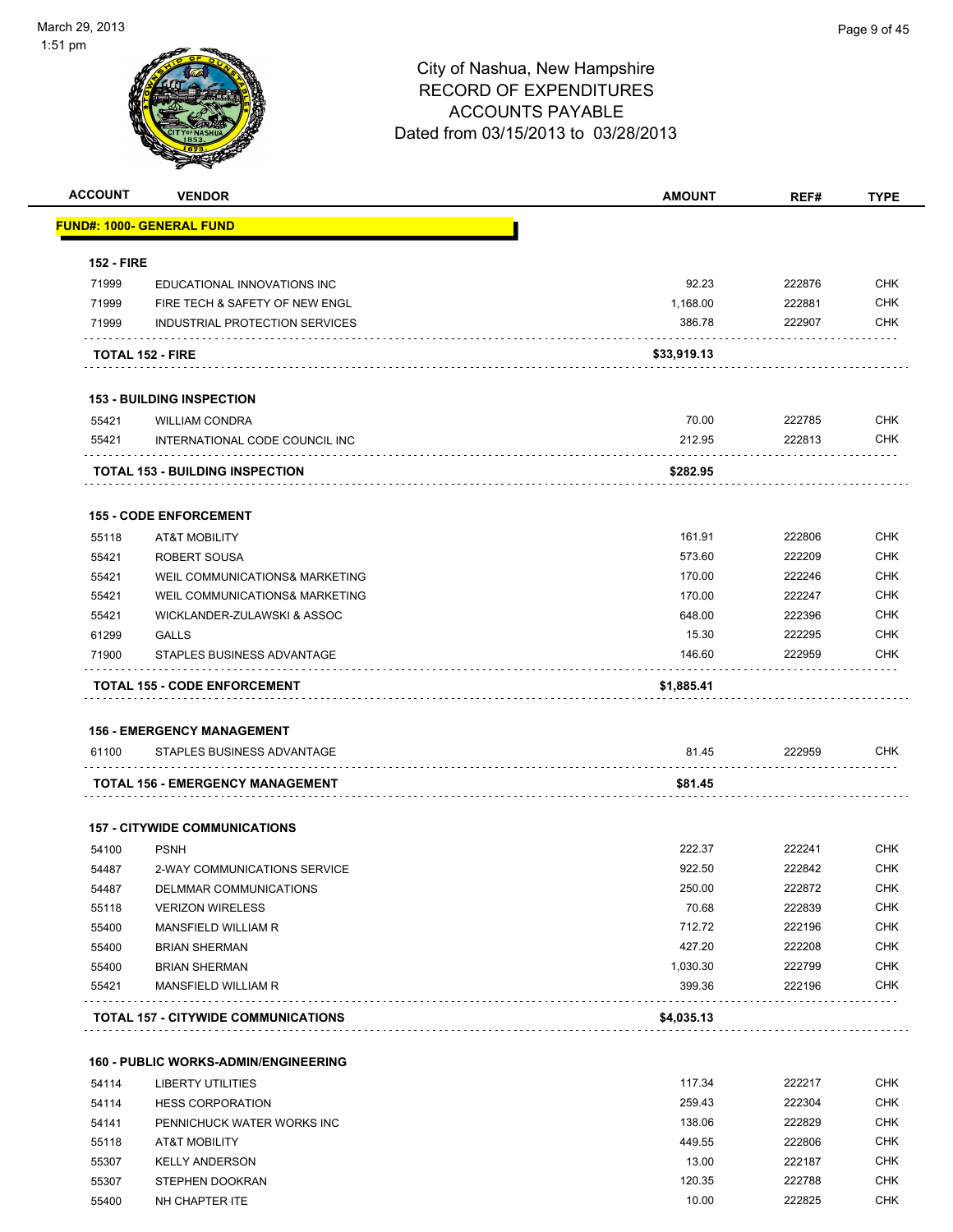| <b>ACCOUNT</b> | <b>VENDOR</b>                                     | <b>AMOUNT</b> | REF#   | <b>TYPE</b> |
|----------------|---------------------------------------------------|---------------|--------|-------------|
|                | <u> FUND#: 1000- GENERAL FUND</u>                 |               |        |             |
|                | <b>160 - PUBLIC WORKS-ADMIN/ENGINEERING</b>       |               |        |             |
| 61100          | STAPLES BUSINESS ADVANTAGE                        | $-9.98$       | 222378 | <b>CHK</b>  |
| 61299          | AMAZON.COM                                        | 145.90        | 222805 | <b>CHK</b>  |
| 61299          | STAPLES BUSINESS ADVANTAGE                        | 114.92        | 222959 | <b>CHK</b>  |
| 61310          | ALTERNATIVE VEHICLE SERVICE GR                    | 102.12        | 222851 | <b>CHK</b>  |
| 61830          | THE KIPLINGER LETTER                              | 49.00         | 222814 | <b>CHK</b>  |
|                | <b>TOTAL 160 - PUBLIC WORKS-ADMIN/ENGINEERING</b> | \$1,509.69    |        |             |
| 161 - STREETS  |                                                   |               |        |             |
| 54100          | <b>PSNH</b>                                       | 1,393.31      | 222241 | <b>CHK</b>  |
| 54100          | <b>PSNH</b>                                       | 59.13         | 222832 | <b>CHK</b>  |
| 54114          | <b>LIBERTY UTILITIES</b>                          | 2,370.66      | 222219 | <b>CHK</b>  |
| 54114          | <b>HESS CORPORATION</b>                           | 5,954.65      | 222304 | <b>CHK</b>  |
| 54280          | <b>KEANE FIRE &amp; SAFETY EQUIPMENT</b>          | 841.30        | 222916 | <b>CHK</b>  |
| 54600          | <b>B-B CHAIN INC</b>                              | 5,925.00      | 222260 | <b>CHK</b>  |
| 54600          | <b>BOBCAT OF NEW HAMPSHIRE</b>                    | 677.16        | 222267 | <b>CHK</b>  |
| 54600          | <b>CAMEROTA TRUCK PARTS</b>                       | 495.90        | 222269 | <b>CHK</b>  |
| 54600          | <b>CHADWICK BAROSS INC</b>                        | 216.43        | 222273 | <b>CHK</b>  |
| 54600          | EASTERN NE HYDRAULICS INC                         | 1,530.00      | 222291 | <b>CHK</b>  |
| 54600          | <b>GRANITE STATE GLASS</b>                        | 480.00        | 222300 | <b>CHK</b>  |
| 54600          | HOWARD P FAIRFIELD LLC                            | 5,382.05      | 222309 | <b>CHK</b>  |
| 54600          | LIBERTY INTNL TRUCKS OF NH LLC                    | 2,782.35      | 222322 | <b>CHK</b>  |
| 54600          | LOU'S CUSTOM EXHAUST                              | 140.00        | 222325 | <b>CHK</b>  |
| 54600          | NAPA AUTO PARTS                                   | 2,344.03      | 222347 | <b>CHK</b>  |
| 54600          | NORTHLAND INDUSTRIAL TRUCK CO                     | 1,773.58      | 222356 | <b>CHK</b>  |
| 54600          | SANEL AUTO PARTS CO                               | 1,259.73      | 222373 | <b>CHK</b>  |
| 54600          | <b>CARPARTS OF NASHUA</b>                         | 192.50        | 222861 | <b>CHK</b>  |
| 54600          | <b>EASTERN NE HYDRAULICS INC</b>                  | 1,010.00      | 222875 | <b>CHK</b>  |
| 54600          | HOWARD P FAIRFIELD LLC                            | 2,955.64      | 222904 | <b>CHK</b>  |
| 54600          | MACMULKIN CHEVROLET INC                           | 160.63        | 222925 | <b>CHK</b>  |
| 54600          | <b>MB TRACTOR &amp; EQUIPMENT</b>                 | 1,012.95      | 222930 | <b>CHK</b>  |
| 54600          | MCDEVITT TRUCKS INC                               | 1,062.85      | 222931 | <b>CHK</b>  |
| 54600          | SANEL AUTO PARTS CO                               | 181.25        | 222954 | <b>CHK</b>  |
| 54600          | USP OF NEW ENGLAND                                | 329.48        | 222971 | <b>CHK</b>  |
| 55118          | AT&T MOBILITY                                     | 646.67        | 222806 | <b>CHK</b>  |
| 55400          | <b>NEIMSA INC</b>                                 | 450.00        | 222821 | <b>CHK</b>  |
| 55400          | SANEL AUTO PARTS CO                               | 129.00        | 222954 | <b>CHK</b>  |
| 55699          | US BANK                                           | 109.70        | 222245 | <b>CHK</b>  |
| 61100          | PETTY CASH                                        | 16.98         | 222163 | <b>CHK</b>  |
| 61100          | STAPLES BUSINESS ADVANTAGE                        | 458.06        | 222959 | <b>CHK</b>  |
| 61107          | UNIFIRST CORPORATION                              | 572.77        | 222969 | <b>CHK</b>  |
| 61299          | <b>B-B CHAIN INC</b>                              | 286.00        | 222260 | <b>CHK</b>  |
| 61299          | <b>BELLETETES INC</b>                             | 171.12        | 222263 | <b>CHK</b>  |
| 61299          | DONOVAN EQUIPMENT CO INC                          | $-214.50$     | 222287 | <b>CHK</b>  |
| 61299          | NAPA AUTO PARTS                                   | 727.17        | 222347 | <b>CHK</b>  |
| 61299          | SANEL AUTO PARTS CO                               | 183.77        | 222373 | <b>CHK</b>  |
| 61299          | MCDEVITT TRUCKS INC                               | 29.24         | 222931 | <b>CHK</b>  |
| 61299          | PINE MOTOR PARTS                                  | 254.85        | 222942 | <b>CHK</b>  |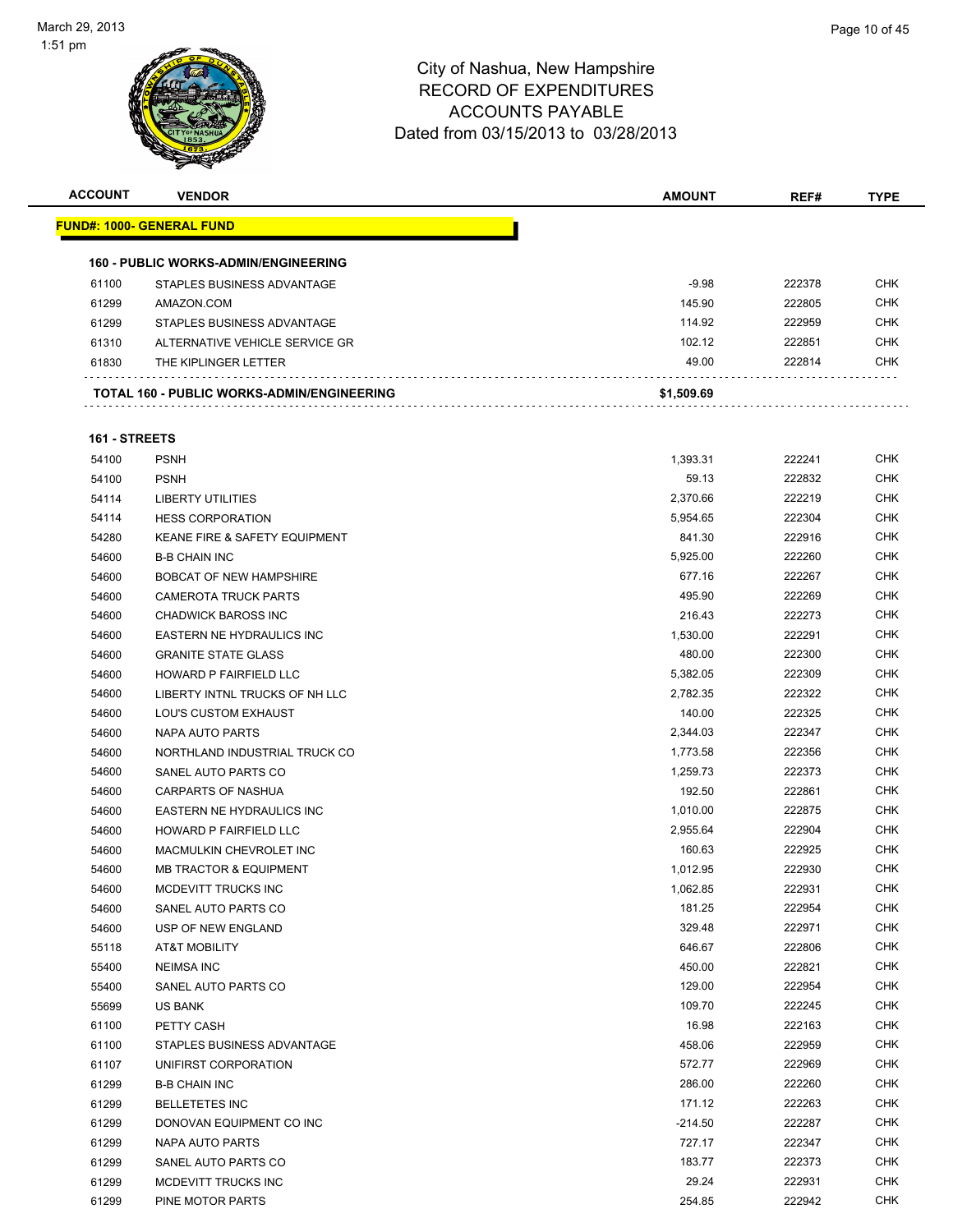| <b>ACCOUNT</b> | <b>VENDOR</b>                         | <b>AMOUNT</b> | REF#   | <b>TYPE</b> |
|----------------|---------------------------------------|---------------|--------|-------------|
|                | <b>FUND#: 1000- GENERAL FUND</b>      |               |        |             |
| 161 - STREETS  |                                       |               |        |             |
| 61299          | SANEL AUTO PARTS CO                   | 154.92        | 222954 | <b>CHK</b>  |
| 61299          | SANEL AUTO PARTS CO                   | 20.62         | 222956 | <b>CHK</b>  |
| 61299          | USP OF NEW ENGLAND                    | 1,005.10      | 222971 | <b>CHK</b>  |
| 61300          | DENNIS K BURKE INC                    | 19,817.76     | 222285 | <b>CHK</b>  |
| 61307          | SHATTUCK MALONE OIL CO                | 41,289.60     | 222626 | <b>CHK</b>  |
| 61307          | SHATTUCK MALONE OIL CO                | 41,959.01     | 222834 | <b>CHK</b>  |
| 61310          | ALTERNATIVE VEHICLE SERVICE GR        | 1,405.08      | 222851 | <b>CHK</b>  |
| 61507          | <b>BELLETETES INC</b>                 | 12.39         | 222263 | <b>CHK</b>  |
| 61514          | <b>GRANITE STATE MINERAL INC</b>      | 32,294.74     | 222301 | <b>CHK</b>  |
| 61514          | <b>GRANITE STATE MINERAL INC</b>      | 45,716.21     | 222893 | <b>CHK</b>  |
| 61542          | <b>BELLETETES INC</b>                 | 3.58          | 222263 | <b>CHK</b>  |
| 61542          | <b>FASTENAL CO</b>                    | 69.36         | 222880 | <b>CHK</b>  |
| 61542          | PERMA LINE CORP OF NEW ENGLAND        | 2,521.80      | 222941 | <b>CHK</b>  |
| 61556          | OCEAN STATE SIGNAL CO                 | 750.00        | 222359 | CHK         |
| 61556          | <b>HIGHWAY TECH SIGNAL EQUIP SALE</b> | 992.00        | 222902 | CHK         |
| 61562          | <b>FASTENAL CO</b>                    | 107.14        | 222880 | <b>CHK</b>  |
| 61709          | <b>G H BERLIN OIL CO</b>              | 1,750.12      | 222293 | <b>CHK</b>  |
| 61709          | <b>G H BERLIN OIL CO</b>              | 2,761.61      | 222886 | <b>CHK</b>  |
| 61799          | <b>B-B CHAIN INC</b>                  | $-172.50$     | 222260 | <b>CHK</b>  |
| 61799          | LIBERTY INTNL TRUCKS OF NH LLC        | 80.99         | 222322 | <b>CHK</b>  |
| 61799          | <b>NAPA AUTO PARTS</b>                | 514.30        | 222347 | <b>CHK</b>  |
| 61799          | SANEL AUTO PARTS CO                   | 514.94        | 222373 | <b>CHK</b>  |
| 61799          | SANEL AUTO PARTS CO                   | 13.62         | 222954 | CHK         |
| 61900          | <b>TJS DELI &amp; CATERING</b>        | 562.76        | 222965 | <b>CHK</b>  |
| 71025          | <b>B-B CHAIN INC</b>                  | 32.00         | 222260 | <b>CHK</b>  |
| 71025          | <b>NAPA AUTO PARTS</b>                | 88.46         | 222347 | <b>CHK</b>  |
| 71025          | SANEL AUTO PARTS CO                   | 17.06         | 222373 | <b>CHK</b>  |
|                | TOTAL 161 - STREETS                   | \$238,634.08  |        |             |
|                |                                       |               |        |             |

### **162 - STREET LIGHTING**

| 54100 | <b>PSNH</b>                        | 819.83   | 222241 | СНК |
|-------|------------------------------------|----------|--------|-----|
|       | <b>TOTAL 162 - STREET LIGHTING</b> | \$819.83 |        |     |
|       |                                    |          |        |     |

|  | <b>166 - PARKING LOTS</b> |  |  |
|--|---------------------------|--|--|
|--|---------------------------|--|--|

| 54100 | <b>PSNH</b>                    | 2,348.84 | 222241 | <b>CHK</b> |
|-------|--------------------------------|----------|--------|------------|
| 54207 | THE DOTY GROUP INC             | 2.475.00 | 222874 | <b>CHK</b> |
| 55600 | PETTY CASH                     | 79.96    | 222163 | <b>CHK</b> |
| 55607 | POM INC                        | 6.25     | 222943 | <b>CHK</b> |
| 55699 | UNITED SITE SERVICES NORTHEAST | 54.97    | 222390 | <b>CHK</b> |
| 61100 | PETTY CASH                     | 24.99    | 222163 | <b>CHK</b> |
| 61299 | STAPLES BUSINESS ADVANTAGE     | 82.95    | 222378 | <b>CHK</b> |
| 61300 | SHATTUCK MALONE OIL CO         | 655.21   | 222834 | <b>CHK</b> |
| 61307 | SHATTUCK MALONE OIL CO         | 794.36   | 222834 | <b>CHK</b> |
| 71600 | HOME DEPOT CREDIT SERVICES     | 36.34    | 222307 | <b>CHK</b> |
| 71600 | PETE'S TIRE BARNS INC          | 999.24   | 222360 | <b>CHK</b> |
| 71600 | <b>POM INC</b>                 | 171.10   | 222943 | <b>CHK</b> |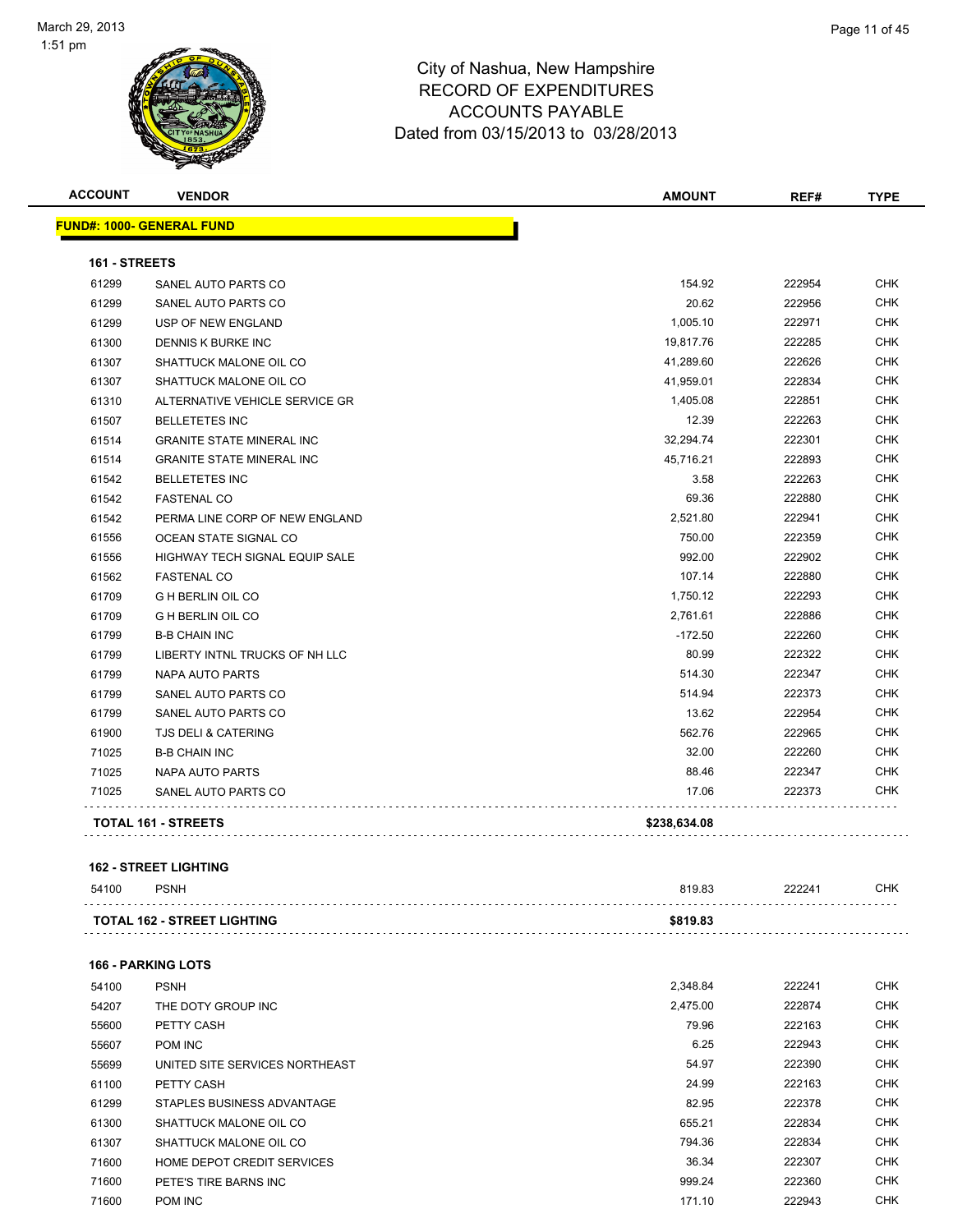

**ACCOUNT VENDOR AMOUNT REF# TYPE**

|       | <u> FUND#: 1000- GENERAL FUND</u>         |            |        |            |
|-------|-------------------------------------------|------------|--------|------------|
|       | <b>TOTAL 166 - PARKING LOTS</b>           | \$7,729.21 |        |            |
|       | <b>171 - COMMUNITY SERVICES</b>           |            |        |            |
| 54100 | <b>PSNH</b>                               | 1,014.37   | 222241 | <b>CHK</b> |
| 54828 | <b>US BANK</b>                            | 356.49     | 222245 | <b>CHK</b> |
| 61250 | POSITIVE PROMOTIONS INC                   | 714.16     | 222944 | CHK        |
| 68318 | <b>ALPHAGRAPHICS</b>                      | 499.61     | 222255 | <b>CHK</b> |
| 68318 | SHAW'S                                    | 105.06     | 222798 | <b>CHK</b> |
|       | <b>TOTAL 171 - COMMUNITY SERVICES</b>     | \$2,689.69 |        |            |
|       | <b>172 - COMMUNITY HEALTH</b>             |            |        |            |
| 55118 | <b>AT&amp;T MOBILITY</b>                  | 107.48     | 222806 | <b>CHK</b> |
| 55307 | PETTY CASH                                | 12.43      | 222203 | <b>CHK</b> |
|       | <b>TOTAL 172 - COMMUNITY HEALTH</b>       | \$119.91   |        |            |
|       | <b>173 - ENVIRONMENTAL HEALTH</b>         |            |        |            |
| 53142 | Q C SERVICES INC                          | 734.78     | 222366 | <b>CHK</b> |
| 55118 | <b>AT&amp;T MOBILITY</b>                  | 62.87      | 222806 | CHK        |
| 55200 | NATIONAL ENVIRONMENTAL HEALTH             | 95.00      | 222235 | <b>CHK</b> |
| 55200 | <b>NHPHA</b>                              | 50.00      | 222237 | <b>CHK</b> |
| 55200 | NH HEALTH OFFICERS ASSOCIATES             | 25.00      | 222826 | CHK        |
| 55307 | <b>HEIDI PEEK</b>                         | 201.14     | 222201 | <b>CHK</b> |
| 55307 | <b>HOWARD PRICE</b>                       | 98.33      | 222207 | <b>CHK</b> |
|       | TOTAL 173 - ENVIRONMENTAL HEALTH          | \$1,267.12 |        |            |
|       | <b>174 - WELFARE ADMINISTRATION</b>       |            |        |            |
| 55400 | PETTY CASH                                | 15.00      | 222203 | CHK        |
|       | <b>TOTAL 174 - WELFARE ADMINISTRATION</b> | \$15.00    |        |            |
|       | <b>175 - WELFARE ASSISTANCE</b>           |            |        |            |
| 55810 | MOTEL 6                                   | 1,945.02   | 222414 | <b>CHK</b> |
| 55810 | 23-25 TEMPLE ST REALTY LLC                | 300.24     | 222416 | <b>CHK</b> |
| 55810 | CENTRAL REALTY INC                        | 1,100.00   | 222417 | <b>CHK</b> |
| 55810 | <b>GANDER PROP MANAGEMENT LLC</b>         | 295.14     | 222418 | <b>CHK</b> |
| 55810 | OFP REALTY LLC                            | 720.00     | 222419 | <b>CHK</b> |
| 55810 | OTD REALTY LLC                            | 415.06     | 222420 | <b>CHK</b> |
| 55810 | PRA PROPERTIES LTD PARTNERSHIP            | 940.00     | 222421 | <b>CHK</b> |
| 55810 | SALVI ENTERPRISES LLC                     | 580.00     | 222422 | <b>CHK</b> |
| 55810 | <b>LISE TREMBLAY</b>                      | 553.31     | 222423 | <b>CHK</b> |
| 55810 | CHAN TANG ZHAO                            | 600.00     | 222424 | <b>CHK</b> |
| 55810 | DANA DRURY                                | 410.00     | 222986 | <b>CHK</b> |
| 55810 | HAMMERHEAD RENTAL PROP LLC                | 541.65     | 222987 | <b>CHK</b> |
| 55810 | ALBERT O'DONNELL                          | 850.00     | 222990 | <b>CHK</b> |
|       |                                           |            |        |            |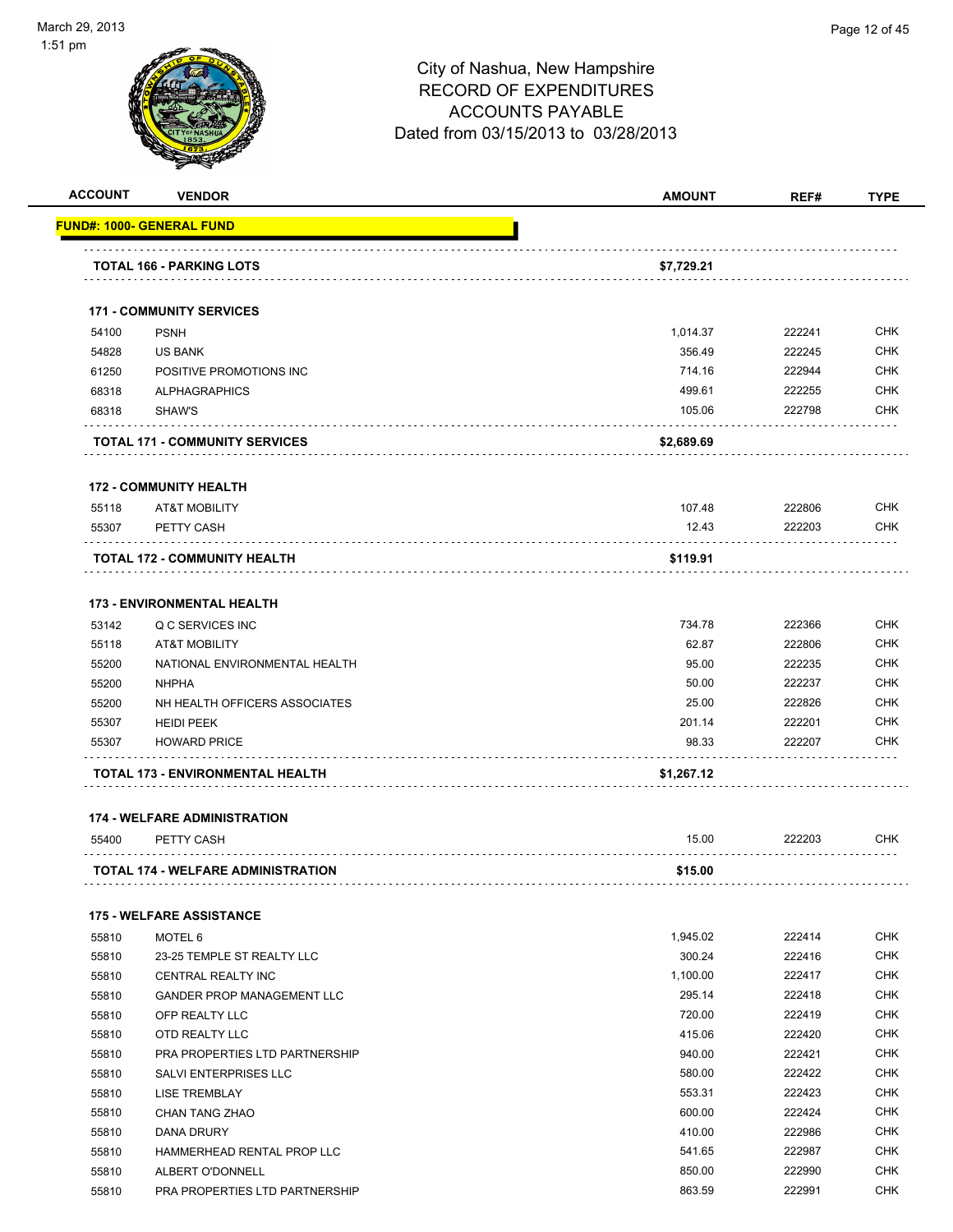

| <b>ACCOUNT</b> | <b>VENDOR</b>                         | <b>AMOUNT</b> | REF#   | <b>TYPE</b> |
|----------------|---------------------------------------|---------------|--------|-------------|
|                | <u> FUND#: 1000- GENERAL FUND</u>     |               |        |             |
|                | <b>175 - WELFARE ASSISTANCE</b>       |               |        |             |
| 55810          | DE QUAN WU                            | 700.00        | 222993 | <b>CHK</b>  |
| 55812          | <b>WINGATES PHARMACY INC</b>          | 2,808.28      | 222992 | <b>CHK</b>  |
| 55814          | <b>PSNH</b>                           | 148.00        | 222415 | <b>CHK</b>  |
| 55814          | <b>BOT L GAS INC</b>                  | 384.86        | 222984 | <b>CHK</b>  |
| 55814          | <b>PSNH</b>                           | 328.38        | 222985 | <b>CHK</b>  |
| 55816          | MARKET BASKET ACCT 2589096            | 1,648.16      | 222988 | <b>CHK</b>  |
| 55816          | MARKET BASKET ACCT 2589096            | 50.00         | 222989 | <b>CHK</b>  |
| 55818          | MARKET BASKET ACCT 2589096            | 233.37        | 222988 | <b>CHK</b>  |
| 55822          | PETTY CASH                            | 13.50         | 222203 | <b>CHK</b>  |
|                |                                       |               |        |             |
|                | <b>TOTAL 175 - WELFARE ASSISTANCE</b> | \$16,428.56   |        |             |
|                | <b>177 - PARKS &amp; RECREATION</b>   |               |        |             |
| 54100          | <b>PSNH</b>                           | 92.22         | 222832 | <b>CHK</b>  |
| 54114          | <b>LIBERTY UTILITIES</b>              | 42.10         | 222224 | <b>CHK</b>  |
| 54114          | <b>LIBERTY UTILITIES</b>              | 398.74        | 222233 | <b>CHK</b>  |
| 54114          | <b>LIBERTY UTILITIES</b>              | 84.10         | 222817 | <b>CHK</b>  |
| 54114          | <b>LIBERTY UTILITIES</b>              | 357.24        | 222819 | <b>CHK</b>  |
| 54141          | PENNICHUCK WATER WORKS INC            | 529.54        | 222238 | <b>CHK</b>  |
| 54141          | PENNICHUCK WATER WORKS INC            | 301.24        | 222829 | <b>CHK</b>  |
| 54280          | AFFILIATED HVAC SERVICES LLC          | 751.10        | 222250 | CHK         |
| 54280          | <b>BELLETETES INC</b>                 | 276.13        | 222263 | <b>CHK</b>  |
| 54280          | HOME DEPOT CREDIT SERVICES            | 243.50        | 222307 | CHK         |
| 54280          | AFFILIATED HVAC SERVICES LLC          | 188.00        | 222844 | <b>CHK</b>  |
| 54280          | ASAP FIRE & SAFETY CORP               | 397.00        | 222849 | <b>CHK</b>  |
| 54280          | PEABODY SUPPLY CO                     | 54.18         | 222940 | <b>CHK</b>  |
| 54280          | <b>SAM'S CLUB</b>                     | 766.23        | 222951 | <b>CHK</b>  |
| 54487          | <b>B &amp; S LOCKSMITHS INC</b>       | 7.50          | 222259 | CHK         |
| 54487          | HOWARD P FAIRFIELD LLC                | 401.56        | 222904 | <b>CHK</b>  |
| 54600          | DONOVAN EQUIPMENT CO INC              | 370.66        | 222287 | <b>CHK</b>  |
| 54821          | UNITED SITE SERVICES NORTHEAST        | 109.94        | 222390 | <b>CHK</b>  |
| 55118          | AT&T MOBILITY                         | 236.55        | 222806 | <b>CHK</b>  |
| 55400          | NEW HAMPSHIRE BASEBALL COACHES        | 100.00        | 222824 | CHK         |
| 55642          | <b>KEVIN COYLE</b>                    | 200.00        | 222399 | <b>CHK</b>  |
| 55642          | SEAN-MICHAEL LANG                     | 154.00        | 222400 | <b>CHK</b>  |
| 55642          | ROGER ROBICHAUD                       | 616.00        | 222401 | <b>CHK</b>  |
| 55642          | RONALD SEVIGNY                        | 255.00        | 222402 | <b>CHK</b>  |
| 55642          | <b>KENNETH W SINCLAIR</b>             | 132.00        | 222403 | <b>CHK</b>  |
| 55642          | <b>JOHN SOUBOSKY</b>                  | 286.00        | 222404 | <b>CHK</b>  |
| 55642          | <b>ALISTAIR STUART</b>                | 200.00        | 222405 | <b>CHK</b>  |
| 55642          | <b>RON WELLIVER</b>                   | 44.00         | 222406 | <b>CHK</b>  |
| 55642          | <b>CLYDE BOYKIN SR</b>                | 66.00         | 222978 | <b>CHK</b>  |
| 55642          | <b>HEATHER M DADIEGO</b>              | 125.00        | 222979 | <b>CHK</b>  |
| 55642          | <b>GERALD GADBOIS</b>                 | 937.00        | 222980 | <b>CHK</b>  |
| 55642          | SEAN-MICHAEL LANG                     | 44.00         | 222981 | <b>CHK</b>  |
| 55642          | STEPHEN PARADIS                       | 350.00        | 222982 | <b>CHK</b>  |
| 55642          | <b>FRANK SAIA</b>                     | 690.00        | 222983 | <b>CHK</b>  |
| 61100          | STAPLES BUSINESS ADVANTAGE            | 99.48         | 222959 | <b>CHK</b>  |
|                |                                       |               |        |             |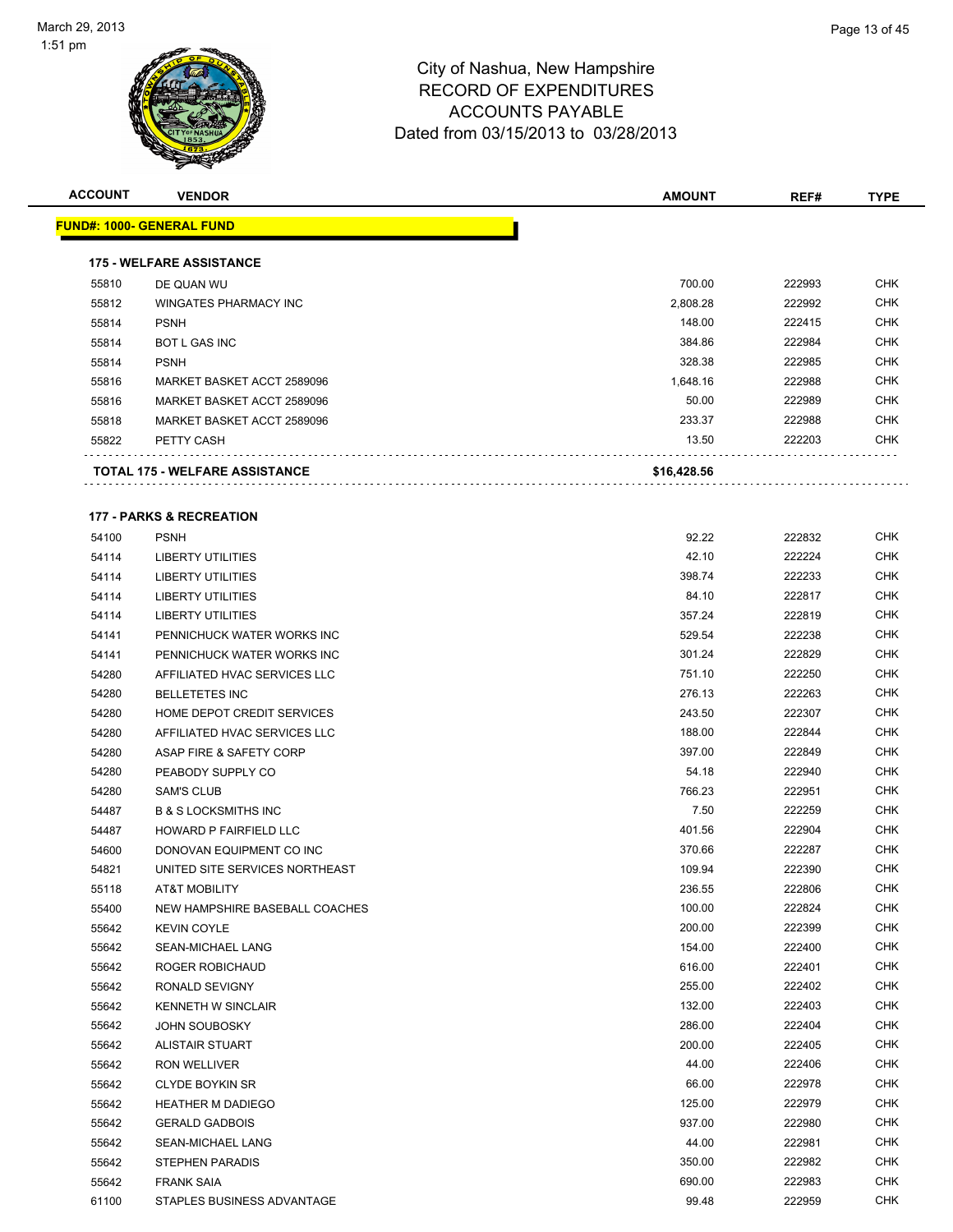

| <b>VENDOR</b>                             | <b>AMOUNT</b>                                                                         | REF#            | <b>TYPE</b>      |
|-------------------------------------------|---------------------------------------------------------------------------------------|-----------------|------------------|
| <b>FUND#: 1000- GENERAL FUND</b>          |                                                                                       |                 |                  |
|                                           |                                                                                       |                 |                  |
|                                           |                                                                                       |                 |                  |
|                                           |                                                                                       |                 | <b>CHK</b>       |
|                                           |                                                                                       |                 | <b>CHK</b>       |
| <b>M &amp; N SPORTS LLC</b>               | 986.70                                                                                | 222327          | <b>CHK</b>       |
| <b>HARRIS TROPHY</b>                      | 62.50                                                                                 | 222898          | <b>CHK</b>       |
| <b>M &amp; N SPORTS LLC</b>               | 779.00                                                                                | 222924          | <b>CHK</b>       |
| ALTERNATIVE VEHICLE SERVICE GR            | 1,259.33                                                                              | 222851          | <b>CHK</b>       |
| <b>BEST FORD</b>                          | 33.36                                                                                 | 222265          | <b>CHK</b>       |
| <b>MHQ MUNICIPAL VEHICLES</b>             | 965.18                                                                                | 222338          | <b>CHK</b>       |
| <b>NAPA AUTO PARTS</b>                    | 1,328.53                                                                              | 222348          | <b>CHK</b>       |
| SANEL AUTO PARTS CO                       | 133.66                                                                                | 222373          | <b>CHK</b>       |
| <b>B &amp; S LOCKSMITHS INC</b>           | 21.30                                                                                 | 222852          | <b>CHK</b>       |
| <b>CARPARTS OF NASHUA</b>                 | 182.96                                                                                | 222861          | <b>CHK</b>       |
| JAMES R ROSENCRANTZ & SONS INC            | 1,696.03                                                                              | 222912          | <b>CHK</b>       |
| PINE MOTOR PARTS                          | 28.94                                                                                 | 222942          | <b>CHK</b>       |
| SANEL AUTO PARTS CO                       | 51.50                                                                                 | 222955          | <b>CHK</b>       |
| <b>US BANK</b>                            | 83.85                                                                                 | 222245          | <b>CHK</b>       |
| MOFFETT TURF EQUIPMENT INC                | 773.52                                                                                | 222346          | <b>CHK</b>       |
| <b>TOTAL 177 - PARKS &amp; RECREATION</b> | \$19,211.37                                                                           |                 |                  |
|                                           | <b>177 - PARKS &amp; RECREATION</b><br><b>ROBERT BEAUCHER</b><br><b>HARRIS TROPHY</b> | 94.00<br>825.00 | 222782<br>222303 |

### **179 - LIBRARY**

| 53479 | <b>HERITAGE ARCHIVES INC</b>      | 2,869.00 | 222900 | <b>CHK</b> |
|-------|-----------------------------------|----------|--------|------------|
| 54114 | <b>HESS CORPORATION</b>           | 1,797.26 | 222304 | <b>CHK</b> |
| 54141 | PENNICHUCK WATER WORKS INC        | 348.47   | 222829 | <b>CHK</b> |
| 54280 | PETTY CASH                        | 6.99     | 222202 | <b>CHK</b> |
| 54280 | PIANOARTS INC                     | 109.00   | 222361 | <b>CHK</b> |
| 54280 | <b>SCHOOL OUTFITTERS</b>          | 482.73   | 222374 | <b>CHK</b> |
| 54280 | <b>HUFF &amp; GAUTHIER INC</b>    | 1,321.00 | 222905 | <b>CHK</b> |
| 54280 | NASHUA WALLPAPER & PAINT CO       | 596.59   | 222934 | <b>CHK</b> |
| 54428 | <b>EVANCED SOLUTIONS LLC</b>      | 477.00   | 222879 | <b>CHK</b> |
| 55109 | AT&T MOBILITY                     | 62.48    | 222806 | <b>CHK</b> |
| 55200 | <b>BOSTON CHILDREN'S MUSEUM</b>   | 700.00   | 222213 | <b>CHK</b> |
| 55300 | <b>KATHY BOLTON</b>               | 24.86    | 222268 | <b>CHK</b> |
| 55300 | SOPHIE SMITH                      | 114.13   | 222800 | <b>CHK</b> |
| 55300 | <b>JUDITH DOMINICI</b>            | 62.71    | 222914 | <b>CHK</b> |
| 55307 | PETTY CASH                        | 23.16    | 222202 | <b>CHK</b> |
| 55400 | <b>JUDITH DOMINICI</b>            | 5.00     | 222914 | <b>CHK</b> |
| 55400 | <b>KERSTEN MATERA</b>             | 160.00   | 222927 | <b>CHK</b> |
| 55607 | PETTY CASH                        | 9.57     | 222202 | <b>CHK</b> |
| 55607 | PITNEY BOWES GLOBAL FIN SRVS      | 286.44   | 222240 | <b>CHK</b> |
| 55699 | <b>REGINA DELANEY</b>             | 300.00   | 222189 | <b>CHK</b> |
| 55699 | <b>KAGEN WEEKS</b>                | 25.00    | 222974 | <b>CHK</b> |
| 61100 | STAPLES BUSINESS ADVANTAGE        | 145.01   | 222378 | <b>CHK</b> |
| 61650 | <b>CONWAY OFFICE PRODUCTS LLC</b> | 109.95   | 222279 | <b>CHK</b> |
| 61807 | ABDO PUBLISHING CO                | 270.45   | 222248 | <b>CHK</b> |
| 61807 | <b>GALE GROUP INC</b>             | 32.38    | 222294 | <b>CHK</b> |
| 61807 | <b>SIMON &amp; SCHUSTER</b>       | 35.22    | 222375 | <b>CHK</b> |
| 61807 | AMAZON.COM                        | 882.39   | 222805 | <b>CHK</b> |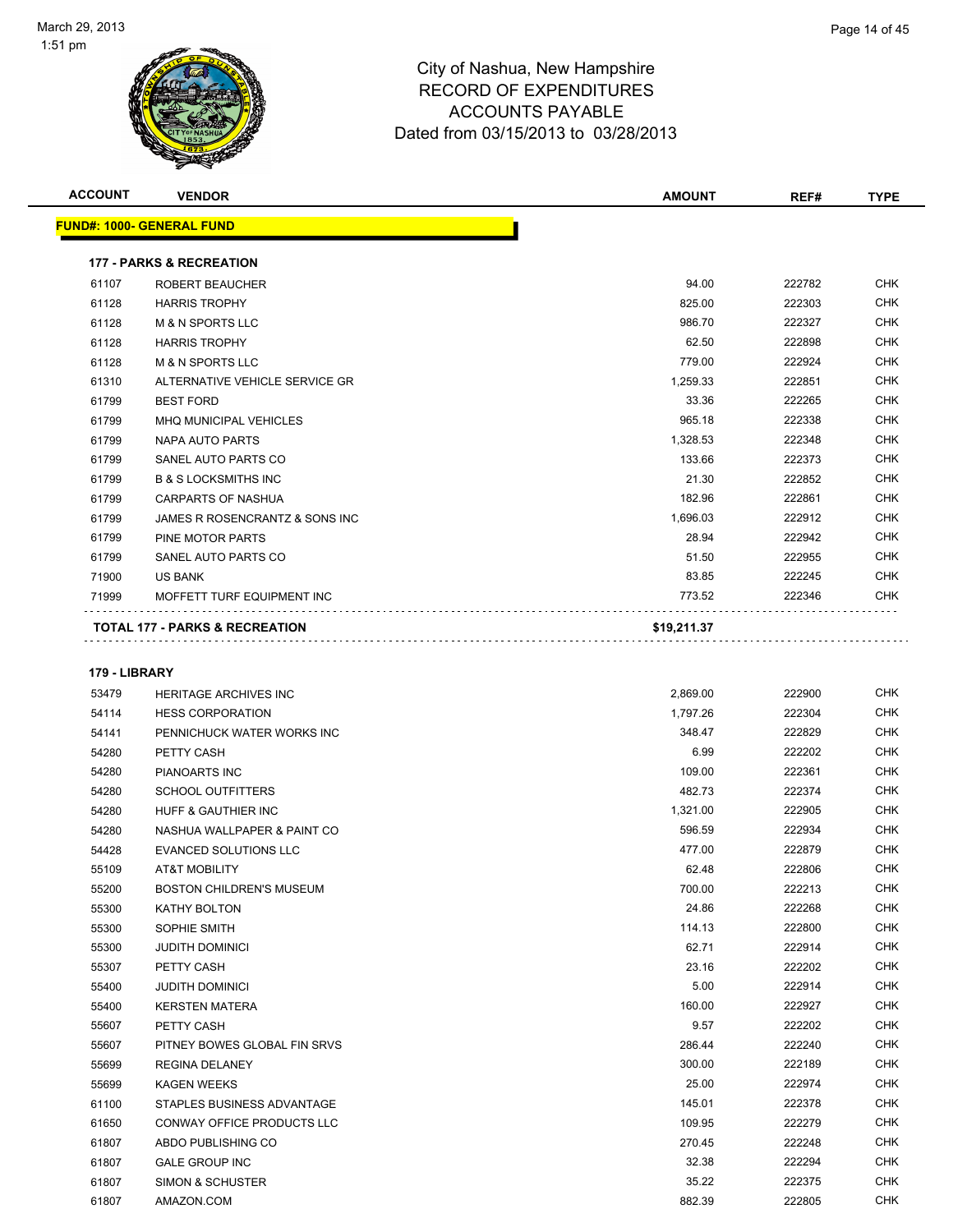

| <b>ACCOUNT</b>      | <b>VENDOR</b>                           | <b>AMOUNT</b> | REF#   | <b>TYPE</b> |
|---------------------|-----------------------------------------|---------------|--------|-------------|
|                     | FUND#: 1000- GENERAL FUND               |               |        |             |
|                     |                                         |               |        |             |
| 179 - LIBRARY       |                                         |               |        |             |
| 61807               | <b>RANDOM HOUSE INC</b>                 | 60.00         | 222947 | <b>CHK</b>  |
| 61814               | PETTY CASH                              | 66.96         | 222202 | <b>CHK</b>  |
| 61814               | <b>MICRO MARKETING ASSOCIATES</b>       | 25.49         | 222339 | <b>CHK</b>  |
| 61814               | MIDWEST TAPE LLC                        | 1,065.32      | 222340 | <b>CHK</b>  |
| 61814               | <b>CINTIA CABIB</b>                     | 94.00         | 222809 | <b>CHK</b>  |
| 61814               | MIDWEST TAPE LLC                        | 746.91        | 222932 | <b>CHK</b>  |
| 61816               | PETTY CASH                              | 79.77         | 222202 | <b>CHK</b>  |
| 61816               | AC MOORE INC                            | 78.03         | 222843 | <b>CHK</b>  |
| 61819               | PETTY CASH                              | 5.49          | 222202 | <b>CHK</b>  |
| 61819               | SWANK MOTION PICTURES INC               | 100.00        | 222345 | <b>CHK</b>  |
| 61819               | <b>SAM'S CLUB</b>                       | 34.09         | 222951 | <b>CHK</b>  |
| 71221               | PETTY CASH                              | 34.99         | 222202 | СНК         |
|                     | TOTAL 179 - LIBRARY                     | \$13,647.84   |        |             |
|                     |                                         |               |        |             |
|                     | <b>181 - COMMUNITY DEVELOPMENT</b>      |               |        |             |
| 61100               | STAPLES BUSINESS ADVANTAGE              | 156.92        | 222378 | <b>CHK</b>  |
| 61100               | STAPLES BUSINESS ADVANTAGE              | 30.28         | 222959 | <b>CHK</b>  |
| 61650               | STAPLES BUSINESS ADVANTAGE              | 64.80         | 222378 | <b>CHK</b>  |
| 61650               | STAPLES BUSINESS ADVANTAGE              | 19.98         | 222959 | <b>CHK</b>  |
|                     | TOTAL 181 - COMMUNITY DEVELOPMENT       | \$271.98      |        |             |
|                     | <b>182 - PLANNING &amp; ZONING</b>      |               |        |             |
| 55307               | PETTY CASH                              | 62.13         | 222163 | <b>CHK</b>  |
| 61910               | PETTY CASH                              | 130.50        | 222163 | CHK         |
|                     | TOTAL 182 - PLANNING & ZONING           | \$192.63      |        |             |
|                     |                                         |               |        |             |
|                     | <b>183 - ECONOMIC DEVELOPMENT</b>       |               |        |             |
| 55200               | NH ECONOMIC DEVELOPMENT ASSOC           | 40.00         | 222936 | CHK         |
|                     | <b>TOTAL 183 - ECONOMIC DEVELOPMENT</b> | \$40.00       |        |             |
| <b>191 - SCHOOL</b> |                                         |               |        |             |
| 52800               | CATHERINE GUNNULFSEN                    | 672.00        | 222522 | <b>CHK</b>  |
| 52800               | <b>DENYELLA KLAYTON</b>                 | 1,680.00      | 222535 | <b>CHK</b>  |
| 52800               | <b>LISA MARSHALL</b>                    | 4,176.00      | 222552 | <b>CHK</b>  |
| 52800               | <b>DENEEN ROBIE</b>                     | 3,120.00      | 222597 | <b>CHK</b>  |
| 53128               | <b>JACKSON LEWIS LLP</b>                | 2,618.00      | 222532 | <b>CHK</b>  |
| 53600               | THE YOUTH COUNCIL                       | 6,012.50      | 222622 | <b>CHK</b>  |
| 53600               | PHOENIX HOUSE ACAD. AT DUBLIN           | 2,760.00      | 222749 | CHK         |
| 53614               | LUTHERAN COMMUNITY SERVICES SH          | 1,350.00      | 222543 | CHK         |
| 53614               | AMY MCCARTNEY                           | 4,007.25      | 222555 | <b>CHK</b>  |
| 53614               | <b>CLARK ASSOC</b>                      | 35,236.13     | 222677 | CHK         |
| 53628               | MULTI STATE BILLING SERVICES L          | 1,450.47      | 222564 | CHK         |
| 53628               | STATE OF NH CRIMINAL RECORDS            | 462.00        | 222611 | CHK         |
| 53628               | UNIVERSAL RECYCLING TECH LLC            | 765.80        | 222616 | CHK         |
|                     |                                         |               |        |             |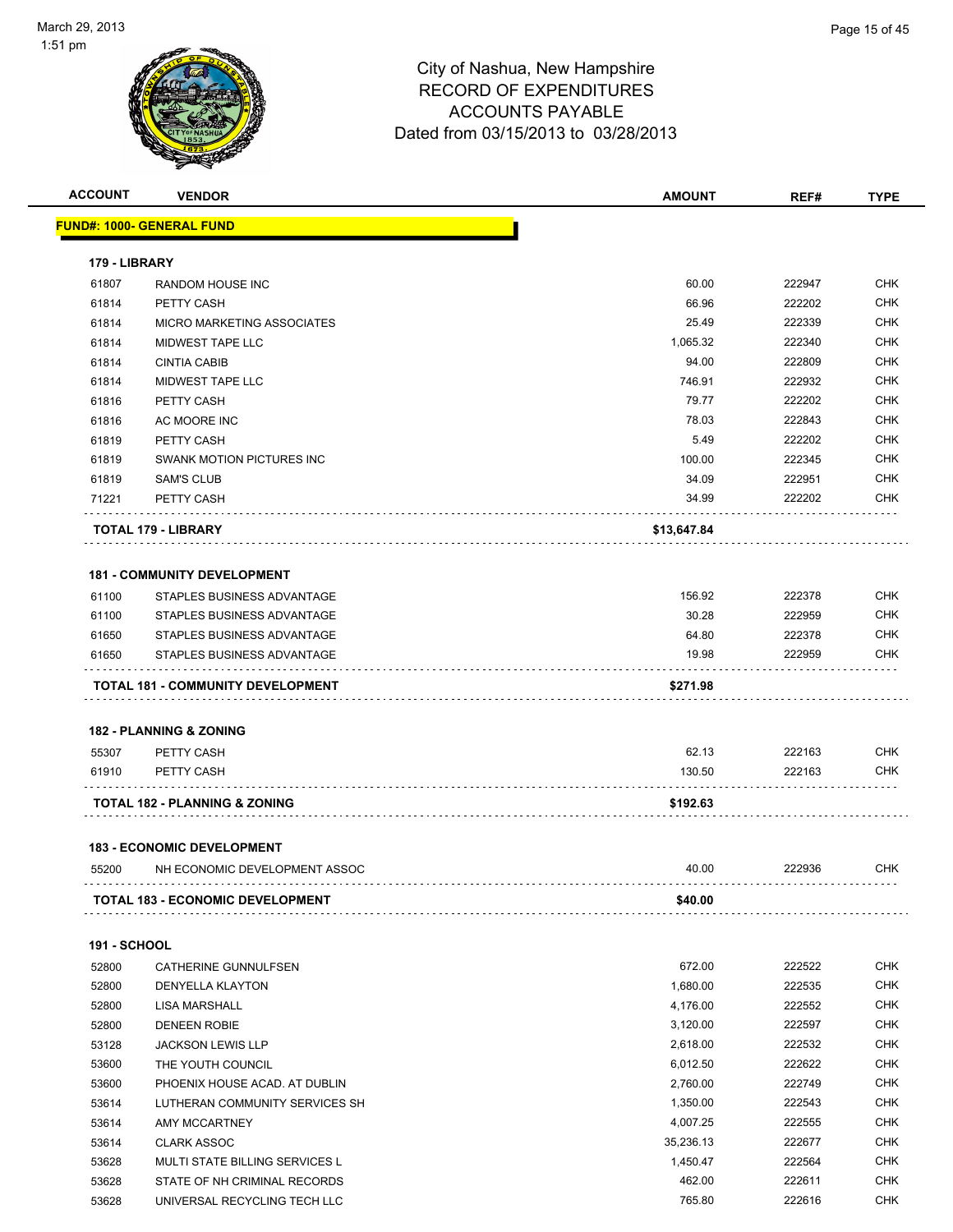

| <b>ACCOUNT</b>      | <b>VENDOR</b>                             | <b>AMOUNT</b> | REF#   | <b>TYPE</b> |
|---------------------|-------------------------------------------|---------------|--------|-------------|
|                     | <b>FUND#: 1000- GENERAL FUND</b>          |               |        |             |
|                     |                                           |               |        |             |
| <b>191 - SCHOOL</b> |                                           |               |        |             |
| 53628               | NORTHEAST MECHANICAL                      | 694.00        | 222669 | <b>CHK</b>  |
| 54100               | <b>PSNH</b>                               | 11,946.72     | 222449 | <b>CHK</b>  |
| 54100               | PUBLIC SERVICE OF NH                      | 18,645.88     | 222592 | CHK         |
| 54100               | <b>PSNH</b>                               | 1,567.37      | 222647 | CHK         |
| 54100               | <b>PSNH</b>                               | 11,409.57     | 222649 | CHK         |
| 54100               | PUBLIC SERVICE OF NH                      | 75,190.64     | 222751 | CHK         |
| 54114               | <b>LIBERTY UTILITIES</b>                  | 15,055.76     | 222447 | <b>CHK</b>  |
| 54114               | <b>HESS CORPORATION</b>                   | 54,824.53     | 222450 | CHK         |
| 54114               | <b>ENERGYNORTH PROPANE</b>                | 1,169.09      | 222504 | <b>CHK</b>  |
| 54114               | <b>LIBERTY UTILITIES</b>                  | 13,881.42     | 222645 | <b>CHK</b>  |
| 54114               | <b>HESS CORPORATION</b>                   | 21,882.56     | 222648 | <b>CHK</b>  |
| 54141               | PENNICHUCK WATER WORKS INC                | 2,135.30      | 222448 | CHK         |
| 54141               | PENNICHUCK WATER WORKS INC                | 2,113.16      | 222646 | <b>CHK</b>  |
| 54243               | NORTHEAST ELECTRICAL DISTRIBUT            | 7.09          | 222576 | CHK         |
| 54243               | CONTROL TECHNOLOGIES INC                  | 30,908.50     | 222681 | CHK         |
| 54280               | <b>B &amp; S LOCKSMITHS INC</b>           | 29.93         | 222467 | <b>CHK</b>  |
| 54280               | CEN-COM                                   | 3,508.00      | 222490 | CHK         |
| 54280               | <b>RC WELDING LLC</b>                     | 120.00        | 222593 | <b>CHK</b>  |
| 54280               | <b>B &amp; S LOCKSMITHS INC</b>           | 238.78        | 222664 | <b>CHK</b>  |
| 54280               | HUSSEY SEATING COMPANY                    | 5,593.00      | 222711 | <b>CHK</b>  |
| 54280               | MARVELL PLATE GLASS INC                   | 40.00         | 222731 | <b>CHK</b>  |
| 54280               | STANLEY ELEVATOR CO INC                   | 1,032.00      | 222765 | <b>CHK</b>  |
| 54487               | A L LARSEN CO INC                         | 335.00        | 222457 | <b>CHK</b>  |
| 54487               | ALL AMERICAN SPORTS CORP                  | 4,216.10      | 222596 | CHK         |
| 54487               | UNITED MACHINE REPAIR INC                 | 342.00        | 222615 | <b>CHK</b>  |
| 54487               | A & H COMPANY INC                         | 353.47        | 222654 | <b>CHK</b>  |
| 54487               | A - Z QUALITY REPAIR                      | 658.86        | 222655 | CHK         |
| 54487               | PRO AV SYSTEMS INC                        | 135.00        | 222750 | CHK         |
| 54487               | VALLEY COMMUNICATIONS SYSTEMS             | 106.50        | 222773 | <b>CHK</b>  |
| 54600               | DONOVAN EQUIPMENT CO INC                  | 143.66        | 222502 | <b>CHK</b>  |
| 54600               | LIBERTY INTNL TRUCKS OF NH LLC            | 84.84         | 222542 | <b>CHK</b>  |
| 54600               | <b>MAYNARD &amp; LESIEUR INC</b>          | 306.68        | 222554 | <b>CHK</b>  |
| 54600               | SANEL AUTO PARTS CO                       | 326.26        | 222602 | <b>CHK</b>  |
| 54600               | <b>HEAVY DUTY TRUCK &amp; DIESEL SERV</b> | 2,709.40      | 222705 | <b>CHK</b>  |
| 54600               | RAYMOND J LEVESQUE & SONS                 | 3,301.45      | 222752 | <b>CHK</b>  |
| 54821               | PITNEY BOWES GLOBAL FIN SRVS              | 345.00        | 222585 | <b>CHK</b>  |
| 55109               | <b>FAIRPOINT COMMUNICATIONS</b>           | 30.06         | 222452 | <b>CHK</b>  |
| 55109               | <b>VERIZON WIRELESS</b>                   | 925.42        | 222652 | <b>CHK</b>  |
| 55200               | STATE OF NH                               | 50.00         | 222650 | <b>CHK</b>  |
| 55200               | NH INDOOR TRACK LEAGUE                    | 1,060.00      | 222740 | CHK         |
| 55300               | SHELLEY COSTANTINI                        | 307.95        | 222495 | CHK         |
| 55300               | <b>IAN HORSEMAN</b>                       | 35.00         | 222529 | <b>CHK</b>  |
| 55300               | <b>JASON PALING</b>                       | 180.00        | 222582 | CHK         |
| 55300               | DONALD STILLMAN                           | 35.00         | 222612 | <b>CHK</b>  |
| 55307               | <b>JANICE ARCARO</b>                      | 215.83        | 222466 | <b>CHK</b>  |
| 55307               | <b>ALLAN DICHARD</b>                      | 148.32        | 222500 | CHK         |
| 55307               | <b>JENNIFER GOODWIN</b>                   | 49.48         | 222516 | CHK         |
| 55307               | <b>MAUREEN ODEA</b>                       | 187.98        | 222577 | CHK         |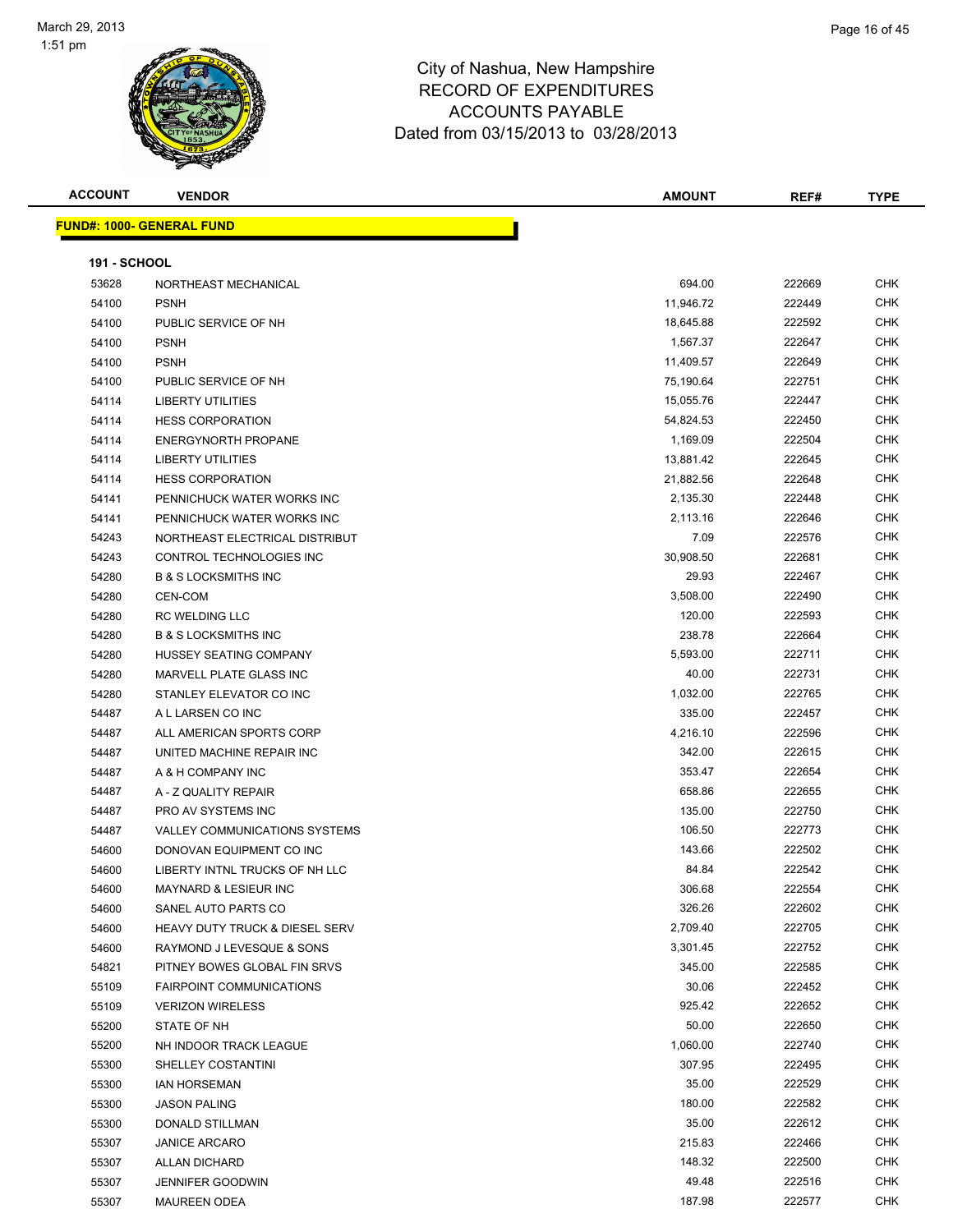

| <b>ACCOUNT</b>      | <b>VENDOR</b>                         | <b>AMOUNT</b> | REF#   | <b>TYPE</b> |
|---------------------|---------------------------------------|---------------|--------|-------------|
|                     | <u> FUND#: 1000- GENERAL FUND</u>     |               |        |             |
|                     |                                       |               |        |             |
| <b>191 - SCHOOL</b> |                                       |               |        |             |
| 55307               | DAVID RYAN                            | 98.65         | 222598 | <b>CHK</b>  |
| 55307               | <b>ALAN VERLEY</b>                    | 17.93         | 222618 | CHK         |
| 55307               | <b>SUSAN LORD</b>                     | 29.25         | 222723 | CHK         |
| 55307               | <b>CLAUDIA CASTANO VELEZ</b>          | 23.38         | 222774 | CHK         |
| 55307               | <b>AMY YORK</b>                       | 72.21         | 222780 | CHK         |
| 55400               | PETER MICHAELS                        | 125.00        | 222557 | CHK         |
| 55400               | NH SPEECH LANGUAGE HEARING            | 477.00        | 222575 | CHK         |
| 55400               | <b>CAITLIN ZIBOLIS</b>                | 30.00         | 222624 | CHK         |
| 55500               | SUCCESS ADVERTISING INC               | 1,505.00      | 222381 | CHK         |
| 55600               | <b>ALPHAGRAPHICS</b>                  | 204.54        | 222660 | CHK         |
| 55600               | <b>JOSTENS INC</b>                    | 1,696.40      | 222716 | CHK         |
| 55600               | SUNSHINE STATE PROMOTIONS             | 376.00        | 222767 | CHK         |
| 55607               | UNITED PARCEL SERVICE                 | 7.91          | 222455 | CHK         |
| 55607               | <b>US POSTAL SERVICES</b>             | 460.00        | 222456 | CHK         |
| 55607               | NEOPOST USA INC                       | 123.00        | 222572 | CHK         |
| 55607               | PETTY CASH SCHOOLS                    | 41.35         | 222662 | CHK         |
| 55635               | <b>ARTHUR KOBS</b>                    | 120.00        | 222536 | CHK         |
| 55642               | ROBERT SCHILLING                      | 60.00         | 222604 | <b>CHK</b>  |
| 55642               | <b>FREDERICK ZECHA</b>                | 92.00         | 222623 | CHK         |
| 55642               | <b>KENNETH GALICA</b>                 | 80.00         | 222693 | CHK         |
| 55642               | <b>CHARLES KAJEN</b>                  | 60.00         | 222717 | CHK         |
| 55690               | <b>TONY COUROUNIS</b>                 | 227.45        | 222496 | CHK         |
| 55690               | FIRST STUDENT INC                     | 699.30        | 222508 | CHK         |
| 55690               | FIRST STUDENT INC                     | 233,883.19    | 222690 | CHK         |
| 55691               | CARING HANDS TRANSPORTATION LL        | 8,425.00      | 222488 | CHK         |
| 55691               | <b>SALLY CRATEAU</b>                  | 683.88        | 222498 | CHK         |
| 55691               | FIRST STUDENT INC                     | 69.21         | 222508 | CHK         |
| 55691               | <b>JIM MONAHAN</b>                    | 140.69        | 222561 | CHK         |
| 55691               | PITTSFIELD SCHOOL DISTRICT            | 770.35        | 222586 | CHK         |
| 55691               | THE PROVIDER ENTERPRISES INC          | 35,962.90     | 222591 | <b>CHK</b>  |
| 55691               | <b>SARAH WINSLOW</b>                  | 289.74        | 222621 | CHK         |
| 55691               | FIRST STUDENT INC                     | 135,262.08    | 222690 | CHK         |
| 55694               | ADULT LEARNING CENTER                 | 27,655.50     | 222463 | <b>CHK</b>  |
| 55694               | INSTITUTE OF PROFESSIONAL PRAC        | 1,101.36      | 222530 | <b>CHK</b>  |
| 55694               | LEARNING PREP SCHOOL                  | 3,276.00      | 222539 | <b>CHK</b>  |
| 55694               | MERRIMACK SPEC ED COLLABORATIV        | 5,957.70      | 222556 | <b>CHK</b>  |
| 55694               | MILFORD SCHOOL DISTRICT               | 9,795.82      | 222559 | <b>CHK</b>  |
| 55694               | MOUNT PROSPECT ACADEMY INC            | 11,595.48     | 222563 | CHK         |
| 55694               | NASHOBA LEARNING GROUP                | 6,787.80      | 222568 | <b>CHK</b>  |
| 55694               | NASHUA CHILDRENS HOME                 | 52,074.33     | 222569 | <b>CHK</b>  |
| 55694               | REACH THE TOP TUTORING                | 2,992.50      | 222594 | <b>CHK</b>  |
| 55694               | SALEM SCHOOL DISTRICT                 | 6,357.00      | 222600 | <b>CHK</b>  |
| 55694               | SPAULDING YOUTH CENTER                | 15,187.36     | 222609 | <b>CHK</b>  |
| 55694               | <b>GREATER LAWRENCE ED COLLABORAT</b> | 92,048.80     | 222702 | <b>CHK</b>  |
| 55694               | MANCHESTER COMMUNITY MUSIC            | 566.30        | 222729 | <b>CHK</b>  |
| 55694               | NASHUA CHILDRENS HOME                 | 4,734.03      | 222735 | <b>CHK</b>  |
| 61100               | <b>HEINEMANN</b>                      | 438.00        | 222453 | <b>CHK</b>  |
| 61100               | PETTY CASH SCHOOLS                    | 2.00          | 222472 | CHK         |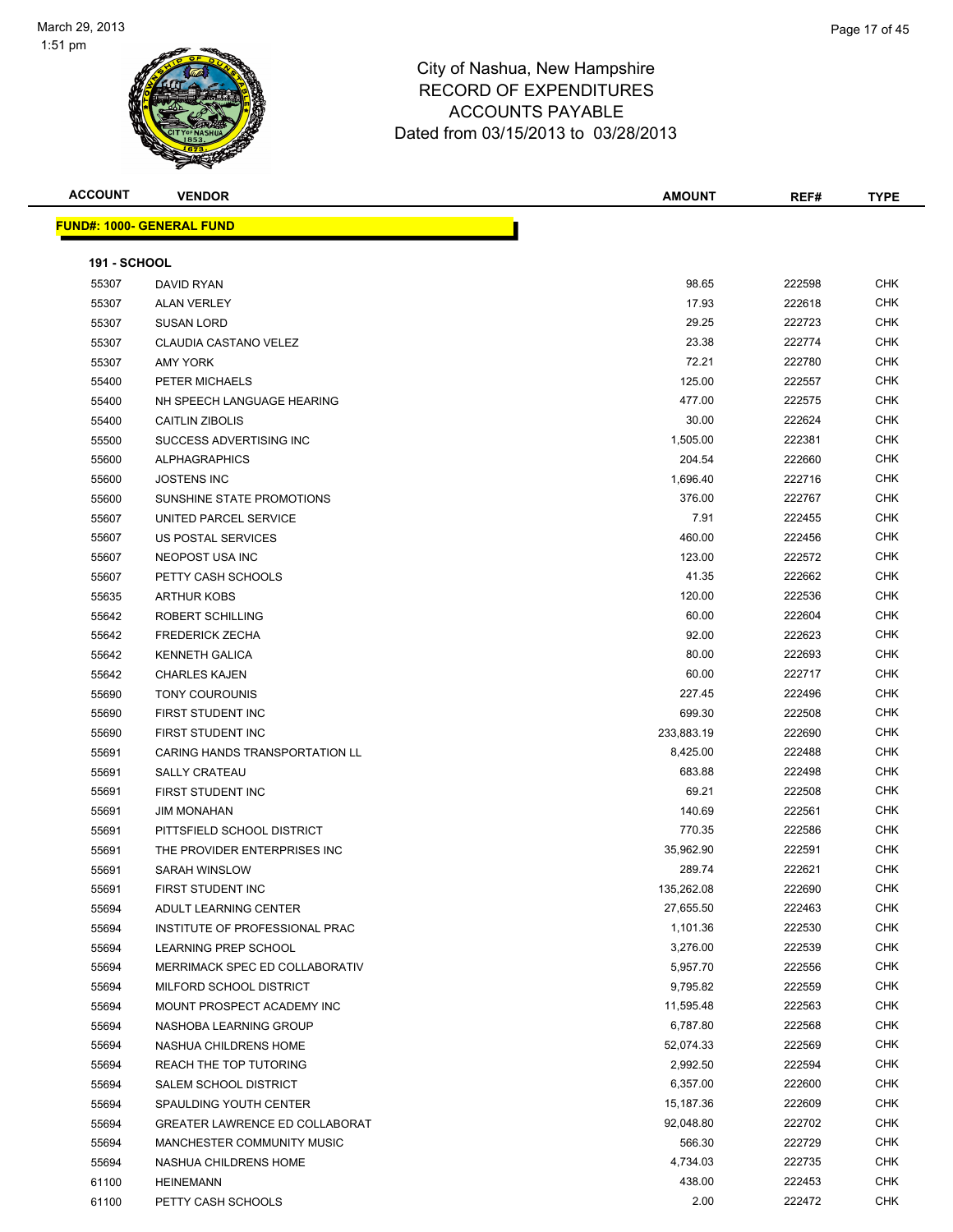

| <b>ACCOUNT</b>      | <b>VENDOR</b>                    | <b>AMOUNT</b> | REF#   | <b>TYPE</b> |
|---------------------|----------------------------------|---------------|--------|-------------|
|                     | <b>FUND#: 1000- GENERAL FUND</b> |               |        |             |
|                     |                                  |               |        |             |
| <b>191 - SCHOOL</b> |                                  |               |        |             |
| 61100               | <b>CALENDARS</b>                 | 97.47         | 222484 | <b>CHK</b>  |
| 61100               | <b>CLAUDIA DIONNE</b>            | 25.94         | 222501 | <b>CHK</b>  |
| 61100               | <b>SCHOOL SPECIALTY</b>          | 504.61        | 222605 | <b>CHK</b>  |
| 61100               | STAPLES BUSINESS ADVANTAGE       | 136.29        | 222610 | CHK         |
| 61100               | PETTY CASH SCHOOLS               | 5.05          | 222662 | <b>CHK</b>  |
| 61100               | PETTY CASH SCHOOLS               | 2.97          | 222686 | <b>CHK</b>  |
| 61100               | <b>SCHOOL SPECIALTY</b>          | 203.53        | 222759 | <b>CHK</b>  |
| 61100               | STAPLES BUSINESS ADVANTAGE       | 651.99        | 222766 | <b>CHK</b>  |
| 61107               | ALL SEASONS PROMOTIONS           | 42.00         | 222465 | CHK         |
| 61135               | CRYSTAL ROCK BOTTLED WATER       | 87.85         | 222451 | CHK         |
| 61135               | PETTY CASH SCHOOLS               | 138.84        | 222472 | <b>CHK</b>  |
| 61135               | <b>SUSAN CAREY</b>               | 112.70        | 222487 | CHK         |
| 61135               | CARTRIDGE WORLD NASHUA           | 648.94        | 222489 | CHK         |
| 61135               | CONNECTICUT VALLEY BIO SUPPLY    | 61.75         | 222493 | <b>CHK</b>  |
| 61135               | <b>FRANK COVART</b>              | 200.00        | 222497 | CHK         |
| 61135               | DEMCO INC                        | 113.79        | 222499 | <b>CHK</b>  |
| 61135               | PETTY CASH SCHOOLS               | 70.97         | 222506 | <b>CHK</b>  |
| 61135               | <b>GENERAL LINEN SERVICE INC</b> | 119.89        | 222511 | <b>CHK</b>  |
| 61135               | <b>AMY GEROW</b>                 | 33.99         | 222512 | <b>CHK</b>  |
| 61135               | <b>GREAT EDUCATORS</b>           | 100.00        | 222520 | <b>CHK</b>  |
| 61135               | <b>HANNAFORD</b>                 | 69.49         | 222525 | CHK         |
| 61135               | <b>HEINEMANN</b>                 | 21,035.70     | 222527 | CHK         |
| 61135               | HOME DEPOT CREDIT SERVICES       | 371.33        | 222528 | CHK         |
| 61135               | KATHLEEN KARVELAS                | 99.98         | 222533 | <b>CHK</b>  |
| 61135               | LEVESQUES SEWING & VAC           | 847.00        | 222541 | CHK         |
| 61135               | <b>MAINE OXY</b>                 | 153.50        | 222549 | CHK         |
| 61135               | MARKET BASKET ACCT 2589096       | 379.42        | 222550 | <b>CHK</b>  |
| 61135               | <b>MUSIC IS ELEMENTARY</b>       | 61.55         | 222566 | <b>CHK</b>  |
| 61135               | <b>SARGENT WELCH</b>             | 528.84        | 222603 | <b>CHK</b>  |
| 61135               | <b>SCHOOL SPECIALTY</b>          | 1,281.60      | 222605 | <b>CHK</b>  |
| 61135               | <b>ALISON SHAW</b>               | 69.97         | 222607 | CHK         |
| 61135               | STAPLES BUSINESS ADVANTAGE       | 103.45        | 222610 | CHK         |
| 61135               | DEBBRA UTTERO                    | 40.86         | 222617 | <b>CHK</b>  |
| 61135               | <b>WAL-MART</b>                  | 173.95        | 222619 | <b>CHK</b>  |
| 61135               | PETTY CASH SCHOOLS               | 69.47         | 222662 | CHK         |
| 61135               | <b>BARNES &amp; NOBLE INC</b>    | 107.77        | 222665 | CHK         |
| 61135               | BURMAX CO INC                    | 781.72        | 222670 | <b>CHK</b>  |
| 61135               | C W PUBLICATIONS                 | 179.00        | 222672 | CHK         |
| 61135               | CARTRIDGE WORLD NASHUA           | 340.85        | 222674 | <b>CHK</b>  |
| 61135               | <b>MARTINE CLOUTIER</b>          | 28.00         | 222678 | <b>CHK</b>  |
| 61135               | CONNECTICUT VALLEY BIO SUPPLY    | 15.55         | 222680 | CHK         |
| 61135               | DJ JEFF HAMILTON                 | 250.00        | 222685 | <b>CHK</b>  |
| 61135               | PETTY CASH SCHOOLS               | 71.43         | 222686 | <b>CHK</b>  |
| 61135               | F W WEBB CO                      | 107.28        | 222687 | CHK         |
| 61135               | <b>GOVCONNECTION INC</b>         | 74.94         | 222697 | CHK         |
| 61135               | <b>HANNAFORD</b>                 | 5.08          | 222704 | CHK         |
| 61135               | HOME DEPOT CREDIT SERVICES       | 234.60        | 222708 | CHK         |
| 61135               | DELESE HOVEY                     | 132.79        | 222710 | <b>CHK</b>  |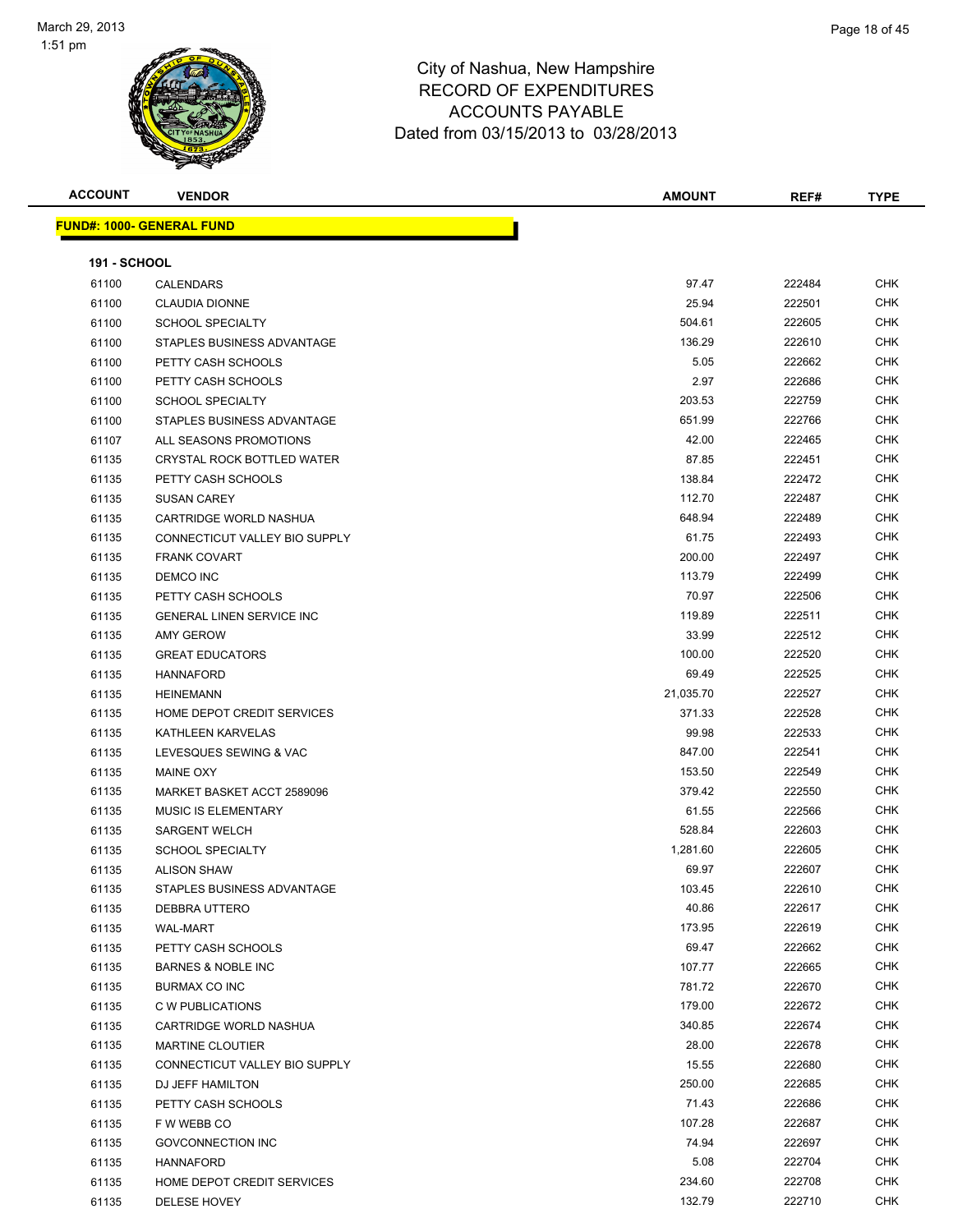

| <b>ACCOUNT</b>      | <b>VENDOR</b>                     | <b>AMOUNT</b> | REF#   | <b>TYPE</b> |
|---------------------|-----------------------------------|---------------|--------|-------------|
|                     | <u> FUND#: 1000- GENERAL FUND</u> |               |        |             |
|                     |                                   |               |        |             |
| <b>191 - SCHOOL</b> |                                   |               |        |             |
| 61135               | LIBRARY VIDEO CO                  | 125.80        | 222722 | <b>CHK</b>  |
| 61135               | M & M ELECTRICAL SUPPLY CO INC    | 306.49        | 222725 | <b>CHK</b>  |
| 61135               | MARKET BASKET ACCT 2589096        | 406.22        | 222730 | <b>CHK</b>  |
| 61135               | MIDWEST TECHNOLOGY PRODUCTS       | 114.00        | 222733 | <b>CHK</b>  |
| 61135               | <b>NELSON PIANO SERVICE</b>       | 210.00        | 222737 | CHK         |
| 61135               | <b>WILLIAM NELSON</b>             | 101.79        | 222738 | CHK         |
| 61135               | NORTH CENTER FOOD SERVICE         | 489.66        | 222742 | CHK         |
| 61135               | P J CURRIER LUMBER CO             | 424.12        | 222746 | <b>CHK</b>  |
| 61135               | <b>SCHOOL SPECIALTY</b>           | 2,081.95      | 222759 | <b>CHK</b>  |
| 61135               | <b>RENEE SCHWARZ</b>              | 163.85        | 222760 | <b>CHK</b>  |
| 61135               | STAPLES BUSINESS ADVANTAGE        | 1,012.28      | 222766 | CHK         |
| 61135               | SYSCO BOSTON LLC                  | 929.99        | 222769 | <b>CHK</b>  |
| 61135               | <b>TODAY'S CLASSROOM LLC</b>      | 73.91         | 222770 | CHK         |
| 61135               | <b>TOWERS MOTOR PARTS CORP</b>    | 11.90         | 222771 | CHK         |
| 61135               | <b>WAL-MART</b>                   | 11.92         | 222775 | CHK         |
| 61135               | <b>WAL-MART</b>                   | 565.84        | 222776 | CHK         |
| 61135               | <b>WARD'S NATURAL SCIENCE</b>     | 159.95        | 222777 | CHK         |
| 61135               | WB MASON CO INC                   | 5,038.85      | 222778 | CHK         |
| 61142               | SCHOOL HEALTH ALERT               | 44.00         | 222757 | CHK         |
| 61142               | <b>SCHOOL HEALTH CORP</b>         | 510.30        | 222758 | <b>CHK</b>  |
| 61249               | PEARSON ASSESSMENTS               | 312.70        | 222736 | CHK         |
| 61299               | <b>BELLETETES INC</b>             | 161.77        | 222470 | <b>CHK</b>  |
| 61299               | <b>AUBUCHON HARDWARE</b>          | 28.79         | 222474 | <b>CHK</b>  |
| 61299               | BUDGET 1 HR. SIGN CTR., INC       | 25.00         | 222480 | CHK         |
| 61299               | <b>FASTENAL CO</b>                | 48.24         | 222507 | CHK         |
| 61299               | MILL METALS CORP                  | 96.00         | 222560 | CHK         |
| 61299               | TREASURER STATE OF NH             | 90.83         | 222574 | CHK         |
| 61299               | PRENTKE ROMICH COMPANY            | 105.00        | 222588 | <b>CHK</b>  |
| 61299               | <b>SCHOOL SPECIALTY</b>           | 27.09         | 222605 | <b>CHK</b>  |
| 61299               | <b>BELLETETES INC</b>             | 83.86         | 222667 | CHK         |
| 61299               | <b>RICHARD FARRENKOPF</b>         | 17.41         | 222688 | <b>CHK</b>  |
| 61299               | <b>FASTENAL CO</b>                | 46.33         | 222689 | <b>CHK</b>  |
| 61299               | PASEK CORP                        | 2,738.18      | 222747 | <b>CHK</b>  |
| 61407               | BATTERY SPECIALISTS OF NH LLC     | 339.66        | 222531 | <b>CHK</b>  |
| 61407               | M & M ELECTRICAL SUPPLY CO INC    | 2,101.56      | 222544 | CHK         |
| 61407               | ALARMAX DISTRIBUTORS INC          | 563.34        | 222658 | <b>CHK</b>  |
| 61407               | BATTERY SPECIALISTS OF NH LLC     | 213.49        | 222714 | CHK         |
| 61407               | SIMPLEX GRINNELL                  | 1,202.00      | 222762 | CHK         |
| 61414               | F W WEBB CO                       | 491.13        | 222505 | <b>CHK</b>  |
| 61414               | <b>GRANITE GROUP</b>              | 784.85        | 222519 | CHK         |
| 61414               | PEABODY SUPPLY CO                 | 108.45        | 222584 | CHK         |
| 61414               | F W WEBB CO                       | 294.24        | 222687 | <b>CHK</b>  |
| 61414               | <b>GRANITE GROUP</b>              | 2,558.70      | 222700 | CHK         |
| 61414               | PEABODY SUPPLY CO                 | 430.88        | 222748 | CHK         |
| 61421               | AIREX FILTER CORPORATION          | 88.56         | 222464 | CHK         |
| 61421               | <b>GRAINGER</b>                   | 51.48         | 222518 | CHK         |
| 61421               | <b>WATER CHEMICALS INC</b>        | 74.88         | 222653 | CHK         |
| 61421               | BEARINGS SPECIALTY CO INC         | 85.54         | 222666 | CHK         |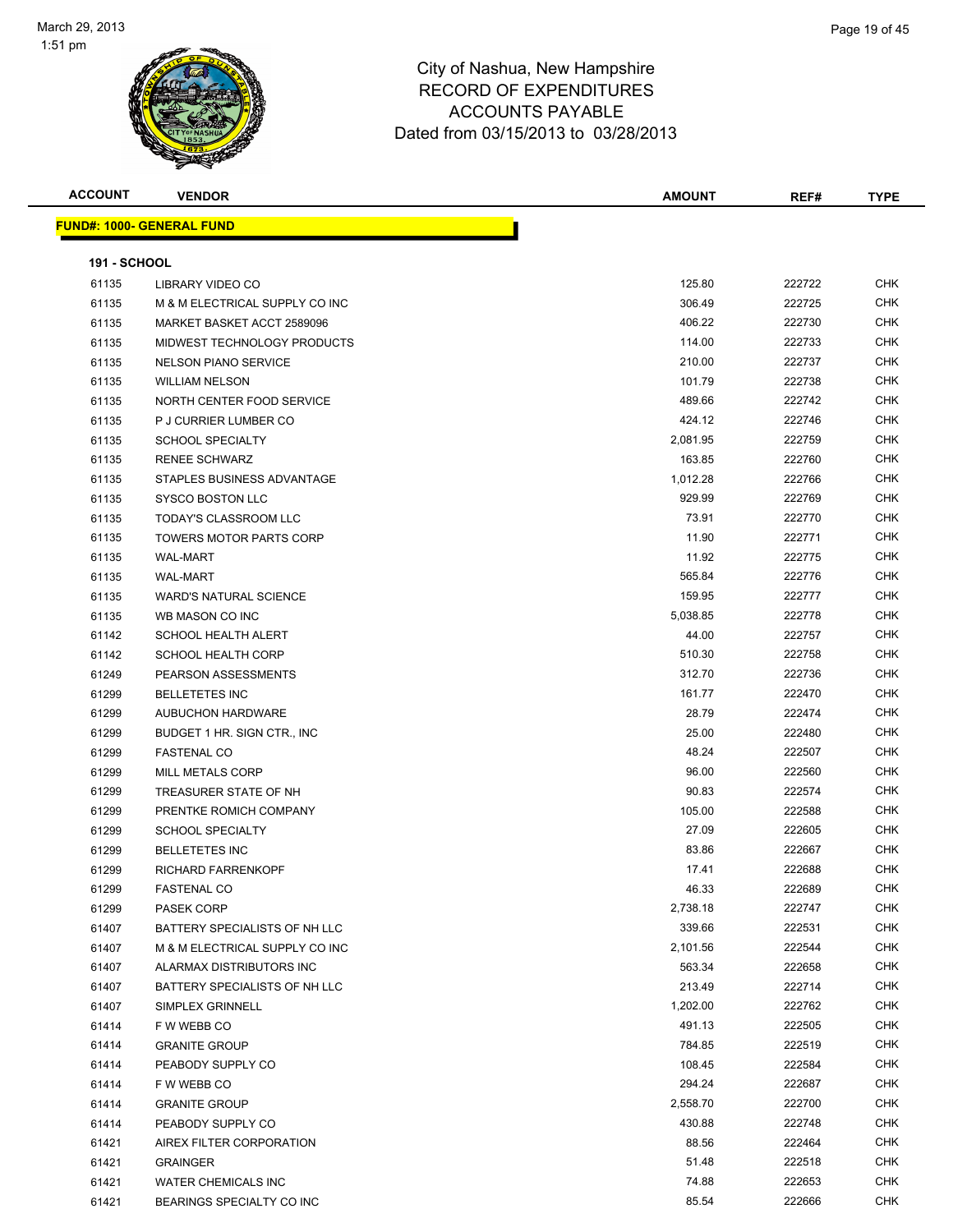

| <b>ACCOUNT</b>      | <b>VENDOR</b>                                    | <b>AMOUNT</b>  | REF#   | <b>TYPE</b> |
|---------------------|--------------------------------------------------|----------------|--------|-------------|
|                     | <b>FUND#: 1000- GENERAL FUND</b>                 |                |        |             |
| <b>191 - SCHOOL</b> |                                                  |                |        |             |
| 61421               | <b>CAPP USA</b>                                  | 78.00          | 222673 | <b>CHK</b>  |
| 61421               | <b>GRAINGER</b>                                  | 2,577.18       | 222699 | <b>CHK</b>  |
| 61421               | SIEMENS BUILDING TECHNOLOGIES                    | 754.44         | 222761 | <b>CHK</b>  |
| 61428               | NATIONWIDE SALES & SERVICE                       | 155.00         | 222571 | <b>CHK</b>  |
| 61599               | NASHUA OUTDOOR POWER EQUIPMENT                   | 7.28           | 222570 | <b>CHK</b>  |
| 61599               | JOHN DEERE LANDSCAPES                            | 1,813.25       | 222715 | <b>CHK</b>  |
| 61650               | CANON SOLUTIONS AMERICA INC                      | 120.00         | 222485 | <b>CHK</b>  |
| 61807               | <b>FOLLETT LIBRARY RESOURCES</b>                 | 292.23         | 222692 | <b>CHK</b>  |
| 61814               | <b>BRAINPOP LLC</b>                              | 300.00         | 222477 | <b>CHK</b>  |
| 61830               | <b>SMART COMPUTING</b>                           | 29.00          | 222763 | <b>CHK</b>  |
| 61875               | DAVID GOLDSMITH                                  | 236.07         | 222514 | <b>CHK</b>  |
| 61875               | <b>BARNES &amp; NOBLE INC</b>                    | 165.24         | 222665 | <b>CHK</b>  |
| 61875               | FOLLETT EDUCATIONAL SERVICES                     | 1,465.00       | 222691 | <b>CHK</b>  |
| 71221               | APPLE INC                                        | 499.00         | 222663 | <b>CHK</b>  |
| 71228               | <b>ACTIVE DATA EXCHANGE</b>                      | 524.99         | 222462 | <b>CHK</b>  |
| 71228               | FOLLETT SOFTWARE CO                              | 3,600.00       | 222779 | <b>CHK</b>  |
| 71999               | CARD TECH ID                                     | 1,990.00       | 222486 | <b>CHK</b>  |
| 71999               | <b>SCHOOL SPECIALTY</b>                          | 1,783.32       | 222605 | <b>CHK</b>  |
| 71999               | <b>HERTZ FURNITURE</b>                           | 926.00         | 222706 | <b>CHK</b>  |
|                     | <b>TOTAL 191 - SCHOOL</b>                        | \$1,089,818.57 |        |             |
|                     | <b>TOTAL FUND 1000 - GENERAL FUND</b>            | \$1,935,380.86 |        |             |
|                     | <b>FUND#: 1001- GF-CAPITAL IMPROVEMENTS</b>      |                |        |             |
|                     | <b>157 - CITYWIDE COMM-CAP IMP</b>               |                |        |             |
| 81100               | MOTOROLA SOLUTIONS INC                           | 4,623.00       | 222344 | <b>CHK</b>  |
|                     | <b>TOTAL 157 - CITYWIDE COMM-CAP IMP</b>         | \$4,623.00     |        |             |
|                     | <b>161 - STREETS-CAP IMP</b>                     |                |        |             |
| 81100<br>.          | <b>BELLETETES INC</b>                            | 80.92          | 222263 | <b>CHK</b>  |
|                     | TOTAL 161 - STREETS-CAP IMP                      | \$80.92        |        |             |
|                     | <b>TOTAL FUND 1001 - GF-CAPITAL IMPROVEMENTS</b> | \$4,703.92     |        |             |
|                     | <b>FUND#: 1010- GF-PRIOR YEAR ESCROWS</b>        |                |        |             |

### **126 - FINANCIAL SERVICES**

|       | <b>TOTAL 126 - FINANCIAL SERVICES</b> | \$1,628.98 |        |     |
|-------|---------------------------------------|------------|--------|-----|
| 53452 | KBW FINANCIAL STAFFING/RECRUIT        | 824.80     | 222918 | СНК |
| 53452 | KBW FINANCIAL STAFFING/RECRUIT        | 804.18     | 222318 | СНК |
|       | <b>126 - FINANCIAL SERVICES</b>       |            |        |     |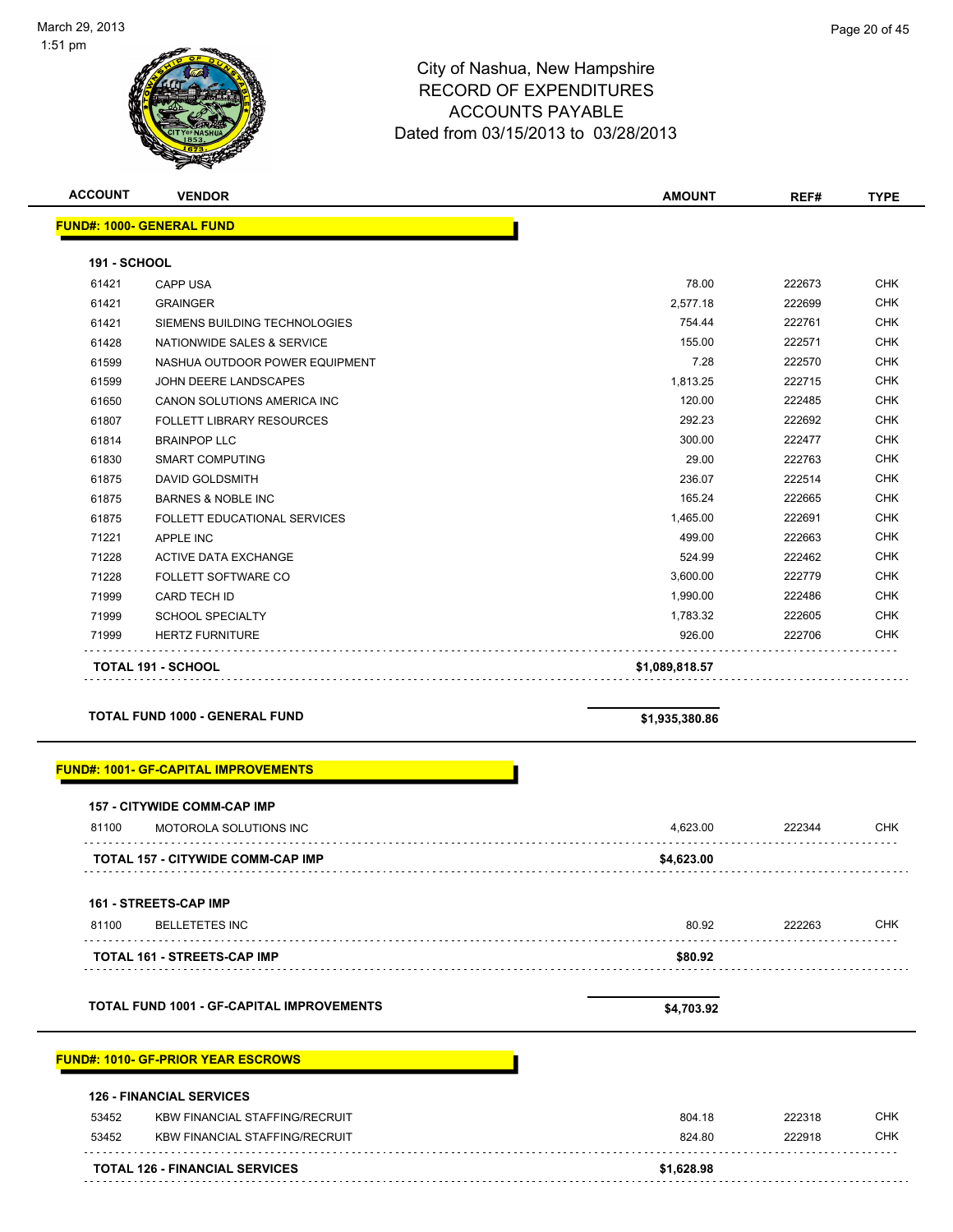# City of Nashua, New Hampshire RECORD OF EXPENDITURES ACCOUNTS PAYABLE Dated from 03/15/2013 to 03/28/2013 **ACCOUNT VENDOR AMOUNT REF# TYPE FUND#: 1010- GF-PRIOR YEAR ESCROWS 131 - HUNT BUILDING-PRIOR YEAR** CLASSIC SIGNS INC 2,000.00 222644 CHK

#### **156 - EMERGENCY MGT-PRIOR YEAR**

| 68325 | <b>JUSTIN KATES</b>                         | 405.46     | 222793 | <b>CHK</b> |
|-------|---------------------------------------------|------------|--------|------------|
| 71000 | COMPUTER HUT dba IT INSIDERS                | 1.628.99   | 222278 | <b>CHK</b> |
|       |                                             |            |        |            |
|       | <b>TOTAL 156 - EMERGENCY MGT-PRIOR YEAR</b> | \$2,034.45 |        |            |

**TOTAL 131 - HUNT BUILDING-PRIOR YEAR \$2,000.00**

#### **161 - STREETS-PRIOR YEAR**

|       | <b>TOTAL 161 - STREETS-PRIOR YEAR</b> | \$54,010.70 |        |            |
|-------|---------------------------------------|-------------|--------|------------|
| 81100 | NEW ENGLAND SIGNAL SYSTEMS INC        | 50.800.00   | 222352 | CHK        |
| 61705 | MAYNARD & LESIEUR INC                 | 135.00      | 222929 | <b>CHK</b> |
| 61705 | <b>MAYNARD &amp; LESIEUR INC</b>      | 3.075.70    | 222928 | <b>CHK</b> |

### **TOTAL FUND 1010 - GF-PRIOR YEAR ESCROWS \$59,674.13**

**FUND#: 2100- FOOD SERVICES**

|       | ло <del>м</del> . 2100-т ООВ эскуюсэ |           |
|-------|--------------------------------------|-----------|
| 54487 | <b>BASSETT SERVICES CORPORATION</b>  |           |
| 54487 | <b>GOOD MORNING SALES INC</b>        |           |
| 55600 | ACE PRINTING CO                      |           |
| 55607 | UNITED PARCEL SERVICE                |           |
| 61100 | <b>IDEA ART</b>                      |           |
| 61214 | <b>BIMBO FOODS BAKERIES INC</b>      |           |
| 61214 | COCA COLA BOTTLING CO                |           |
| 61214 | COSTA FRUIT & PRODUCE CO INC         |           |
| 61214 | <b>GARELICK FARMS LYNN</b>           |           |
| 61214 | GILLS PIZZA CO                       |           |
| 61214 | <b>GREAT STATE BEVERAGES INC</b>     |           |
| 61214 | M SAUNDERS INC                       | 6,412.57  |
| 61214 | NEW ENGLAND ICE CREAM                | 1,093.13  |
| 61214 | ORIGINAL CRISPY PIZZA CRUST CO       | 322.80    |
| 61214 | <b>BIMBO FOODS BAKERIES INC</b>      | 1,928.13  |
| 61214 | COCA COLA BOTTLING CO                | 756.00    |
| 61214 | COSTA FRUIT & PRODUCE CO INC         | 21,045.12 |
| 61214 | <b>GARELICK FARMS LYNN</b>           | 15,649.24 |
| 61214 | GILLS PIZZA CO                       | 5,116.00  |
| 61214 | <b>GREAT STATE BEVERAGES INC</b>     | 150.80    |
| 61214 | <b>M SAUNDERS INC</b>                | 11,872.64 |
| 61214 | NEW ENGLAND ICE CREAM                | 1,041.29  |
| 61214 | SURPLUS DISTRIBUTION SECTION         | 1,773.75  |
| 61299 | CENTRAL PAPER PRODUCTS CO            | 5,130.28  |
| 61299 | CENTRAL PAPER PRODUCTS CO            | 7,515.03  |
| 71000 | KITTREDGE EQUIPMENT CO - NH          | 87.40     |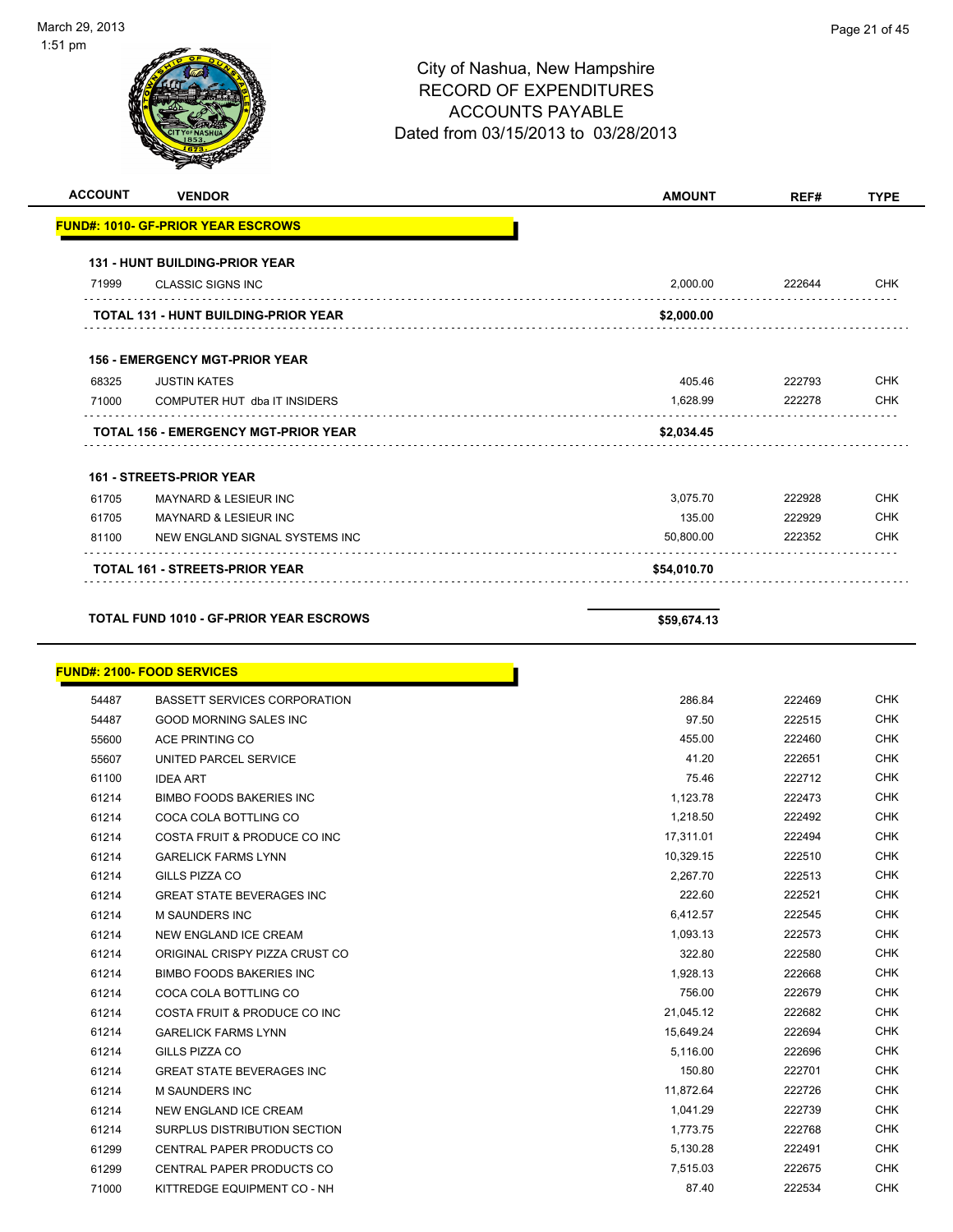

| <b>ACCOUNT</b> | <b>VENDOR</b>                                    | <b>AMOUNT</b>    | REF#             | <b>TYPE</b> |
|----------------|--------------------------------------------------|------------------|------------------|-------------|
|                | <b>FUND#: 2100- FOOD SERVICES</b>                |                  |                  |             |
|                |                                                  |                  |                  |             |
| 71000          | KITTREDGE EQUIPMENT CO - NH                      | 3,723.00         | 222718           | <b>CHK</b>  |
| 71221          | HEWLETT PACKARD GOV/ED SALES                     | 1,350.00         | 222707           | <b>CHK</b>  |
|                | <b>TOTAL FUND 2100 - FOOD SERVICES</b>           | \$118,395.92     |                  |             |
|                | <b>FUND#: 2201- DRIVERS EDUCATION</b>            |                  |                  |             |
| 61799          | <b>BEST FORD</b>                                 | 368.02           | 222471           | <b>CHK</b>  |
| 61799          | MACMULKIN CHEVROLET INC                          | 908.75           | 222548           | <b>CHK</b>  |
|                | <b>TOTAL FUND 2201 - DRIVERS EDUCATION</b>       | \$1,276.77       |                  |             |
|                |                                                  |                  |                  |             |
|                | <b>FUND#: 2207- ADULT ED/CONTINUING ED</b>       |                  |                  |             |
| 61135          | <b>RENEE SANTOS</b>                              | 8.99             | 222756           | <b>CHK</b>  |
|                | TOTAL FUND 2207 - ADULT ED/CONTINUING ED         | \$8.99           |                  |             |
|                | <b>FUND#: 2212- ATHLETICS REVENUE FUND</b>       |                  |                  |             |
|                |                                                  |                  |                  | <b>CHK</b>  |
| 61107          | PREP GEAR                                        | 476.20<br>985.40 | 222589<br>222596 | CHK         |
| 61107          | ALL AMERICAN SPORTS CORP                         | 600.00           | 222676           | <b>CHK</b>  |
| 61107<br>61299 | CHAMPIONS CHOICE INC<br>M-F ATHLETIC COMPANY INC | 144.00           | 222546           | <b>CHK</b>  |
| 61299          | <b>WILLIAM MONSEN</b>                            | 219.93           | 222562           | CHK         |
| 61299          | NIXON CO INC                                     | 140.00           | 222741           | <b>CHK</b>  |
| 71999          | ALL AMERICAN SPORTS CORP                         | 150.00           | 222596           | <b>CHK</b>  |
|                |                                                  |                  |                  |             |
|                | <b>TOTAL FUND 2212 - ATHLETICS REVENUE FUND</b>  | \$2,715.53       |                  |             |
|                | <b>FUND#: 2222- AFTER SCHOOL PROGRAM</b>         |                  |                  |             |
| 55300          | NATIONAL AFTERSCHOOL ASSOC                       | 400.00           | 222454           | CHK         |
| 55690          | FIRST STUDENT INC                                | 1,147.36         | 222508           | <b>CHK</b>  |
| 61299          | AC MOORE INC                                     | 95.84            | 222459           | <b>CHK</b>  |
| 61299          | <b>GARELICK FARMS LYNN</b>                       | 124.74           | 222510           | <b>CHK</b>  |
| 61299          | LINDA HAMM                                       | 10.00            | 222524           | <b>CHK</b>  |
| 61299          | MARKET BASKET ACCT 2589096                       | 66.00            | 222550           | <b>CHK</b>  |
| 61299          | <b>MARIA MARQUIS</b>                             | 59.34            | 222551           | <b>CHK</b>  |
| 61299          | SABRINA NADEAU                                   | 8.16             | 222567           | <b>CHK</b>  |
| 61299          | NEW ENGLAND ICE CREAM                            | 590.59           | 222573           | <b>CHK</b>  |
| 61299          | <b>JILL RYAN-FORTIER</b>                         | 19.99            | 222599           | <b>CHK</b>  |
| 61299          | <b>SAM'S CLUB</b>                                | 300.47           | 222601           | <b>CHK</b>  |
| 61299          | <b>WAL-MART</b>                                  | 154.49           | 222620           | CHK         |
| 61299          | AC MOORE INC                                     | 29.65            | 222657           | <b>CHK</b>  |
| 61299          | <b>GARELICK FARMS LYNN</b>                       | 320.58           | 222694           | <b>CHK</b>  |
| 61299          | HOME DEPOT CREDIT SERVICES                       | 25.72            | 222709           | <b>CHK</b>  |
| 61299          | DEBRA KUDALIS                                    | 79.85            | 222719           | <b>CHK</b>  |
| 61299          | MARKET BASKET ACCT 2589096                       | 80.92            | 222730           | <b>CHK</b>  |
| 61299          | SABRINA NADEAU                                   | 5.91             | 222734           | <b>CHK</b>  |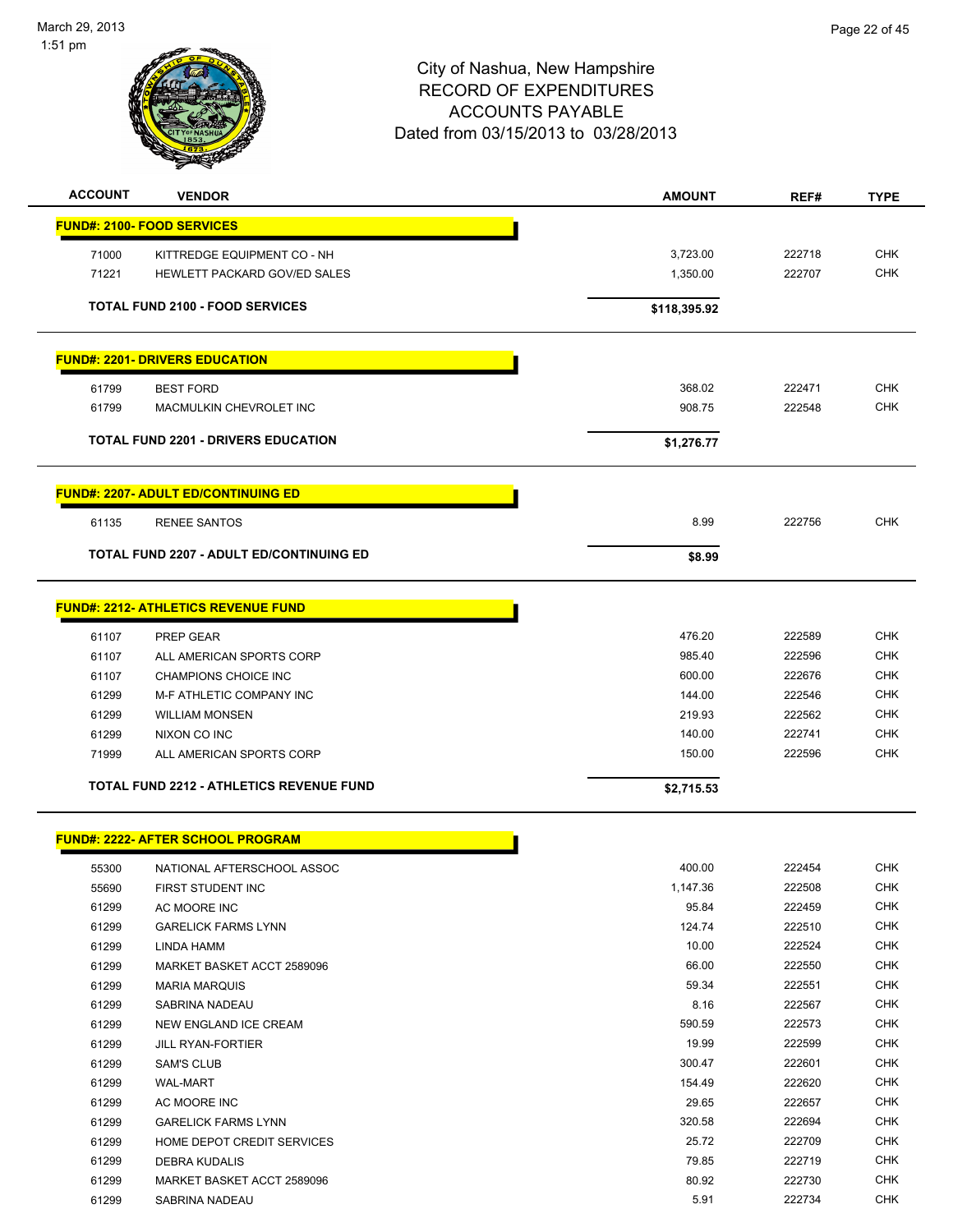

| <b>ACCOUNT</b> | <b>VENDOR</b>                                               | <b>AMOUNT</b>   | REF#             | <b>TYPE</b>              |
|----------------|-------------------------------------------------------------|-----------------|------------------|--------------------------|
|                | <u> FUND#: 2222- AFTER SCHOOL PROGRAM</u>                   |                 |                  |                          |
|                |                                                             |                 |                  | <b>CHK</b>               |
| 61299<br>61299 | NEW ENGLAND ICE CREAM<br><b>LAURA SPOTTISWOOD</b>           | 569.02<br>12.36 | 222739<br>222764 | <b>CHK</b>               |
|                |                                                             |                 |                  |                          |
|                | <b>TOTAL FUND 2222 - AFTER SCHOOL PROGRAM</b>               | \$4,100.99      |                  |                          |
|                | <b>FUND#: 2247- CULINARY ARTS</b>                           |                 |                  |                          |
|                |                                                             |                 |                  |                          |
| 53628          | D A BUCCI & SONS INC                                        | 27.00<br>394.48 | 222684<br>222675 | <b>CHK</b><br><b>CHK</b> |
| 61135<br>61135 | CENTRAL PAPER PRODUCTS CO<br><b>HANNAFORD</b>               | 272.13          | 222704           | <b>CHK</b>               |
| 61135          | MARKET BASKET ACCT 2589096                                  | 211.46          | 222730           | <b>CHK</b>               |
| 61135          | NORTH CENTER FOOD SERVICE                                   | 1,128.75        | 222742           | <b>CHK</b>               |
|                |                                                             |                 |                  |                          |
|                | <b>TOTAL FUND 2247 - CULINARY ARTS</b>                      | \$2,033.82      |                  |                          |
|                | <b>FUND#: 2503- PARKS &amp; REC PROGRAMS FUND</b>           |                 |                  |                          |
| 55658          | <b>BOSTON RED SOX BASEBALL CLUB</b>                         | 5,090.00        | 222807           | <b>CHK</b>               |
|                | <b>TOTAL FUND 2503 - PARKS &amp; REC PROGRAMS FUND</b>      | \$5,090.00      |                  |                          |
|                |                                                             |                 |                  |                          |
|                | <b>FUND#: 2505- GOVT &amp; EDUCATION CHANNELS FUND</b>      |                 |                  |                          |
| 53432          | <b>DONNA GRAHAM</b>                                         | 30.00           | 222891           | <b>CHK</b>               |
| 53470          | <b>CHRISTIAN ARCAND</b>                                     | 100.00          | 222257           | <b>CHK</b>               |
| 53470          | <b>JOHN COLLINS</b>                                         | 350.00          | 222277           | <b>CHK</b>               |
| 53470          | MIKE JEYNES                                                 | 212.50          | 222316           | <b>CHK</b>               |
| 53470          | <b>THOMAS KING</b>                                          | 400.00          | 222317           | <b>CHK</b>               |
| 53470          | <b>JIM MCLEAN</b>                                           | 362.50          | 222332           | <b>CHK</b>               |
| 53470          | TIM O'NEIL                                                  | 500.00          | 222358           | <b>CHK</b>               |
| 53470          | FRANK J WALLENT                                             | 637.50          | 222392           | <b>CHK</b>               |
| 54114          | <b>LIBERTY UTILITIES</b>                                    | 32.60           | 222217           | <b>CHK</b>               |
| 54114          | <b>HESS CORPORATION</b>                                     | 72.06           | 222304           | <b>CHK</b>               |
| 81100          | COMMUNITY MEDIA SERVICES GRP L                              | 759.00          | 222869           | <b>CHK</b>               |
|                | <b>TOTAL FUND 2505 - GOVT &amp; EDUCATION CHANNELS FUND</b> | \$3,456.16      |                  |                          |
|                | <b>FUND#: 2506- HUNT BLDG FACILITY RENTALS</b>              |                 |                  |                          |
| 54100          | <b>PSNH</b>                                                 | 381.95          | 222241           | <b>CHK</b>               |
| 54100          | <b>PSNH</b>                                                 | 324.97          | 222832           | <b>CHK</b>               |
| 54114          | <b>LIBERTY UTILITIES</b>                                    | 253.83          | 222816           | CHK                      |
| 54141          | PENNICHUCK WATER WORKS INC                                  | 50.46           | 222829           | <b>CHK</b>               |
| 54200          | ERICKSON CLEANING SERVICES LLC                              | 200.00          | 222878           | <b>CHK</b>               |
|                | <b>TOTAL FUND 2506 - HUNT BLDG FACILITY RENTALS</b>         | \$1,211.21      |                  |                          |
|                |                                                             |                 |                  |                          |
|                | <b>FUND#: 3015- HUNT BLDG GRANTS FUND</b>                   |                 |                  |                          |
| 55699          | <b>TWO OLD FRIENDS</b>                                      | 500.00          | 222388           | CHK                      |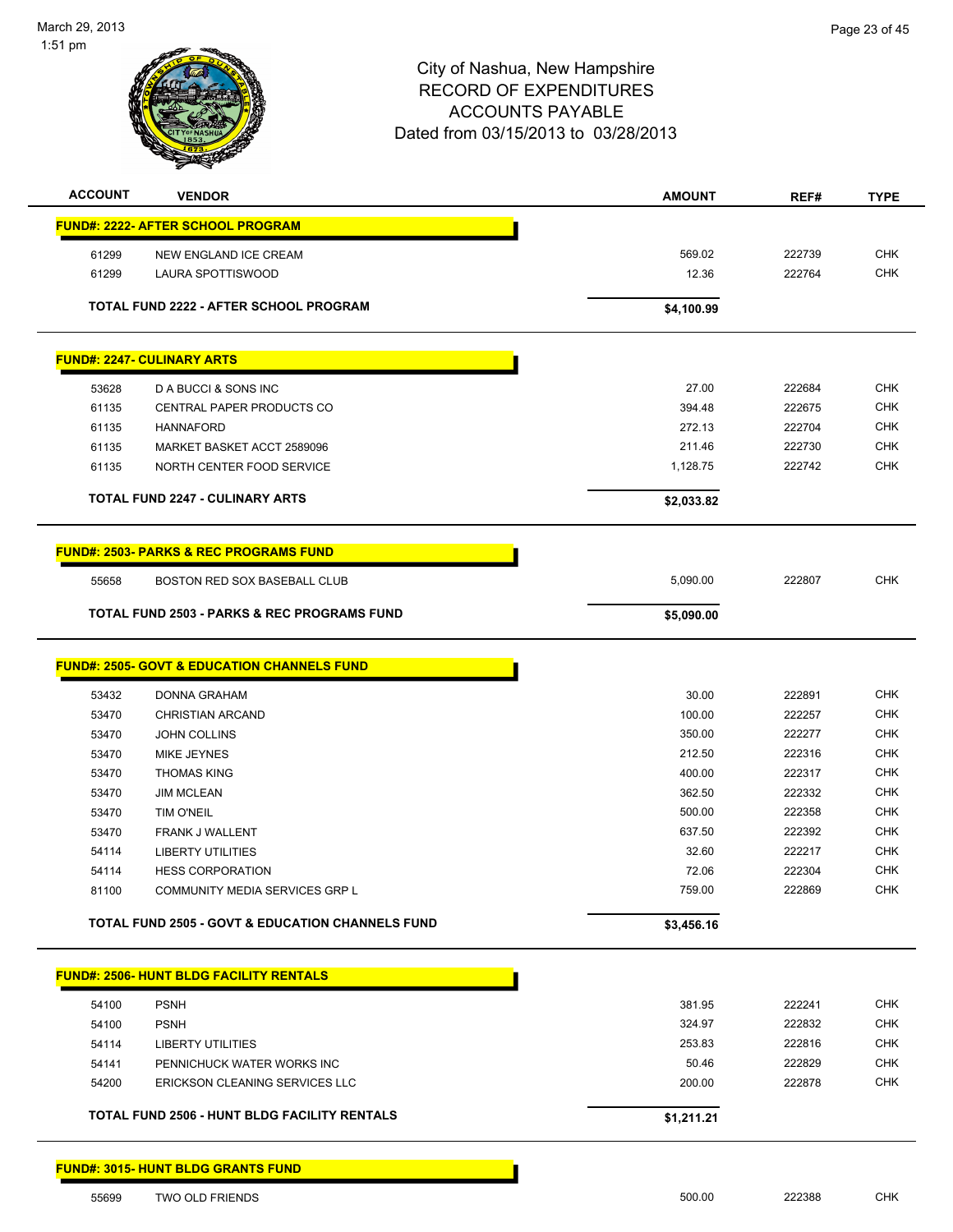|       |                                                       | <b>AMOUNT</b> | REF#   | <b>TYPE</b>                                                                                                                                                                                             |
|-------|-------------------------------------------------------|---------------|--------|---------------------------------------------------------------------------------------------------------------------------------------------------------------------------------------------------------|
|       | <b>TOTAL FUND 3015 - HUNT BLDG GRANTS FUND</b>        | \$500.00      |        |                                                                                                                                                                                                         |
|       | <b>FUND#: 3068- COMMUNITY SERVICES GRANTS</b>         |               |        |                                                                                                                                                                                                         |
| 55100 | AT&T MOBILITY                                         | 249.99        | 222806 | <b>CHK</b>                                                                                                                                                                                              |
| 55421 | <b>NHPHA</b>                                          | 75.00         | 222827 | <b>CHK</b>                                                                                                                                                                                              |
| 55500 | <b>AUBUCHON HARDWARE</b>                              | 81.97         | 222781 | <b>CHK</b>                                                                                                                                                                                              |
| 61917 | PETTY CASH                                            | 28.98         | 222203 | <b>CHK</b>                                                                                                                                                                                              |
|       | <b>TOTAL FUND 3068 - COMMUNITY SERVICES GRANTS</b>    | \$435.94      |        |                                                                                                                                                                                                         |
|       | <b>FUND#: 3070- COMMUNITY HEALTH GRANTS FUND</b>      |               |        |                                                                                                                                                                                                         |
| 61142 | NH MEDICAL DENTAL SUPPLY LLC                          | 69.86         | 222937 | <b>CHK</b>                                                                                                                                                                                              |
|       | <b>TOTAL FUND 3070 - COMMUNITY HEALTH GRANTS FUND</b> | \$69.86       |        |                                                                                                                                                                                                         |
|       | <b>FUND#: 3090- URBAN PROGRAM GRANTS</b>              |               |        |                                                                                                                                                                                                         |
| 54210 | ROBERT YOUNGHUSBAND AND DADS                          | 2,750.00      | 222803 | <b>CHK</b>                                                                                                                                                                                              |
| 54210 | CONSTANCE GAUTHIER AND DADS                           | 3,700.00      | 222789 | <b>CHK</b>                                                                                                                                                                                              |
| 54210 | JONES COURT INC AND DADS                              | 3,000.00      | 222792 | <b>CHK</b>                                                                                                                                                                                              |
| 54210 | GREGORY B MELVILLE & DAVID G                          | 26,000.00     | 222790 | <b>CHK</b>                                                                                                                                                                                              |
| 54225 | ALCHEMY LEAD MANAGMENT                                | 6,025.00      | 222253 | <b>CHK</b>                                                                                                                                                                                              |
| 54225 | ALCHEMY LEAD MANAGMENT                                | 1,442.00      | 222846 | <b>CHK</b>                                                                                                                                                                                              |
| 54225 | M & M LEAD INSPECTIONAL SERVIC                        | 1,520.00      | 222923 | <b>CHK</b>                                                                                                                                                                                              |
| 55118 | <b>AT&amp;T MOBILITY</b>                              | 62.48         | 222806 | <b>CHK</b>                                                                                                                                                                                              |
| 55307 | DAVID SULLIVAN                                        | 228.82        | 222801 | <b>CHK</b>                                                                                                                                                                                              |
| 55421 | WEIL COMMUNICATIONS& MARKETING                        | 340.00        | 222247 | <b>CHK</b>                                                                                                                                                                                              |
|       |                                                       |               |        |                                                                                                                                                                                                         |
|       | <b>TOTAL FUND 3090 - URBAN PROGRAM GRANTS</b>         | \$45,068.30   |        |                                                                                                                                                                                                         |
|       | <b>FUND#: 3120- TRANSIT GRANTS</b>                    |               |        |                                                                                                                                                                                                         |
| 54100 | <b>PSNH</b>                                           | 940.89        | 222241 |                                                                                                                                                                                                         |
| 54100 | <b>PSNH</b>                                           | 321.24        | 222241 |                                                                                                                                                                                                         |
| 54100 | <b>PSNH</b>                                           | 302.11        | 222832 |                                                                                                                                                                                                         |
| 54114 | <b>LIBERTY UTILITIES</b>                              | 120.60        | 222217 |                                                                                                                                                                                                         |
| 54114 | <b>HESS CORPORATION</b>                               | 266.63        | 222304 |                                                                                                                                                                                                         |
| 54114 | <b>HESS CORPORATION</b>                               | 745.76        | 222304 |                                                                                                                                                                                                         |
| 54600 | AUTOMOTIVE RESOURCES INC                              | 798.00        | 222258 |                                                                                                                                                                                                         |
| 55118 | <b>AT&amp;T MOBILITY</b>                              | 381.17        | 222806 |                                                                                                                                                                                                         |
| 55699 | FIRST TRANSIT INC                                     | 1,890.00      | 222882 |                                                                                                                                                                                                         |
| 55699 | <b>CINTAS</b>                                         | 65.06         | 222275 |                                                                                                                                                                                                         |
| 55699 | <b>AT&amp;T MOBILITY</b>                              | 1,468.91      | 222806 |                                                                                                                                                                                                         |
| 61299 | PURE WATERS OF NEW ENGLAND LLC                        | 31.50         | 222365 |                                                                                                                                                                                                         |
| 61299 | STAPLES BUSINESS ADVANTAGE                            | 176.47        | 222959 |                                                                                                                                                                                                         |
| 61299 | HOME DEPOT CREDIT SERVICES                            | 42.50         | 222307 |                                                                                                                                                                                                         |
| 61299 | <b>FASTENAL CO</b>                                    | 118.58        | 222880 | CHK<br><b>CHK</b><br><b>CHK</b><br><b>CHK</b><br><b>CHK</b><br><b>CHK</b><br><b>CHK</b><br><b>CHK</b><br><b>CHK</b><br><b>CHK</b><br><b>CHK</b><br><b>CHK</b><br><b>CHK</b><br><b>CHK</b><br><b>CHK</b> |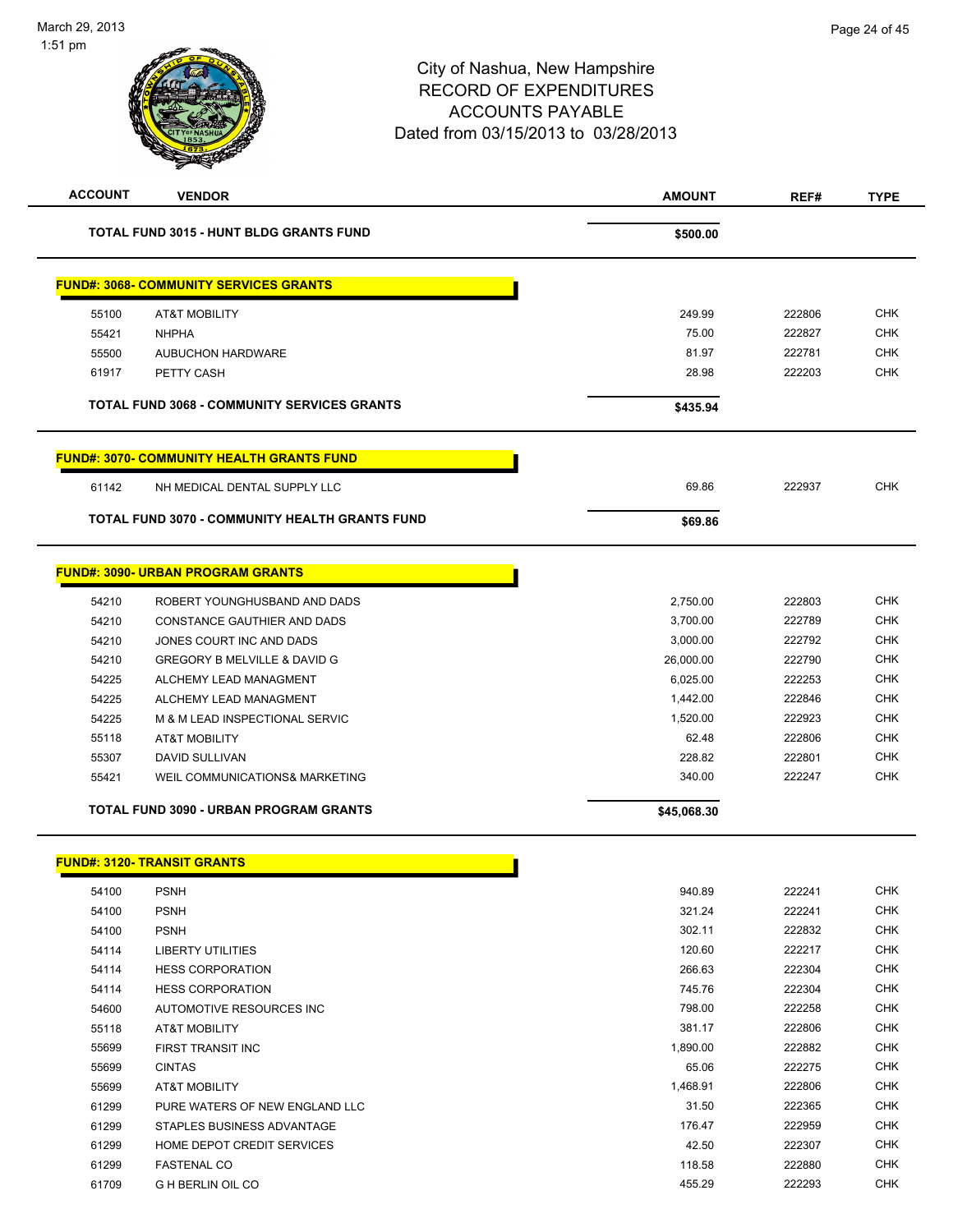

| <b>ACCOUNT</b> | <b>VENDOR</b>                           | <b>AMOUNT</b> | REF#   | <b>TYPE</b> |
|----------------|-----------------------------------------|---------------|--------|-------------|
|                | <b>FUND#: 3120- TRANSIT GRANTS</b>      |               |        |             |
| 61709          | SAFETY KLEEN SYSTEMS INC                | 503.40        | 222950 | <b>CHK</b>  |
| 61799          | <b>CUMMINS NORTHEAST INC</b>            | 212.28        | 222282 | <b>CHK</b>  |
| 61799          | <b>GILLIG LLC</b>                       | 595.68        | 222297 | <b>CHK</b>  |
| 61799          | <b>GRAINGER</b>                         | 13.08         | 222298 | <b>CHK</b>  |
| 61799          | <b>GILLIG LLC</b>                       | 630.84        | 222888 | <b>CHK</b>  |
| 61799          | RYDER FLEET PRODUCTS COM INC            | 50.29         | 222371 | <b>CHK</b>  |
| 61799          | RYDER FLEET PRODUCTS COM INC            | 69.99         | 222949 | <b>CHK</b>  |
| 61799          | AUTOMOTIVE RESOURCES INC                | 36.81         | 222258 | <b>CHK</b>  |
| 61799          | RYDER FLEET PRODUCTS COM INC            | 406.01        | 222371 | <b>CHK</b>  |
| 61799          | RYDER FLEET PRODUCTS COM INC            | 43.56         | 222949 | <b>CHK</b>  |
| 61799          | RYDER FLEET PRODUCTS COM INC            | 16.08         | 222371 | <b>CHK</b>  |
| 68240          | LOUISE WOODWORTH                        | 44.56         | 222802 | <b>CHK</b>  |
|                | <b>TOTAL FUND 3120 - TRANSIT GRANTS</b> | \$10,747.29   |        |             |
|                |                                         |               |        |             |

|       | <u> FUND#: 3800- SCHOOL GRANTS FUND</u>   |          |        |            |
|-------|-------------------------------------------|----------|--------|------------|
| 53600 | ABACUS IN-HOME TUTORING INC               | 1,365.00 | 222458 | <b>CHK</b> |
| 53600 | ACES                                      | 7,210.61 | 222461 | CHK        |
| 53600 | A+ TUTORS FOR SCHOLARS INC                | 965.00   | 222656 | CHK        |
| 53600 | <b>OXFORD LEARNING</b>                    | 2,958.00 | 222745 | <b>CHK</b> |
| 53607 | <b>JEFFREY LEDUC</b>                      | 105.00   | 222540 | <b>CHK</b> |
| 53607 | <b>MARK PROULX</b>                        | 105.00   | 222590 | CHK        |
| 53607 | <b>BEVERLY TUFTS</b>                      | 210.00   | 222614 | <b>CHK</b> |
| 53607 | <b>JEFFREY LEDUC</b>                      | 105.00   | 222720 |            |
| 53607 | <b>BEVERLY TUFTS</b>                      | 210.00   | 222772 |            |
| 53614 | <b>BOYS &amp; GIRLS CLUB OF GREATER N</b> | 1,000.00 | 222476 |            |
| 53628 | <b>JEANNA HAMILTON</b>                    | 37.50    | 222523 |            |
| 53628 | <b>HOLLY LAVINE</b>                       | 100.00   | 222538 |            |
| 53628 | <b>JULIE OTA</b>                          | 91.50    | 222581 |            |
| 53628 | <b>JEANNA HAMILTON</b>                    | 62.50    | 222703 |            |
| 53628 | <b>JULIE OTA</b>                          | 66.50    | 222744 |            |
| 53628 | <b>BOOTHBY THERAPY SERVICES LLC</b>       | 701.36   | 222475 |            |
| 53628 | NURSES PRN INC                            | 540.00   | 222608 |            |
| 53628 | <b>INTERIM HEALTH CARE</b>                | 2,738.00 | 222713 |            |
| 55300 | <b>BUREAU OF EDUCATION &amp; RESEARCH</b> | 72.00    | 222482 |            |
| 55300 | <b>SUSAN ALMEIDA</b>                      | 493.25   | 222659 |            |
| 55300 | <b>MARIANNE BUSTEED</b>                   | 79.39    | 222483 |            |
| 55300 | <b>MAUREEN ODEA</b>                       | 134.94   | 222577 |            |
| 55300 | DANIEL O'DONNELL                          | 84.01    | 222578 |            |
| 55300 | <b>KEITH RICHARD</b>                      | 43.01    | 222595 |            |
| 55300 | <b>HELAYNE TALBOTT</b>                    | 168.36   | 222613 |            |
| 55300 | <b>MARGARET REYNOLDS</b>                  | 371.50   | 222753 |            |
| 55300 | ELIZABETH MATTHEWS                        | 165.00   | 222553 |            |
| 55300 | <b>GEORGE WASHINGTON UNIVERSITY</b>       | 1,909.41 | 222695 |            |
| 55300 | <b>MARIANNE DUSTIN</b>                    | 30.00    | 222503 |            |
| 55300 | <b>JEFFREY LEONE</b>                      | 87.15    | 222721 |            |
| 55400 | <b>BUREAU OF EDUCATION &amp; RESEARCH</b> | 2,328.00 | 222482 |            |
| 55400 | JOHN W. FLANAGAN                          | 392.34   | 222509 |            |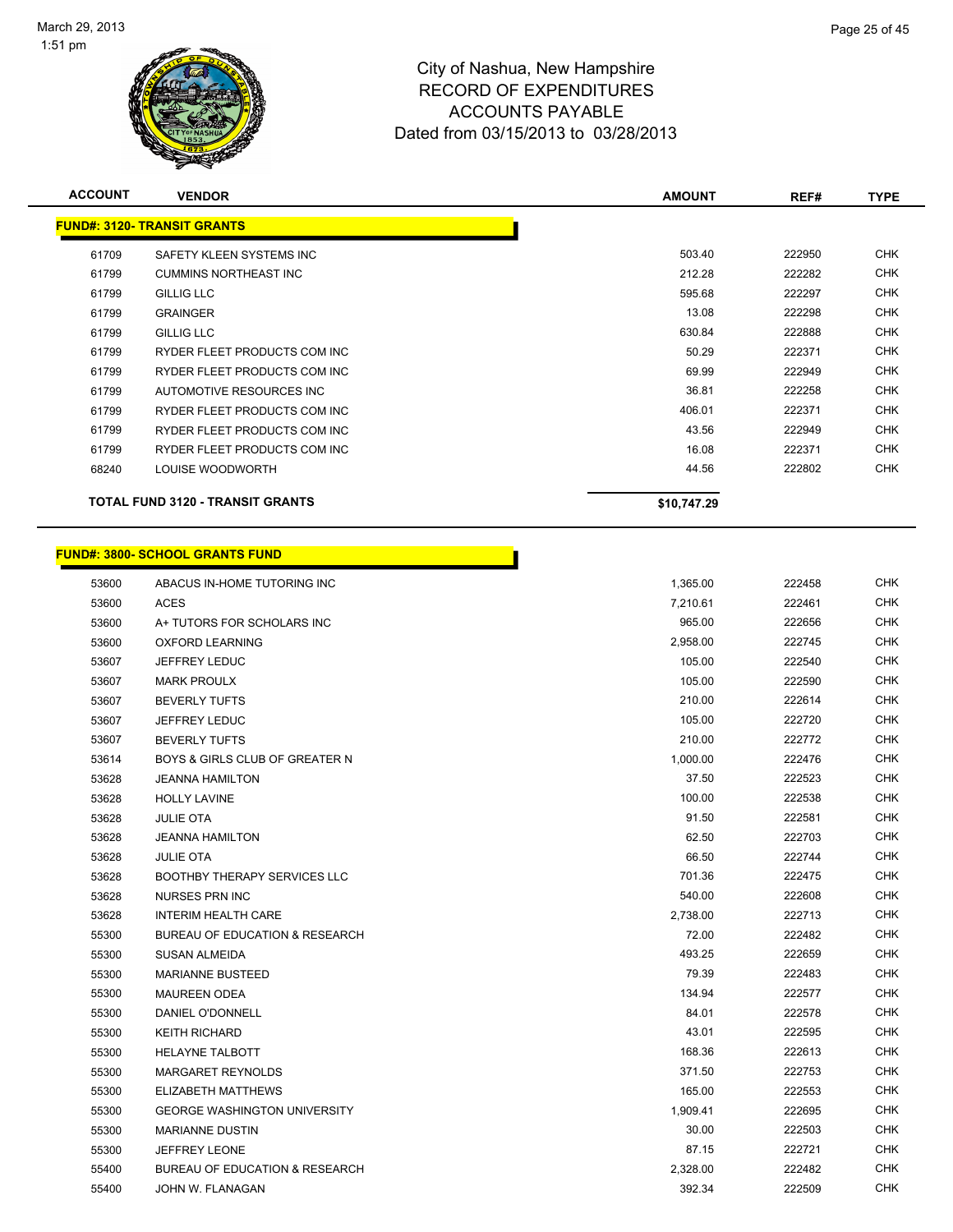

| <b>ACCOUNT</b> | <b>VENDOR</b>                          | <b>AMOUNT</b> | REF#   | <b>TYPE</b> |
|----------------|----------------------------------------|---------------|--------|-------------|
|                | <b>FUND#: 3800- SCHOOL GRANTS FUND</b> |               |        |             |
| 55400          | MICHAEL HARRINGTON                     | 1,930.17      | 222526 | <b>CHK</b>  |
| 55400          | SARAH MACKINNON-HUNT                   | 998.05        | 222547 | <b>CHK</b>  |
| 55400          | AMANDA MURRAY                          | 109.97        | 222565 | <b>CHK</b>  |
| 55400          | MICHAEL PLOURDE                        | 347.27        | 222587 | <b>CHK</b>  |
| 55400          | SARAH MACKINNON-HUNT                   | 395.00        | 222728 | <b>CHK</b>  |
| 55400          | PATRICIA BURNS                         | 50.85         | 222671 | <b>CHK</b>  |
| 55400          | SAMANTHA BROADHEAD                     | 219.00        | 222478 | <b>CHK</b>  |
| 55400          | <b>SERESC</b>                          | 215.00        | 222606 | <b>CHK</b>  |
| 55400          | <b>MARY O'DOHERTY</b>                  | 59.00         | 222743 | <b>CHK</b>  |
| 55400          | <b>JANE RUDDOCK</b>                    | 159.00        | 222754 | <b>CHK</b>  |
| 55690          | FIRST STUDENT INC                      | 2,615.40      | 222508 | CHK         |
| 55690          | <b>BRUSH HILL TOURS</b>                | 1,190.00      | 222479 | <b>CHK</b>  |
| 55690          | FIRST STUDENT INC                      | 377.04        | 222690 | <b>CHK</b>  |
| 61135          | ORIENTAL TRADING CO INC                | 68.24         | 222579 | <b>CHK</b>  |
| 61135          | <b>SCHOOL SPECIALTY</b>                | 4.44          | 222605 | <b>CHK</b>  |
| 61135          | <b>CYNTHIA MICHAUD</b>                 | 164.95        | 222558 | <b>CHK</b>  |
| 61135          | <b>SUSAN AMARAL</b>                    | 35.68         | 222661 | <b>CHK</b>  |
| 61135          | LUCIE L CROWDER                        | 369.89        | 222683 | <b>CHK</b>  |
| 61135          | <b>JULIA MACINTOSH</b>                 | 39.00         | 222727 | <b>CHK</b>  |
| 61135          | <b>CYNTHIA MICHAUD</b>                 | 140.00        | 222732 | <b>CHK</b>  |
| 61135          | <b>RENEE SCHWARZ</b>                   | 213.78        | 222760 | <b>CHK</b>  |
| 61299          | AC MOORE INC                           | 164.50        | 222459 | <b>CHK</b>  |
| 61299          | <b>SHERRI BULLUCK</b>                  | 39.03         | 222481 | <b>CHK</b>  |
| 61299          | <b>GARELICK FARMS LYNN</b>             | 93.00         | 222510 | <b>CHK</b>  |
| 61299          | <b>FRANCES GRADY</b>                   | 8.99          | 222517 | <b>CHK</b>  |
| 61299          | MARKET BASKET ACCT 2589096             | 130.87        | 222550 | <b>CHK</b>  |
| 61299          | NEW ENGLAND ICE CREAM                  | 220.82        | 222573 | <b>CHK</b>  |
| 61299          | <b>ALAN PARADISE</b>                   | 178.05        | 222583 | <b>CHK</b>  |
| 61299          | AC MOORE INC                           | 24.59         | 222657 | <b>CHK</b>  |
| 61299          | <b>GARELICK FARMS LYNN</b>             | 46.40         | 222694 | CHK         |
| 61299          | <b>FRANCES GRADY</b>                   | 48.30         | 222698 | <b>CHK</b>  |
| 61299          | MARKET BASKET ACCT 2589096             | 22.17         | 222730 | <b>CHK</b>  |
| 61299          | <b>NEW ENGLAND ICE CREAM</b>           | 577.42        | 222739 | <b>CHK</b>  |
| 61299          | <b>SAM'S CLUB</b>                      | 136.70        | 222755 | <b>CHK</b>  |
| 61875          | LOVE AND LOGIC INSTITUTE               | 930.00        | 222724 | <b>CHK</b>  |
| 61875          | <b>BARNES &amp; NOBLE INC</b>          | $-458.15$     | 222468 | <b>CHK</b>  |
| 61875          | <b>BARNES &amp; NOBLE INC</b>          | 271.20        | 222665 | <b>CHK</b>  |
| 71800          | <b>LAKESHORE LEARNING MATERIALS</b>    | 309.35        | 222537 | <b>CHK</b>  |
| 71999          | <b>WARD'S NATURAL SCIENCE</b>          | 2,272.41      | 222777 | <b>CHK</b>  |
|                | TOTAL FUND 3800 - SCHOOL GRANTS FUND   | \$39,646.71   |        |             |

### **FUND#: 3810- FOOD SERVICE GRANTS FUND**

| 61299 | COSTA FRUIT & PRODUCE CO INC | 58.14 | 222682 | CHK |
|-------|------------------------------|-------|--------|-----|
| 61299 | COSTA FRUIT & PRODUCE CO INC | 29.07 | 222682 | CHK |
| 61299 | COSTA FRUIT & PRODUCE CO INC | 58.14 | 222682 | CHK |
| 61299 | COSTA FRUIT & PRODUCE CO INC | 29.07 | 222682 | CHK |
| 61299 | CENTRAL PAPER PRODUCTS CO    | 53.94 | 222491 | CHK |
|       |                              |       |        |     |

Т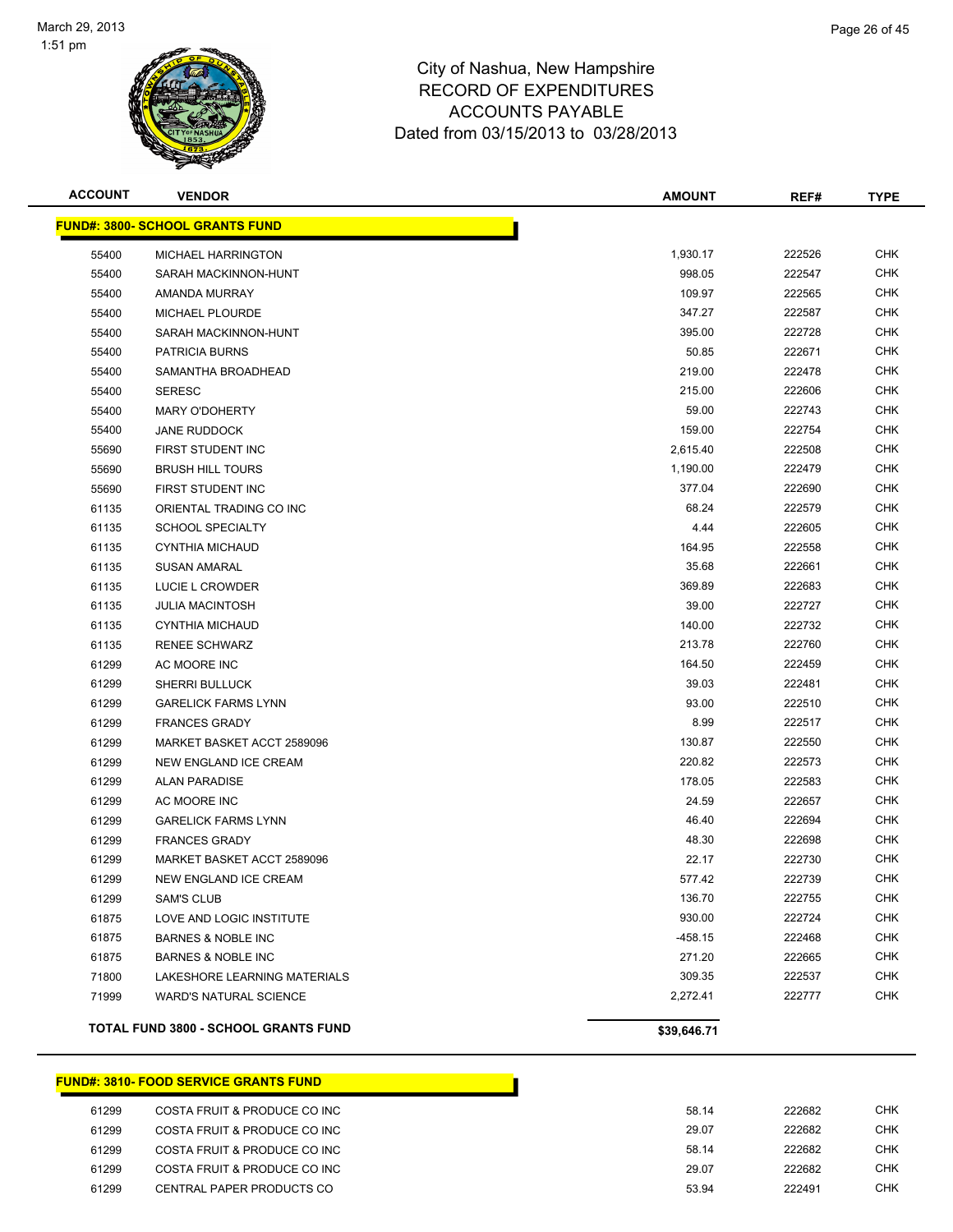| <b>ACCOUNT</b> | <b>VENDOR</b>                                      | <b>AMOUNT</b> | REF#   | <b>TYPE</b> |
|----------------|----------------------------------------------------|---------------|--------|-------------|
|                | <b>TOTAL FUND 3810 - FOOD SERVICE GRANTS FUND</b>  | \$228.36      |        |             |
|                | <b>FUND#: 4005- TRAFFIC VIOLATIONS FUND</b>        |               |        |             |
| 55699          | <b>D &amp; R TOWING INC</b>                        | 285.00        | 222283 | <b>CHK</b>  |
| 55699          | 1ST PRIORITY TOWING & RECOVERY                     | 1,805.00      | 222841 | <b>CHK</b>  |
| 55699          | <b>D &amp; R TOWING INC</b>                        | 1,900.00      | 222870 | <b>CHK</b>  |
| 55699          | STATEWIDE COLLISION LLC                            | 1,900.00      | 222961 | <b>CHK</b>  |
| 61100          | PETTY CASH                                         | 13.79         | 222163 | <b>CHK</b>  |
|                | <b>TOTAL FUND 4005 - TRAFFIC VIOLATIONS FUND</b>   | \$5,903.79    |        |             |
|                | <b>FUND#: 4010- MOTOR VEHICLE ADMIN FUND</b>       |               |        |             |
| 55699          | <b>CINTAS</b>                                      | 35.00         | 222865 | <b>CHK</b>  |
|                | TOTAL FUND 4010 - MOTOR VEHICLE ADMIN FUND         | \$35.00       |        |             |
|                | <b>FUND#: 4020- POLICE DRUG ENFORCEMENT FUND</b>   |               |        |             |
|                |                                                    | 175.34        | 222241 | <b>CHK</b>  |
| 54100<br>54899 | <b>PSNH</b><br>LAW REALTY CO INC                   | 416.67        | 222321 | <b>CHK</b>  |
| 54899          | LITCHFIELD VANTAGE LLC                             | 1,583.33      | 222324 | <b>CHK</b>  |
| 55400          | <b>CIEMSS</b>                                      | 200.00        | 222808 | <b>CHK</b>  |
| 71000          | <b>BENS UNIFORMS</b>                               | 380.96        | 222264 | <b>CHK</b>  |
|                | TOTAL FUND 4020 - POLICE DRUG ENFORCEMENT FUND     | \$2,756.30    |        |             |
|                | <b>FUND#: 4025- DOJ DRUG FORFEITURE FUNDS</b>      |               |        |             |
| 56315          | CHILD ADVOCACY CENTER                              | 833.00        | 222274 | <b>CHK</b>  |
| 68343          | CASH                                               | 9,500.00      | 222164 | <b>CHK</b>  |
|                | TOTAL FUND 4025 - DOJ DRUG FORFEITURE FUNDS        | \$10,333.00   |        |             |
|                | <b>FUND#: 4053- FIRE REGIONAL HAZMAT FUND</b>      |               |        |             |
| 71000          | INDUSTRIAL PROTECTION SERVICES                     | 3,125.00      | 222907 | <b>CHK</b>  |
|                | <b>TOTAL FUND 4053 - FIRE REGIONAL HAZMAT FUND</b> |               |        |             |
|                |                                                    | \$3,125.00    |        |             |
|                | <b>FUND#: 4090- LIB-LOST/DAMAGED BOOK FINES</b>    |               |        |             |
| 54487          | TUCKER LIBRARY INTERIORS LLC                       | 7,726.00      | 222387 | <b>CHK</b>  |
|                | TOTAL FUND 4090 - LIB-LOST/DAMAGED BOOK FINES      | \$7,726.00    |        |             |
|                | <b>FUND#: 5000- CAP PROJECTS-GEN GOVT BLDGS</b>    |               |        |             |
| 81200          | ATKINSON CARPET & FLOORING                         | 21,610.47     | 222850 | <b>CHK</b>  |
| 81200          | SURPLUS OFFICE EQUIPMENT INC                       | 4,289.00      | 222382 | <b>CHK</b>  |
|                |                                                    |               |        |             |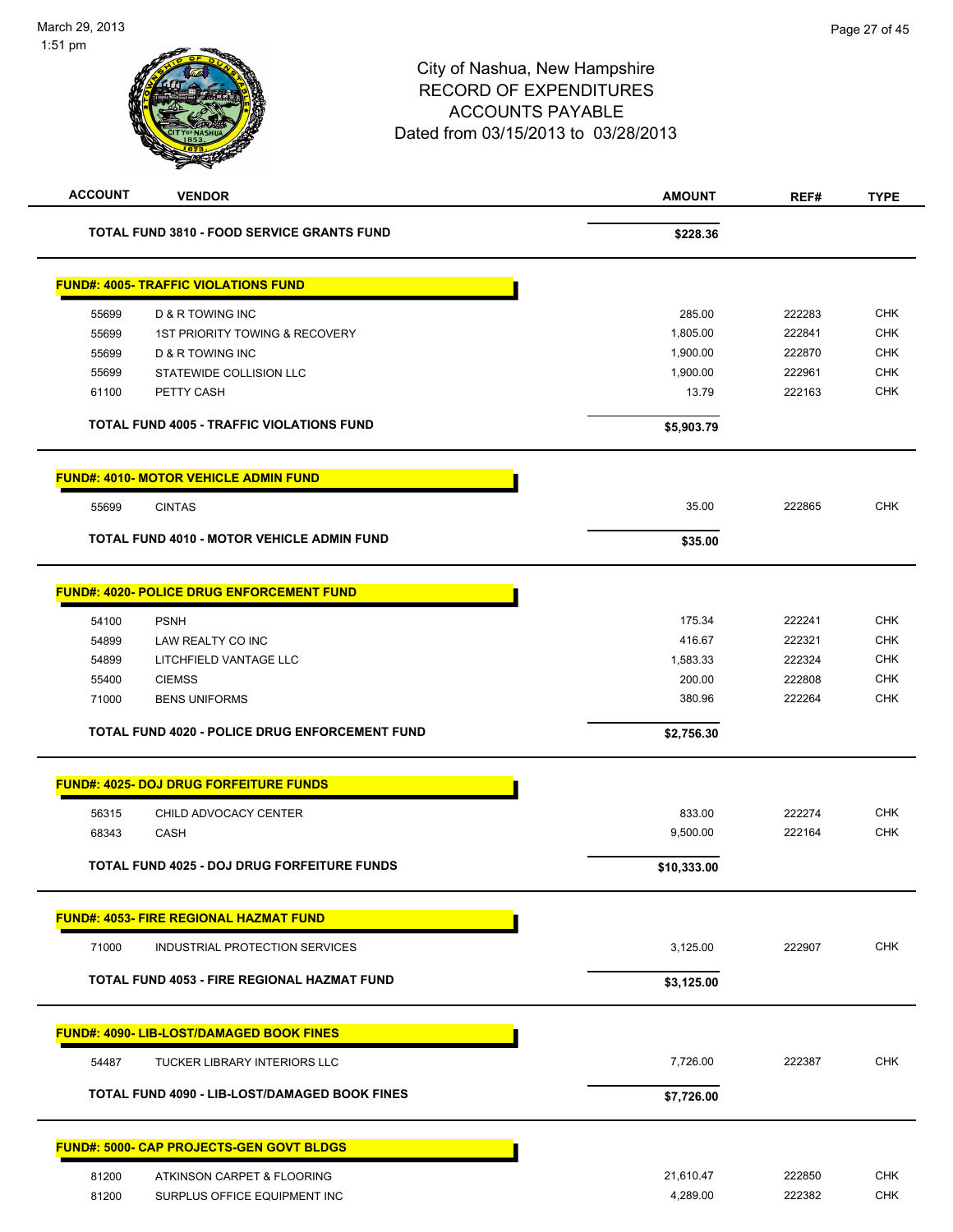

| <b>ACCOUNT</b> | <b>VENDOR</b>                                         | <b>AMOUNT</b> | REF#   | <b>TYPE</b> |
|----------------|-------------------------------------------------------|---------------|--------|-------------|
|                | <b>FUND#: 5000- CAP PROJECTS-GEN GOVT BLDGS</b>       |               |        |             |
| 81200          | <b>DLKING &amp; ASSOC INC</b>                         | 14,337.00     | 222786 | <b>CHK</b>  |
| 81200          | NASHUA WALLPAPER & PAINT CO                           | 1,351.00      | 222934 | <b>CHK</b>  |
|                |                                                       |               |        |             |
|                | TOTAL FUND 5000 - CAP PROJECTS-GEN GOVT BLDGS         | \$41,587.47   |        |             |
|                | <b>FUND#: 5010- CAP PROJECTS-INFO TECHNOLOGY</b>      |               |        |             |
|                |                                                       |               |        |             |
| 81342          | CROWNE PLAZA NASHUA                                   | 270.00        | 222281 | <b>CHK</b>  |
| 81342          | <b>KRONOS INC</b>                                     | 22,900.00     | 222319 | <b>CHK</b>  |
| 81342          | <b>TJS DELI &amp; CATERING</b>                        | 69.23         | 222625 | <b>CHK</b>  |
|                | <b>TOTAL FUND 5010 - CAP PROJECTS-INFO TECHNOLOGY</b> | \$23,239.23   |        |             |
|                |                                                       |               |        |             |
|                | <b>FUND#: 5200- CAPITAL PROJECTS-STREETS</b>          |               |        |             |
| 81700          | <b>CLD CONSULTING ENGINEERS INC</b>                   | 7,572.62      | 222867 | <b>CHK</b>  |
| 81700          | VANASSE HANGEN BRUSTLIN INC                           | 5,449.53      | 222972 | <b>CHK</b>  |
|                | TOTAL FUND 5200 - CAPITAL PROJECTS-STREETS            | \$13,022.15   |        |             |
|                |                                                       |               |        |             |
|                | <b>FUND#: 5700- CAP PROJECTS-BROAD ST PKWY</b>        |               |        |             |
| 81700          | <b>HAYNER SWANSON INC</b>                             | 7,694.12      | 222899 | <b>CHK</b>  |
| 81700          | <b>HAYNER SWANSON INC</b>                             | 2,610.00      | 222899 | <b>CHK</b>  |
| 81700          | <b>HAYNER SWANSON INC</b>                             | 58,709.27     | 222899 | <b>CHK</b>  |
| 81700          | MCMANUS & NAULT APPRAISAL CO                          | 7,000.00      | 222333 | <b>CHK</b>  |
|                | TOTAL FUND 5700 - CAP PROJECTS-BROAD ST PKWY          | \$76,013.39   |        |             |
|                | <b>FUND#: 6000- SOLID WASTE FUND</b>                  |               |        |             |
|                |                                                       |               |        |             |
| 53479          | DOCULYNX INC                                          | 40.06         | 222286 | <b>CHK</b>  |
| 53999          | USDA APHIS WILDLIFE SERVICES                          | 5,550.41      | 222391 | <b>CHK</b>  |
| 54487          | <b>INFICON INC</b>                                    | 1,303.00      | 222311 | <b>CHK</b>  |
| 54600          | <b>CHADWICK BAROSS INC</b>                            | 393.88        | 222863 | <b>CHK</b>  |
| 54600          | FREIGHTLINER OF NH INC                                | 12.98         | 222885 | <b>CHK</b>  |
| 54600          | MCDEVITT TRUCKS INC                                   | 188.44        | 222931 | <b>CHK</b>  |
| 55118          | AT&T MOBILITY                                         | 202.49        | 222806 | <b>CHK</b>  |
| 55200          | TREASURER STATE OF NH                                 | 672.00        | 222837 | <b>CHK</b>  |
| 55699          | LIBERTY TIRE RECYCLING LLC                            | 1,402.83      | 222323 | <b>CHK</b>  |
| 55699          | MCNEILUS TRUCK & MANUFACTURING                        | 713.23        | 222335 | <b>CHK</b>  |
| 55699          | LIBERTY INTNL TRUCKS OF NH LLC                        | 329.16        | 222920 | <b>CHK</b>  |
| 55699          | SANEL AUTO PARTS CO                                   | 11.92         | 222952 | <b>CHK</b>  |
| 55699          | UNIVERSAL RECYCLING TECH LLC                          | 13,849.67     | 222970 | <b>CHK</b>  |
| 61100          | STAPLES BUSINESS ADVANTAGE                            | 419.90        | 222959 | <b>CHK</b>  |
| 61110          | UNIFIRST CORPORATION                                  | 134.59        | 222969 | <b>CHK</b>  |
| 61307          | SHATTUCK MALONE OIL CO                                | 28,676.12     | 222834 | <b>CHK</b>  |
| 61307          | <b>G H BERLIN OIL CO</b>                              | 419.90        | 222886 | <b>CHK</b>  |
| 61310          | ALTERNATIVE VEHICLE SERVICE GR                        | 9,849.39      | 222851 | <b>CHK</b>  |
| 61428          | NEW ENGLAND PAPER & SUPPLY                            | 756.76        | 222351 | <b>CHK</b>  |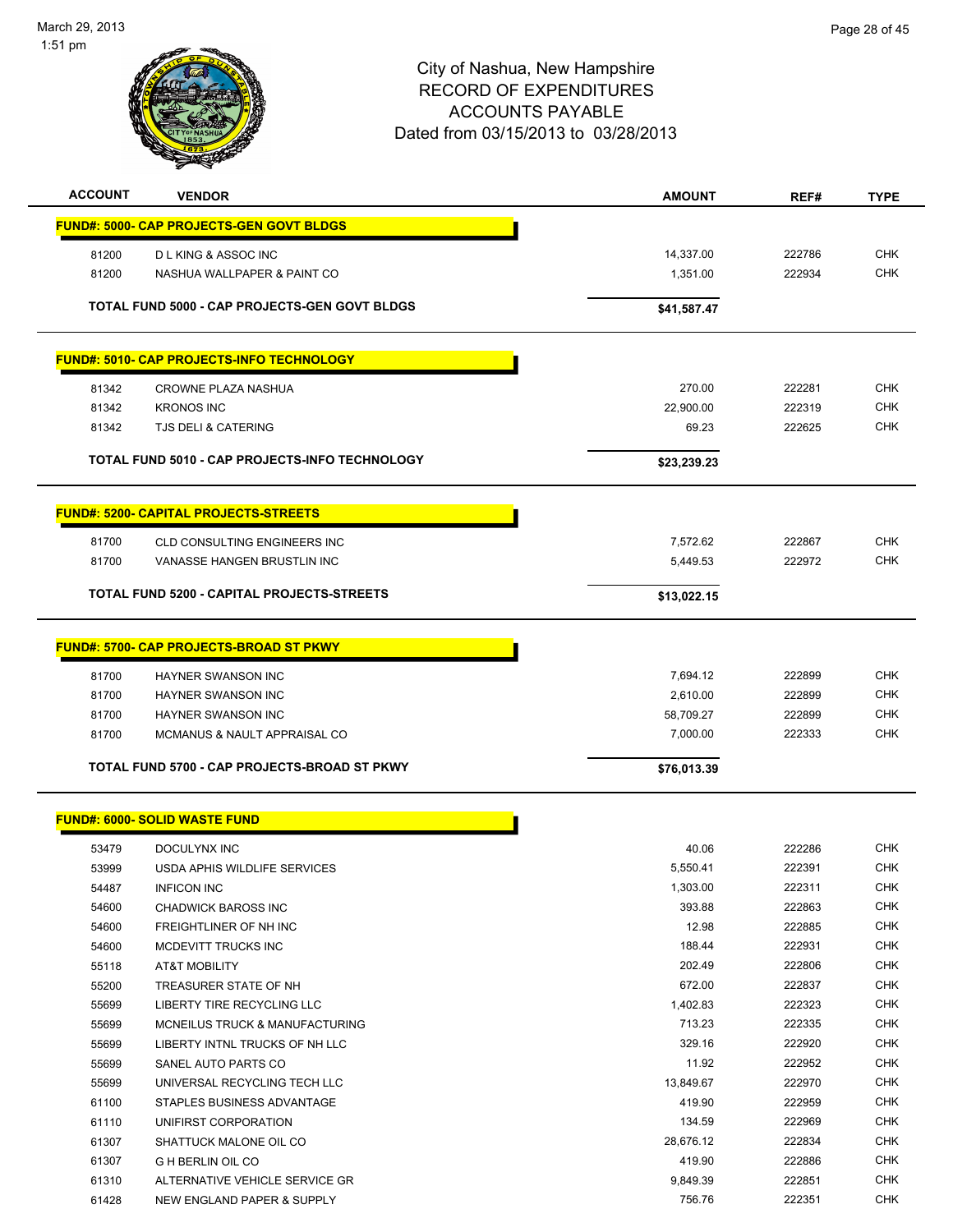

| <b>ACCOUNT</b> | <b>VENDOR</b>                             | <b>AMOUNT</b> | REF#   | <b>TYPE</b> |
|----------------|-------------------------------------------|---------------|--------|-------------|
|                | <b>TOTAL FUND 6000 - SOLID WASTE FUND</b> | \$64,926.73   |        |             |
|                | <b>FUND#: 6200- WASTEWATER FUND</b>       |               |        |             |
| 21775          | BUENAVENTURA M ACOSTA                     | 90.01         | 222407 | <b>CHK</b>  |
| 21775          | <b>CHERI VALENTINE</b>                    | 108.24        | 222408 | <b>CHK</b>  |
| 21775          | <b>JOHN &amp; KATHLEEN CHASE</b>          | 75.77         | 222409 | <b>CHK</b>  |
| 21775          | JOHN & MARY GABODA                        | 29.49         | 222410 | <b>CHK</b>  |
| 21775          | <b>MARY A MARRETT</b>                     | 41.95         | 222411 | <b>CHK</b>  |
| 21775          | MARY JO HOWE & JOHN CODY                  | 81.19         | 222412 | <b>CHK</b>  |
| 21775          | MICHAEL D HIPP                            | 27.71         | 222413 | <b>CHK</b>  |
| 53107          | EASTERN ANALYTICAL INC                    | 2,139.50      | 222290 | <b>CHK</b>  |
| 53107          | <b>GHD AMERICA</b>                        | 6,264.56      | 222296 | <b>CHK</b>  |
| 53107          | CHEMSERVE ENVIRONMENTAL ANALYS            | 744.38        | 222864 | <b>CHK</b>  |
| 53467          | <b>MAILINGS UNLIMITED</b>                 | 136.08        | 222329 | <b>CHK</b>  |
| 53479          | DOCULYNX INC                              | 688.22        | 222286 | <b>CHK</b>  |
| 54100          | <b>PSNH</b>                               | 30,354.26     | 222833 | <b>CHK</b>  |
| 54114          | <b>LIBERTY UTILITIES</b>                  | 3,205.51      | 222225 | <b>CHK</b>  |
| 54114          | <b>LIBERTY UTILITIES</b>                  | 246.79        | 222226 | <b>CHK</b>  |
| 54114          | <b>LIBERTY UTILITIES</b>                  | 136.79        | 222227 | <b>CHK</b>  |
| 54114          | <b>LIBERTY UTILITIES</b>                  | 603.02        | 222228 | <b>CHK</b>  |
| 54114          | <b>LIBERTY UTILITIES</b>                  | 40.74         | 222229 | <b>CHK</b>  |
| 54114          | <b>LIBERTY UTILITIES</b>                  | 67.92         | 222230 | <b>CHK</b>  |
| 54114          | <b>LIBERTY UTILITIES</b>                  | 111.98        | 222231 | <b>CHK</b>  |
| 54114          | <b>HESS CORPORATION</b>                   | 10,251.45     | 222304 | <b>CHK</b>  |
| 54114          | <b>LIBERTY UTILITIES</b>                  | 41.12         | 222815 | <b>CHK</b>  |
| 54141          | PENNICHUCK WATER WORKS INC                | 147.79        | 222238 | <b>CHK</b>  |
| 54141          | PENNICHUCK WATER WORKS INC                | 47.16         | 222829 | <b>CHK</b>  |
| 54200          | ALL GREEN COMMERCIAL JANITORS             | 693.33        | 222847 | <b>CHK</b>  |
| 54221          | <b>RESOURCE MANAGEMENT INC</b>            | 42,166.65     | 222368 | <b>CHK</b>  |
| 54300          | <b>REDLON &amp; JOHNSON</b>               | 1,071.00      | 222367 | <b>CHK</b>  |
| 54487          | <b>CLEAR EDGE</b>                         | 1,599.00      | 222276 | <b>CHK</b>  |
| 54487          | <b>HIGHLAND POWER</b>                     | 1,488.00      | 222305 | <b>CHK</b>  |
| 54487          | INFILCO DEGREMONT INC                     | 4,328.43      | 222312 | <b>CHK</b>  |
| 54487          | M & M ELECTRICAL SUPPLY CO INC            | 294.24        | 222326 | <b>CHK</b>  |
| 54487          | MCMASTER CARR SUPPLY CO                   | 652.14        | 222334 | <b>CHK</b>  |
| 54487          | NH BRAGG & SONS INC                       | 168.75        | 222353 | <b>CHK</b>  |
| 54487          | PINE MOTOR PARTS                          | 92.69         | 222362 | <b>CHK</b>  |
| 54487          | STAPLES BUSINESS ADVANTAGE                | 258.79        | 222378 | CHK         |
| 54487          | <b>WILDCO - PES</b>                       | 512.60        | 222397 | <b>CHK</b>  |
| 54487          | <b>BATTERIES PLUS</b>                     | 6.59          | 222855 | <b>CHK</b>  |
| 54487          | <b>FASTENAL CO</b>                        | 89.75         | 222880 | <b>CHK</b>  |
| 54487          | KOMLINE SANDERSON ENGR CORP               | 2,080.32      | 222917 | <b>CHK</b>  |
| 54487          | MOORE MEDICAL LLC                         | 106.24        | 222933 | <b>CHK</b>  |
| 54487          | PINE MOTOR PARTS                          | 75.95         | 222942 | <b>CHK</b>  |
| 54600          | PETTY CASH                                | 6.98          | 222163 | <b>CHK</b>  |
| 54600          | MACMULKIN CHEVROLET INC                   | 1,647.02      | 222328 | <b>CHK</b>  |
| 54600          | PINE MOTOR PARTS                          | 71.14         | 222362 | <b>CHK</b>  |
| 54600          | CN WOOD CO INC                            | 1,514.01      | 222868 | <b>CHK</b>  |
| 55118          | AT&T MOBILITY                             | 642.89        | 222806 | <b>CHK</b>  |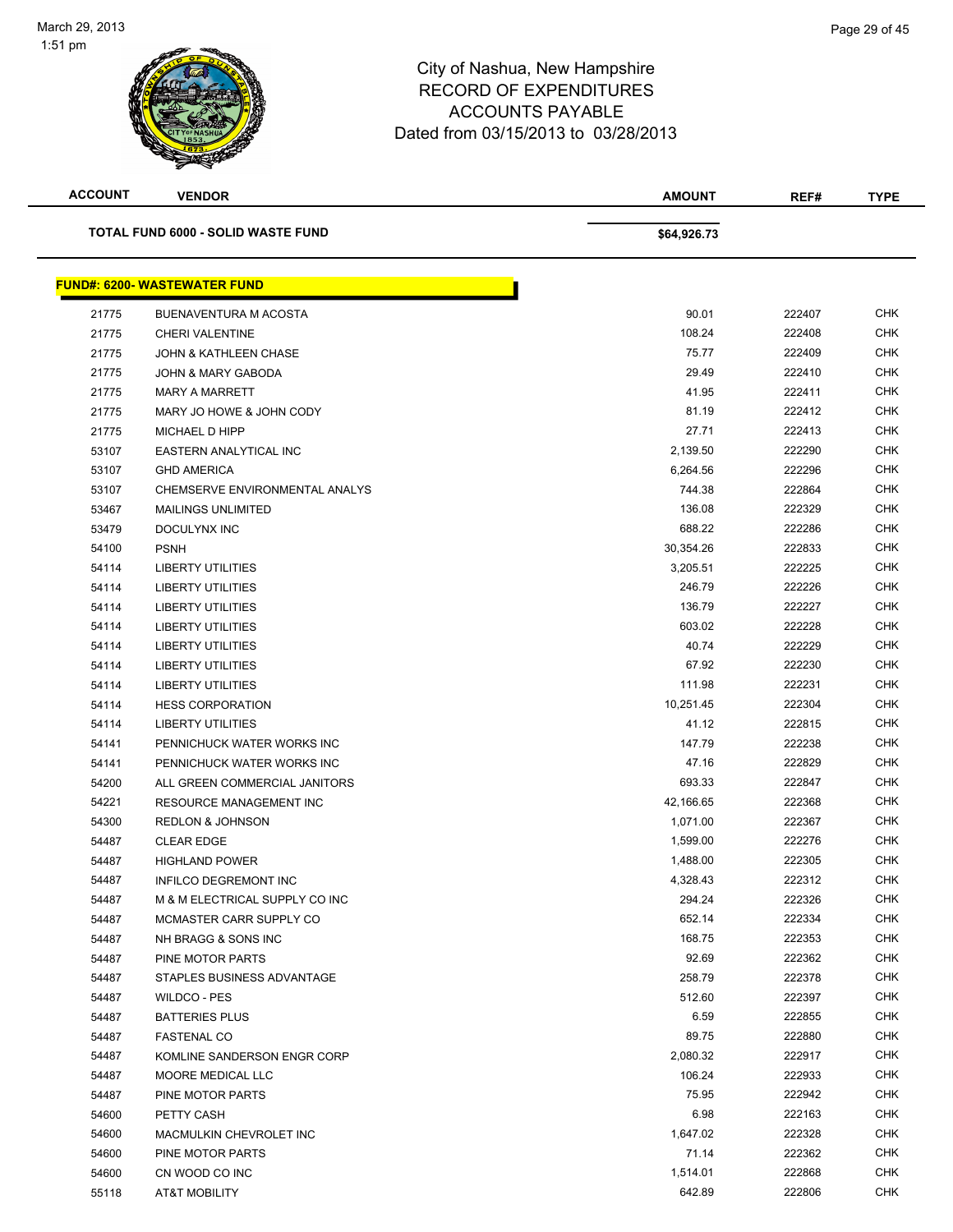

| <b>ACCOUNT</b> | <b>VENDOR</b>                            | <b>AMOUNT</b> | REF#   | <b>TYPE</b> |
|----------------|------------------------------------------|---------------|--------|-------------|
|                | <b>FUND#: 6200- WASTEWATER FUND</b>      |               |        |             |
| 55200          | WATER ENVIRONMENT FEDERATION             | 770.00        | 222840 | <b>CHK</b>  |
| 55200          | LANH                                     | 100.00        | 222919 | <b>CHK</b>  |
| 55314          | <b>STEPHEN DOOKRAN</b>                   | 55.38         | 222788 | <b>CHK</b>  |
| 55421          | <b>STEVEN MOLLEUR</b>                    | 60.00         | 222343 | <b>CHK</b>  |
| 55607          | PETTY CASH                               | 19.65         | 222163 | <b>CHK</b>  |
| 55618          | <b>CITIZENS BANK</b>                     | 1,074.47      | 13306  | <b>ACH</b>  |
| 55618          | <b>CITIZENS BANK</b>                     | 1,631.03      | 13307  | <b>ACH</b>  |
| 61107          | UNIFIRST CORPORATION                     | 321.75        | 222389 | <b>CHK</b>  |
| 61107          | UNIFIRST CORPORATION                     | 331.55        | 222969 | <b>CHK</b>  |
| 61149          | MIELE INC                                | 53.52         | 222341 | <b>CHK</b>  |
| 61149          | MILLIPORE CORPORATION                    | 342.23        | 222877 | <b>CHK</b>  |
| 61149          | Q C SERVICES INC                         | 735.00        | 222946 | <b>CHK</b>  |
| 61149          | <b>VWR SCIENTIFIC PRODUCTS</b>           | 727.63        | 222973 | <b>CHK</b>  |
| 61156          | <b>JCI JONES CHEMICALS INC</b>           | 2,438.13      | 222913 | <b>CHK</b>  |
| 61299          | <b>GRAINGER</b>                          | 75.54         | 222892 | <b>CHK</b>  |
| 61307          | SHATTUCK MALONE OIL CO                   | 9,938.92      | 222834 | <b>CHK</b>  |
| 61310          | ALTERNATIVE VEHICLE SERVICE GR           | 417.80        | 222851 | <b>CHK</b>  |
| 71228          | PITNEY BOWES GLOBAL FIN SRVS             | 323.58        | 222240 | <b>CHK</b>  |
| 81700          | <b>WOODARD &amp; CURRAN</b>              | 6,482.03      | 222975 | <b>CHK</b>  |
| 81700          | <b>HAYNER SWANSON INC</b>                | 3,377.17      | 222899 | <b>CHK</b>  |
| 81700          | ROADWAY EXCAVATORS INC                   | 25,055.00     | 222369 | <b>CHK</b>  |
| 81700          | T BUCK CONSTRUCTION INC                  | 198,299.36    | 222964 | <b>CHK</b>  |
| 81700          | <b>WRIGHT-PIERCE</b>                     | 20,673.92     | 222976 | <b>CHK</b>  |
|                | <b>TOTAL FUND 6200 - WASTEWATER FUND</b> | \$388,551.80  |        |             |

| <b>FUND#: 6500- PROPERTY &amp; CASUALTY FUND</b> |  |
|--------------------------------------------------|--|

| 54267 | TREASURER STATE OF NH                    | 1,800.00  | 222836 | <b>CHK</b> |
|-------|------------------------------------------|-----------|--------|------------|
| 55118 | <b>AT&amp;T MOBILITY</b>                 | 62.88     | 222806 | <b>CHK</b> |
| 59207 | <b>GERARD DUMAIS</b>                     | 12,000.00 | 222179 | <b>CHK</b> |
| 59207 | <b>GERARD DUMAIS</b>                     | 12,000.00 | 222180 | <b>CHK</b> |
| 59207 | <b>GERARD DUMAIS</b>                     | 8,000.00  | 222181 | <b>CHK</b> |
| 59207 | <b>GERARD DUMAIS</b>                     | 8,000.00  | 222182 | <b>CHK</b> |
| 59207 | <b>GAWRYL MACALLISTER &amp; O'CONNOR</b> | 3,000.00  | 222183 | <b>CHK</b> |
| 59207 | <b>GAWRYL MACALLISTER &amp; O'CONNOR</b> | 3,000.00  | 222184 | <b>CHK</b> |
| 59207 | <b>GAWRYL MACALLISTER &amp; O'CONNOR</b> | 2,000.00  | 222185 | <b>CHK</b> |
| 59207 | <b>GAWRYL MACALLISTER &amp; O'CONNOR</b> | 2,000.00  | 222186 | <b>CHK</b> |
| 59207 | AMOSKEAG ANESTHESIA PLLC                 | 225.00    | 222425 | <b>CHK</b> |
| 59207 | CATHOLIC MEDICAL CENTER                  | 211.00    | 222426 | <b>CHK</b> |
| 59207 | COVENTRY HEALTH CARE WORKERS C           | 152.10    | 222427 | <b>CHK</b> |
| 59207 | <b>CPTE NASHUA</b>                       | 807.00    | 222428 | <b>CHK</b> |
| 59207 | DARTMOUTH HITCHCOCK CLINIC               | 727.00    | 222429 | <b>CHK</b> |
| 59207 | <b>ELLIOT HOSPITAL</b>                   | 896.39    | 222431 | <b>CHK</b> |
| 59207 | FOUR SEASONS ORTHOPAEDIC CTR P           | 918.00    | 222432 | <b>CHK</b> |
| 59207 | <b>HERNER CHIROPRACTIC</b>               | 330.00    | 222433 | <b>CHK</b> |
| 59207 | <b>INTEGRATED PAIN CARE</b>              | 457.00    | 222434 | <b>CHK</b> |
| 59207 | LAMPREY HEALTH CARE INC                  | 220.00    | 222435 | <b>CHK</b> |
| 59207 | PARNELL CHIROPRACTIC                     | 1,353.00  | 222437 | <b>CHK</b> |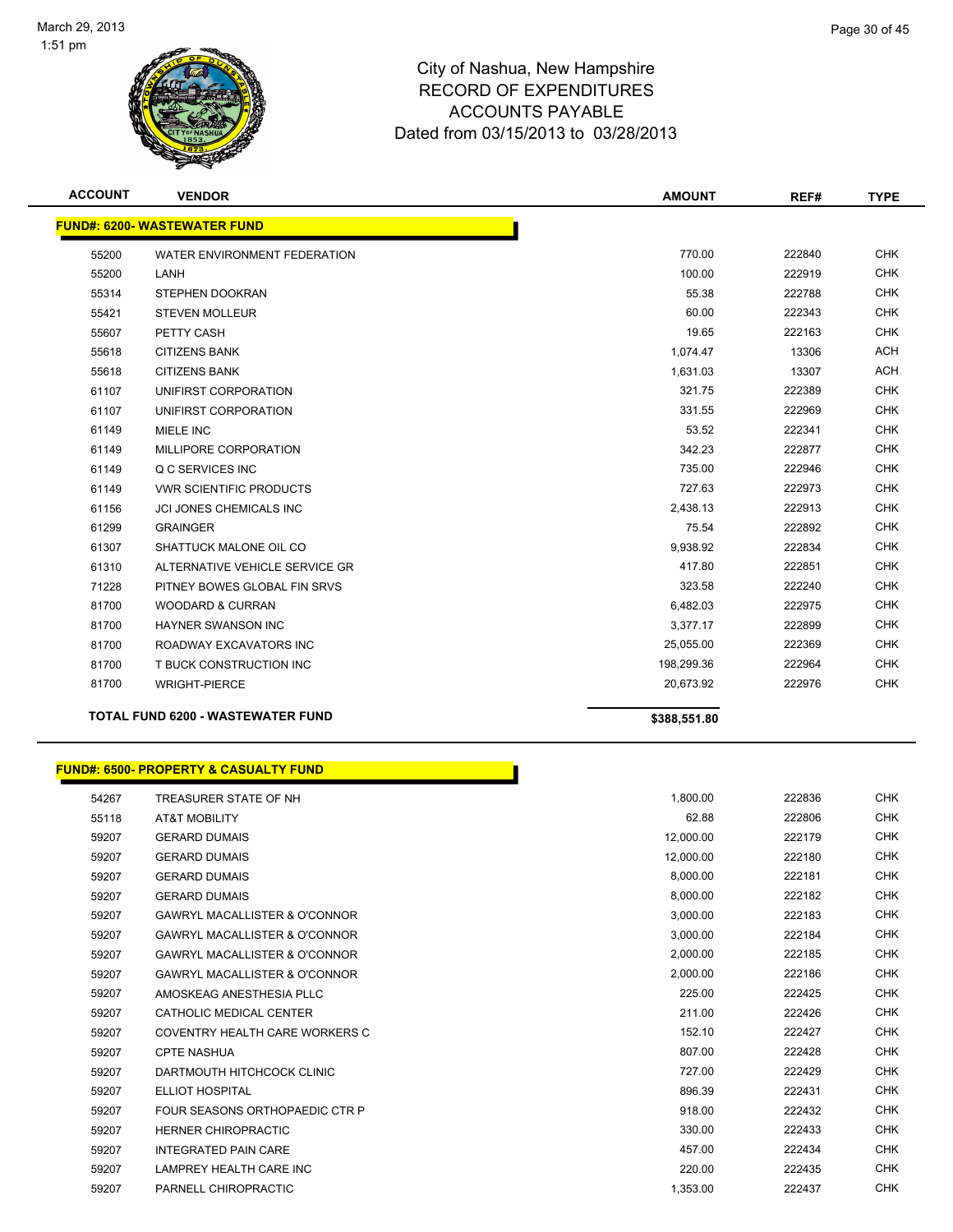

| <b>ACCOUNT</b> | <b>VENDOR</b>                                         | <b>AMOUNT</b> | REF#   | <b>TYPE</b> |
|----------------|-------------------------------------------------------|---------------|--------|-------------|
|                | <b>FUND#: 6500- PROPERTY &amp; CASUALTY FUND</b>      |               |        |             |
| 59207          | PINNACLE REHABILITATION                               | 1,599.00      | 222438 | <b>CHK</b>  |
| 59207          | <b>TIMOTHY REARDON</b>                                | 356.48        | 222440 | <b>CHK</b>  |
| 59207          | SJ PHYSICIAN SERVICES                                 | 120.00        | 222441 | <b>CHK</b>  |
| 59207          | ST JOSEPHS HOSPITAL                                   | 393.00        | 222442 | <b>CHK</b>  |
| 59207          | ST JOSEPHS HOSPITAL                                   | 6,008.50      | 222443 | CHK         |
| 59207          | STONERIVER PHARMACY SOLUTIONS                         | 2,255.60      | 222444 | <b>CHK</b>  |
| 59207          | <b>THOMAS STEPNEY</b>                                 | 19,718.00     | 222445 | <b>CHK</b>  |
| 59207          | ASSOCIATED RADIOLOGISTS PA                            | 210.00        | 223000 | <b>CHK</b>  |
| 59207          | <b>CLAIMS BUREAU US INC</b>                           | 2,332.50      | 223002 | <b>CHK</b>  |
| 59207          | <b>CPTE NASHUA</b>                                    | 1,513.00      | 223003 | <b>CHK</b>  |
| 59207          | <b>CULLENCOLLIMORE PLLC</b>                           | 472.50        | 223004 | <b>CHK</b>  |
| 59207          | DARTMOUTH HITCHCOCK CLINIC                            | 1,003.82      | 223005 | <b>CHK</b>  |
| 59207          | DEVINE MILLIMET & BRANCH PA                           | 1,490.87      | 223006 | <b>CHK</b>  |
| 59207          | ELLIOT HOSPITAL                                       | 3,252.94      | 223008 | <b>CHK</b>  |
| 59207          | ELLIOT PROFESSIONAL SERVICES                          | 232.00        | 223009 | <b>CHK</b>  |
| 59207          | FOUR SEASONS ORTHOPAEDIC CTR P                        | 171.00        | 223010 | <b>CHK</b>  |
| 59207          | <b>CYNTHIA GORDON</b>                                 | 108.78        | 223011 | <b>CHK</b>  |
| 59207          | PARNELL CHIROPRACTIC                                  | 237.00        | 223014 | <b>CHK</b>  |
| 59207          | PINNACLE REHABILITATION                               | 909.00        | 223015 | <b>CHK</b>  |
| 59207          | SAINT JOHNS EMERGENCY ASSOC                           | 135.00        | 223017 | <b>CHK</b>  |
| 59207          | <b>LINDA SMITH</b>                                    | 44.71         | 223018 | <b>CHK</b>  |
| 59207          | ST JOSEPHS HOSPITAL                                   | 3,674.00      | 223019 | <b>CHK</b>  |
| 59225          | DEVINE MILLIMET & BRANCH PA                           | 90.13         | 222430 | <b>CHK</b>  |
| 59225          | <b>CULLENCOLLIMORE PLLC</b>                           | 7,082.43      | 223004 | <b>CHK</b>  |
| 59225          | <b>JASON SCARVALAS</b>                                | 201.99        | 223013 | <b>CHK</b>  |
| 59225          | STACEY IANNAZZO                                       | 3,384.00      | 223602 | <b>CHK</b>  |
| 59275          | MINUTEMAN TRUCKS INC                                  | 644.64        | 222436 | <b>CHK</b>  |
| 59275          | PUBLIC SERVICE OF NH                                  | 195.26        | 222439 | <b>CHK</b>  |
| 59275          | <b>VINCENT CANNISTRARO</b>                            | 615.30        | 222446 | <b>CHK</b>  |
| 59275          | <b>CHAK LEE</b>                                       | 205.26        | 223001 | <b>CHK</b>  |
| 59275          | DONOVAN EQUIPMENT CO INC                              | 1,224.56      | 223007 | <b>CHK</b>  |
| 59275          | <b>ILLG AUTOMOTIVE CORP</b>                           | 300.40        | 223012 | <b>CHK</b>  |
| 59275          | <b>ROBERT FRITSCH</b>                                 | 40.00         | 223016 | <b>CHK</b>  |
| 59275          | STATE FARM MUTUAL AUTO INS CO                         | 4,594.18      | 223020 | <b>CHK</b>  |
| 61192          | OCCUPATIONAL DRUG TESTING LLC                         | 950.00        | 222828 | CHK         |
|                | <b>TOTAL FUND 6500 - PROPERTY &amp; CASUALTY FUND</b> | \$123,925.22  |        |             |

### **FUND#: 6600- BENEFITS SELF INSURANCE FUND**

| 21520 | SUN LIFE ASSURANCE CO OF CANAD | 4.462.17 | 13304  | <b>ACH</b> |
|-------|--------------------------------|----------|--------|------------|
| 45607 | <b>ADRIAN PELCHAT</b>          | 799.25   | 223021 | <b>CHK</b> |
| 45607 | ALAN KUPPER                    | 72.66    | 223022 | <b>CHK</b> |
| 45607 | ALBERT W FISCHER JR            | 435.96   | 223024 | <b>CHK</b> |
| 45607 | <b>ALFRED BASTIEN</b>          | 435.96   | 223028 | <b>CHK</b> |
| 45607 | <b>ALICE BERNARD</b>           | 435.96   | 223029 | <b>CHK</b> |
| 45607 | ALIDA STEVENS                  | 435.96   | 223030 | <b>CHK</b> |
| 45607 | ANGEL ABELLEIRA                | 108.99   | 223031 | <b>CHK</b> |
| 45607 | ANGELE BECHARD                 | 72.66    | 223032 | <b>CHK</b> |
|       |                                |          |        |            |

the contract of the contract of the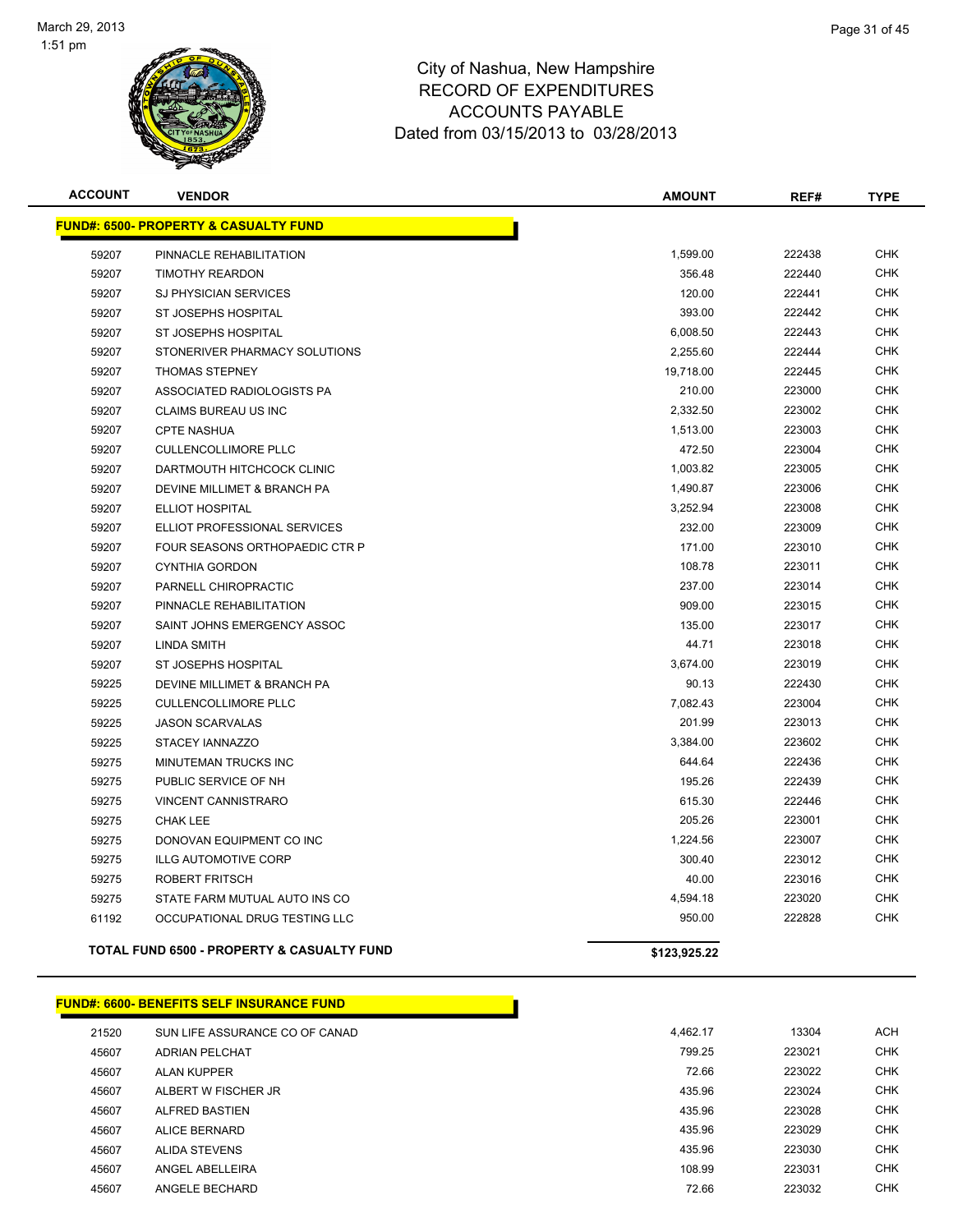

| <b>ACCOUNT</b> | <b>VENDOR</b>                                    | <b>AMOUNT</b> | REF#   | <b>TYPE</b> |
|----------------|--------------------------------------------------|---------------|--------|-------------|
|                | <b>FUND#: 6600- BENEFITS SELF INSURANCE FUND</b> |               |        |             |
| 45607          | ANGELIKA OSTERROTH                               | 435.96        | 223033 | <b>CHK</b>  |
| 45607          | <b>ANITA CHOUINARD</b>                           | 799.25        | 223034 | CHK         |
| 45607          | ANNA HINGSTON                                    | 72.66         | 223038 | CHK         |
| 45607          | <b>ANTOINETTE LEDGER</b>                         | 254.31        | 223040 | <b>CHK</b>  |
| 45607          | <b>ARLENE CREECH</b>                             | 435.96        | 223041 | CHK         |
| 45607          | <b>ARMAND MARQUIS</b>                            | 435.96        | 223042 | <b>CHK</b>  |
| 45607          | <b>ARNOLD TILTON</b>                             | 435.96        | 223043 | <b>CHK</b>  |
| 45607          | ARTHUR BECHARD                                   | 799.25        | 223044 | CHK         |
| 45607          | ARTHUR C DOBENS                                  | 799.25        | 223045 | <b>CHK</b>  |
| 45607          | <b>ARTHUR DESMEULES</b>                          | 799.25        | 223047 | CHK         |
| 45607          | <b>BARBARA A WHITMORE</b>                        | 435.96        | 223050 | CHK         |
| 45607          | <b>BARBARA BURKE</b>                             | 72.66         | 223051 | CHK         |
| 45607          | <b>BARBARA GILMORE</b>                           | 435.96        | 223052 | CHK         |
| 45607          | <b>BARBARA HURLEY</b>                            | 435.96        | 223053 | CHK         |
| 45607          | <b>BARBARA LEUCI</b>                             | 72.66         | 223054 | <b>CHK</b>  |
| 45607          | <b>BARBARA ROTTENBERG</b>                        | 435.96        | 223056 | <b>CHK</b>  |
| 45607          | <b>BERTHA LANDRY</b>                             | 435.96        | 223061 | <b>CHK</b>  |
| 45607          | <b>BETTE M. BEAULIEU</b>                         | 435.96        | 223063 | <b>CHK</b>  |
| 45607          | <b>BEVERLY A SMITH</b>                           | 435.96        | 223064 | <b>CHK</b>  |
| 45607          | <b>BRONISLAWA GARANT</b>                         | 435.96        | 223068 | <b>CHK</b>  |
| 45607          | <b>BRUCE BREHM</b>                               | 435.96        | 223070 | CHK         |
| 45607          | <b>CAMILLE BOISSEAU</b>                          | 435.96        | 223073 | CHK         |
| 45607          | <b>CAROL DOBENS</b>                              | 435.96        | 223076 | CHK         |
| 45607          | <b>CAROL YENCO</b>                               | 435.96        | 223078 | CHK         |
| 45607          | CAROL-ANNE ELDRIDGE                              | 799.25        | 223079 | CHK         |
| 45607          | <b>CAROLYN PHINNEY</b>                           | 435.96        | 223080 | <b>CHK</b>  |
| 45607          | <b>CARYL MATSIS</b>                              | 72.66         | 223081 | CHK         |
| 45607          | <b>CATHERINE MASSE</b>                           | 435.96        | 223083 | <b>CHK</b>  |
| 45607          | <b>CATHLEEN FELCH</b>                            | 435.96        | 223084 | <b>CHK</b>  |
| 45607          | <b>CECILE M ROY</b>                              | 435.96        | 223085 | CHK         |
| 45607          | <b>CECILE SOUCY</b>                              | 72.66         | 223086 | CHK         |
| 45607          | <b>CHARLES KATSOHIS</b>                          | 435.96        | 223088 | CHK         |
| 45607          | <b>CHARLES MELLEN</b>                            | 435.96        | 223089 | <b>CHK</b>  |
| 45607          | <b>CHARLES MERRIGAN</b>                          | 799.25        | 223090 | <b>CHK</b>  |
| 45607          | <b>CHRISTINA JACOB</b>                           | 435.96        | 223091 | CHK         |
| 45607          | <b>CHRISTINA POPPER</b>                          | 435.96        | 223092 | <b>CHK</b>  |
| 45607          | <b>CLAIRE CURRIER</b>                            | 72.66         | 223095 | <b>CHK</b>  |
| 45607          | <b>CLAIRE LAMB</b>                               | 435.96        | 223096 | <b>CHK</b>  |
| 45607          | <b>CLAIRE MARQUIS</b>                            | 72.66         | 223097 | <b>CHK</b>  |
| 45607          | <b>CLAIRE STONCIOUS</b>                          | 72.66         | 223098 | <b>CHK</b>  |
| 45607          | CONSTANCE M FRANCOEUR                            | 799.25        | 223100 | <b>CHK</b>  |
| 45607          | <b>COSTAS PITSILLIDES</b>                        | 72.66         | 223101 | <b>CHK</b>  |
| 45607          | <b>CRAIG SANDLER</b>                             | 799.25        | 223104 | CHK         |
| 45607          | <b>CRYSTAL J BURGESS</b>                         | 435.96        | 223105 | <b>CHK</b>  |
| 45607          | <b>CYNTHIA GREENLEAF</b>                         | 72.66         | 223107 | CHK         |
| 45607          | <b>CYNTHIA K BURNEY</b>                          | 435.96        | 223108 | CHK         |
| 45607          | D JULIA PAPADOPOULOS                             | 435.96        | 223109 | <b>CHK</b>  |
| 45607          | DAVID CARDOZA                                    | 435.96        | 223113 | <b>CHK</b>  |
| 45607          | DAVID D. COTE                                    | 799.25        | 223114 | <b>CHK</b>  |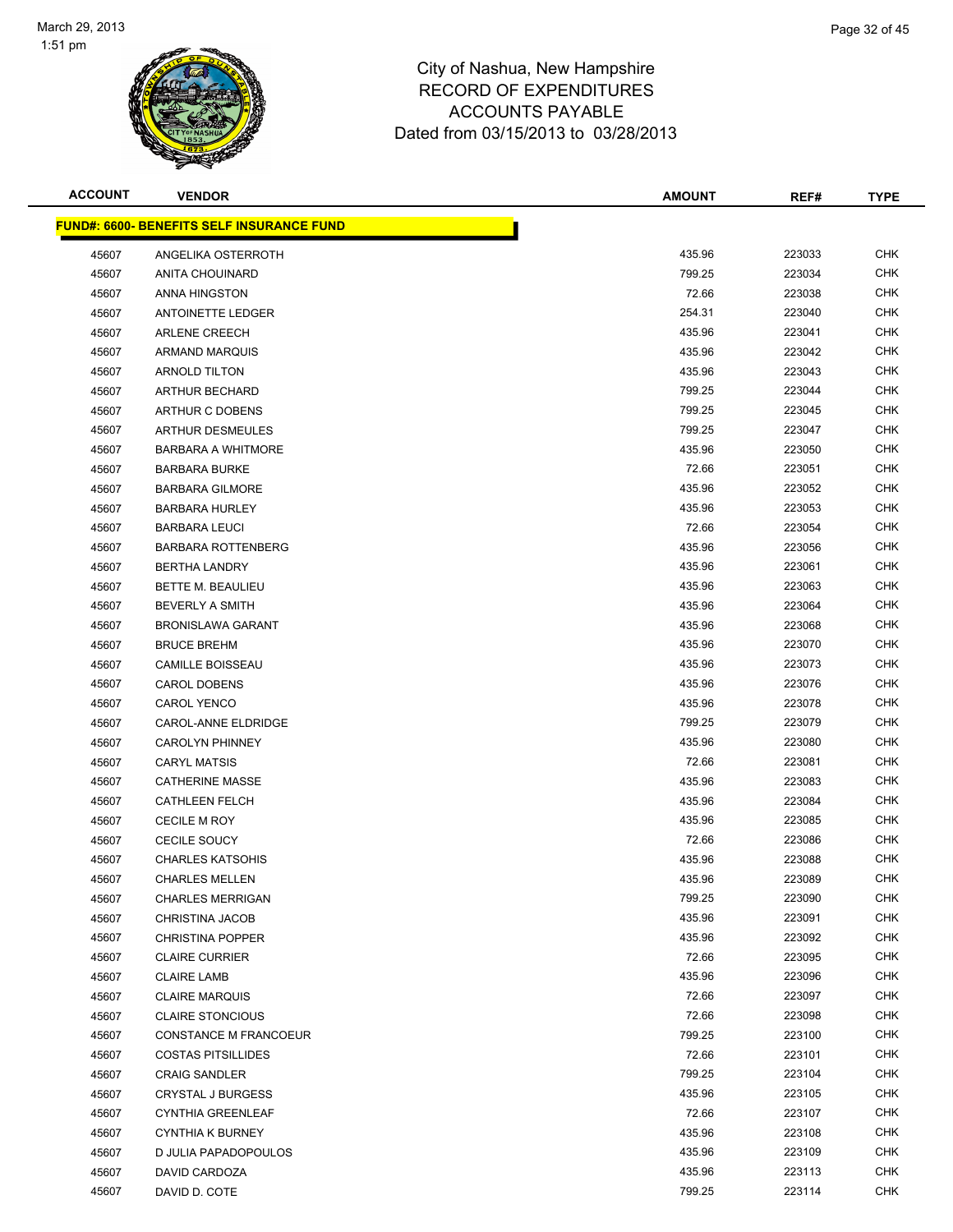

| <b>ACCOUNT</b> | <b>VENDOR</b>                                     | <b>AMOUNT</b> | REF#   | <b>TYPE</b> |
|----------------|---------------------------------------------------|---------------|--------|-------------|
|                | <u> FUND#: 6600- BENEFITS SELF INSURANCE FUND</u> |               |        |             |
| 45607          | <b>DAVID SHATTUCK</b>                             | 435.96        | 223118 | <b>CHK</b>  |
| 45607          | <b>DELMA LANGILLE</b>                             | 435.96        | 223122 | CHK         |
| 45607          | <b>DIANE QUIGLEY</b>                              | 72.66         | 223126 | CHK         |
| 45607          | DIANE S. HUEBNER                                  | 799.25        | 223128 | <b>CHK</b>  |
| 45607          | <b>DOLORES GINGRAS</b>                            | 435.96        | 223130 | CHK         |
| 45607          | DONALD CHARTIER                                   | 72.66         | 223131 | <b>CHK</b>  |
| 45607          | DONALD DESROSIERS                                 | 435.96        | 223133 | CHK         |
| 45607          | DONALD F MEAD                                     | 799.25        | 223134 | CHK         |
| 45607          | DORIS DIONNE                                      | 799.25        | 223146 | <b>CHK</b>  |
| 45607          | DOROTHY D BRAWLEY                                 | 435.96        | 223149 | CHK         |
| 45607          | DOROTHY SHATTUCK                                  | 435.96        | 223153 | CHK         |
| 45607          | DOROTHY SIMPSON                                   | 435.96        | 223154 | CHK         |
| 45607          | E ROBERT DIONNE                                   | 72.66         | 223156 | CHK         |
| 45607          | EDWARD A YENCO                                    | 435.96        | 223159 | CHK         |
| 45607          | EDWARD DUMAIS                                     | 435.96        | 223160 | <b>CHK</b>  |
| 45607          | EDWARD M BARRINGER                                | 435.96        | 223161 | CHK         |
| 45607          | EDWARD SMITH                                      | 435.96        | 223162 | <b>CHK</b>  |
| 45607          | EDWARD WHEELER                                    | 72.66         | 223163 | <b>CHK</b>  |
| 45607          | <b>ELAINE LANDRY</b>                              | 435.96        | 223164 | <b>CHK</b>  |
| 45607          | <b>ELAINE LOVETT</b>                              | 435.96        | 223165 | <b>CHK</b>  |
| 45607          | ELEANOR B VANDEUSEN                               | 435.96        | 223166 | CHK         |
| 45607          | ELEANOR CONEYS                                    | 435.96        | 223167 | CHK         |
| 45607          | <b>ELEANOR RIZOS</b>                              | 435.96        | 223168 | CHK         |
| 45607          | ELEANORA CROPLEY                                  | 799.25        | 223169 | CHK         |
| 45607          | ELIZABETH ADAMS                                   | 72.66         | 223170 | CHK         |
| 45607          | ELIZABETH BURPEE                                  | 435.96        | 223171 | <b>CHK</b>  |
| 45607          | ELIZABETH COSTA                                   | 435.96        | 223172 | CHK         |
| 45607          | ELIZABETH R LUKAS                                 | 72.66         | 223175 | <b>CHK</b>  |
| 45607          | ELIZABETH T HOLTON                                | 435.96        | 223176 | <b>CHK</b>  |
| 45607          | ELLEN J. MCDERMOTT                                | 435.96        | 223178 | CHK         |
| 45607          | <b>ELLEN WEBSTER</b>                              | 435.96        | 223179 | CHK         |
| 45607          | ELSOM JR ELDRIDGE                                 | 72.66         | 223181 | CHK         |
| 45607          | <b>ERNEST A. MERCIER</b>                          | 799.25        | 223182 | <b>CHK</b>  |
| 45607          | <b>ESTHER DOBENS</b>                              | 72.66         | 223183 | <b>CHK</b>  |
| 45607          | <b>EUGENE HINGSTON</b>                            | 799.25        | 223184 | CHK         |
| 45607          | EUGENE LEFAVOR                                    | 275.94        | 223185 | <b>CHK</b>  |
| 45607          | EVA SIMARD                                        | 435.96        | 223187 | <b>CHK</b>  |
| 45607          | FERNANDE BOULEY                                   | 435.96        | 223188 | <b>CHK</b>  |
| 45607          | <b>FLORENCE HOUDE</b>                             | 435.96        | 223189 | <b>CHK</b>  |
| 45607          | FLORENCE L HOLTON                                 | 435.96        | 223190 | <b>CHK</b>  |
| 45607          | <b>FRANCES ARRIGO</b>                             | 799.25        | 223191 | <b>CHK</b>  |
| 45607          | <b>FRANCES KEATING</b>                            | 72.66         | 223192 | <b>CHK</b>  |
| 45607          | <b>FRANK MCHARD</b>                               | 435.96        | 223193 | CHK         |
| 45607          | <b>FRED R POWERS</b>                              | 799.25        | 223196 | <b>CHK</b>  |
| 45607          | <b>FREDERICK GUTHERZ</b>                          | 799.25        | 223197 | CHK         |
| 45607          | <b>GAIL BARRINGER</b>                             | 435.96        | 223199 | CHK         |
| 45607          | <b>GENEVIEVE KARCZEWSKI</b>                       | 435.96        | 223203 | <b>CHK</b>  |
| 45607          | <b>GEORGE FERRIS</b>                              | 72.66         | 223204 | <b>CHK</b>  |
| 45607          | <b>GEORGE L ADAMS</b>                             | 799.25        | 223206 | <b>CHK</b>  |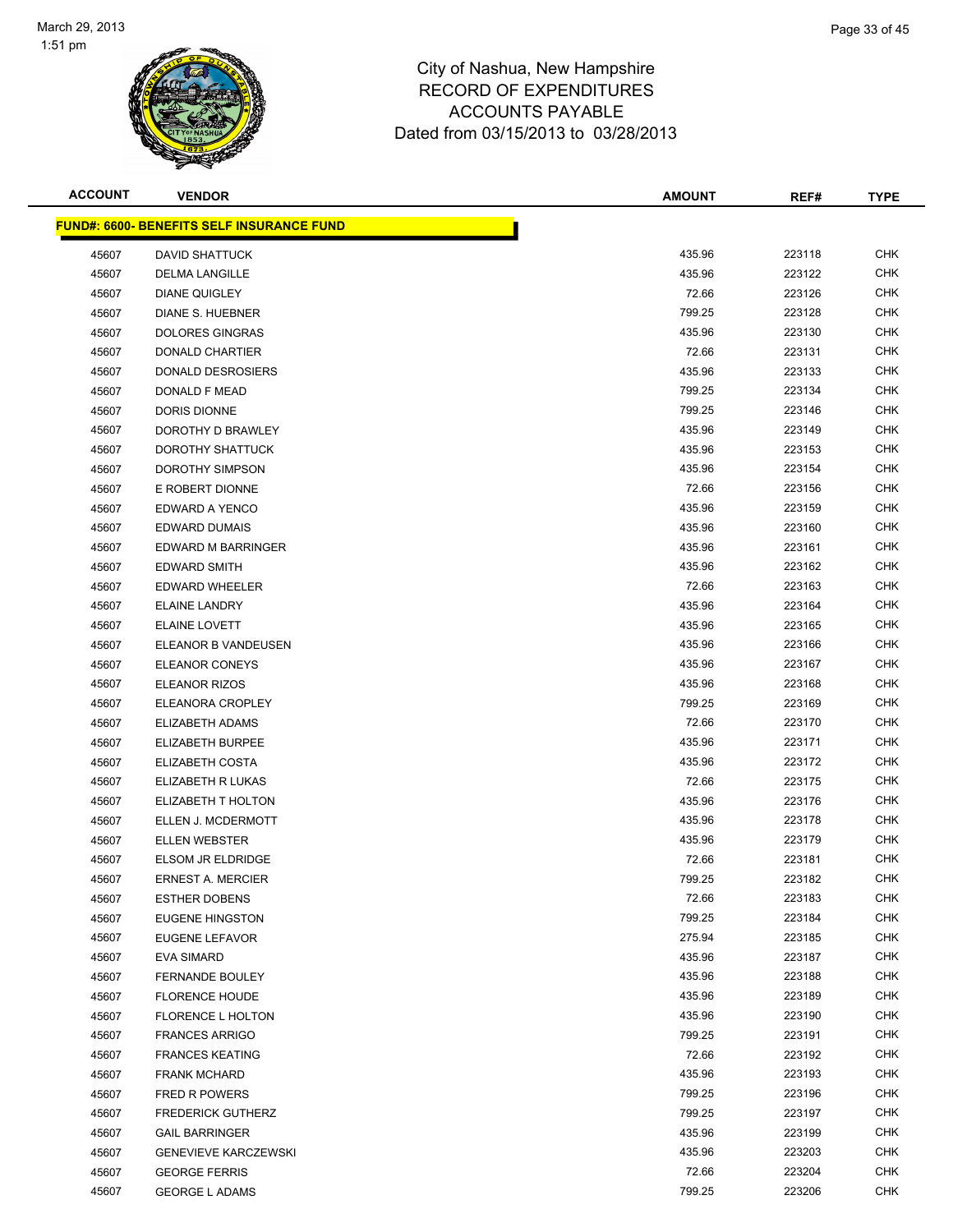

| <b>ACCOUNT</b> | <b>VENDOR</b>                                    | <b>AMOUNT</b> | REF#   | <b>TYPE</b> |
|----------------|--------------------------------------------------|---------------|--------|-------------|
|                | <b>FUND#: 6600- BENEFITS SELF INSURANCE FUND</b> |               |        |             |
| 45607          | <b>GERTRUDE A. FERRIS</b>                        | 799.25        | 223210 | <b>CHK</b>  |
| 45607          | <b>GERTRUDE D'AMOURS</b>                         | 435.96        | 223211 | <b>CHK</b>  |
| 45607          | <b>GLORIA J KAVANAUGH</b>                        | 435.96        | 223212 | <b>CHK</b>  |
| 45607          | <b>GLORIA ST PIERRE</b>                          | 435.96        | 223214 | <b>CHK</b>  |
| 45607          | <b>GRACE S. RATZEL</b>                           | 435.96        | 223215 | CHK         |
| 45607          | <b>HENRY BASIL</b>                               | 435.96        | 223219 | <b>CHK</b>  |
| 45607          | HILDEGARDE OLESON                                | 435.96        | 223220 | <b>CHK</b>  |
| 45607          | <b>IRENE BOILARD</b>                             | 435.96        | 223223 | <b>CHK</b>  |
| 45607          | <b>IRENE DESMEULES</b>                           | 72.66         | 223224 | <b>CHK</b>  |
| 45607          | <b>IRENE DUPONT</b>                              | 799.25        | 223225 | CHK         |
| 45607          | <b>IRENE JEAN</b>                                | 72.66         | 223226 | <b>CHK</b>  |
| 45607          | JACQUELINE MAYNARD                               | 435.96        | 223227 | CHK         |
| 45607          | <b>JACQUELINE MERRILL</b>                        | 72.66         | 223228 | CHK         |
| 45607          | <b>JAMES CREECH</b>                              | 435.96        | 223230 | CHK         |
| 45607          | <b>JAMES HAWKINS</b>                             | 36.33         | 223231 | <b>CHK</b>  |
| 45607          | <b>JAMES HOLLAND</b>                             | 72.66         | 223232 | <b>CHK</b>  |
| 45607          | JAMES W MULVEY                                   | 435.96        | 223235 | <b>CHK</b>  |
| 45607          | JANE E. WENTZELL                                 | 799.25        | 223237 | <b>CHK</b>  |
| 45607          | <b>JANET CRAIG</b>                               | 435.96        | 223238 | <b>CHK</b>  |
| 45607          | <b>JANIS IKSTRUMS</b>                            | 72.66         | 223242 | <b>CHK</b>  |
| 45607          | <b>JEAN A NICHOLS</b>                            | 435.96        | 223243 | <b>CHK</b>  |
| 45607          | <b>JEAN FARNAM</b>                               | 435.96        | 223245 | <b>CHK</b>  |
| 45607          | <b>JEAN GELINAS</b>                              | 799.25        | 223246 | <b>CHK</b>  |
| 45607          | JEANNE L DUBE                                    | 435.96        | 223249 | CHK         |
| 45607          | JOAN C. MURPHY                                   | 435.96        | 223256 | CHK         |
| 45607          | <b>JOAN COTE</b>                                 | 799.25        | 223257 | <b>CHK</b>  |
| 45607          | <b>JOAN GIBSON</b>                               | 435.96        | 223258 | CHK         |
| 45607          | <b>JOAN THEBERGE</b>                             | 799.25        | 223261 | <b>CHK</b>  |
| 45607          | <b>JOAN W SCHULZE</b>                            | 799.25        | 223262 | <b>CHK</b>  |
| 45607          | <b>JOANNE KEELEY</b>                             | 435.96        | 223264 | CHK         |
| 45607          | <b>JOEL BOUCHER</b>                              | 435.96        | 223268 | <b>CHK</b>  |
| 45607          | <b>JOHN E DANIELS</b>                            | 435.96        | 223271 | CHK         |
| 45607          | <b>JOHN HANNA</b>                                | 435.96        | 223272 | <b>CHK</b>  |
| 45607          | <b>JOSEPH P CHRISTIANSEN</b>                     | 799.25        | 223277 | <b>CHK</b>  |
| 45607          | <b>JOSEPHINE DUNTON</b>                          | 435.96        | 223278 | CHK         |
| 45607          | <b>JUDITH GOULD</b>                              | 72.66         | 223281 | <b>CHK</b>  |
| 45607          | <b>JUDITH MEAD</b>                               | 72.66         | 223282 | <b>CHK</b>  |
| 45607          | <b>JUDY BEAUREGARD</b>                           | 72.66         | 223283 | <b>CHK</b>  |
| 45607          | <b>JUDY FISHER</b>                               | 435.96        | 223284 | <b>CHK</b>  |
| 45607          | <b>JULIA PITSILLIDES</b>                         | 799.25        | 223285 | <b>CHK</b>  |
| 45607          | KATHLEEN HARRIS                                  | 435.96        | 223294 | <b>CHK</b>  |
| 45607          | KATHRYN H WOODS                                  | 217.98        | 223297 | <b>CHK</b>  |
| 45607          | <b>KENNETH MAYO</b>                              | 435.96        | 223301 | CHK         |
| 45607          | <b>KENTON M YOUNG</b>                            | 799.25        | 223304 | <b>CHK</b>  |
| 45607          | <b>LAMBERTO TEDESCHI</b>                         | 72.66         | 223308 | <b>CHK</b>  |
| 45607          | <b>LANA PRATT</b>                                | 435.96        | 223309 | CHK         |
| 45607          | LAURETTE DELISLE                                 | 435.96        | 223311 | <b>CHK</b>  |
| 45607          | LAURIE CHRISTIANSEN                              | 435.96        | 223312 | <b>CHK</b>  |
| 45607          | LAWRENCE J WEDICK                                | 435.96        | 223313 | <b>CHK</b>  |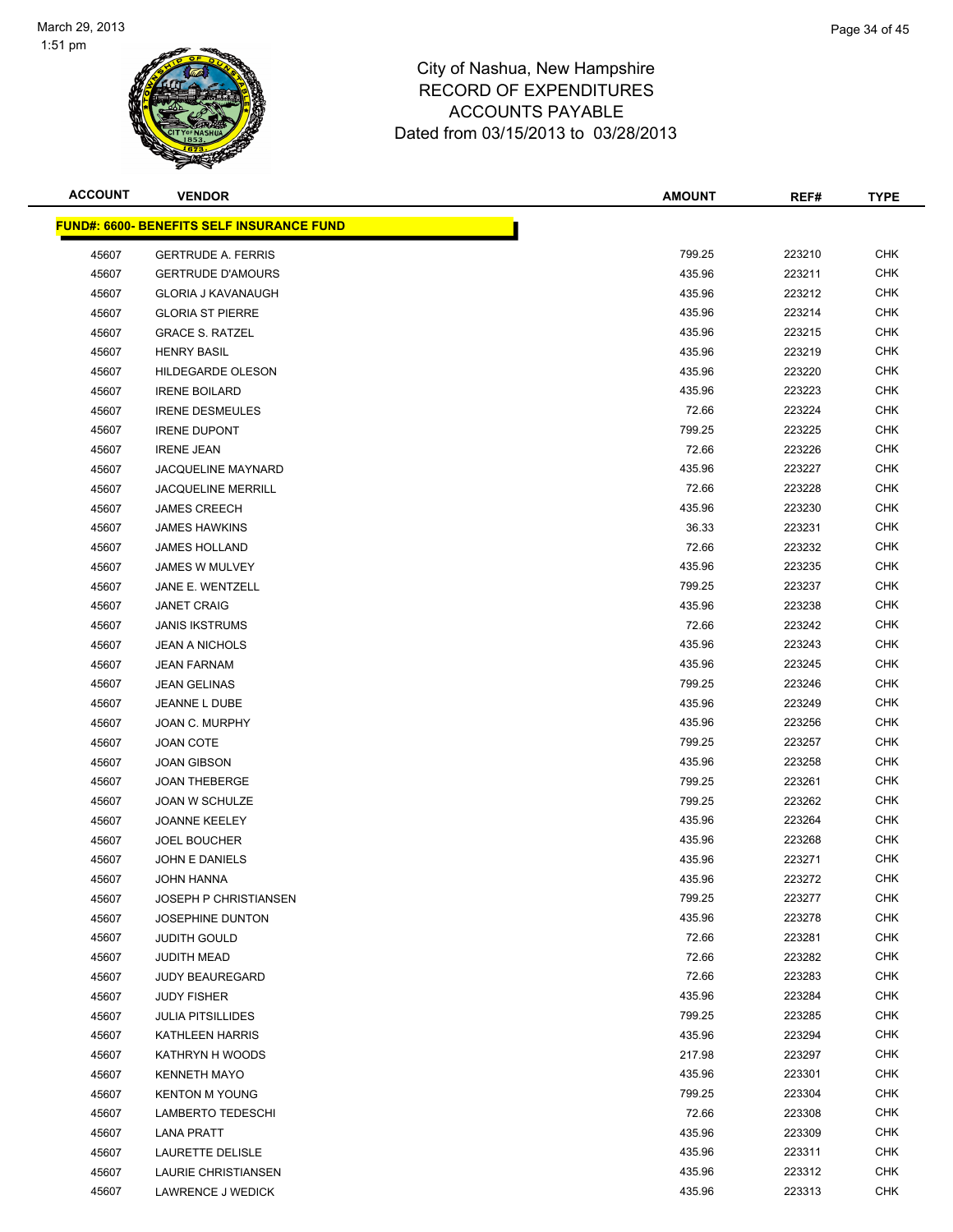

| <b>ACCOUNT</b> | <b>VENDOR</b>                                     | <b>AMOUNT</b> | REF#   | <b>TYPE</b> |
|----------------|---------------------------------------------------|---------------|--------|-------------|
|                | <u> FUND#: 6600- BENEFITS SELF INSURANCE FUND</u> |               |        |             |
| 45607          | <b>LEILA KUPPER</b>                               | 799.25        | 223316 | <b>CHK</b>  |
| 45607          | <b>LEONARD BERUBE</b>                             | 435.96        | 223317 | CHK         |
| 45607          | LILLIAN POLIQUIN                                  | 435.96        | 223320 | CHK         |
| 45607          | LINDA H. HOLLAND                                  | 799.25        | 223322 | <b>CHK</b>  |
| 45607          | LINDA RICHARD                                     | 72.66         | 223324 | CHK         |
| 45607          | LOIS E HALL                                       | 799.25        | 223328 | <b>CHK</b>  |
| 45607          | <b>LOIS G SHARP</b>                               | 435.96        | 223329 | <b>CHK</b>  |
| 45607          | LORETTA G. COTE                                   | 435.96        | 223331 | <b>CHK</b>  |
| 45607          | LORETTA STAPLES                                   | 435.96        | 223332 | <b>CHK</b>  |
| 45607          | <b>LORRAINE RICHARD</b>                           | 799.25        | 223334 | CHK         |
| 45607          | LOUIS CURRIER SR                                  | 799.25        | 223335 | CHK         |
| 45607          | LOUISE A HARRINGTON                               | 799.25        | 223336 | CHK         |
| 45607          | LOUISE A TEDESCHI                                 | 799.25        | 223337 | CHK         |
| 45607          | LUCIEN E NEVEU                                    | 435.96        | 223338 | CHK         |
| 45607          | LUCILLE LAVOIE                                    | 435.96        | 223339 | <b>CHK</b>  |
| 45607          | <b>LYN SLANETZ</b>                                | 435.96        | 223340 | <b>CHK</b>  |
| 45607          | MABEL HEWEY                                       | 72.66         | 223341 | <b>CHK</b>  |
| 45607          | MADELEINE J GINGRAS                               | 435.96        | 223342 | <b>CHK</b>  |
| 45607          | MARGARET E. FINNIGAN                              | 435.96        | 223344 | <b>CHK</b>  |
| 45607          | <b>MARGARET MERRIGAN</b>                          | 72.66         | 223345 | <b>CHK</b>  |
| 45607          | <b>MARGARET MULLIGAN</b>                          | 435.96        | 223346 | CHK         |
| 45607          | <b>MARGARET PARADY</b>                            | 435.96        | 223347 | CHK         |
| 45607          | <b>MARGARET RUPP</b>                              | 435.96        | 223348 | CHK         |
| 45607          | MARGARET WOITKOWSKI                               | 435.96        | 223349 | CHK         |
| 45607          | <b>MARGUERITE CHRISTIANSEN</b>                    | 72.66         | 223350 | CHK         |
| 45607          | <b>MARIE GAGNON</b>                               | 435.96        | 223352 | <b>CHK</b>  |
| 45607          | <b>MARIETTE SOUCY</b>                             | 72.66         | 223355 | CHK         |
| 45607          | <b>MARILYN C. PARKINSON</b>                       | 435.96        | 223356 | <b>CHK</b>  |
| 45607          | <b>MARILYN VIENS</b>                              | 435.96        | 223357 | <b>CHK</b>  |
| 45607          | <b>MARION CROWLEY</b>                             | 435.96        | 223358 | CHK         |
| 45607          | MARJORIE H. HELMBRECHT                            | 799.25        | 223359 | <b>CHK</b>  |
| 45607          | <b>MARJORIE MAKARAWICZ</b>                        | 799.25        | 223360 | CHK         |
| 45607          | <b>MARTHA H MULVEY</b>                            | 435.96        | 223367 | <b>CHK</b>  |
| 45607          | <b>MARY A VAIL</b>                                | 435.96        | 223368 | <b>CHK</b>  |
| 45607          | <b>MARY ANN ULCICKAS</b>                          | 799.25        | 223369 | CHK         |
| 45607          | <b>MARY DEAN</b>                                  | 72.66         | 223370 | <b>CHK</b>  |
| 45607          | <b>MARY E. SWANSON</b>                            | 799.25        | 223371 | <b>CHK</b>  |
| 45607          | <b>MARY HEATH</b>                                 | 145.32        | 223372 | <b>CHK</b>  |
| 45607          | <b>MARY M MAYNARD</b>                             | 435.96        | 223373 | <b>CHK</b>  |
| 45607          | <b>MARY MULVEY</b>                                | 435.96        | 223374 | CHK         |
| 45607          | <b>MATTHEW J MATSIS</b>                           | 799.25        | 223377 | <b>CHK</b>  |
| 45607          | <b>MAURA J PARNIN</b>                             | 799.25        | 223379 | <b>CHK</b>  |
| 45607          | <b>MAURICE A TROTTIER</b>                         | 435.96        | 223380 | CHK         |
| 45607          | MAURICE R. BRUNEAU                                | 799.25        | 223381 | CHK         |
| 45607          | MICHAEL HENDERSON                                 | 435.96        | 223387 | CHK         |
| 45607          | MICHAEL MICHAUD                                   | 435.96        | 223391 | CHK         |
| 45607          | <b>MILTON SWANSON</b>                             | 72.66         | 223395 | <b>CHK</b>  |
| 45607          | MURIEL GELINAS                                    | 72.66         | 223396 | <b>CHK</b>  |
| 45607          | <b>NAN COTE</b>                                   | 799.25        | 223397 | <b>CHK</b>  |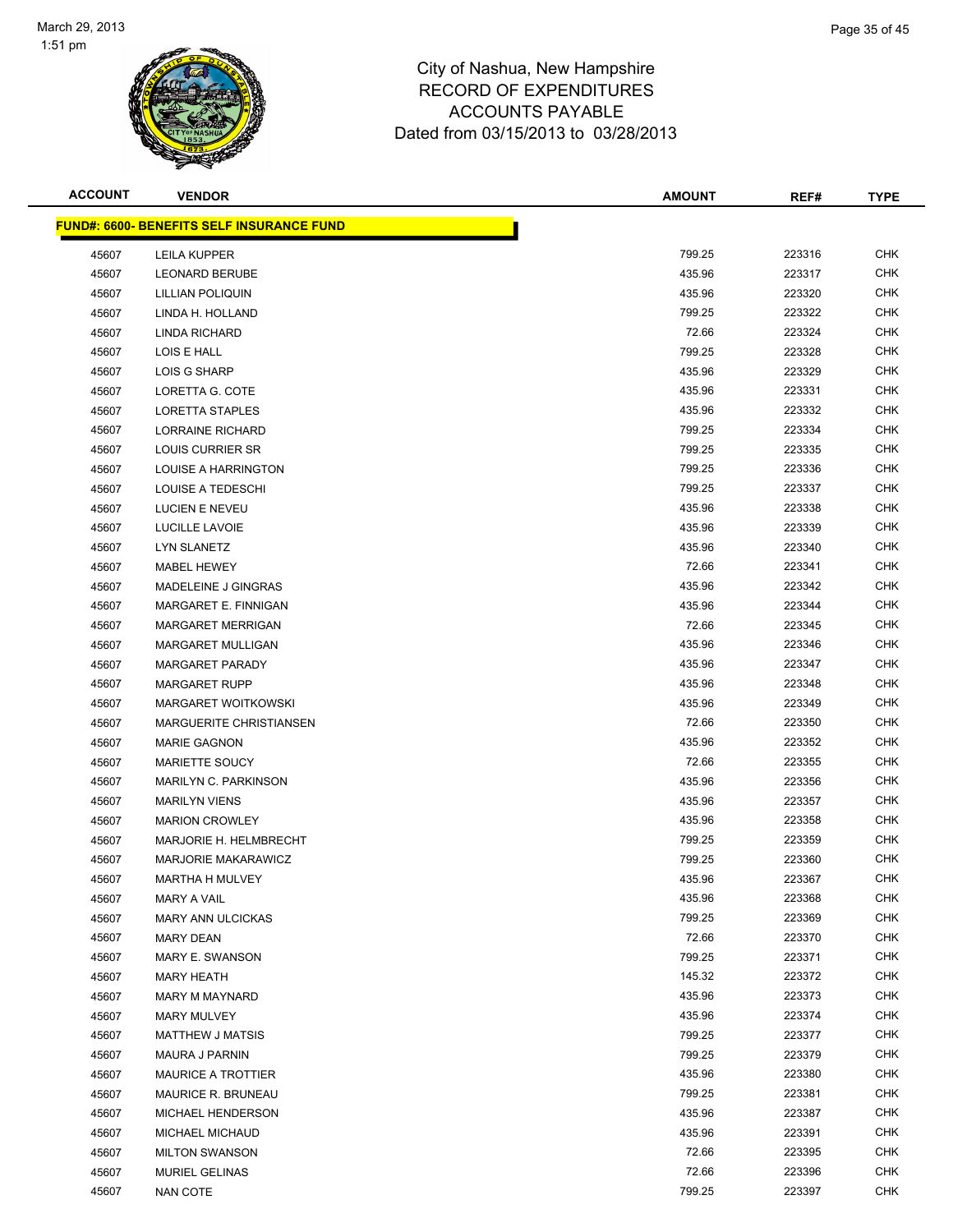

| <b>ACCOUNT</b> | <b>VENDOR</b>                                    | <b>AMOUNT</b> | REF#   | <b>TYPE</b> |
|----------------|--------------------------------------------------|---------------|--------|-------------|
|                | <b>FUND#: 6600- BENEFITS SELF INSURANCE FUND</b> |               |        |             |
| 45607          | NANCY CEGALIS                                    | 435.96        | 223398 | <b>CHK</b>  |
| 45607          | <b>NANCY IRELAND</b>                             | 435.96        | 223399 | CHK         |
| 45607          | NANCY J PEASE                                    | 435.96        | 223400 | CHK         |
| 45607          | <b>NELSON CROPLEY</b>                            | 72.66         | 223401 | <b>CHK</b>  |
| 45607          | NELSON I. COOKMAN                                | 435.96        | 223403 | CHK         |
| 45607          | NITA C WHITTEMORE                                | 435.96        | 223404 | <b>CHK</b>  |
| 45607          | NORBERT MARQUIS                                  | 799.25        | 223405 | <b>CHK</b>  |
| 45607          | <b>NOREEN LYNCH</b>                              | 72.66         | 223406 | CHK         |
| 45607          | NORMAN J SOUCY                                   | 799.25        | 223408 | <b>CHK</b>  |
| 45607          | NORMAND DUFOUR                                   | 435.96        | 223409 | <b>CHK</b>  |
| 45607          | PAMELA HENDERSON                                 | 435.96        | 223410 | CHK         |
| 45607          | PATRICIA BISSONETTE                              | 72.66         | 223412 | CHK         |
| 45607          | PATRICIA D PAWLUKIEWICZ                          | 435.96        | 223413 | CHK         |
| 45607          | PATRICIA MCGLYNN                                 | 435.96        | 223416 | CHK         |
| 45607          | PAUL C BELLAVANCE                                | 435.96        | 223420 | <b>CHK</b>  |
| 45607          | PAUL DUPONT                                      | 72.66         | 223421 | <b>CHK</b>  |
| 45607          | PAUL GELINEAU                                    | 435.96        | 223422 | <b>CHK</b>  |
| 45607          | PAUL L. TRINGOSON                                | 435.96        | 223424 | <b>CHK</b>  |
| 45607          | PAUL R NOEL                                      | 435.96        | 223426 | <b>CHK</b>  |
| 45607          | PAULA BARNES                                     | 72.66         | 223427 | <b>CHK</b>  |
| 45607          | PAULA LALIME                                     | 435.96        | 223428 | CHK         |
| 45607          | PAULINE BRUNEAU                                  | 72.66         | 223429 | <b>CHK</b>  |
| 45607          | PAULINE LAMB                                     | 435.96        | 223430 | <b>CHK</b>  |
| 45607          | PAULINE MANLEY                                   | 72.66         | 223431 | CHK         |
| 45607          | <b>PAULINE MERCIER</b>                           | 72.66         | 223432 | CHK         |
| 45607          | PENELOPE D SAVARD                                | 435.96        | 223433 | <b>CHK</b>  |
| 45607          | PETER TESTA                                      | 435.96        | 223437 | CHK         |
| 45607          | PETER ULCICKAS                                   | 72.66         | 223438 | <b>CHK</b>  |
| 45607          | PHILIP ARRIGO                                    | 72.66         | 223439 | <b>CHK</b>  |
| 45607          | PHILIP MACSWEENEY                                | 799.25        | 223441 | CHK         |
| 45607          | PRISCILLA M. WREN                                | 435.96        | 223446 | CHK         |
| 45607          | PRISCILLA R SLATUNAS                             | 435.96        | 223447 | <b>CHK</b>  |
| 45607          | PRISCILLA YOUNG                                  | 72.66         | 223448 | <b>CHK</b>  |
| 45607          | RACHEL GREGOIRE                                  | 435.96        | 223449 | <b>CHK</b>  |
| 45607          | RACHEL THERIAULT                                 | 435.96        | 223450 | CHK         |
| 45607          | RALPH H FORD                                     | 435.96        | 223451 | <b>CHK</b>  |
| 45607          | RAYMOND BISSONETTE                               | 799.25        | 223454 | <b>CHK</b>  |
| 45607          | RAYMOND HEWEY                                    | 799.25        | 223456 | <b>CHK</b>  |
| 45607          | RAYMOND LANDRY                                   | 435.96        | 223457 | <b>CHK</b>  |
| 45607          | RAYMOND LAQUERRE                                 | 799.25        | 223458 | <b>CHK</b>  |
| 45607          | RAYMOND TABLOSKI                                 | 435.96        | 223459 | <b>CHK</b>  |
| 45607          | RICHARD A. BURKE                                 | 799.25        | 223460 | <b>CHK</b>  |
| 45607          | RICHARD FRANCOEUR                                | 72.66         | 223463 | CHK         |
| 45607          | RICHARD HARRINGTON                               | 72.66         | 223465 | <b>CHK</b>  |
| 45607          | RICHARD J NAVAROLI                               | 799.25        | 223466 | CHK         |
| 45607          | RICHARD RAYMOND                                  | 435.96        | 223469 | CHK         |
| 45607          | RICHARD SOUCY                                    | 799.25        | 223470 | <b>CHK</b>  |
| 45607          | RICHARD T IRELAND                                | 435.96        | 223472 | <b>CHK</b>  |
| 45607          | <b>RITA GRIFFIN</b>                              | 435.96        | 223475 | <b>CHK</b>  |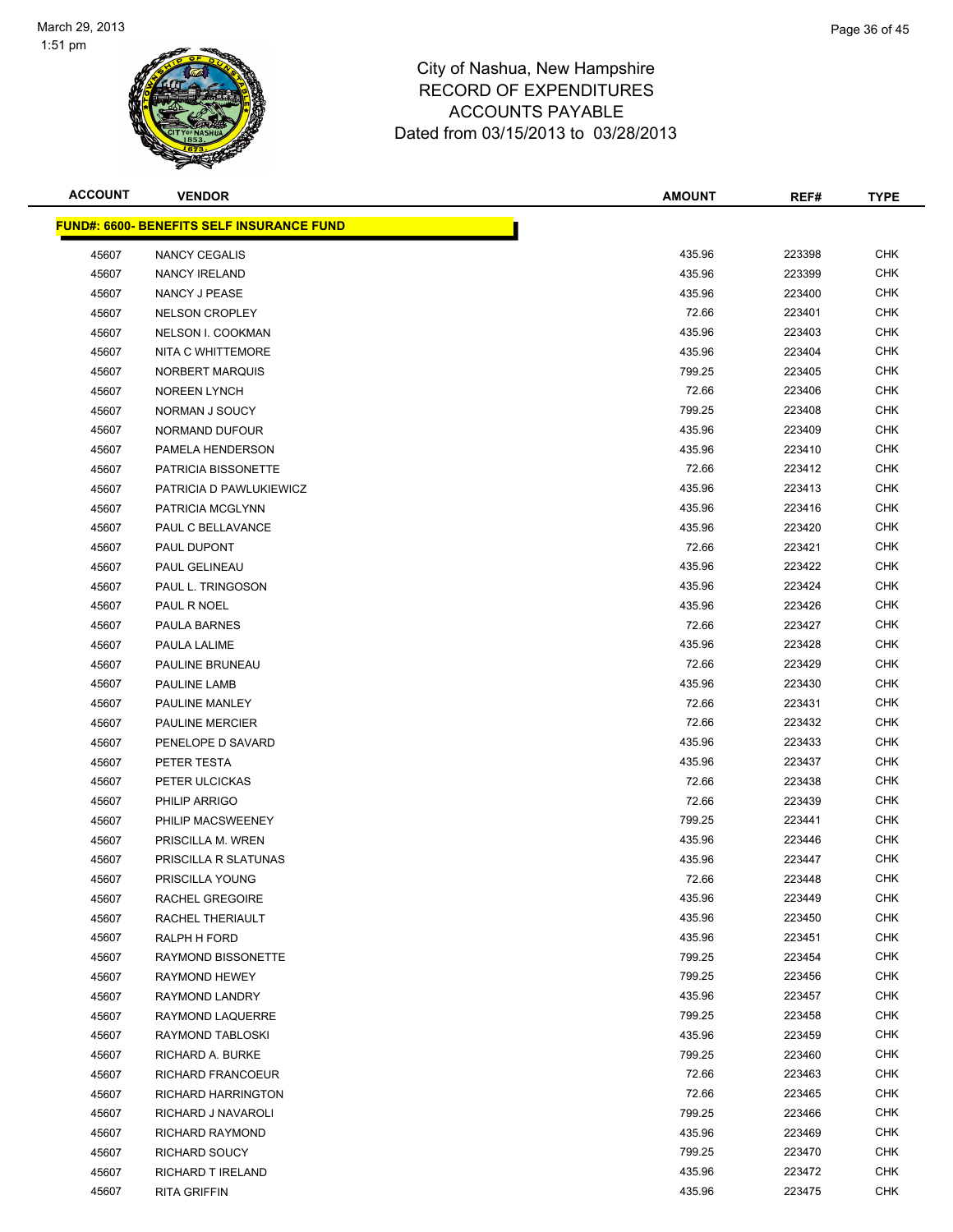

| <b>ACCOUNT</b> | <b>VENDOR</b>                                    | <b>AMOUNT</b> | REF#   | <b>TYPE</b> |
|----------------|--------------------------------------------------|---------------|--------|-------------|
|                | <b>FUND#: 6600- BENEFITS SELF INSURANCE FUND</b> |               |        |             |
| 45607          | <b>RITA NOEL</b>                                 | 435.96        | 223476 | CHK         |
| 45607          | <b>RITA PARE</b>                                 | 435.96        | 223477 | <b>CHK</b>  |
| 45607          | RITA TOUSSAINT                                   | 435.96        | 223478 | <b>CHK</b>  |
| 45607          | ROBERT A DOYLE                                   | 435.96        | 223479 | <b>CHK</b>  |
| 45607          | ROBERT A EASTMAN                                 | 435.96        | 223480 | <b>CHK</b>  |
| 45607          | <b>ROBERT BELANGER</b>                           | 799.25        | 223482 | <b>CHK</b>  |
| 45607          | ROBERT COTE                                      | 72.66         | 223485 | CHK         |
| 45607          | ROBERT F SCHAMBIER                               | 799.25        | 223489 | <b>CHK</b>  |
| 45607          | <b>ROBERT LEUCI SR</b>                           | 799.25        | 223493 | CHK         |
| 45607          | ROBERT MORIN                                     | 435.96        | 223495 | CHK         |
| 45607          | ROBERT RAVENELLE                                 | 435.96        | 223496 | CHK         |
| 45607          | <b>ROBERT RICHARD</b>                            | 799.25        | 223497 | CHK         |
| 45607          | RODERIC BEAUREGARD                               | 799.25        | 223500 | CHK         |
| 45607          | ROGER C SIMPSON                                  | 435.96        | 223501 | <b>CHK</b>  |
| 45607          | ROGER COTE                                       | 72.66         | 223502 | <b>CHK</b>  |
| 45607          | ROGER DUFOUR                                     | 435.96        | 223504 | <b>CHK</b>  |
| 45607          | <b>ROGER RICHARD</b>                             | 72.66         | 223507 | <b>CHK</b>  |
| 45607          | <b>ROLAND THEBERGE</b>                           | 72.66         | 223511 | CHK         |
| 45607          | ROLANDE L KNIGHT                                 | 435.96        | 223512 | <b>CHK</b>  |
| 45607          | RONALD A JEAN                                    | 799.25        | 223513 | CHK         |
| 45607          | ROSEMARY L HUSKIE                                | 435.96        | 223519 | CHK         |
| 45607          | <b>RUTH MURAUCKAS</b>                            | 435.96        | 223520 | CHK         |
| 45607          | SANDRA BASTIEN                                   | 435.96        | 223521 | CHK         |
| 45607          | <b>SANDRA FAUCHER</b>                            | 435.96        | 223523 | CHK         |
| 45607          | SANDRA M AXTON                                   | 435.96        | 223524 | <b>CHK</b>  |
| 45607          | SHEILA GALIPEAU                                  | 435.96        | 223527 | CHK         |
| 45607          | SHERRY LABRECQUE COTE                            | 435.96        | 223528 | <b>CHK</b>  |
| 45607          | SHIRLEY G BROWN                                  | 799.25        | 223529 | <b>CHK</b>  |
| 45607          | <b>SHIRLEY WHEELER</b>                           | 799.25        | 223530 | CHK         |
| 45607          | SOPHIE MIZARA                                    | 435.96        | 223531 | <b>CHK</b>  |
| 45607          | STANLEY A. STONCIUS                              | 435.96        | 223532 | CHK         |
| 45607          | <b>STEPHANIE NORRIS</b>                          | 435.96        | 223533 | CHK         |
| 45607          | STEPHEN D BARNES                                 | 799.25        | 223535 | <b>CHK</b>  |
| 45607          | <b>STEPHEN NORRIS</b>                            | 435.96        | 223536 | CHK         |
| 45607          | <b>STEVEN HAAS</b>                               | 435.96        | 223538 | CHK         |
| 45607          | SUSAN HAAS                                       | 435.96        | 223541 | <b>CHK</b>  |
| 45607          | SUSAN TESTA                                      | 145.32        | 223545 | <b>CHK</b>  |
| 45607          | SUSANNE F.V. KAYE                                | 435.96        | 223547 | <b>CHK</b>  |
| 45607          | <b>SUZANNE SCHAMBIER</b>                         | 72.66         | 223549 | <b>CHK</b>  |
| 45607          | <b>TEIKA IKSTRUMS</b>                            | 799.25        | 223551 | <b>CHK</b>  |
| 45607          | <b>TERESA L RICHARD</b>                          | 435.96        | 223552 | <b>CHK</b>  |
| 45607          | <b>TERRY POWERS</b>                              | 72.66         | 223554 | CHK         |
| 45607          | THEODORE L LESSARD                               | 435.96        | 223555 | <b>CHK</b>  |
| 45607          | THERESA BELANGER                                 | 72.66         | 223556 | CHK         |
| 45607          | THERESE DUVARNEY                                 | 435.96        | 223558 | <b>CHK</b>  |
| 45607          | <b>THOMAI SINOPOULOS</b>                         | 435.96        | 223559 | CHK         |
| 45607          | THOMAS J COPADIS                                 | 435.96        | 223562 | <b>CHK</b>  |
| 45607          | THOMAS M HUSKIE JR                               | 435.96        | 223563 | <b>CHK</b>  |
| 45607          | <b>VERA GOLDEN</b>                               | 435.96        | 223566 | <b>CHK</b>  |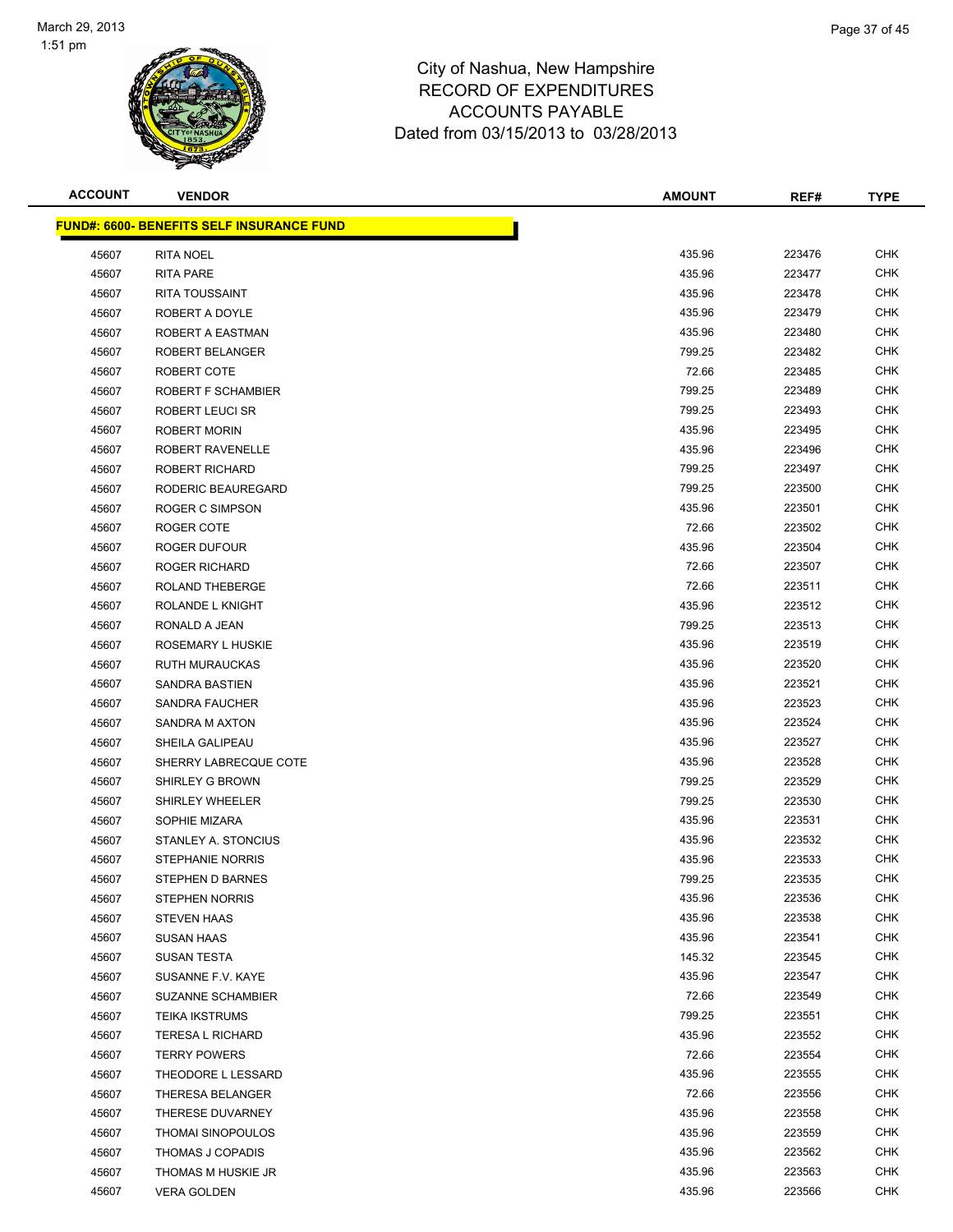

| <b>ACCOUNT</b> | <b>VENDOR</b>                                    | <b>AMOUNT</b> | REF#   | <b>TYPE</b> |
|----------------|--------------------------------------------------|---------------|--------|-------------|
|                | <b>FUND#: 6600- BENEFITS SELF INSURANCE FUND</b> |               |        |             |
| 45607          | <b>VICTOR SCHULZE</b>                            | 72.66         | 223567 | <b>CHK</b>  |
| 45607          | <b>VINCENT CARNEY</b>                            | 435.96        | 223568 | CHK         |
| 45607          | <b>VIRGINIA GILES</b>                            | 435.96        | 223569 | CHK         |
| 45607          | <b>VIRGINIA GUINESSO</b>                         | 435.96        | 223570 | <b>CHK</b>  |
| 45607          | <b>VIRGINIA HALLISEY</b>                         | 435.96        | 223571 | <b>CHK</b>  |
| 45607          | <b>VIRGINIA TAYLOR</b>                           | 435.96        | 223573 | <b>CHK</b>  |
| 45607          | <b>VITO STONCIUS</b>                             | 799.25        | 223574 | <b>CHK</b>  |
| 45607          | W ALAN HUEBNER                                   | 72.66         | 223575 | CHK         |
| 45607          | <b>WAYNE GAGNON</b>                              | 290.64        | 223580 | <b>CHK</b>  |
| 45607          | WAYNE H GILES                                    | 435.96        | 223581 | <b>CHK</b>  |
| 45607          | <b>WAYNE PARNIN</b>                              | 72.66         | 223583 | CHK         |
| 45607          | <b>WILLIAM CARLTON</b>                           | 435.96        | 223586 | CHK         |
| 45607          | <b>WILLIAM DREW</b>                              | 435.96        | 223587 | CHK         |
| 45607          | WILLIAM H QUIGLEY JR                             | 799.25        | 223588 | CHK         |
| 45607          | <b>WILLIAM J LEONARD</b>                         | 435.96        | 223589 | <b>CHK</b>  |
| 45607          | <b>WILLIAM LUKAS</b>                             | 799.25        | 223590 | <b>CHK</b>  |
| 45607          | <b>WILLIAM LYNCH</b>                             | 799.25        | 223591 | <b>CHK</b>  |
| 45607          | <b>WILLIAM MAKARAWICZ</b>                        | 72.66         | 223592 | <b>CHK</b>  |
| 45607          | <b>WILLIAM MANLEY</b>                            | 799.25        | 223593 | <b>CHK</b>  |
| 45607          | <b>WILLIAM TARDIFF</b>                           | 145.32        | 223597 | <b>CHK</b>  |
| 45607          | WILLIAM W GOULD                                  | 799.25        | 223598 | CHK         |
| 45607          | <b>WILLIAM WENTZELL</b>                          | 72.66         | 223599 | <b>CHK</b>  |
| 45607          | YOLANDE GUTHERZ                                  | 72.66         | 223600 | <b>CHK</b>  |
| 45607          | <b>ALAN STUART</b>                               | 203.99        | 223023 | CHK         |
| 45607          | ALEXANDER LLUKAN                                 | 275.94        | 223026 | CHK         |
| 45607          | ALEXANDRIA GOFF                                  | 78.76         | 223027 | <b>CHK</b>  |
| 45607          | ANN BEDELL                                       | 246.44        | 223035 | CHK         |
| 45607          | ANN BUERGER                                      | 111.01        | 223036 | <b>CHK</b>  |
| 45607          | <b>ANNETTE BALBONI</b>                           | 246.44        | 223039 | <b>CHK</b>  |
| 45607          | <b>ARTHUR KOBS</b>                               | 275.94        | 223048 | CHK         |
| 45607          | <b>ARTHUR PAINE</b>                              | 275.94        | 223049 | CHK         |
| 45607          | <b>BARBARA ROTT</b>                              | 368.95        | 223055 | CHK         |
| 45607          | BARTHOLOMEW T. DEFINA                            | 275.94        | 223057 | <b>CHK</b>  |
| 45607          | <b>BENJAMIN LYONS</b>                            | 101.26        | 223058 | <b>CHK</b>  |
| 45607          | <b>BERNICE DIGGINS</b>                           | 275.94        | 223059 | CHK         |
| 45607          | <b>BERNICE HANNA</b>                             | 136.98        | 223060 | <b>CHK</b>  |
| 45607          | <b>BRENDA GRADY</b>                              | 200.61        | 223065 | <b>CHK</b>  |
| 45607          | <b>BRIAN DUBOIS</b>                              | 368.95        | 223066 | <b>CHK</b>  |
| 45607          | <b>BRIAN MARQUIS</b>                             | 338.40        | 223067 | <b>CHK</b>  |
| 45607          | <b>BRUCE A LAUGHTON</b>                          | 275.94        | 223069 | CHK         |
| 45607          | <b>BRUCE DONOHUE</b>                             | 144.99        | 223071 | <b>CHK</b>  |
| 45607          | <b>BRUCE GEER</b>                                | 275.94        | 223072 | <b>CHK</b>  |
| 45607          | <b>CAROL ANDERSON</b>                            | 196.04        | 223074 | CHK         |
| 45607          | <b>CAROL DESROSIERS</b>                          | 275.94        | 223075 | <b>CHK</b>  |
| 45607          | <b>CAROL WEATHERBEE</b>                          | 136.98        | 223077 | CHK         |
| 45607          | <b>CATHARINE COMES</b>                           | 252.15        | 223082 | CHK         |
| 45607          | <b>CHARLES DAILEANES</b>                         | 342.68        | 223087 | <b>CHK</b>  |
| 45607          | <b>CINDY BIELAWSKI</b>                           | 203.99        | 223094 | <b>CHK</b>  |
| 45607          | <b>CLIFFORD CHURCH</b>                           | 275.94        | 223099 | <b>CHK</b>  |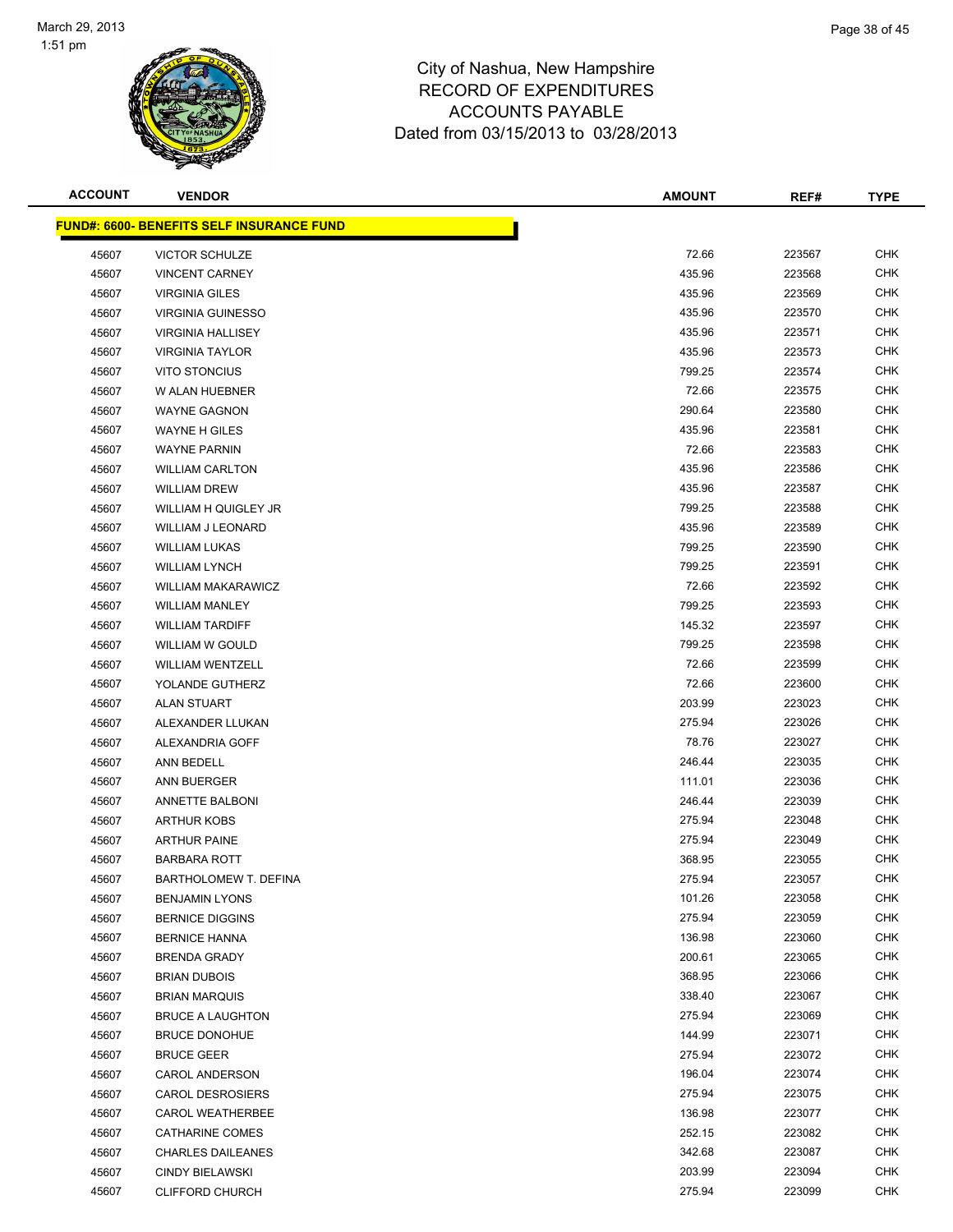

| <b>ACCOUNT</b> | <b>VENDOR</b>                                    | <b>AMOUNT</b> | REF#   | <b>TYPE</b> |
|----------------|--------------------------------------------------|---------------|--------|-------------|
|                | <b>FUND#: 6600- BENEFITS SELF INSURANCE FUND</b> |               |        |             |
| 45607          | <b>CRAIG ADAMS</b>                               | 368.95        | 223102 | <b>CHK</b>  |
| 45607          | <b>CYNTHIA BEAN</b>                              | 246.44        | 223106 | CHK         |
| 45607          | DANIEL LAVOIE                                    | 275.94        | 223111 | CHK         |
| 45607          | DANIEL R MOREAU                                  | 368.95        | 223112 | <b>CHK</b>  |
| 45607          | DAVID P PELLETIER                                | 275.94        | 223116 | CHK         |
| 45607          | DAVID TARR                                       | 136.98        | 223119 | <b>CHK</b>  |
| 45607          | DEBORAH SANDALL                                  | 111.01        | 223121 | <b>CHK</b>  |
| 45607          | <b>DENISE ARSENAULT</b>                          | 136.98        | 223123 | CHK         |
| 45607          | <b>DIANE EASTMAN</b>                             | 136.98        | 223124 | <b>CHK</b>  |
| 45607          | <b>DIANE MACLEOD</b>                             | 136.98        | 223125 | <b>CHK</b>  |
| 45607          | <b>DIANE REYNOLDS</b>                            | 234.64        | 223127 | CHK         |
| 45607          | <b>DIANNE KELLEHER</b>                           | 11.25         | 223129 | CHK         |
| 45607          | DONALD CONLEY                                    | 147.24        | 223132 | CHK         |
| 45607          | <b>DONALD FOURNIER</b>                           | 184.63        | 223135 | CHK         |
| 45607          | DONALD FRENETTE                                  | 275.94        | 223136 | <b>CHK</b>  |
| 45607          | DONALD MCALLISTER                                | 275.94        | 223137 | <b>CHK</b>  |
| 45607          | DONALD P DEBOISBRIAND                            | 275.94        | 223138 | <b>CHK</b>  |
| 45607          | DONALD PROVENCHER                                | 50.63         | 223139 | <b>CHK</b>  |
| 45607          | DONNA CARDOZA                                    | 136.98        | 223140 | <b>CHK</b>  |
| 45607          | DONNA DYE                                        | 11.91         | 223141 | <b>CHK</b>  |
| 45607          | DONNA MAYNARD                                    | 251.96        | 223142 | CHK         |
| 45607          | <b>DONNA PICKERING</b>                           | 107.47        | 223143 | <b>CHK</b>  |
| 45607          | DONNA VOVERIS                                    | 136.98        | 223144 | <b>CHK</b>  |
| 45607          | DOREEN HOLBROOK                                  | 11.91         | 223145 | CHK         |
| 45607          | <b>DORIS GLINES</b>                              | 58.22         | 223147 | CHK         |
| 45607          | DOROTHY A KRAHENBUHL                             | 107.47        | 223148 | <b>CHK</b>  |
| 45607          | DOROTHY GAUTHIER                                 | 142.02        | 223150 | CHK         |
| 45607          | DOROTHY GILLESPIE                                | 45.81         | 223151 | <b>CHK</b>  |
| 45607          | DOROTHY LEVESQUE                                 | 136.98        | 223152 | <b>CHK</b>  |
| 45607          | <b>EDITH PARADIS</b>                             | 125.17        | 223157 | CHK         |
| 45607          | <b>EDMOND O'KEEFE</b>                            | 246.44        | 223158 | CHK         |
| 45607          | ELIZABETH MARTINSON                              | 275.94        | 223173 | <b>CHK</b>  |
| 45607          | ELIZABETH MCLAUGHLIN                             | 79.87         | 223174 | <b>CHK</b>  |
| 45607          | ELIZABETH WILSON                                 | 107.47        | 223177 | <b>CHK</b>  |
| 45607          | <b>ELLIOTT WALLER</b>                            | 368.95        | 223180 | CHK         |
| 45607          | EUNICE MCCARTHY                                  | 136.98        | 223186 | <b>CHK</b>  |
| 45607          | <b>FRANK PAISON</b>                              | 368.95        | 223194 | <b>CHK</b>  |
| 45607          | FRED CONTI                                       | 136.98        | 223195 | <b>CHK</b>  |
| 45607          | <b>FREDRIC H. GAMESTER</b>                       | 58.22         | 223198 | <b>CHK</b>  |
| 45607          | <b>GARY HARGREAVES</b>                           | 275.94        | 223201 | <b>CHK</b>  |
| 45607          | <b>GARY LAMB</b>                                 | 275.94        | 223202 | <b>CHK</b>  |
| 45607          | <b>GEORGE GAGNON</b>                             | 368.95        | 223205 | <b>CHK</b>  |
| 45607          | <b>GEORGE NOUCAS</b>                             | 23.98         | 223207 | <b>CHK</b>  |
| 45607          | <b>GEORGE WEIGAND</b>                            | 136.98        | 223208 | <b>CHK</b>  |
| 45607          | <b>GREGORY BRONSON</b>                           | 11.25         | 223216 | CHK         |
| 45607          | <b>HARRIET BROWN</b>                             | 123.40        | 223217 | <b>CHK</b>  |
| 45607          | <b>HOWARD FRIZZELL</b>                           | 136.98        | 223222 | <b>CHK</b>  |
| 45607          | <b>JACQUELINE WATSON</b>                         | 136.98        | 223229 | <b>CHK</b>  |
| 45607          | <b>JAMES KOTOPOULIS</b>                          | 125.07        | 223233 | <b>CHK</b>  |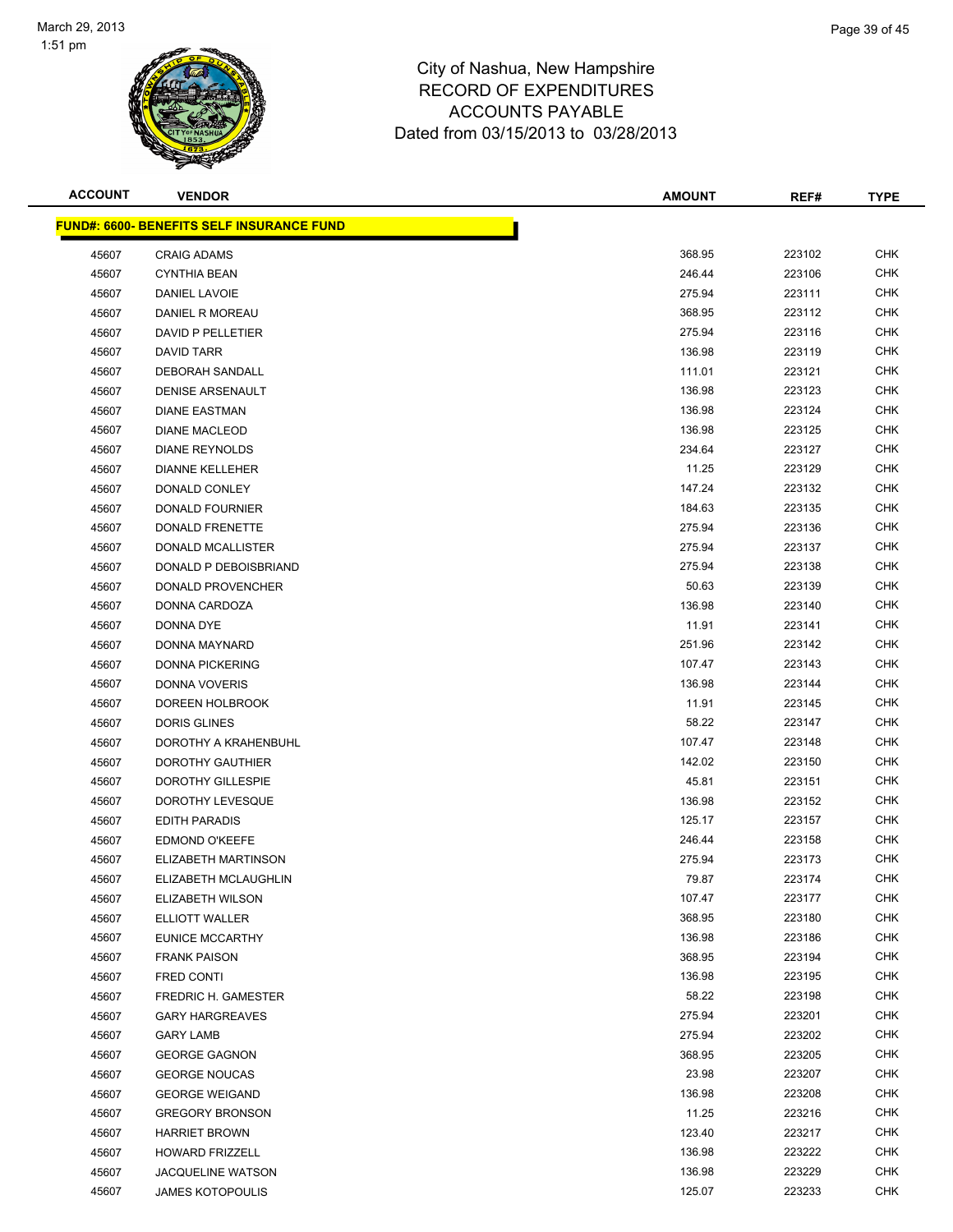

| <b>ACCOUNT</b> | <b>VENDOR</b>                                    | <b>AMOUNT</b> | REF#   | <b>TYPE</b> |
|----------------|--------------------------------------------------|---------------|--------|-------------|
|                | <b>FUND#: 6600- BENEFITS SELF INSURANCE FUND</b> |               |        |             |
| 45607          | <b>JAMES W WILKINS</b>                           | 275.94        | 223236 | <b>CHK</b>  |
| 45607          | JANET DURAND                                     | 275.94        | 223239 | <b>CHK</b>  |
| 45607          | <b>JANET VONHANDORF</b>                          | 136.98        | 223240 | <b>CHK</b>  |
| 45607          | <b>JANICE HENDERSON</b>                          | 136.98        | 223241 | <b>CHK</b>  |
| 45607          | <b>JEAN CARON</b>                                | 11.25         | 223244 | <b>CHK</b>  |
| 45607          | <b>JEAN LYONS</b>                                | 114.47        | 223247 | <b>CHK</b>  |
| 45607          | <b>JEAN MALLEY</b>                               | 136.98        | 223248 | <b>CHK</b>  |
| 45607          | <b>JEANNINE GALIPEAULT</b>                       | 136.98        | 223250 | <b>CHK</b>  |
| 45607          | <b>JEANNINE VOVERIS</b>                          | 136.98        | 223251 | <b>CHK</b>  |
| 45607          | <b>JEANNINE VOVERIS</b>                          | 186.11        | 223252 | <b>CHK</b>  |
| 45607          | <b>JEFFERY PANGBURN</b>                          | 275.94        | 223253 | <b>CHK</b>  |
| 45607          | <b>JENNIFER GOODWIN</b>                          | 275.94        | 223254 | <b>CHK</b>  |
| 45607          | <b>JERRY NYE</b>                                 | 275.94        | 223255 | <b>CHK</b>  |
| 45607          | <b>JOAN PIZZIGNO</b>                             | 107.47        | 223259 | <b>CHK</b>  |
| 45607          | <b>JOAN POLTACK</b>                              | 156.40        | 223260 | <b>CHK</b>  |
| 45607          | <b>JOANNE JOHNSON</b>                            | 136.98        | 223263 | <b>CHK</b>  |
| 45607          | <b>JOANNE OUELLETTE</b>                          | 116.32        | 223265 | <b>CHK</b>  |
| 45607          | <b>JOANNE RAPSIS</b>                             | 173.21        | 223266 | <b>CHK</b>  |
| 45607          | <b>JOANNE RIVARD</b>                             | 235.02        | 223267 | <b>CHK</b>  |
| 45607          | JOHN CHESNULEVICH                                | 275.94        | 223269 | <b>CHK</b>  |
| 45607          | <b>JOHN DUVARNEY</b>                             | 275.94        | 223270 | <b>CHK</b>  |
| 45607          | <b>JOHN LANDRY</b>                               | 136.98        | 223273 | <b>CHK</b>  |
| 45607          | JOHN T FAGULA                                    | 71.97         | 223274 | <b>CHK</b>  |
| 45607          | <b>JOSEPH BEAUDOIN</b>                           | 275.94        | 223275 | <b>CHK</b>  |
| 45607          | <b>JOSEPH BOULEY</b>                             | 136.98        | 223276 | <b>CHK</b>  |
| 45607          | <b>JUDITH GEER</b>                               | 103.22        | 223280 | <b>CHK</b>  |
| 45607          | <b>JULIETTE SMITH</b>                            | 136.98        | 223286 | <b>CHK</b>  |
| 45607          | <b>JUNE CARON</b>                                | 253.28        | 223287 | <b>CHK</b>  |
| 45607          | <b>JUNE KRAMARCZYK</b>                           | 107.47        | 223288 | <b>CHK</b>  |
| 45607          | <b>KAREN BECOTTE</b>                             | 136.98        | 223289 | <b>CHK</b>  |
| 45607          | <b>KAREN FAIR</b>                                | 107.47        | 223290 | <b>CHK</b>  |
| 45607          | <b>KAREN GOULET</b>                              | 184.97        | 223291 | <b>CHK</b>  |
| 45607          | <b>KAREN RETKEVICZ</b>                           | 121.63        | 223292 | <b>CHK</b>  |
| 45607          | <b>KATHLEEN BURNS</b>                            | 136.98        | 223293 | <b>CHK</b>  |
| 45607          | KATHLEEN POTVIN                                  | 20.35         | 223295 | <b>CHK</b>  |
| 45607          | KATHY ROY                                        | 136.98        | 223298 | <b>CHK</b>  |
| 45607          | KEITH J DUVAL                                    | 275.94        | 223299 | <b>CHK</b>  |
| 45607          | <b>KENNETH MOORE</b>                             | 368.95        | 223302 | <b>CHK</b>  |
| 45607          | <b>KENNETH RENOUX</b>                            | 275.94        | 223303 | <b>CHK</b>  |
| 45607          | <b>KEVIN SMITH</b>                               | 136.98        | 223306 | <b>CHK</b>  |
| 45607          | <b>LAURA COTE</b>                                | 90.01         | 223310 | <b>CHK</b>  |
| 45607          | <b>LAWRENCE PARLON</b>                           | 368.95        | 223314 | <b>CHK</b>  |
| 45607          | <b>LEE FARRAR</b>                                | 275.94        | 223315 | <b>CHK</b>  |
| 45607          | <b>LEROY T MICHAUD</b>                           | 275.94        | 223318 | <b>CHK</b>  |
| 45607          | <b>LESLIE W BLUNDON</b>                          | 275.94        | 223319 | CHK         |
| 45607          | LINDA GAUDETTE                                   | 33.75         | 223321 | <b>CHK</b>  |
| 45607          | LINDA PETRAIN                                    | 136.98        | 223323 | <b>CHK</b>  |
| 45607          | LINDA WALSH                                      | 184.42        | 223325 | <b>CHK</b>  |
| 45607          | <b>LISA WHITMORE</b>                             | 56.26         | 223326 | <b>CHK</b>  |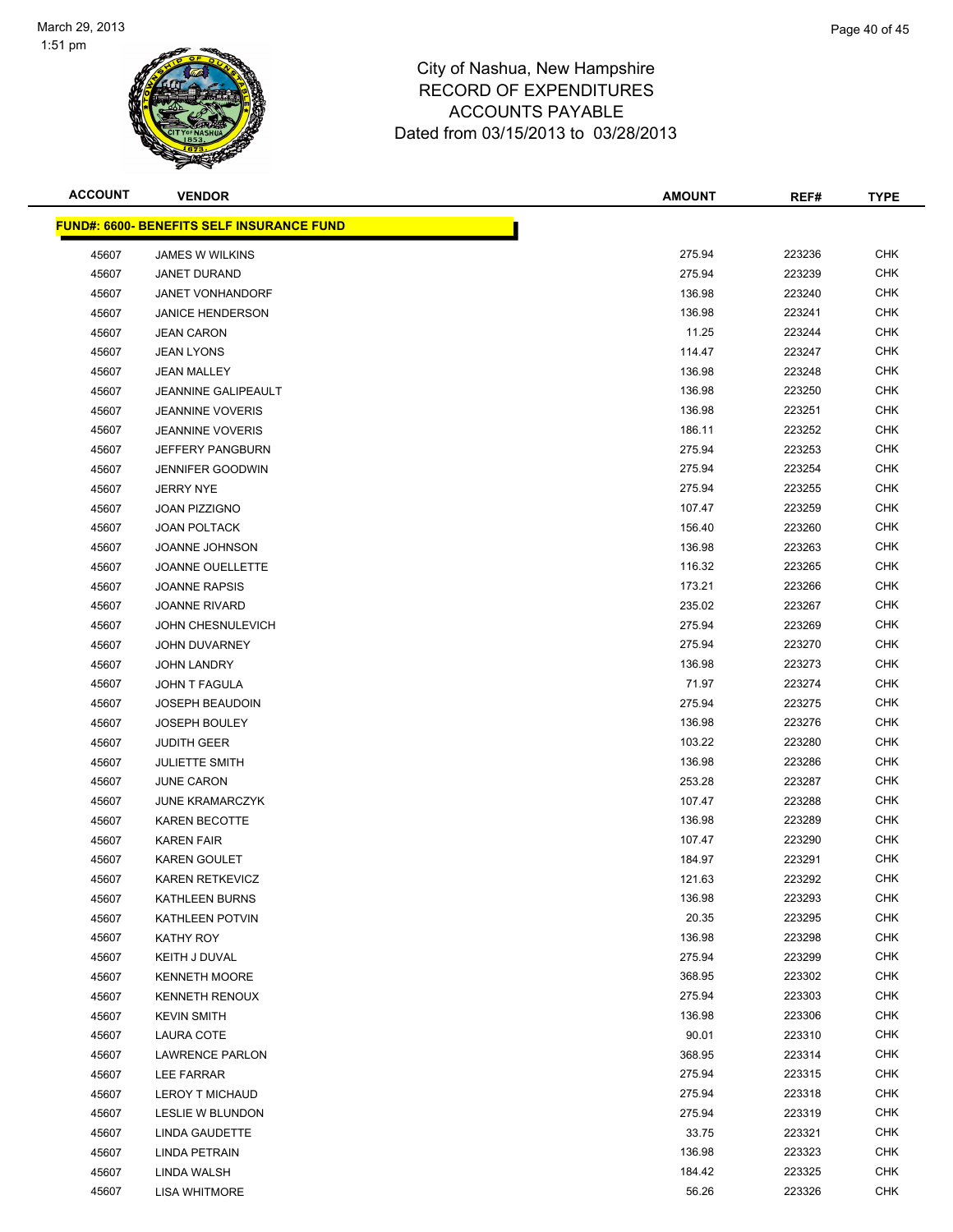

| <b>ACCOUNT</b> | <b>VENDOR</b>                                    | <b>AMOUNT</b> | REF#   | <b>TYPE</b> |
|----------------|--------------------------------------------------|---------------|--------|-------------|
|                | <b>FUND#: 6600- BENEFITS SELF INSURANCE FUND</b> |               |        |             |
| 45607          | <b>LITA SIMEONE</b>                              | 61.66         | 223327 | <b>CHK</b>  |
| 45607          | <b>LORANIA GRAVES</b>                            | 136.98        | 223330 | <b>CHK</b>  |
| 45607          | LORRAINE BERTRAND                                | 114.47        | 223333 | <b>CHK</b>  |
| 45607          | MARGUERITE DUMONT                                | 136.98        | 223351 | <b>CHK</b>  |
| 45607          | <b>MARIE MELLIN</b>                              | 114.47        | 223353 | CHK         |
| 45607          | <b>MARIE TESSIER</b>                             | 179.40        | 223354 | <b>CHK</b>  |
| 45607          | <b>MARK DETERING</b>                             | 203.99        | 223361 | <b>CHK</b>  |
| 45607          | <b>MARK MANLEY</b>                               | 275.94        | 223363 | <b>CHK</b>  |
| 45607          | <b>MARK ROMANO</b>                               | 253.11        | 223364 | <b>CHK</b>  |
| 45607          | <b>MARK VERMETTE</b>                             | 368.95        | 223365 | CHK         |
| 45607          | <b>MARTHA BRACKETT</b>                           | 368.95        | 223366 | CHK         |
| 45607          | <b>MARYANN STAWASZ</b>                           | 272.20        | 223376 | CHK         |
| 45607          | <b>MATTHEW MCNULTY</b>                           | 275.94        | 223378 | CHK         |
| 45607          | MICHAEL BOLDUC                                   | 89.04         | 223382 | CHK         |
| 45607          | <b>MICHAEL BUXTON</b>                            | 275.94        | 223383 | <b>CHK</b>  |
| 45607          | MICHAEL DOLAN                                    | 136.98        | 223385 | <b>CHK</b>  |
| 45607          | MICHAEL H. KELLEHER                              | 253.28        | 223386 | <b>CHK</b>  |
| 45607          | MICHAEL J LEVESQUE                               | 368.95        | 223388 | <b>CHK</b>  |
| 45607          | MICHAEL LACOMBE                                  | 136.98        | 223389 | <b>CHK</b>  |
| 45607          | MICHAEL LAVOIE                                   | 182.14        | 223390 | <b>CHK</b>  |
| 45607          | MICHAEL MIGNEAULT                                | 275.94        | 223392 | <b>CHK</b>  |
| 45607          | <b>MICHAEL ST PIERRE</b>                         | 136.98        | 223393 | CHK         |
| 45607          | <b>MICHAEL ZIBOLIS</b>                           | 275.94        | 223394 | CHK         |
| 45607          | <b>NELSON GEROW</b>                              | 196.04        | 223402 | CHK         |
| 45607          | PATRCIA NAGLE                                    | 54.23         | 223411 | CHK         |
| 45607          | PATRICIA DEFORTE                                 | 136.98        | 223414 | <b>CHK</b>  |
| 45607          | PATRICIA DONOHUE                                 | 56.26         | 223415 | CHK         |
| 45607          | PATRICIA MURDY                                   | 107.47        | 223417 | <b>CHK</b>  |
| 45607          | <b>PATRICIA PETERS</b>                           | 71.95         | 223418 | <b>CHK</b>  |
| 45607          | PAUL NEWMAN                                      | 136.98        | 223425 | CHK         |
| 45607          | PETER BOUCHARD                                   | 136.98        | 223434 | CHK         |
| 45607          | PETER DOBENS                                     | 275.94        | 223435 | CHK         |
| 45607          | PETER SEGAL                                      | 368.95        | 223436 | <b>CHK</b>  |
| 45607          | PHILIP CHOUINARD                                 | 275.94        | 223440 | <b>CHK</b>  |
| 45607          | PHILIP PICHETTE                                  | 275.94        | 223442 | CHK         |
| 45607          | PHILIP RICHARDSON                                | 191.58        | 223443 | <b>CHK</b>  |
| 45607          | PIERRE LALIBERTE                                 | 275.94        | 223444 | <b>CHK</b>  |
| 45607          | RALPH KELLOWAY                                   | 368.95        | 223452 | <b>CHK</b>  |
| 45607          | RAY FLORYAN                                      | 85.49         | 223453 | <b>CHK</b>  |
| 45607          | <b>RICHARD BAILEY</b>                            | 275.94        | 223461 | CHK         |
| 45607          | RICHARD COTE                                     | 94.62         | 223462 | <b>CHK</b>  |
| 45607          | <b>RICHARD GILLESPIE</b>                         | 34.41         | 223464 | <b>CHK</b>  |
| 45607          | RICHARD LANCOURT                                 | 275.94        | 223467 | CHK         |
| 45607          | RICHARD MCDONALD                                 | 368.95        | 223468 | CHK         |
| 45607          | <b>RICHARD STRAND</b>                            | 275.94        | 223471 | CHK         |
| 45607          | <b>RICHARD WIDENER</b>                           | 368.95        | 223474 | CHK         |
| 45607          | ROBERT A EDWARDS                                 | 136.98        | 223481 | <b>CHK</b>  |
| 45607          | ROBERT CAREY                                     | 136.98        | 223483 | <b>CHK</b>  |
| 45607          | ROBERT CARON                                     | 71.56         | 223484 | <b>CHK</b>  |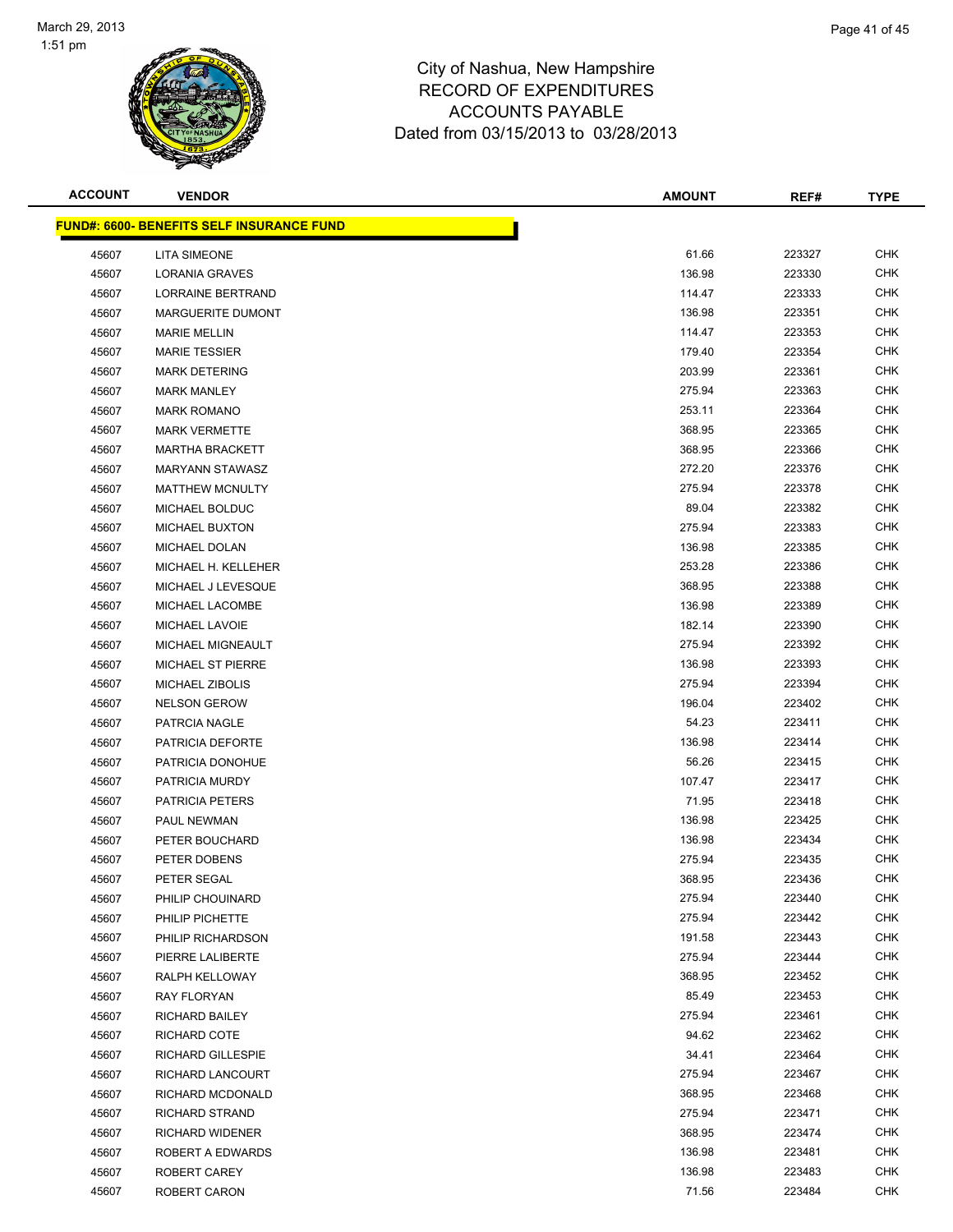

| <b>ACCOUNT</b> | <b>VENDOR</b>                                    | <b>AMOUNT</b> | REF#   | <b>TYPE</b> |
|----------------|--------------------------------------------------|---------------|--------|-------------|
|                | <b>FUND#: 6600- BENEFITS SELF INSURANCE FUND</b> |               |        |             |
| 45607          | ROBERT D DESCOTEAU                               | 368.95        | 223486 | <b>CHK</b>  |
| 45607          | ROBERT DION                                      | 22.50         | 223487 | CHK         |
| 45607          | ROBERT F JENKINS JR                              | 368.95        | 223488 | <b>CHK</b>  |
| 45607          | ROBERT FITZ                                      | 368.95        | 223490 | <b>CHK</b>  |
| 45607          | ROBERT HODGES                                    | 275.94        | 223491 | CHK         |
| 45607          | ROBERT L GOFF                                    | 117.28        | 223492 | <b>CHK</b>  |
| 45607          | ROBERT MCNAMARA                                  | 275.94        | 223494 | <b>CHK</b>  |
| 45607          | <b>ROBERT SCIRE</b>                              | 275.94        | 223498 | <b>CHK</b>  |
| 45607          | <b>ROBERT WHITEMORE</b>                          | 162.62        | 223499 | <b>CHK</b>  |
| 45607          | ROGER DEBOISBRIAND                               | 139.95        | 223503 | CHK         |
| 45607          | ROGER DUSSAULT                                   | 275.94        | 223505 | CHK         |
| 45607          | ROGER HALL                                       | 158.66        | 223506 | CHK         |
| 45607          | ROLAND BOUCHARD JR                               | 275.94        | 223508 | CHK         |
| 45607          | ROLAND G COURTEMANCHE                            | 275.94        | 223509 | CHK         |
| 45607          | RONALD GAUTHIER                                  | 11.25         | 223514 | <b>CHK</b>  |
| 45607          | RONALD L. BRICKEY                                | 275.94        | 223515 | CHK         |
| 45607          | RONALD RICARD                                    | 275.94        | 223516 | <b>CHK</b>  |
| 45607          | <b>SANDRA DAILEANES</b>                          | 56.26         | 223522 | <b>CHK</b>  |
| 45607          | <b>SEAN DONOVAN</b>                              | 126.51        | 223525 | <b>CHK</b>  |
| 45607          | <b>SHARON CHAPARIAN</b>                          | 139.29        | 223526 | <b>CHK</b>  |
| 45607          | <b>STEVEN CLOSS</b>                              | 275.94        | 223537 | CHK         |
| 45607          | <b>STEVEN VARNEY</b>                             | 136.98        | 223539 | CHK         |
| 45607          | SUSAN JEFFERY                                    | 136.98        | 223542 | CHK         |
| 45607          | <b>SUSAN MELLIN</b>                              | 136.98        | 223544 | CHK         |
| 45607          | <b>SUZANNE HODGE</b>                             | 136.98        | 223548 | CHK         |
| 45607          | SUZANNE SWABOWICZ                                | 136.98        | 223550 | <b>CHK</b>  |
| 45607          | <b>TERESA PETERS</b>                             | 107.47        | 223553 | CHK         |
| 45607          | <b>THOMAS BYRNE</b>                              | 56.26         | 223560 | <b>CHK</b>  |
| 45607          | <b>THOMAS GILFOYLE</b>                           | 246.44        | 223561 | <b>CHK</b>  |
| 45607          | <b>TIMOTHY HEFFERAN</b>                          | 275.94        | 223564 | CHK         |
| 45607          | <b>TIMOTHY MAYNARD</b>                           | 45.33         | 223565 | CHK         |
| 45607          | <b>VIRGINIA LUMBRA</b>                           | 107.47        | 223572 | CHK         |
| 45607          | WALTER BAUSHA JR                                 | 136.98        | 223576 | <b>CHK</b>  |
| 45607          | <b>WALTER O'BRIEN</b>                            | 368.95        | 223577 | <b>CHK</b>  |
| 45607          | <b>WAYLAND WALTERS</b>                           | 136.98        | 223578 | CHK         |
| 45607          | WAYNE MACDONALD                                  | 368.95        | 223582 | <b>CHK</b>  |
| 45607          | <b>WILLIAM A BATTE JR</b>                        | 333.34        | 223584 | <b>CHK</b>  |
| 45607          | <b>WILLIAM BRODEUR</b>                           | 11.25         | 223585 | <b>CHK</b>  |
| 45607          | <b>WILLIAM MCCORMICK</b>                         | 136.98        | 223594 | <b>CHK</b>  |
| 45607          | <b>WILLIAM MOORE</b>                             | 254.63        | 223595 | <b>CHK</b>  |
| 45607          | <b>WILLIAM PIMLEY</b>                            | 264.06        | 223596 | <b>CHK</b>  |
| 45607          | YOLANDE Y BRODEUR                                | 226.15        | 223601 | <b>CHK</b>  |
| 45607          | ALETHEA L CHASE                                  | 868.94        | 223025 | CHK         |
| 45607          | ANN POLOSKI                                      | 167.86        | 223037 | CHK         |
| 45607          | <b>ARTHUR CLEMONS</b>                            | 430.48        | 223046 | CHK         |
| 45607          | <b>BETSY FEIKER</b>                              | 332.64        | 223062 | CHK         |
| 45607          | <b>CHRISTINE LOMANDO</b>                         | 646.15        | 223093 | <b>CHK</b>  |
| 45607          | <b>CRAIG HAMMOND</b>                             | 1,162.36      | 223103 | <b>CHK</b>  |
| 45607          | DANA SILVA                                       | 796.91        | 223110 | <b>CHK</b>  |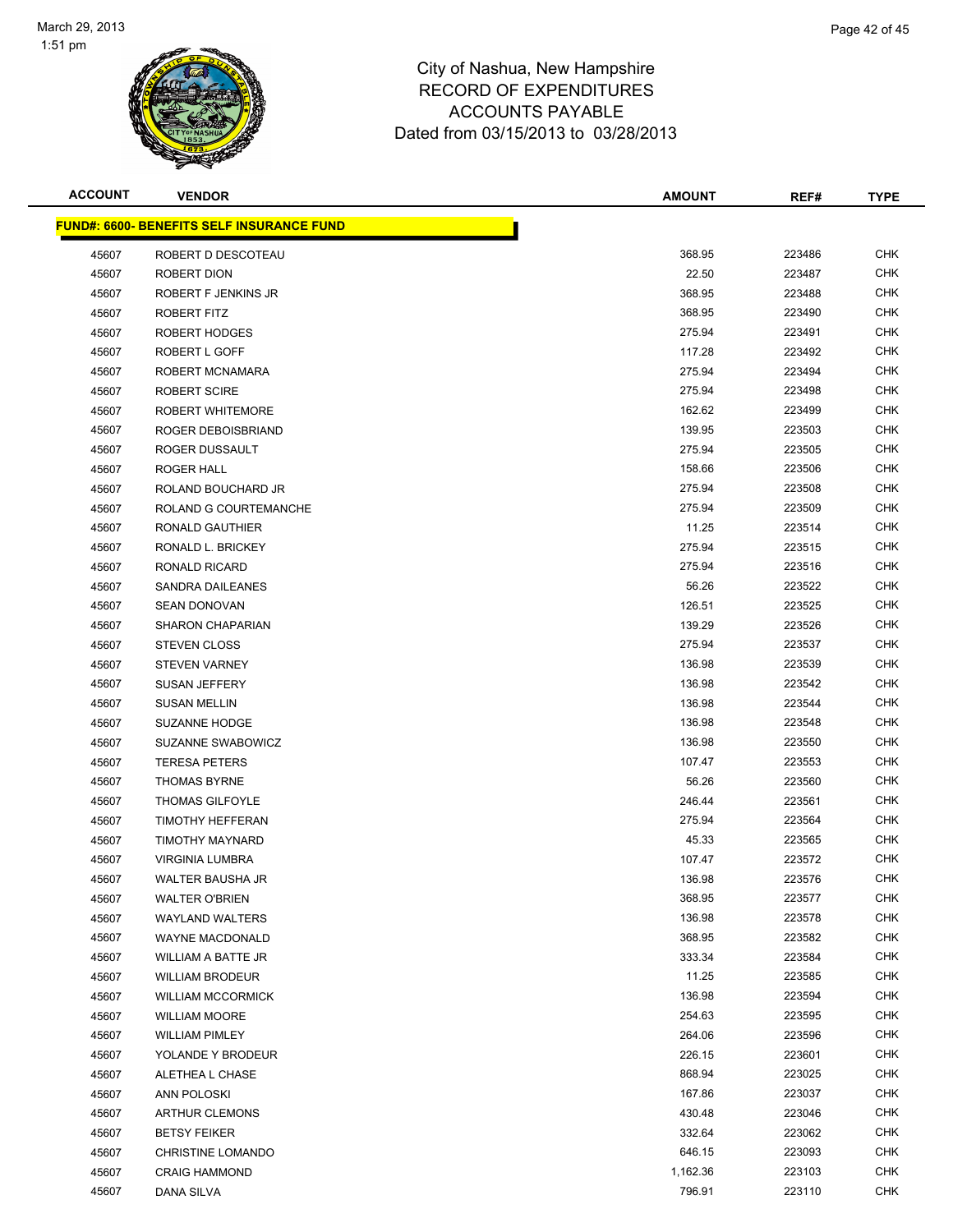

| <b>ACCOUNT</b> | <b>VENDOR</b>                                     | <b>AMOUNT</b> | REF#   | <b>TYPE</b> |
|----------------|---------------------------------------------------|---------------|--------|-------------|
|                | <u> FUND#: 6600- BENEFITS SELF INSURANCE FUND</u> |               |        |             |
| 45607          | <b>DAVID MORSE</b>                                | 430.48        | 223115 | <b>CHK</b>  |
| 45607          | <b>DAVID R MILLER</b>                             | 868.94        | 223117 | <b>CHK</b>  |
| 45607          | <b>DEBORAH ANDREWS</b>                            | 70.72         | 223120 | <b>CHK</b>  |
| 45607          | <b>DOUGLAS SIMONDS</b>                            | 199.12        | 223155 | <b>CHK</b>  |
| 45607          | <b>GAIL M ALBRO</b>                               | 790.68        | 223200 | <b>CHK</b>  |
| 45607          | <b>GERALD COREBETT</b>                            | 158.66        | 223209 | <b>CHK</b>  |
| 45607          | <b>GLORIA MADUZIA</b>                             | 37.42         | 223213 | <b>CHK</b>  |
| 45607          | <b>HARVEY BEAUDETTE</b>                           | 133.20        | 223218 | <b>CHK</b>  |
| 45607          | <b>HOLLY SYKES</b>                                | 159.12        | 223221 | <b>CHK</b>  |
| 45607          | <b>JAMES RUST</b>                                 | 526.77        | 223234 | <b>CHK</b>  |
| 45607          | <b>JUDITH DOHERTY</b>                             | 764.45        | 223279 | <b>CHK</b>  |
| 45607          | KATHRYN GEDDES                                    | 430.48        | 223296 | CHK         |
| 45607          | <b>KENNETH BUCKINGHAM</b>                         | 430.47        | 223300 | CHK         |
| 45607          | <b>KEVIN CORBIT</b>                               | 868.94        | 223305 | <b>CHK</b>  |
| 45607          | <b>KRISTINE GOULET</b>                            | 332.64        | 223307 | <b>CHK</b>  |
| 45607          | <b>MARC BRODEUR</b>                               | 868.94        | 223343 | <b>CHK</b>  |
| 45607          | <b>MARK FIDLER</b>                                | 430.48        | 223362 | <b>CHK</b>  |
| 45607          | <b>MARY V BRAZAS</b>                              | 253.68        | 223375 | CHK         |
| 45607          | MICHAEL COTE                                      | 1,162.36      | 223384 | <b>CHK</b>  |
| 45607          | NORMAN DUCAS                                      | 112.94        | 223407 | <b>CHK</b>  |
| 45607          | PAUL BECHARD                                      | 430.48        | 223419 | <b>CHK</b>  |
| 45607          | PAUL L. GOUPIL                                    | 868.94        | 223423 | <b>CHK</b>  |
| 45607          | PRISCILLA FLANAGAN                                | 199.81        | 223445 | CHK         |
| 45607          | RAYMOND CABANA                                    | 868.94        | 223455 | <b>CHK</b>  |
| 45607          | RICHARD TURGEON                                   | 430.48        | 223473 | <b>CHK</b>  |
| 45607          | ROLAND J FAUVEL                                   | 1,162.36      | 223510 | <b>CHK</b>  |
| 45607          | RONALD WELLIVER                                   | 468.49        | 223517 | <b>CHK</b>  |
| 45607          | ROSEMARIA BEAUDETTE                               | 355.65        | 223518 | CHK         |
| 45607          | <b>STEPHEN CYR</b>                                | 430.48        | 223534 | <b>CHK</b>  |
| 45607          | <b>SUSAN GEORGE</b>                               | 37.42         | 223540 | CHK         |
| 45607          | <b>SUSAN LAVOICE</b>                              | 511.89        | 223543 | <b>CHK</b>  |
| 45607          | <b>SUSAN VINCENT</b>                              | 430.48        | 223546 | <b>CHK</b>  |
| 45607          | THERESA VIGGIANO                                  | 1,064.52      | 223557 | CHK         |
| 45607          | <b>WAYNE ANDREWS</b>                              | 726.20        | 223579 | CHK         |
| 53999          | <b>BENEFIT STRATEGIES INC</b>                     | 3,852.00      | 13334  | ACH         |
| 59000          | NORTHERN NEW ENGLAND BENEFIT                      | 40,065.90     | 13338  | <b>ACH</b>  |
| 59507          | ANTHEM BCBS OF NE                                 | 34,344.01     | 13301  | ACH         |
| 59507          | ANTHEM BCBS OF NE                                 | 35,411.74     | 13333  | ACH         |
| 59507          | ANTHEM BCBS OF NE                                 | 491,596.34    | 13301  | ACH         |
| 59507          | ANTHEM BCBS OF NE                                 | 384,878.39    | 13333  | ACH         |
| 59507          | ANTHEM BCBS OF NE                                 | 95,434.93     | 13301  | ACH         |
| 59507          | ANTHEM BCBS OF NE                                 | 70,889.25     | 13333  | ACH         |
| 59507          | HARVARD PILGRIM HEALTH CARE                       | 103,504.44    | 13302  | ACH         |
| 59507          | HARVARD PILGRIM HEALTH CARE                       | 83,749.91     | 13336  | ACH         |
| 59525          | NORTHEAST DELTA DENTAL                            | 38,648.37     | 13303  | ACH         |
| 59525          | NORTHEAST DELTA DENTAL                            | 22,815.10     | 13337  | ACH         |
| 61100          | STAPLES BUSINESS ADVANTAGE                        | 190.23        | 222378 | <b>CHK</b>  |
|                |                                                   |               |        |             |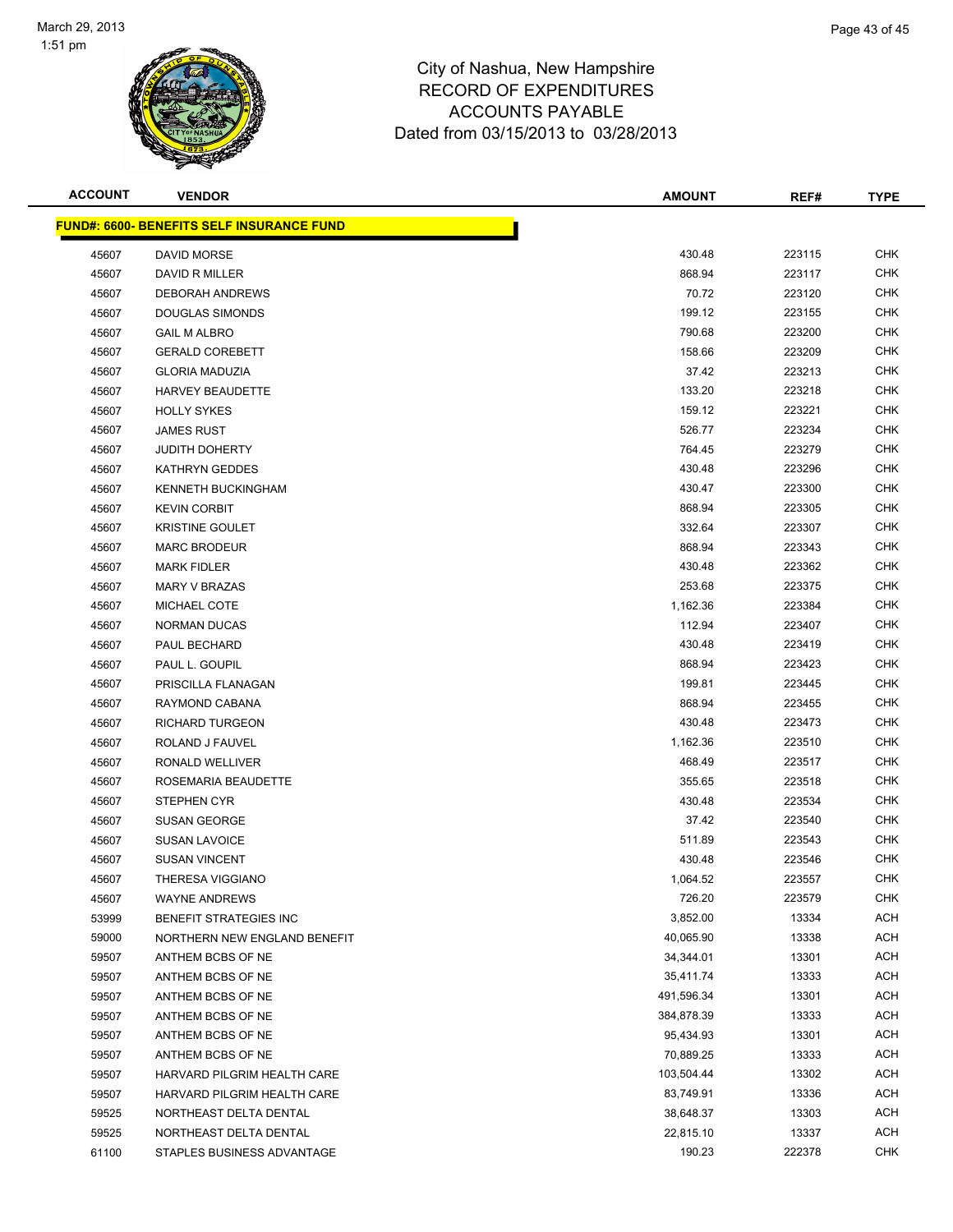| <b>ACCOUNT</b><br><b>VENDOR</b>                                 | <b>AMOUNT</b>      | REF#             | <b>TYPE</b>              |
|-----------------------------------------------------------------|--------------------|------------------|--------------------------|
| TOTAL FUND 6600 - BENEFITS SELF INSURANCE FUND                  | \$1,613,861.35     |                  |                          |
| <b>FUND#: 7052- MINE FALLS PARK ETF</b>                         |                    |                  |                          |
| 54800<br>HOME DEPOT CREDIT SERVICES                             | 32.70              | 222307           | <b>CHK</b>               |
| TOTAL FUND 7052 - MINE FALLS PARK ETF                           | \$32.70            |                  |                          |
| <b>FUND#: 7501- HUNT BUILDING CONTRIBUTNS ETF</b>               |                    |                  |                          |
| 53999<br><b>CLASSIC SIGNS INC</b>                               | 2,672.50           | 222644           | <b>CHK</b>               |
| TOTAL FUND 7501 - HUNT BUILDING CONTRIBUTNS ETF                 | \$2,672.50         |                  |                          |
| <b>FUND#: 7504- ETF CONTRIB EDGEWOOD-DEED FUND</b>              |                    |                  |                          |
| 61299<br><b>HARDY DORIC INC</b>                                 | 585.00             | 222302           | <b>CHK</b>               |
| 61299<br><b>HARDY DORIC INC</b><br>61549<br>J P BARTLETT CO INC | 585.00<br>1,809.04 | 222897<br>222315 | <b>CHK</b><br><b>CHK</b> |
| TOTAL FUND 7504 - ETF CONTRIB EDGEWOOD-DEED FUND                | \$2,979.04         |                  |                          |
|                                                                 |                    |                  |                          |
| <b>FUND#: 7506- ETF CONTRIB-WOODLAWN CEMETERY</b>               |                    |                  |                          |
| 54280<br>J LAWRENCE HALL INC                                    | 6,400.00           | 222314           | <b>CHK</b>               |
| TOTAL FUND 7506 - ETF CONTRIB-WOODLAWN CEMETERY                 | \$6,400.00         |                  |                          |
| <b>FUND#: 7526- CHAIRMAN FUND-BOARD OF HEALTH</b>               |                    |                  |                          |
| 61910<br>PETTY CASH                                             | 38.84              | 222204           | <b>CHK</b>               |
| TOTAL FUND 7526 - CHAIRMAN FUND-BOARD OF HEALTH                 | \$38.84            |                  |                          |
| <b>FUND#: 7534- LIBRARY-CHANDLER MEM LIB FUND</b>               |                    |                  |                          |
| 54114<br><b>HESS CORPORATION</b>                                | 719.36             | 222304           | CHK                      |
| TOTAL FUND 7534 - LIBRARY-CHANDLER MEM LIB FUND                 | \$719.36           |                  |                          |
| <b>FUND#: 7565- SCHOOL RELATED PROGRAMS-ETF</b>                 |                    |                  |                          |
| 61875<br><b>BARNES &amp; NOBLE INC</b>                          | 698.75             | 222468           | <b>CHK</b>               |
| 61875<br><b>BARNES &amp; NOBLE INC</b>                          | 1,963.02           | 222665           | <b>CHK</b>               |
| TOTAL FUND 7565 - SCHOOL RELATED PROGRAMS-ETF                   | \$2,661.77         |                  |                          |
| <b>FUND#: 8063- LIBRARY-HENRY STEARNS FUND</b>                  |                    |                  |                          |
| 61807<br>BAKER & TAYLOR, INC                                    | 1,906.59           | 222262           | <b>CHK</b>               |
| 61807<br><b>INGRAM LIBRARY SERVICES</b>                         | 155.39             | 222313           | CHK                      |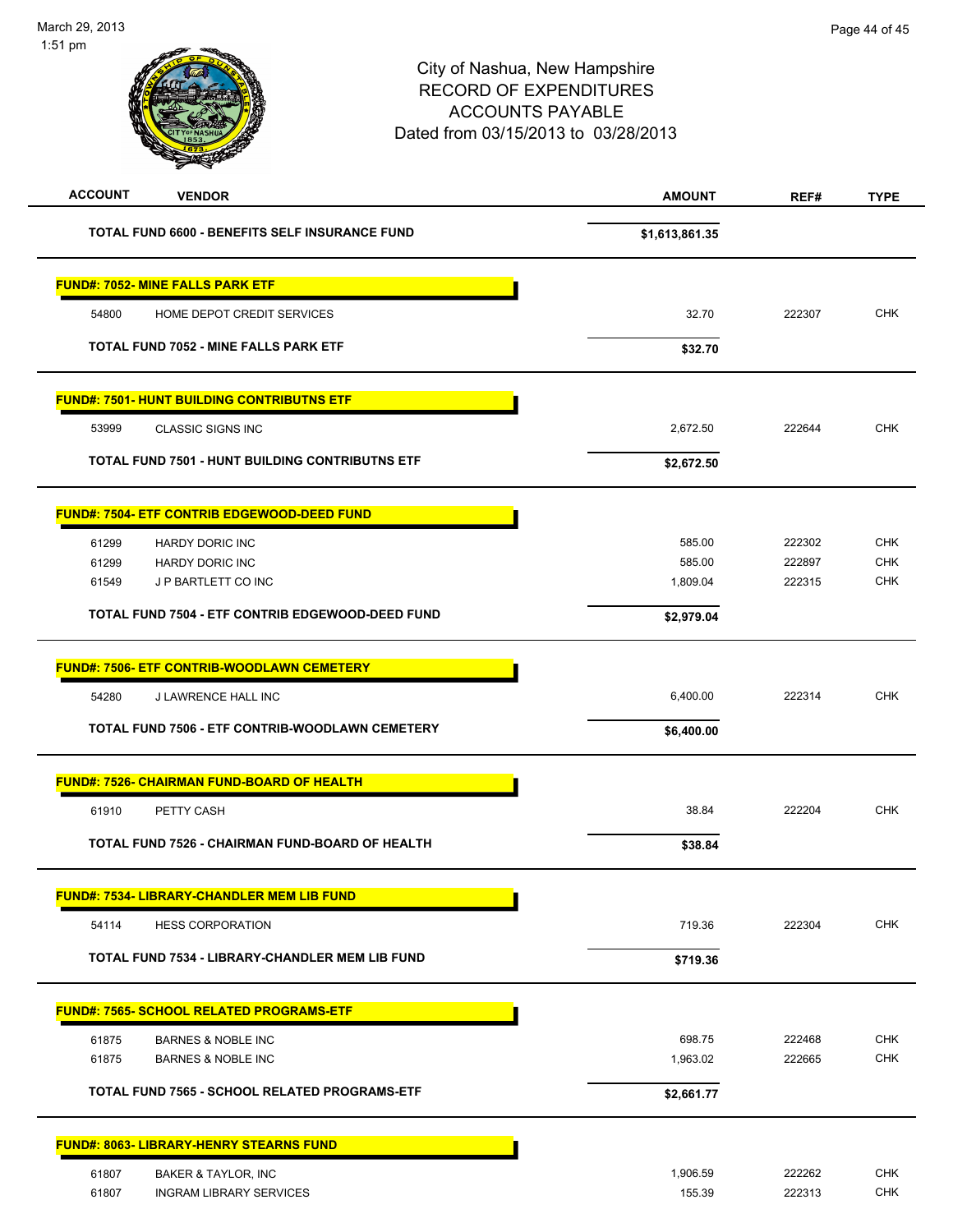| 1:51 pm        |                                                     | City of Nashua, New Hampshire<br><b>RECORD OF EXPENDITURES</b><br><b>ACCOUNTS PAYABLE</b><br>Dated from 03/15/2013 to 03/28/2013 |               |        |             |
|----------------|-----------------------------------------------------|----------------------------------------------------------------------------------------------------------------------------------|---------------|--------|-------------|
| <b>ACCOUNT</b> | <b>VENDOR</b>                                       |                                                                                                                                  | <b>AMOUNT</b> | REF#   | <b>TYPE</b> |
|                | <b>FUND#: 8063- LIBRARY-HENRY STEARNS FUND</b>      |                                                                                                                                  |               |        |             |
| 61807          | <b>BAKER &amp; TAYLOR, INC</b>                      |                                                                                                                                  | 2,341.37      | 222854 | <b>CHK</b>  |
|                | <b>TOTAL FUND 8063 - LIBRARY-HENRY STEARNS FUND</b> |                                                                                                                                  | \$4,403.35    |        |             |

**Grand Total:**

March 29, 2013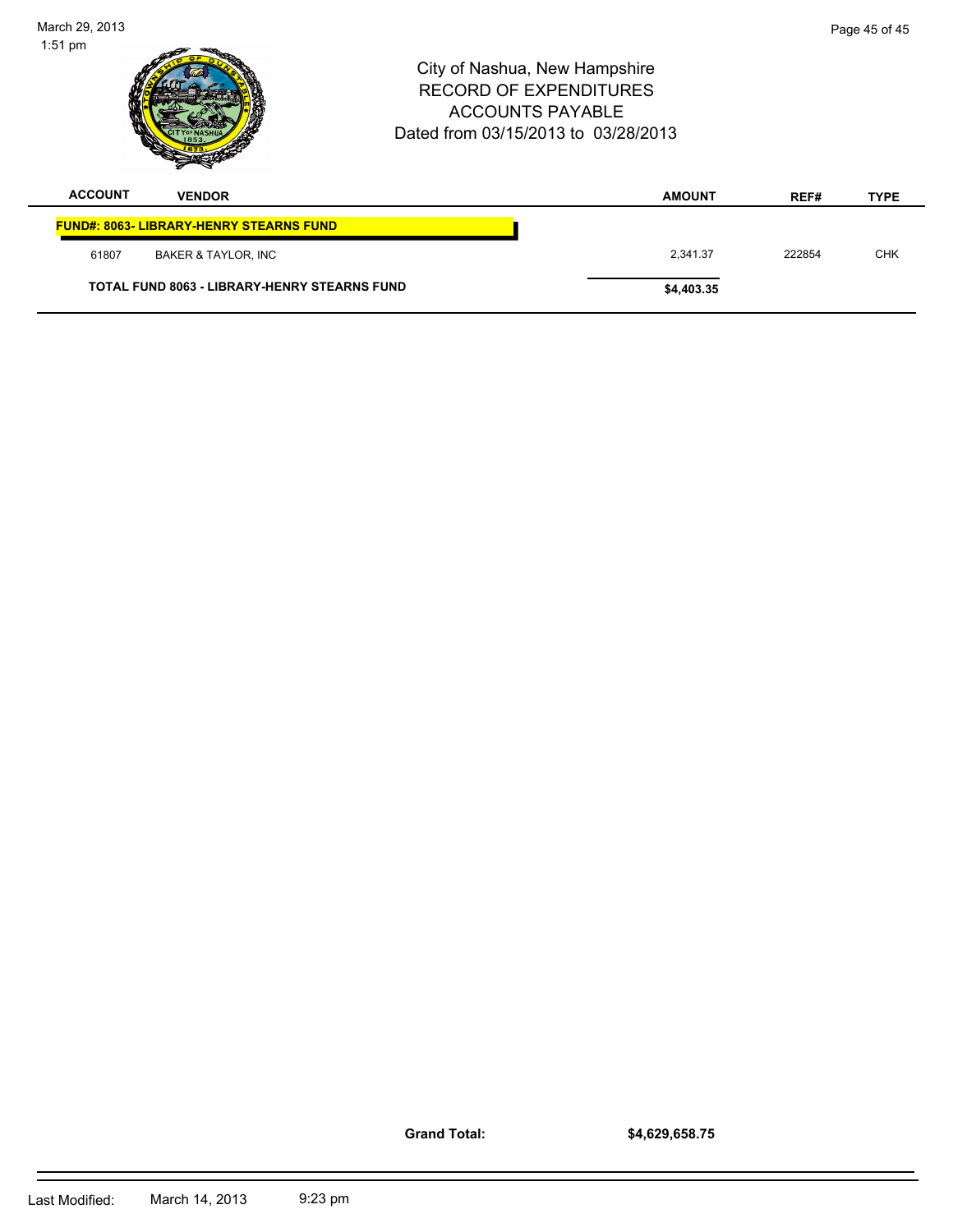

# RECORD OF EXPENDITURES PAYROLL-GROSS WAGES Dated from 03/15/2013 to 03/28/2013

| Page 1 of 47 |  |  |
|--------------|--|--|
|              |  |  |

|     | <b>PAY DATE</b>                   | <b>ACCOUNT</b>                       | <b>DESCRIPTION</b>             | <b>AMOUNT</b> |
|-----|-----------------------------------|--------------------------------------|--------------------------------|---------------|
|     | <b>FUND#: 1000 - GENERAL FUND</b> |                                      |                                |               |
| 101 | <b>MAYOR</b>                      |                                      |                                |               |
|     | 3/21/13                           | 51100                                | CITIZEN SERVICES DIRECTOR      | 903.15        |
|     | 3/28/13                           | 51100                                | CITIZEN SERVICES DIRECTOR      | 903.15        |
|     | 3/21/13                           | 51100                                | EXECUTIVE SECRETARY AA         | 877.26        |
|     | 3/28/13                           | 51100                                | EXECUTIVE SECRETARY AA         | 877.27        |
|     | 3/21/13                           | 51100                                | HUNT BUILDING ADMINISTRATOR    | 401.15        |
|     | 3/28/13                           | 51100                                | HUNT BUILDING ADMINISTRATOR    | 401.15        |
|     | 3/21/13                           | 51100                                | <b>RESOURCE COORDINATOR</b>    | 565.56        |
|     | 3/28/13                           | 51100                                | <b>RESOURCE COORDINATOR</b>    | 565.56        |
|     | 3/21/13                           | 51100                                | SECRETARY RECEPTIONIST         | 565.56        |
|     | 3/28/13                           | 51100                                | SECRETARY RECEPTIONIST         | 565.56        |
|     | 3/21/13                           | 51200                                | <b>COMMUNICATIONS DIRECTOR</b> | 413.87        |
|     | 3/28/13                           | 51200                                | <b>COMMUNICATIONS DIRECTOR</b> | 413.87        |
|     | 3/21/13                           | 51500                                | MAYOR                          | 2,068.36      |
|     | 3/28/13                           | 51500                                | <b>MAYOR</b>                   | 2,068.36      |
|     | 3/28/13                           | 55118                                | TELEPHONE-CELLULAR             | 50.00         |
|     |                                   |                                      |                                |               |
|     | <b>TOTAL 101 - MAYOR</b>          |                                      |                                | \$11,639.83   |
| 102 |                                   | <b>BOARD OF ALDERMEN</b>             |                                |               |
|     | 3/21/13                           | 51100                                | ALDERMANIC LEGISLATION MANAGER | 1,324.88      |
|     | 3/28/13                           | 51100                                | ALDERMANIC LEGISLATION MANAGER | 1,324.88      |
|     | 3/21/13                           | 51500                                | <b>BOARD OF ALDERMEN</b>       | 18,750.00     |
|     |                                   | <b>TOTAL 102 - BOARD OF ALDERMEN</b> |                                | \$21,399.76   |
|     |                                   |                                      |                                |               |
| 103 | <b>LEGAL</b>                      |                                      |                                |               |
|     | 3/21/13                           | 51100                                | DEPUTY CORPORATION COUNSEL     | 4,049.83      |
|     | 3/28/13                           | 51100                                | DEPUTY CORPORATION COUNSEL     | 4,049.83      |
|     | 3/21/13                           | 51100                                | <b>LEGAL ASSISTANT</b>         | 1,793.60      |
|     | 3/28/13                           | 51100                                | <b>LEGAL ASSISTANT</b>         | 1,793.60      |
|     | 3/28/13                           | 55118                                | TELEPHONE-CELLULAR             | 50.00         |
|     | <b>TOTAL 103 - LEGAL</b>          |                                      |                                | \$11,736.86   |
|     |                                   |                                      |                                |               |
| 105 | <b>CITI-STAT</b>                  |                                      |                                |               |
|     | 3/21/13                           | 51100                                | <b>DIRECTOR CITISTAT</b>       | 1,485.68      |
|     | 3/28/13                           | 51100                                | DIRECTOR CITISTAT              | 1,485.69      |
|     | 3/21/13                           | 51100                                | OPERATIONS ANALYST             | 690.84        |
|     | 3/28/13                           | 51100                                | OPERATIONS ANALYST             | 690.84        |
|     | <b>TOTAL 105 - CITI-STAT</b>      |                                      |                                | \$4,353.05    |
| 107 | <b>CITY CLERK</b>                 |                                      |                                |               |
|     | 3/21/13                           | 51100                                | <b>CITY CLERK</b>              | 1,720.02      |
|     |                                   |                                      |                                |               |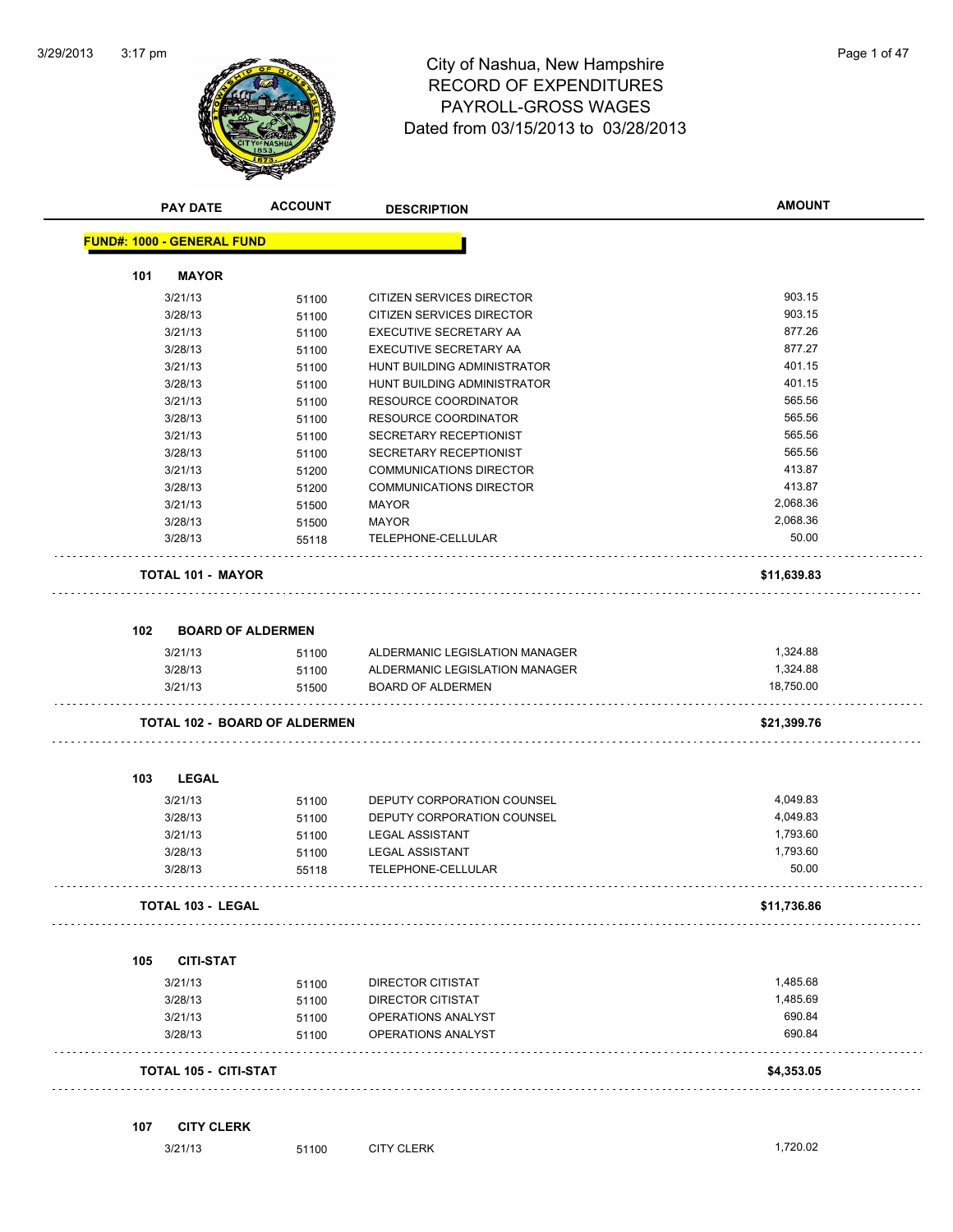$\overline{\phantom{0}}$ 



# 3:17 pm<br> **City of Nashua, New Hampshire** Page 2 of 47 RECORD OF EXPENDITURES PAYROLL-GROSS WAGES Dated from 03/15/2013 to 03/28/2013

|     | <b>PAY DATE</b>                      | <b>ACCOUNT</b>                         | <b>DESCRIPTION</b>               | <b>AMOUNT</b> |
|-----|--------------------------------------|----------------------------------------|----------------------------------|---------------|
|     | <b>FUND#: 1000 - GENERAL FUND</b>    |                                        |                                  |               |
| 107 | <b>CITY CLERK</b>                    |                                        |                                  |               |
|     |                                      |                                        |                                  |               |
|     | 3/28/13                              | 51100                                  | <b>CITY CLERK</b>                | 1,720.02      |
|     | 3/21/13                              | 51100                                  | <b>CLERK VITAL RECORDS II</b>    | 1,266.84      |
|     | 3/28/13                              | 51100                                  | <b>CLERK VITAL RECORDS II</b>    | 2,048.10      |
|     | 3/21/13                              | 51100                                  | DEPUTY CITY CLERK                | 1,331.47      |
|     | 3/28/13                              | 51100                                  | <b>DEPUTY CITY CLERK</b>         | 1,331.47      |
|     | 3/21/13                              | 51100                                  | DEPUTY VOTER REG ASST CITY CLK   | 780.97        |
|     | 3/28/13                              | 51100                                  | DEPUTY VOTER REG ASST CITY CLK   | 780.97        |
|     | 3/28/13                              | 51512                                  | <b>WAGES APPOINTED OFFICIALS</b> | 393.75        |
|     | <b>TOTAL 107 - CITY CLERK</b>        |                                        |                                  | \$11,373.61   |
|     |                                      |                                        |                                  |               |
| 111 | <b>HUMAN RESOURCES</b><br>3/21/13    | 51100                                  | <b>HR ANALYST</b>                | 985.56        |
|     | 3/28/13                              | 51100                                  | <b>HR ANALYST</b>                | 985.56        |
|     | 3/21/13                              | 51100                                  | HR SPEC                          | 809.99        |
|     | 3/28/13                              | 51100                                  | HR SPEC                          | 809.99        |
|     | 3/21/13                              | 51100                                  | HUMAN RESOURCES DIRECTOR         | 1,501.75      |
|     | 3/28/13                              | 51100                                  | HUMAN RESOURCES DIRECTOR         | 1,501.75      |
|     | 3/21/13                              | 51200                                  | HR GENERALIST PT                 | 250.22        |
|     | 3/28/13                              | 51200                                  | HR GENERALIST PT                 | 247.13        |
|     | <b>TOTAL 111 - HUMAN RESOURCES</b>   |                                        |                                  | \$7,091.95    |
|     |                                      |                                        |                                  |               |
| 115 | <b>CITYWIDE PENSIONS</b>             |                                        |                                  |               |
|     | 3/21/13                              | 52120                                  | PENSION DISTRIBUTIONS            | 112.74        |
|     | 3/28/13                              | 52120                                  | PENSION DISTRIBUTIONS            | 50.00         |
|     | <b>TOTAL 115 - CITYWIDE PENSIONS</b> |                                        |                                  | \$162.74      |
|     |                                      |                                        |                                  |               |
| 122 | 3/21/13                              | <b>INFORMATION TECHNOLOGY</b><br>51100 | ADMIN ASSISTANT II               | 649.34        |
|     | 3/28/13                              | 51100                                  | ADMIN ASSISTANT II               | 649.33        |
|     | 3/21/13                              |                                        | ERP SYSTEM ADMIN DBA             | 1,575.29      |
|     | 3/28/13                              | 51100                                  | ERP SYSTEM ADMIN DBA             | 1,575.29      |
|     |                                      | 51100                                  | INTER INTRA APPL DEV PROJ LDR    | 1,533.61      |
|     | 3/21/13                              | 51100                                  |                                  | 1,533.61      |
|     | 3/28/13                              | 51100                                  | INTER INTRA APPL DEV PROJ LDR    |               |
|     | 3/21/13                              | 51100                                  | INTERNET INTRANET APPL DEV       | 1,430.60      |
|     | 3/28/13                              | 51100                                  | INTERNET INTRANET APPL DEV       | 1,430.59      |
|     | 3/21/13                              | 51100                                  | IT APPLICATIONS ANALYST          | 1,120.54      |
|     | 3/28/13                              | 51100                                  | IT APPLICATIONS ANALYST          | 1,120.54      |
|     | 3/21/13                              | 51100                                  | IT DIVISION DIRECTOR             | 1,929.25      |
|     | 3/28/13                              | 51100                                  | IT DIVISION DIRECTOR             | 1,929.25      |
|     | 3/21/13                              | 51100                                  | IT INFRASTRUCTURE ANALYST        | 1,170.17      |
|     | 3/28/13                              | 51100                                  | IT INFRASTRUCTURE ANALYST        | 1,170.17      |
|     | 3/21/13                              | 51100                                  | IT INFRASTRUCTURE TEAM LEADER    | 1,674.48      |
|     | 3/28/13                              | 51100                                  | IT INFRASTRUCTURE TEAM LEADER    | 1,674.48      |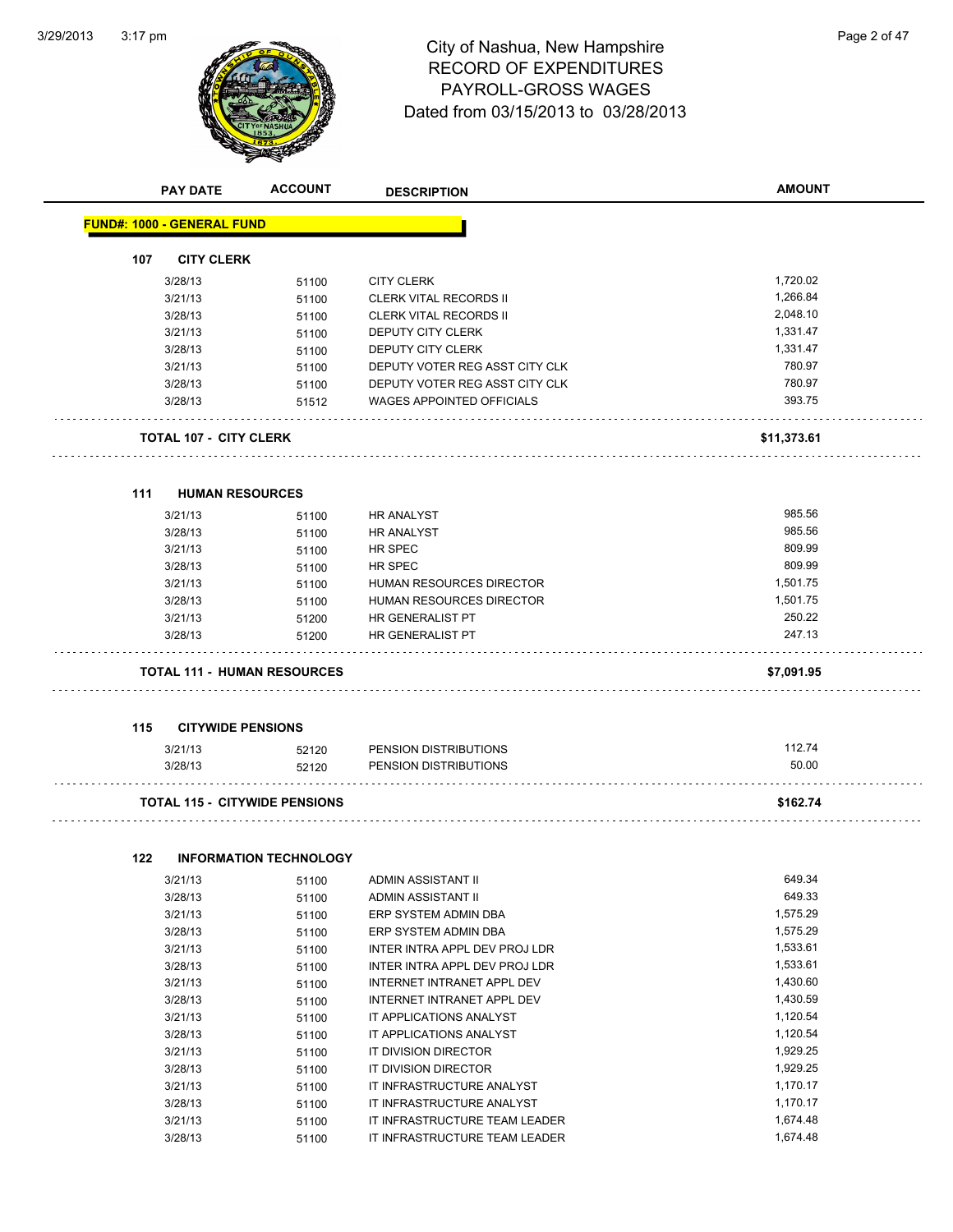

# 3:17 pm<br> **City of Nashua, New Hampshire** Page 3 of 47 RECORD OF EXPENDITURES PAYROLL-GROSS WAGES Dated from 03/15/2013 to 03/28/2013

| 122 |         |                                           |                                  |             |
|-----|---------|-------------------------------------------|----------------------------------|-------------|
|     |         | <b>INFORMATION TECHNOLOGY</b>             |                                  |             |
|     | 3/21/13 | 51100                                     | SYSTEMS ADM DATABASE ADM         | 1,579.53    |
|     | 3/28/13 | 51100                                     | SYSTEMS ADM DATABASE ADM         | 1,579.53    |
|     | 3/21/13 | 51100                                     | TECHNICAL SPEC II NET SUPPORT    | 2,264.69    |
|     | 3/28/13 | 51100                                     | TECHNICAL SPEC II NET SUPPORT    | 2,264.68    |
|     | 3/21/13 | 51100                                     | <b>TECHNICAL SPEC III</b>        | 1,411.68    |
|     | 3/28/13 | 51100                                     | <b>TECHNICAL SPEC III</b>        | 1,411.68    |
|     | 3/21/13 | 51100                                     | <b>WEB DESIGNER</b>              | 618.01      |
|     | 3/28/13 | 51100                                     | <b>WEB DESIGNER</b>              | 618.01      |
|     | 3/28/13 | 55118                                     | TELEPHONE-CELLULAR               | 250.00      |
|     |         | <b>TOTAL 122 - INFORMATION TECHNOLOGY</b> |                                  | \$34,164.35 |
| 126 |         | <b>FINANCIAL SERVICES</b>                 |                                  |             |
|     | 3/21/13 | 51100                                     | <b>ACCOUNTANT</b>                | 876.55      |
|     | 3/28/13 | 51100                                     | <b>ACCOUNTANT</b>                | 876.56      |
|     | 3/21/13 | 51100                                     | ACCOUNTING COMPLIANCE MGR        | 1,042.55    |
|     | 3/28/13 | 51100                                     | ACCOUNTING COMPLIANCE MGR        | 1,042.55    |
|     | 3/21/13 | 51100                                     | ACCOUNTS PAYABLE COORDINATOR     | 2,034.81    |
|     | 3/28/13 | 51100                                     | ACCOUNTS PAYABLE COORDINATOR     | 2,034.82    |
|     | 3/21/13 | 51100                                     | ACCOUNTS PAYABLE SUPV            | 903.15      |
|     | 3/28/13 | 51100                                     | ACCOUNTS PAYABLE SUPV            | 903.15      |
|     | 3/21/13 | 51100                                     | <b>CFO COMPTROLLER</b>           | 1,941.86    |
|     | 3/28/13 | 51100                                     | <b>CFO COMPTROLLER</b>           | 1,941.86    |
|     | 3/21/13 | 51100                                     | <b>COLLECTIONS SPEC II</b>       | 772.09      |
|     | 3/28/13 | 51100                                     | <b>COLLECTIONS SPEC II</b>       | 772.08      |
|     | 3/21/13 | 51100                                     | <b>COMPENSATION MANAGER</b>      | 1,489.36    |
|     | 3/28/13 | 51100                                     | <b>COMPENSATION MANAGER</b>      | 1,489.36    |
|     | 3/21/13 | 51100                                     | DEP TREASURER TAX COLLECTOR      | 1,045.15    |
|     | 3/28/13 | 51100                                     | DEP TREASURER TAX COLLECTOR      | 1,045.15    |
|     | 3/21/13 | 51100                                     | FINANCE AND ADMIN MANAGER        | 723.20      |
|     | 3/28/13 | 51100                                     | FINANCE AND ADMIN MANAGER        | 723.20      |
|     | 3/21/13 | 51100                                     | FINANCIAL MANAGER GENERAL GOVT   | 1,328.18    |
|     | 3/28/13 | 51100                                     | FINANCIAL MANAGER GENERAL GOVT   | 1,328.18    |
|     | 3/21/13 | 51100                                     | FINANCIAL SERVICES COORDINATOR   | 909.84      |
|     | 3/28/13 | 51100                                     | FINANCIAL SERVICES COORDINATOR   | 909.84      |
|     | 3/21/13 | 51100                                     | MOTOR VEHICLE COORDINATOR        | 646.79      |
|     | 3/28/13 | 51100                                     | <b>MOTOR VEHICLE COORDINATOR</b> | 646.79      |
|     | 3/21/13 | 51100                                     | PAYROLL ANALYST II               | 1,746.68    |
|     | 3/28/13 | 51100                                     | PAYROLL ANALYST II               | 1,746.69    |
|     | 3/21/13 | 51100                                     | REVENUE ACCOUNTS SPEC            | 808.65      |
|     | 3/28/13 | 51100                                     | REVENUE ACCOUNTS SPEC            | 808.65      |
|     | 3/21/13 | 51100                                     | <b>REVENUE COORDINATOR</b>       | 1,020.46    |
|     | 3/28/13 | 51100                                     | REVENUE COORDINATOR              | 1,020.46    |
|     | 3/21/13 | 51100                                     | SENIOR FINANCIAL ANALYST         | 1,078.17    |
|     | 3/28/13 | 51100                                     | SENIOR FINANCIAL ANALYST         | 1,078.17    |
|     | 3/21/13 | 51100                                     | <b>SUPV VEHICLE REGISTRATION</b> | 985.56      |
|     | 3/28/13 | 51100                                     | SUPV VEHICLE REGISTRATION        | 985.56      |
|     | 3/21/13 | 51100                                     | TREASURER TAX COLLECTOR          | 1,720.02    |
|     | 3/28/13 | 51100                                     | TREASURER TAX COLLECTOR          | 1,720.02    |

**AMOUNT**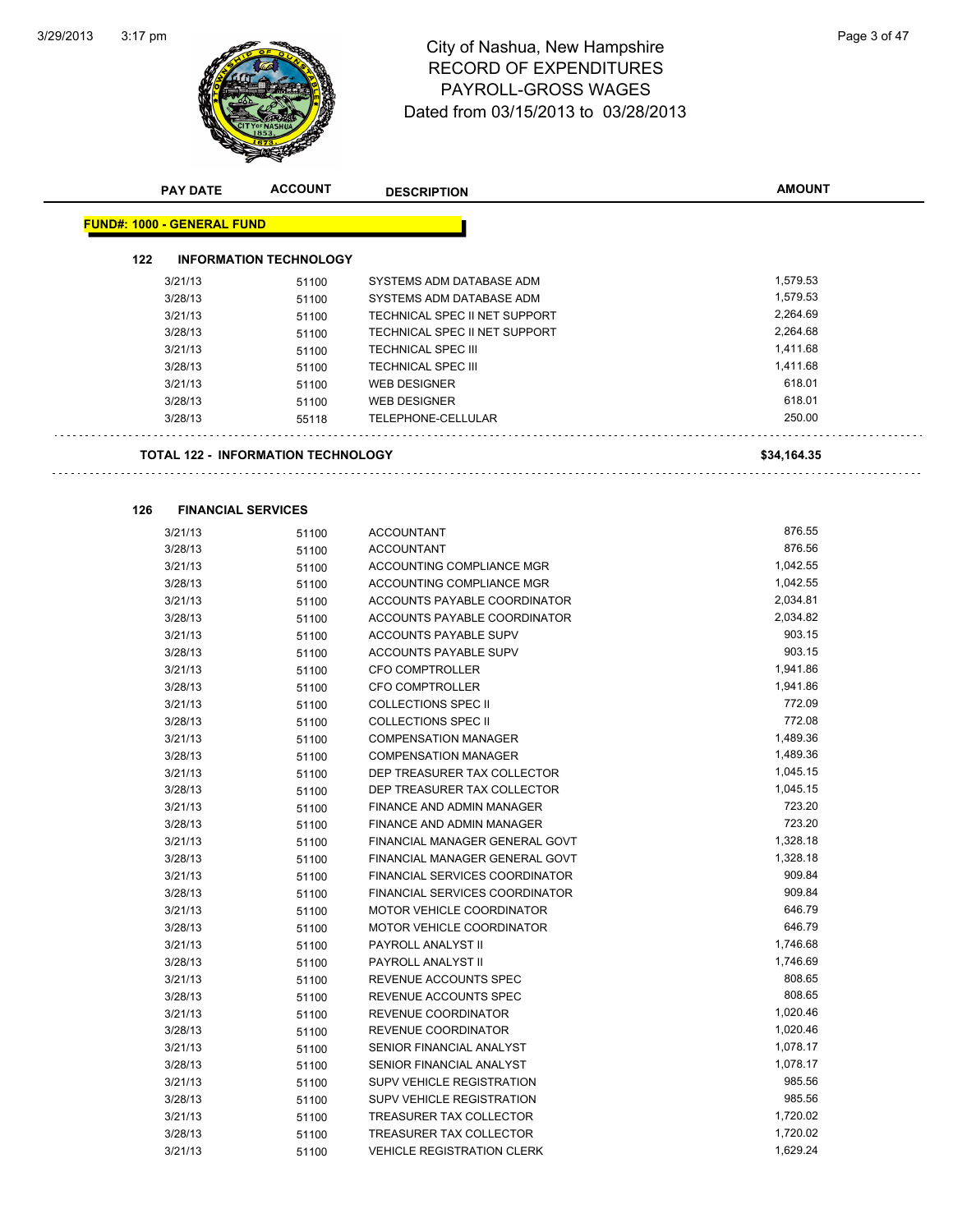$\overline{\phantom{a}}$ 



# 3:17 pm<br> **City of Nashua, New Hampshire** Page 4 of 47 RECORD OF EXPENDITURES PAYROLL-GROSS WAGES Dated from 03/15/2013 to 03/28/2013

|     | <b>PAY DATE</b>                   | <b>ACCOUNT</b>                        | <b>DESCRIPTION</b>                | <b>AMOUNT</b> |
|-----|-----------------------------------|---------------------------------------|-----------------------------------|---------------|
|     | <b>FUND#: 1000 - GENERAL FUND</b> |                                       |                                   |               |
| 126 | <b>FINANCIAL SERVICES</b>         |                                       |                                   |               |
|     | 3/28/13                           | 51100                                 | <b>VEHICLE REGISTRATION CLERK</b> | 1,629.24      |
|     | 3/28/13                           | 51200                                 | <b>ACCOUNTING TEMP</b>            | 4,565.00      |
|     | 3/15/13                           | 51200                                 | <b>VEHICLE REGISTRATION CLERK</b> | 2,515.11      |
|     | 3/21/13                           | 51300                                 | OVERTIME-REGULAR                  | 145.88        |
|     | 3/28/13                           | 51300                                 | OVERTIME-REGULAR                  | 80.00         |
|     | 3/28/13                           | 55118                                 | TELEPHONE-CELLULAR                | 100.00        |
|     |                                   |                                       |                                   |               |
|     |                                   | <b>TOTAL 126 - FINANCIAL SERVICES</b> |                                   | \$52,810.63   |
| 129 | <b>CITY BUILDINGS</b>             |                                       |                                   |               |
|     | 3/21/13                           |                                       | <b>BUILDING MANAGER</b>           | 766.04        |
|     | 3/28/13                           | 51100<br>51100                        | <b>BUILDING MANAGER</b>           | 766.04        |
|     | 3/21/13                           |                                       | <b>CUSTODIAN I</b>                | 1,144.95      |
|     | 3/28/13                           | 51100                                 | <b>CUSTODIAN I</b>                | 1,144.95      |
|     | 3/21/13                           | 51100                                 | <b>MAINTENANCE SPEC</b>           | 650.80        |
|     | 3/28/13                           | 51100                                 | <b>MAINTENANCE SPEC</b>           | 650.81        |
|     | 3/21/13                           | 51100                                 | <b>CUSTODIAN I</b>                | 301.34        |
|     | 3/28/13                           | 51200                                 | <b>CUSTODIAN I</b>                | 301.34        |
|     | 3/28/13                           | 51200<br>51300                        | OVERTIME-REGULAR                  | 79.10         |
|     |                                   |                                       |                                   |               |
|     | <b>TOTAL 129 - CITY BUILDINGS</b> |                                       |                                   | \$5,805.37    |
|     |                                   |                                       |                                   |               |
| 130 | <b>PURCHASING</b>                 |                                       |                                   |               |
|     | 3/21/13                           | 51100                                 | PRINTING TECH MAIL DIST           | 953.24        |
|     | 3/28/13                           | 51100                                 | PRINTING TECH MAIL DIST           | 953.24        |
|     | 3/21/13                           | 51100                                 | PURCHASING AGENT I                | 646.79        |
|     | 3/28/13                           | 51100                                 | PURCHASING AGENT I                | 646.79        |
|     | 3/21/13                           | 51100                                 | PURCHASING AGENT II               | 1,000.42      |
|     | 3/28/13                           | 51100                                 | PURCHASING AGENT II               | 1,000.42      |
|     | 3/21/13                           | 51100                                 | PURCHASING MANAGER                | 1,324.88      |
|     | 3/28/13                           | 51100                                 | PURCHASING MANAGER                | 1,324.88      |
|     | 3/21/13                           | 51300                                 | OVERTIME-REGULAR                  | 24.25         |
|     | <b>TOTAL 130 - PURCHASING</b>     |                                       |                                   | \$7,874.91    |
|     |                                   |                                       |                                   |               |
| 131 | <b>HUNT BUILDING</b>              |                                       |                                   |               |
|     | 3/21/13                           | 51200                                 | HUNT BUILDING ADMINISTRATOR       | 285.52        |
|     | 3/28/13                           | 51200                                 | HUNT BUILDING ADMINISTRATOR       | 285.52        |
|     | <b>TOTAL 131 - HUNT BUILDING</b>  |                                       |                                   | \$571.04      |
| 132 | <b>ASSESSING</b>                  |                                       |                                   |               |
|     | 3/21/13                           |                                       | <b>APPRAISER I</b>                | 855.63        |
|     | 3/28/13                           | 51100                                 | <b>APPRAISER I</b>                | 855.64        |
|     | 3/21/13                           | 51100<br>51100                        | <b>APPRAISER II</b>               | 1,000.42      |
|     |                                   |                                       |                                   |               |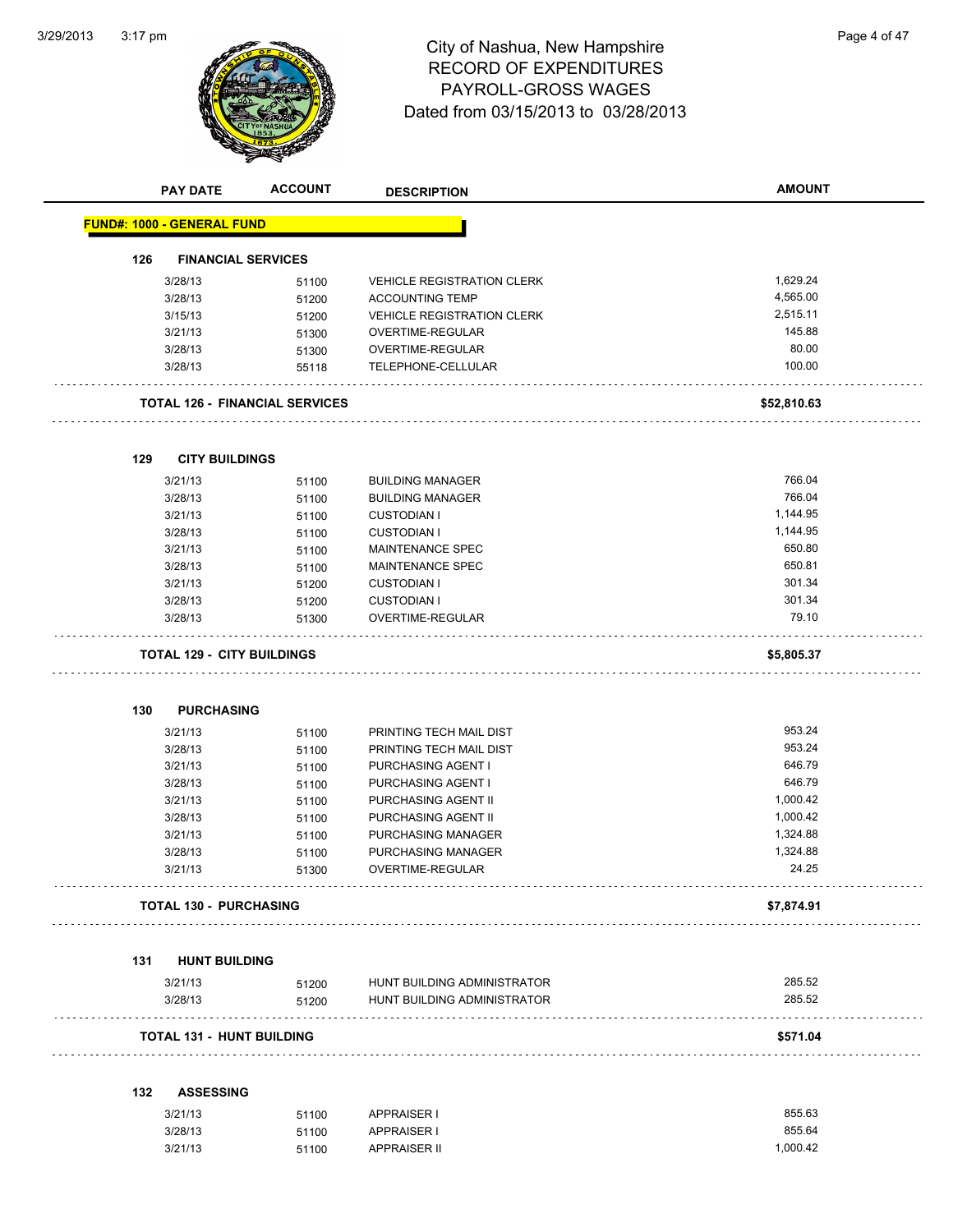

# 3:17 pm<br> **City of Nashua, New Hampshire** Page 5 of 47 RECORD OF EXPENDITURES PAYROLL-GROSS WAGES Dated from 03/15/2013 to 03/28/2013

|     | <b>PAY DATE</b>                      | <b>ACCOUNT</b> | <b>DESCRIPTION</b>                                         | <b>AMOUNT</b>        |
|-----|--------------------------------------|----------------|------------------------------------------------------------|----------------------|
|     | <b>FUND#: 1000 - GENERAL FUND</b>    |                |                                                            |                      |
| 132 | <b>ASSESSING</b>                     |                |                                                            |                      |
|     | 3/28/13                              | 51100          | <b>APPRAISER II</b>                                        | 1,000.42             |
|     | 3/21/13                              | 51100          | <b>APPRAISER III</b>                                       | 1,139.67             |
|     | 3/28/13                              | 51100          | <b>APPRAISER III</b>                                       | 1,139.68             |
|     | 3/21/13                              | 51100          | ASSESSING ADMIN SPEC II CSR                                | 682.29               |
|     | 3/28/13                              | 51100          | ASSESSING ADMIN SPEC II CSR                                | 682.29               |
|     | 3/21/13                              | 51100          | ASSESSING ADMIN SPEC III CSR                               | 871.34               |
|     | 3/28/13                              | 51100          | ASSESSING ADMIN SPEC III CSR                               | 871.34               |
|     | 3/21/13                              | 51100          | CHIEF ASSESSOR GIS MANAGER                                 | 2,030.57             |
|     | 3/28/13                              | 51100          | CHIEF ASSESSOR GIS MANAGER                                 | 2,030.57             |
|     | 3/21/13                              | 51100          | DEPARTMENT COORDINATOR                                     | 827.48               |
|     | 3/28/13                              | 51100          | DEPARTMENT COORDINATOR                                     | 827.49               |
|     | 3/21/13                              | 51100          | DEPUTY MANAGER APPRAISER IV                                | 1,408.18             |
|     | 3/28/13                              | 51100          | DEPUTY MANAGER APPRAISER IV                                | 1,408.18             |
|     | 3/28/13                              | 51512          | <b>WAGES APPOINTED OFFICIALS</b>                           | 375.00               |
|     | <b>TOTAL 132 - ASSESSING</b>         |                |                                                            | \$18,006.19          |
| 134 | <b>GIS</b>                           |                |                                                            |                      |
|     | 3/21/13                              | 51100          | <b>GIS TECHNICIAN II</b>                                   | 1,021.46             |
|     | 3/28/13                              | 51100          | <b>GIS TECHNICIAN II</b>                                   | 1,021.46             |
|     | <b>TOTAL 134 - GIS</b>               |                |                                                            | \$2,042.92           |
| 140 | <b>PINEWOOD CEMETERY</b>             |                |                                                            |                      |
|     | 3/28/13                              | 51700          | <b>STIPENDS</b>                                            | 1,000.00             |
|     | <b>TOTAL 140 - PINEWOOD CEMETERY</b> |                |                                                            | \$1,000.00           |
| 142 | <b>WOODLAWN CEMETERY</b>             |                |                                                            |                      |
|     |                                      |                |                                                            |                      |
|     | 3/21/13                              | 51100          | <b>GROUNDSKEEPER CEMETERY</b>                              | 1.228.44<br>1,228.43 |
|     | 3/28/13<br>3/21/13                   | 51100<br>51100 | <b>GROUNDSKEEPER CEMETERY</b><br>SUPERINTENDENT CEMETERY I | 985.56               |
|     | 3/28/13                              | 51100          | SUPERINTENDENT CEMETERY I                                  | 985.56               |
|     | <b>TOTAL 142 - WOODLAWN CEMETERY</b> |                |                                                            | \$4,427.99           |
|     |                                      |                |                                                            |                      |
| 144 | <b>EDGEWOOD CEMETERY</b>             |                |                                                            |                      |
|     | 3/21/13                              | 51100          | <b>GROUNDSKEEPER CEMETERY</b>                              | 1,062.78             |
|     | 3/28/13                              | 51100          | <b>GROUNDSKEEPER CEMETERY</b>                              | 1,062.78             |
|     | 3/21/13                              | 51100          | SUBFOREMAN CEMETERY<br>SUBFOREMAN CEMETERY                 | 766.04<br>766.04     |
|     | 3/28/13<br>3/21/13                   | 51100<br>51100 | SUPERINTENDENT CEMETERY II                                 | 1,099.37             |
|     | 3/28/13                              | 51100          | SUPERINTENDENT CEMETERY II                                 | 1,099.37             |
|     | 3/28/13                              | 55314          | FIXED RATE MILEAGE ALLOWANCE                               | 200.00               |

55314 FIXED RATE MILEAGE ALLOWANCE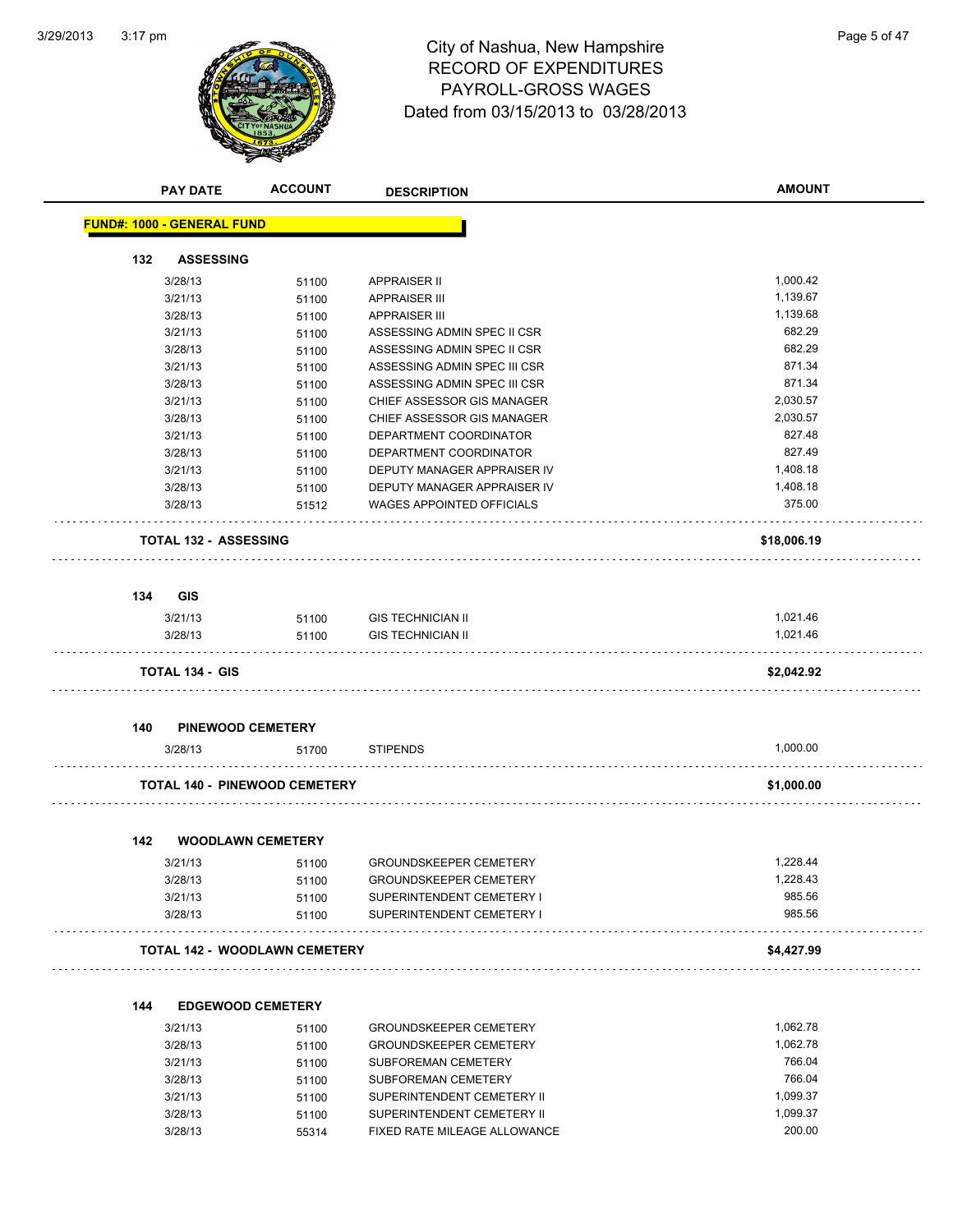

# 3:17 pm<br> **City of Nashua, New Hampshire** Page 6 of 47 RECORD OF EXPENDITURES PAYROLL-GROSS WAGES Dated from 03/15/2013 to 03/28/2013

| <b>PAY DATE</b>                   | <b>ACCOUNT</b>                       | <b>DESCRIPTION</b>               | <b>AMOUNT</b> |
|-----------------------------------|--------------------------------------|----------------------------------|---------------|
| <b>FUND#: 1000 - GENERAL FUND</b> |                                      |                                  |               |
|                                   | TOTAL 144 - EDGEWOOD CEMETERY        |                                  | \$6,056.38    |
|                                   |                                      |                                  |               |
| 145                               | <b>SUBURBAN CEMETERY</b>             |                                  |               |
|                                   |                                      |                                  |               |
| 3/28/13                           | 51700                                | <b>STIPENDS</b>                  | 1,592.00      |
|                                   | <b>TOTAL 145 - SUBURBAN CEMETERY</b> |                                  | \$1,592.00    |
|                                   |                                      |                                  |               |
|                                   |                                      |                                  |               |
| 150<br><b>POLICE</b>              |                                      |                                  |               |
| 3/21/13                           | 51100                                | <b>1ST YEAR OFFICERS</b>         | 12,087.40     |
| 3/28/13                           | 51100                                | <b>1ST YEAR OFFICERS</b>         | 12,087.40     |
| 3/21/13                           | 51100                                | 1ST YR OFFICERS CERTIFIED SPEC   | 2,915.26      |
| 3/28/13                           | 51100                                | 1ST YR OFFICERS CERTIFIED SPEC   | 2,915.25      |
| 3/21/13                           | 51100                                | <b>ACCOUNT CLERK III</b>         | 1,968.13      |
| 3/28/13                           | 51100                                | <b>ACCOUNT CLERK III</b>         | 1,968.14      |
| 3/21/13                           | 51100                                | ADMINISTRATIVE PROJECT SPEC      | 1,177.19      |
| 3/28/13                           | 51100                                | ADMINISTRATIVE PROJECT SPEC      | 1,177.18      |
| 3/21/13                           | 51100                                | ANIMAL CONTROL OFFICER           | 891.40        |
| 3/28/13                           | 51100                                | ANIMAL CONTROL OFFICER           | 891.40        |
| 3/21/13                           | 51100                                | AUTO MECHANIC 2ND CLASS          | 1,475.99      |
| 3/28/13                           | 51100                                | AUTO MECHANIC 2ND CLASS          | 1,476.00      |
| 3/21/13                           | 51100                                | <b>BUILDING MAINTENANCE SUPV</b> | 922.04        |
| 3/28/13                           | 51100                                | <b>BUILDING MAINTENANCE SUPV</b> | 922.04        |
| 3/21/13                           | 51100                                | <b>CAPTAIN</b>                   | 13,650.13     |
| 3/28/13                           | 51100                                | <b>CAPTAIN</b>                   | 13,650.13     |
| 3/21/13                           | 51100                                | CHIEF OF POLICE                  | 2,402.67      |
| 3/28/13                           | 51100                                | CHIEF OF POLICE                  | 2,402.67      |
| 3/21/13                           | 51100                                | COMM TECH ALL DESIGNATIONS       | 7,257.95      |
| 3/28/13                           | 51100                                | COMM TECH ALL DESIGNATIONS       | 7,257.95      |
| 3/21/13                           | 51100                                | COMMUNITY POLICE COORD CEMD      | 1,214.02      |
| 3/28/13                           | 51100                                | COMMUNITY POLICE COORD CEMD      | 1,214.02      |
| 3/21/13                           | 51100                                | <b>CRIME ANALYST</b>             | 1,158.79      |
| 3/28/13                           | 51100                                | <b>CRIME ANALYST</b>             | 1,158.79      |
| 3/21/13                           | 51100                                | <b>CUSTODIAN II</b>              | 682.42        |
| 3/28/13                           | 51100                                | <b>CUSTODIAN II</b>              | 682.42        |
| 3/21/13                           | 51100                                | <b>CUSTODIAN III</b>             | 1,349.54      |
| 3/28/13                           | 51100                                | <b>CUSTODIAN III</b>             | 1,349.54      |
| 3/21/13                           | 51100                                | DEPUTY CHIEF OF POLICE           | 4,354.52      |
| 3/28/13                           | 51100                                | DEPUTY CHIEF OF POLICE           | 4,354.52      |
| 3/21/13                           | 51100                                | DETENTION SPEC                   | 776.25        |
| 3/28/13                           | 51100                                | DETENTION SPEC                   | 776.25        |
| 3/21/13                           | 51100                                | DISPATCHERS ALL DESIGNATIONS     | 6,634.95      |
| 3/28/13                           | 51100                                | DISPATCHERS ALL DESIGNATIONS     | 6,634.95      |
| 3/21/13                           | 51100                                | FLEET MAINTENANCE ASST SUPV      | 863.24        |
| 3/28/13                           | 51100                                | FLEET MAINTENANCE ASST SUPV      | 863.25        |
| 3/21/13                           | 51100                                | IT SYSTEM SUPPORT SPEC           | 949.27        |
| 3/28/13                           | 51100                                | IT SYSTEM SUPPORT SPEC           | 949.27        |
| 3/21/13                           | 51100                                | <b>LEGAL SECRETARY</b>           | 193.88        |
| 3/21/13                           | 51100                                | LIEUTENANT                       | 14,485.32     |
| 3/28/13                           | 51100                                | LIEUTENANT                       | 14,485.32     |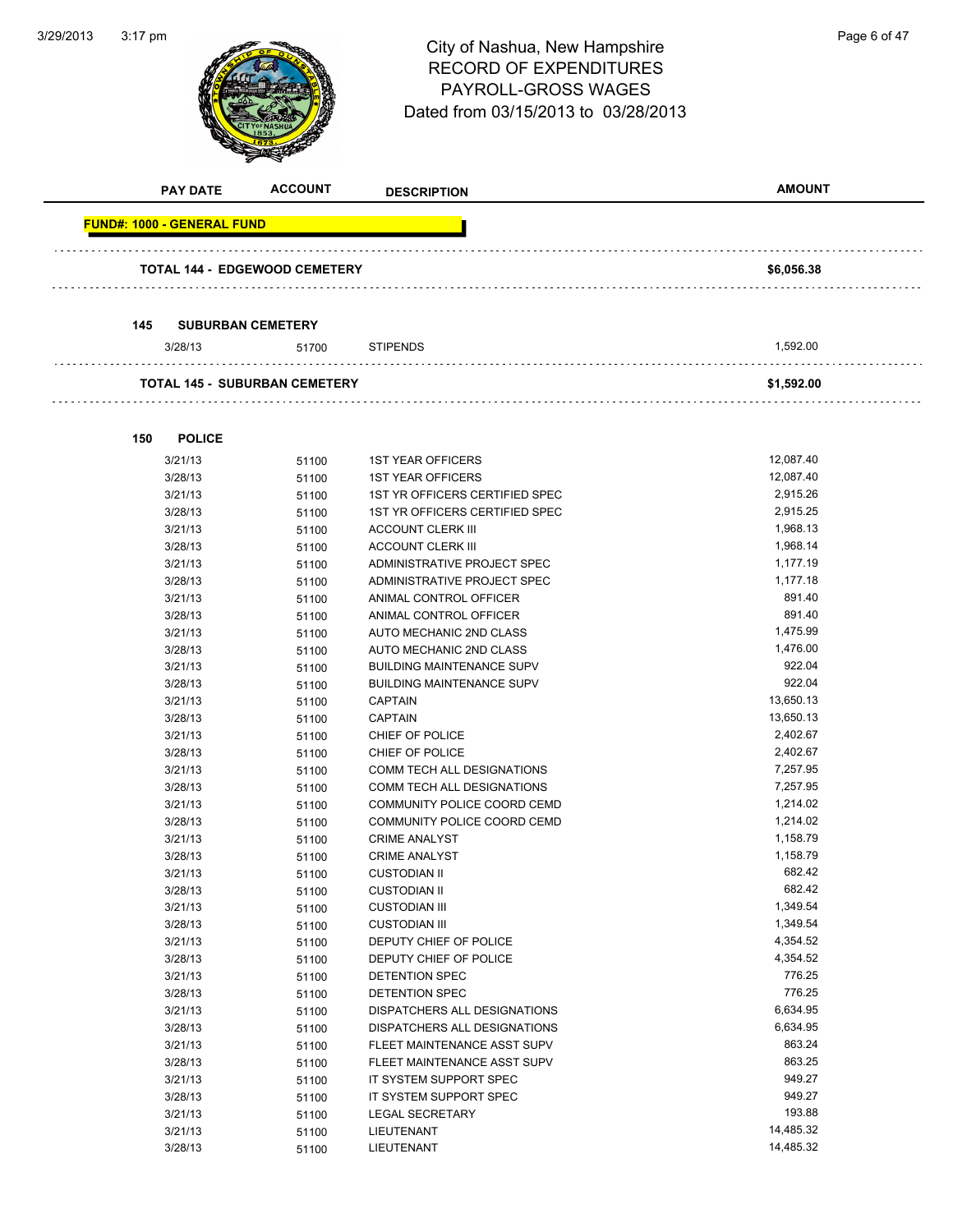

## 3:17 pm<br> **City of Nashua, New Hampshire** Page 7 of 47 RECORD OF EXPENDITURES PAYROLL-GROSS WAGES Dated from 03/15/2013 to 03/28/2013

| PAY DATE                          | <b>ACCOUNT</b> | <b>DESCRIPTION</b>                           | <b>AMOUNT</b>        |
|-----------------------------------|----------------|----------------------------------------------|----------------------|
| <b>FUND#: 1000 - GENERAL FUND</b> |                |                                              |                      |
|                                   |                |                                              |                      |
| 150<br><b>POLICE</b>              |                |                                              |                      |
| 3/21/13                           | 51100          | NPD BUSINESS COORDINATOR                     | 922.04               |
| 3/28/13                           | 51100          | NPD BUSINESS COORDINATOR                     | 922.04               |
| 3/21/13                           | 51100          | NPD BUSINESS MANAGER                         | 1,626.12             |
| 3/28/13                           | 51100          | NPD BUSINESS MANAGER                         | 1,626.12             |
| 3/21/13                           | 51100          | NPD COMPUTER SOFTWARE SPEC                   | 1,037.27             |
| 3/28/13                           | 51100          | NPD COMPUTER SOFTWARE SPEC                   | 1,037.27             |
| 3/21/13                           | 51100          | PARALEGAL                                    | 884.57               |
| 3/28/13                           | 51100          | PARALEGAL                                    | 884.57               |
| 3/21/13                           | 51100          | PATROLMAN ALL RANKS                          | 135,973.17           |
| 3/28/13                           | 51100          | PATROLMAN ALL RANKS                          | 135,527.51           |
| 3/21/13                           | 51100          | POLICE ATTORNEY                              | 1,496.62             |
| 3/28/13                           | 51100          | POLICE ATTORNEY                              | 1,496.62             |
| 3/21/13                           | 51100          | <b>RECORDS MANAGER</b>                       | 1,178.65             |
| 3/28/13                           | 51100          | <b>RECORDS MANAGER</b>                       | 1,178.65             |
| 3/21/13                           | 51100          | <b>RECORDS TECHNICIAN I</b>                  | 2,329.17             |
| 3/28/13                           | 51100          | <b>RECORDS TECHNICIAN I</b>                  | 2,329.17             |
| 3/21/13                           | 51100          | RECORDS TECHNICIAN II                        | 1,526.04             |
| 3/28/13                           | 51100          | RECORDS TECHNICIAN II                        | 1,526.04             |
| 3/21/13                           | 51100          | SEC DOMESTIC VIOLENCE UNIT                   | 643.00               |
| 3/28/13                           | 51100          | SEC DOMESTIC VIOLENCE UNIT                   | 643.00               |
| 3/21/13                           | 51100          | SECRETARIAL SUPV DET BUREAU                  | 846.15               |
| 3/28/13                           | 51100          | SECRETARIAL SUPV DET BUREAU                  | 846.15               |
| 3/21/13                           | 51100          | <b>SECRETARY III</b>                         | 2,713.47             |
| 3/28/13                           | 51100          | <b>SECRETARY III</b>                         | 2,713.47             |
| 3/21/13                           | 51100          | <b>SECRETARY V</b>                           | 3,062.10             |
| 3/28/13                           | 51100          | <b>SECRETARY V</b>                           | 3,062.10             |
| 3/21/13                           | 51100          | <b>SERGEANT</b>                              | 34,187.11            |
| 3/28/13                           | 51100          | <b>SERGEANT</b>                              | 34,187.13            |
| 3/21/13                           | 51100          | <b>SUPV POLICE FLEET</b>                     | 1,171.17             |
| 3/28/13                           | 51100          | <b>SUPV POLICE FLEET</b>                     | 1,171.17             |
| 3/21/13                           | 51200          | <b>ACCREDITATION MANAGER</b>                 | 984.99               |
| 3/28/13                           | 51200          | <b>ACCREDITATION MANAGER</b>                 | 984.99               |
| 3/21/13                           | 51200          | DETENTION SPEC                               | 666.40               |
| 3/28/13                           | 51200          | DETENTION SPEC                               | 666.41               |
| 3/21/13                           | 51200          | FILE CLERK PT                                | 266.52               |
| 3/28/13                           | 51200          | FILE CLERK PT                                | 266.52               |
| 3/21/13                           | 51200          | POLICE ATTORNEY PT                           | 1,158.52             |
| 3/28/13                           | 51200          | POLICE ATTORNEY PT                           | 1,158.52<br>725.99   |
| 3/21/13                           | 51200          | PRISONER TRANSPORT OFFICER                   | 725.99               |
| 3/28/13                           | 51200          | PRISONER TRANSPORT OFFICER                   |                      |
| 3/21/13                           | 51300          | OVERTIME-REGULAR                             | 2,884.44<br>4,930.20 |
| 3/28/13<br>3/21/13                | 51300          | OVERTIME-REGULAR<br><b>OVERTIME-TRAINING</b> | 2,501.76             |
| 3/28/13                           | 51309          | <b>OVERTIME-TRAINING</b>                     | 2,375.42             |
| 3/21/13                           | 51309          | <b>OVERTIME-WITNESS</b>                      | 4,613.88             |
| 3/28/13                           | 51315<br>51315 | <b>OVERTIME-WITNESS</b>                      | 3,865.16             |
| 3/21/13                           | 51322          | OVERTIME-INVESTIGATIVE                       | 2,224.10             |
| 3/28/13                           | 51322          | OVERTIME-INVESTIGATIVE                       | 3,993.89             |
| 3/21/13                           | 51330          | OVERTIME-COVERAGE                            | 14,088.36            |
| 3/28/13                           | 51330          | OVERTIME-COVERAGE                            | 11,100.33            |
| 3/21/13                           | 51412          | <b>WAGES PER DIEM</b>                        | 1,393.96             |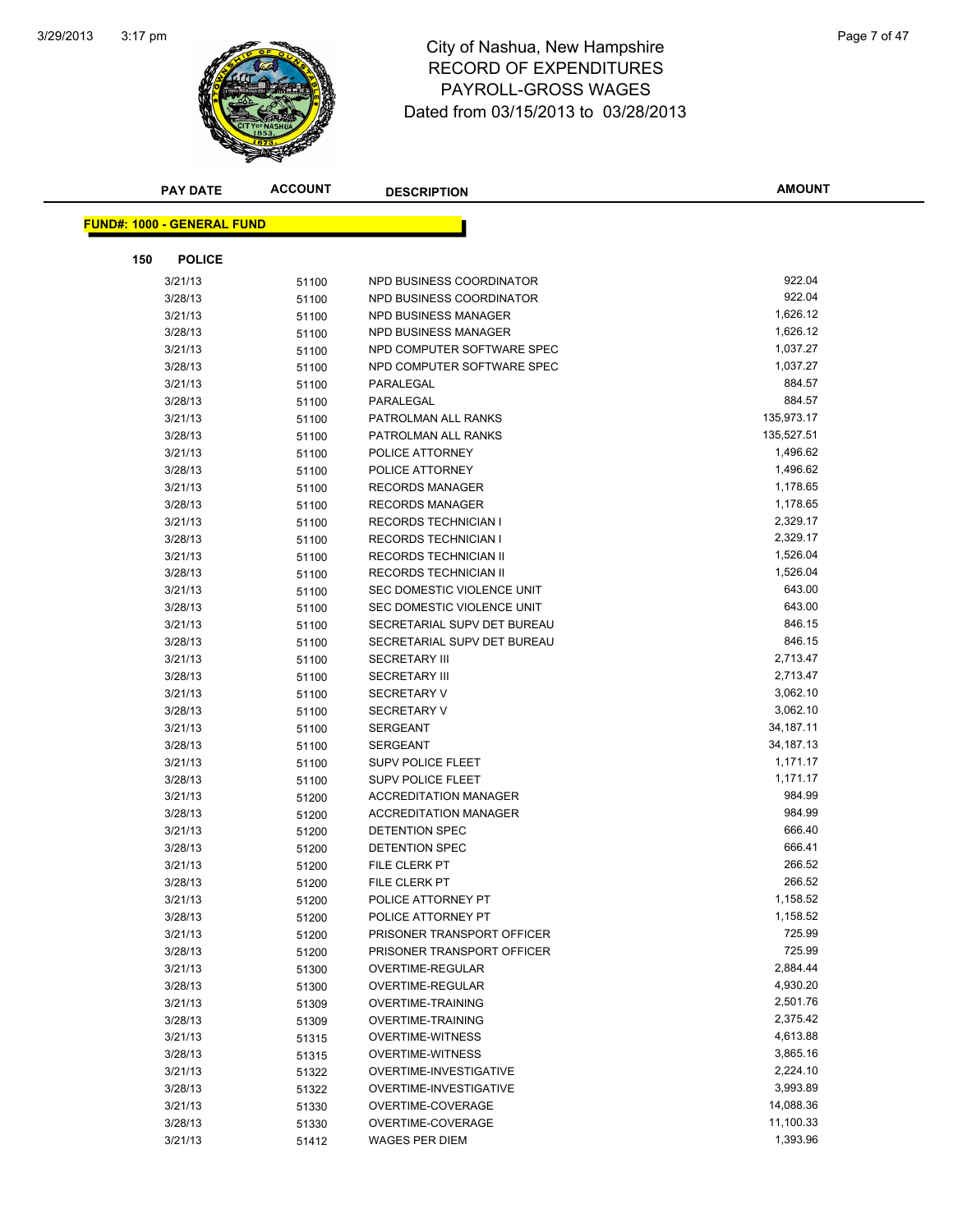

# 3:17 pm<br> **City of Nashua, New Hampshire** Page 8 of 47 RECORD OF EXPENDITURES PAYROLL-GROSS WAGES Dated from 03/15/2013 to 03/28/2013

| <b>PAY DATE</b>                   | <b>ACCOUNT</b> | <b>DESCRIPTION</b>              | <b>AMOUNT</b> |
|-----------------------------------|----------------|---------------------------------|---------------|
| <b>FUND#: 1000 - GENERAL FUND</b> |                |                                 |               |
| 150<br><b>POLICE</b>              |                |                                 |               |
| 3/28/13                           | 51412          | <b>WAGES PER DIEM</b>           | 1,366.08      |
| 3/21/13                           | 51600          | <b>LONGEVITY</b>                | 500.00        |
| 3/28/13                           | 51600          | <b>LONGEVITY</b>                | 5,350.00      |
| 3/28/13                           | 51628          | <b>EXTRA HOLIDAY</b>            | 39,929.71     |
| 3/28/13                           | 55118          | TELEPHONE-CELLULAR              | 84.00         |
| <b>TOTAL 150 - POLICE</b>         |                |                                 | \$642,180.65  |
|                                   |                |                                 |               |
| <b>FIRE</b><br>152                |                |                                 |               |
| 3/21/13                           | 51100          | ADMINISTRATIVE ASSISTANT II     | 2,152.42      |
| 3/28/13                           | 51100          | ADMINISTRATIVE ASSISTANT II     | 2,152.41      |
| 3/21/13                           | 51100          | <b>ASST FIRE CHIEF</b>          | 1,986.68      |
| 3/28/13                           | 51100          | <b>ASST FIRE CHIEF</b>          | 1,986.69      |
| 3/21/13                           | 51100          | ASST SUPERINTENDENT FIRE ALARM  | 1,425.60      |
| 3/28/13                           | 51100          | ASST SUPERINTENDENT FIRE ALARM  | 1,425.60      |
| 3/21/13                           | 51100          | ASST SUPERINTENDENT FIRE FLEET  | 1,411.48      |
| 3/28/13                           | 51100          | ASST SUPERINTENDENT FIRE FLEET  | 1,411.48      |
| 3/21/13                           | 51100          | ASST SUPERINTENDENT PREVENTION  | 2,802.63      |
| 3/28/13                           | 51100          | ASST SUPERINTENDENT PREVENTION  | 2,802.64      |
| 3/21/13                           | 51100          | <b>CAPTAIN</b>                  | 10,110.83     |
| 3/28/13                           | 51100          | <b>CAPTAIN</b>                  | 10,110.84     |
| 3/21/13                           | 51100          | CAPTAIN FIRE TRAINING SAFETY    | 1,605.92      |
| 3/28/13                           | 51100          | CAPTAIN FIRE TRAINING SAFETY    | 1,605.92      |
| 3/21/13                           | 51100          | <b>DEPUTY FIRE CHIEF</b>        | 6,836.30      |
| 3/28/13                           | 51100          | DEPUTY FIRE CHIEF               | 6,836.31      |
| 3/21/13                           | 51100          | <b>EXEC ASST BUSINESS COORD</b> | 1,020.92      |
| 3/28/13                           | 51100          | EXEC ASST BUSINESS COORD        | 1,020.90      |
| 3/21/13                           | 51100          | <b>FIRE CHIEF</b>               | 2,278.86      |
| 3/28/13                           | 51100          | <b>FIRE CHIEF</b>               | 2,278.88      |
| 3/21/13                           | 51100          | FIRE DISPATCH ALL RANKS         | 8,576.06      |
| 3/28/13                           | 51100          | FIRE DISPATCH ALL RANKS         | 16,161.50     |
| 3/21/13                           | 51100          | <b>FIRE LIEUTENANT</b>          | 37,627.34     |
| 3/28/13                           | 51100          | <b>FIRE LIEUTENANT</b>          | 37, 157.64    |
| 3/21/13                           | 51100          | FIRE MECHANIC                   | 1,276.56      |
| 3/28/13                           | 51100          | <b>FIRE MECHANIC</b>            | 1,276.58      |
| 3/21/13                           | 51100          | FIRE TRAINING OFFICER           | 1,411.48      |
| 3/28/13                           | 51100          | FIRE TRAINING OFFICER           | 1,411.48      |
| 3/21/13                           | 51100          | FIREFIGHTERS ALL RANKS          | 107,632.67    |
| 3/28/13                           | 51100          | FIREFIGHTERS ALL RANKS          | 108,723.31    |
| 3/21/13                           | 51100          | SUPERINTENDENT FIRE ALARM       | 1,590.04      |
| 3/28/13                           | 51100          | SUPERINTENDENT FIRE ALARM       | 1,590.04      |
| 3/21/13                           | 51100          | SUPERINTENDENT FIRE FLEET       | 1,590.04      |
| 3/28/13                           | 51100          | SUPERINTENDENT FIRE FLEET       | 1,590.04      |
| 3/21/13                           | 51100          | SUPERINTENDENT FIRE PREVENTION  | 1,535.92      |
| 3/28/13                           | 51100          | SUPERINTENDENT FIRE PREVENTION  | 1,535.92      |
| 3/21/13                           | 51300          | OVERTIME-REGULAR                | 847.14        |
| 3/28/13                           | 51300          | OVERTIME-REGULAR                | 1,540.38      |
| 3/28/13                           | 51412          | <b>WAGES PER DIEM</b>           | 162.00        |
| 3/28/13                           | 51500          | <b>COMMISSIONERS</b>            | 1,875.00      |
| 3/21/13                           | 51650          | <b>ADDITIONAL HOURS</b>         | 31,181.82     |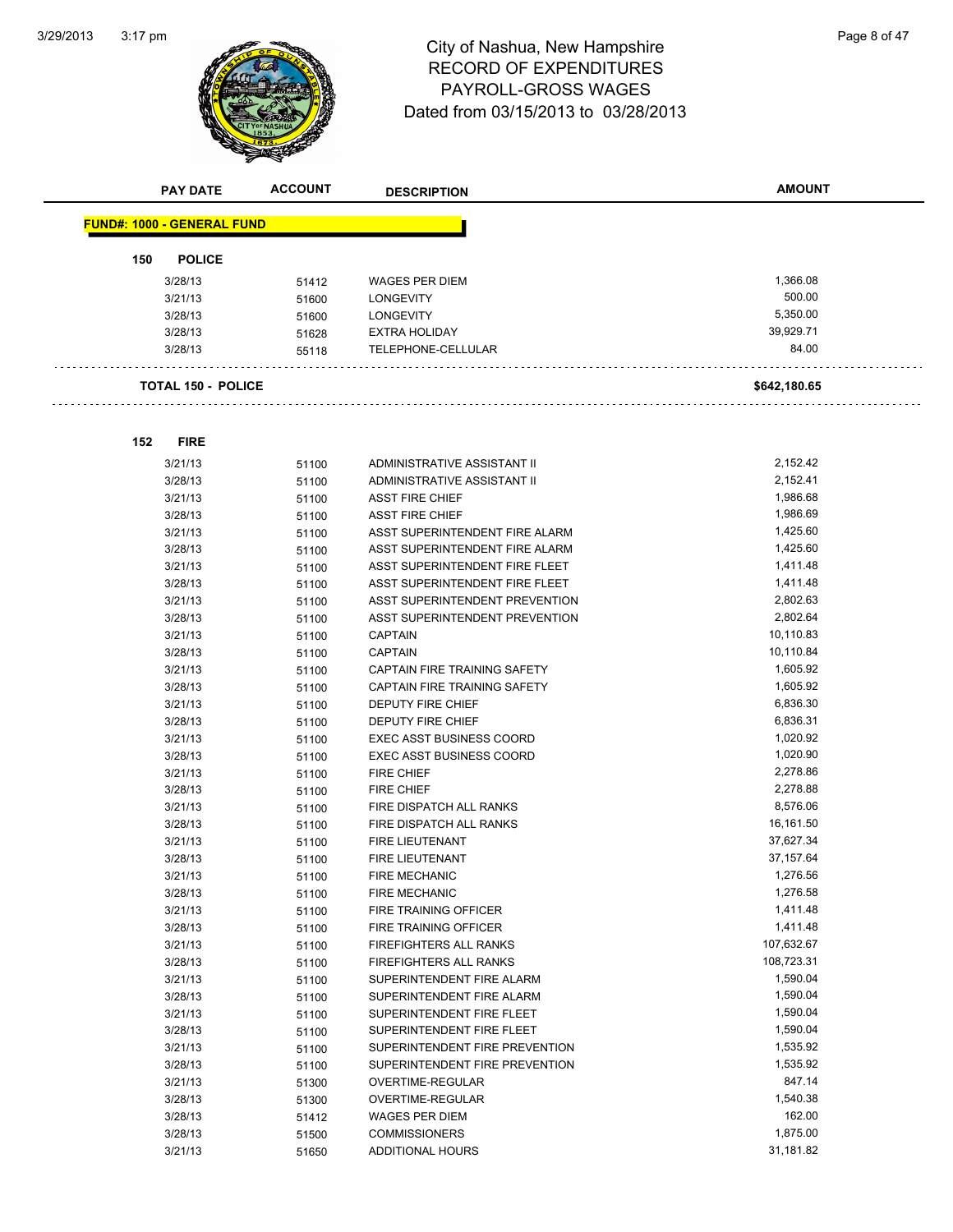

# 3:17 pm Page 9 of 47 RECORD OF EXPENDITURES PAYROLL-GROSS WAGES Dated from 03/15/2013 to 03/28/2013

|     | <b>PAY DATE</b>                   | <b>ACCOUNT</b>                          | <b>DESCRIPTION</b>                     | <b>AMOUNT</b> |
|-----|-----------------------------------|-----------------------------------------|----------------------------------------|---------------|
|     | <b>FUND#: 1000 - GENERAL FUND</b> |                                         |                                        |               |
| 152 | <b>FIRE</b>                       |                                         |                                        |               |
|     | 3/28/13                           | 51650                                   | <b>ADDITIONAL HOURS</b>                | 31,992.93     |
|     | 3/21/13                           | 51700                                   | <b>STIPENDS</b>                        | 4,372.46      |
|     | 3/28/13                           | 51700                                   | <b>STIPENDS</b>                        | 4,372.46      |
|     | 3/28/13                           | 51750                                   | <b>RETIREMENT &amp; SEPARATION PAY</b> | 4,945.91      |
|     | 3/28/13                           | 55118                                   | TELEPHONE-CELLULAR                     | 284.00        |
|     | <b>TOTAL 152 - FIRE</b>           |                                         |                                        | \$475,524.03  |
|     |                                   |                                         |                                        |               |
| 153 |                                   | <b>BUILDING INSPECTION</b>              |                                        |               |
|     | 3/21/13                           | 51100                                   | <b>BUILDING AND UTILITIES INSPCTR</b>  | 3,160.52      |
|     | 3/28/13                           | 51100                                   | <b>BUILDING AND UTILITIES INSPCTR</b>  | 3,160.52      |
|     | 3/21/13                           | 51100                                   | <b>BUILDING DEPARTMENT MANAGER</b>     | 1,328.18      |
|     | 3/28/13                           | 51100                                   | <b>BUILDING DEPARTMENT MANAGER</b>     | 1,328.18      |
|     | 3/21/13                           | 51100                                   | PERMIT TECHNICIAN II                   | 709.46        |
|     | 3/28/13                           | 51100                                   | PERMIT TECHNICIAN II                   | 709.46        |
|     | 3/21/13                           | 51100                                   | <b>PLANS EXAMINER</b>                  | 1,108.56      |
|     | 3/28/13                           | 51100                                   | <b>PLANS EXAMINER</b>                  | 1,108.56      |
|     | 3/21/13                           | 51200                                   | <b>BUILDING AND UTILITIES INSPCTR</b>  | 753.05        |
|     | 3/28/13                           | 51200                                   | <b>BUILDING AND UTILITIES INSPCTR</b>  | 502.04        |
|     | 3/21/13                           | 51200                                   | PERMIT TECHNICIAN I                    | 405.21        |
|     | 3/28/13                           | 51200                                   | PERMIT TECHNICIAN I                    | 405.20        |
|     | 3/21/13                           | 51400                                   | <b>WAGES TEMP-SEASONAL</b>             | 400.00        |
|     | 3/28/13                           | 51400                                   | <b>WAGES TEMP-SEASONAL</b>             | 400.00        |
|     |                                   | <b>TOTAL 153 - BUILDING INSPECTION</b>  |                                        | \$15,478.94   |
| 155 | <b>CODE ENFORCEMENT</b>           |                                         |                                        |               |
|     |                                   |                                         |                                        |               |
|     | 3/21/13                           | 51100                                   | <b>CODE ENFORCEMENT OFFICER II</b>     | 1,986.90      |
|     | 3/28/13                           | 51100                                   | <b>CODE ENFORCEMENT OFFICER II</b>     | 1,986.90      |
|     | 3/21/13                           | 51100                                   | MGR CODE ENFORCEMENT DEPT              | 1,252.76      |
|     | 3/28/13                           | 51100                                   | MGR CODE ENFORCEMENT DEPT              | 1,252.76      |
|     |                                   | <b>TOTAL 155 - CODE ENFORCEMENT</b>     |                                        | \$6,479.32    |
| 156 |                                   | <b>EMERGENCY MANAGEMENT</b>             |                                        |               |
|     | 3/21/13                           | 51100                                   | EMERGENCY MANAGEMENT DIRECTOR          | 1,401.23      |
|     | 3/28/13                           | 51100                                   | <b>EMERGENCY MANAGEMENT DIRECTOR</b>   | 1,401.24      |
|     | 3/28/13                           | 55118                                   | TELEPHONE-CELLULAR                     | 50.00         |
|     |                                   | <b>TOTAL 156 - EMERGENCY MANAGEMENT</b> | .                                      | \$2,852.47    |
|     |                                   |                                         |                                        |               |
| 157 |                                   | <b>CITYWIDE COMMUNICATIONS</b>          |                                        |               |
|     | 3/21/13                           | 51100                                   | COMM SYS ENGR TECH 536                 | 1,449.60      |
|     | 3/28/13                           | 51100                                   | COMM SYS ENGR TECH 536                 | 1,449.60      |
|     | 3/21/13                           | 51200                                   | RADIO SYSTEMS MANAGER 536              | 1,230.12      |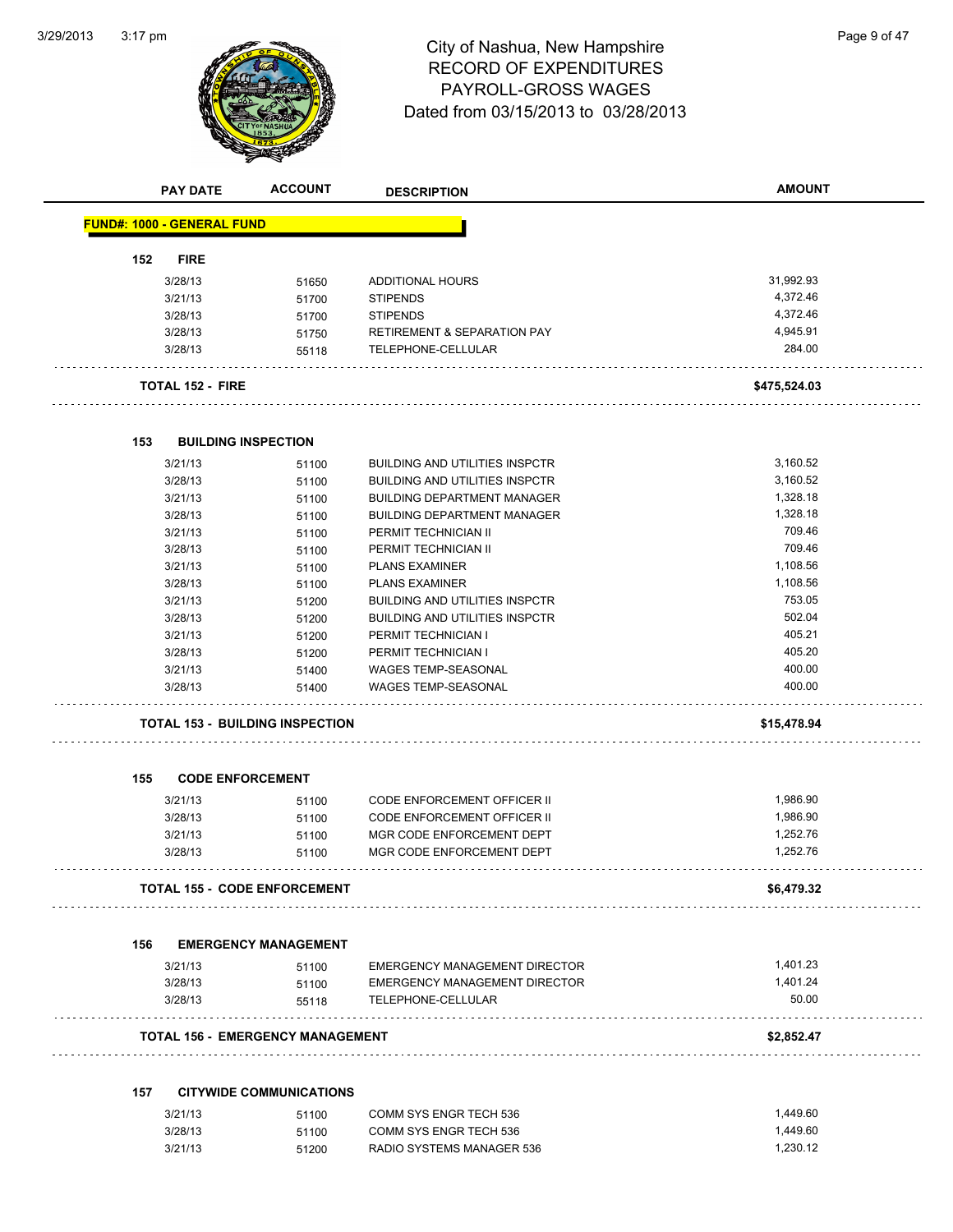

# 3:17 pm<br> **City of Nashua, New Hampshire** Page 10 of 47 RECORD OF EXPENDITURES PAYROLL-GROSS WAGES Dated from 03/15/2013 to 03/28/2013

|     | <b>PAY DATE</b>                   | <b>ACCOUNT</b>                             | <b>DESCRIPTION</b>               | <b>AMOUNT</b> |
|-----|-----------------------------------|--------------------------------------------|----------------------------------|---------------|
|     | <b>FUND#: 1000 - GENERAL FUND</b> |                                            |                                  |               |
|     |                                   |                                            |                                  |               |
| 157 |                                   | <b>CITYWIDE COMMUNICATIONS</b>             |                                  |               |
|     | 3/28/13                           | 51200                                      | RADIO SYSTEMS MANAGER 536        | 1,230.12      |
|     | 3/28/13                           | 55118                                      | TELEPHONE-CELLULAR               | 50.00         |
|     |                                   | <b>TOTAL 157 - CITYWIDE COMMUNICATIONS</b> |                                  | \$5,409.44    |
| 160 |                                   | <b>PUBLIC WORKS-ADMIN/ENGINEERING</b>      |                                  |               |
|     | 3/21/13                           | 51100                                      | ADMINISTRATIVE ASSISTANT II      | 649.33        |
|     | 3/28/13                           | 51100                                      | ADMINISTRATIVE ASSISTANT II      | 649.33        |
|     | 3/21/13                           | 51100                                      | ADMINISTRATIVE ASSISTANT III     | 942.85        |
|     | 3/28/13                           | 51100                                      | ADMINISTRATIVE ASSISTANT III     | 1,192.48      |
|     | 3/21/13                           | 51100                                      | <b>CITY ENGINEER</b>             | 964.63        |
|     | 3/28/13                           | 51100                                      | <b>CITY ENGINEER</b>             | 964.63        |
|     | 3/21/13                           | 51100                                      | DEPUTY MANAGER OF ENGINEERING    | 650.88        |
|     | 3/28/13                           | 51100                                      | DEPUTY MANAGER OF ENGINEERING    | 650.88        |
|     | 3/21/13                           | 51100                                      | DIRECTOR PUBLIC WORKS            | 1,399.78      |
|     | 3/28/13                           | 51100                                      | <b>DIRECTOR PUBLIC WORKS</b>     | 1,399.78      |
|     | 3/21/13                           | 51100                                      | DPW CONTRACT ADMINISTRATOR       | 318.51        |
|     | 3/28/13                           | 51100                                      | DPW CONTRACT ADMINISTRATOR       | 318.51        |
|     | 3/21/13                           | 51100                                      | <b>ENGINEERING DESIGNER INSP</b> | 894.86        |
|     | 3/28/13                           | 51100                                      | <b>ENGINEERING DESIGNER INSP</b> | 894.86        |
|     | 3/21/13                           | 51100                                      | <b>ENGINEERING INSPECTORS</b>    | 1,761.94      |
|     | 3/28/13                           | 51100                                      | <b>ENGINEERING INSPECTORS</b>    | 1,775.28      |
|     | 3/21/13                           | 51100                                      | <b>SENIOR STAFF ENGINEER</b>     | 1,184.60      |
|     | 3/28/13                           | 51100                                      | <b>SENIOR STAFF ENGINEER</b>     | 1,184.60      |
|     | 3/21/13                           | 51100                                      | SENIOR TRAFFIC ENGINEER          | 1,489.35      |
|     | 3/28/13                           | 51100                                      | <b>SENIOR TRAFFIC ENGINEER</b>   | 1,489.37      |
|     | 3/21/13                           | 51100                                      | <b>STAFF ENGINEER</b>            | 1,110.43      |
|     | 3/28/13                           | 51100                                      | <b>STAFF ENGINEER</b>            | 1,110.43      |
|     | 3/21/13                           | 51100                                      | STREET CONSTRUCTION ENGINEER     | 1,247.99      |
|     | 3/28/13                           | 51100                                      | STREET CONSTRUCTION ENGINEER     | 1,247.99      |
|     | 3/21/13                           | 51100                                      | <b>SURVEY TECHNICIAN</b>         | 1,075.16      |
|     | 3/28/13                           | 51100                                      | <b>SURVEY TECHNICIAN</b>         | 1,075.16      |
|     | 3/21/13                           | 51300                                      | <b>OVERTIME-REGULAR</b>          | 35.04         |
|     | 3/28/13                           | 51300                                      | <b>OVERTIME-REGULAR</b>          | 619.94        |

3/28/13 55314 FIXED RATE MILEAGE ALLOWANCE 600.00 **TOTAL 160 - PUBLIC WORKS-ADMIN/ENGINEERING \$31,015.59**

**161 STREETS**

| 3/21/13 | 51100 | AUTO MECH 1ST CLASS NIGHTS | 2.974.20 |
|---------|-------|----------------------------|----------|
| 3/28/13 | 51100 | AUTO MECH 1ST CLASS NIGHTS | 2,971.20 |
| 3/21/13 | 51100 | AUTO MECH 2ND CLASS NIGHTS | 1.782.40 |
| 3/28/13 | 51100 | AUTO MECH 2ND CLASS NIGHTS | 1,782.40 |
| 3/21/13 | 51100 | EQUIP OPR STREET REPAIR    | 7.937.25 |
| 3/28/13 | 51100 | EQUIP OPR STREET REPAIR    | 7.129.60 |
| 3/21/13 | 51100 | FLEET MANAGER STREET DEPT  | 1.025.69 |

3/28/13 51500 ELECTED BOARD MEMBER 2,000.00 3/28/13 55118 TELEPHONE-CELLULAR 117.00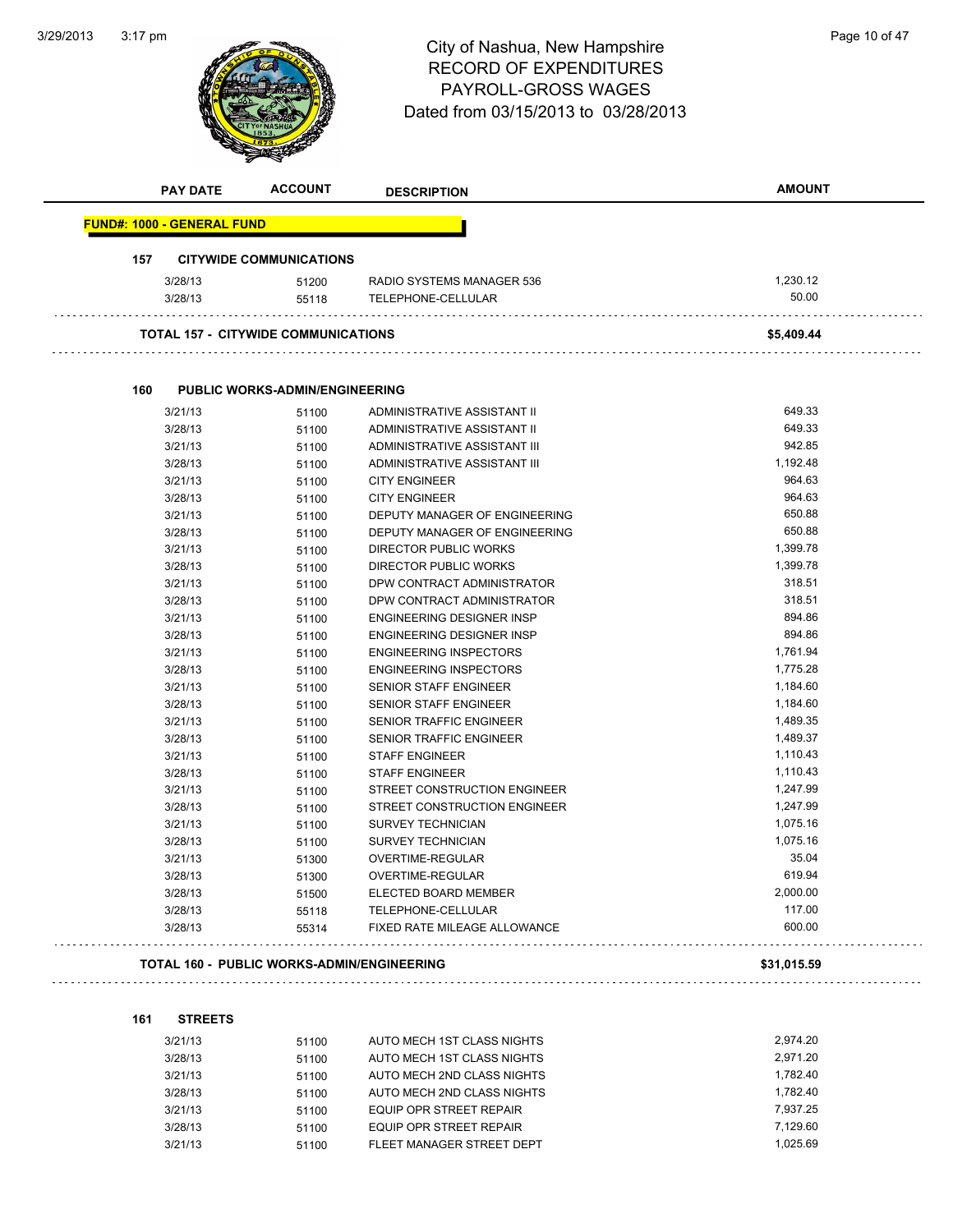

#### 3:17 pm<br> **City of Nashua, New Hampshire** Page 11 of 47 RECORD OF EXPENDITURES PAYROLL-GROSS WAGES Dated from 03/15/2013 to 03/28/2013

| 161 | <b>STREETS</b>                  |       |                                    |              |
|-----|---------------------------------|-------|------------------------------------|--------------|
|     | 3/28/13                         | 51100 | FLEET MANAGER STREET DEPT          | 1,025.69     |
|     | 3/21/13                         | 51100 | FOREMAN LABOR SHOP EQUIP           | 1,075.15     |
|     | 3/28/13                         | 51100 | FOREMAN LABOR SHOP EQUIP           | 1,075.16     |
|     | 3/21/13                         | 51100 | FOREMAN LABOR STREET               | 4,300.63     |
|     | 3/28/13                         | 51100 | FOREMAN LABOR STREET               | 4,482.05     |
|     | 3/21/13                         | 51100 | <b>MASON PIPELAYER</b>             | 2,892.80     |
|     | 3/28/13                         | 51100 | <b>MASON PIPELAYER</b>             | 2,560.16     |
|     | 3/21/13                         | 51100 | MECHANIC AUTO 1ST CLASS            | 2,934.80     |
|     | 3/28/13                         | 51100 | MECHANIC AUTO 1ST CLASS            | 2,934.80     |
|     | 3/21/13                         | 51100 | OPERATIONS COORDINATOR             | 991.76       |
|     | 3/28/13                         | 51100 | OPERATIONS COORDINATOR             | 991.76       |
|     | 3/21/13                         | 51100 | OPERATIONS MANAGER STREETS         | 1,959.58     |
|     | 3/28/13                         | 51100 | OPERATIONS MANAGER STREETS         | 1,959.58     |
|     | 3/28/13                         | 51100 | <b>SIGN MAINTENANCE</b>            | 848.80       |
|     | 3/21/13                         | 51100 | SIGN MAINTENANCE ASSISTANT         | 848.80       |
|     | 3/28/13                         | 51100 | SIGN MAINTENANCE ASSISTANT         | 790.80       |
|     | 3/21/13                         | 51100 | STR CONSTR RPR AND PERMT COORD     | 1,054.06     |
|     | 3/28/13                         | 51100 | STR CONSTR RPR AND PERMT COORD     | 843.25       |
|     | 3/21/13                         | 51100 | SUPERINTENDENT OF STREETS          | 1,670.35     |
|     | 3/28/13                         | 51100 | SUPERINTENDENT OF STREETS          | 1,670.34     |
|     | 3/21/13                         | 51100 | TRAFFIC MAINTENANCE ASSISTANT      | 844.00       |
|     | 3/28/13                         | 51100 | TRAFFIC MAINTENANCE ASSISTANT      | 844.00       |
|     | 3/21/13                         | 51100 | <b>TRAFFIC TECHNICIAN I</b>        | 2,208.06     |
|     | 3/28/13                         | 51100 | <b>TRAFFIC TECHNICIAN I</b>        | 2,030.40     |
|     | 3/21/13                         | 51100 | TRUCK DRIVER STREET REPAIR         | 20,172.00    |
|     | 3/28/13                         | 51100 | TRUCK DRIVER STREET REPAIR         | 17,200.89    |
|     | 3/21/13                         | 51100 | <b>WELDER FIRST CLASS</b>          | 1,930.40     |
|     | 3/28/13                         | 51100 | <b>WELDER FIRST CLASS</b>          | 1,930.40     |
|     | 3/21/13                         | 51300 | OVERTIME-REGULAR                   | 14,171.12    |
|     | 3/28/13                         | 51300 | OVERTIME-REGULAR                   | 65,740.64    |
|     | 3/28/13                         | 55118 | TELEPHONE-CELLULAR                 | 67.00        |
|     | <b>TOTAL 161 - STREETS</b>      |       |                                    | \$189,651.97 |
| 166 | <b>PARKING LOTS</b>             |       |                                    |              |
|     | 3/21/13                         | 51100 | ADMINISTRATIVE ASSISTANT II        | 745.49       |
|     | 3/28/13                         | 51100 | ADMINISTRATIVE ASSISTANT II        | 745.49       |
|     | 3/21/13                         | 51100 | PARKING MAINTENANCE                | 1,287.26     |
|     | 3/28/13                         | 51100 | PARKING MAINTENANCE                | 1,287.26     |
|     | 3/21/13                         | 51100 | <b>TRANSPORTATION DEPT MANAGER</b> | 74.65        |
|     | 3/28/13                         | 51100 | <b>TRANSPORTATION DEPT MANAGER</b> | 74.65        |
|     | 3/28/13                         | 51300 | OVERTIME-REGULAR                   | 112.36       |
|     | 3/28/13                         | 55118 | TELEPHONE-CELLULAR                 | 51.00        |
|     |                                 |       |                                    |              |
|     | <b>TOTAL 166 - PARKING LOTS</b> |       |                                    | \$4,378.16   |

**171 COMMUNITY SERVICES**

3/21/13 51100 ADMINISTRATIVE ASSISTANT II 406.13

**AMOUNT**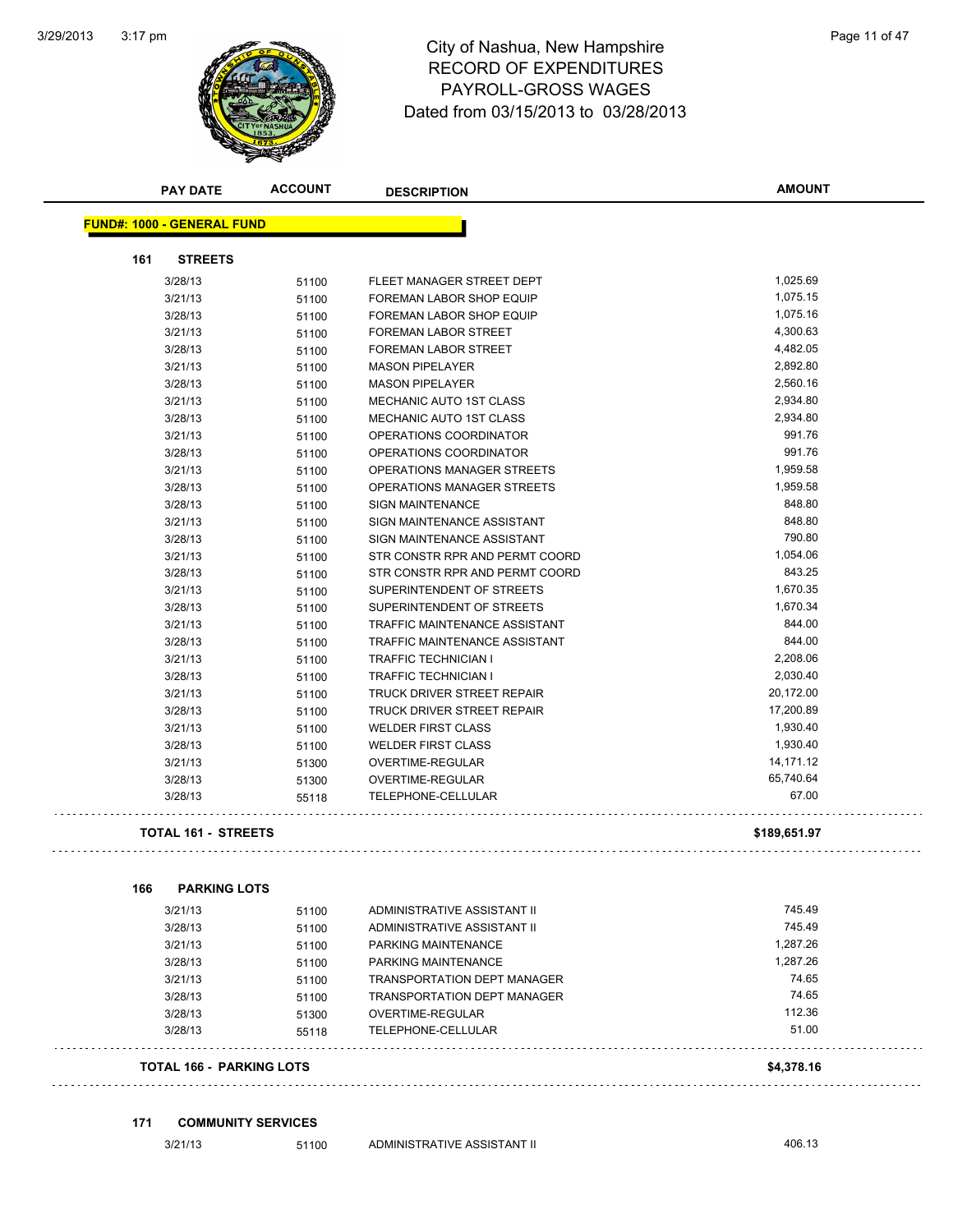

# 3:17 pm<br> **City of Nashua, New Hampshire** Page 12 of 47 RECORD OF EXPENDITURES PAYROLL-GROSS WAGES Dated from 03/15/2013 to 03/28/2013

|                                   | PAY DATE | <b>ACCOUNT</b>                          | <b>DESCRIPTION</b>                  | <b>AMOUNT</b> |
|-----------------------------------|----------|-----------------------------------------|-------------------------------------|---------------|
| <b>FUND#: 1000 - GENERAL FUND</b> |          |                                         |                                     |               |
| 171                               |          | <b>COMMUNITY SERVICES</b>               |                                     |               |
|                                   | 3/28/13  | 51100                                   | ADMINISTRATIVE ASSISTANT II         | 406.13        |
|                                   | 3/21/13  | 51100                                   | DIRECTOR HEALTH AND COMM SVS        | 1,616.88      |
|                                   | 3/28/13  | 51100                                   | DIRECTOR HEALTH AND COMM SVS        | 1,616.89      |
|                                   | 3/21/13  | 51100                                   | <b>HEALTH PROGRAM SPEC</b>          | 451.37        |
|                                   | 3/28/13  | 51100                                   | <b>HEALTH PROGRAM SPEC</b>          | 451.37        |
|                                   | 3/21/13  | 51100                                   | PROGRAM COORDINATOR                 | 877.27        |
|                                   | 3/28/13  | 51100                                   | PROGRAM COORDINATOR                 | 877.27        |
|                                   | 3/28/13  | 55118                                   | TELEPHONE-CELLULAR                  | 50.00         |
|                                   |          | <b>TOTAL 171 - COMMUNITY SERVICES</b>   |                                     | \$6,753.31    |
| 172                               |          | <b>COMMUNITY HEALTH</b>                 |                                     |               |
|                                   | 3/21/13  | 51100                                   | ADMINISTRATIVE ASSISTANT II         | 676.89        |
|                                   | 3/28/13  | 51100                                   | ADMINISTRATIVE ASSISTANT II         | 676.89        |
|                                   | 3/21/13  | 51100                                   | <b>MANAGER COMMUNITY HEALTH</b>     | 1,324.88      |
|                                   | 3/28/13  | 51100                                   | MANAGER COMMUNITY HEALTH            | 1,324.88      |
|                                   | 3/21/13  | 51100                                   | PUB HEALTH NURSE                    | 3,273.46      |
|                                   | 3/28/13  | 51100                                   | PUB HEALTH NURSE                    | 3,273.45      |
|                                   | 3/21/13  | 51412                                   | <b>WAGES PER DIEM</b>               | 181.80        |
|                                   | 3/28/13  | 51412                                   | <b>WAGES PER DIEM</b>               | 75.75         |
|                                   |          | <b>TOTAL 172 - COMMUNITY HEALTH</b>     |                                     | \$10,808.00   |
|                                   |          |                                         |                                     |               |
| 173                               |          | <b>ENVIRONMENTAL HEALTH</b>             |                                     |               |
|                                   | 3/21/13  | 51100                                   | ENVIRONMENTAL HEALTH SPEC I         | 1,547.16      |
|                                   | 3/28/13  | 51100                                   | ENVIRONMENTAL HEALTH SPEC I         | 1,547.17      |
|                                   | 3/21/13  | 51100                                   | <b>ENVIRONMENTAL HEALTH SPEC II</b> | 1,014.26      |
|                                   | 3/28/13  | 51100                                   | ENVIRONMENTAL HEALTH SPEC II        | 1,014.26      |
|                                   | 3/21/13  | 51100                                   | ENVIRONMENTAL TECH OFFICE MGR       | 936.70        |
|                                   | 3/28/13  | 51100                                   | ENVIRONMENTAL TECH OFFICE MGR       | 936.70        |
|                                   | 3/21/13  | 51100                                   | LABORATORY DIRECTOR                 | 1,017.42      |
|                                   | 3/28/13  | 51100                                   | <b>LABORATORY DIRECTOR</b>          | 1,017.42      |
|                                   | 3/21/13  | 51100                                   | MANAGER ENVIRONMENTAL HEALTH        | 1,364.20      |
|                                   | 3/28/13  | 51100                                   | MANAGER ENVIRONMENTAL HEALTH        | 1,364.21      |
|                                   | 3/28/13  | 55118                                   | TELEPHONE-CELLULAR                  | 84.00         |
|                                   |          | <b>TOTAL 173 - ENVIRONMENTAL HEALTH</b> |                                     | \$11,843.50   |
|                                   |          |                                         |                                     |               |
| 174                               |          | <b>WELFARE ADMINISTRATION</b>           |                                     |               |
|                                   | 3/21/13  | 51100                                   | ADMINISTRATIVE ASSISTANT I          | 789.01        |
|                                   | 3/28/13  | 51100                                   | ADMINISTRATIVE ASSISTANT I          | 789.02        |
|                                   | 3/21/13  | 51100                                   | CASE TECHNICIAN WELFARE             | 2,235.03      |
|                                   | 3/28/13  | 51100                                   | CASE TECHNICIAN WELFARE             | 2,235.03      |
|                                   | 3/21/13  | 51100                                   | INTAKE WORKER ACCOUNTANT            | 883.76        |

3/28/13 51100 INTAKE WORKER ACCOUNTANT 883.76 3/21/13 51100 SENIOR CASE TECHNICIAN 903.15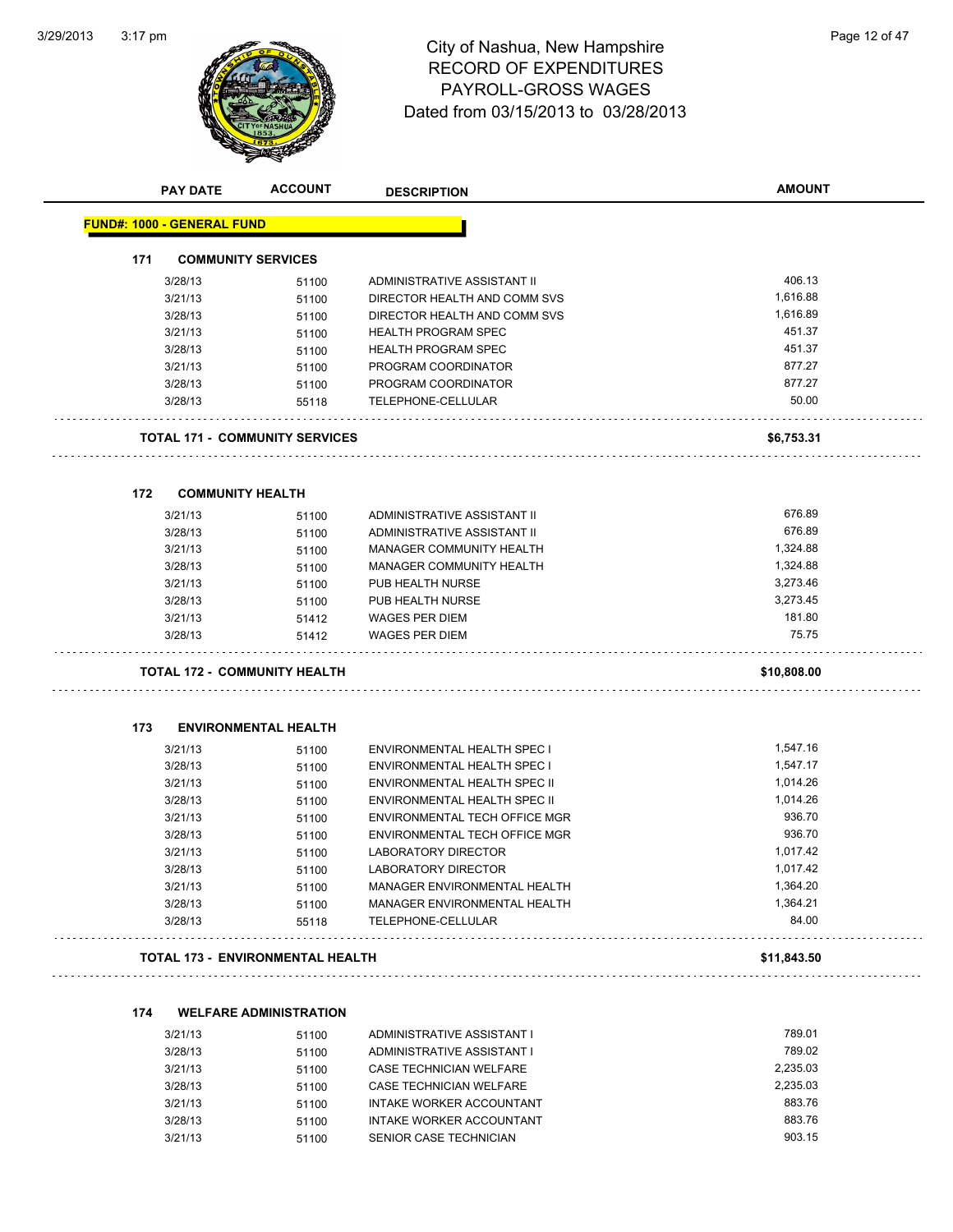$\sim$   $\sim$ 



# 3:17 pm<br> **City of Nashua, New Hampshire** Page 13 of 47 RECORD OF EXPENDITURES PAYROLL-GROSS WAGES Dated from 03/15/2013 to 03/28/2013

| <b>PAY DATE</b>                   | <b>ACCOUNT</b>                            | <b>DESCRIPTION</b>                                      | AMOUNT               |
|-----------------------------------|-------------------------------------------|---------------------------------------------------------|----------------------|
| <b>FUND#: 1000 - GENERAL FUND</b> |                                           |                                                         |                      |
| 174                               | <b>WELFARE ADMINISTRATION</b>             |                                                         |                      |
| 3/28/13                           | 51100                                     | SENIOR CASE TECHNICIAN                                  | 903.15               |
| 3/21/13                           | 51100                                     | <b>WELFARE OFFICER</b>                                  | 1,367.59             |
| 3/28/13                           | 51100                                     | <b>WELFARE OFFICER</b>                                  | 1,367.59             |
| 3/28/13                           | 55118                                     | TELEPHONE-CELLULAR                                      | 50.00                |
|                                   | <b>TOTAL 174 - WELFARE ADMINISTRATION</b> |                                                         | \$12,407.09          |
|                                   |                                           |                                                         |                      |
| 177                               | <b>PARKS &amp; RECREATION</b>             |                                                         |                      |
| 3/21/13                           | 51100                                     | ADMINISTRATIVE ASSISTANT II                             | 716.90               |
| 3/28/13                           | 51100                                     | ADMINISTRATIVE ASSISTANT II                             | 716.90               |
| 3/21/13                           | 51100                                     | <b>BACKHOE OPERATOR</b>                                 | 904.32               |
| 3/28/13                           | 51100                                     | <b>BACKHOE OPERATOR</b>                                 | 926.39               |
| 3/21/13                           | 51100                                     | <b>FOREMAN LABOR PARK</b>                               | 3,225.48             |
| 3/28/13                           | 51100                                     | <b>FOREMAN LABOR PARK</b>                               | 3,225.46<br>5,579.59 |
| 3/21/13                           | 51100                                     | <b>GROUNDS KEEPER PARK MAINT</b>                        |                      |
| 3/28/13                           | 51100                                     | <b>GROUNDS KEEPER PARK MAINT</b>                        | 6,407.20<br>2,310.96 |
| 3/21/13<br>3/28/13                | 51100                                     | <b>GROUNDSMAN I PARKS</b>                               | 2,310.96             |
|                                   | 51100                                     | <b>GROUNDSMAN I PARKS</b><br><b>GROUNDSMAN II PARKS</b> | 802.81               |
| 3/21/13<br>3/28/13                | 51100                                     | <b>GROUNDSMAN II PARKS</b>                              | 802.80               |
| 3/21/13                           | 51100                                     | <b>LEAD GROUNDSMAN</b>                                  | 2,704.81             |
| 3/28/13                           | 51100                                     | <b>LEAD GROUNDSMAN</b>                                  | 2,704.80             |
| 3/21/13                           | 51100<br>51100                            | NURSERY WORKER PARKS                                    | 848.80               |
| 3/28/13                           | 51100                                     | NURSERY WORKER PARKS                                    | 848.80               |
| 3/21/13                           | 51100                                     | OPERATIONS MANAGER STREETS                              | 666.47               |
| 3/28/13                           | 51100                                     | OPERATIONS MANAGER STREETS                              | 666.47               |
| 3/21/13                           | 51100                                     | PROGRAM COORDINATOR                                     | 340.83               |
| 3/28/13                           | 51100                                     | PROGRAM COORDINATOR                                     | 340.83               |
| 3/21/13                           | 51100                                     | RECREATION PROGRAM MANAGER                              | 1,044.71             |
| 3/28/13                           | 51100                                     | RECREATION PROGRAM MANAGER                              | 1,044.70             |
| 3/21/13                           | 51100                                     | <b>SIGN MAINTENANCE</b>                                 | 764.40               |
| 3/21/13                           | 51100                                     | STELLOS STADIUM ATTENDANT                               | 891.20               |
| 3/28/13                           | 51100                                     | STELLOS STADIUM ATTENDANT                               | 891.20               |
| 3/21/13                           | 51100                                     | SUPERINTENDENT OF PARKS RECR                            | 1,622.11             |
| 3/28/13                           | 51100                                     | SUPERINTENDENT OF PARKS RECR                            | 1,622.11             |
| 3/21/13                           | 51100                                     | <b>TRUCK DRIVER PARKS RECR</b>                          | 815.60               |
| 3/28/13                           | 51100                                     | TRUCK DRIVER PARKS RECR                                 | 815.60               |
| 3/21/13                           | 51300                                     | OVERTIME-REGULAR                                        | 1,597.58             |
| 3/28/13                           | 51300                                     | OVERTIME-REGULAR                                        | 4,600.09             |
| 3/28/13                           | 51400                                     | WAGES TEMP-SEASONAL                                     | 15.25                |
| 3/28/13                           | 55118                                     | TELEPHONE-CELLULAR                                      | 67.00                |
| 3/21/13                           | 55642                                     | <b>GAME OFFICIALS</b>                                   | 4,940.00             |
|                                   |                                           |                                                         |                      |

| 3/21/13 | 51100 | ADMIN ASST COST ACCOUNTANT | 760.03 |
|---------|-------|----------------------------|--------|
| 3/28/13 | 51100 | ADMIN ASST COST ACCOUNTANT | 760.03 |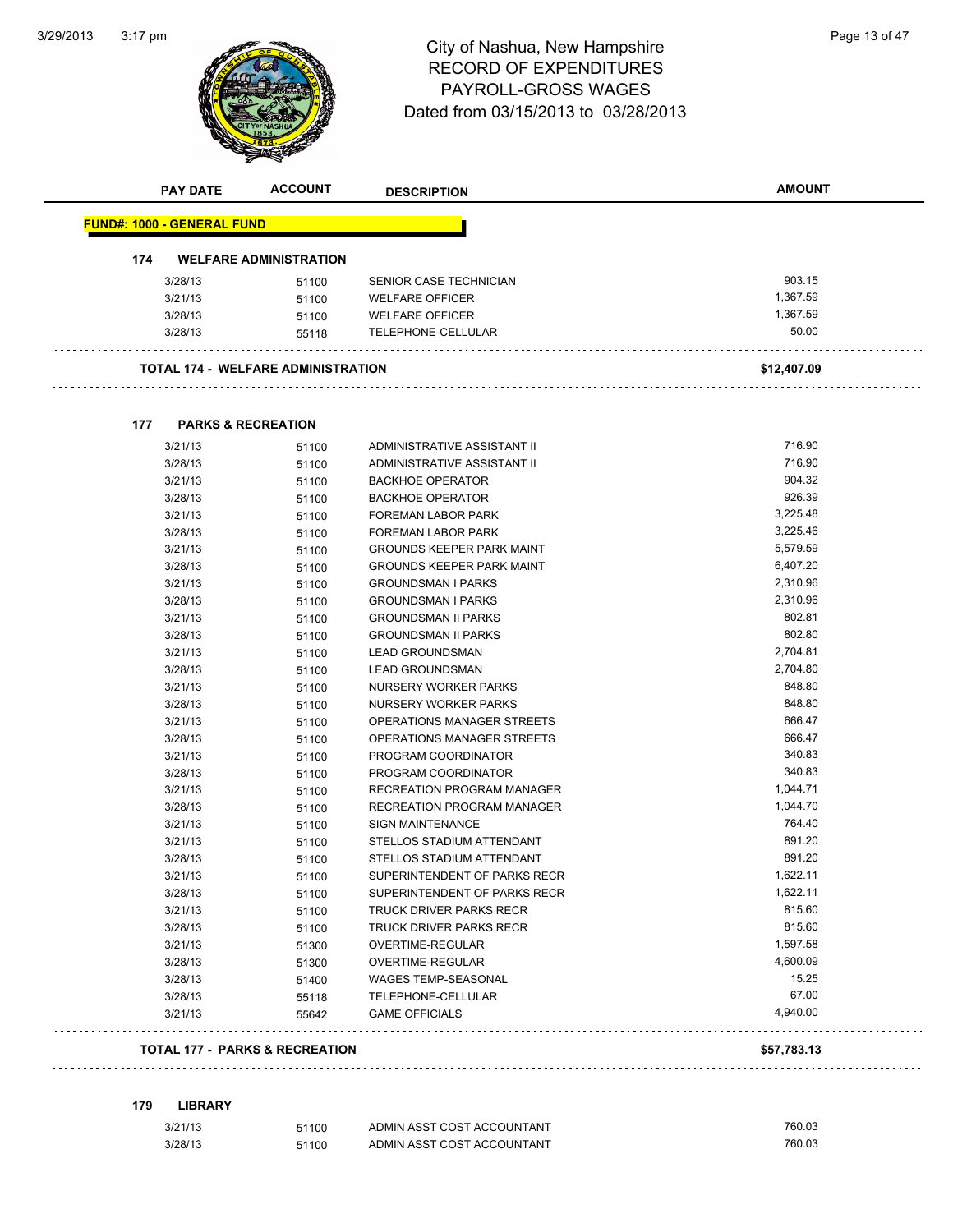

# 3:17 pm<br> **City of Nashua, New Hampshire** Page 14 of 47 RECORD OF EXPENDITURES PAYROLL-GROSS WAGES Dated from 03/15/2013 to 03/28/2013

|     | <b>PAY DATE</b>                   | <b>ACCOUNT</b> | <b>DESCRIPTION</b>                    | <b>AMOUNT</b> |
|-----|-----------------------------------|----------------|---------------------------------------|---------------|
|     |                                   |                |                                       |               |
|     | <b>FUND#: 1000 - GENERAL FUND</b> |                |                                       |               |
| 179 | <b>LIBRARY</b>                    |                |                                       |               |
|     | 3/21/13                           | 51100          | ASSISTANT DIRECTOR LIBRARY            | 1,255.87      |
|     | 3/28/13                           | 51100          | ASSISTANT DIRECTOR LIBRARY            | 1,255.87      |
|     | 3/21/13                           | 51100          | ASSISTANT LIBRARIAN CIRCULATIO        | 922.00        |
|     | 3/28/13                           | 51100          | ASSISTANT LIBRARIAN CIRCULATIO        | 922.00        |
|     | 3/21/13                           | 51100          | ASSISTANT LIBRARIAN MEDIA SERV        | 715.90        |
|     | 3/28/13                           | 51100          | ASSISTANT LIBRARIAN MEDIA SERV        | 715.90        |
|     | 3/21/13                           | 51100          | ASSISTANT LIBRARIAN TECH SVS          | 951.66        |
|     | 3/28/13                           | 51100          | ASSISTANT LIBRARIAN TECH SVS          | 951.66        |
|     | 3/21/13                           | 51100          | ASSISTANT LIBRARIAN YOUTH SERV        | 738.91        |
|     | 3/28/13                           | 51100          | ASSISTANT LIBRARIAN YOUTH SERV        | 738.91        |
|     | 3/21/13                           | 51100          | <b>DIRECTOR LIBRARY</b>               | 1,778.30      |
|     | 3/28/13                           | 51100          | <b>DIRECTOR LIBRARY</b>               | 1,778.30      |
|     | 3/21/13                           | 51100          | <b>EXECUTIVE ASST OFFICE MANAGER</b>  | 809.99        |
|     | 3/28/13                           | 51100          | EXECUTIVE ASST OFFICE MANAGER         | 809.99        |
|     | 3/21/13                           | 51100          | <b>JANITOR</b>                        | 464.60        |
|     | 3/28/13                           | 51100          | <b>JANITOR</b>                        | 464.61        |
|     | 3/21/13                           | 51100          | LIBRARIAN ADULT SERVICES              | 911.78        |
|     | 3/28/13                           | 51100          | LIBRARIAN ADULT SERVICES              | 911.78        |
|     | 3/21/13                           | 51100          | <b>LIBRARIAN CIRCULATION</b>          | 911.78        |
|     | 3/28/13                           | 51100          | <b>LIBRARIAN CIRCULATION</b>          | 911.79        |
|     | 3/21/13                           | 51100          | <b>LIBRARIAN MEDIA SERVICES</b>       | 865.39        |
|     | 3/28/13                           | 51100          | LIBRARIAN MEDIA SERVICES              | 865.38        |
|     | 3/21/13                           | 51100          | LIBRARIAN OUTREACH SVS                | 946.43        |
|     | 3/28/13                           | 51100          | <b>LIBRARIAN OUTREACH SVS</b>         | 946.43        |
|     | 3/21/13                           | 51100          | <b>LIBRARIAN TECH SERVICES</b>        | 982.38        |
|     | 3/28/13                           | 51100          | <b>LIBRARIAN TECH SERVICES</b>        | 982.39        |
|     | 3/21/13                           | 51100          | LIBRARIAN YOUTH SERVICES              | 1,374.22      |
|     | 3/28/13                           | 51100          | LIBRARIAN YOUTH SERVICES              | 1,374.22      |
|     | 3/21/13                           | 51100          | LIBRARY ASSISTANT ADULT SERVIC        | 629.71        |
|     | 3/28/13                           | 51100          | LIBRARY ASSISTANT ADULT SERVIC        | 629.71        |
|     | 3/21/13                           | 51100          | LIBRARY ASSISTANT CIRCULATION         | 3,994.20      |
|     | 3/28/13                           | 51100          | LIBRARY ASSISTANT CIRCULATION         | 3,994.21      |
|     | 3/21/13                           | 51100          | LIBRARY ASSISTANT MEDIA SERVIC        | 1,942.00      |
|     | 3/28/13                           | 51100          | <b>LIBRARY ASSISTANT MEDIA SERVIC</b> | 1,942.00      |
|     | 3/21/13                           | 51100          | <b>LIBRARY ASSISTANT TECH SVS</b>     | 669.56        |
|     | 3/28/13                           | 51100          | LIBRARY ASSISTANT TECH SVS            | 669.57        |
|     | 3/21/13                           | 51100          | LIBRARY ASSISTANT YOUTH SERVIC        | 1,258.11      |
|     | 3/28/13                           | 51100          | LIBRARY ASSISTANT YOUTH SERVIC        | 1,258.11      |
|     | 3/21/13                           | 51100          | <b>MAINTENANCE SUPV</b>               | 807.51        |
|     | 3/28/13                           | 51100          | MAINTENANCE SUPV                      | 807.51        |
|     | 3/21/13                           | 51100          | <b>MEDIA SERVICES COORDINATOR</b>     | 1,141.43      |
|     | 3/28/13                           | 51100          | <b>MEDIA SERVICES COORDINATOR</b>     | 1,141.42      |
|     | 3/21/13                           | 51100          | REFERENCE LIBRARIAN ADULT SERV        | 2,998.24      |
|     | 3/28/13                           | 51100          | REFERENCE LIBRARIAN ADULT SERV        | 2,998.24      |
|     | 3/21/13                           | 51100          | REFERENCE LIBRARIAN TECH SVS          | 716.50        |
|     | 3/28/13                           | 51100          | REFERENCE LIBRARIAN TECH SVS          | 716.50        |
|     | 3/21/13                           | 51100          | <b>SECURITY LIBRARY</b>               | 649.95        |
|     | 3/28/13                           | 51100          | <b>SECURITY LIBRARY</b>               | 649.95        |
|     | 3/21/13                           | 51200          | LIBRARY ASSISTANT CIRCULATION         | 472.16        |
|     | 3/28/13                           | 51200          | LIBRARY ASSISTANT CIRCULATION         | 472.16        |
|     | 3/21/13                           | 51200          | LIBRARY ASSISTANT TECH SVS            | 393.56        |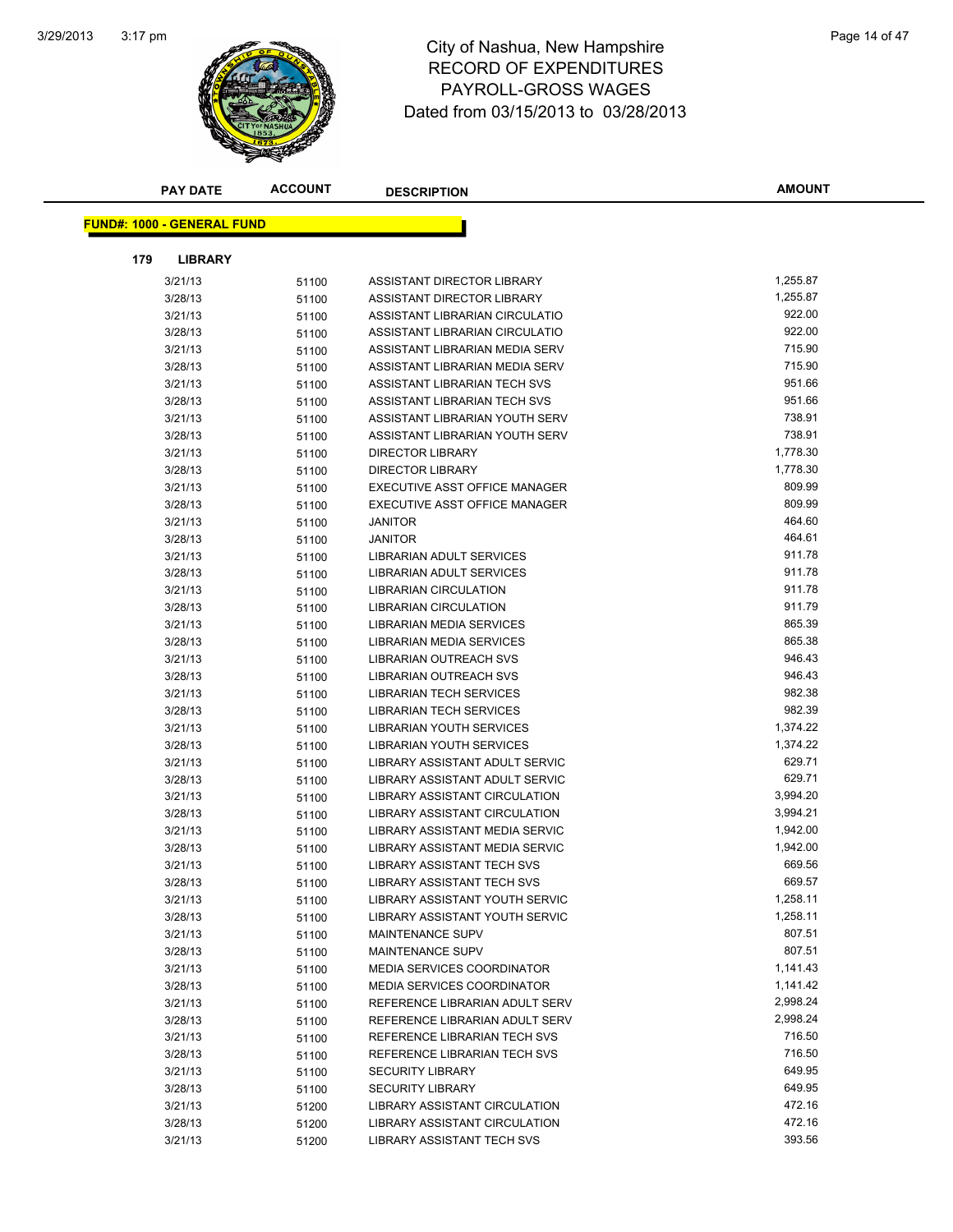

# 3:17 pm<br> **City of Nashua, New Hampshire** Page 15 of 47 RECORD OF EXPENDITURES PAYROLL-GROSS WAGES Dated from 03/15/2013 to 03/28/2013

|         | <b>PAY DATE</b>                          | <b>ACCOUNT</b> | <b>DESCRIPTION</b>                  | <b>AMOUNT</b> |
|---------|------------------------------------------|----------------|-------------------------------------|---------------|
|         | <b>FUND#: 1000 - GENERAL FUND</b>        |                |                                     |               |
|         |                                          |                |                                     |               |
| 179     | <b>LIBRARY</b>                           |                |                                     |               |
|         | 3/28/13                                  | 51200          | LIBRARY ASSISTANT TECH SVS          | 393.56        |
| 3/21/13 |                                          | 51200          | LIBRARY ASSISTANT YOUTH SERVIC      | 307.00        |
|         | 3/28/13                                  | 51200          | LIBRARY ASSISTANT YOUTH SERVIC      | 307.00        |
|         | 3/21/13                                  | 51200          | LIBRARY PAGE YOUTH SERVICES         | 275.10        |
|         | 3/28/13                                  | 51200          | LIBRARY PAGE YOUTH SERVICES         | 229.25        |
| 3/21/13 |                                          | 51200          | <b>LIBRARY PAGES CIRCULATION</b>    | 775.40        |
| 3/28/13 |                                          | 51200          | LIBRARY PAGES CIRCULATION           | 634.48        |
| 3/21/13 |                                          | 51200          | <b>LIBRARY PAGES MEDIA SERVICES</b> | 427.20        |
|         | 3/28/13                                  | 51200          | LIBRARY PAGES MEDIA SERVICES        | 418.30        |
|         | 3/21/13                                  | 51300          | OVERTIME-REGULAR                    | 1,231.25      |
|         | 3/28/13                                  | 51300          | OVERTIME-REGULAR                    | 951.43        |
|         | <b>TOTAL 179 - LIBRARY</b>               |                |                                     | \$65,680.78   |
| 181     | <b>COMMUNITY DEVELOPMENT</b>             |                |                                     |               |
| 3/21/13 |                                          | 51100          | ADMINISTRATIVE ASSISTANT II         | 649.33        |
|         | 3/28/13                                  | 51100          | ADMINISTRATIVE ASSISTANT II         | 649.34        |
|         | 3/21/13                                  | 51100          | DIRECTOR COMMUNITY DEVELOPMENT      | 2,120.58      |
|         | 3/28/13                                  | 51100          | DIRECTOR COMMUNITY DEVELOPMENT      | 2,120.58      |
|         | 3/21/13                                  | 51200          | <b>CLERK TYPIST II PT</b>           | 316.97        |
| 3/28/13 |                                          | 51200          | <b>CLERK TYPIST II PT</b>           | 316.98        |
|         |                                          |                |                                     | \$6,173.78    |
|         | <b>TOTAL 181 - COMMUNITY DEVELOPMENT</b> |                |                                     |               |
|         |                                          |                |                                     |               |
| 182     | <b>PLANNING &amp; ZONING</b>             |                |                                     |               |
| 3/21/13 |                                          | 51100          | DEPARTMENT COORDINATOR              | 895.66        |
| 3/28/13 |                                          | 51100          | DEPARTMENT COORDINATOR              | 895.66        |
|         | 3/21/13                                  | 51100          | DEPUTY PLANNING MANAGER             | 2,538.81      |
|         | 3/28/13                                  | 51100          | DEPUTY PLANNING MANAGER             | 2,538.81      |
|         | 3/21/13                                  | 51100          | <b>MANAGER PLANNING DEPT</b>        | 1,823.90      |
|         | 3/28/13                                  | 51100          | MANAGER PLANNING DEPT               | 1,823.89      |
|         | 3/21/13                                  | 51100          | <b>PLANNER I</b>                    | 1,892.04      |
|         | 3/28/13                                  | 51100          | PLANNER I                           | 1,392.04      |
|         | 3/21/13                                  | 51100          | <b>PLANNER II</b>                   | 1,073.92      |
|         | 3/28/13                                  | 51100          | PLANNER II                          | 1,073.92      |
|         | 3/28/13                                  | 53428          | STENOGRAPHIC SERVICES               | 500.00        |
|         | 3/28/13                                  | 55118          | TELEPHONE-CELLULAR                  | 17.00         |
|         | <b>TOTAL 182 - PLANNING &amp; ZONING</b> |                |                                     | \$16,465.65   |
| 183     | <b>ECONOMIC DEVELOPMENT</b>              |                |                                     |               |
|         | 3/21/13                                  | 51100          | ECONOMIC DEV DIRECTOR               | 1,766.76      |

#### **TOTAL 183 - ECONOMIC DEVELOPMENT \$3,533.52**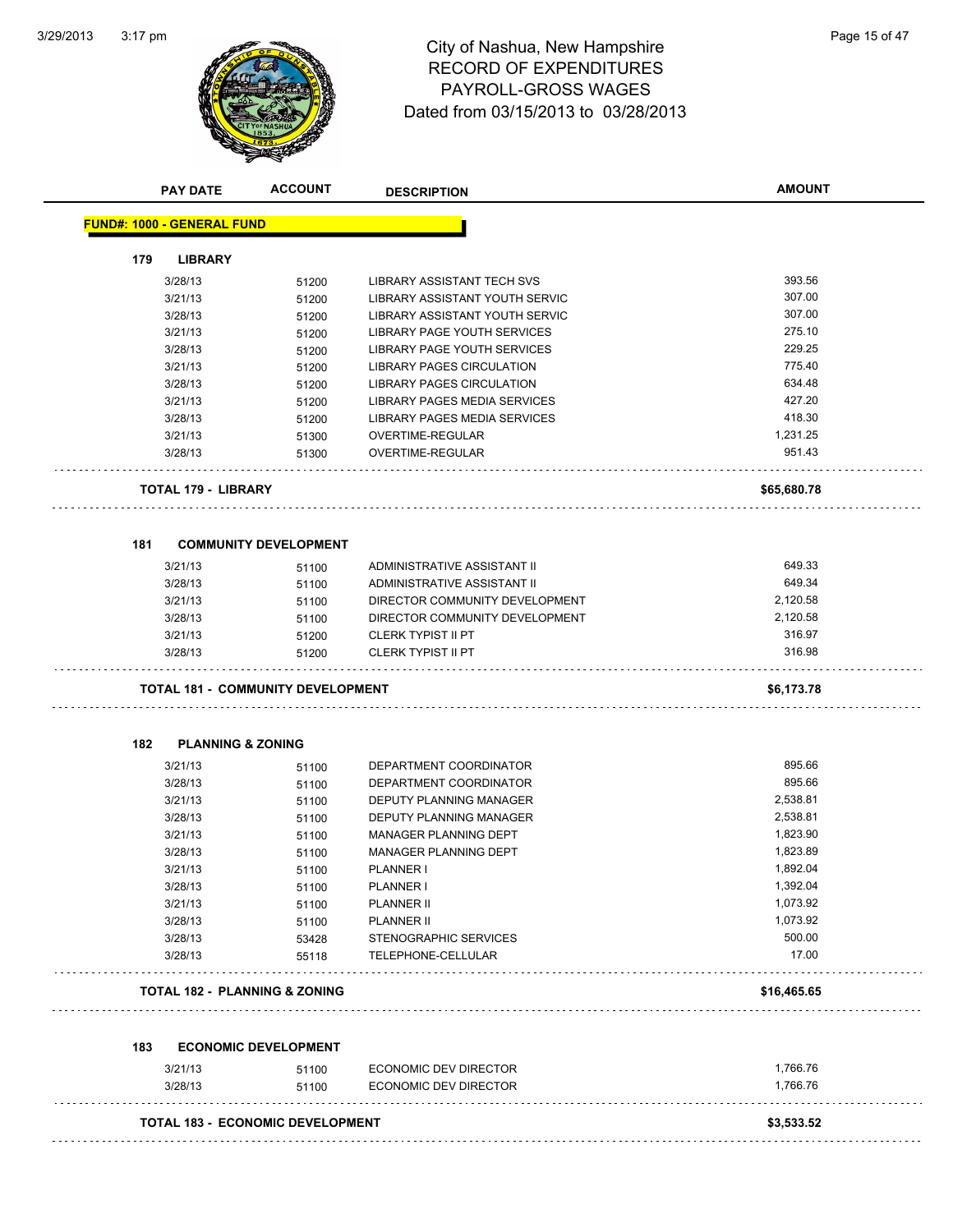

#### 3:17 pm<br> **City of Nashua, New Hampshire** Page 16 of 47 RECORD OF EXPENDITURES PAYROLL-GROSS WAGES Dated from 03/15/2013 to 03/28/2013

|     | <b>PAY DATE</b>                   | <b>ACCOUNT</b> | <b>DESCRIPTION</b>                                       | <b>AMOUNT</b>    |
|-----|-----------------------------------|----------------|----------------------------------------------------------|------------------|
|     |                                   |                |                                                          |                  |
|     | <b>FUND#: 1000 - GENERAL FUND</b> |                |                                                          |                  |
| 191 | <b>SCHOOL</b>                     |                |                                                          |                  |
|     | 3/28/13                           | 51100          | ASSISTANT PRINCIPAL AMH                                  | 2,762.61         |
|     | 3/28/13                           | 51100          | ASSISTANT PRINCIPAL BIC                                  | 2,873.96         |
|     | 3/28/13                           | 51100          | ASSISTANT PRINCIPAL BRO                                  | 1,381.31         |
|     | 3/28/13                           | 51100          | ASSISTANT PRINCIPAL CHARL                                | 2,915.05         |
|     | 3/28/13                           | 51100          | ASSISTANT PRINCIPAL DR CRSP                              | 2,873.96         |
|     | 3/28/13                           | 51100          | ASSISTANT PRINCIPAL ELM                                  | 6,822.24         |
|     | 3/28/13                           | 51100          | ASSISTANT PRINCIPAL FES                                  | 2,915.05         |
|     | 3/28/13                           | 51100          | ASSISTANT PRINCIPAL FMS                                  | 3,411.12         |
|     | 3/28/13                           | 51100          | ASSISTANT PRINCIPAL MDE                                  | 1,516.44         |
|     | 3/28/13                           | 51100          | ASSISTANT PRINCIPAL MTP                                  | 1,381.31         |
|     | 3/28/13                           | 51100          | ASSISTANT PRINCIPAL NHN                                  | 9,537.95         |
|     | 3/28/13                           | 51100          | ASSISTANT PRINCIPAL NHS                                  | 13,354.51        |
|     | 3/28/13                           | 51100          | ASSISTANT PRINCIPAL PMS                                  | 6,830.15         |
|     | 3/28/13                           | 51100          | ASSISTANT PRINCIPAL SHE                                  | 1,436.98         |
|     | 3/28/13                           | 51100          | ASSISTANT SUPERINTENDENT                                 | 8,189.44         |
|     | 3/28/13                           | 51100          | <b>ASST DIRECTOR ADULT ED</b>                            | 5,389.57         |
|     | 3/28/13                           | 51100          | ASST DIRECTOR PLANT OPS                                  | 4,219.70         |
|     | 3/28/13                           | 51100          | <b>ASST DIRECTOR SPED</b>                                | 5,972.01         |
|     | 3/21/13                           | 51100          | ASST SYSTEMS ADMIN FULL YEAR                             | 865.39           |
|     | 3/28/13                           | 51100          | ASST SYSTEMS ADMIN FULL YEAR                             | 11,355.88        |
|     | 3/21/13                           | 51100          | ASST SYSTEMS ADMIN SCH YEAR                              | 738.86           |
|     | 3/28/13                           | 51100          | ASST SYSTEMS ADMIN SCH YEAR                              | 591.09           |
|     | 3/28/13                           | 51100          | ATTENDANCE OFFICER                                       | 2,225.67         |
|     | 3/28/13                           | 51100          | CAREER CENTER COORD NHN                                  | 1,449.39         |
|     | 3/28/13                           | 51100          | CAREER CENTER COORD NHS                                  | 1,449.39         |
|     | 3/28/13                           | 51100          | CHIEF OPERATING OFFICER                                  | 3,868.07         |
|     | 3/21/13                           | 51100          | CLERICAL ACADEMY NHN                                     | 2,644.14         |
|     | 3/28/13                           | 51100          | CLERICAL ACADEMY NHN                                     | 2,397.36         |
|     | 3/21/13                           | 51100          | CLERICAL ACADEMY NHS                                     | 1,996.51         |
|     | 3/28/13                           | 51100          | CLERICAL ACADEMY NHS                                     | 1,810.17         |
|     | 3/21/13                           | 51100          | <b>CLERICAL ASST SUPER SUP</b>                           | 1,978.22         |
|     | 3/28/13                           | 51100          | <b>CLERICAL ASST SUPER SUP</b>                           | 1,978.23         |
|     | 3/21/13                           | 51100          | CLERICAL ATHLETIC NHN                                    | 690.38           |
|     | 3/28/13                           | 51100          | CLERICAL ATHLETIC NHN                                    | 625.94           |
|     | 3/21/13                           | 51100          | CLERICAL ATHLETIC NHS                                    | 679.13           |
|     | 3/28/13                           | 51100          | CLERICAL ATHLETIC NHS                                    | 615.74           |
|     | 3/21/13                           | 51100          | CLERICAL BOARD OF ED SUP                                 | 759.54<br>759.54 |
|     | 3/28/13                           | 51100          | CLERICAL BOARD OF ED SUP                                 | 3,455.26         |
|     | 3/21/13                           | 51100          | <b>CLERICAL BUSINESS</b>                                 | 3,455.27         |
|     | 3/28/13                           | 51100          | <b>CLERICAL BUSINESS</b>                                 | 779.39           |
|     | 3/21/13                           | 51100          | CLERICAL CHIEF OP OFFICER SUP                            | 779.39           |
|     | 3/28/13<br>3/21/13                | 51100          | CLERICAL CHIEF OP OFFICER SUP<br><b>CLERICAL CTE NHN</b> | 720.88           |
|     |                                   | 51100          |                                                          | 718.88           |
|     | 3/28/13<br>3/21/13                | 51100          | CLERICAL CTE NHN<br><b>CLERICAL CTE NHS</b>              | 690.39           |
|     | 3/28/13                           | 51100<br>51100 | CLERICAL CTE NHS                                         | 625.94           |
|     | 3/21/13                           | 51100          | CLERICAL GUIDANCE ELM                                    | 724.13           |
|     | 3/28/13                           | 51100          | CLERICAL GUIDANCE ELM                                    | 656.54           |
|     | 3/21/13                           | 51100          | <b>CLERICAL GUIDANCE NHN</b>                             | 2,648.19         |
|     | 3/28/13                           | 51100          | <b>CLERICAL GUIDANCE NHN</b>                             | 2,342.10         |
|     | 3/21/13                           | 51100          | <b>CLERICAL GUIDANCE NHS</b>                             | 2,697.69         |
|     |                                   |                |                                                          |                  |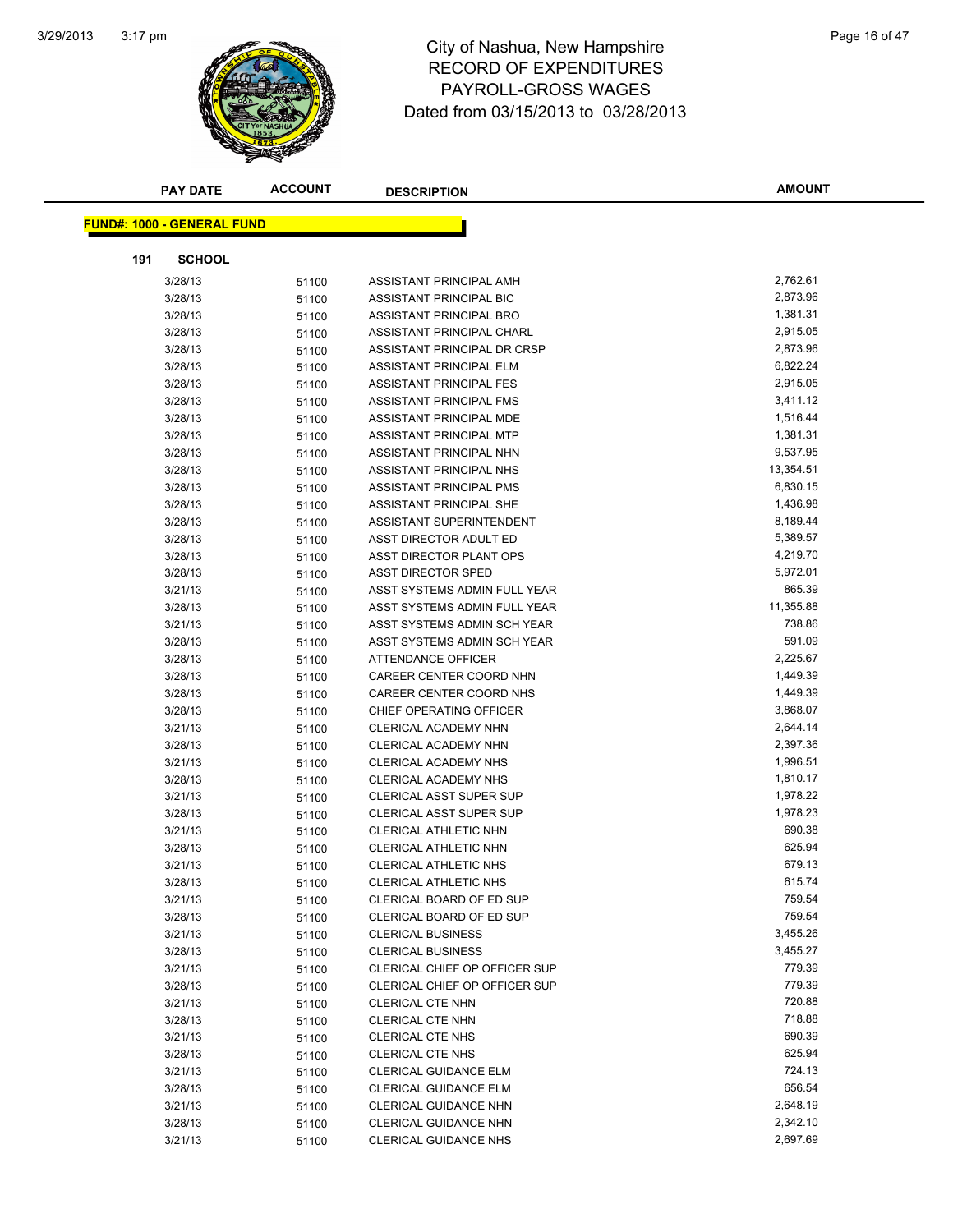

## 3:17 pm<br> **City of Nashua, New Hampshire** Page 17 of 47 RECORD OF EXPENDITURES PAYROLL-GROSS WAGES Dated from 03/15/2013 to 03/28/2013

|     | <b>PAY DATE</b>                   | <b>ACCOUNT</b> | <b>DESCRIPTION</b>               | <b>AMOUNT</b> |
|-----|-----------------------------------|----------------|----------------------------------|---------------|
|     | <b>FUND#: 1000 - GENERAL FUND</b> |                |                                  |               |
|     |                                   |                |                                  |               |
| 191 | <b>SCHOOL</b>                     |                |                                  |               |
|     | 3/28/13                           | 51100          | <b>CLERICAL GUIDANCE NHS</b>     | 2,385.07      |
|     | 3/21/13                           | 51100          | <b>CLERICAL HUMAN RESOURCES</b>  | 2,646.01      |
|     | 3/28/13                           | 51100          | <b>CLERICAL HUMAN RESOURCES</b>  | 2,646.01      |
|     | 3/21/13                           | 51100          | <b>CLERICAL PAYROLL SUP</b>      | 647.63        |
|     | 3/28/13                           | 51100          | <b>CLERICAL PAYROLL SUP</b>      | 647.63        |
|     | 3/21/13                           | 51100          | <b>CLERICAL PLANT OPS</b>        | 724.13        |
|     | 3/28/13                           | 51100          | <b>CLERICAL PLANT OPS</b>        | 724.14        |
|     | 3/21/13                           | 51100          | <b>CLERICAL PRINCIPAL AMH</b>    | 1,263.38      |
|     | 3/28/13                           | 51100          | <b>CLERICAL PRINCIPAL AMH</b>    | 558.28        |
|     | 3/21/13                           | 51100          | CLERICAL PRINCIPAL BIC           | 1,338.01      |
|     | 3/28/13                           | 51100          | <b>CLERICAL PRINCIPAL BIC</b>    | 1,213.12      |
|     | 3/21/13                           | 51100          | <b>CLERICAL PRINCIPAL BIR</b>    | 1,380.76      |
|     | 3/28/13                           | 51100          | <b>CLERICAL PRINCIPAL BIR</b>    | 1,178.24      |
|     | 3/21/13                           | 51100          | <b>CLERICAL PRINCIPAL BRO</b>    | 1,414.51      |
|     | 3/28/13                           | 51100          | <b>CLERICAL PRINCIPAL BRO</b>    | 1,282.48      |
|     | 3/21/13                           | 51100          | CLERICAL PRINCIPAL CHA           | 1,295.26      |
|     | 3/28/13                           | 51100          | CLERICAL PRINCIPAL CHA           | 1,174.36      |
|     | 3/21/13                           | 51100          | <b>CLERICAL PRINCIPAL DRC</b>    | 1,295.26      |
|     | 3/28/13                           | 51100          | <b>CLERICAL PRINCIPAL DRC</b>    | 1,174.36      |
|     | 3/21/13                           | 51100          | CLERICAL PRINCIPAL ELM           | 3,114.48      |
|     | 3/28/13                           | 51100          | CLERICAL PRINCIPAL ELM           | 2,431.47      |
|     | 3/21/13                           | 51100          | <b>CLERICAL PRINCIPAL FES</b>    | 1,358.27      |
|     | 3/28/13                           | 51100          | <b>CLERICAL PRINCIPAL FES</b>    | 1,231.50      |
|     | 3/21/13                           | 51100          | <b>CLERICAL PRINCIPAL FMS</b>    | 2,048.64      |
|     | 3/28/13                           | 51100          | <b>CLERICAL PRINCIPAL FMS</b>    | 1,857.42      |
|     | 3/21/13                           | 51100          | <b>CLERICAL PRINCIPAL LDG</b>    | 1,263.38      |
|     | 3/28/13                           | 51100          | CLERICAL PRINCIPAL LDG           | 1,145.46      |
|     | 3/21/13                           | 51100          | <b>CLERICAL PRINCIPAL MDE</b>    | 1,403.26      |
|     | 3/28/13                           | 51100          | CLERICAL PRINCIPAL MDE           | 1,272.28      |
|     | 3/21/13                           | 51100          | <b>CLERICAL PRINCIPAL MTP</b>    | 1,338.01      |
|     | 3/28/13                           | 51100          | <b>CLERICAL PRINCIPAL MTP</b>    | 1,213.12      |
|     | 3/21/13                           | 51100          | CLERICAL PRINCIPAL NHN           | 2,533.06      |
|     | 3/28/13                           | 51100          | CLERICAL PRINCIPAL NHN           | 2,352.77      |
|     | 3/21/13                           | 51100          | <b>CLERICAL PRINCIPAL NHS</b>    | 1,550.63      |
|     | 3/28/13                           | 51100          | <b>CLERICAL PRINCIPAL NHS</b>    | 1,550.63      |
|     | 3/21/13                           | 51100          | <b>CLERICAL PRINCIPAL NSE</b>    | 1,338.01      |
|     | 3/28/13                           | 51100          | <b>CLERICAL PRINCIPAL NSE</b>    | 1,213.12      |
|     | 3/21/13                           | 51100          | <b>CLERICAL PRINCIPAL PMS</b>    | 2,116.14      |
|     | 3/28/13                           | 51100          | <b>CLERICAL PRINCIPAL PMS</b>    | 1,918.62      |
|     | 3/21/13                           | 51100          | <b>CLERICAL PRINCIPAL SHE</b>    | 1,414.51      |
|     | 3/28/13                           | 51100          | <b>CLERICAL PRINCIPAL SHE</b>    | 1,282.48      |
|     | 3/21/13                           | 51100          | <b>CLERICAL RECEPTIONIST NHS</b> | 647.63        |
|     | 3/28/13                           | 51100          | <b>CLERICAL RECEPTIONIST NHS</b> | 587.18        |
|     | 3/21/13                           | 51100          | CLERICAL SPECIAL ED NHS          | 724.13        |
|     | 3/28/13                           | 51100          | CLERICAL SPECIAL ED NHS          | 656.54        |
|     | 3/21/13                           | 51100          | CLERICAL SPECIAL ED SUP          | 1,448.26      |
|     | 3/28/13                           | 51100          | CLERICAL SPECIAL ED SUP          | 1,448.26      |
|     | 3/21/13                           | 51100          | <b>CLERICAL STUDENT SERV SUP</b> | 768.69        |
|     | 3/28/13                           | 51100          | <b>CLERICAL STUDENT SERV SUP</b> | 768.69        |
|     | 3/21/13                           | 51100          | <b>CLERICAL SUB SERVICE SUP</b>  | 722.88        |
|     | 3/28/13                           | 51100          | CLERICAL SUB SERVICE SUP         | 665.85        |
|     |                                   |                |                                  |               |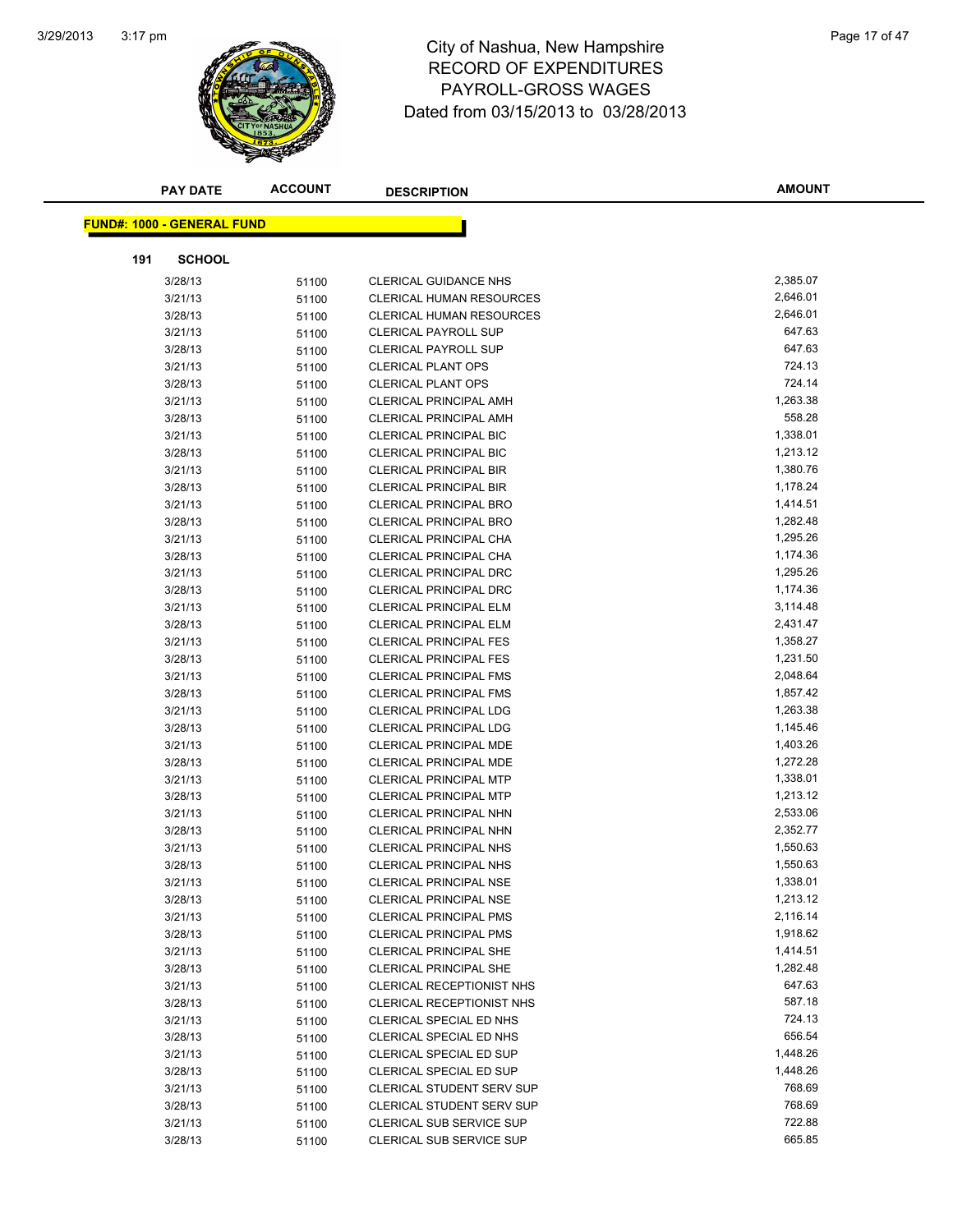

# 3:17 pm<br> **City of Nashua, New Hampshire** Page 18 of 47 RECORD OF EXPENDITURES PAYROLL-GROSS WAGES Dated from 03/15/2013 to 03/28/2013

|     | <b>PAY DATE</b>                   | <b>ACCOUNT</b> | <b>DESCRIPTION</b>                           | <b>AMOUNT</b>        |
|-----|-----------------------------------|----------------|----------------------------------------------|----------------------|
|     | <b>FUND#: 1000 - GENERAL FUND</b> |                |                                              |                      |
|     |                                   |                |                                              |                      |
| 191 | <b>SCHOOL</b>                     |                |                                              |                      |
|     | 3/21/13                           | 51100          | CLERICAL SUPERINTENDANT SUP                  | 907.63               |
|     | 3/28/13                           | 51100          | CLERICAL SUPERINTENDANT SUP                  | 907.63               |
|     | 3/21/13                           | 51100          | <b>CLERICAL TRANSPORTATION SUP</b>           | 724.13               |
|     | 3/28/13                           | 51100          | <b>CLERICAL TRANSPORTATION SUP</b>           | 724.13               |
|     | 3/21/13                           | 51100          | CLERICAL VOCATIONAL NHN                      | 724.13               |
|     | 3/28/13                           | 51100          | CLERICAL VOCATIONAL NHN                      | 724.13               |
|     | 3/28/13                           | 51100          | <b>CURRICULUM SUPERVISOR</b>                 | 5,955.42             |
|     | 3/21/13                           | 51100          | <b>CUSTODIAN AMH</b>                         | 1,928.40             |
|     | 3/28/13                           | 51100          | <b>CUSTODIAN AMH</b>                         | 1,928.40             |
|     | 3/21/13                           | 51100          | <b>CUSTODIAN ASST HEAD ELM</b>               | 868.80               |
|     | 3/28/13                           | 51100          | <b>CUSTODIAN ASST HEAD ELM</b>               | 868.80               |
|     | 3/21/13                           | 51100          | <b>CUSTODIAN ASST HEAD FMS</b>               | 732.40               |
|     | 3/28/13                           | 51100          | <b>CUSTODIAN ASST HEAD FMS</b>               | 732.40               |
|     | 3/21/13                           | 51100          | <b>CUSTODIAN ASST HEAD NHN</b>               | 1,609.20             |
|     | 3/28/13                           | 51100          | <b>CUSTODIAN ASST HEAD NHN</b>               | 1,609.20             |
|     | 3/21/13                           | 51100          | <b>CUSTODIAN ASST HEAD NHS</b>               | 1,609.20             |
|     | 3/28/13                           | 51100          | <b>CUSTODIAN ASST HEAD NHS</b>               | 1,609.20             |
|     | 3/21/13                           | 51100          | <b>CUSTODIAN BIC</b>                         | 1,542.70             |
|     | 3/28/13                           | 51100          | <b>CUSTODIAN BIC</b>                         | 1,928.40             |
|     | 3/21/13                           | 51100          | <b>CUSTODIAN BIR</b>                         | 1,928.40             |
|     | 3/28/13                           | 51100          | <b>CUSTODIAN BIR</b>                         | 1,928.40             |
|     | 3/21/13                           | 51100          | <b>CUSTODIAN BRO</b>                         | 1,285.60             |
|     | 3/28/13                           | 51100          | <b>CUSTODIAN BRO</b>                         | 1,285.60             |
|     | 3/21/13                           | 51100          | <b>CUSTODIAN CHA</b>                         | 1,285.60             |
|     | 3/28/13                           | 51100          | <b>CUSTODIAN CHA</b>                         | 1,285.60             |
|     | 3/21/13                           | 51100          | <b>CUSTODIAN DRC</b>                         | 1,285.60             |
|     | 3/28/13                           | 51100          | <b>CUSTODIAN DRC</b>                         | 1,285.60             |
|     | 3/21/13                           | 51100          | <b>CUSTODIAN ELM</b>                         | 5,230.00<br>5,230.00 |
|     | 3/28/13<br>3/21/13                | 51100          | <b>CUSTODIAN ELM</b><br><b>CUSTODIAN FES</b> | 1,285.60             |
|     | 3/28/13                           | 51100<br>51100 | <b>CUSTODIAN FES</b>                         | 1,285.60             |
|     | 3/21/13                           |                | <b>CUSTODIAN FMS</b>                         | 2,571.20             |
|     | 3/28/13                           | 51100<br>51100 | <b>CUSTODIAN FMS</b>                         | 2,571.20             |
|     | 3/21/13                           | 51100          | <b>CUSTODIAN HEAD AMH</b>                    | 732.40               |
|     | 3/28/13                           | 51100          | <b>CUSTODIAN HEAD AMH</b>                    | 732.40               |
|     | 3/21/13                           | 51100          | <b>CUSTODIAN HEAD BIC</b>                    | 732.40               |
|     | 3/28/13                           | 51100          | <b>CUSTODIAN HEAD BIC</b>                    | 732.40               |
|     | 3/21/13                           | 51100          | <b>CUSTODIAN HEAD BIR</b>                    | 732.40               |
|     | 3/28/13                           | 51100          | <b>CUSTODIAN HEAD BIR</b>                    | 732.40               |
|     | 3/21/13                           | 51100          | <b>CUSTODIAN HEAD BRO</b>                    | 732.40               |
|     | 3/28/13                           | 51100          | <b>CUSTODIAN HEAD BRO</b>                    | 732.40               |
|     | 3/21/13                           | 51100          | <b>CUSTODIAN HEAD CHA</b>                    | 732.40               |
|     | 3/28/13                           | 51100          | <b>CUSTODIAN HEAD CHA</b>                    | 732.40               |
|     | 3/21/13                           | 51100          | <b>CUSTODIAN HEAD DRC</b>                    | 732.40               |
|     | 3/28/13                           | 51100          | <b>CUSTODIAN HEAD DRC</b>                    | 732.40               |
|     | 3/21/13                           | 51100          | <b>CUSTODIAN HEAD ELM</b>                    | 868.80               |
|     | 3/28/13                           | 51100          | <b>CUSTODIAN HEAD ELM</b>                    | 868.80               |
|     | 3/21/13                           | 51100          | <b>CUSTODIAN HEAD FES</b>                    | 732.41               |
|     | 3/28/13                           | 51100          | <b>CUSTODIAN HEAD FES</b>                    | 732.41               |
|     | 3/21/13                           | 51100          | <b>CUSTODIAN HEAD FMS</b>                    | 868.80               |
|     | 3/28/13                           | 51100          | <b>CUSTODIAN HEAD FMS</b>                    | 868.80               |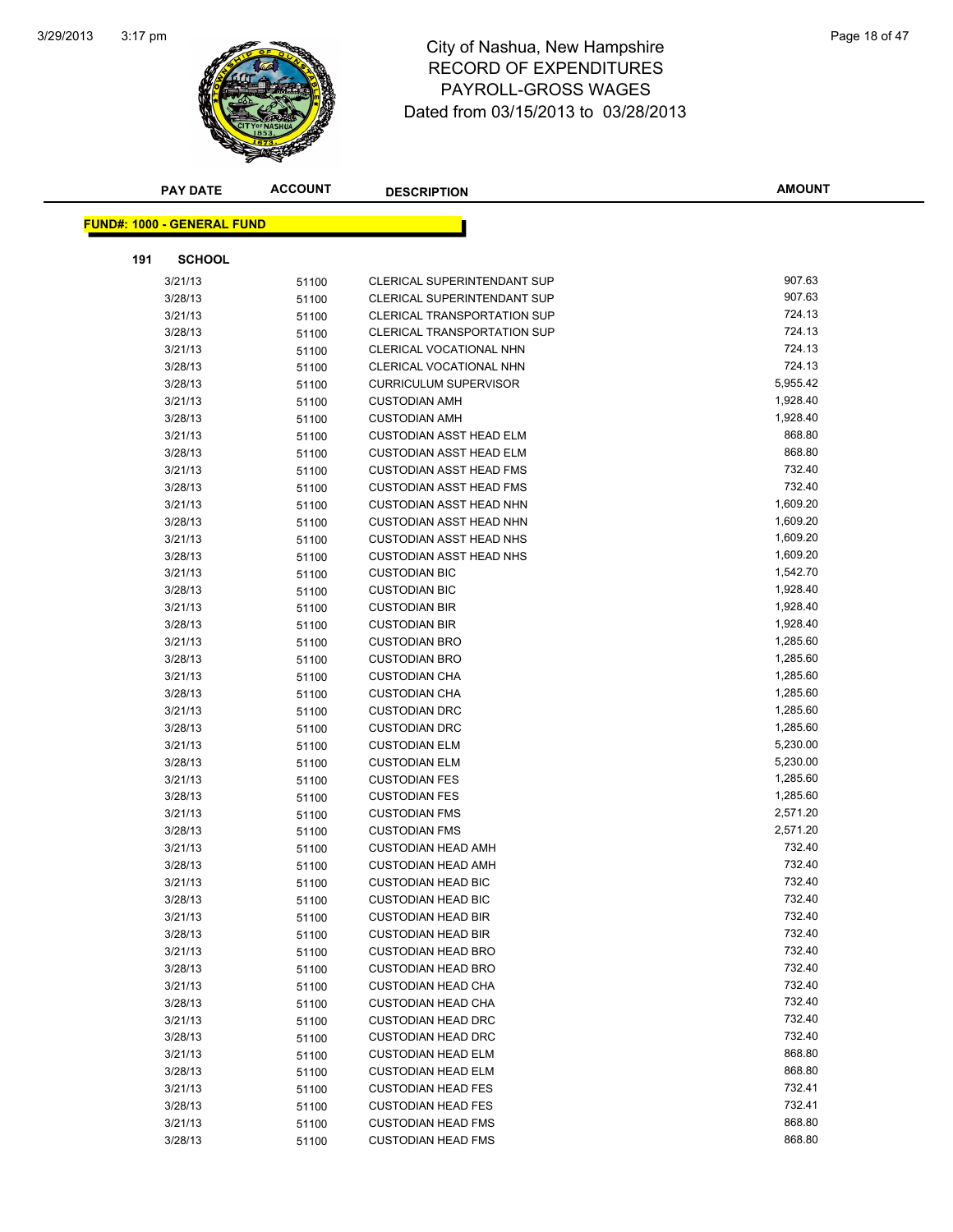

# 3:17 pm<br> **City of Nashua, New Hampshire** Page 19 of 47 RECORD OF EXPENDITURES PAYROLL-GROSS WAGES Dated from 03/15/2013 to 03/28/2013

|     | <b>PAY DATE</b>                   | <b>ACCOUNT</b> | <b>DESCRIPTION</b>              | <b>AMOUNT</b> |
|-----|-----------------------------------|----------------|---------------------------------|---------------|
|     | <b>FUND#: 1000 - GENERAL FUND</b> |                |                                 |               |
|     |                                   |                |                                 |               |
| 191 | <b>SCHOOL</b>                     |                |                                 |               |
|     | 3/21/13                           | 51100          | <b>CUSTODIAN HEAD LDG</b>       | 732.40        |
|     | 3/28/13                           | 51100          | <b>CUSTODIAN HEAD LDG</b>       | 732.40        |
|     | 3/21/13                           | 51100          | <b>CUSTODIAN HEAD MDE</b>       | 732.40        |
|     | 3/28/13                           | 51100          | <b>CUSTODIAN HEAD MDE</b>       | 732.40        |
|     | 3/21/13                           | 51100          | <b>CUSTODIAN HEAD MTP</b>       | 732.40        |
|     | 3/28/13                           | 51100          | <b>CUSTODIAN HEAD MTP</b>       | 732.40        |
|     | 3/21/13                           | 51100          | <b>CUSTODIAN HEAD NHN</b>       | 874.00        |
|     | 3/28/13                           | 51100          | <b>CUSTODIAN HEAD NHN</b>       | 874.00        |
|     | 3/21/13                           | 51100          | <b>CUSTODIAN HEAD NHS</b>       | 874.00        |
|     | 3/28/13                           | 51100          | <b>CUSTODIAN HEAD NHS</b>       | 874.00        |
|     | 3/21/13                           | 51100          | <b>CUSTODIAN HEAD NSE</b>       | 732.40        |
|     | 3/28/13                           | 51100          | <b>CUSTODIAN HEAD NSE</b>       | 732.40        |
|     | 3/21/13                           | 51100          | <b>CUSTODIAN HEAD PMS</b>       | 1,601.20      |
|     | 3/28/13                           | 51100          | <b>CUSTODIAN HEAD PMS</b>       | 1,601.20      |
|     | 3/21/13                           | 51100          | <b>CUSTODIAN HEAD SHE</b>       | 732.40        |
|     | 3/28/13                           | 51100          | <b>CUSTODIAN HEAD SHE</b>       | 732.40        |
|     | 3/21/13                           | 51100          | <b>CUSTODIAN LDG</b>            | 1,414.16      |
|     | 3/28/13                           | 51100          | <b>CUSTODIAN LDG</b>            | 1,542.72      |
|     | 3/21/13                           | 51100          | <b>CUSTODIAN MDE</b>            | 1,285.60      |
|     | 3/28/13                           | 51100          | <b>CUSTODIAN MDE</b>            | 1,285.60      |
|     | 3/21/13                           | 51100          | <b>CUSTODIAN MTP</b>            | 1,285.60      |
|     | 3/28/13                           | 51100          | <b>CUSTODIAN MTP</b>            | 1,285.60      |
|     | 3/21/13                           | 51100          | <b>CUSTODIAN NHN</b>            | 10,316.66     |
|     | 3/28/13                           | 51100          | <b>CUSTODIAN NHN</b>            | 10,316.67     |
|     | 3/21/13                           | 51100          | <b>CUSTODIAN NHS</b>            | 10,356.80     |
|     | 3/28/13                           | 51100          | <b>CUSTODIAN NHS</b>            | 10,356.80     |
|     | 3/21/13                           | 51100          | <b>CUSTODIAN NSE</b>            | 1,285.60      |
|     | 3/28/13                           | 51100          | <b>CUSTODIAN NSE</b>            | 1,285.60      |
|     | 3/21/13                           | 51100          | <b>CUSTODIAN PMS</b>            | 1,928.40      |
|     | 3/28/13                           | 51100          | <b>CUSTODIAN PMS</b>            | 1,928.40      |
|     | 3/21/13                           | 51100          | <b>CUSTODIAN SHE</b>            | 1,928.40      |
|     | 3/28/13                           | 51100          | <b>CUSTODIAN SHE</b>            | 1,928.40      |
|     | 3/28/13                           | 51100          | <b>CUSTODIAN SUPERVISOR WPO</b> | 1,950.59      |
|     | 3/21/13                           | 51100          | <b>CUSTODIAN WID</b>            | 1,253.46      |
|     | 3/28/13                           | 51100          | <b>CUSTODIAN WID</b>            | 1,253.46      |
|     | 3/28/13                           | 51100          | DATA ANALYST                    | 1,726.33      |
|     | 3/28/13                           | 51100          | <b>DIRECTOR ATHLETICS</b>       | 3,512.81      |
|     | 3/28/13                           | 51100          | <b>DIRECTOR BUSINESS</b>        | 2,841.83      |
|     | 3/28/13                           | 51100          | DIRECTOR COM GRANTS             | 2,955.69      |
|     | 3/28/13                           | 51100          | <b>DIRECTOR GUIDANCE</b>        | 3,214.75      |
|     | 3/28/13                           | 51100          | DIRECTOR HUMAN RESOURCES        | 3,061.85      |
|     | 3/28/13                           | 51100          | <b>DIRECTOR PLANT OPS</b>       | 3,451.21      |
|     | 3/28/13                           | 51100          | DIRECTOR PRE SCHOOL             | 2,469.96      |
|     | 3/28/13                           | 51100          | DIRECTOR SPECIAL ED             | 3,591.75      |
|     | 3/28/13                           | 51100          | DIRECTOR STUDENT SERVICES       | 3,081.78      |
|     | 3/28/13                           | 51100          | DIRECTOR TECHNOLOGY             | 3,881.74      |
|     | 3/28/13                           | 51100          | DIRECTOR TRANSPORTATION         | 2,933.70      |
|     | 3/28/13                           | 51100          | DIRECTOR VOCATIONAL             | 3,295.75      |
|     | 3/28/13                           | 51100          | ELL OUTREACH WORKER             | 1,802.31      |
|     | 3/28/13                           | 51100          | GUIDANCE COUNSELOR AMH          | 1,873.53      |
|     | 3/28/13                           | 51100          | GUIDANCE COUNSELOR BIC          | 1,717.26      |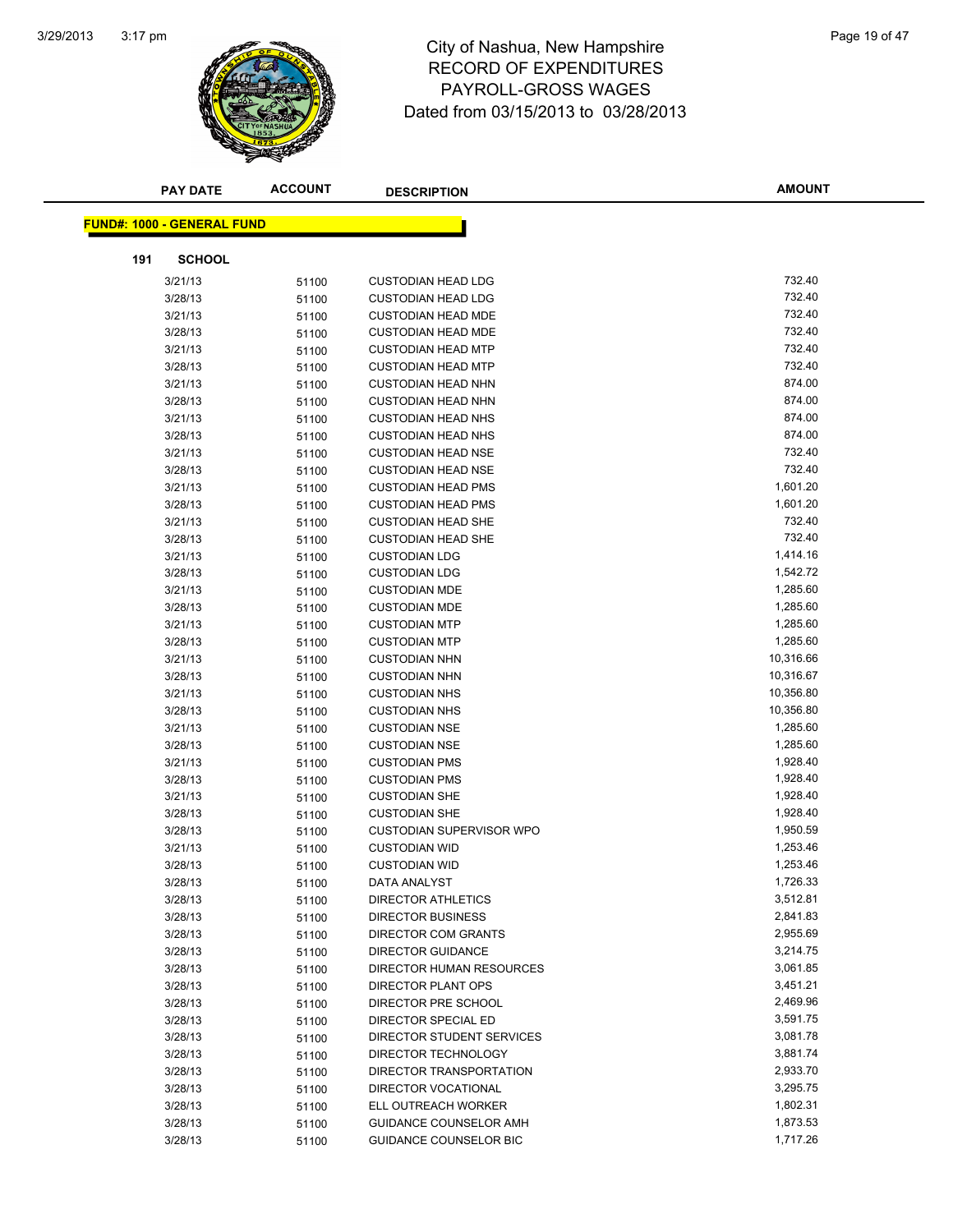

# 3:17 pm<br> **City of Nashua, New Hampshire** Page 20 of 47 RECORD OF EXPENDITURES PAYROLL-GROSS WAGES Dated from 03/15/2013 to 03/28/2013

|     | <b>PAY DATE</b>                   | <b>ACCOUNT</b> | <b>DESCRIPTION</b>               | <b>AMOUNT</b> |
|-----|-----------------------------------|----------------|----------------------------------|---------------|
|     |                                   |                |                                  |               |
|     | <b>FUND#: 1000 - GENERAL FUND</b> |                |                                  |               |
| 191 | <b>SCHOOL</b>                     |                |                                  |               |
|     | 3/28/13                           | 51100          | <b>GUIDANCE COUNSELOR BIR</b>    | 2,785.80      |
|     | 3/28/13                           | 51100          | <b>GUIDANCE COUNSELOR BRO</b>    | 2,148.83      |
|     | 3/28/13                           | 51100          | GUIDANCE COUNSELOR CHA           | 2,213.12      |
|     | 3/28/13                           | 51100          | GUIDANCE COUNSELOR DRC           | 2,629.99      |
|     | 3/28/13                           | 51100          | <b>GUIDANCE COUNSELOR ELM</b>    | 10,523.88     |
|     | 3/28/13                           | 51100          | <b>GUIDANCE COUNSELOR FES</b>    | 2,629.99      |
|     | 3/28/13                           | 51100          | GUIDANCE COUNSELOR FMS           | 4,556.75      |
|     | 3/28/13                           | 51100          | GUIDANCE COUNSELOR LDG           | 2,495.38      |
|     | 3/28/13                           | 51100          | <b>GUIDANCE COUNSELOR MDE</b>    | 2,074.45      |
|     | 3/28/13                           | 51100          | <b>GUIDANCE COUNSELOR MTP</b>    | 2,629.99      |
|     | 3/28/13                           | 51100          | GUIDANCE COUNSELOR NHN           | 19,047.65     |
|     | 3/28/13                           | 51100          | GUIDANCE COUNSELOR NHS           | 20,041.66     |
|     | 3/28/13                           | 51100          | <b>GUIDANCE COUNSELOR NSE</b>    | 2,629.99      |
|     | 3/15/13                           | 51100          | <b>GUIDANCE COUNSELOR PMS</b>    | (2,647.70)    |
|     | 3/21/13                           | 51100          | <b>GUIDANCE COUNSELOR PMS</b>    | 2,433.70      |
|     | 3/28/13                           | 51100          | <b>GUIDANCE COUNSELOR PMS</b>    | 7,442.11      |
|     | 3/28/13                           | 51100          | GUIDANCE COUNSELOR SHE           | 2,413.72      |
|     | 3/28/13                           | 51100          | JOB DEVELOPER SPED NHN           | 2,716.57      |
|     | 3/28/13                           | 51100          | LIBRARIAN AMH                    | 1,778.22      |
|     | 3/28/13                           | 51100          | <b>LIBRARIAN BIC</b>             | 1,717.26      |
|     | 3/28/13                           | 51100          | <b>LIBRARIAN BIR</b>             | 2,854.15      |
|     | 3/28/13                           | 51100          | LIBRARIAN BRO                    | 1,638.61      |
|     | 3/28/13                           | 51100          | LIBRARIAN CHA                    | 2,716.57      |
|     | 3/28/13                           | 51100          | <b>LIBRARIAN DRC</b>             | 1,638.61      |
|     | 3/28/13                           | 51100          | LIBRARIAN ELM                    | 1,509.92      |
|     | 3/28/13                           | 51100          | <b>LIBRARIAN FES</b>             | 1,717.26      |
|     | 3/28/13                           | 51100          | <b>LIBRARIAN FMS</b>             | 3,109.73      |
|     | 3/28/13                           | 51100          | LIBRARIAN LDG                    | 1,778.22      |
|     | 3/28/13                           | 51100          | <b>LIBRARIAN MDE</b>             | 2,074.46      |
|     | 3/28/13                           | 51100          | <b>LIBRARIAN MTP</b>             | 1,778.22      |
|     | 3/28/13                           | 51100          | LIBRARIAN NHN                    | 4,304.44      |
|     | 3/28/13                           | 51100          | <b>LIBRARIAN NHS</b>             | 4,493.87      |
|     | 3/28/13                           | 51100          | LIBRARIAN NSE                    | 2,074.45      |
|     | 3/28/13                           | 51100          | LIBRARIAN PMS                    | 2,716.57      |
|     | 3/28/13                           | 51100          | LIBRARIAN SHE                    | 2,630.00      |
|     | 3/28/13                           | 51100          | LICENSED PRACTICAL NURSE AMH     | 1,104.24      |
|     | 3/28/13                           | 51100          | LICENSED PRACTICAL NURSE ELM     | 1,408.99      |
|     | 3/21/13                           | 51100          | <b>MAINTENANCE ALARM WPO</b>     | 926.00        |
|     | 3/28/13                           | 51100          | MAINTENANCE ALARM WPO            | 926.00        |
|     | 3/21/13                           | 51100          | <b>MAINTENANCE CARPENTER WPO</b> | 904.80        |
|     | 3/28/13                           | 51100          | MAINTENANCE CARPENTER WPO        | 904.80        |
|     | 3/21/13                           | 51100          | MAINTENANCE ELECTRICIAN WPO      | 1,852.00      |
|     | 3/28/13                           | 51100          | MAINTENANCE ELECTRICIAN WPO      | 1,852.00      |
|     | 3/21/13                           | 51100          | MAINTENANCE GRDS FORMEN WPO      | 904.80        |
|     | 3/28/13                           | 51100          | MAINTENANCE GRDS FORMEN WPO      | 904.80        |
|     | 3/21/13                           | 51100          | MAINTENANCE GROUNDS WPO          | 3,983.74      |
|     | 3/28/13                           | 51100          | MAINTENANCE GROUNDS WPO          | 3,770.97      |
|     | 3/21/13                           | 51100          | MAINTENANCE HVAC WPO             | 4,499.12      |
|     | 3/28/13                           | 51100          | MAINTENANCE HVAC WPO             | 5,066.88      |
|     | 3/21/13                           | 51100          | MAINTENANCE MESSENGER WPO        | 868.80        |
|     | 3/28/13                           | 51100          | MAINTENANCE MESSENGER WPO        | 868.80        |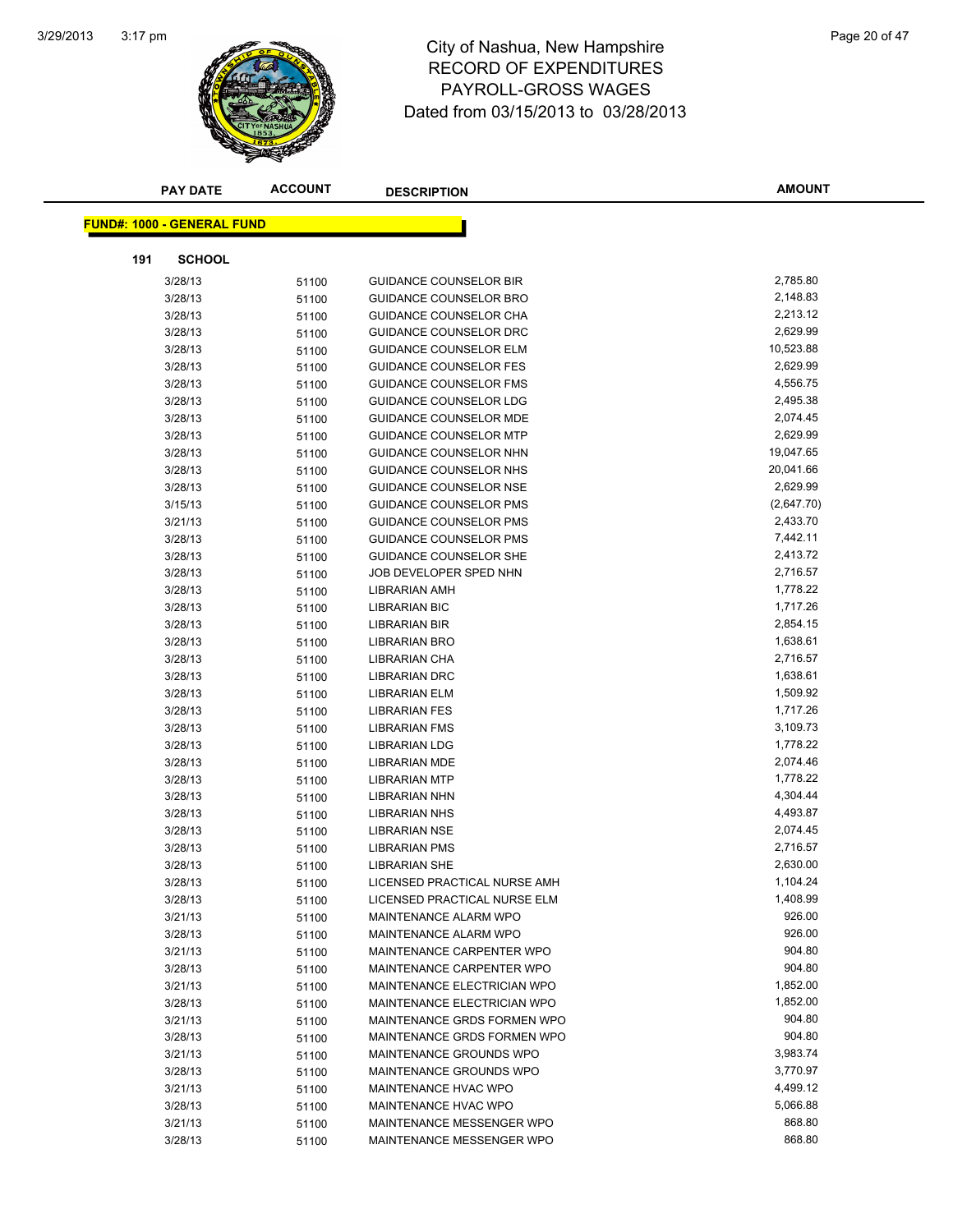

# 3:17 pm<br> **City of Nashua, New Hampshire** Page 21 of 47 RECORD OF EXPENDITURES PAYROLL-GROSS WAGES Dated from 03/15/2013 to 03/28/2013

|     | <b>PAY DATE</b>                   | <b>ACCOUNT</b> | <b>DESCRIPTION</b>              | <b>AMOUNT</b> |
|-----|-----------------------------------|----------------|---------------------------------|---------------|
|     | <b>FUND#: 1000 - GENERAL FUND</b> |                |                                 |               |
|     |                                   |                |                                 |               |
| 191 | <b>SCHOOL</b>                     |                |                                 |               |
|     | 3/21/13                           | 51100          | MAINTENANCE PLUMBER WPO         | 1,852.00      |
|     | 3/28/13                           | 51100          | MAINTENANCE PLUMBER WPO         | 1,852.00      |
|     | 3/21/13                           | 51100          | MAINTENANCE TRADES WPO          | 2,339.68      |
|     | 3/28/13                           | 51100          | MAINTENANCE TRADES WPO          | 2,698.40      |
|     | 3/28/13                           | 51100          | <b>MARKETING TEACHER NHS</b>    | 2,074.45      |
|     | 3/28/13                           | 51100          | <b>NURSE AMH</b>                | 2,287.30      |
|     | 3/28/13                           | 51100          | <b>NURSE BIC</b>                | 2,020.15      |
|     | 3/28/13                           | 51100          | <b>NURSE BIR</b>                | 1,444.76      |
|     | 3/28/13                           | 51100          | <b>NURSE BRO</b>                | 1,945.19      |
|     | 3/28/13                           | 51100          | <b>NURSE CHA</b>                | 2,287.30      |
|     | 3/28/13                           | 51100          | <b>NURSE DRC</b>                | 2,287.30      |
|     | 3/28/13                           | 51100          | <b>NURSE ELM</b>                | 2,704.73      |
|     | 3/28/13                           | 51100          | <b>NURSE FES</b>                | 909.26        |
|     | 3/28/13                           | 51100          | <b>NURSE FMS</b>                | 2,287.30      |
|     | 3/28/13                           | 51100          | <b>NURSE LDG</b>                | 1,794.64      |
|     | 3/28/13                           | 51100          | <b>NURSE MDE</b>                | 2,287.29      |
|     | 3/28/13                           | 51100          | <b>NURSE MTP</b>                | 1,406.49      |
|     | 3/28/13                           | 51100          | <b>NURSE NHN</b>                | 4,383.06      |
|     | 3/28/13                           | 51100          | <b>NURSE NHS</b>                | 4,574.60      |
|     | 3/28/13                           | 51100          | <b>NURSE NSE</b>                | 2,095.76      |
|     | 3/28/13                           | 51100          | <b>NURSE PMS</b>                | 4,670.76      |
|     | 3/28/13                           | 51100          | NURSE SHE                       | 2,704.73      |
|     | 3/28/13                           | 51100          | OFFICE MANAGER BUSINESS         | 2,346.89      |
|     | 3/28/13                           | 51100          | OFFICE MANAGER PLANT OPS        | 1,829.27      |
|     | 3/28/13                           | 51100          | OFFICE MANAGER SPED             | 1,795.47      |
|     | 3/28/13                           | 51100          | <b>OUT DISTRICT COORDINATOR</b> | 2,925.04      |
|     | 3/21/13                           | 51100          | PARA ALT AMH                    | 550.87        |
|     | 3/21/13                           | 51100          | PARA ALT DRC                    | 399.30        |
|     | 3/28/13                           | 51100          | PARA ALT DRC                    | 319.44        |
|     | 3/21/13                           | 51100          | PARA ALT ELM                    | 555.31        |
|     | 3/28/13                           | 51100          | PARA ALT ELM                    | 444.25        |
|     | 3/21/13                           | 51100          | PARA ALT FMS                    | 555.31        |
|     | 3/28/13                           | 51100          | PARA ALT FMS                    | 444.25        |
|     | 3/21/13                           | 51100          | PARA ALT MTP                    | 399.30        |
|     | 3/28/13                           | 51100          | PARA ALT MTP                    | 319.44        |
|     | 3/21/13                           | 51100          | PARA ALT PMS                    | 537.81        |
|     | 3/28/13                           | 51100          | PARA ALT PMS                    | 430.25        |
|     | 3/21/13                           | 51100          | PARA DW SPEC ED AMH             | 7,851.42      |
|     | 3/28/13                           | 51100          | PARA DW SPEC ED AMH             | 6,275.62      |
|     | 3/21/13                           | 51100          | PARA DW SPEC ED BIR             | 1,957.05      |
|     | 3/28/13                           | 51100          | PARA DW SPEC ED BIR             | 1,625.58      |
|     | 3/21/13                           | 51100          | PARA DW SPEC ED BRO             | 2,294.40      |
|     | 3/28/13                           | 51100          | PARA DW SPEC ED BRO             | 2,151.78      |
|     | 3/21/13                           | 51100          | PARA DW SPEC ED CHA             | 4,742.92      |
|     | 3/28/13                           | 51100          | PARA DW SPEC ED CHA             | 4,192.47      |
|     | 3/21/13                           | 51100          | PARA DW SPEC ED FMS             | 907.01        |
|     | 3/28/13                           | 51100          | PARA DW SPEC ED FMS             | 907.00        |
|     | 3/21/13                           | 51100          | PARA DW SPEC ED LDG             | 385.80        |
|     | 3/28/13                           | 51100          | PARA DW SPEC ED LDG             | 282.92        |
|     | 3/15/13                           | 51100          | PARA DW SPEC ED MDE             | (738.18)      |
|     | 3/21/13                           | 51100          | PARA DW SPEC ED MDE             | 7,985.88      |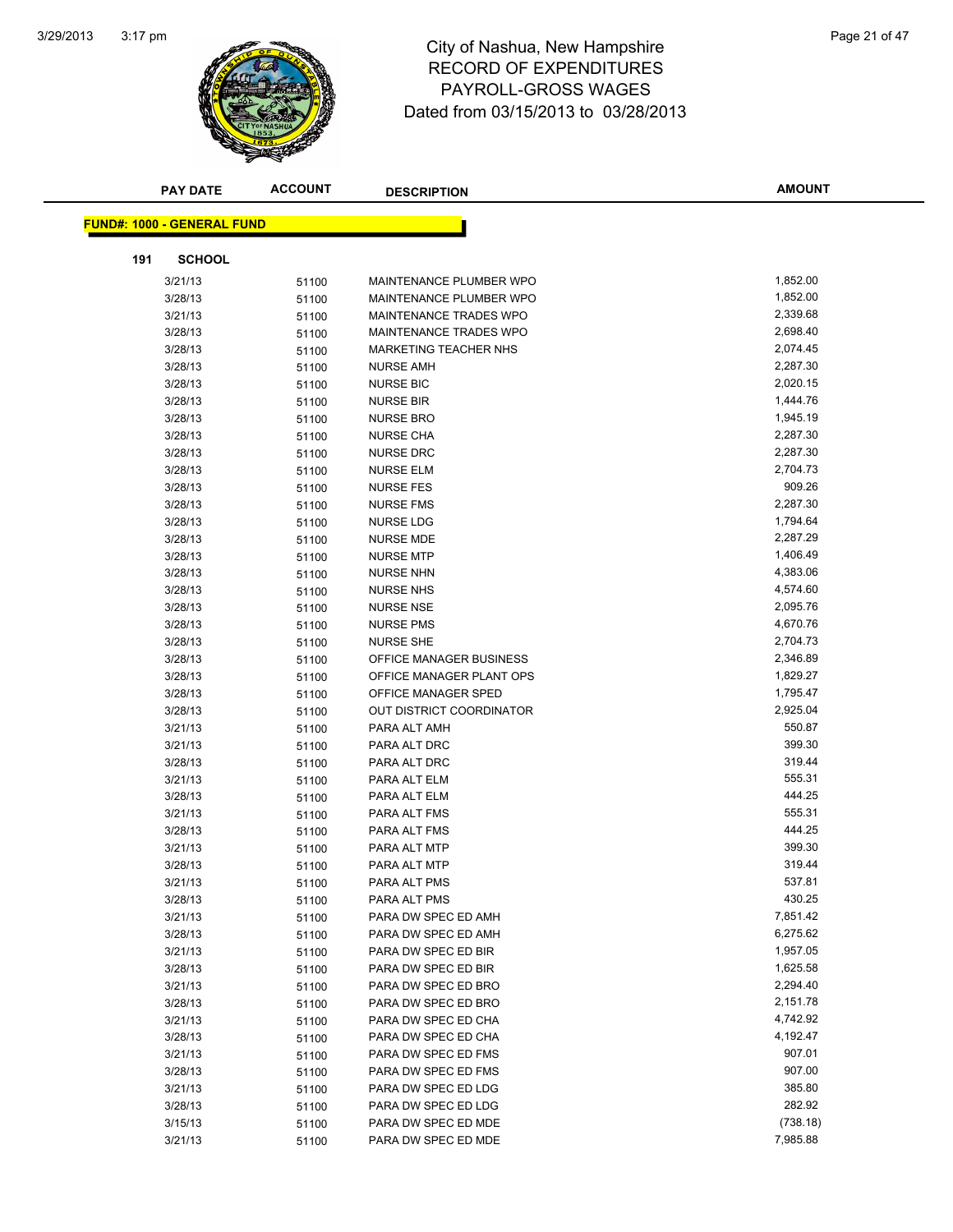

#### 3:17 pm<br> **City of Nashua, New Hampshire** Page 22 of 47 RECORD OF EXPENDITURES PAYROLL-GROSS WAGES Dated from 03/15/2013 to 03/28/2013

|     | <b>PAY DATE</b>                   | <b>ACCOUNT</b> | <b>DESCRIPTION</b>             | <b>AMOUNT</b>    |
|-----|-----------------------------------|----------------|--------------------------------|------------------|
|     |                                   |                |                                |                  |
|     | <b>FUND#: 1000 - GENERAL FUND</b> |                |                                |                  |
| 191 | <b>SCHOOL</b>                     |                |                                |                  |
|     | 3/28/13                           | 51100          | PARA DW SPEC ED MDE            | 6,434.80         |
|     | 3/21/13                           | 51100          | PARA DW SPEC ED NHN            | 5,975.11         |
|     | 3/28/13                           | 51100          | PARA DW SPEC ED NHN            | 4,831.81         |
|     | 3/21/13                           | 51100          | PARA DW SPEC ED NHS            | 6,141.14         |
|     | 3/28/13                           | 51100          | PARA DW SPEC ED NHS            | 5,702.69         |
|     | 3/21/13                           | 51100          | PARA DW SPEC ED NSE            | 5,045.58         |
|     | 3/28/13                           | 51100          | PARA DW SPEC ED NSE            | 4,048.08         |
|     | 3/21/13                           | 51100          | PARA DW SPEC ED PMS            | 6,802.45         |
|     | 3/28/13                           | 51100          | PARA DW SPEC ED PMS            | 5,417.61         |
|     | 3/21/13                           | 51100          | PARA DW SPEC ED SHE            | 5,759.97         |
|     | 3/28/13                           | 51100          | PARA DW SPEC ED SHE            | 4,625.95         |
|     | 3/21/13                           | 51100          | PARA DW SPEC ELM               | 4,163.47         |
|     | 3/28/13                           | 51100          | PARA DW SPEC ELM               | 3,375.87         |
|     | 3/21/13                           | 51100          | PARA ELL BIR                   | 505.20           |
|     | 3/28/13                           | 51100          | PARA ELL BIR                   | 370.48           |
|     | 3/21/13                           | 51100          | PARA ELL DRC                   | 404.16           |
|     | 3/28/13                           | 51100          | PARA ELL DRC                   | 404.16           |
|     | 3/21/13                           | 51100          | PARA ELL ELM                   | 526.25           |
|     | 3/28/13                           | 51100          | PARA ELL ELM                   | 421.00           |
|     | 3/21/13                           | 51100          | PARA ELL FES                   | 432.60           |
|     | 3/28/13                           | 51100          | PARA ELL FES                   | 346.08           |
|     | 3/21/13                           | 51100          | PARA ELL FMS                   | 404.69           |
|     | 3/28/13                           | 51100          | PARA ELL FMS                   | 323.75           |
|     | 3/21/13                           | 51100          | PARA ELL LDG                   | 606.24           |
|     | 3/28/13                           | 51100          | PARA ELL LDG                   | 505.20           |
|     | 3/21/13                           | 51100          | PARA ELL MTP                   | 364.80           |
|     | 3/28/13                           | 51100          | PARA ELL MTP                   | 291.84           |
|     | 3/21/13                           | 51100          | PARA ELL NHN                   | 539.09           |
|     | 3/28/13                           | 51100          | PARA ELL NHN                   | 434.75           |
|     | 3/21/13                           | 51100          | PARA ELL NHS                   | 526.25           |
|     | 3/28/13                           | 51100          | PARA ELL NHS                   | 387.32           |
|     | 3/21/13                           | 51100          | PARA ELL PMS                   | 524.90           |
|     | 3/28/13                           | 51100          | PARA ELL PMS                   | 421.00           |
|     | 3/21/13                           | 51100          | PARA ELL SHE                   | 505.20           |
|     | 3/28/13                           | 51100          | PARA ELL SHE                   | 404.16           |
|     | 3/21/13                           | 51100          | PARA GRAPH NHN                 | 555.31<br>444.25 |
|     | 3/28/13                           | 51100          | PARA GRAPH NHN                 | 2,774.08         |
|     | 3/21/13                           | 51100          | PARA INST AMH                  | 2,219.26         |
|     | 3/28/13                           | 51100          | PARA INST AMH<br>PARA INST BIC | 6,488.40         |
|     | 3/21/13<br>3/28/13                | 51100          | PARA INST BIC                  | 5,190.72         |
|     | 3/21/13                           | 51100          | PARA INST BIR                  | 3,885.30         |
|     | 3/28/13                           | 51100          | PARA INST BIR                  | 3,073.46         |
|     | 3/21/13                           | 51100          | PARA INST BRO                  | 2,996.16         |
|     | 3/28/13                           | 51100          | PARA INST BRO                  | 2,339.74         |
|     | 3/21/13                           | 51100<br>51100 | PARA INST CHA                  | 5,281.50         |
|     | 3/28/13                           | 51100          | PARA INST CHA                  | 4,225.20         |
|     | 3/21/13                           | 51100          | PARA INST DRC                  | 3,974.25         |
|     | 3/28/13                           | 51100          | PARA INST DRC                  | 3,480.72         |
|     | 3/21/13                           | 51100          | PARA INST ELM                  | 5,510.49         |
|     | 3/28/13                           | 51100          | PARA INST ELM                  | 4,366.29         |
|     |                                   |                |                                |                  |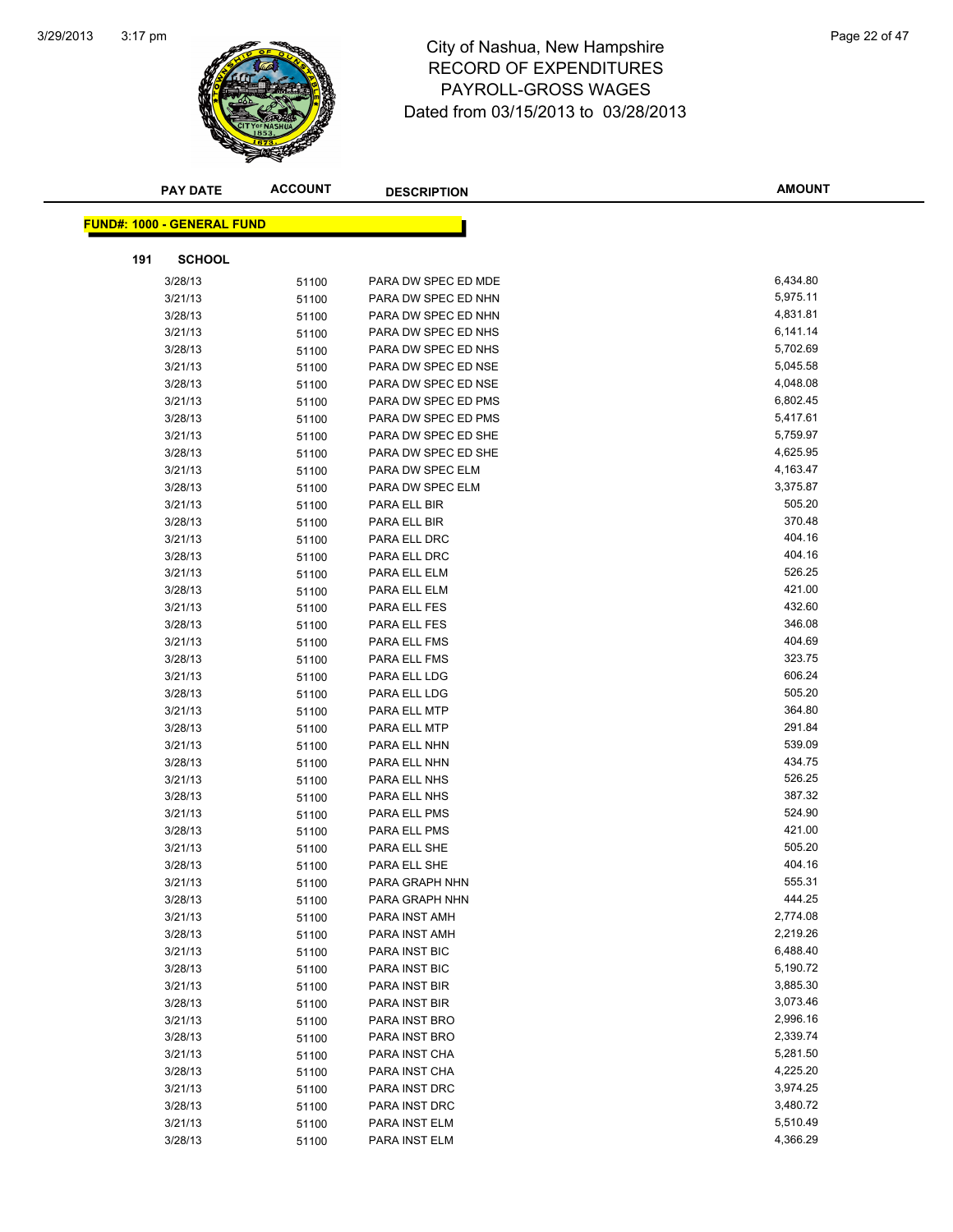

# 3:17 pm<br> **City of Nashua, New Hampshire** Page 23 of 47 RECORD OF EXPENDITURES PAYROLL-GROSS WAGES Dated from 03/15/2013 to 03/28/2013

| <b>PAY DATE</b>                   | <b>ACCOUNT</b> | <b>DESCRIPTION</b>             | <b>AMOUNT</b>    |
|-----------------------------------|----------------|--------------------------------|------------------|
| <b>FUND#: 1000 - GENERAL FUND</b> |                |                                |                  |
|                                   |                |                                |                  |
| <b>SCHOOL</b><br>191              |                |                                |                  |
| 3/21/13                           | 51100          | PARA INST FES                  | 5,358.46         |
| 3/28/13                           | 51100          | PARA INST FES                  | 4,333.92         |
| 3/21/13                           | 51100          | PARA INST FMS                  | 5,498.49         |
| 3/28/13                           | 51100          | PARA INST FMS                  | 4,398.78         |
| 3/21/13                           | 51100          | PARA INST LDG                  | 7,791.00         |
| 3/28/13                           | 51100          | PARA INST LDG                  | 6,232.80         |
| 3/21/13                           | 51100          | PARA INST MDE                  | 3,496.80         |
| 3/28/13                           | 51100          | PARA INST MDE                  | 2,797.44         |
| 3/21/13                           | 51100          | PARA INST MDP                  | 2,947.50         |
| 3/28/13                           | 51100          | PARA INST MDP                  | 2,358.00         |
| 3/21/13                           | 51100          | PARA INST NHN                  | 2,544.11         |
| 3/28/13                           | 51100          | PARA INST NHN                  | 1,817.92         |
| 3/21/13                           | 51100          | PARA INST NHS                  | 1,086.88         |
| 3/28/13                           | 51100          | PARA INST NHS                  | 834.72           |
| 3/21/13                           | 51100          | PARA INST NSE                  | 1,327.56         |
| 3/28/13                           | 51100          | PARA INST NSE                  | 1,145.52         |
| 3/21/13                           | 51100          | PARA INST PMS                  | 2,856.52         |
| 3/28/13                           | 51100          | PARA INST PMS                  | 2,272.79         |
| 3/21/13                           | 51100          | PARA INST SHE                  | 3,783.63         |
| 3/28/13                           | 51100          | PARA INST SHE                  | 2,789.27         |
| 3/21/13                           | 51100          | PARA KIND AMH                  | 521.70           |
| 3/28/13                           | 51100          | PARA KIND AMH                  | 417.36           |
| 3/21/13                           | 51100          | PARA KIND BIC                  | 521.70           |
| 3/28/13                           | 51100          | PARA KIND BIC                  | 417.36           |
| 3/21/13                           | 51100          | PARA KIND BIR                  | 505.20           |
| 3/28/13                           | 51100          | PARA KIND BIR                  | 404.16           |
| 3/21/13                           | 51100          | PARA KIND BRO                  | 521.70           |
| 3/28/13                           | 51100          | PARA KIND BRO                  | 278.24           |
| 3/21/13                           | 51100          | PARA KIND CHA                  | 505.20           |
| 3/28/13                           | 51100          | PARA KIND CHA                  | 404.16           |
| 3/21/13                           | 51100          | PARA KIND DRC                  | 505.20           |
| 3/28/13                           | 51100          | PARA KIND DRC                  | 404.16<br>753.30 |
| 3/21/13                           | 51100          | PARA KIND FES                  | 602.64           |
| 3/28/13                           | 51100          | PARA KIND FES                  | 910.20           |
| 3/21/13<br>3/28/13                | 51100          | PARA KIND LDG<br>PARA KIND LDG | 728.16           |
|                                   | 51100          | PARA KIND MDE                  | 521.70           |
| 3/21/13<br>3/28/13                | 51100          | PARA KIND MDE                  | 417.36           |
| 3/21/13                           | 51100          | PARA KIND MTP                  | 1,043.40         |
| 3/28/13                           | 51100          | PARA KIND MTP                  | 834.72           |
| 3/21/13                           | 51100<br>51100 | PARA KIND NSE                  | 976.20           |
| 3/28/13                           | 51100          | PARA KIND NSE                  | 780.96           |
| 3/21/13                           | 51100          | PARA KIND SHE                  | 565.18           |
| 3/28/13                           | 51100          | PARA KIND SHE                  | 452.14           |
| 3/21/13                           | 51100          | PARA LIB NHN                   | 521.70           |
| 3/28/13                           | 51100          | PARA LIB NHN                   | 417.37           |
| 3/21/13                           | 51100          | PARA LIB NHS                   | 599.74           |
| 3/28/13                           | 51100          | PARA LIB NHS                   | 444.25           |
| 3/21/13                           | 51100          | PARA MED ELM                   | 555.31           |
| 3/28/13                           | 51100          | PARA MED ELM                   | 444.25           |
| 3/21/13                           | 51100          | PARA MEDIA NHN                 | 599.74           |
|                                   |                |                                |                  |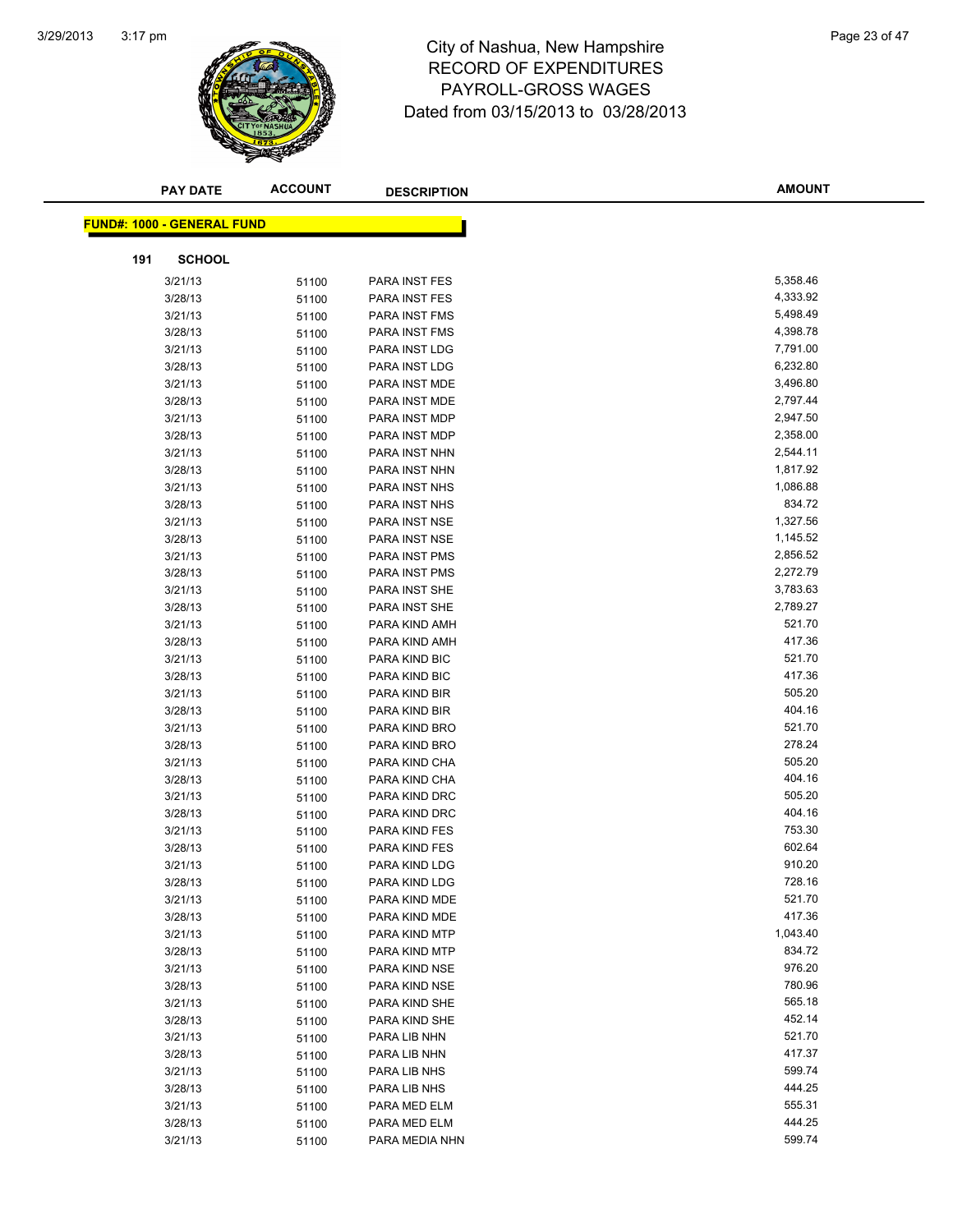

## 3:17 pm<br> **City of Nashua, New Hampshire** Page 24 of 47 RECORD OF EXPENDITURES PAYROLL-GROSS WAGES Dated from 03/15/2013 to 03/28/2013

|     | <b>PAY DATE</b>                   | <b>ACCOUNT</b> | <b>DESCRIPTION</b>        | <b>AMOUNT</b> |
|-----|-----------------------------------|----------------|---------------------------|---------------|
|     |                                   |                |                           |               |
|     | <b>FUND#: 1000 - GENERAL FUND</b> |                |                           |               |
| 191 | <b>SCHOOL</b>                     |                |                           |               |
|     | 3/28/13                           | 51100          | PARA MEDIA NHN            | 479.79        |
|     | 3/21/13                           | 51100          | PARA MEDIA NHS            | 889.77        |
|     | 3/28/13                           | 51100          | PARA MEDIA NHS            | 764.98        |
|     | 3/21/13                           | 51100          | PARA PRE SCH BIC          | 3,186.31      |
|     | 3/28/13                           | 51100          | PARA PRE SCH BIC          | 2,471.88      |
|     | 3/21/13                           | 51100          | PARA PRE SCH BRO          | 1,851.54      |
|     | 3/28/13                           | 51100          | PARA PRE SCH BRO          | 1,465.80      |
|     | 3/21/13                           | 51100          | PARA PRE SCH NSE          | 308.64        |
|     | 3/28/13                           | 51100          | PARA PRE SCH NSE          | 231.48        |
|     | 3/21/13                           | 51100          | PARA READ ELM             | 543.44        |
|     | 3/28/13                           | 51100          | PARA READ ELM             | 434.75        |
|     | 3/21/13                           | 51100          | PARA SCI NHN              | 555.31        |
|     | 3/28/13                           | 51100          | PARA SCI NHN              | 444.25        |
|     | 3/21/13                           | 51100          | PARA SCI NHS              | 537.81        |
|     | 3/28/13                           | 51100          | PARA SCI NHS              | 395.83        |
|     | 3/21/13                           | 51100          | PARA TECH LDG             | 399.30        |
|     | 3/28/13                           | 51100          | PARA TECH LDG             | 319.44        |
|     | 3/21/13                           | 51100          | PARA TTI AMH              | 364.80        |
|     | 3/28/13                           | 51100          | PARA TTI AMH              | 291.84        |
|     | 3/21/13                           | 51100          | PARA VOC NHS              | 537.81        |
|     | 3/28/13                           | 51100          | PARA VOC NHS              | 430.25        |
|     | 3/21/13                           | 51100          | PARA WID SPW              | 1,079.76      |
|     | 3/28/13                           | 51100          | PARA WID SPW              | 763.82        |
|     | 3/28/13                           | 51100          | PEER COACH SCIENCE        | 9,185.19      |
|     | 3/28/13                           | 51100          | PER DIEM TEMP WID         | 329.40        |
|     | 3/28/13                           | 51100          | PRINCIPAL AMH             | 3,365.39      |
|     | 3/28/13                           | 51100          | PRINCIPAL BIC             | 3,724.45      |
|     | 3/28/13                           | 51100          | PRINCIPAL BIR             | 3,469.23      |
|     | 3/28/13                           | 51100          | PRINCIPAL BRO             | 3,509.47      |
|     | 3/28/13                           | 51100          | PRINCIPAL CHA             | 3,413.41      |
|     | 3/28/13                           | 51100          | PRINCIPAL DRC             | 3,572.10      |
|     | 3/28/13                           | 51100          | PRINCIPAL ELM             | 3,754.75      |
|     | 3/28/13                           | 51100          | <b>PRINCIPAL FES</b>      | 3,365.39      |
|     | 3/28/13                           | 51100          | PRINCIPAL FMS             | 3,909.87      |
|     | 3/28/13                           | 51100          | PRINCIPAL LDG             | 3,727.94      |
|     | 3/28/13                           | 51100          | PRINCIPAL MDE             | 3,413.41      |
|     | 3/28/13                           | 51100          | PRINCIPAL MTP             | 3,509.48      |
|     | 3/28/13                           | 51100          | PRINCIPAL NHN             | 7,363.44      |
|     | 3/28/13                           | 51100          | PRINCIPAL NHS             | 3,961.54      |
|     | 3/28/13                           | 51100          | PRINCIPAL NSE             | 3,469.23      |
|     | 3/28/13                           | 51100          | PRINCIPAL SHE             | 3,773.83      |
|     | 3/28/13                           | 51100          | SCHOOL PSYCHOLOGIST WID   | 34,374.42     |
|     | 3/28/13                           | 51100          | SCHOOL PSYCHOLOGY INTERN  | 318.18        |
|     | 3/21/13                           | 51100          | <b>SECURITY GUARD NHS</b> | 1,375.20      |
|     | 3/28/13                           | 51100          | <b>SECURITY GUARD NHS</b> | 1,100.16      |
|     | 3/21/13                           | 51100          | SECURITY MONITOR NHN      | 1,774.14      |
|     | 3/28/13                           | 51100          | SECURITY MONITOR NHN      | 1,517.01      |
|     | 3/21/13                           | 51100          | SECURITY MONITOR NHS      | 1,253.46      |
|     | 3/28/13                           | 51100          | SECURITY MONITOR NHS      | 1,028.48      |
|     | 3/21/13                           | 51100          | SIGN LANGUAGE INTERPRETER | 1,985.26      |
|     | 3/28/13                           | 51100          | SIGN LANGUAGE INTERPRETER | 1,588.20      |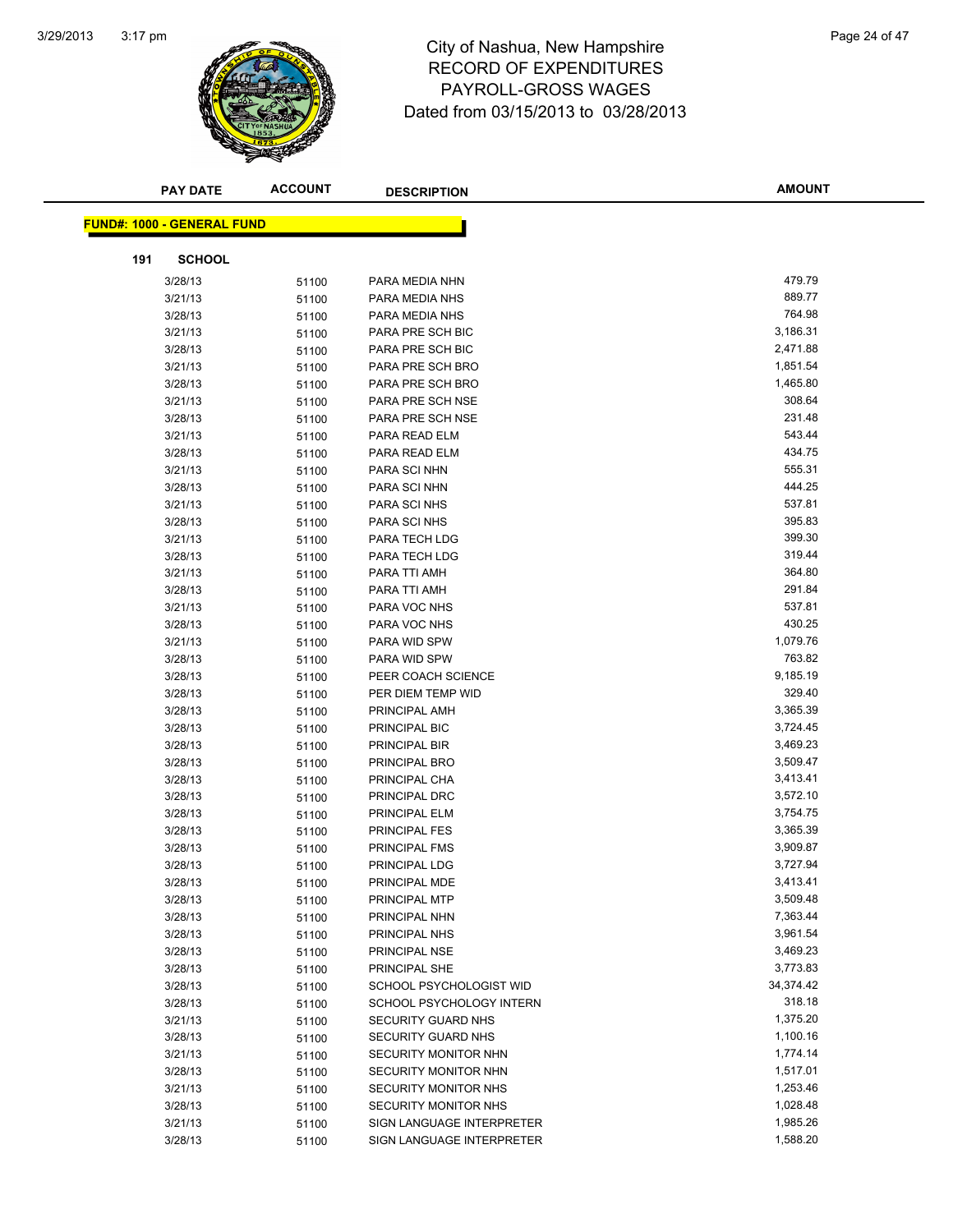

# 3:17 pm<br> **City of Nashua, New Hampshire** Page 25 of 47 RECORD OF EXPENDITURES PAYROLL-GROSS WAGES Dated from 03/15/2013 to 03/28/2013

|     | <b>PAY DATE</b>                   | <b>ACCOUNT</b> | <b>DESCRIPTION</b>               | <b>AMOUNT</b> |
|-----|-----------------------------------|----------------|----------------------------------|---------------|
|     | <b>FUND#: 1000 - GENERAL FUND</b> |                |                                  |               |
|     |                                   |                |                                  |               |
| 191 | <b>SCHOOL</b>                     |                |                                  |               |
|     | 3/28/13                           | 51100          | SOCIAL WORKER FMS                | 2,495.37      |
|     | 3/15/13                           | 51100          | SPEECH LANG PATHOLOGIST WID      | (5,342.23)    |
|     | 3/21/13                           | 51100          | SPEECH LANG PATHOLOGIST WID      | 5,236.00      |
|     | 3/28/13                           | 51100          | SPEECH LANG PATHOLOGIST WID      | 48,586.49     |
|     | 3/28/13                           | 51100          | STUDENT ACTIVITY COORD NHN       | 1,143.00      |
|     | 3/28/13                           | 51100          | STUDENT ACTIVITY COORD NHS       | 1,074.36      |
|     | 3/28/13                           | 51100          | STUDENT INFO COORDINATOR         | 1,931.86      |
|     | 3/28/13                           | 51100          | <b>SUPERINTENDENT</b>            | 5,223.46      |
|     | 3/28/13                           | 51100          | SYSTEMS ADMIN FULL YEAR          | 12,918.06     |
|     | 3/28/13                           | 51100          | <b>TEACHER ART AMH</b>           | 2,456.99      |
|     | 3/28/13                           | 51100          | <b>TEACHER ART BIC</b>           | 2,716.57      |
|     | 3/28/13                           | 51100          | <b>TEACHER ART BIR</b>           | 2,456.99      |
|     | 3/15/13                           | 51100          | <b>TEACHER ART BRO</b>           | (2,653.68)    |
|     | 3/21/13                           | 51100          | <b>TEACHER ART BRO</b>           | 2,549.94      |
|     | 3/28/13                           | 51100          | <b>TEACHER ART BRO</b>           | 2,122.95      |
|     | 3/28/13                           | 51100          | <b>TEACHER ART CHA</b>           | 2,629.99      |
|     | 3/28/13                           | 51100          | <b>TEACHER ART DRC</b>           | 1,867.27      |
|     | 3/28/13                           | 51100          | <b>TEACHER ART ELM</b>           | 5,086.98      |
|     | 3/28/13                           | 51100          | <b>TEACHER ART FES</b>           | 2,629.99      |
|     | 3/28/13                           | 51100          | <b>TEACHER ART FMS</b>           | 4,546.13      |
|     | 3/28/13                           | 51100          | <b>TEACHER ART LDG</b>           | 1,927.25      |
|     | 3/28/13                           | 51100          | <b>TEACHER ART MDE</b>           | 1,717.25      |
|     | 3/28/13                           | 51100          | <b>TEACHER ART NHN</b>           | 9,523.97      |
|     | 3/21/13                           | 51100          | <b>TEACHER ART NHS</b>           | 278.58        |
|     | 3/28/13                           | 51100          | TEACHER ART NHS                  | 11,303.31     |
|     | 3/28/13                           | 51100          | <b>TEACHER ART NSE</b>           | 2,716.57      |
|     | 3/28/13                           | 51100          | <b>TEACHER ART PMS</b>           | 3,296.17      |
|     | 3/28/13                           | 51100          | <b>TEACHER ART SHE</b>           | 1,515.74      |
|     | 3/28/13                           | 51100          | TEACHER AUTO NHN                 | 4,913.98      |
|     | 3/28/13                           | 51100          | TEACHER BEHAVIOR SPEC FES        | 1,638.61      |
|     | 3/15/13                           | 51100          | TEACHER BEHAVIOR SPEC WID        | (2,366.99)    |
|     | 3/21/13                           | 51100          | TEACHER BEHAVIOR SPEC WID        | 2,521.22      |
|     | 3/28/13                           | 51100          | <b>TEACHER BEHAVIOR SPEC WID</b> | 4,996.98      |
|     | 3/28/13                           | 51100          | TEACHER BIO TEC NHN              | 2,046.33      |
|     | 3/28/13                           | 51100          | TEACHER BUILD CONST NHS          | 2,454.82      |
|     | 3/28/13                           | 51100          | <b>TEACHER BUSINESS NHN</b>      | 10,324.02     |
|     | 3/28/13                           | 51100          | <b>TEACHER BUSINESS NHS</b>      | 7,628.88      |
|     | 3/28/13                           | 51100          | <b>TEACHER COMPUTER ELM</b>      | 4,347.25      |
|     | 3/28/13                           | 51100          | <b>TEACHER COMPUTER FMS</b>      | 1,905.86      |
|     | 3/28/13                           | 51100          | TEACHER COMPUTER NHN             | 2,103.10      |
|     | 3/28/13                           | 51100          | TEACHER COMPUTER NHS             | 4,627.48      |
|     | 3/28/13                           | 51100          | <b>TEACHER COMPUTER PMS</b>      | 5,535.27      |
|     | 3/28/13                           | 51100          | TEACHER COSMETOLOGY NHN          | 5,118.90      |
|     | 3/28/13                           | 51100          | <b>TEACHER CULINARY NHN</b>      | 4,913.98      |
|     | 3/28/13                           | 51100          | <b>TEACHER DEAF NSE</b>          | 4,139.90      |
|     | 3/28/13                           | 51100          | <b>TEACHER DEAF WID</b>          | 1,720.46      |
|     | 3/28/13                           | 51100          | <b>TEACHER DWSE AMH</b>          | 6,694.72      |
|     | 3/28/13                           | 51100          | <b>TEACHER DWSE BIR</b>          | 3,902.08      |
|     | 3/28/13                           | 51100          | <b>TEACHER DWSE BRO</b>          | 8,066.98      |
|     | 3/28/13                           | 51100          | <b>TEACHER DWSE CHA</b>          | 4,022.33      |
|     | 3/28/13                           | 51100          | TEACHER DWSE ELM                 | 3,414.71      |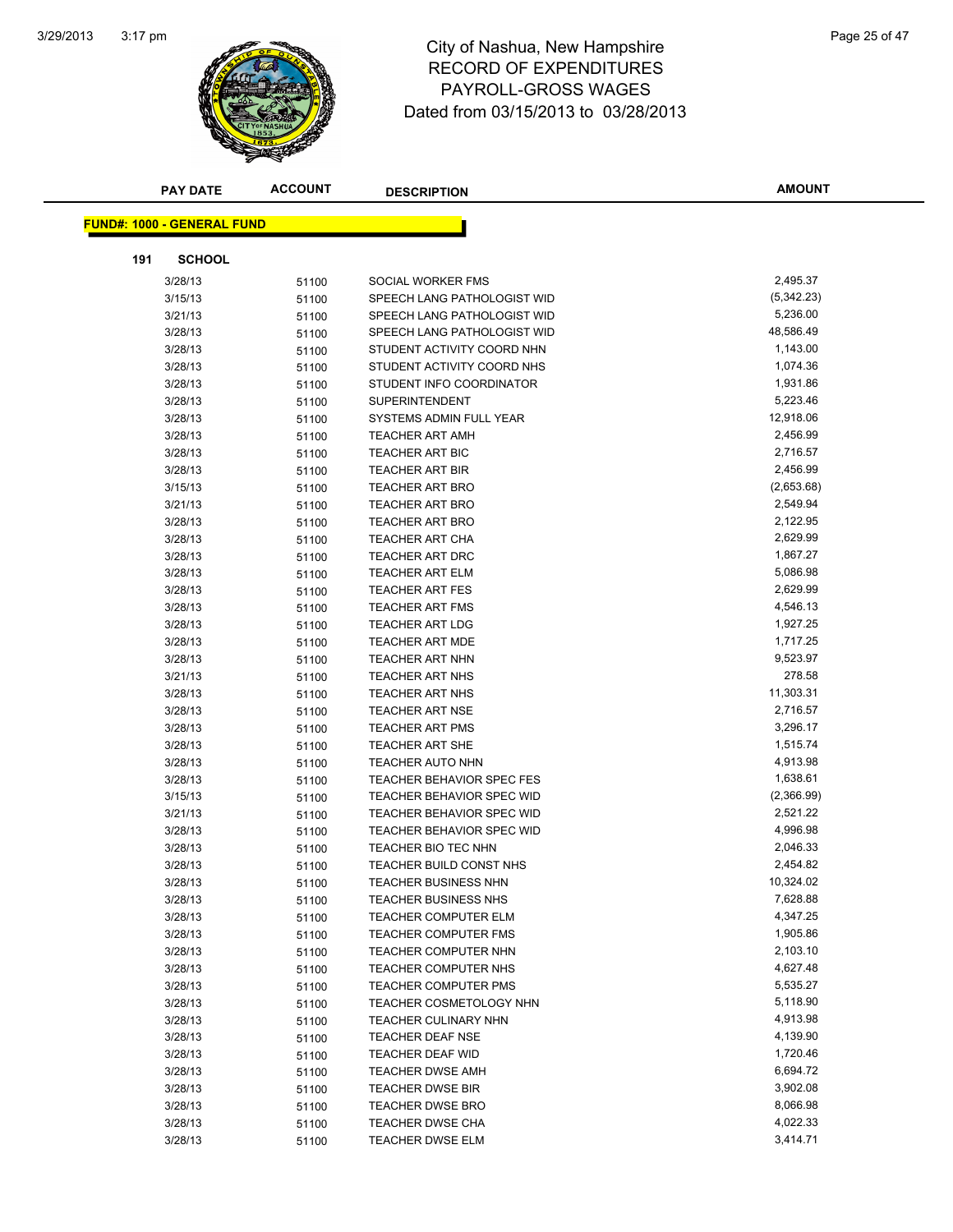

## 3:17 pm<br> **City of Nashua, New Hampshire** Page 26 of 47 RECORD OF EXPENDITURES PAYROLL-GROSS WAGES Dated from 03/15/2013 to 03/28/2013

| <b>FUND#: 1000 - GENERAL FUND</b><br><b>SCHOOL</b><br>191<br>6,674.47<br>3/28/13<br><b>TEACHER DWSE MDE</b><br>51100<br>2,629.99<br>3/28/13<br><b>TEACHER DWSE NSE</b><br>51100<br>4,124.40<br><b>TEACHER DWSE PMS</b><br>3/28/13<br>51100<br>3,923.65<br>3/28/13<br>TEACHER DWSE SHE<br>51100<br>5,259.98<br>3/28/13<br>51100<br><b>TEACHER ECE NHS</b><br>2,456.99<br>3/28/13<br>TEACHER ELECTRICAL NHS<br>51100<br>1,638.61<br>3/28/13<br><b>TEACHER ELL AMH</b><br>51100<br>2,772.84<br>3/28/13<br>TEACHER ELL BIR<br>51100<br>5,441.83<br>3/28/13<br><b>TEACHER ELL DRC</b><br>51100<br>3,835.79<br>3/28/13<br>TEACHER ELL ELM<br>51100<br>7,673.70<br>3/28/13<br><b>TEACHER ELL FES</b><br>51100<br>1,509.91<br>3/28/13<br><b>TEACHER ELL FMS</b><br>51100<br>5,079.37<br>3/28/13<br><b>TEACHER ELL LDG</b><br>51100<br>2,629.99<br>3/28/13<br><b>TEACHER ELL MTP</b><br>51100<br>3,927.05<br>3/28/13<br>TEACHER ELL NHN<br>51100<br>6,625.81<br>3/28/13<br>51100<br>TEACHER ELL NHS<br>1,778.22<br>3/28/13<br><b>TEACHER ELL PMS</b><br>51100<br>284.53<br>3/28/13<br>TEACHER ELL SHE<br>51100<br>4,605.82<br>3/28/13<br><b>TEACHER ENGINEER NHS</b><br>51100<br>(1,522.80)<br>3/15/13<br><b>TEACHER ENGLISH ELM</b><br>51100<br>1,313.35<br>3/21/13<br><b>TEACHER ENGLISH ELM</b><br>51100<br>21,719.27<br>3/28/13<br><b>TEACHER ENGLISH ELM</b><br>51100<br>16,677.39<br>3/28/13<br><b>TEACHER ENGLISH FMS</b><br>51100<br>30,228.71<br>3/28/13<br>TEACHER ENGLISH NHN<br>51100<br>38,770.51<br>3/28/13<br><b>TEACHER ENGLISH NHS</b><br>51100<br>(2, 334.14)<br>3/15/13<br><b>TEACHER ENGLISH PMS</b><br>51100<br>2,406.18<br>3/21/13<br><b>TEACHER ENGLISH PMS</b><br>51100<br>13,770.83<br>3/28/13<br><b>TEACHER ENGLISH PMS</b><br>51100<br>2,972.60<br>3/28/13<br><b>TEACHER FACS ELM</b><br>51100<br>4,313.01<br>3/28/13<br><b>TEACHER FACS FMS</b><br>51100<br>5,601.13<br>3/28/13<br><b>TEACHER FACS NHN</b><br>51100<br>2,716.57<br>3/28/13<br><b>TEACHER FACS NHS</b><br>51100<br>5,086.98<br>3/28/13<br><b>TEACHER FACS PMS</b><br>51100<br>5,346.56<br>3/28/13<br>TEACHER FOREIGN LANG ELM<br>51100<br>2,629.99<br>3/28/13<br>51100<br><b>TEACHER FOREIGN LANG FMS</b><br>14,948.09<br>3/28/13<br>TEACHER FOREIGN LANG NHN<br>51100<br>16,218.43<br>3/28/13<br>51100<br><b>TEACHER FOREIGN LANG NHS</b><br>(2,702.69)<br>3/15/13<br><b>TEACHER FOREIGN LANG PMS</b><br>51100<br>2,355.36<br>3/21/13<br><b>TEACHER FOREIGN LANG PMS</b><br>51100<br>4,927.86<br>3/28/13<br><b>TEACHER FOREIGN LANG PMS</b><br>51100<br>8,145.95<br>3/28/13<br><b>TEACHER GR1 AMH</b><br>51100<br>11,036.51<br>3/28/13<br><b>TEACHER GR1 BIC</b><br>51100<br>9,255.23<br>3/28/13<br><b>TEACHER GR1 BIR</b><br>51100<br>6,238.61<br>3/28/13<br><b>TEACHER GR1 BRO</b><br>51100<br>8,208.81<br>3/28/13<br><b>TEACHER GR1 CHA</b><br>51100<br>6,525.10<br>3/28/13<br><b>TEACHER GR1 DRC</b><br>51100<br>9,684.08<br>3/28/13<br><b>TEACHER GR1 FES</b><br>51100<br>8,591.43<br>3/28/13<br><b>TEACHER GR1 LDG</b><br>51100<br>11,116.58<br>3/28/13<br><b>TEACHER GR1 MDE</b><br>51100<br>5,086.98<br>3/28/13<br><b>TEACHER GR1 MTP</b><br>51100<br>5,259.98 | <b>PAY DATE</b> | <b>ACCOUNT</b> | <b>DESCRIPTION</b>     | <b>AMOUNT</b> |
|-----------------------------------------------------------------------------------------------------------------------------------------------------------------------------------------------------------------------------------------------------------------------------------------------------------------------------------------------------------------------------------------------------------------------------------------------------------------------------------------------------------------------------------------------------------------------------------------------------------------------------------------------------------------------------------------------------------------------------------------------------------------------------------------------------------------------------------------------------------------------------------------------------------------------------------------------------------------------------------------------------------------------------------------------------------------------------------------------------------------------------------------------------------------------------------------------------------------------------------------------------------------------------------------------------------------------------------------------------------------------------------------------------------------------------------------------------------------------------------------------------------------------------------------------------------------------------------------------------------------------------------------------------------------------------------------------------------------------------------------------------------------------------------------------------------------------------------------------------------------------------------------------------------------------------------------------------------------------------------------------------------------------------------------------------------------------------------------------------------------------------------------------------------------------------------------------------------------------------------------------------------------------------------------------------------------------------------------------------------------------------------------------------------------------------------------------------------------------------------------------------------------------------------------------------------------------------------------------------------------------------------------------------------------------------------------------------------------------------------------------------------------------------------------------------------------------------------------------------------------------------------------------------------------------------------------------------------------------------------------------------------------------------------------------------------------------------------------------------------------------------------------------------------|-----------------|----------------|------------------------|---------------|
|                                                                                                                                                                                                                                                                                                                                                                                                                                                                                                                                                                                                                                                                                                                                                                                                                                                                                                                                                                                                                                                                                                                                                                                                                                                                                                                                                                                                                                                                                                                                                                                                                                                                                                                                                                                                                                                                                                                                                                                                                                                                                                                                                                                                                                                                                                                                                                                                                                                                                                                                                                                                                                                                                                                                                                                                                                                                                                                                                                                                                                                                                                                                                           |                 |                |                        |               |
|                                                                                                                                                                                                                                                                                                                                                                                                                                                                                                                                                                                                                                                                                                                                                                                                                                                                                                                                                                                                                                                                                                                                                                                                                                                                                                                                                                                                                                                                                                                                                                                                                                                                                                                                                                                                                                                                                                                                                                                                                                                                                                                                                                                                                                                                                                                                                                                                                                                                                                                                                                                                                                                                                                                                                                                                                                                                                                                                                                                                                                                                                                                                                           |                 |                |                        |               |
|                                                                                                                                                                                                                                                                                                                                                                                                                                                                                                                                                                                                                                                                                                                                                                                                                                                                                                                                                                                                                                                                                                                                                                                                                                                                                                                                                                                                                                                                                                                                                                                                                                                                                                                                                                                                                                                                                                                                                                                                                                                                                                                                                                                                                                                                                                                                                                                                                                                                                                                                                                                                                                                                                                                                                                                                                                                                                                                                                                                                                                                                                                                                                           |                 |                |                        |               |
|                                                                                                                                                                                                                                                                                                                                                                                                                                                                                                                                                                                                                                                                                                                                                                                                                                                                                                                                                                                                                                                                                                                                                                                                                                                                                                                                                                                                                                                                                                                                                                                                                                                                                                                                                                                                                                                                                                                                                                                                                                                                                                                                                                                                                                                                                                                                                                                                                                                                                                                                                                                                                                                                                                                                                                                                                                                                                                                                                                                                                                                                                                                                                           |                 |                |                        |               |
|                                                                                                                                                                                                                                                                                                                                                                                                                                                                                                                                                                                                                                                                                                                                                                                                                                                                                                                                                                                                                                                                                                                                                                                                                                                                                                                                                                                                                                                                                                                                                                                                                                                                                                                                                                                                                                                                                                                                                                                                                                                                                                                                                                                                                                                                                                                                                                                                                                                                                                                                                                                                                                                                                                                                                                                                                                                                                                                                                                                                                                                                                                                                                           |                 |                |                        |               |
|                                                                                                                                                                                                                                                                                                                                                                                                                                                                                                                                                                                                                                                                                                                                                                                                                                                                                                                                                                                                                                                                                                                                                                                                                                                                                                                                                                                                                                                                                                                                                                                                                                                                                                                                                                                                                                                                                                                                                                                                                                                                                                                                                                                                                                                                                                                                                                                                                                                                                                                                                                                                                                                                                                                                                                                                                                                                                                                                                                                                                                                                                                                                                           |                 |                |                        |               |
|                                                                                                                                                                                                                                                                                                                                                                                                                                                                                                                                                                                                                                                                                                                                                                                                                                                                                                                                                                                                                                                                                                                                                                                                                                                                                                                                                                                                                                                                                                                                                                                                                                                                                                                                                                                                                                                                                                                                                                                                                                                                                                                                                                                                                                                                                                                                                                                                                                                                                                                                                                                                                                                                                                                                                                                                                                                                                                                                                                                                                                                                                                                                                           |                 |                |                        |               |
|                                                                                                                                                                                                                                                                                                                                                                                                                                                                                                                                                                                                                                                                                                                                                                                                                                                                                                                                                                                                                                                                                                                                                                                                                                                                                                                                                                                                                                                                                                                                                                                                                                                                                                                                                                                                                                                                                                                                                                                                                                                                                                                                                                                                                                                                                                                                                                                                                                                                                                                                                                                                                                                                                                                                                                                                                                                                                                                                                                                                                                                                                                                                                           |                 |                |                        |               |
|                                                                                                                                                                                                                                                                                                                                                                                                                                                                                                                                                                                                                                                                                                                                                                                                                                                                                                                                                                                                                                                                                                                                                                                                                                                                                                                                                                                                                                                                                                                                                                                                                                                                                                                                                                                                                                                                                                                                                                                                                                                                                                                                                                                                                                                                                                                                                                                                                                                                                                                                                                                                                                                                                                                                                                                                                                                                                                                                                                                                                                                                                                                                                           |                 |                |                        |               |
|                                                                                                                                                                                                                                                                                                                                                                                                                                                                                                                                                                                                                                                                                                                                                                                                                                                                                                                                                                                                                                                                                                                                                                                                                                                                                                                                                                                                                                                                                                                                                                                                                                                                                                                                                                                                                                                                                                                                                                                                                                                                                                                                                                                                                                                                                                                                                                                                                                                                                                                                                                                                                                                                                                                                                                                                                                                                                                                                                                                                                                                                                                                                                           |                 |                |                        |               |
|                                                                                                                                                                                                                                                                                                                                                                                                                                                                                                                                                                                                                                                                                                                                                                                                                                                                                                                                                                                                                                                                                                                                                                                                                                                                                                                                                                                                                                                                                                                                                                                                                                                                                                                                                                                                                                                                                                                                                                                                                                                                                                                                                                                                                                                                                                                                                                                                                                                                                                                                                                                                                                                                                                                                                                                                                                                                                                                                                                                                                                                                                                                                                           |                 |                |                        |               |
|                                                                                                                                                                                                                                                                                                                                                                                                                                                                                                                                                                                                                                                                                                                                                                                                                                                                                                                                                                                                                                                                                                                                                                                                                                                                                                                                                                                                                                                                                                                                                                                                                                                                                                                                                                                                                                                                                                                                                                                                                                                                                                                                                                                                                                                                                                                                                                                                                                                                                                                                                                                                                                                                                                                                                                                                                                                                                                                                                                                                                                                                                                                                                           |                 |                |                        |               |
|                                                                                                                                                                                                                                                                                                                                                                                                                                                                                                                                                                                                                                                                                                                                                                                                                                                                                                                                                                                                                                                                                                                                                                                                                                                                                                                                                                                                                                                                                                                                                                                                                                                                                                                                                                                                                                                                                                                                                                                                                                                                                                                                                                                                                                                                                                                                                                                                                                                                                                                                                                                                                                                                                                                                                                                                                                                                                                                                                                                                                                                                                                                                                           |                 |                |                        |               |
|                                                                                                                                                                                                                                                                                                                                                                                                                                                                                                                                                                                                                                                                                                                                                                                                                                                                                                                                                                                                                                                                                                                                                                                                                                                                                                                                                                                                                                                                                                                                                                                                                                                                                                                                                                                                                                                                                                                                                                                                                                                                                                                                                                                                                                                                                                                                                                                                                                                                                                                                                                                                                                                                                                                                                                                                                                                                                                                                                                                                                                                                                                                                                           |                 |                |                        |               |
|                                                                                                                                                                                                                                                                                                                                                                                                                                                                                                                                                                                                                                                                                                                                                                                                                                                                                                                                                                                                                                                                                                                                                                                                                                                                                                                                                                                                                                                                                                                                                                                                                                                                                                                                                                                                                                                                                                                                                                                                                                                                                                                                                                                                                                                                                                                                                                                                                                                                                                                                                                                                                                                                                                                                                                                                                                                                                                                                                                                                                                                                                                                                                           |                 |                |                        |               |
|                                                                                                                                                                                                                                                                                                                                                                                                                                                                                                                                                                                                                                                                                                                                                                                                                                                                                                                                                                                                                                                                                                                                                                                                                                                                                                                                                                                                                                                                                                                                                                                                                                                                                                                                                                                                                                                                                                                                                                                                                                                                                                                                                                                                                                                                                                                                                                                                                                                                                                                                                                                                                                                                                                                                                                                                                                                                                                                                                                                                                                                                                                                                                           |                 |                |                        |               |
|                                                                                                                                                                                                                                                                                                                                                                                                                                                                                                                                                                                                                                                                                                                                                                                                                                                                                                                                                                                                                                                                                                                                                                                                                                                                                                                                                                                                                                                                                                                                                                                                                                                                                                                                                                                                                                                                                                                                                                                                                                                                                                                                                                                                                                                                                                                                                                                                                                                                                                                                                                                                                                                                                                                                                                                                                                                                                                                                                                                                                                                                                                                                                           |                 |                |                        |               |
|                                                                                                                                                                                                                                                                                                                                                                                                                                                                                                                                                                                                                                                                                                                                                                                                                                                                                                                                                                                                                                                                                                                                                                                                                                                                                                                                                                                                                                                                                                                                                                                                                                                                                                                                                                                                                                                                                                                                                                                                                                                                                                                                                                                                                                                                                                                                                                                                                                                                                                                                                                                                                                                                                                                                                                                                                                                                                                                                                                                                                                                                                                                                                           |                 |                |                        |               |
|                                                                                                                                                                                                                                                                                                                                                                                                                                                                                                                                                                                                                                                                                                                                                                                                                                                                                                                                                                                                                                                                                                                                                                                                                                                                                                                                                                                                                                                                                                                                                                                                                                                                                                                                                                                                                                                                                                                                                                                                                                                                                                                                                                                                                                                                                                                                                                                                                                                                                                                                                                                                                                                                                                                                                                                                                                                                                                                                                                                                                                                                                                                                                           |                 |                |                        |               |
|                                                                                                                                                                                                                                                                                                                                                                                                                                                                                                                                                                                                                                                                                                                                                                                                                                                                                                                                                                                                                                                                                                                                                                                                                                                                                                                                                                                                                                                                                                                                                                                                                                                                                                                                                                                                                                                                                                                                                                                                                                                                                                                                                                                                                                                                                                                                                                                                                                                                                                                                                                                                                                                                                                                                                                                                                                                                                                                                                                                                                                                                                                                                                           |                 |                |                        |               |
|                                                                                                                                                                                                                                                                                                                                                                                                                                                                                                                                                                                                                                                                                                                                                                                                                                                                                                                                                                                                                                                                                                                                                                                                                                                                                                                                                                                                                                                                                                                                                                                                                                                                                                                                                                                                                                                                                                                                                                                                                                                                                                                                                                                                                                                                                                                                                                                                                                                                                                                                                                                                                                                                                                                                                                                                                                                                                                                                                                                                                                                                                                                                                           |                 |                |                        |               |
|                                                                                                                                                                                                                                                                                                                                                                                                                                                                                                                                                                                                                                                                                                                                                                                                                                                                                                                                                                                                                                                                                                                                                                                                                                                                                                                                                                                                                                                                                                                                                                                                                                                                                                                                                                                                                                                                                                                                                                                                                                                                                                                                                                                                                                                                                                                                                                                                                                                                                                                                                                                                                                                                                                                                                                                                                                                                                                                                                                                                                                                                                                                                                           |                 |                |                        |               |
|                                                                                                                                                                                                                                                                                                                                                                                                                                                                                                                                                                                                                                                                                                                                                                                                                                                                                                                                                                                                                                                                                                                                                                                                                                                                                                                                                                                                                                                                                                                                                                                                                                                                                                                                                                                                                                                                                                                                                                                                                                                                                                                                                                                                                                                                                                                                                                                                                                                                                                                                                                                                                                                                                                                                                                                                                                                                                                                                                                                                                                                                                                                                                           |                 |                |                        |               |
|                                                                                                                                                                                                                                                                                                                                                                                                                                                                                                                                                                                                                                                                                                                                                                                                                                                                                                                                                                                                                                                                                                                                                                                                                                                                                                                                                                                                                                                                                                                                                                                                                                                                                                                                                                                                                                                                                                                                                                                                                                                                                                                                                                                                                                                                                                                                                                                                                                                                                                                                                                                                                                                                                                                                                                                                                                                                                                                                                                                                                                                                                                                                                           |                 |                |                        |               |
|                                                                                                                                                                                                                                                                                                                                                                                                                                                                                                                                                                                                                                                                                                                                                                                                                                                                                                                                                                                                                                                                                                                                                                                                                                                                                                                                                                                                                                                                                                                                                                                                                                                                                                                                                                                                                                                                                                                                                                                                                                                                                                                                                                                                                                                                                                                                                                                                                                                                                                                                                                                                                                                                                                                                                                                                                                                                                                                                                                                                                                                                                                                                                           |                 |                |                        |               |
|                                                                                                                                                                                                                                                                                                                                                                                                                                                                                                                                                                                                                                                                                                                                                                                                                                                                                                                                                                                                                                                                                                                                                                                                                                                                                                                                                                                                                                                                                                                                                                                                                                                                                                                                                                                                                                                                                                                                                                                                                                                                                                                                                                                                                                                                                                                                                                                                                                                                                                                                                                                                                                                                                                                                                                                                                                                                                                                                                                                                                                                                                                                                                           |                 |                |                        |               |
|                                                                                                                                                                                                                                                                                                                                                                                                                                                                                                                                                                                                                                                                                                                                                                                                                                                                                                                                                                                                                                                                                                                                                                                                                                                                                                                                                                                                                                                                                                                                                                                                                                                                                                                                                                                                                                                                                                                                                                                                                                                                                                                                                                                                                                                                                                                                                                                                                                                                                                                                                                                                                                                                                                                                                                                                                                                                                                                                                                                                                                                                                                                                                           |                 |                |                        |               |
|                                                                                                                                                                                                                                                                                                                                                                                                                                                                                                                                                                                                                                                                                                                                                                                                                                                                                                                                                                                                                                                                                                                                                                                                                                                                                                                                                                                                                                                                                                                                                                                                                                                                                                                                                                                                                                                                                                                                                                                                                                                                                                                                                                                                                                                                                                                                                                                                                                                                                                                                                                                                                                                                                                                                                                                                                                                                                                                                                                                                                                                                                                                                                           |                 |                |                        |               |
|                                                                                                                                                                                                                                                                                                                                                                                                                                                                                                                                                                                                                                                                                                                                                                                                                                                                                                                                                                                                                                                                                                                                                                                                                                                                                                                                                                                                                                                                                                                                                                                                                                                                                                                                                                                                                                                                                                                                                                                                                                                                                                                                                                                                                                                                                                                                                                                                                                                                                                                                                                                                                                                                                                                                                                                                                                                                                                                                                                                                                                                                                                                                                           |                 |                |                        |               |
|                                                                                                                                                                                                                                                                                                                                                                                                                                                                                                                                                                                                                                                                                                                                                                                                                                                                                                                                                                                                                                                                                                                                                                                                                                                                                                                                                                                                                                                                                                                                                                                                                                                                                                                                                                                                                                                                                                                                                                                                                                                                                                                                                                                                                                                                                                                                                                                                                                                                                                                                                                                                                                                                                                                                                                                                                                                                                                                                                                                                                                                                                                                                                           |                 |                |                        |               |
|                                                                                                                                                                                                                                                                                                                                                                                                                                                                                                                                                                                                                                                                                                                                                                                                                                                                                                                                                                                                                                                                                                                                                                                                                                                                                                                                                                                                                                                                                                                                                                                                                                                                                                                                                                                                                                                                                                                                                                                                                                                                                                                                                                                                                                                                                                                                                                                                                                                                                                                                                                                                                                                                                                                                                                                                                                                                                                                                                                                                                                                                                                                                                           |                 |                |                        |               |
|                                                                                                                                                                                                                                                                                                                                                                                                                                                                                                                                                                                                                                                                                                                                                                                                                                                                                                                                                                                                                                                                                                                                                                                                                                                                                                                                                                                                                                                                                                                                                                                                                                                                                                                                                                                                                                                                                                                                                                                                                                                                                                                                                                                                                                                                                                                                                                                                                                                                                                                                                                                                                                                                                                                                                                                                                                                                                                                                                                                                                                                                                                                                                           |                 |                |                        |               |
|                                                                                                                                                                                                                                                                                                                                                                                                                                                                                                                                                                                                                                                                                                                                                                                                                                                                                                                                                                                                                                                                                                                                                                                                                                                                                                                                                                                                                                                                                                                                                                                                                                                                                                                                                                                                                                                                                                                                                                                                                                                                                                                                                                                                                                                                                                                                                                                                                                                                                                                                                                                                                                                                                                                                                                                                                                                                                                                                                                                                                                                                                                                                                           |                 |                |                        |               |
|                                                                                                                                                                                                                                                                                                                                                                                                                                                                                                                                                                                                                                                                                                                                                                                                                                                                                                                                                                                                                                                                                                                                                                                                                                                                                                                                                                                                                                                                                                                                                                                                                                                                                                                                                                                                                                                                                                                                                                                                                                                                                                                                                                                                                                                                                                                                                                                                                                                                                                                                                                                                                                                                                                                                                                                                                                                                                                                                                                                                                                                                                                                                                           |                 |                |                        |               |
|                                                                                                                                                                                                                                                                                                                                                                                                                                                                                                                                                                                                                                                                                                                                                                                                                                                                                                                                                                                                                                                                                                                                                                                                                                                                                                                                                                                                                                                                                                                                                                                                                                                                                                                                                                                                                                                                                                                                                                                                                                                                                                                                                                                                                                                                                                                                                                                                                                                                                                                                                                                                                                                                                                                                                                                                                                                                                                                                                                                                                                                                                                                                                           |                 |                |                        |               |
|                                                                                                                                                                                                                                                                                                                                                                                                                                                                                                                                                                                                                                                                                                                                                                                                                                                                                                                                                                                                                                                                                                                                                                                                                                                                                                                                                                                                                                                                                                                                                                                                                                                                                                                                                                                                                                                                                                                                                                                                                                                                                                                                                                                                                                                                                                                                                                                                                                                                                                                                                                                                                                                                                                                                                                                                                                                                                                                                                                                                                                                                                                                                                           |                 |                |                        |               |
|                                                                                                                                                                                                                                                                                                                                                                                                                                                                                                                                                                                                                                                                                                                                                                                                                                                                                                                                                                                                                                                                                                                                                                                                                                                                                                                                                                                                                                                                                                                                                                                                                                                                                                                                                                                                                                                                                                                                                                                                                                                                                                                                                                                                                                                                                                                                                                                                                                                                                                                                                                                                                                                                                                                                                                                                                                                                                                                                                                                                                                                                                                                                                           |                 |                |                        |               |
|                                                                                                                                                                                                                                                                                                                                                                                                                                                                                                                                                                                                                                                                                                                                                                                                                                                                                                                                                                                                                                                                                                                                                                                                                                                                                                                                                                                                                                                                                                                                                                                                                                                                                                                                                                                                                                                                                                                                                                                                                                                                                                                                                                                                                                                                                                                                                                                                                                                                                                                                                                                                                                                                                                                                                                                                                                                                                                                                                                                                                                                                                                                                                           |                 |                |                        |               |
|                                                                                                                                                                                                                                                                                                                                                                                                                                                                                                                                                                                                                                                                                                                                                                                                                                                                                                                                                                                                                                                                                                                                                                                                                                                                                                                                                                                                                                                                                                                                                                                                                                                                                                                                                                                                                                                                                                                                                                                                                                                                                                                                                                                                                                                                                                                                                                                                                                                                                                                                                                                                                                                                                                                                                                                                                                                                                                                                                                                                                                                                                                                                                           |                 |                |                        |               |
|                                                                                                                                                                                                                                                                                                                                                                                                                                                                                                                                                                                                                                                                                                                                                                                                                                                                                                                                                                                                                                                                                                                                                                                                                                                                                                                                                                                                                                                                                                                                                                                                                                                                                                                                                                                                                                                                                                                                                                                                                                                                                                                                                                                                                                                                                                                                                                                                                                                                                                                                                                                                                                                                                                                                                                                                                                                                                                                                                                                                                                                                                                                                                           |                 |                |                        |               |
|                                                                                                                                                                                                                                                                                                                                                                                                                                                                                                                                                                                                                                                                                                                                                                                                                                                                                                                                                                                                                                                                                                                                                                                                                                                                                                                                                                                                                                                                                                                                                                                                                                                                                                                                                                                                                                                                                                                                                                                                                                                                                                                                                                                                                                                                                                                                                                                                                                                                                                                                                                                                                                                                                                                                                                                                                                                                                                                                                                                                                                                                                                                                                           |                 |                |                        |               |
|                                                                                                                                                                                                                                                                                                                                                                                                                                                                                                                                                                                                                                                                                                                                                                                                                                                                                                                                                                                                                                                                                                                                                                                                                                                                                                                                                                                                                                                                                                                                                                                                                                                                                                                                                                                                                                                                                                                                                                                                                                                                                                                                                                                                                                                                                                                                                                                                                                                                                                                                                                                                                                                                                                                                                                                                                                                                                                                                                                                                                                                                                                                                                           |                 |                |                        |               |
|                                                                                                                                                                                                                                                                                                                                                                                                                                                                                                                                                                                                                                                                                                                                                                                                                                                                                                                                                                                                                                                                                                                                                                                                                                                                                                                                                                                                                                                                                                                                                                                                                                                                                                                                                                                                                                                                                                                                                                                                                                                                                                                                                                                                                                                                                                                                                                                                                                                                                                                                                                                                                                                                                                                                                                                                                                                                                                                                                                                                                                                                                                                                                           |                 |                |                        |               |
|                                                                                                                                                                                                                                                                                                                                                                                                                                                                                                                                                                                                                                                                                                                                                                                                                                                                                                                                                                                                                                                                                                                                                                                                                                                                                                                                                                                                                                                                                                                                                                                                                                                                                                                                                                                                                                                                                                                                                                                                                                                                                                                                                                                                                                                                                                                                                                                                                                                                                                                                                                                                                                                                                                                                                                                                                                                                                                                                                                                                                                                                                                                                                           |                 |                |                        |               |
|                                                                                                                                                                                                                                                                                                                                                                                                                                                                                                                                                                                                                                                                                                                                                                                                                                                                                                                                                                                                                                                                                                                                                                                                                                                                                                                                                                                                                                                                                                                                                                                                                                                                                                                                                                                                                                                                                                                                                                                                                                                                                                                                                                                                                                                                                                                                                                                                                                                                                                                                                                                                                                                                                                                                                                                                                                                                                                                                                                                                                                                                                                                                                           |                 |                |                        |               |
|                                                                                                                                                                                                                                                                                                                                                                                                                                                                                                                                                                                                                                                                                                                                                                                                                                                                                                                                                                                                                                                                                                                                                                                                                                                                                                                                                                                                                                                                                                                                                                                                                                                                                                                                                                                                                                                                                                                                                                                                                                                                                                                                                                                                                                                                                                                                                                                                                                                                                                                                                                                                                                                                                                                                                                                                                                                                                                                                                                                                                                                                                                                                                           |                 |                |                        |               |
|                                                                                                                                                                                                                                                                                                                                                                                                                                                                                                                                                                                                                                                                                                                                                                                                                                                                                                                                                                                                                                                                                                                                                                                                                                                                                                                                                                                                                                                                                                                                                                                                                                                                                                                                                                                                                                                                                                                                                                                                                                                                                                                                                                                                                                                                                                                                                                                                                                                                                                                                                                                                                                                                                                                                                                                                                                                                                                                                                                                                                                                                                                                                                           |                 |                |                        |               |
|                                                                                                                                                                                                                                                                                                                                                                                                                                                                                                                                                                                                                                                                                                                                                                                                                                                                                                                                                                                                                                                                                                                                                                                                                                                                                                                                                                                                                                                                                                                                                                                                                                                                                                                                                                                                                                                                                                                                                                                                                                                                                                                                                                                                                                                                                                                                                                                                                                                                                                                                                                                                                                                                                                                                                                                                                                                                                                                                                                                                                                                                                                                                                           |                 |                |                        |               |
|                                                                                                                                                                                                                                                                                                                                                                                                                                                                                                                                                                                                                                                                                                                                                                                                                                                                                                                                                                                                                                                                                                                                                                                                                                                                                                                                                                                                                                                                                                                                                                                                                                                                                                                                                                                                                                                                                                                                                                                                                                                                                                                                                                                                                                                                                                                                                                                                                                                                                                                                                                                                                                                                                                                                                                                                                                                                                                                                                                                                                                                                                                                                                           |                 |                |                        |               |
|                                                                                                                                                                                                                                                                                                                                                                                                                                                                                                                                                                                                                                                                                                                                                                                                                                                                                                                                                                                                                                                                                                                                                                                                                                                                                                                                                                                                                                                                                                                                                                                                                                                                                                                                                                                                                                                                                                                                                                                                                                                                                                                                                                                                                                                                                                                                                                                                                                                                                                                                                                                                                                                                                                                                                                                                                                                                                                                                                                                                                                                                                                                                                           |                 |                |                        |               |
|                                                                                                                                                                                                                                                                                                                                                                                                                                                                                                                                                                                                                                                                                                                                                                                                                                                                                                                                                                                                                                                                                                                                                                                                                                                                                                                                                                                                                                                                                                                                                                                                                                                                                                                                                                                                                                                                                                                                                                                                                                                                                                                                                                                                                                                                                                                                                                                                                                                                                                                                                                                                                                                                                                                                                                                                                                                                                                                                                                                                                                                                                                                                                           |                 |                |                        |               |
|                                                                                                                                                                                                                                                                                                                                                                                                                                                                                                                                                                                                                                                                                                                                                                                                                                                                                                                                                                                                                                                                                                                                                                                                                                                                                                                                                                                                                                                                                                                                                                                                                                                                                                                                                                                                                                                                                                                                                                                                                                                                                                                                                                                                                                                                                                                                                                                                                                                                                                                                                                                                                                                                                                                                                                                                                                                                                                                                                                                                                                                                                                                                                           |                 |                |                        |               |
|                                                                                                                                                                                                                                                                                                                                                                                                                                                                                                                                                                                                                                                                                                                                                                                                                                                                                                                                                                                                                                                                                                                                                                                                                                                                                                                                                                                                                                                                                                                                                                                                                                                                                                                                                                                                                                                                                                                                                                                                                                                                                                                                                                                                                                                                                                                                                                                                                                                                                                                                                                                                                                                                                                                                                                                                                                                                                                                                                                                                                                                                                                                                                           | 3/28/13         | 51100          | <b>TEACHER GR1 NSE</b> |               |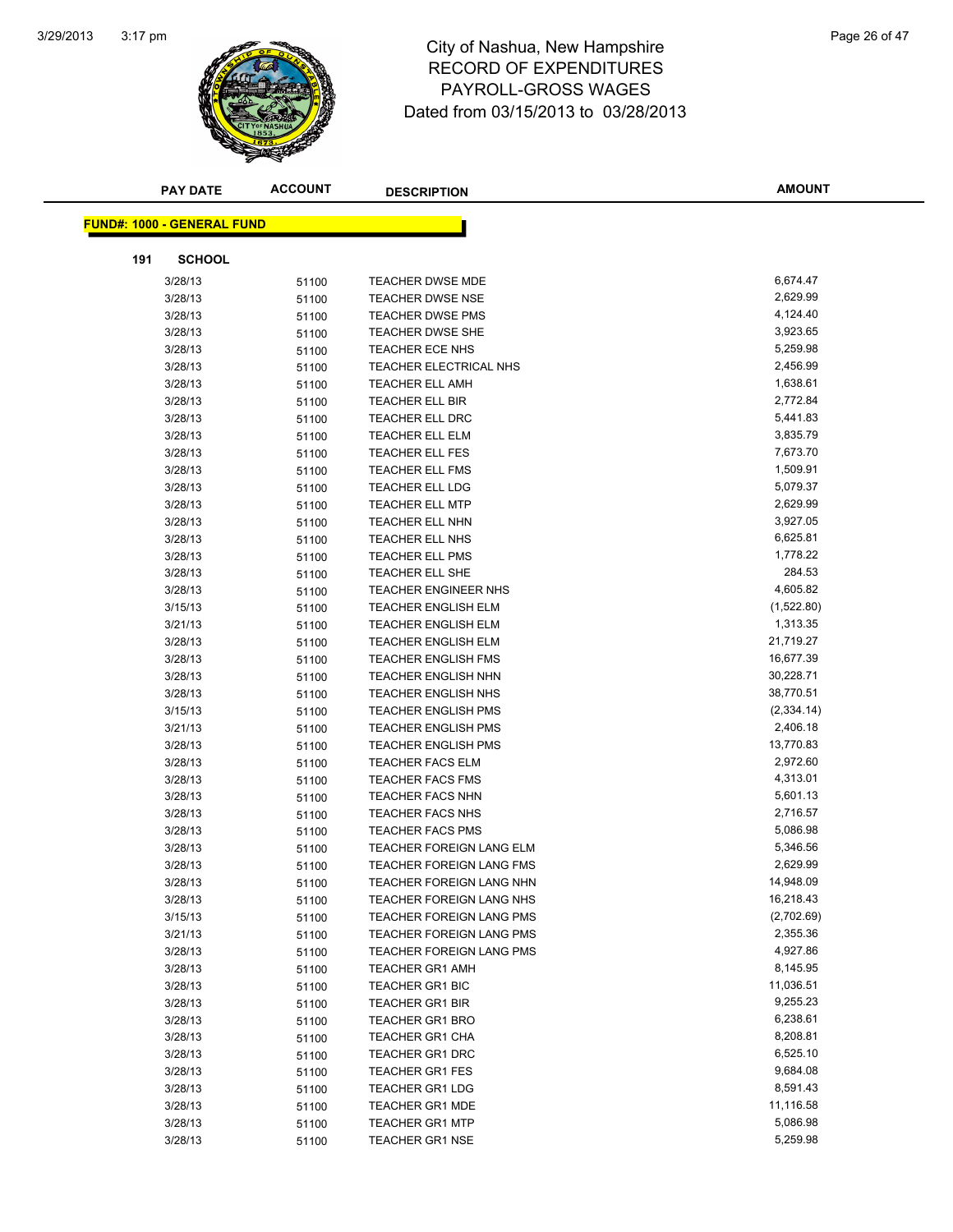

# 3:17 pm<br> **City of Nashua, New Hampshire** Page 27 of 47 RECORD OF EXPENDITURES PAYROLL-GROSS WAGES Dated from 03/15/2013 to 03/28/2013

|     | <b>PAY DATE</b>                   | <b>ACCOUNT</b> | <b>DESCRIPTION</b>     | <b>AMOUNT</b>        |
|-----|-----------------------------------|----------------|------------------------|----------------------|
|     |                                   |                |                        |                      |
|     | <b>FUND#: 1000 - GENERAL FUND</b> |                |                        |                      |
| 191 | <b>SCHOOL</b>                     |                |                        |                      |
|     | 3/15/13                           | 51100          | <b>TEACHER GR1 SHE</b> | (3, 155.99)          |
|     | 3/21/13                           | 51100          | <b>TEACHER GR1 SHE</b> | 2,412.45             |
|     | 3/28/13                           | 51100          | <b>TEACHER GR1 SHE</b> | 8,879.50             |
|     | 3/28/13                           | 51100          | <b>TEACHER GR2 AMH</b> | 4,095.59             |
|     | 3/28/13                           | 51100          | TEACHER GR2 BIC        | 11,205.41            |
|     | 3/28/13                           | 51100          | <b>TEACHER GR2 BIR</b> | 9,584.62             |
|     | 3/28/13                           | 51100          | <b>TEACHER GR2 BRO</b> | 6,003.32             |
|     | 3/28/13                           | 51100          | TEACHER GR2 CHA        | 5,985.78             |
|     | 3/28/13                           | 51100          | TEACHER GR2 DRC        | 5,647.12             |
|     | 3/28/13                           | 51100          | <b>TEACHER GR2 FES</b> | 5,825.27             |
|     | 3/28/13                           | 51100          | <b>TEACHER GR2 LDG</b> | 10,303.69            |
|     | 3/14/13                           | 51100          | <b>TEACHER GR2 MDE</b> | (2,554.32)           |
|     | 3/21/13                           | 51100          | <b>TEACHER GR2 MDE</b> | 2,226.05             |
|     | 3/28/13                           | 51100          | <b>TEACHER GR2 MDE</b> | 5,933.76             |
|     | 3/28/13                           | 51100          | <b>TEACHER GR2 MTP</b> | 8,755.47             |
|     | 3/28/13                           | 51100          | <b>TEACHER GR2 NSE</b> | 6,725.59             |
|     | 3/28/13                           | 51100          | TEACHER GR2 SHE        | 7,844.03             |
|     | 3/28/13                           | 51100          | <b>TEACHER GR3 AMH</b> | 4,367.59             |
|     | 3/28/13                           | 51100          | TEACHER GR3 BIC        | 10,810.66            |
|     | 3/28/13                           | 51100          | <b>TEACHER GR3 BIR</b> | 9,183.61             |
|     | 3/28/13                           | 51100          | <b>TEACHER GR3 BRO</b> | 5,566.72             |
|     | 3/28/13                           | 51100          | <b>TEACHER GR3 CHA</b> | 9,896.15             |
|     | 3/28/13                           | 51100          | <b>TEACHER GR3 DRC</b> | 5,207.45             |
|     | 3/28/13                           | 51100          | <b>TEACHER GR3 FES</b> | 9,222.92             |
|     | 3/28/13                           | 51100          | <b>TEACHER GR3 LDG</b> | 5,086.98             |
|     | 3/28/13                           | 51100          | <b>TEACHER GR3 MDE</b> | 13,326.90            |
|     | 3/28/13                           | 51100          | <b>TEACHER GR3 MTP</b> | 4,912.98             |
|     | 3/28/13                           | 51100          | <b>TEACHER GR3 NSE</b> | 3,778.29             |
|     | 3/28/13                           | 51100          | <b>TEACHER GR3 SHE</b> | 10,672.74            |
|     | 3/28/13                           | 51100          | <b>TEACHER GR4 AMH</b> | 3,731.23             |
|     | 3/28/13                           | 51100          | <b>TEACHER GR4 BIC</b> | 6,970.97             |
|     | 3/28/13                           | 51100          | <b>TEACHER GR4 BIR</b> | 6,046.33             |
|     | 3/28/13                           | 51100          | <b>TEACHER GR4 BRO</b> | 6,921.24             |
|     | 3/28/13                           | 51100          | TEACHER GR4 CHA        | 8,683.03             |
|     | 3/28/13                           | 51100          | <b>TEACHER GR4 DRC</b> | 4,807.41             |
|     | 3/28/13                           | 51100          | <b>TEACHER GR4 FES</b> | 11,449.39            |
|     | 3/28/13                           | 51100          | <b>TEACHER GR4 LDG</b> | 7,555.24             |
|     | 3/28/13                           | 51100          | <b>TEACHER GR4 MDE</b> | 7,836.82             |
|     | 3/28/13                           | 51100          | <b>TEACHER GR4 MTP</b> | 5,173.56             |
|     | 3/28/13                           | 51100          | <b>TEACHER GR4 NSE</b> | 8,540.80             |
|     | 3/28/13                           | 51100          | <b>TEACHER GR4 SHE</b> | 4,022.33             |
|     | 3/28/13                           | 51100          | <b>TEACHER GR5 AMH</b> | 6,991.78             |
|     | 3/28/13                           | 51100          | <b>TEACHER GR5 BIC</b> | 6,738.00             |
|     | 3/28/13<br>3/28/13                | 51100          | <b>TEACHER GR5 BIR</b> | 6,967.43             |
|     |                                   | 51100          | <b>TEACHER GR5 BRO</b> | 9,912.77<br>6,683.63 |
|     | 3/28/13                           | 51100          | <b>TEACHER GR5 CHA</b> |                      |
|     | 3/28/13                           | 51100          | <b>TEACHER GR5 DRC</b> | 3,465.93<br>8,533.15 |
|     | 3/28/13                           | 51100          | <b>TEACHER GR5 FES</b> | 11,229.52            |
|     | 3/28/13                           | 51100          | <b>TEACHER GR5 LDG</b> | (2,702.69)           |
|     | 3/15/13                           | 51100          | <b>TEACHER GR5 MDE</b> | 2,355.36             |
|     | 3/21/13                           | 51100          | <b>TEACHER GR5 MDE</b> |                      |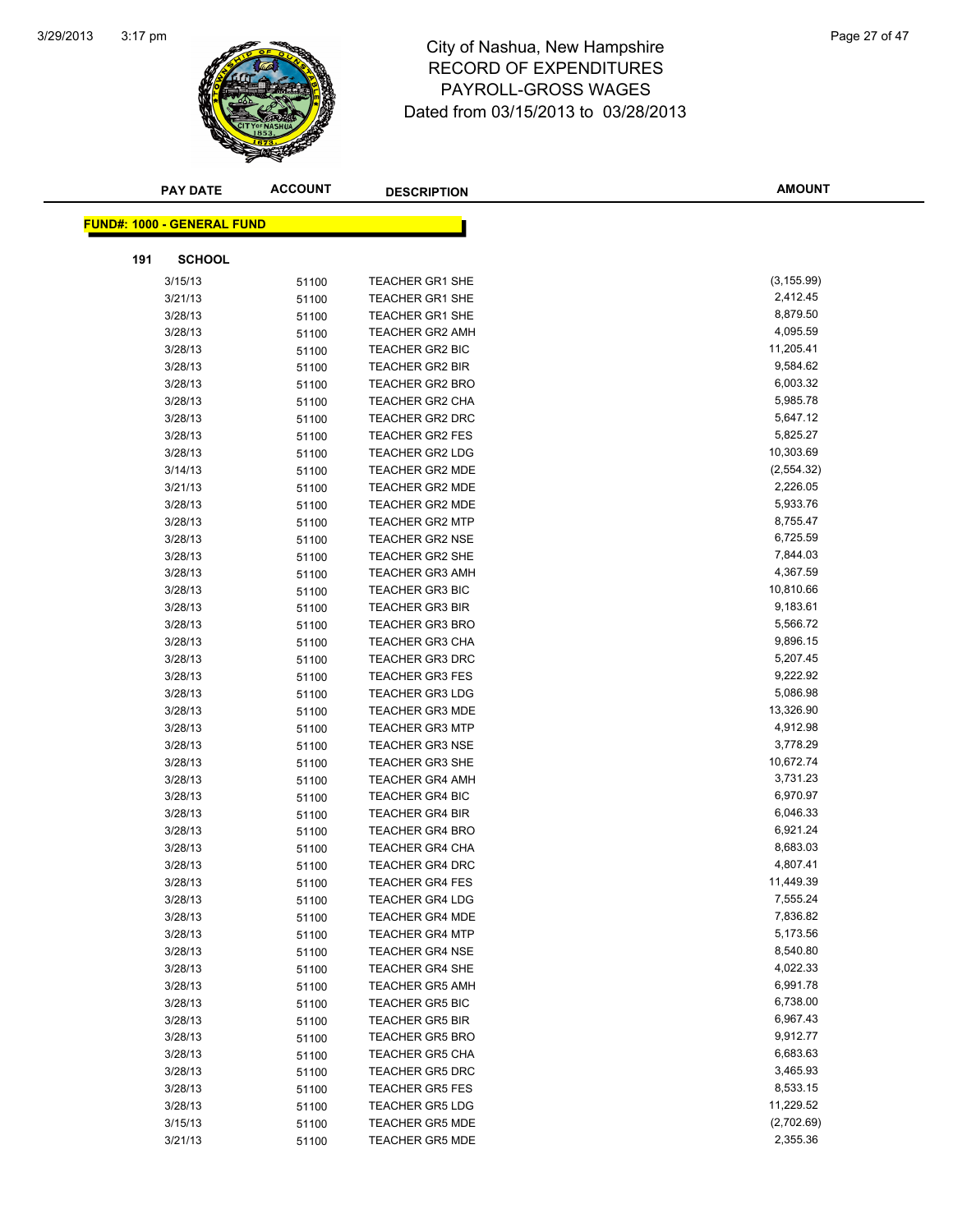

## 3:17 pm<br> **City of Nashua, New Hampshire** Page 28 of 47 RECORD OF EXPENDITURES PAYROLL-GROSS WAGES Dated from 03/15/2013 to 03/28/2013

|     | <b>PAY DATE</b>                   | <b>ACCOUNT</b> | <b>DESCRIPTION</b>                                 | <b>AMOUNT</b>        |
|-----|-----------------------------------|----------------|----------------------------------------------------|----------------------|
|     | <b>FUND#: 1000 - GENERAL FUND</b> |                |                                                    |                      |
|     |                                   |                |                                                    |                      |
| 191 | <b>SCHOOL</b>                     |                |                                                    |                      |
|     | 3/28/13                           | 51100          | <b>TEACHER GR5 MDE</b>                             | 7,082.00             |
|     | 3/28/13                           | 51100          | <b>TEACHER GR5 MTP</b>                             | 5,430.33             |
|     | 3/28/13                           | 51100          | <b>TEACHER GR5 NSE</b>                             | 7,587.20             |
|     | 3/28/13                           | 51100          | <b>TEACHER GR5 SHE</b>                             | 5,086.98             |
|     | 3/28/13                           | 51100          | <b>TEACHER GR6 ELM</b>                             | 34,126.98            |
|     | 3/28/13                           | 51100          | <b>TEACHER GR6 FMS</b>                             | 25,603.53            |
|     | 3/28/13                           | 51100          | <b>TEACHER GR6 PMS</b>                             | 24,248.22            |
|     | 3/28/13                           | 51100          | <b>TEACHER GRAPH NHS</b>                           | 8,950.18             |
|     | 3/28/13                           | 51100          | <b>TEACHER GRAPHICS NHN</b>                        | 2,456.99             |
|     | 3/28/13                           | 51100          | <b>TEACHER HEALTH ELM</b>                          | 2,332.11             |
|     | 3/28/13                           | 51100          | <b>TEACHER HEALTH NHN</b>                          | 2,960.61             |
|     | 3/28/13                           | 51100          | <b>TEACHER HEALTH NHS</b>                          | 2,456.99             |
|     | 3/28/13                           | 51100          | <b>TEACHER HEALTHOC NHS</b>                        | 7,918.86             |
|     | 3/28/13                           | 51100          | TEACHER IN SCH SUSPENSION NHS                      | 1,509.91             |
|     | 3/15/13                           | 51100          | TEACHER INST SPED WID                              | (2,716.57)           |
|     | 3/21/13                           | 51100          | TEACHER INST SPED WID                              | 2,379.52             |
|     | 3/28/13                           | 51100          | <b>TEACHER INST SPED WID</b>                       | 1,315.00             |
|     | 3/28/13                           | 51100          | <b>TEACHER KIND AMH</b>                            | 4,657.83             |
|     | 3/28/13                           | 51100          | <b>TEACHER KIND BIC</b>                            | 2,543.50             |
|     | 3/28/13                           | 51100          | <b>TEACHER KIND BIR</b>                            | 2,244.11             |
|     | 3/28/13                           | 51100          | <b>TEACHER KIND BRO</b>                            | 2,456.99             |
|     | 3/28/13                           | 51100          | <b>TEACHER KIND CHA</b>                            | 5,086.98<br>6,355.46 |
|     | 3/28/13                           | 51100          | <b>TEACHER KIND DRC</b>                            | 7,122.04             |
|     | 3/28/13                           | 51100          | <b>TEACHER KIND FES</b><br><b>TEACHER KIND LDG</b> | 9,140.38             |
|     | 3/28/13<br>3/28/13                | 51100          | <b>TEACHER KIND MDE</b>                            | 2,074.46             |
|     | 3/28/13                           | 51100          | <b>TEACHER KIND MTP</b>                            | 4,297.17             |
|     | 3/28/13                           | 51100          | <b>TEACHER KIND NSE</b>                            | 4,008.13             |
|     | 3/28/13                           | 51100<br>51100 | <b>TEACHER KIND SHE</b>                            | 2,013.62             |
|     | 3/15/13                           | 51100          | <b>TEACHER MATH ELM</b>                            | (2,382.72)           |
|     | 3/21/13                           | 51100          | <b>TEACHER MATH ELM</b>                            | 2,076.50             |
|     | 3/28/13                           | 51100          | <b>TEACHER MATH ELM</b>                            | 19,531.53            |
|     | 3/28/13                           | 51100          | <b>TEACHER MATH FMS</b>                            | 13,629.43            |
|     | 3/28/13                           | 51100          | TEACHER MATH NHN                                   | 36,101.87            |
|     | 3/28/13                           | 51100          | <b>TEACHER MATH NHS</b>                            | 36,658.10            |
|     | 3/28/13                           | 51100          | <b>TEACHER MATH PMS</b>                            | 11,114.48            |
|     | 3/28/13                           | 51100          | <b>TEACHER MUSIC AMH</b>                           | 1,509.91             |
|     | 3/28/13                           | 51100          | <b>TEACHER MUSIC BIC</b>                           | 2,456.99             |
|     | 3/28/13                           | 51100          | <b>TEACHER MUSIC BIR</b>                           | 2,456.99             |
|     | 3/28/13                           | 51100          | <b>TEACHER MUSIC BRO</b>                           | 2,629.99             |
|     | 3/28/13                           | 51100          | <b>TEACHER MUSIC CHA</b>                           | 2,629.99             |
|     | 3/28/13                           | 51100          | <b>TEACHER MUSIC DRC</b>                           | 2,456.99             |
|     | 3/28/13                           | 51100          | <b>TEACHER MUSIC ELM</b>                           | 3,478.79             |
|     | 3/28/13                           | 51100          | <b>TEACHER MUSIC FMS</b>                           | 4,727.06             |
|     | 3/28/13                           | 51100          | <b>TEACHER MUSIC LDG</b>                           | 2,495.38             |
|     | 3/28/13                           | 51100          | <b>TEACHER MUSIC MDE</b>                           | 1,778.22             |
|     | 3/28/13                           | 51100          | <b>TEACHER MUSIC NHN</b>                           | 5,259.98             |
|     | 3/28/13                           | 51100          | <b>TEACHER MUSIC NHS</b>                           | 4,708.06             |
|     | 3/28/13                           | 51100          | <b>TEACHER MUSIC NSE</b>                           | 1,834.07             |
|     | 3/28/13                           | 51100          | <b>TEACHER MUSIC PMS</b>                           | 4,035.90             |
|     | 3/28/13                           | 51100          | <b>TEACHER MUSIC SHE</b>                           | 2,251.07             |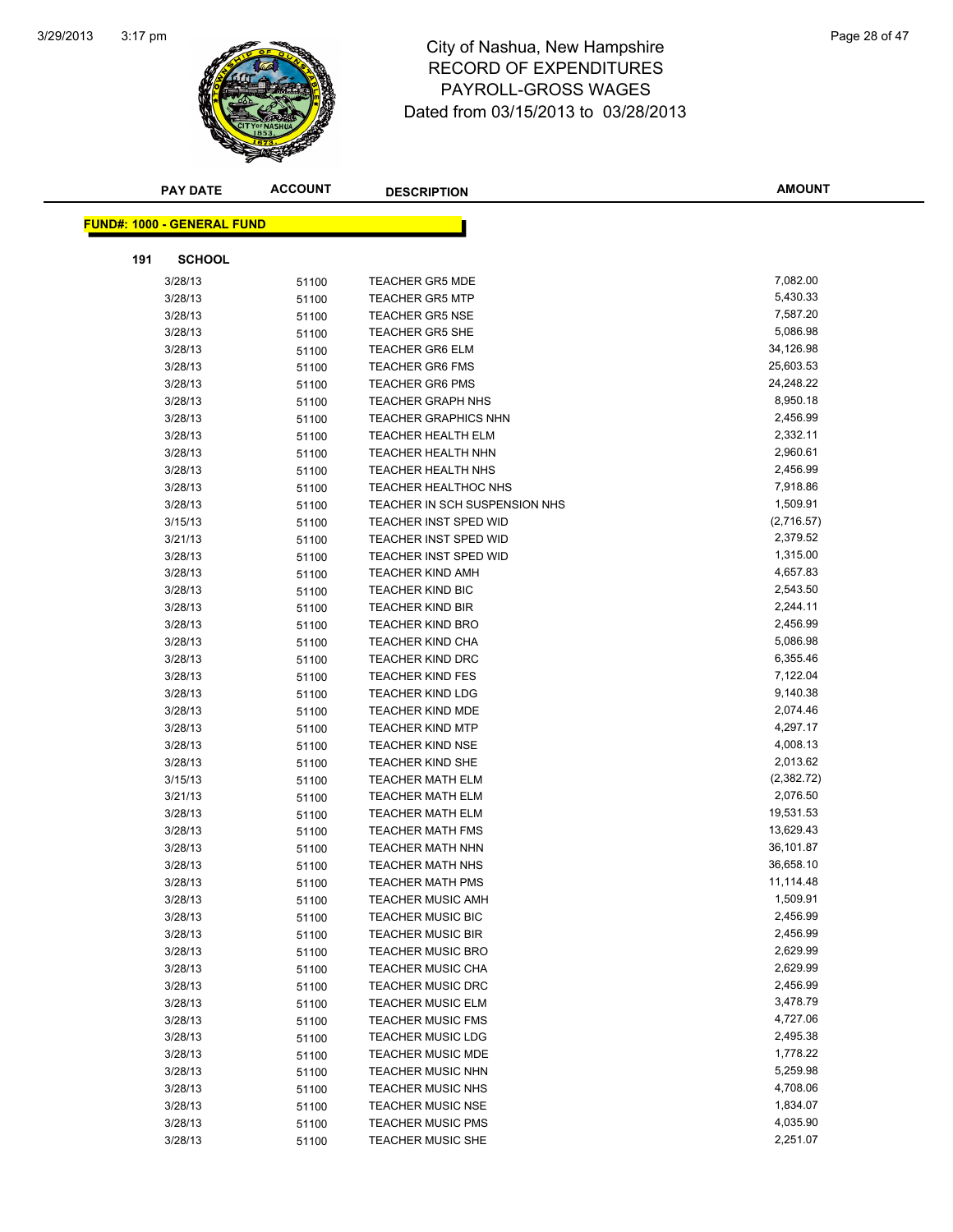

## 3:17 pm<br> **City of Nashua, New Hampshire** Page 29 of 47 RECORD OF EXPENDITURES PAYROLL-GROSS WAGES Dated from 03/15/2013 to 03/28/2013

|     | <b>PAY DATE</b>                   | <b>ACCOUNT</b> | <b>DESCRIPTION</b>           | <b>AMOUNT</b> |
|-----|-----------------------------------|----------------|------------------------------|---------------|
|     |                                   |                |                              |               |
|     | <b>FUND#: 1000 - GENERAL FUND</b> |                |                              |               |
| 191 | <b>SCHOOL</b>                     |                |                              |               |
|     | 3/28/13                           | 51100          | TEACHER PE BIC               | 1,840.18      |
|     | 3/28/13                           | 51100          | TEACHER PE BIR               | 2,495.37      |
|     | 3/28/13                           | 51100          | <b>TEACHER PE BRO</b>        | 2,543.49      |
|     | 3/28/13                           | 51100          | TEACHER PE CHA               | 2,456.99      |
|     | 3/28/13                           | 51100          | TEACHER PE DRC               | 2,629.99      |
|     | 3/28/13                           | 51100          | TEACHER PE ELM               | 7,276.11      |
|     | 3/28/13                           | 51100          | <b>TEACHER PE FES</b>        | 1,778.22      |
|     | 3/28/13                           | 51100          | TEACHER PE FMS               | 4,913.98      |
|     | 3/28/13                           | 51100          | TEACHER PE LDG               | 1,638.60      |
|     | 3/28/13                           | 51100          | <b>TEACHER PE MDE</b>        | 2,413.72      |
|     | 3/28/13                           | 51100          | <b>TEACHER PE MTP</b>        | 1,899.01      |
|     | 3/28/13                           | 51100          | TEACHER PE NHN               | 7,338.05      |
|     | 3/28/13                           | 51100          | TEACHER PE NHS               | 6,898.59      |
|     | 3/28/13                           | 51100          | TEACHER PE NSE               | 2,252.69      |
|     | 3/28/13                           | 51100          | <b>TEACHER PE PMS</b>        | 5,202.36      |
|     | 3/28/13                           | 51100          | TEACHER PE SHE               | 1,927.26      |
|     | 3/28/13                           | 51100          | <b>TEACHER PRESCHOOL BIC</b> | 10,141.12     |
|     | 3/28/13                           | 51100          | <b>TEACHER PRESCHOOL BRO</b> | 6,303.39      |
|     | 3/28/13                           | 51100          | <b>TEACHER PRESCHOOL MTP</b> | 5,086.98      |
|     | 3/28/13                           | 51100          | TEACHER PRESCHOOL NHS        | 2,629.99      |
|     | 3/28/13                           | 51100          | <b>TEACHER PRESCHOOL NSE</b> | 7,102.79      |
|     | 3/28/13                           | 51100          | <b>TEACHER PRESCHOOL WID</b> | 867.04        |
|     | 3/28/13                           | 51100          | <b>TEACHER READ AMH</b>      | 2,716.57      |
|     | 3/28/13                           | 51100          | <b>TEACHER READ BIC</b>      | 4,960.67      |
|     | 3/28/13                           | 51100          | <b>TEACHER READ BIR</b>      | 2,629.99      |
|     | 3/28/13                           | 51100          | <b>TEACHER READ BRO</b>      | 1,702.53      |
|     | 3/28/13                           | 51100          | <b>TEACHER READ ELM</b>      | 3,109.73      |
|     | 3/28/13                           | 51100          | <b>TEACHER READ FMS</b>      | 4,408.21      |
|     | 3/28/13                           | 51100          | <b>TEACHER READ LDG</b>      | 2,413.72      |
|     | 3/28/13                           | 51100          | <b>TEACHER READ MDE</b>      | 2,629.99      |
|     | 3/28/13                           | 51100          | TEACHER READ NHN             | 1,509.91      |
|     | 3/28/13                           | 51100          | <b>TEACHER READ NSE</b>      | 3,109.74      |
|     | 3/28/13                           | 51100          | <b>TEACHER READ PMS</b>      | 6,035.78      |
|     | 3/28/13                           | 51100          | <b>TEACHER READ SHE</b>      | 2,716.57      |
|     | 3/28/13                           | 51100          | <b>TEACHER READ WID</b>      | 10,305.29     |
|     | 3/28/13                           | 51100          | TEACHER SCIENCE ELM          | 22,020.07     |
|     | 3/28/13                           | 51100          | <b>TEACHER SCIENCE FMS</b>   | 10,091.98     |
|     | 3/28/13                           | 51100          | TEACHER SCIENCE NHN          | 29,858.16     |
|     | 3/28/13                           | 51100          | <b>TEACHER SCIENCE NHS</b>   | 37,698.97     |
|     | 3/28/13                           | 51100          | <b>TEACHER SCIENCE PMS</b>   | 10,459.50     |
|     | 3/28/13                           | 51100          | TEACHER SOCIAL STUDIES ELM   | 14,104.51     |
|     | 3/28/13                           | 51100          | TEACHER SOCIAL STUDIES FMS   | 12,629.02     |
|     | 3/28/13                           | 51100          | TEACHER SOCIAL STUDIES NHN   | 35,921.21     |
|     | 3/28/13                           | 51100          | TEACHER SOCIAL STUDIES NHS   | 39,982.52     |
|     | 3/28/13                           | 51100          | TEACHER SOCIAL STUDIES PMS   | 11,676.64     |
|     | 3/21/13                           | 51100          | <b>TEACHER SPED AMH</b>      | (213.50)      |
|     | 3/28/13                           | 51100          | <b>TEACHER SPED AMH</b>      | 3,137.14      |
|     | 3/28/13                           | 51100          | TEACHER SPED BIC             | 6,708.15      |
|     | 3/28/13                           | 51100          | <b>TEACHER SPED BIR</b>      | 6,611.60      |
|     | 3/28/13                           | 51100          | <b>TEACHER SPED BRO</b>      | 5,339.51      |
|     | 3/28/13                           | 51100          | <b>TEACHER SPED CHA</b>      | 6,858.14      |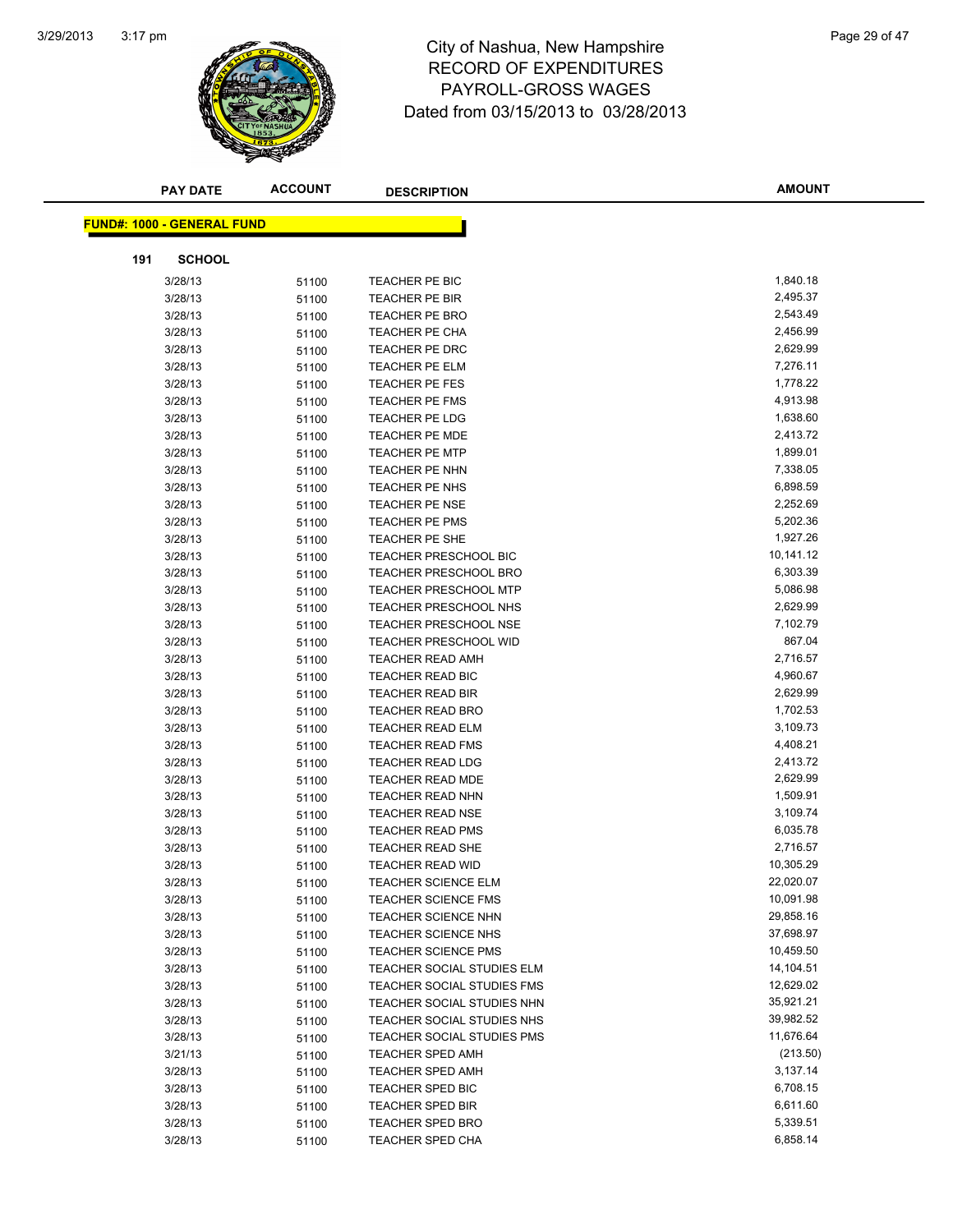

## 3:17 pm<br> **City of Nashua, New Hampshire** Page 30 of 47 RECORD OF EXPENDITURES PAYROLL-GROSS WAGES Dated from 03/15/2013 to 03/28/2013

|     | <b>PAY DATE</b>                   | <b>ACCOUNT</b> | <b>DESCRIPTION</b>             | <b>AMOUNT</b> |
|-----|-----------------------------------|----------------|--------------------------------|---------------|
|     | <b>FUND#: 1000 - GENERAL FUND</b> |                |                                |               |
|     |                                   |                |                                |               |
| 191 | <b>SCHOOL</b><br>3/28/13          |                | <b>TEACHER SPED DRC</b>        | 5,739.55      |
|     | 3/28/13                           | 51100          | <b>TEACHER SPED ELM</b>        | 6,067.74      |
|     | 3/28/13                           | 51100<br>51100 | <b>TEACHER SPED FES</b>        | 8,438.49      |
|     | 3/28/13                           |                | <b>TEACHER SPED FMS</b>        | 5,132.16      |
|     | 3/28/13                           | 51100<br>51100 | <b>TEACHER SPED LDG</b>        | 7,142.31      |
|     | 3/28/13                           |                | <b>TEACHER SPED MDE</b>        | 5,534.32      |
|     | 3/28/13                           | 51100<br>51100 | <b>TEACHER SPED MTP</b>        | 4,906.93      |
|     | 3/28/13                           | 51100          | <b>TEACHER SPED NHN</b>        | 13,245.54     |
|     | 3/21/13                           | 51100          | TEACHER SPED NHS               | (480.89)      |
|     | 3/28/13                           | 51100          | TEACHER SPED NHS               | 16,893.83     |
|     | 3/28/13                           | 51100          | <b>TEACHER SPED NSE</b>        | 3,411.64      |
|     | 3/28/13                           | 51100          | <b>TEACHER SPED PMS</b>        | 11,257.63     |
|     | 3/28/13                           | 51100          | TEACHER SPED SHE               | 4,871.55      |
|     | 3/28/13                           | 51100          | <b>TEACHER TECHED ELM</b>      | 7,931.18      |
|     | 3/28/13                           | 51100          | <b>TEACHER TECHED FMS</b>      | 5,130.29      |
|     | 3/28/13                           | 51100          | <b>TEACHER TECHED NHN</b>      | 10,475.13     |
|     | 3/28/13                           | 51100          | <b>TEACHER TECHED NHS</b>      | 4,913.98      |
|     | 3/28/13                           | 51100          | <b>TEACHER TECHED PMS</b>      | 5,294.61      |
|     | 3/28/13                           | 51100          | TEACHER TV PROD NHS            | 2,413.72      |
|     | 3/28/13                           | 51100          | <b>TEACHER VISION WID</b>      | 3,212.05      |
|     | 3/21/13                           | 51100          | TECH INTERGRATION ASST AMH     | 592.88        |
|     | 3/28/13                           | 51100          | TECH INTERGRATION ASST AMH     | 474.30        |
|     | 3/21/13                           | 51100          | TECH INTERGRATION ASST BIC     | 581.26        |
|     | 3/28/13                           | 51100          | TECH INTERGRATION ASST BIC     | 465.00        |
|     | 3/21/13                           | 51100          | TECH INTERGRATION ASST CHA     | 592.88        |
|     | 3/28/13                           | 51100          | TECH INTERGRATION ASST CHA     | 474.30        |
|     | 3/21/13                           | 51100          | TECH INTERGRATION ASST LDG     | 570.14        |
|     | 3/28/13                           | 51100          | TECH INTERGRATION ASST LDG     | 456.11        |
|     | 3/21/13                           | 51100          | TECH INTERGRATION ASST MDE     | 592.88        |
|     | 3/28/13                           | 51100          | TECH INTERGRATION ASST MDE     | 474.30        |
|     | 3/21/13                           | 51100          | TECH INTERGRATION ASST NSE     | 559.04        |
|     | 3/28/13                           | 51100          | TECH INTERGRATION ASST NSE     | 447.23        |
|     | 3/21/13                           | 51100          | TECH INTERGRATION ASST SHE     | 592.88        |
|     | 3/28/13                           | 51100          | TECH INTERGRATION ASST SHE     | 474.30        |
|     | 3/28/13                           | 51200          | 21 CENTURY ELEM MFAM RES COORD | 1,320.40      |
|     | 3/28/13                           | 51200          | ASSISTANT PRINCIPAL BIR        | 1,516.44      |
|     | 3/28/13                           | 51200          | BASKETBALL VARSITY GIRLS NHS   | 4,366.00      |
|     | 3/21/13                           | 51200          | <b>CLERICAL VOLUNTEER SUP</b>  | 336.77        |
|     | 3/28/13                           | 51200          | <b>CLERICAL VOLUNTEER SUP</b>  | 336.77        |
|     | 3/21/13                           | 51200          | <b>CROSSING GUARD WPO</b>      | 2,406.86      |
|     | 3/28/13                           | 51200          | <b>CROSSING GUARD WPO</b>      | 1,671.96      |
|     | 3/21/13                           | 51200          | <b>CUSTODIAN CHA</b>           | 321.40        |
|     | 3/28/13                           | 51200          | <b>CUSTODIAN CHA</b>           | 321.40        |
|     | 3/21/13                           | 51200          | FOOD SERVICE ASST PT PMS       | 85.63         |
|     | 3/28/13                           | 51200          | FOOD SERVICE ASST PT PMS       | 68.50         |
|     | 3/28/13                           | 51200          | <b>FOOD SERVICE COOK PMS</b>   | 20.00         |
|     | 3/21/13                           | 51200          | <b>INSTRUMENTAL MUSIC</b>      | 1,562.50      |
|     | 3/28/13                           | 51200          | <b>INSTRUMENTAL MUSIC</b>      | 1,187.50      |
|     | 3/21/13                           | 51200          | LUNCH MONITOR AMH              | 378.39        |
|     | 3/28/13                           | 51200          | LUNCH MONITOR AMH              | 302.70        |
|     | 3/21/13                           | 51200          | LUNCH MONITOR BIC              | 652.21        |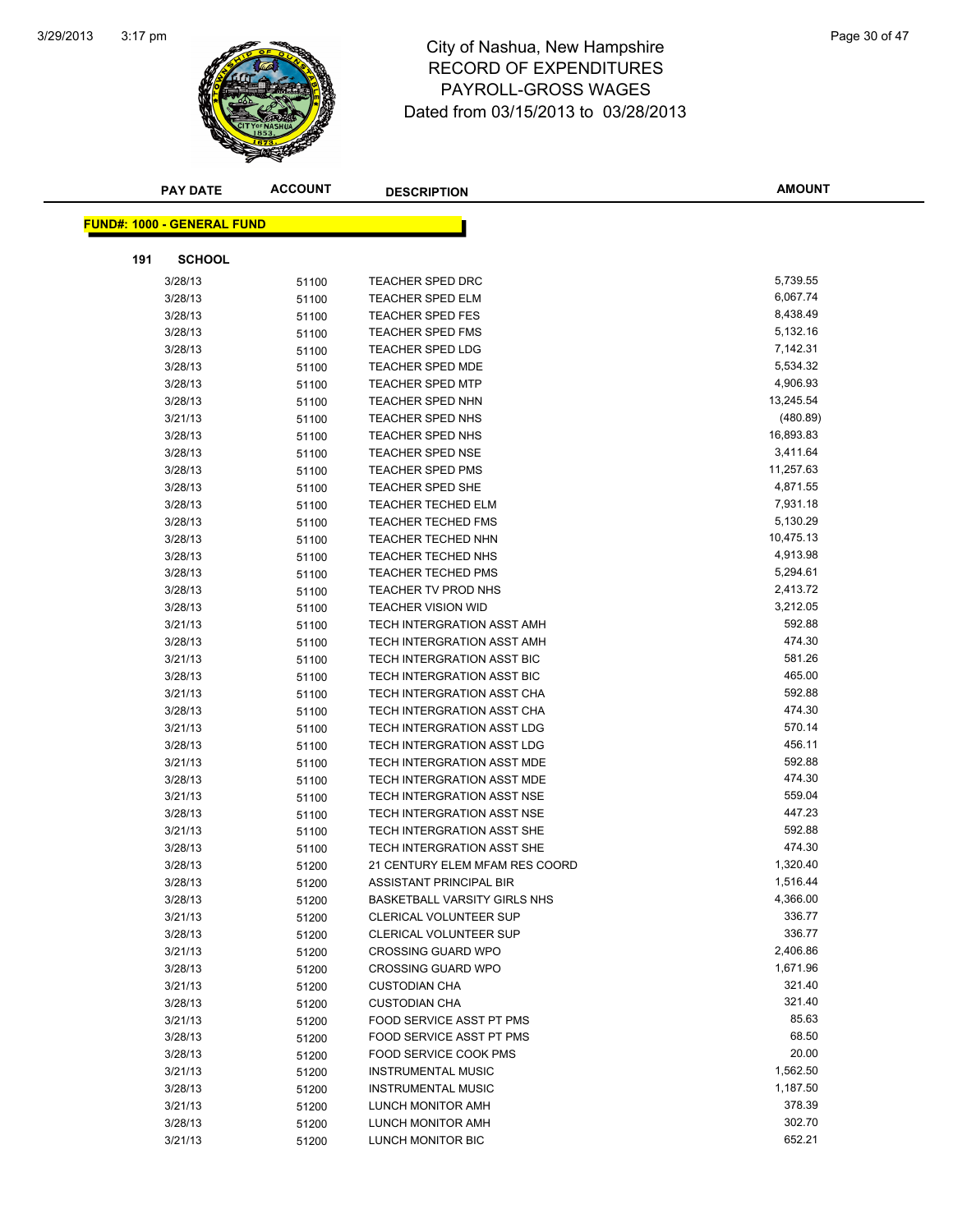

## 3:17 pm<br> **City of Nashua, New Hampshire** Page 31 of 47 RECORD OF EXPENDITURES PAYROLL-GROSS WAGES Dated from 03/15/2013 to 03/28/2013

|     | <b>PAY DATE</b>                   | <b>ACCOUNT</b> | <b>DESCRIPTION</b>       | <b>AMOUNT</b> |  |
|-----|-----------------------------------|----------------|--------------------------|---------------|--|
|     | <b>FUND#: 1000 - GENERAL FUND</b> |                |                          |               |  |
|     |                                   |                |                          |               |  |
| 191 | <b>SCHOOL</b>                     |                |                          |               |  |
|     | 3/28/13                           | 51200          | LUNCH MONITOR BIC        | 603.68        |  |
|     | 3/21/13                           | 51200          | LUNCH MONITOR BIR        | 551.05        |  |
|     | 3/28/13                           | 51200          | LUNCH MONITOR BIR        | 398.97        |  |
|     | 3/21/13                           | 51200          | LUNCH MONITOR BRO        | 323.40        |  |
|     | 3/28/13                           | 51200          | <b>LUNCH MONITOR BRO</b> | 258.72        |  |
|     | 3/21/13                           | 51200          | LUNCH MONITOR CHA        | 512.05        |  |
|     | 3/28/13                           | 51200          | LUNCH MONITOR CHA        | 431.20        |  |
|     | 3/21/13                           | 51200          | LUNCH MONITOR DRC        | 539.00        |  |
|     | 3/28/13                           | 51200          | LUNCH MONITOR DRC        | 404.25        |  |
|     | 3/21/13                           | 51200          | LUNCH MONITOR ELM        | 403.55        |  |
|     | 3/28/13                           | 51200          | LUNCH MONITOR ELM        | 322.84        |  |
|     | 3/21/13                           | 51200          | <b>LUNCH MONITOR FES</b> | 754.60        |  |
|     | 3/28/13                           | 51200          | <b>LUNCH MONITOR FES</b> | 592.90        |  |
|     | 3/21/13                           | 51200          | <b>LUNCH MONITOR FMS</b> | 260.88        |  |
|     | 3/28/13                           | 51200          | LUNCH MONITOR FMS        | 208.70        |  |
|     | 3/21/13                           | 51200          | <b>LUNCH MONITOR LDG</b> | 755.47        |  |
|     | 3/28/13                           | 51200          | LUNCH MONITOR LDG        | 566.60        |  |
|     | 3/21/13                           | 51200          | <b>LUNCH MONITOR MDE</b> | 670.08        |  |
|     | 3/28/13                           | 51200          | LUNCH MONITOR MDE        | 502.56        |  |
|     | 3/21/13                           | 51200          | LUNCH MONITOR MTP        | 383.03        |  |
|     | 3/28/13                           | 51200          | <b>LUNCH MONITOR MTP</b> | 319.36        |  |
|     | 3/21/13                           | 51200          | LUNCH MONITOR NHN        | 269.50        |  |
|     | 3/28/13                           | 51200          | LUNCH MONITOR NHN        | 215.60        |  |
|     | 3/21/13                           | 51200          | LUNCH MONITOR NHS        | 377.30        |  |
|     | 3/28/13                           | 51200          | LUNCH MONITOR NHS        | 215.60        |  |
|     | 3/21/13                           | 51200          | LUNCH MONITOR NSE        | 431.20        |  |
|     | 3/28/13                           | 51200          | LUNCH MONITOR NSE        | 344.96        |  |
|     | 3/21/13                           | 51200          | LUNCH MONITOR PMS        | 269.50        |  |
|     | 3/28/13                           | 51200          | <b>LUNCH MONITOR PMS</b> | 215.60        |  |
|     | 3/21/13                           | 51200          | LUNCH MONITOR SHE        | 647.61        |  |
|     | 3/28/13                           | 51200          | LUNCH MONITOR SHE        | 483.22        |  |
|     | 3/21/13                           | 51200          | PARA DW SPEC ED BIR      | 603.48        |  |
|     | 3/28/13                           | 51200          | PARA DW SPEC ED BIR      | 346.28        |  |
|     | 3/21/13                           | 51200          | PARA DW SPEC ED PMS      | 80.85         |  |
|     | 3/28/13                           | 51200          | PARA DW SPEC ED PMS      | 64.68         |  |
|     | 3/21/13                           | 51200          | PARA INST AMH            | 660.82        |  |
|     | 3/28/13                           | 51200          | PARA INST AMH            | 486.92        |  |
|     | 3/21/13                           | 51200          | PARA INST BIC            | 1,000.92      |  |
|     | 3/28/13                           | 51200          | PARA INST BIC            | 568.92        |  |
|     | 3/21/13                           | 51200          | PARA INST FMS            | 252.60        |  |
|     | 3/28/13                           | 51200          | PARA INST FMS            | 202.08        |  |
|     | 3/21/13                           | 51200          | PARA INST MDP            | 313.02        |  |
|     | 3/28/13                           | 51200          | PARA INST MDP            | 187.81        |  |
|     | 3/21/13                           | 51200          | PARA INST NHN            | 451.84        |  |
|     | 3/28/13                           | 51200          | PARA INST NHN            | 451.84        |  |
|     | 3/21/13                           | 51200          | PARA INST NSE            | 346.08        |  |
|     | 3/28/13                           | 51200          | PARA INST NSE            | 399.72        |  |
|     | 3/21/13                           | 51200          | PARA INST SHE            | 743.71        |  |
|     | 3/28/13                           | 51200          | PARA INST SHE            | 560.36        |  |
|     | 3/21/13                           | 51200          | PARA LIB PMS             | 194.25        |  |
|     | 3/28/13                           | 51200          | PARA LIB PMS             | 155.40        |  |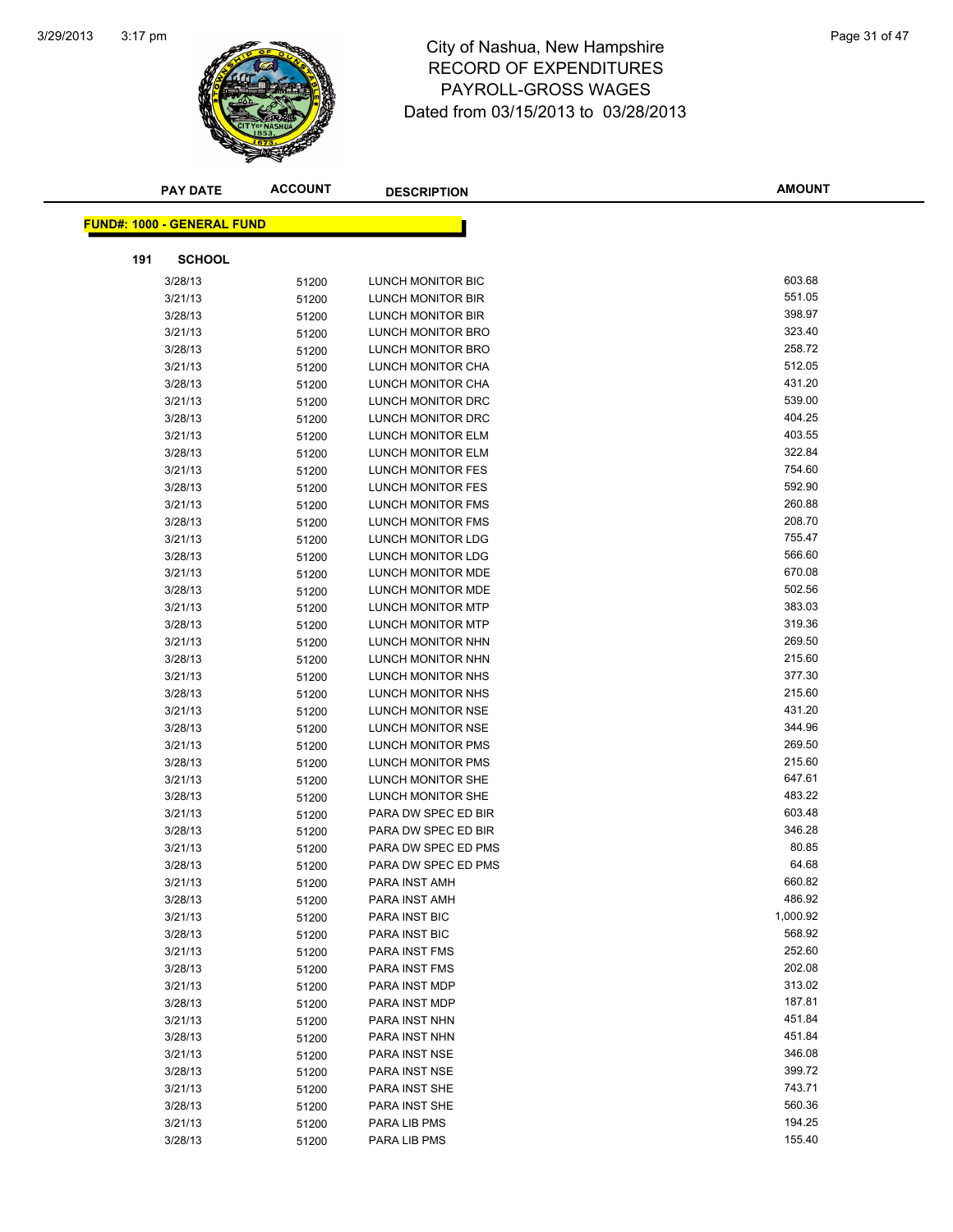

## 3:17 pm<br> **City of Nashua, New Hampshire** Page 32 of 47 RECORD OF EXPENDITURES PAYROLL-GROSS WAGES Dated from 03/15/2013 to 03/28/2013

|     | <b>PAY DATE</b>                   | <b>ACCOUNT</b> | <b>DESCRIPTION</b>                                   | <b>AMOUNT</b>    |
|-----|-----------------------------------|----------------|------------------------------------------------------|------------------|
|     | <b>FUND#: 1000 - GENERAL FUND</b> |                |                                                      |                  |
|     |                                   |                |                                                      |                  |
| 191 | <b>SCHOOL</b>                     |                |                                                      |                  |
|     | 3/21/13                           | 51200          | PARA PRE SCH BIC                                     | 2,871.36         |
|     | 3/28/13                           | 51200          | PARA PRE SCH BIC                                     | 2,153.52         |
|     | 3/21/13                           | 51200          | PARA PRE SCH BRO                                     | 2,161.80         |
|     | 3/28/13                           | 51200          | PARA PRE SCH BRO                                     | 1,860.58         |
|     | 3/21/13                           | 51200          | PARA PRE SCH MTP                                     | 1,789.75         |
|     | 3/28/13                           | 51200          | PARA PRE SCH MTP                                     | 1,397.25         |
|     | 3/21/13                           | 51200          | PARA PRE SCH NSE                                     | 2,888.91         |
|     | 3/28/13                           | 51200          | PARA PRE SCH NSE                                     | 2,852.12         |
|     | 3/21/13                           | 51200          | PARA TECH ELM                                        | 225.18           |
|     | 3/28/13                           | 51200          | PARA TTI AMH                                         | (33.48)          |
|     | 3/21/13                           | 51200          | PARA TTI LDG                                         | 113.71           |
|     | 3/28/13                           | 51200          | PARA TTI LDG                                         | 90.97            |
|     | 3/21/13                           | 51200          | PARA TTI NURSERY                                     | 95.90            |
|     | 3/28/13                           | 51200          | PARA TTI NURSERY                                     | 82.20            |
|     | 3/28/13                           | 51200          | SCHOOL PSYCHOLOGIST WID                              | 4,839.50         |
|     | 3/21/13                           | 51200          | SPECIAL EDUCATION TUTOR                              | 487.50           |
|     | 3/28/13                           | 51200          | SPECIAL EDUCATION TUTOR                              | 450.00           |
|     | 3/28/13                           | 51200          | SPEECH LANG PATHOLOGIST WID                          | 11,483.70        |
|     | 3/21/13                           | 51200          | SPEECH LANGUAGE ASST                                 | 639.43           |
|     | 3/28/13                           | 51200          | SPEECH LANGUAGE ASST                                 | 511.54           |
|     | 3/21/13                           | 51200          | <b>SUB TEACHER</b>                                   | 400.00           |
|     | 3/28/13                           | 51200          | <b>SUB TEACHER</b>                                   | 171.36           |
|     | 3/28/13                           | 51200          | <b>TEACHER ART NHS</b>                               | 1,228.50         |
|     | 3/28/13                           | 51200          | <b>TEACHER DWSE BRO</b>                              | 262.50           |
|     | 3/28/13                           | 51200          | <b>TEACHER ENGLISH NHN</b>                           | 400.00           |
|     | 3/28/13                           | 51200          | <b>TEACHER ENGLISH NHS</b>                           | 331.93           |
|     | 3/28/13                           | 51200          | <b>TEACHER FACS NHN</b>                              | 1,017.40         |
|     | 3/28/13                           | 51200          | TEACHER FOREIGN LANG NHN                             | 2,869.87         |
|     | 3/28/13                           | 51200          | <b>TEACHER HEALTHOC NHS</b>                          | 1,044.57         |
|     | 3/28/13                           | 51200          | TEACHER HVAC NHS                                     | 583.02           |
|     | 3/28/13                           | 51200          | <b>TEACHER KIND BIC</b>                              | 1,315.00         |
|     | 3/28/13                           | 51200          | <b>TEACHER KIND BIR</b>                              | 825.51           |
|     | 3/28/13                           | 51200          | <b>TEACHER KIND CHA</b>                              | 1,315.00         |
|     | 3/28/13                           | 51200          | <b>TEACHER KIND MDE</b>                              | 1,161.05         |
|     | 3/28/13                           | 51200          | <b>TEACHER KIND SHE</b>                              | 1,228.50         |
|     | 3/28/13                           | 51200          | TEACHER MATH NHS                                     | 88.20            |
|     | 3/28/13                           | 51200          | <b>TEACHER MUSIC AMH</b>                             | 125.00<br>250.00 |
|     | 3/28/13                           | 51200          | <b>TEACHER MUSIC DRC</b>                             | 905.95           |
|     | 3/28/13                           | 51200          | <b>TEACHER MUSIC ELM</b>                             | (462.68)         |
|     | 3/15/13                           | 51200          | TEACHER REACH GIFTED WID                             | 412.40           |
|     | 3/21/13                           | 51200          | TEACHER REACH GIFTED WID<br>TEACHER REACH GIFTED WID | 378.56           |
|     | 3/28/13                           | 51200          | <b>TEACHER READ WID</b>                              | 1,554.87         |
|     | 3/28/13                           | 51200          | TEACHER SCIENCE NHN                                  | 1,606.02         |
|     | 3/28/13<br>3/28/13                | 51200          | <b>TEACHER SCIENCE NHS</b>                           | 775.00           |
|     | 3/28/13                           | 51200          | TEACHER SOCIAL STUDIES NHN                           | 500.00           |
|     | 3/28/13                           | 51200          | <b>TEACHER SPED BIC</b>                              | 338.10           |
|     | 3/28/13                           | 51200<br>51200 | <b>TEACHER SPED ELM</b>                              | 691.59           |
|     | 3/14/13                           | 51200          | <b>TEACHER SPED NHN</b>                              | (1,792.93)       |
|     | 3/21/13                           | 51200          | <b>TEACHER SPED NHN</b>                              | 1,562.53         |
|     | 3/28/13                           | 51200          | <b>TEACHER SPED NHN</b>                              | 1,466.95         |
|     |                                   |                |                                                      |                  |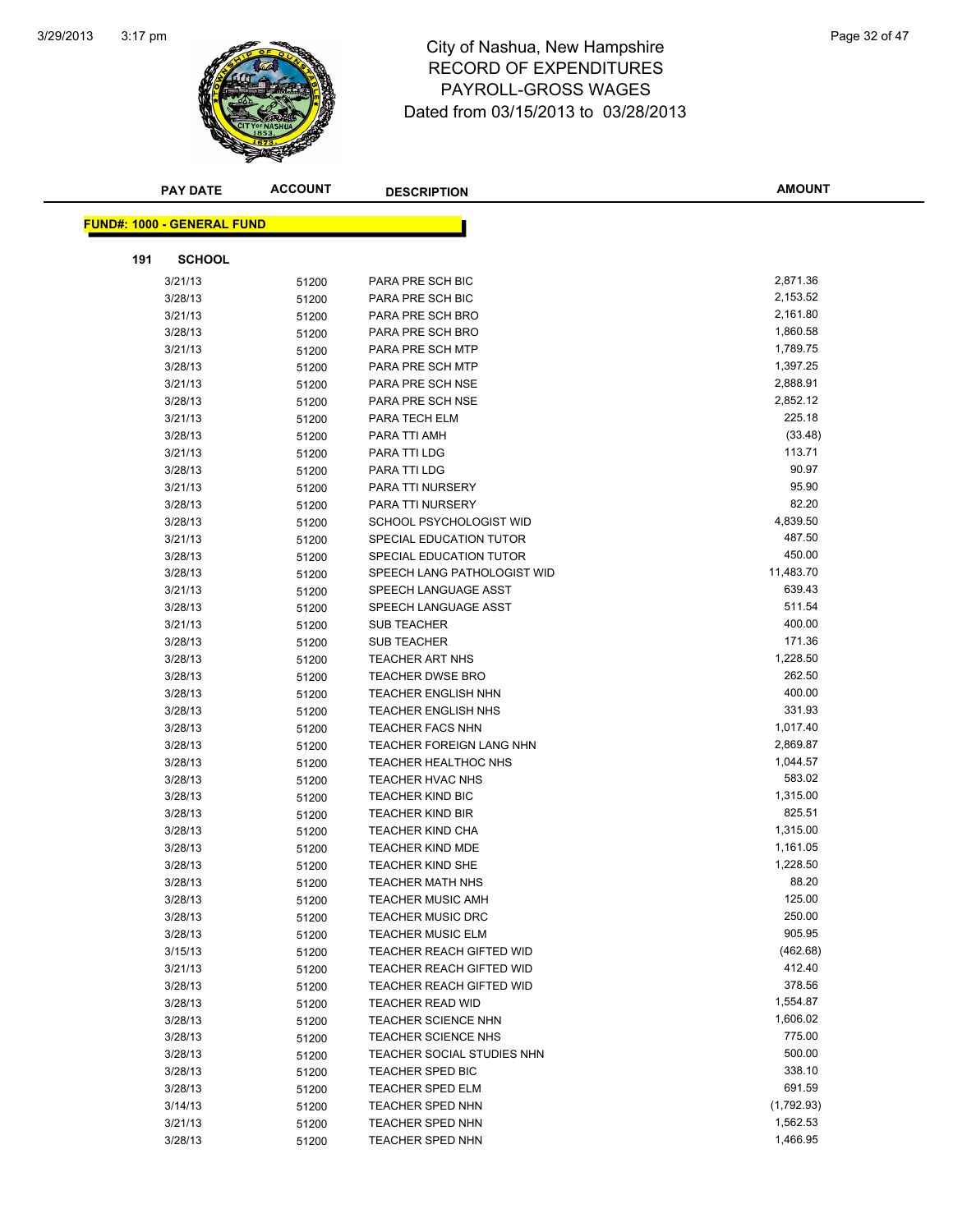

## 3:17 pm<br> **City of Nashua, New Hampshire** Page 33 of 47 RECORD OF EXPENDITURES PAYROLL-GROSS WAGES Dated from 03/15/2013 to 03/28/2013

| <b>PAY DATE</b>                   | <b>ACCOUNT</b> | <b>DESCRIPTION</b>                     | <b>AMOUNT</b>  |
|-----------------------------------|----------------|----------------------------------------|----------------|
| <b>FUND#: 1000 - GENERAL FUND</b> |                |                                        |                |
| <b>SCHOOL</b><br>191              |                |                                        |                |
| 3/28/13                           | 51200          | <b>TEACHER SPED NHS</b>                | 754.60         |
| 3/28/13                           | 51200          | <b>TEACHER VISION WIDE</b>             | 1,315.00       |
| 3/21/13                           | 51300          | <b>OVERTIME-REGULAR</b>                | 2,175.46       |
| 3/28/13                           | 51300          | <b>OVERTIME-REGULAR</b>                | 2,979.36       |
| 3/21/13                           | 51400          | <b>WAGES TEMP-SEASONAL</b>             | 818.28         |
| 3/28/13                           | 51400          | <b>WAGES TEMP-SEASONAL</b>             | 1,121.52       |
| 3/21/13                           | 51412          | <b>WAGES PER DIEM</b>                  | 43,929.51      |
| 3/28/13                           | 51412          | <b>WAGES PER DIEM</b>                  | 38,572.40      |
| 3/28/13                           | 51500          | ELECTED SCHOOL BOARD                   | 9,000.00       |
| 3/21/13                           | 51600          | <b>LONGEVITY</b>                       | 2,695.65       |
| 3/28/13                           | 51600          | <b>LONGEVITY</b>                       | 2,695.65       |
| 3/21/13                           | 51650          | <b>ADDITIONAL HOURS</b>                | 6,168.94       |
| 3/28/13                           | 51650          | <b>ADDITIONAL HOURS</b>                | 5,185.46       |
| 3/28/13                           | 51750          | <b>RETIREMENT &amp; SEPARATION PAY</b> | 871.91         |
| 3/28/13                           | 55118          | TELEPHONE-CELLULAR                     | 2,460.00       |
| <b>TOTAL 191 - SCHOOL</b>         |                |                                        | \$3,032,180.22 |

#### **TOTAL FUND 1000 - GENERAL FUND \$4,798,709.13**

| <b>FUND#: 2100 - FOOD SERVICES</b> |       |                                      |          |
|------------------------------------|-------|--------------------------------------|----------|
| 3/21/13                            | 51100 | <b>CLERICAL FOOD SERVICE NHS</b>     | 679.13   |
| 3/28/13                            | 51100 | <b>CLERICAL FOOD SERVICE NHS</b>     | 679.13   |
| 3/21/13                            | 51100 | DELIVERY DRIVER FOOD SERVICE         | 702.01   |
| 3/28/13                            | 51100 | DELIVERY DRIVER FOOD SERVICE         | 738.96   |
| 3/28/13                            | 51100 | DIRECTOR FOOD SERVICE                | 3,090.17 |
| 3/28/13                            | 51100 | <b>FOOD SERVICE BUSINESS MANAGER</b> | 1,994.59 |
| 3/21/13                            | 51100 | <b>FOOD SERVICE COOK AMH</b>         | 473.55   |
| 3/28/13                            | 51100 | FOOD SERVICE COOK AMH                | 378.84   |
| 3/21/13                            | 51100 | <b>FOOD SERVICE COOK BIC</b>         | 473.55   |
| 3/28/13                            | 51100 | <b>FOOD SERVICE COOK BIC</b>         | 378.84   |
| 3/21/13                            | 51100 | FOOD SERVICE COOK BIR                | 473.55   |
| 3/28/13                            | 51100 | <b>FOOD SERVICE COOK BIR</b>         | 378.84   |
| 3/21/13                            | 51100 | <b>FOOD SERVICE COOK BRO</b>         | 435.75   |
| 3/28/13                            | 51100 | <b>FOOD SERVICE COOK BRO</b>         | 348.60   |
| 3/21/13                            | 51100 | FOOD SERVICE COOK CHA                | 473.55   |
| 3/28/13                            | 51100 | <b>FOOD SERVICE COOK CHA</b>         | 372.08   |
| 3/21/13                            | 51100 | <b>FOOD SERVICE COOK DRC</b>         | 456.05   |
| 3/28/13                            | 51100 | <b>FOOD SERVICE COOK DRC</b>         | 364.84   |
| 3/21/13                            | 51100 | FOOD SERVICE COOK ELM                | 967.40   |
| 3/28/13                            | 51100 | <b>FOOD SERVICE COOK ELM</b>         | 773.92   |
| 3/21/13                            | 51100 | <b>FOOD SERVICE COOK FES</b>         | 473.55   |
| 3/28/13                            | 51100 | <b>FOOD SERVICE COOK FES</b>         | 378.84   |
| 3/21/13                            | 51100 | <b>FOOD SERVICE COOK FMS</b>         | 483.70   |
| 3/28/13                            | 51100 | <b>FOOD SERVICE COOK FMS</b>         | 386.96   |
| 3/21/13                            | 51100 | <b>FOOD SERVICE COOK LDG</b>         | 456.05   |
|                                    |       |                                      |          |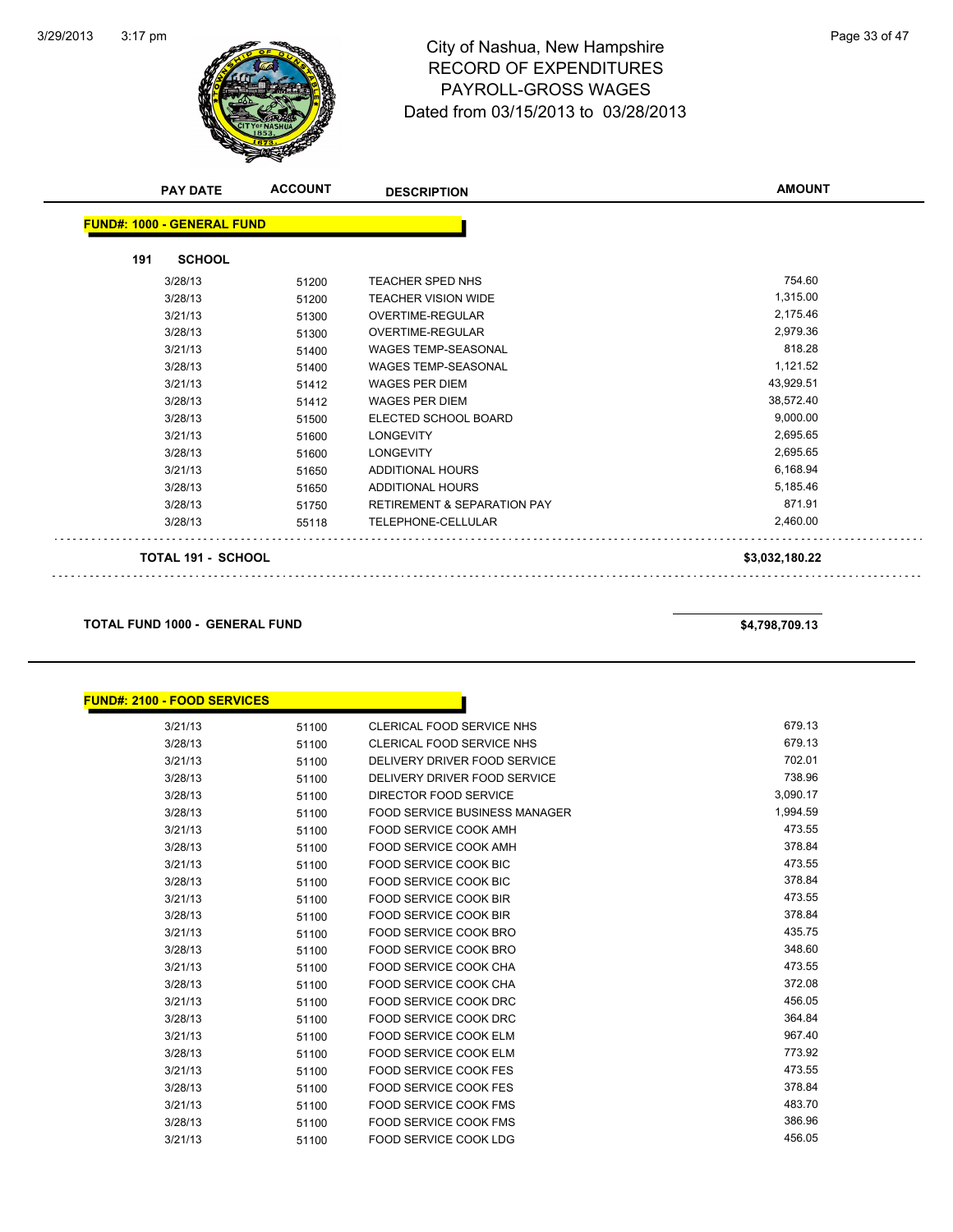

## 3:17 pm<br> **City of Nashua, New Hampshire** Page 34 of 47 RECORD OF EXPENDITURES PAYROLL-GROSS WAGES Dated from 03/15/2013 to 03/28/2013

| <b>PAY DATE</b>                    | <b>ACCOUNT</b> | <b>DESCRIPTION</b>              | <b>AMOUNT</b> |
|------------------------------------|----------------|---------------------------------|---------------|
|                                    |                |                                 |               |
| <b>FUND#: 2100 - FOOD SERVICES</b> |                |                                 |               |
| 3/28/13                            | 51100          | FOOD SERVICE COOK LDG           | 364.84        |
| 3/21/13                            | 51100          | FOOD SERVICE COOK MDE           | 473.55        |
| 3/28/13                            | 51100          | FOOD SERVICE COOK MDE           | 378.84        |
| 3/21/13                            | 51100          | FOOD SERVICE COOK NHN           | 997.85        |
| 3/28/13                            | 51100          | FOOD SERVICE COOK NHN           | 798.28        |
| 3/21/13                            | 51100          | FOOD SERVICE COOK NHS           | 998.20        |
| 3/28/13                            | 51100          | FOOD SERVICE COOK NHS           | 798.56        |
| 3/21/13                            | 51100          | FOOD SERVICE COOK NSE           | 453.25        |
| 3/28/13                            | 51100          | FOOD SERVICE COOK NSE           | 362.60        |
| 3/21/13                            | 51100          | <b>FOOD SERVICE COOK PMS</b>    | 483.70        |
| 3/28/13                            | 51100          | <b>FOOD SERVICE COOK PMS</b>    | 386.96        |
| 3/21/13                            | 51100          | FOOD SERVICE COOK SHE           | 456.05        |
| 3/28/13                            | 51100          | FOOD SERVICE COOK SHE           | 364.84        |
| 3/28/13                            | 51100          | <b>FOOD SERVICE SITE CORD</b>   | 11,411.81     |
| 3/21/13                            | 51100          | <b>FOOD SERVICECOOK MTP</b>     | 415.80        |
| 3/28/13                            | 51100          | <b>FOOD SERVICECOOK MTP</b>     | 305.91        |
| 3/21/13                            | 51200          | FOOD SERVICE ASST PT AMH        | 668.19        |
| 3/28/13                            | 51200          | FOOD SERVICE ASST PT AMH        | 393.72        |
| 3/21/13                            | 51200          | <b>FOOD SERVICE ASST PT BIC</b> | 514.61        |
| 3/28/13                            | 51200          | FOOD SERVICE ASST PT BIC        | 411.68        |
| 3/21/13                            | 51200          | <b>FOOD SERVICE ASST PT BIR</b> | 498.30        |
| 3/28/13                            | 51200          | FOOD SERVICE ASST PT BIR        | 398.64        |
| 3/21/13                            | 51200          | <b>FOOD SERVICE ASST PT BRO</b> | 333.90        |
| 3/28/13                            | 51200          | FOOD SERVICE ASST PT BRO        | 267.12        |
| 3/21/13                            | 51200          | FOOD SERVICE ASST PT CHA        | 664.43        |
| 3/28/13                            | 51200          | FOOD SERVICE ASST PT CHA        | 520.02        |
| 3/21/13                            | 51200          | FOOD SERVICE ASST PT DRC        | 821.78        |
| 3/28/13                            | 51200          | FOOD SERVICE ASST PT DRC        | 631.45        |
| 3/21/13                            | 51200          | FOOD SERVICE ASST PT ELM        | 2,766.85      |
| 3/28/13                            | 51200          | FOOD SERVICE ASST PT ELM        | 2,269.66      |
| 3/21/13                            | 51200          | FOOD SERVICE ASST PT FES        | 1,025.63      |
| 3/28/13                            | 51200          | FOOD SERVICE ASST PT FES        | 820.50        |
| 3/21/13                            | 51200          | FOOD SERVICE ASST PT FMS        | 2,441.50      |
| 3/28/13                            | 51200          | FOOD SERVICE ASST PT FMS        | 1,869.91      |
| 3/21/13                            | 51200          | FOOD SERVICE ASST PT LDG        | 1,090.43      |
| 3/28/13                            | 51200          | <b>FOOD SERVICE ASST PT LDG</b> | 872.34        |
| 3/21/13                            | 51200          | FOOD SERVICE ASST PT MDE        | 668.13        |
| 3/28/13                            | 51200          | FOOD SERVICE ASST PT MDE        | 534.50        |
| 3/21/13                            | 51200          | FOOD SERVICE ASST PT MTP        | 459.11        |
| 3/28/13                            | 51200          | FOOD SERVICE ASST PT MTP        | 403.47        |
| 3/21/13                            | 51200          | FOOD SERVICE ASST PT NHN        | 4,452.93      |
| 3/28/13                            | 51200          | FOOD SERVICE ASST PT NHN        | 3,261.10      |
| 3/21/13                            | 51200          | FOOD SERVICE ASST PT NHS        | 4,690.31      |
| 3/28/13                            | 51200          | <b>FOOD SERVICE ASST PT NHS</b> | 3,190.61      |
| 3/21/13                            | 51200          | FOOD SERVICE ASST PT NSE        | 290.00        |
| 3/28/13                            | 51200          | FOOD SERVICE ASST PT NSE        | 232.00        |
| 3/21/13                            | 51200          | FOOD SERVICE ASST PT PMS        | 2,050.16      |
| 3/28/13                            | 51200          | FOOD SERVICE ASST PT PMS        | 1,507.88      |
| 3/21/13                            | 51200          | FOOD SERVICE ASST PT SHE        | 530.20        |
| 3/28/13                            | 51200          | FOOD SERVICE ASST PT SHE        | 424.16        |
| 3/21/13                            | 51200          | LUNCH MONITOR LDG               | 33.23         |
| 3/28/13                            | 51200          | LUNCH MONITOR LDG               | 26.58         |
| 3/21/13                            | 51200          | PARA ELL FES                    | 53.16         |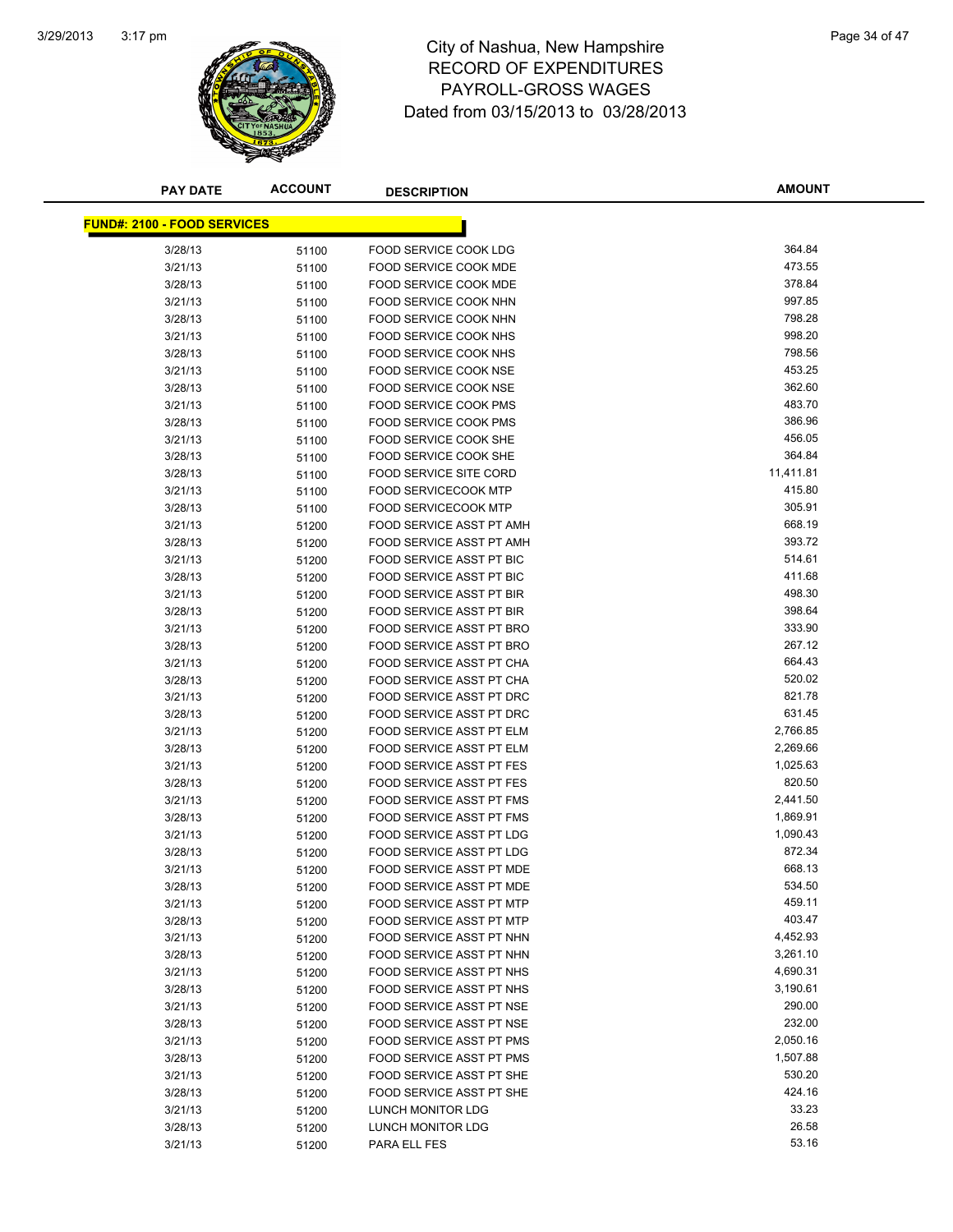

## 3:17 pm<br> **City of Nashua, New Hampshire** Page 35 of 47 RECORD OF EXPENDITURES PAYROLL-GROSS WAGES Dated from 03/15/2013 to 03/28/2013

| <b>PAY DATE</b>                    | <b>ACCOUNT</b> | <b>DESCRIPTION</b>       | <b>AMOUNT</b> |
|------------------------------------|----------------|--------------------------|---------------|
| <b>FUND#: 2100 - FOOD SERVICES</b> |                |                          |               |
|                                    |                |                          |               |
| 3/28/13                            | 51200          | PARA ELL FES             | 26.58         |
| 3/21/13                            | 51200          | PARA INST AMH            | 44.30         |
| 3/28/13                            | 51200          | PARA INST AMH            | 35.44         |
| 3/21/13                            | 51200          | PARA INST BIC            | 44.30         |
| 3/28/13                            | 51200          | PARA INST BIC            | 35.44         |
| 3/21/13                            | 51200          | PARA INST BIR            | 44.30         |
| 3/28/13                            | 51200          | PARA INST BIR            | 35.44         |
| 3/21/13                            | 51200          | <b>PARA INST DRC</b>     | 44.30         |
| 3/28/13                            | 51200          | PARA INST DRC            | 35.44         |
| 3/21/13                            | 51200          | PARA INST ELM            | 33.23         |
| 3/21/13                            | 51200          | PARA INST FES            | 35.44         |
| 3/28/13                            | 51200          | PARA INST FES            | 35.44         |
| 3/21/13                            | 51200          | <b>PARA INST LDG</b>     | 66.46         |
| 3/28/13                            | 51200          | PARA INST LDG            | 39.88         |
| 3/21/13                            | 51200          | PARA INST MDP            | 17.72         |
| 3/28/13                            | 51200          | PARA INST MDP            | 8.86          |
| 3/21/13                            | 51200          | PARA TTI AMH             | 44.30         |
| 3/28/13                            | 51200          | PARA TTI AMH             | 26.58         |
| 3/21/13                            | 51200          | <b>SUB LUNCH MONITOR</b> | 33.23         |
| 3/28/13                            | 51200          | <b>SUB LUNCH MONITOR</b> | 26.58         |
| 3/21/13                            | 51300          | <b>OVERTIME-REGULAR</b>  | 170.33        |
| 3/28/13                            | 51300          | <b>OVERTIME-REGULAR</b>  | 250.83        |
| 3/21/13                            | 51412          | <b>WAGES PER DIEM</b>    | 3,008.46      |
| 3/28/13                            | 51412          | <b>WAGES PER DIEM</b>    | 2,383.29      |
| 3/28/13                            | 55118          | TELEPHONE-CELLULAR       | 80.00         |
|                                    |                |                          |               |

#### **TOTAL FUND 2100 - FOOD SERVICES \$84,957.85**

| 3/21/13 | 51200 | DRIVER INSTRUCTOR         | 425.00 |
|---------|-------|---------------------------|--------|
| 3/28/13 | 51200 | DRIVER INSTRUCTOR         | 250.00 |
| 3/28/13 | 51200 | TEACHER TECHED ELM        | 425.00 |
| 3/28/13 | 51200 | TEACHER TECHED FMS        | 500.00 |
| 3/28/13 | 51200 | <b>TEACHER TECHED PMS</b> | 325.00 |
|         |       |                           |        |
|         |       |                           |        |

<u> 1999 - Jan Barat, politik politik (</u>

**TOTAL FUND 2201 - DRIVERS EDUCATION \$1,925.00** 

| <b>FUND#: 2207 - ADULT ED/CONTINUING ED</b> |       |                               |        |
|---------------------------------------------|-------|-------------------------------|--------|
| 3/21/13                                     | 51200 | ADULT ED ENRICHMENT INST      | 125.00 |
| 3/28/13                                     | 51200 | ADULT ED ENRICHMENT INST      | 50.00  |
| 3/21/13                                     | 51200 | ADULT ED ENRICHMENT TEACHER   | 50.00  |
| 3/28/13                                     | 51200 | ADULT ED ENRICHMENT TEACHER   | 75.00  |
| 3/28/13                                     | 51200 | ASST SYSTEMS ADMIN FULL YEAR  | 25.00  |
| 3/21/13                                     | 51200 | <b>CLERICAL PRINCIPAL NHN</b> | 25.00  |
| 3/28/13                                     | 51200 | STUDENT INFO COORDINATOR      | 125.00 |
| 3/21/13                                     | 51200 | <b>SUB TEACHER</b>            | 200.00 |
| 3/28/13                                     | 51200 | <b>SUB TEACHER</b>            | 125.00 |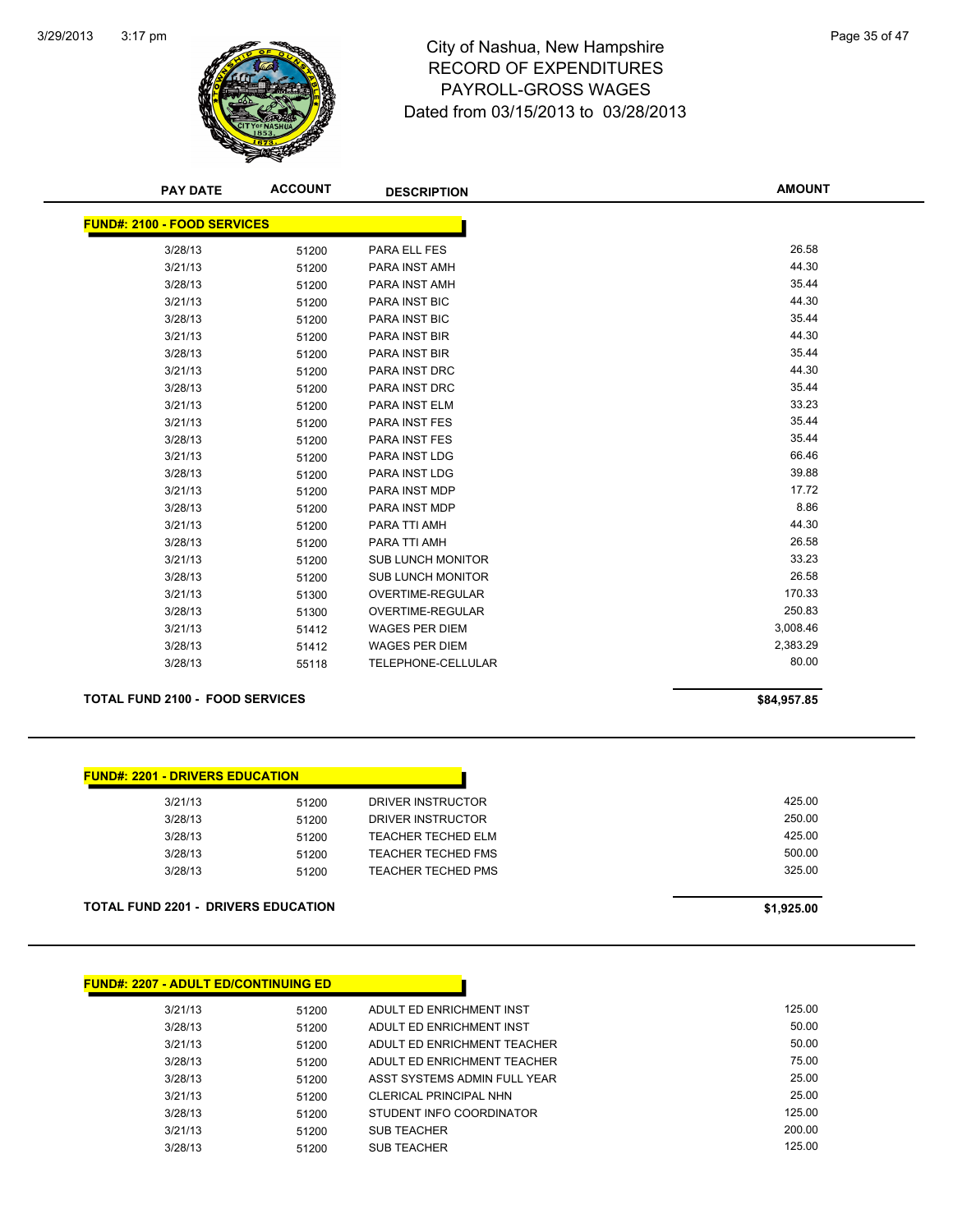

## 3:17 pm<br> **City of Nashua, New Hampshire** Page 36 of 47 RECORD OF EXPENDITURES PAYROLL-GROSS WAGES Dated from 03/15/2013 to 03/28/2013

|                                                 | <b>PAY DATE</b>                             | <b>ACCOUNT</b> | <b>DESCRIPTION</b>            | <b>AMOUNT</b> |
|-------------------------------------------------|---------------------------------------------|----------------|-------------------------------|---------------|
|                                                 | <b>FUND#: 2207 - ADULT ED/CONTINUING ED</b> |                |                               |               |
|                                                 | 3/21/13                                     | 51200          | SUB TEACHER LONG TERM         | 150.00        |
|                                                 | 3/28/13                                     | 51200          | SUB TEACHER LONG TERM         | 75.00         |
|                                                 | 3/28/13                                     | 51200          | <b>TEACHER BUSINESS NHN</b>   | 75.00         |
|                                                 | 3/28/13                                     | 51200          | <b>TEACHER GR5 BIC</b>        | 100.00        |
|                                                 | 3/28/13                                     | 51200          | TEACHER IN SCH SUSPENSION NHS | 75.00         |
|                                                 | 3/28/13                                     | 51200          | <b>TEACHER TECHED NHN</b>     | 150.00        |
|                                                 |                                             |                |                               |               |
| <b>TOTAL FUND 2207 - ADULT ED/CONTINUING ED</b> |                                             |                |                               | \$1,425.00    |

| <u> FUND#: 2222 - AFTER SCHOOL PROGRAM</u> |       |                                |          |
|--------------------------------------------|-------|--------------------------------|----------|
| 3/21/13                                    | 51200 | 21ST CENTURY INSTRUCTOR        | 2,208.03 |
| 3/28/13                                    | 51200 | <b>21ST CENTURY INSTRUCTOR</b> | 1,596.93 |
| 3/28/13                                    | 51200 | <b>ELL TUTOR</b>               | 75.00    |
| 3/21/13                                    | 51200 | FOOD SERVICE COOK LDG          | 35.00    |
| 3/28/13                                    | 51200 | FOOD SERVICE COOK LDG          | 52.50    |
| 3/28/13                                    | 51200 | <b>GUIDANCE COUNSELOR FES</b>  | 198.36   |
| 3/28/13                                    | 51200 | <b>LIBRARIAN LDG</b>           | 122.50   |
| 3/28/13                                    | 51200 | <b>LIBRARIAN MTP</b>           | 30.00    |
| 3/21/13                                    | 51200 | <b>LUNCH MONITOR DRC</b>       | 455.99   |
| 3/28/13                                    | 51200 | LUNCH MONITOR DRC              | 339.36   |
| 3/21/13                                    | 51200 | LUNCH MONITOR SHE              | 87.50    |
| 3/28/13                                    | 51200 | LUNCH MONITOR SHE              | 52.50    |
| 3/21/13                                    | 51200 | PARA DW SPEC ED AMH            | 301.78   |
| 3/28/13                                    | 51200 | PARA DW SPEC ED AMH            | 235.12   |
| 3/21/13                                    | 51200 | PARA DW SPEC ED NHN            | 41.68    |
| 3/28/13                                    | 51200 | PARA DW SPEC ED NHN            | 41.68    |
| 3/21/13                                    | 51200 | PARA INST AMH                  | 38.34    |
| 3/28/13                                    | 51200 | PARA INST AMH                  | 38.34    |
| 3/21/13                                    | 51200 | <b>PARA INST DRC</b>           | 413.50   |
| 3/28/13                                    | 51200 | PARA INST DRC                  | 191.78   |
| 3/21/13                                    | 51200 | <b>PARA INST FES</b>           | 333.40   |
| 3/28/13                                    | 51200 | <b>PARA INST FES</b>           | 245.09   |
| 3/21/13                                    | 51200 | PARA INST LDG                  | 414.23   |
| 3/28/13                                    | 51200 | PARA INST LDG                  | 303.01   |
| 3/21/13                                    | 51200 | PARA INST NHN                  | 103.38   |
| 3/28/13                                    | 51200 | PARA INST NHN                  | 51.69    |
| 3/21/13                                    | 51200 | PARA KIND AMH                  | 105.00   |
| 3/28/13                                    | 51200 | PARA KIND AMH                  | 35.00    |
| 3/21/13                                    | 51200 | PARA KIND LDG                  | 83.35    |
| 3/28/13                                    | 51200 | PARA KIND LDG                  | 61.70    |
| 3/21/13                                    | 51200 | PARA MEDIA NHN                 | 45.01    |
| 3/28/13                                    | 51200 | PARA MEDIA NHN                 | 20.03    |
| 3/21/13                                    | 51200 | PARA PRE SCH MTP               | 140.00   |
| 3/28/13                                    | 51200 | PARA PRE SCH MTP               | 90.03    |
| 3/21/13                                    | 51200 | PARA TTI LDG                   | 116.68   |
| 3/28/13                                    | 51200 | PARA TTI LDG                   | 99.20    |
| 3/21/13                                    | 51200 | <b>SUB LUNCH MONITOR</b>       | 100.85   |
| 3/28/13                                    | 51200 | <b>SUB LUNCH MONITOR</b>       | 41.68    |
| 3/19/13                                    | 51200 | <b>SUB TEACHER</b>             | 66.34    |

3/28/13 51200 SUB TEACHER 149.65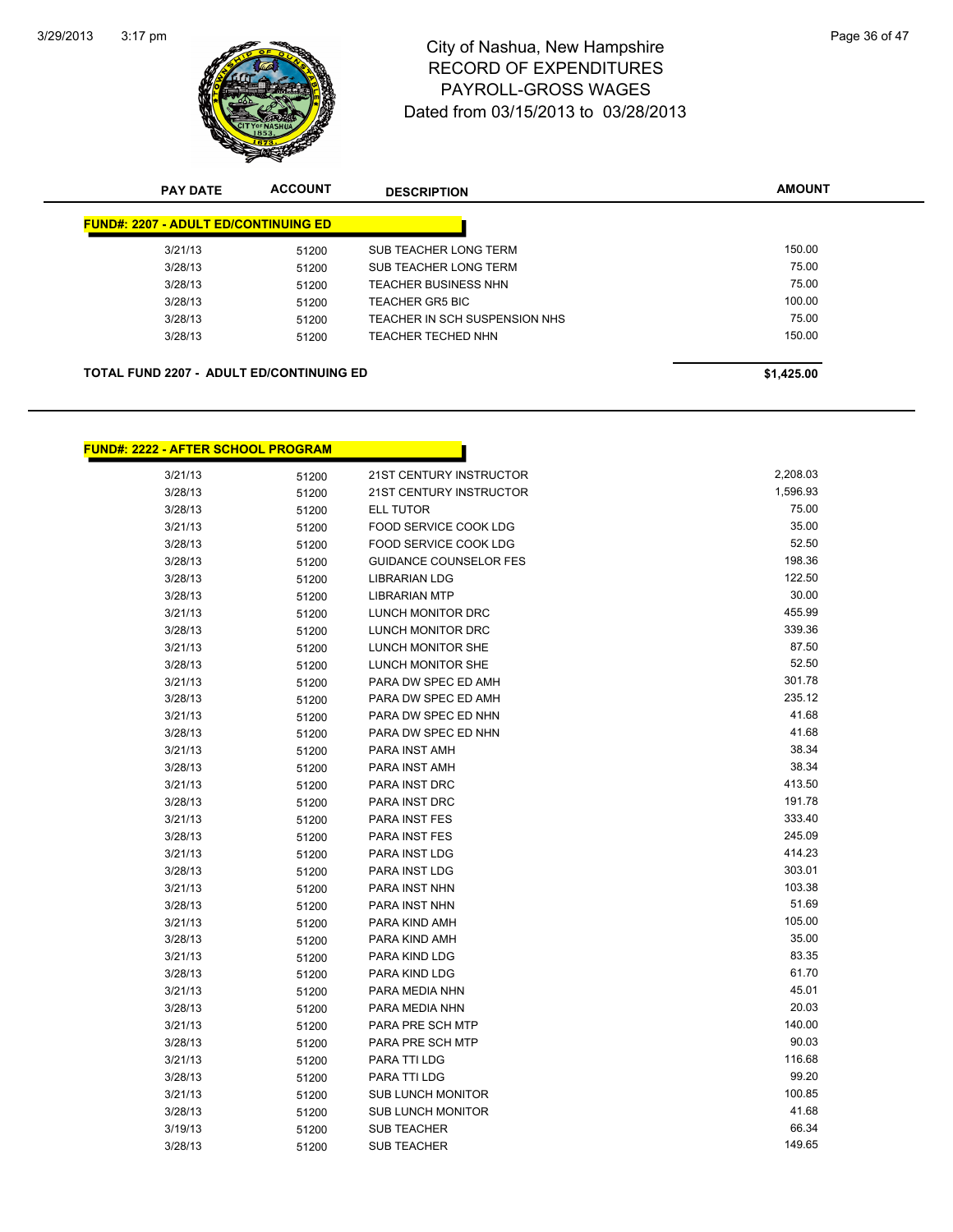

## 3:17 pm<br> **City of Nashua, New Hampshire** Page 37 of 47 RECORD OF EXPENDITURES PAYROLL-GROSS WAGES Dated from 03/15/2013 to 03/28/2013

| <b>PAY DATE</b>                               | <b>ACCOUNT</b> | <b>DESCRIPTION</b>           | <b>AMOUNT</b> |
|-----------------------------------------------|----------------|------------------------------|---------------|
| <b>FUND#: 2222 - AFTER SCHOOL PROGRAM</b>     |                |                              |               |
| 3/28/13                                       | 51200          | <b>TEACHER GR1 AMH</b>       | 535.00        |
| 3/28/13                                       | 51200          | <b>TEACHER GR1 DRC</b>       | 350.00        |
| 3/28/13                                       | 51200          | <b>TEACHER GR1 FES</b>       | 285.00        |
| 3/28/13                                       | 51200          | <b>TEACHER GR1 LDG</b>       | 187.50        |
| 3/28/13                                       | 51200          | <b>TEACHER GR2 AMH</b>       | 375.00        |
| 3/28/13                                       | 51200          | <b>TEACHER GR2 DRC</b>       | 100.00        |
| 3/28/13                                       | 51200          | <b>TEACHER GR2 LDG</b>       | 100.00        |
| 3/28/13                                       | 51200          | <b>TEACHER GR3 AMH</b>       | 375.00        |
| 3/28/13                                       | 51200          | <b>TEACHER GR3 DRC</b>       | 120.03        |
| 3/28/13                                       | 51200          | <b>TEACHER GR3 FES</b>       | 112.50        |
| 3/28/13                                       | 51200          | <b>TEACHER GR3 LDG</b>       | 112.50        |
| 3/28/13                                       | 51200          | <b>TEACHER GR3 MTP</b>       | 52.50         |
| 3/28/13                                       | 51200          | <b>TEACHER GR3 SHE</b>       | 187.50        |
| 3/28/13                                       | 51200          | <b>TEACHER GR4 AMH</b>       | 225.00        |
| 3/28/13                                       | 51200          | <b>TEACHER GR4 DRC</b>       | 70.00         |
| 3/28/13                                       | 51200          | <b>TEACHER GR4 FES</b>       | 275.00        |
| 3/28/13                                       | 51200          | <b>TEACHER GR4 LDG</b>       | 360.00        |
| 3/28/13                                       | 51200          | <b>TEACHER GR5 FES</b>       | 75.00         |
| 3/28/13                                       | 51200          | <b>TEACHER GR5 LDG</b>       | 187.50        |
| 3/28/13                                       | 51200          | <b>TEACHER GR5 MTP</b>       | 232.50        |
| 3/28/13                                       | 51200          | <b>TEACHER GR6 ELM</b>       | 87.50         |
| 3/28/13                                       | 51200          | <b>TEACHER KIND AMH</b>      | 187.50        |
| 3/28/13                                       | 51200          | <b>TEACHER KIND FES</b>      | 244.38        |
| 3/28/13                                       | 51200          | <b>TEACHER KIND LDG</b>      | 300.00        |
| 3/28/13                                       | 51200          | <b>TEACHER SPED LDG</b>      | 562.50        |
| 3/28/13                                       | 51200          | TEACHER TEAM FACILITATOR NHS | 225.00        |
| 3/28/13                                       | 51200          | <b>TEACHER TTI AMH</b>       | 112.50        |
| 3/28/13                                       | 51200          | <b>TEACHER TTI FES</b>       | 250.00        |
| 3/21/13                                       | 51200          | <b>TEACHER TTI LDG</b>       | (75.00)       |
| 3/28/13                                       | 51200          | <b>TEACHER TTI LDG</b>       | 150.00        |
| <b>TOTAL FUND 2222 - AFTER SCHOOL PROGRAM</b> |                |                              | \$15,523.12   |
| <b>FUND#: 2252 - DAY CARE</b>                 |                |                              |               |
| 3/28/13                                       | 51100          | PANTHER PRESCHOOL TEACHER    | 863.78        |
| 3/21/13                                       | 51412          | <b>WAGES PER DIEM</b>        | 62.00         |
|                                               |                |                              |               |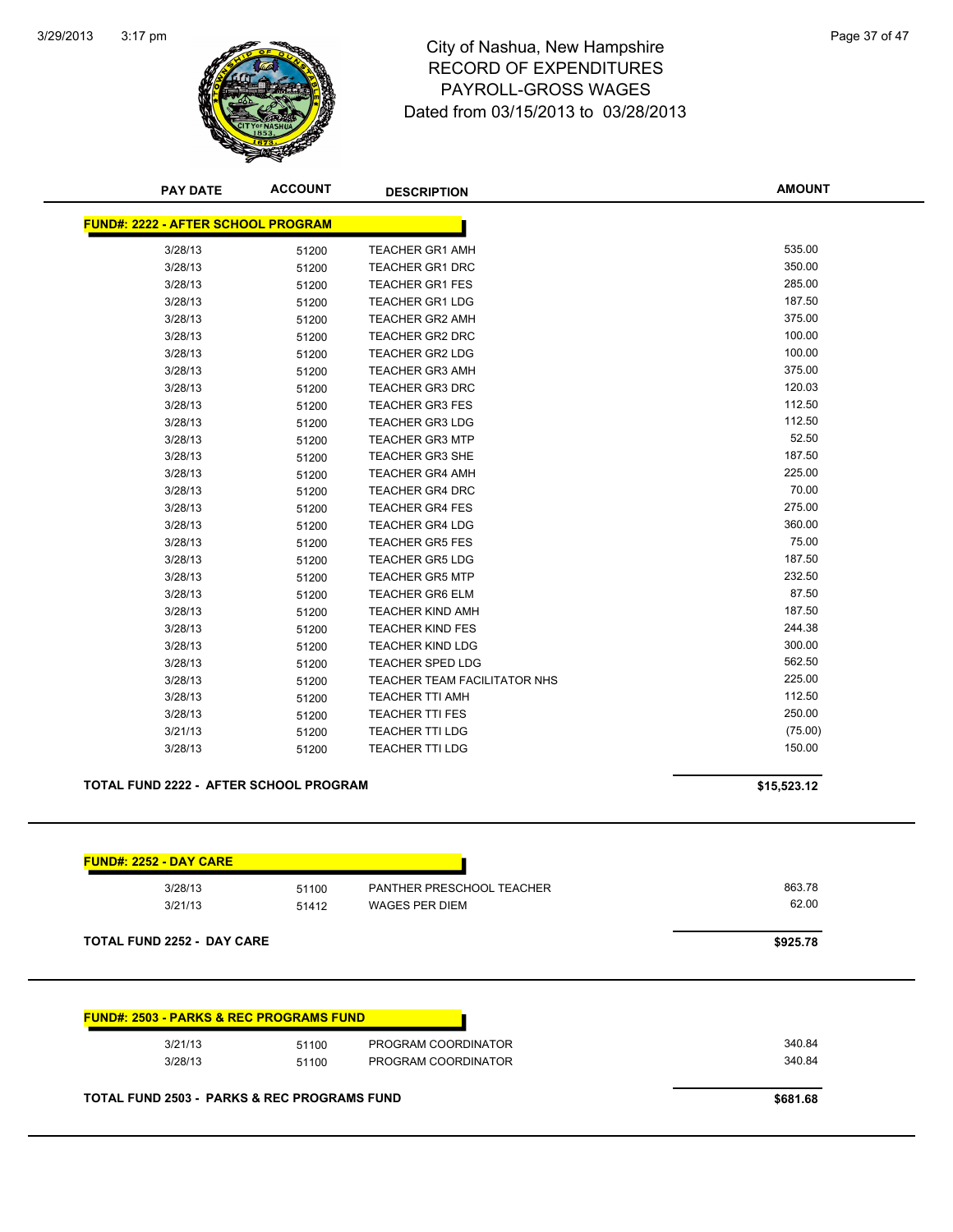3/29/2013



# 3:17 pm<br> **City of Nashua, New Hampshire** Page 38 of 47 RECORD OF EXPENDITURES PAYROLL-GROSS WAGES Dated from 03/15/2013 to 03/28/2013

| <b>PAY DATE</b>                                             | <b>ACCOUNT</b> | <b>DESCRIPTION</b>               | <b>AMOUNT</b> |
|-------------------------------------------------------------|----------------|----------------------------------|---------------|
| <b>FUND#: 2505 - GOVT &amp; EDUCATION CHANNELS FUND</b>     |                |                                  |               |
| 3/21/13                                                     | 51100          | ECHANNEL ACCESS ADMINISTRATOR    | 985.56        |
| 3/28/13                                                     | 51100          | ECHANNEL ACCESS ADMINISTRATOR    | 985.56        |
| 3/21/13                                                     | 51100          | PEG PROGRAM MANAGER              | 1,106.97      |
| 3/28/13                                                     | 51100          | PEG PROGRAM MANAGER              | 1,106.97      |
| 3/28/13                                                     | 55118          | TELEPHONE-CELLULAR               | 100.00        |
| <b>TOTAL FUND 2505 - GOVT &amp; EDUCATION CHANNELS FUND</b> |                |                                  | \$4,285.06    |
|                                                             |                |                                  |               |
| <b>FUND#: 3050 - POLICE GRANTS FUND</b>                     |                |                                  |               |
| 3/21/13                                                     | 51100          | DOMESTIC VIOLENCE ADVOCATE       | 717.44        |
| 3/28/13                                                     | 51100          | DOMESTIC VIOLENCE ADVOCATE       | 717.44        |
| 3/21/13                                                     | 51100          | PATROLMAN ALL RANKS              | 1,173.90      |
| 3/28/13                                                     | 51100          | PATROLMAN ALL RANKS              | 1,173.90      |
| 3/21/13                                                     | 51300          | <b>OVERTIME-REGULAR</b>          | 1,426.49      |
| 3/28/13                                                     | 51300          | <b>OVERTIME-REGULAR</b>          | 689.50        |
| 3/28/13                                                     | 51628          | <b>EXTRA HOLIDAY</b>             | 234.78        |
| <b>TOTAL FUND 3050 - POLICE GRANTS FUND</b>                 |                |                                  | \$6,133.45    |
| <b>FUND#: 3068 - COMMUNITY SERVICES GRANTS</b>              |                |                                  |               |
| 3/21/13                                                     | 51100          | ADMINISTRATIVE ASSISTANT II      | 135.38        |
| 3/28/13                                                     | 51100          | ADMINISTRATIVE ASSISTANT II      | 135.38        |
| 3/21/13                                                     | 51100          | <b>BILINGUAL OUTREACH WORKER</b> | 141.60        |
| 3/28/13                                                     | 51100          | <b>BILINGUAL OUTREACH WORKER</b> | 141.60        |
| 3/21/13                                                     | 51100          | <b>EPIDEMIOLOGIST</b>            | 1,256.05      |
|                                                             |                | <b>EPIDEMIOLOGIST</b>            | 1.256.05      |

3/21/13 51100 HEALTH PROGRAM SPEC 451.39 3/28/13 51100 HEALTH PROGRAM SPEC 451.39 3/21/13 51100 INTAKE SPECIALIST PROGRAM ASST 359.29 3/28/13 51100 INTAKE SPECIALIST PROGRAM ASST 359.30 3/21/13 51100 PUB HEALTH NURSE 128.47 3/28/13 51100 PUB HEALTH NURSE 128.47 3/21/13 51100 PUB HEALTH PREPAREDNESS COORD 1,044.26 3/28/13 51100 PUB HEALTH PREPAREDNESS COORD 1,044.26 3/28/13 55118 TELEPHONE-CELLULAR 100.00

| <b>TOTAL FUND 3068 - COMMUNITY SERVICES GRANTS</b> | \$7.132.89 |
|----------------------------------------------------|------------|
|                                                    |            |

| <b>FUND#: 3070 - COMMUNITY HEALTH GRANTS FUND</b> |       |                                  |        |
|---------------------------------------------------|-------|----------------------------------|--------|
| 3/21/13                                           | 51100 | BILINGUAL OUTREACH WORKER        | 566.40 |
| 3/28/13                                           | 51100 | <b>BILINGUAL OUTREACH WORKER</b> | 566.40 |
| 3/21/13                                           | 51100 | PUB HEALTH NURSE                 | 859.74 |
| 3/28/13                                           | 51100 | PUB HEALTH NURSE                 | 859.74 |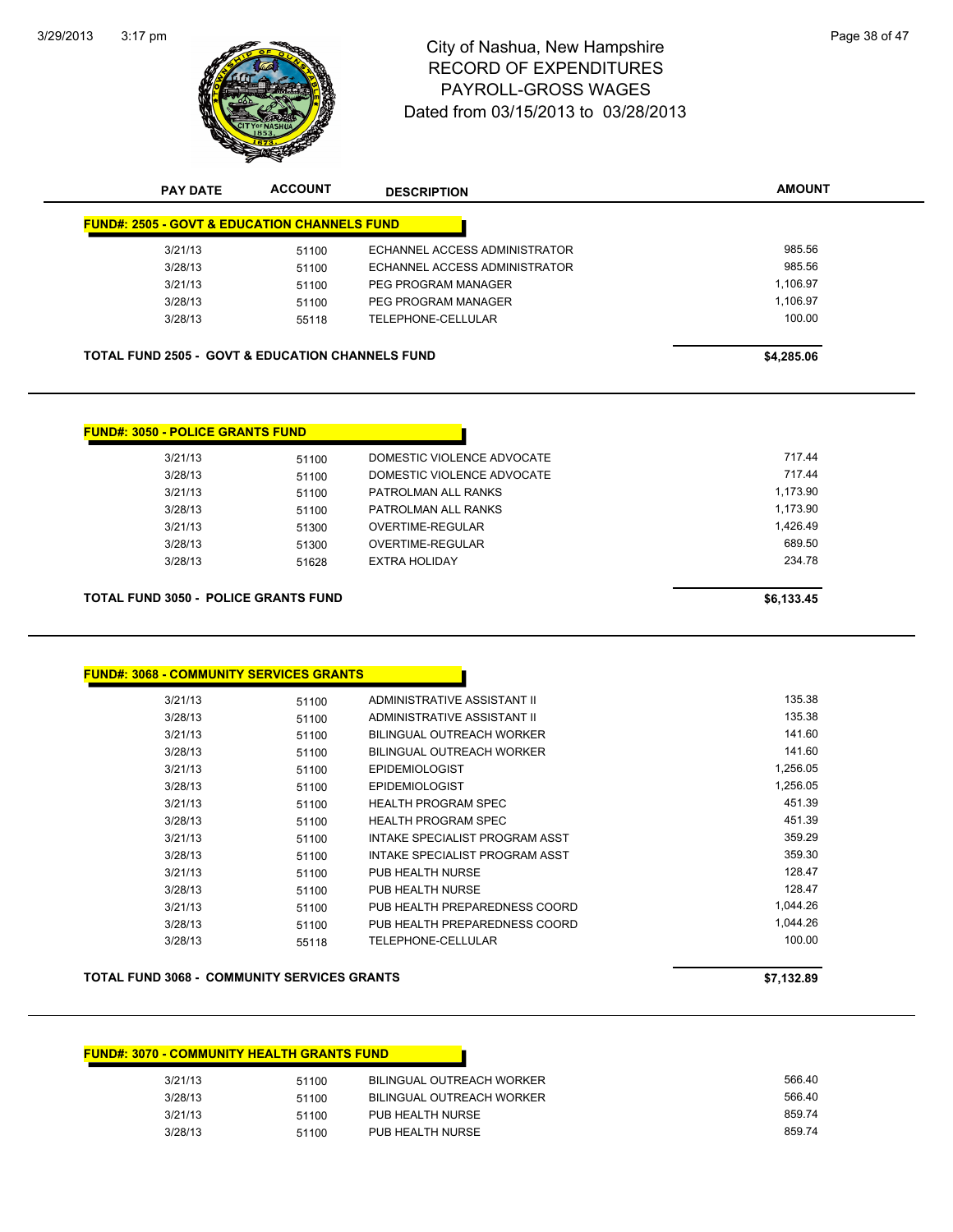

#### City of Nashua, New Hampshire RECORD OF EXPENDITURES PAYROLL-GROSS WAGES Dated from 03/15/2013 to 03/28/2013

**AMOUNT PAY DATE ACCOUNT DESCRIPTION TOTAL FUND 3070 - COMMUNITY HEALTH GRANTS FUND \$2,852.28 FUND#: 3090 - URBAN PROGRAM GRANTS** 3/21/13 51100 GRANT MGMT SPECIALIST 942.74 3/28/13 51100 GRANT MGMT SPECIALIST 942.75 3/21/13 51100 INTAKE SPECIALIST PROGRAM ASST 538.95 3/28/13 51100 INTAKE SPECIALIST PROGRAM ASST 538.94 3/21/13 51100 MANAGER URBAN PROGRAMS 1,367.59 3/28/13 51100 MANAGER URBAN PROGRAMS 1,367.58 3/21/13 51100 PROGRAM COORDINATOR LP&HH 1,052.89 3/28/13 51100 PROGRAM COORDINATOR LP&HH 1,052.89 3/21/13 51100 PROJECT ADMINISTRATOR 1,139.67 3/28/13 51100 PROJECT ADMINISTRATOR 1,139.67

> 3/21/13 51100 PROJECT ADMINISTRATOR LP&HH 980.80 3/28/13 51100 PROJECT ADMINISTRATOR LP&HH 980.80 3/21/13 51200 CODE ENFORCEMENT OFFICER II 273.12 3/28/13 51200 CODE ENFORCEMENT OFFICER II 392.61 3/28/13 55118 TELEPHONE-CELLULAR 34.00

| TOTAL FUND 3090 -  URBAN PROGRAM GRANTS | \$12,745.00 |
|-----------------------------------------|-------------|
|                                         |             |

#### **FUND#: 3120 - TRANSIT GRANTS**

| 3/21/13 | 51100 | <b>TRANSIT FINANCE COORDINATOR</b>    | 1.117.29 |
|---------|-------|---------------------------------------|----------|
| 3/28/13 | 51100 | <b>TRANSIT FINANCE COORDINATOR</b>    | 1,117.29 |
| 3/21/13 | 51100 | <b>TRANSIT FLEET FACILITIES SUPV</b>  | 942.75   |
| 3/28/13 | 51100 | <b>TRANSIT FLEET FACILITIES SUPV</b>  | 942.75   |
| 3/21/13 | 51100 | <b>TRANSIT MECHANICS</b>              | 1.709.82 |
| 3/28/13 | 51100 | <b>TRANSIT MECHANICS</b>              | 1,709.82 |
| 3/21/13 | 51100 | <b>TRANSIT OPER MKTG SUPV</b>         | 956.86   |
| 3/28/13 | 51100 | <b>TRANSIT OPER MKTG SUPV</b>         | 956.86   |
| 3/21/13 | 51100 | <b>TRANSIT OPERATIONS COORDINATOR</b> | 846.45   |
| 3/28/13 | 51100 | <b>TRANSIT OPERATIONS COORDINATOR</b> | 846.45   |
| 3/21/13 | 51100 | <b>TRANSIT UTILITY SERVICE WORKER</b> | 629.89   |
| 3/28/13 | 51100 | <b>TRANSIT UTILITY SERVICE WORKER</b> | 629.89   |
| 3/21/13 | 51100 | <b>TRANSPORTATION DEPT MANAGER</b>    | 1,418.41 |
| 3/28/13 | 51100 | <b>TRANSPORTATION DEPT MANAGER</b>    | 1,418.41 |
| 3/21/13 | 51200 | <b>TRANSIT UTILITY SERVICE WORKER</b> | 150.85   |
| 3/28/13 | 51200 | <b>TRANSIT UTILITY SERVICE WORKER</b> | 241.36   |
|         |       |                                       |          |

#### **TOTAL FUND 3120 - TRANSIT GRANTS \$15,635.15**

| <b>FUND#: 3800 - SCHOOL GRANTS FUND</b> |       |                                |          |
|-----------------------------------------|-------|--------------------------------|----------|
| 3/28/13                                 | 51100 | 21 CENTURY ELEM MFAM RES COORD | 5.701.52 |
| 3/28/13                                 | 51100 | 21 CENTURY MIDL FAM RES COORD  | 2.047.34 |
| 3/21/13                                 | 51100 | 21ST CENTURY INSTRUCTOR        | 75.00    |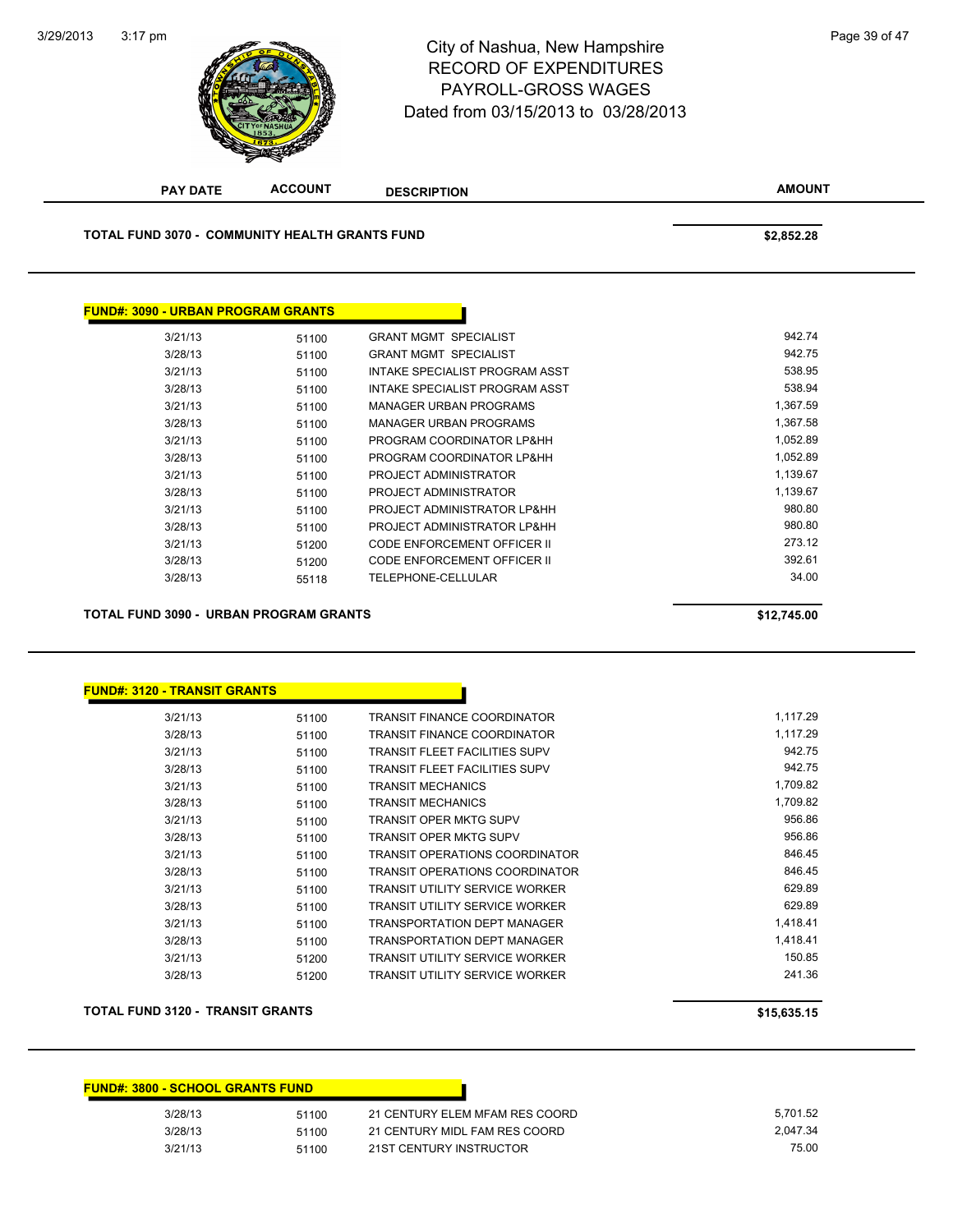

## 3:17 pm<br> **City of Nashua, New Hampshire** Page 40 of 47 RECORD OF EXPENDITURES PAYROLL-GROSS WAGES Dated from 03/15/2013 to 03/28/2013

| <b>PAY DATE</b>                         | <b>ACCOUNT</b> | <b>DESCRIPTION</b>            | <b>AMOUNT</b> |
|-----------------------------------------|----------------|-------------------------------|---------------|
|                                         |                |                               |               |
| <b>FUND#: 3800 - SCHOOL GRANTS FUND</b> |                |                               |               |
| 3/28/13                                 | 51100          | 21ST CENTURY INSTRUCTOR       | 150.00        |
| 3/21/13                                 | 51100          | ADULT ED DIPOLMA TEACHER      | 75.00         |
| 3/28/13                                 | 51100          | ADULT ED DIPOLMA TEACHER      | 75.00         |
| 3/21/13                                 | 51100          | ADULT ED ENRICHMENT INST      | 237.50        |
| 3/28/13                                 | 51100          | ADULT ED ENRICHMENT INST      | 225.00        |
| 3/21/13                                 | 51100          | ADULT ED ENRICHMENT TEACHER   | 150.00        |
| 3/21/13                                 | 51100          | ADULT ED INSTRUCTOR           | 450.00        |
| 3/28/13                                 | 51100          | ADULT ED INSTRUCTOR           | 250.00        |
| 3/28/13                                 | 51100          | ASSISTANT PRINCIPAL BRO       | 1,381.31      |
| 3/28/13                                 | 51100          | ASSISTANT PRINCIPAL MTP       | 1,381.31      |
| 3/28/13                                 | 51100          | ASSISTANT PRINCIPAL SHE       | 1,436.98      |
| 3/28/13                                 | 51100          | AYP FACILITATOR FES           | 2,629.99      |
| 3/28/13                                 | 51100          | AYP FACILITATOR LDG           | 3,314.32      |
| 3/21/13                                 | 51100          | <b>CLERICAL 21 CENTURY</b>    | 712.88        |
| 3/28/13                                 | 51100          | <b>CLERICAL 21 CENTURY</b>    | 646.34        |
| 3/28/13                                 | 51100          | DEPT OF ED POSITION           | 2,467.00      |
| 3/28/13                                 | 51100          | DIRECTOR 21 CENTURY           | 2,157.90      |
| 3/28/13                                 | 51100          | ELL OUTREACH WORKER           | 200.00        |
| 3/21/13                                 | 51100          | ELL TUTOR                     | 700.00        |
| 3/28/13                                 | 51100          | ELL TUTOR                     | 575.00        |
| 3/21/13                                 | 51100          | <b>FAMILY LIAISON</b>         | 437.50        |
| 3/28/13                                 | 51100          | <b>FAMILY LIAISON</b>         | 275.00        |
| 3/28/13                                 | 51100          | FOCUS MONITORING DATA ANALYST | 1,127.25      |
| 3/21/13                                 | 51100          | <b>INTERPRETER</b>            | 262.50        |
| 3/28/13                                 | 51100          | <b>INTERPRETER</b>            | 125.00        |
| 3/28/13                                 | 51100          | <b>LIBRARIAN NHN</b>          | 100.00        |
| 3/28/13                                 | 51100          | <b>LIBRARIAN NHS</b>          | 75.00         |
| 3/21/13                                 | 51100          | PARA DW SPEC ED NHN           | 75.00         |
| 3/28/13                                 | 51100          | PARA DW SPEC ED NHN           | 75.00         |
| 3/28/13                                 | 51100          | PARA ELL LDG                  | 87.50         |
| 3/21/13                                 | 51100          | PARA INST BIR                 | 105.00        |
| 3/28/13                                 | 51100          | PARA INST BIR                 | 52.50         |
| 3/21/13                                 | 51100          | PARA INST FMS                 | 400.00        |
| 3/28/13                                 | 51100          | PARA INST FMS                 | 200.00        |
| 3/28/13                                 | 51100          | PARA INST LDG                 | 35.00         |
| 3/21/13                                 | 51100          | PARA INST SHE                 | 393.75        |
| 3/28/13                                 | 51100          | PARA INST SHE                 | 52.50         |
| 3/21/13                                 | 51100          | PARA TTI AMH                  | 1,026.90      |
| 3/28/13                                 | 51100          | PARA TTI AMH                  | 821.52        |
| 3/21/13                                 | 51100          | PARA TTI DRC                  | 780.62        |
| 3/28/13                                 | 51100          | PARA TTI DRC                  | 659.10        |
| 3/21/13                                 | 51100          | PARA TTI LDG                  | 2,502.90      |
| 3/28/13                                 | 51100          | PARA TTI LDG                  | 2,002.32      |
| 3/21/13                                 | 51100          | PARA TTI NURSERY              | 1,094.63      |
| 3/28/13                                 | 51100          | PARA TTI NURSERY              | 867.28        |
| 3/28/13                                 | 51100          | <b>SLC GRANT DIRECTOR</b>     | 3,310.28      |
| 3/28/13                                 | 51100          | SOCIAL WORKER FMS             | 225.00        |
| 3/21/13                                 | 51100          | <b>SUB TEACHER</b>            | 150.00        |
| 3/28/13                                 | 51100          | <b>SUB TEACHER</b>            | 75.00         |
| 3/28/13                                 | 51100          | SYSTEMS ADMIN SCH YEAR        | 2,105.58      |
| 3/28/13                                 | 51100          | TEACHER BUSINESS NHN          | 75.00         |
| 3/28/13                                 | 51100          | <b>TEACHER DWSE ELM</b>       | 8,111.16      |
| 3/28/13                                 | 51100          | <b>TEACHER ELL ELM</b>        | 75.00         |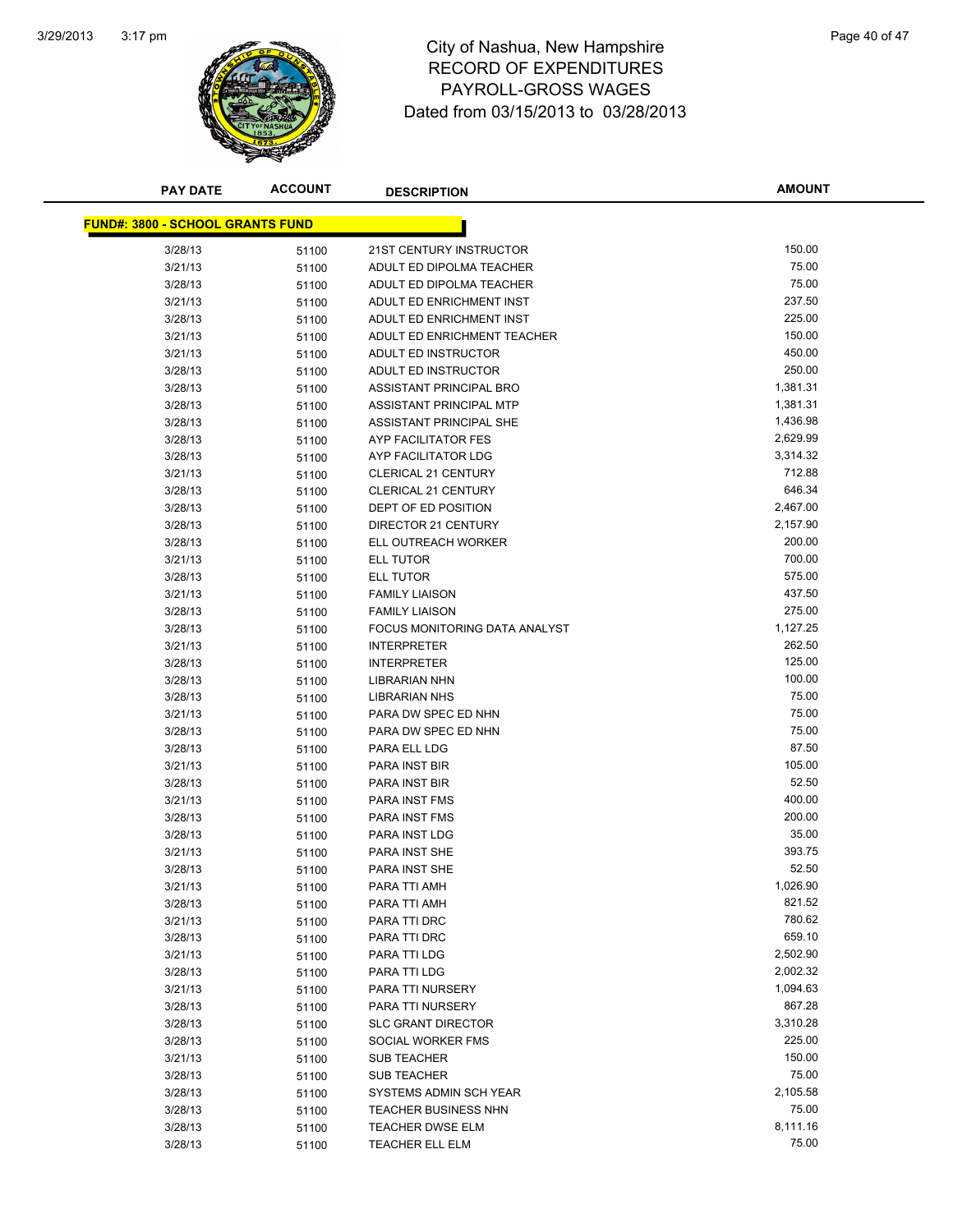

## 3:17 pm<br> **City of Nashua, New Hampshire** Page 41 of 47 RECORD OF EXPENDITURES PAYROLL-GROSS WAGES Dated from 03/15/2013 to 03/28/2013

| <b>PAY DATE</b>                         | <b>ACCOUNT</b> | <b>DESCRIPTION</b>                                   | <b>AMOUNT</b>    |
|-----------------------------------------|----------------|------------------------------------------------------|------------------|
|                                         |                |                                                      |                  |
| <b>FUND#: 3800 - SCHOOL GRANTS FUND</b> |                |                                                      |                  |
| 3/28/13                                 | 51100          | <b>TEACHER ELL FMS</b>                               | 100.00           |
| 3/28/13                                 | 51100          | <b>TEACHER ELL LDG</b>                               | 1,136.31         |
| 3/28/13                                 | 51100          | <b>TEACHER ENGLISH FMS</b>                           | 75.00            |
| 3/28/13                                 | 51100          | <b>TEACHER ENGLISH NHN</b>                           | 75.00            |
| 3/28/13                                 | 51100          | <b>TEACHER GR1 DRC</b>                               | 2,373.83         |
| 3/28/13                                 | 51100          | <b>TEACHER GR1 LDG</b>                               | 200.00           |
| 3/28/13                                 | 51100          | <b>TEACHER GR2 BRO</b>                               | 858.62           |
| 3/28/13                                 | 51100          | <b>TEACHER GR2 FES</b>                               | 1,529.84         |
| 3/28/13                                 | 51100          | TEACHER GR2 SHE                                      | 1,509.91         |
| 3/28/13                                 | 51100          | <b>TEACHER GR4 DRC</b>                               | 125.00           |
| 3/28/13                                 | 51100          | <b>TEACHER GR4 LDG</b>                               | 1,717.26         |
| 3/28/13                                 | 51100          | <b>TEACHER GR5 BIC</b>                               | 1,488.22         |
| 3/28/13                                 | 51100          | <b>TEACHER GR6 ELM</b>                               | 75.00            |
| 3/28/13                                 | 51100          | <b>TEACHER GR6 FMS</b>                               | 118.75           |
| 3/28/13                                 | 51100          | <b>TEACHER KIND BIR</b>                              | 75.00            |
| 3/28/13                                 | 51100          | <b>TEACHER KIND LDG</b>                              | 150.00           |
| 3/28/13                                 | 51100          | <b>TEACHER MATH NHN</b>                              | 225.00           |
| 3/28/13                                 | 51100          | <b>TEACHER MATH NHS</b>                              | 150.00           |
| 3/28/13                                 | 51100          | <b>TEACHER PRESCHOOL WID</b>                         | 1,842.47         |
| 3/28/13                                 | 51100          | <b>TEACHER SCIENCE ELM</b>                           | 50.00            |
| 3/28/13                                 | 51100          | <b>TEACHER SCIENCE NHN</b>                           | 300.00           |
| 3/28/13                                 | 51100          | TEACHER SOCIAL STUDIES NHN                           | 450.00           |
| 3/28/13                                 | 51100          | <b>TEACHER SPED ELM</b>                              | 15,722.05        |
| 3/28/13                                 | 51100          | <b>TEACHER SPED FMS</b>                              | 3,533.14         |
| 3/28/13                                 | 51100          | <b>TEACHER SPED NHN</b>                              | 12,026.09        |
| 3/15/13                                 | 51100          | TEACHER SPED NHS                                     | (1,785.64)       |
| 3/21/13                                 | 51100          | TEACHER SPED NHS                                     | 2,040.73         |
| 3/28/13                                 | 51100          | TEACHER SPED NHS                                     | 20,654.24        |
| 3/28/13                                 | 51100          | <b>TEACHER TEAM FACILITATOR MTP</b>                  | 1,777.04         |
| 3/28/13                                 | 51100          | TEACHER TEAM FACILITATOR NHS                         | 2,456.99         |
| 3/28/13                                 | 51100          | <b>TEACHER TTI NURSERY</b>                           | 2,526.22         |
| 3/28/13                                 | 51100          | <b>TITLE 1 COORDINATOR TTI</b>                       | 2,917.57         |
| 3/21/13                                 | 51200          | 21ST CENTURY INSTRUCTOR                              | 635.87<br>449.69 |
| 3/28/13                                 | 51200          | <b>21ST CENTURY INSTRUCTOR</b>                       | 617.83           |
| 3/21/13                                 | 51200          | <b>CLERICAL TITLE 1 TTI</b>                          | 494.26           |
| 3/28/13<br>3/28/13                      | 51200          | <b>CLERICAL TITLE 1 TTI</b><br><b>FAMILY LIAISON</b> | 750.00           |
| 3/28/13                                 | 51200<br>51200 | <b>GUIDANCE COUNSELOR ELM</b>                        | 450.00           |
| 3/28/13                                 |                | GUIDANCE COUNSELOR NHN                               | 300.00           |
| 3/21/13                                 | 51200<br>51200 | HOME SCHOOL CORD TTI                                 | 3,120.42         |
| 3/28/13                                 | 51200          | HOME SCHOOL CORD TTI                                 | 2,666.14         |
| 3/28/13                                 | 51200          | LIBRARIAN FMS                                        | 25.00            |
| 3/21/13                                 | 51200          | PARA ALT FMS                                         | 100.63           |
| 3/28/13                                 | 51200          | PARA ALT FMS                                         | 81.28            |
| 3/21/13                                 | 51200          | PARA DW SPEC ED NHN                                  | 174.42           |
| 3/28/13                                 | 51200          | PARA DW SPEC ED NHN                                  | 84.39            |
| 3/21/13                                 | 51200          | PARA DW SPEC ED NHS                                  | 35.00            |
| 3/21/13                                 | 51200          | PARA DW SPEC ED PMS                                  | 70.00            |
| 3/28/13                                 | 51200          | PARA DW SPEC ED PMS                                  | 55.03            |
| 3/21/13                                 | 51200          | PARA DW SPEC ELM                                     | 175.00           |
| 3/28/13                                 | 51200          | PARA DW SPEC ELM                                     | 105.00           |
| 3/21/13                                 | 51200          | PARA INST ELM                                        | 96.25            |
| 3/28/13                                 | 51200          | PARA INST ELM                                        | 43.75            |
|                                         |                |                                                      |                  |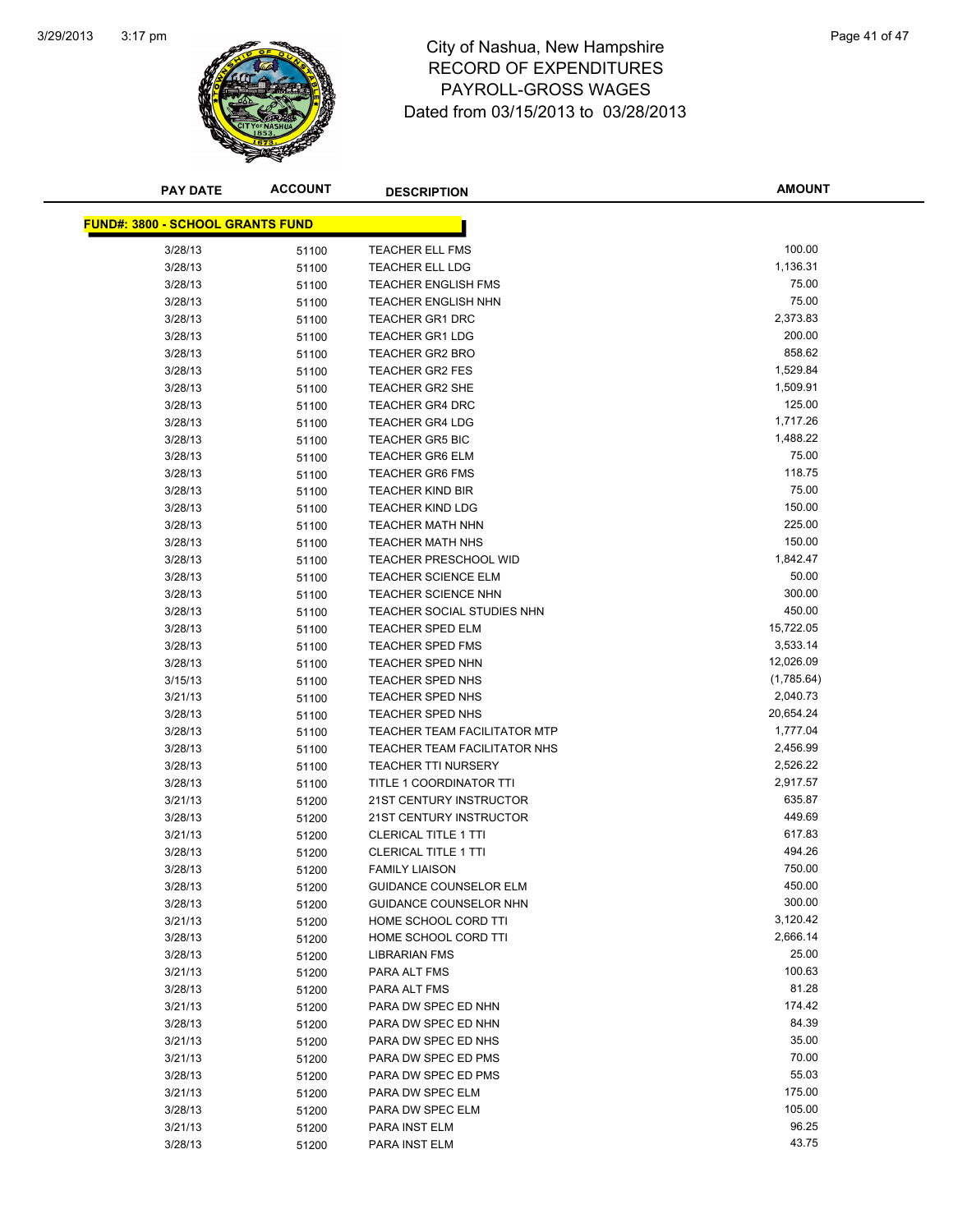

#### 3:17 pm<br> **City of Nashua, New Hampshire** Page 42 of 47 RECORD OF EXPENDITURES PAYROLL-GROSS WAGES Dated from 03/15/2013 to 03/28/2013

| <b>PAY DATE</b>                         | <b>ACCOUNT</b> | <b>DESCRIPTION</b>         | <b>AMOUNT</b> |
|-----------------------------------------|----------------|----------------------------|---------------|
| <b>FUND#: 3800 - SCHOOL GRANTS FUND</b> |                |                            |               |
| 3/21/13                                 | 51200          | PARA INST FMS              | 166.25        |
| 3/28/13                                 | 51200          | PARA INST FMS              | 83.13         |
| 3/21/13                                 | 51200          | PARA INST PMS              | 105.00        |
| 3/28/13                                 | 51200          | PARA INST PMS              | 72.53         |
| 3/21/13                                 | 51200          | PARA MEDIA NHN             | 91.88         |
| 3/28/13                                 | 51200          | PARA MEDIA NHN             | 39.38         |
| 3/21/13                                 | 51200          | <b>SUB TEACHER</b>         | 132.75        |
| 3/28/13                                 | 51200          | <b>SUB TEACHER</b>         | 224.08        |
| 3/21/13                                 | 51200          | SUB TEACHER LONG TERM      | 87.51         |
| 3/28/13                                 | 51200          | SUB TEACHER LONG TERM      | 80.01         |
| 3/28/13                                 | 51200          | TEACHER COMPUTER ELM       | 17.50         |
| 3/28/13                                 | 51200          | TEACHER DEAF WID           | 37.53         |
| 3/28/13                                 | 51200          | <b>TEACHER DWSE ELM</b>    | 105.02        |
| 3/28/13                                 | 51200          | <b>TEACHER ENGLISH FMS</b> | 17.50         |
| 3/28/13                                 | 51200          | <b>TEACHER ENGLISH PMS</b> | 75.00         |
| 3/28/13                                 | 51200          | <b>TEACHER FACS ELM</b>    | 50.00         |
| 3/28/13                                 | 51200          | <b>TEACHER FACS PMS</b>    | 85.00         |
| 3/28/13                                 | 51200          | <b>TEACHER GR6 ELM</b>     | 415.85        |
| 3/28/13                                 | 51200          | <b>TEACHER GR6 FMS</b>     | 310.06        |
| 3/28/13                                 | 51200          | <b>TEACHER GR6 PMS</b>     | 105.03        |
| 3/28/13                                 | 51200          | TEACHER PE PMS             | 96.25         |
| 3/28/13                                 | 51200          | <b>TEACHER SCIENCE FMS</b> | 35.00         |
| 3/28/13                                 | 51200          | <b>TEACHER SCIENCE PMS</b> | 120.03        |
| 3/28/13                                 | 51200          | TEACHER SPED FMS           | 397.60        |
| 3/28/13                                 | 51200          | <b>TEACHER SPED PMS</b>    | 55.03         |
| 3/28/13                                 | 51200          | TEACHER TECHED ELM         | 35.00         |
| 3/21/13                                 | 51200          | <b>TEACHER TTI AMH</b>     | (1,934.12)    |
| 3/28/13                                 | 51200          | <b>TEACHER TTI AMH</b>     | 6,135.25      |
| 3/28/13                                 | 51200          | <b>TEACHER TTI FES</b>     | 14,251.30     |
| 3/21/13                                 | 51200          | <b>TEACHER TTI LDG</b>     | (2, 563.24)   |
| 3/28/13                                 | 51200          | <b>TEACHER TTI LDG</b>     | 11,665.94     |
| 3/28/13                                 | 51200          | <b>TEACHER TTI MTP</b>     | 7,739.40      |
| 3/28/13                                 | 51200          | <b>TEACHER TTI NURSERY</b> | 4,395.02      |
| 3/28/13                                 | 51200          | <b>TEACHER TTIDRC</b>      | 9,865.65      |
| 3/21/13                                 | 51300          | OVERTIME-REGULAR           | 41.43         |
| 3/28/13                                 | 51300          | OVERTIME-REGULAR           | 55.24         |
| 3/21/13                                 | 51412          | <b>WAGES PER DIEM</b>      | 310.00        |
| 3/28/13                                 | 51412          | <b>WAGES PER DIEM</b>      | 1,699.88      |
| 3/21/13                                 | 51650          | <b>ADDITIONAL HOURS</b>    | 259.05        |
| 3/28/13                                 | 51650          | <b>ADDITIONAL HOURS</b>    | 1,195.10      |
| 3/21/13                                 | 51700          | <b>STIPENDS</b>            | 825.00        |
| 3/28/13                                 | 51700          | <b>STIPENDS</b>            | 1,078.50      |
| 3/28/13                                 | 55118          | TELEPHONE-CELLULAR         | 100.00        |

#### **TOTAL FUND 3800 - SCHOOL GRANTS FUND 6199,983.10 \$199,983.10**

|         | <b>FUND#: 3810 - FOOD SERVICE GRANTS FUND</b> |                  |
|---------|-----------------------------------------------|------------------|
| 3/21/13 | 51300                                         | OVERTIME-REGULAR |
| 3/28/13 | 51300                                         | OVERTIME-REGULAR |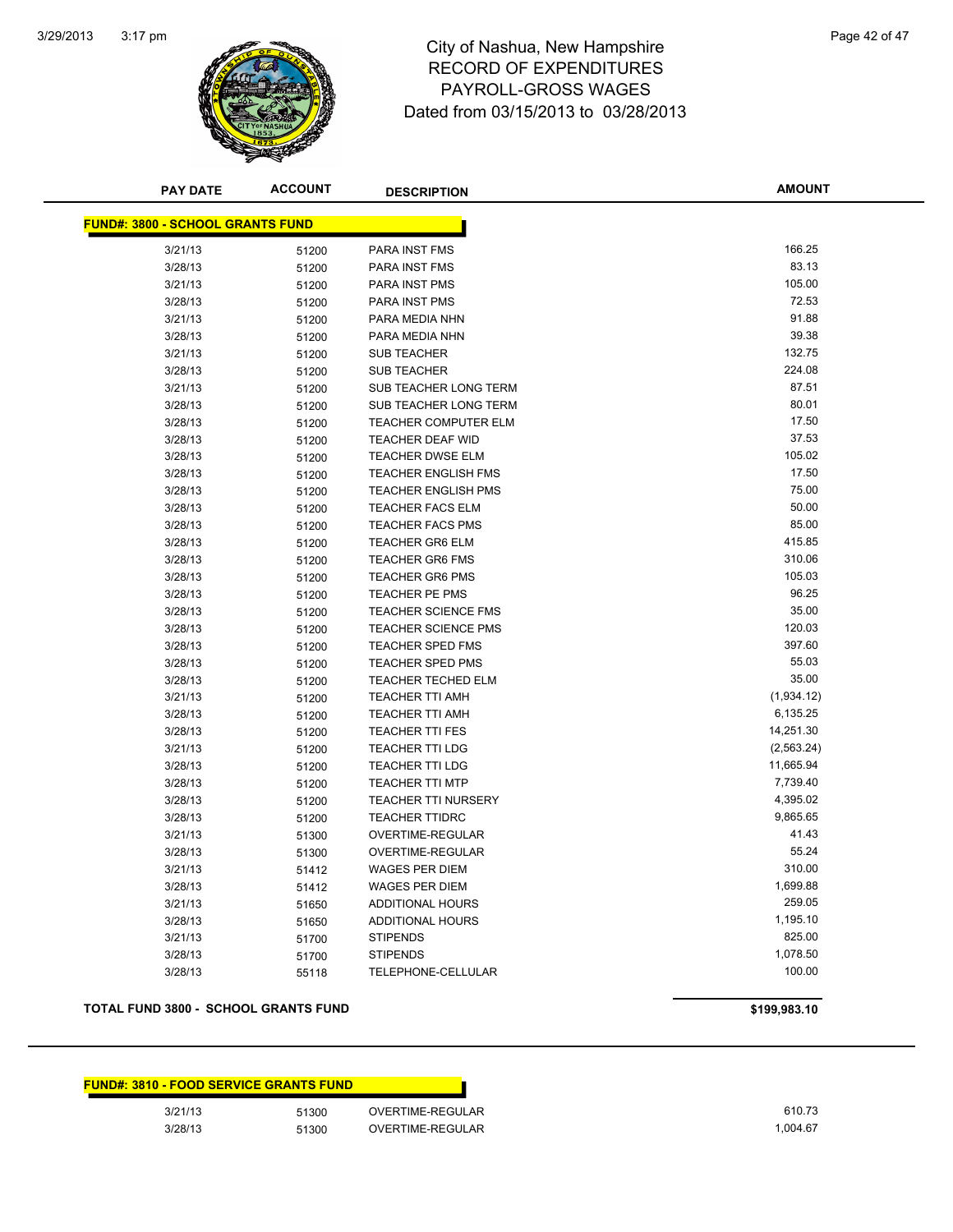#### 3:17 pm<br> **City of Nashua, New Hampshire** Page 43 of 47 RECORD OF EXPENDITURES PAYROLL-GROSS WAGES Dated from 03/15/2013 to 03/28/2013

3/29/2013

**ACCOUNT** 

| <b>PAY DATE</b>                                   | <b>ACCOUNT</b> | <b>DESCRIPTION</b>                | <b>AMOUNT</b> |
|---------------------------------------------------|----------------|-----------------------------------|---------------|
| <b>TOTAL FUND 3810 - FOOD SERVICE GRANTS FUND</b> |                |                                   | \$1,615.40    |
| <b>FUND#: 4005 - TRAFFIC VIOLATIONS FUND</b>      |                |                                   |               |
| 3/21/13                                           | 51100          | <b>COORDINATOR TVB</b>            | 827.49        |
| 3/28/13                                           | 51100          | <b>COORDINATOR TVB</b>            | 827.49        |
| 3/21/13                                           | 51100          | PARKING ENFORCEMENT SPEC          | 2,257.83      |
| 3/28/13                                           | 51100          | PARKING ENFORCEMENT SPEC          | 2,257.85      |
| 3/21/13                                           | 51100          | <b>VEHICLE REGISTRATION CLERK</b> | 826.44        |
| 3/28/13                                           | 51100          | <b>VEHICLE REGISTRATION CLERK</b> | 826.44        |
| 3/21/13                                           | 51300          | OVERTIME-REGULAR                  | 535.31        |
| 3/28/13                                           | 51300          | OVERTIME-REGULAR                  | 2,147.58      |
| <b>TOTAL FUND 4005 - TRAFFIC VIOLATIONS FUND</b>  |                |                                   | \$10,506.43   |
|                                                   |                |                                   |               |
|                                                   |                |                                   |               |
| <b>FUND#: 4010 - MOTOR VEHICLE ADMIN FUND</b>     |                |                                   |               |
| 3/21/13                                           | 51100          | <b>VEHICLE REGISTRATION CLERK</b> | 260.66        |
| 3/28/13                                           | 51100          | <b>VEHICLE REGISTRATION CLERK</b> | 260.66        |
| 3/15/13                                           | 51200          | <b>VEHICLE REGISTRATION CLERK</b> | (2,908.25)    |
| 3/21/13                                           | 51200          | <b>VEHICLE REGISTRATION CLERK</b> | 984.72        |
| 3/28/13                                           | 51200          | <b>VEHICLE REGISTRATION CLERK</b> | 660.76        |
| 3/21/13                                           | 51300          | OVERTIME-REGULAR                  | 22.76         |
| 3/28/13                                           | 51300          | OVERTIME-REGULAR                  | 3.22          |
| <b>TOTAL FUND 4010 - MOTOR VEHICLE ADMIN FUND</b> |                |                                   | (\$715.47)    |
|                                                   |                |                                   |               |
| <b>FUND#: 4030 - POLICE SPECIAL DETAILS</b>       |                |                                   |               |
| 3/21/13                                           | 51200          | <b>OUTSIDE DETAIL SPEC PT</b>     | 555.49        |
| 3/28/13                                           | 51200          | <b>OUTSIDE DETAIL SPEC PT</b>     | 555.49        |
| 3/21/13                                           | 51712          | SPECIAL DETAIL                    | 9,566.24      |
| 3/28/13                                           | 51712          | SPECIAL DETAIL                    | 6,443.51      |
| TOTAL FUND 4030 - POLICE SPECIAL DETAILS          |                |                                   | \$17,120.73   |
|                                                   |                |                                   |               |
|                                                   |                |                                   |               |
|                                                   |                |                                   |               |
| 3/21/13                                           | 51300          | OVERTIME-REGULAR                  | 1,046.67      |
| <b>FUND#: 4035 - POLICE OT BILLING</b><br>3/28/13 | 51300          | OVERTIME-REGULAR                  | 600.39        |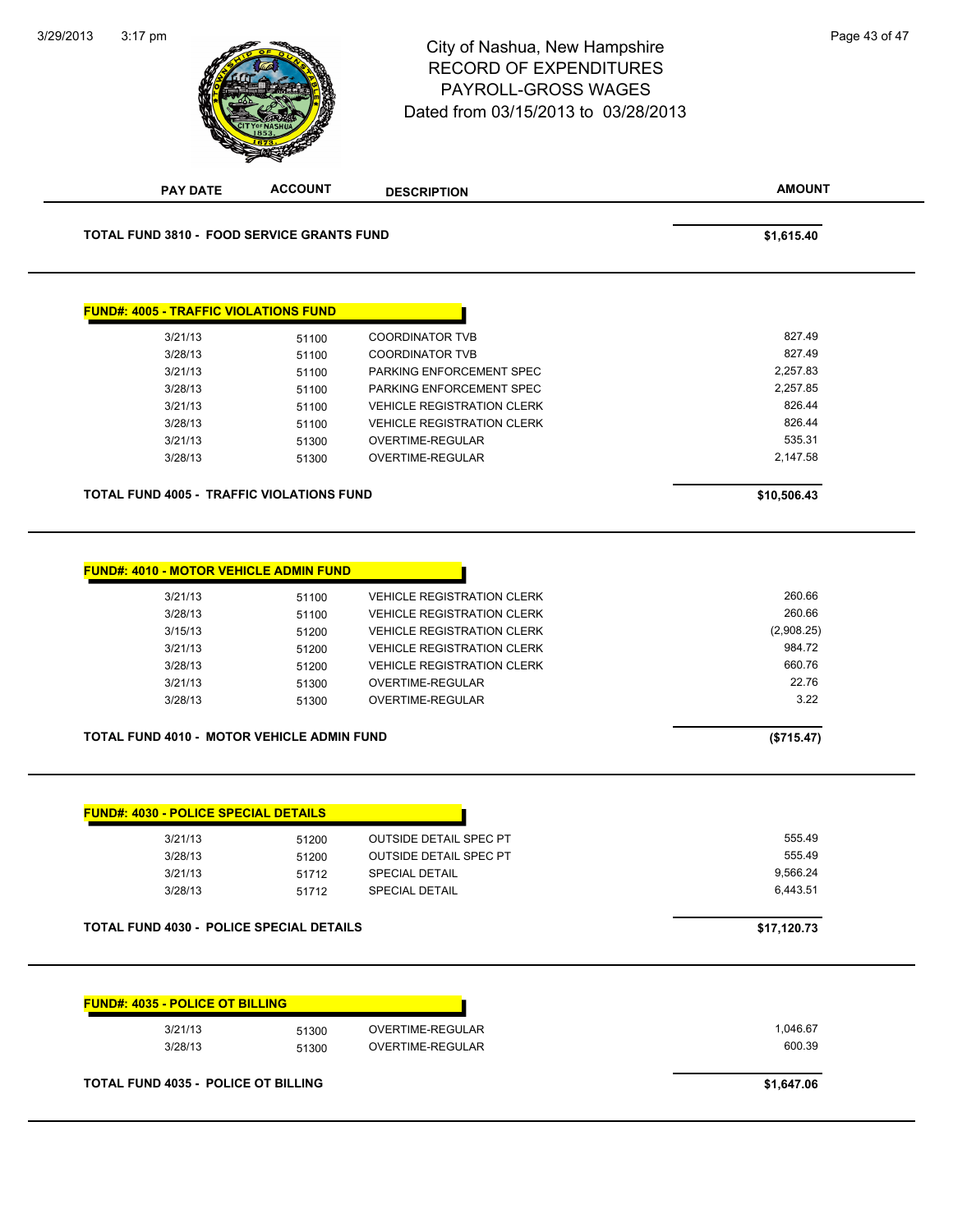3:17 pm<br> **City of Nashua, New Hampshire** Page 44 of 47 RECORD OF EXPENDITURES PAYROLL-GROSS WAGES Dated from 03/15/2013 to 03/28/2013

**AMOUNT PAY DATE ACCOUNT DESCRIPTION FUND#: 4065 - FIRE WATCHGUARDS FUND** 3/28/13 51712 SPECIAL DETAIL 5/28/13 51712 5 1,526.63 **TOTAL FUND 4065 - FIRE WATCHGUARDS FUND \$1,526.63 FUND#: 5010 - CAP PROJECTS-INFO TECHNOLOGY**

| <b>TOTAL FUND 5010 - CAP PROJECTS-INFO TECHNOLOGY</b> |       |                     | ( \$3,660.00) |
|-------------------------------------------------------|-------|---------------------|---------------|
| 3/28/13                                               | 51400 | WAGES TEMP-SEASONAL | (4, 110.00)   |
| 3/21/13                                               | 51400 | WAGES TEMP-SEASONAL | 450.00        |

| <b>FUND#: 6000 - SOLID WASTE FUND</b> |       |                                  |          |
|---------------------------------------|-------|----------------------------------|----------|
| 3/21/13                               | 51100 | ACCOUNTING COMPLIANCE MGR        | 148.93   |
| 3/28/13                               | 51100 | ACCOUNTING COMPLIANCE MGR        | 148.93   |
| 3/21/13                               | 51100 | ADMINISTRATIVE ASSISTANT I       | 617.57   |
| 3/28/13                               | 51100 | ADMINISTRATIVE ASSISTANT I       | 617.57   |
| 3/21/13                               | 51100 | ADMINISTRATIVE ASSISTANT II      | 934.75   |
| 3/28/13                               | 51100 | ADMINISTRATIVE ASSISTANT II      | 927.62   |
| 3/21/13                               | 51100 | AUTOMATIC COLLECTION EQUIP OPR   | 3,564.80 |
| 3/28/13                               | 51100 | AUTOMATIC COLLECTION EQUIP OPR   | 3,564.80 |
| 3/21/13                               | 51100 | <b>CITY ENGINEER</b>             | 289.38   |
| 3/28/13                               | 51100 | <b>CITY ENGINEER</b>             | 289.38   |
| 3/21/13                               | 51100 | <b>COLLECTION EQUIP OPR</b>      | 9,275.20 |
| 3/28/13                               | 51100 | <b>COLLECTION EQUIP OPR</b>      | 9,443.84 |
| 3/21/13                               | 51100 | DEP TREASURER TAX COLLECTOR      | 223.96   |
| 3/28/13                               | 51100 | DEP TREASURER TAX COLLECTOR      | 223.96   |
| 3/21/13                               | 51100 | DEPUTY MANAGER OF ENGINEERING    | 72.32    |
| 3/28/13                               | 51100 | DEPUTY MANAGER OF ENGINEERING    | 72.32    |
| 3/21/13                               | 51100 | <b>DIRECTOR PUBLIC WORKS</b>     | 199.96   |
| 3/28/13                               | 51100 | <b>DIRECTOR PUBLIC WORKS</b>     | 199.96   |
| 3/21/13                               | 51100 | DPW BILLING ACCOUNTANT           | 427.78   |
| 3/28/13                               | 51100 | DPW BILLING ACCOUNTANT           | 427.78   |
| 3/21/13                               | 51100 | DPW COLLECTIONS SPEC III         | 355.32   |
| 3/28/13                               | 51100 | DPW COLLECTIONS SPEC III         | 355.32   |
| 3/21/13                               | 51100 | DPW CONTRACT ADMINISTRATOR       | 106.15   |
| 3/28/13                               | 51100 | DPW CONTRACT ADMINISTRATOR       | 106.16   |
| 3/21/13                               | 51100 | <b>ENVIRONMENTAL ENGINEER</b>    | 1,219.71 |
| 3/28/13                               | 51100 | <b>ENVIRONMENTAL ENGINEER</b>    | 1,219.71 |
| 3/21/13                               | 51100 | <b>EQUIPMENT OPR LANDFILL</b>    | 6,254.40 |
| 3/28/13                               | 51100 | <b>EQUIPMENT OPR LANDFILL</b>    | 6,343.92 |
| 3/21/13                               | 51100 | <b>FINANCE AND ADMIN MANAGER</b> | 361.60   |
| 3/28/13                               | 51100 | FINANCE AND ADMIN MANAGER        | 361.60   |
| 3/21/13                               | 51100 | LICENSED SCALE OPERATOR          | 666.33   |
| 3/28/13                               | 51100 | LICENSED SCALE OPERATOR          | 666.33   |
| 3/21/13                               | 51100 | OPERATIONS MANAGER STREETS       | 166.62   |
| 3/28/13                               | 51100 | OPERATIONS MANAGER STREETS       | 166.62   |
| 3/21/13                               | 51100 | <b>RECYCLING COORDINATOR</b>     | 415.35   |
| 3/28/13                               | 51100 | <b>RECYCLING COORDINATOR</b>     | 0.00     |



# 3/29/2013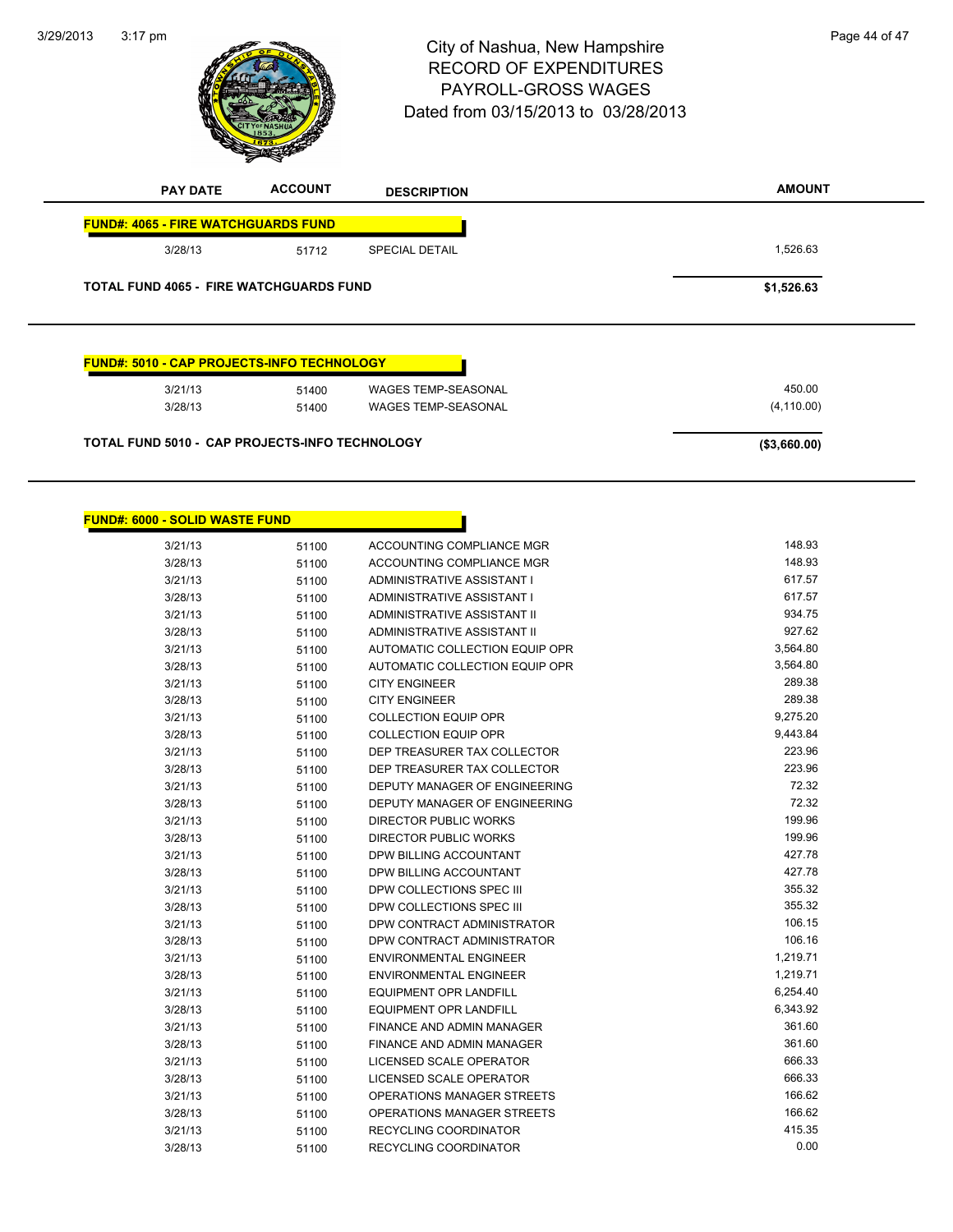

## 3:17 pm<br> **City of Nashua, New Hampshire** Page 45 of 47 RECORD OF EXPENDITURES PAYROLL-GROSS WAGES Dated from 03/15/2013 to 03/28/2013

| <b>PAY DATE</b>                           | <b>ACCOUNT</b> | <b>DESCRIPTION</b>            | <b>AMOUNT</b> |
|-------------------------------------------|----------------|-------------------------------|---------------|
| <b>FUND#: 6000 - SOLID WASTE FUND</b>     |                |                               |               |
| 3/21/13                                   | 51100          | SOLID WASTE FOREMAN           | 2,262.99      |
| 3/28/13                                   | 51100          | SOLID WASTE FOREMAN           | 2,206.40      |
| 3/21/13                                   | 51100          | SUPERINTENDENT OF SOLID WASTE | 1,485.69      |
| 3/28/13                                   | 51100          | SUPERINTENDENT OF SOLID WASTE | 1,485.69      |
| 3/21/13                                   | 51300          | OVERTIME-REGULAR              | 2,892.30      |
| 3/28/13                                   | 51300          | OVERTIME-REGULAR              | 4,766.24      |
| 3/28/13                                   | 55118          | TELEPHONE-CELLULAR            | 67.00         |
|                                           |                |                               |               |
| <b>TOTAL FUND 6000 - SOLID WASTE FUND</b> |                |                               | \$65,602.26   |

## **FUND#: 6200 - WASTEWATER FUND**

| 3/21/13 | 51100 | ACCOUNTING COMPLIANCE MGR            | 297.88   |
|---------|-------|--------------------------------------|----------|
| 3/28/13 | 51100 | <b>ACCOUNTING COMPLIANCE MGR</b>     | 297.88   |
| 3/21/13 | 51100 | <b>ADMINISTRATIVE ASSISTANT II</b>   | 791.44   |
| 3/28/13 | 51100 | <b>ADMINISTRATIVE ASSISTANT II</b>   | 791.44   |
| 3/21/13 | 51100 | <b>ANALYTICAL CHEMIST</b>            | 905.85   |
| 3/28/13 | 51100 | <b>ANALYTICAL CHEMIST</b>            | 855.63   |
| 3/21/13 | 51100 | <b>CITY ENGINEER</b>                 | 675.24   |
| 3/28/13 | 51100 | <b>CITY ENGINEER</b>                 | 675.24   |
| 3/21/13 | 51100 | <b>COLLECTION SYSTEM FOREMAN</b>     | 1,066.22 |
| 3/28/13 | 51100 | <b>COLLECTION SYSTEM FOREMAN</b>     | 1,066.22 |
| 3/21/13 | 51100 | <b>COLLECTION SYSTEMS OPERATOR</b>   | 3,655.20 |
| 3/28/13 | 51100 | <b>COLLECTION SYSTEMS OPERATOR</b>   | 3,655.21 |
| 3/21/13 | 51100 | COLLECTION SYSTEMS TECHNICIAN        | 1,912.80 |
| 3/28/13 | 51100 | <b>COLLECTION SYSTEMS TECHNICIAN</b> | 1,912.81 |
| 3/21/13 | 51100 | <b>CSO STORM WATER ENGINEER</b>      | 1,173.51 |
| 3/28/13 | 51100 | <b>CSO STORM WATER ENGINEER</b>      | 1,173.50 |
| 3/21/13 | 51100 | CSO TECHNICIAN INSPECTOR             | 974.24   |
| 3/28/13 | 51100 | <b>CSO TECHNICIAN INSPECTOR</b>      | 974.23   |
| 3/21/13 | 51100 | DEP TREASURER TAX COLLECTOR          | 223.96   |
| 3/28/13 | 51100 | DEP TREASURER TAX COLLECTOR          | 223.96   |
| 3/21/13 | 51100 | DEPUTY MANAGER OF ENGINEERING        | 723.20   |
| 3/28/13 | 51100 | DEPUTY MANAGER OF ENGINEERING        | 723.20   |
| 3/21/13 | 51100 | DIRECTOR PUBLIC WORKS                | 399.94   |
| 3/28/13 | 51100 | <b>DIRECTOR PUBLIC WORKS</b>         | 399.94   |
| 3/21/13 | 51100 | <b>DPW BILLING ACCOUNTANT</b>        | 427.78   |
| 3/28/13 | 51100 | DPW BILLING ACCOUNTANT               | 427.78   |
| 3/21/13 | 51100 | DPW COLLECTIONS SPEC III             | 355.33   |
| 3/28/13 | 51100 | DPW COLLECTIONS SPEC III             | 355.33   |
| 3/21/13 | 51100 | DPW CONTRACT ADMINISTRATOR           | 637.02   |
| 3/28/13 | 51100 | DPW CONTRACT ADMINISTRATOR           | 637.02   |
| 3/21/13 | 51100 | ELECTRICAL DIAGNOSTIC TECH I         | 2,038.40 |
| 3/28/13 | 51100 | ELECTRICAL DIAGNOSTIC TECH I         | 2,038.40 |
| 3/21/13 | 51100 | <b>ENGINEERING DESIGNER INSP</b>     | 223.72   |
| 3/28/13 | 51100 | <b>ENGINEERING DESIGNER INSP</b>     | 223.72   |
| 3/21/13 | 51100 | FINANCE AND ADMIN MANAGER            | 361.60   |
| 3/28/13 | 51100 | <b>FINANCE AND ADMIN MANAGER</b>     | 361.60   |
| 3/21/13 | 51100 | FLEET MANAGER STREET DEPT            | 341.90   |
| 3/28/13 | 51100 | FLEET MANAGER STREET DEPT            | 341.90   |
| 3/21/13 | 51100 | <b>FOREMAN MAINTENANCE</b>           | 1,131.49 |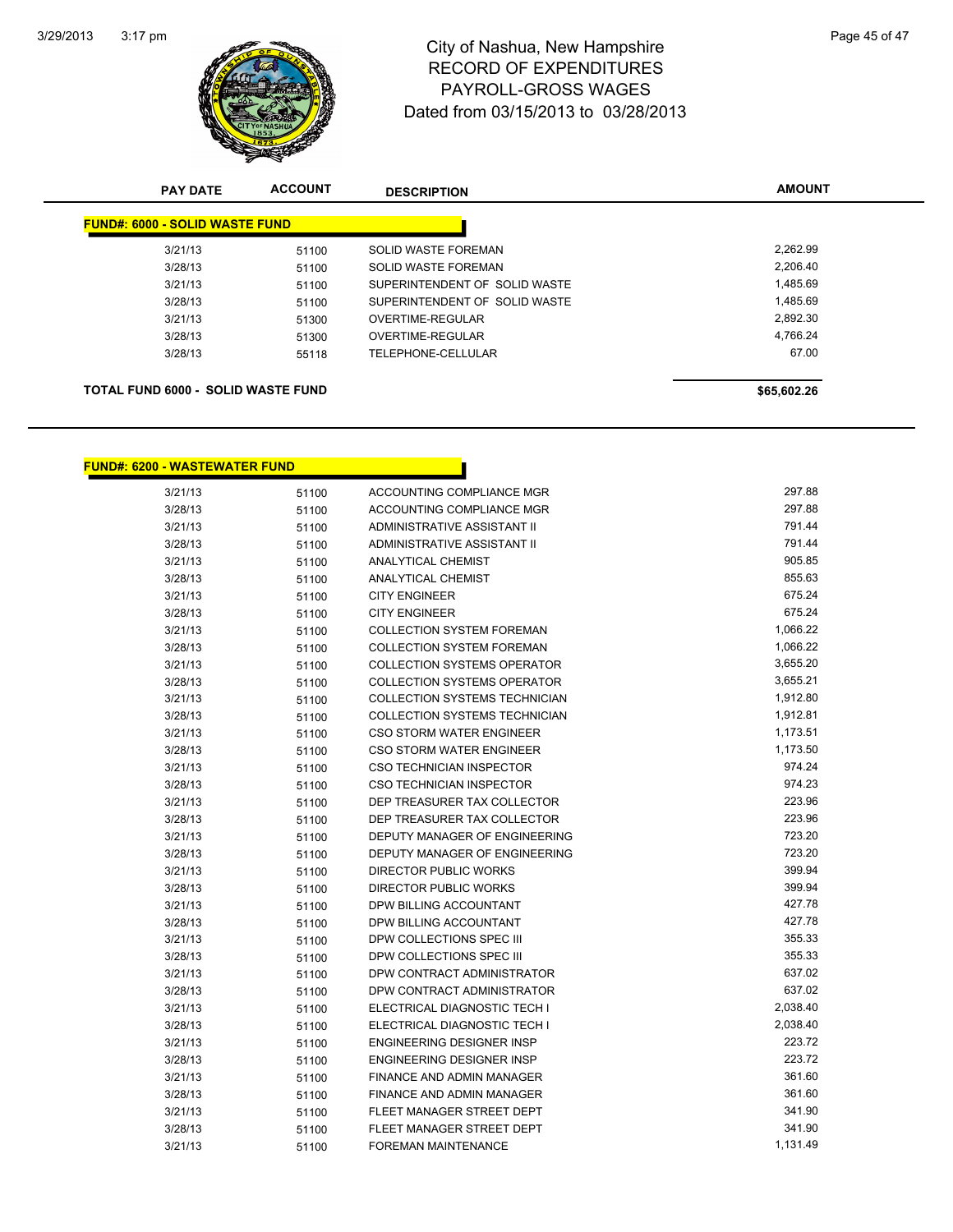

## 3:17 pm<br> **City of Nashua, New Hampshire** Page 46 of 47 RECORD OF EXPENDITURES PAYROLL-GROSS WAGES Dated from 03/15/2013 to 03/28/2013

| <b>PAY DATE</b>                          | <b>ACCOUNT</b> | <b>DESCRIPTION</b>                 | <b>AMOUNT</b> |
|------------------------------------------|----------------|------------------------------------|---------------|
| <b>FUND#: 6200 - WASTEWATER FUND</b>     |                |                                    |               |
| 3/28/13                                  | 51100          | <b>FOREMAN MAINTENANCE</b>         | 1,131.49      |
| 3/21/13                                  | 51100          | INDUSTRIAL PRETREATMENT COORD      | 1,131.51      |
| 3/28/13                                  | 51100          | INDUSTRIAL PRETREATMENT COORD      | 1,131.51      |
| 3/21/13                                  | 51100          | <b>MECHANIC WWTP 1ST CLASS</b>     | 1,963.20      |
| 3/28/13                                  | 51100          | <b>MECHANIC WWTP 1ST CLASS</b>     | 1,963.20      |
| 3/21/13                                  | 51100          | OPERATIONS MANAGER STREETS         | 166.61        |
| 3/28/13                                  | 51100          | OPERATIONS MANAGER STREETS         | 166.61        |
| 3/21/13                                  | 51100          | <b>OPERATOR II WWTP</b>            | 7,864.01      |
| 3/28/13                                  | 51100          | OPERATOR II WWTP                   | 7,864.81      |
| 3/21/13                                  | 51100          | <b>OPERATOR III WWTP</b>           | 3,086.00      |
| 3/28/13                                  | 51100          | <b>OPERATOR III WWTP</b>           | 3,086.00      |
| 3/21/13                                  | 51100          | <b>PROCESS CHEMIST</b>             | 1,052.88      |
| 3/28/13                                  | 51100          | PROCESS CHEMIST                    | 1,063.65      |
| 3/21/13                                  | 51100          | SUPERINTENDENT OF WASTEWATER       | 1,670.34      |
| 3/28/13                                  | 51100          | SUPERINTENDENT OF WASTEWATER       | 1,670.34      |
| 3/21/13                                  | 51100          | <b>SUPV LABORATORY</b>             | 1,131.51      |
| 3/28/13                                  | 51100          | <b>SUPV LABORATORY</b>             | 1,131.51      |
| 3/21/13                                  | 51100          | <b>WASTEWATER PROJECT ENGINEER</b> | 1,255.87      |
| 3/28/13                                  | 51100          | <b>WASTEWATER PROJECT ENGINEER</b> | 1,255.87      |
| 3/21/13                                  | 51300          | OVERTIME-REGULAR                   | 4,827.31      |
| 3/28/13                                  | 51300          | <b>OVERTIME-REGULAR</b>            | 4,728.97      |
| 3/28/13                                  | 51600          | <b>LONGEVITY</b>                   | 600.00        |
| 3/28/13                                  | 55118          | <b>TELEPHONE-CELLULAR</b>          | 34.00         |
| <b>TOTAL FUND 6200 - WASTEWATER FUND</b> |                |                                    | \$85,428.93   |

#### **FUND#: 6500 - PROPERTY & CASUALTY FUND**

| 3/21/13 | 51100 | <b>PROGRAM SUPV</b>            | 1.110.43 |
|---------|-------|--------------------------------|----------|
| 3/28/13 | 51100 | <b>PROGRAM SUPV</b>            | 1.110.43 |
| 3/21/13 | 51100 | PROPERTY AND CASUALTY ADJUSTER | 2.007.67 |
| 3/28/13 | 51100 | PROPERTY AND CASUALTY ADJUSTER | 2.007.67 |
| 3/21/13 | 51100 | <b>RISK MANAGER</b>            | 1.489.36 |
| 3/28/13 | 51100 | <b>RISK MANAGER</b>            | 1.489.36 |
| 3/21/13 | 51100 | SAFETY LOSS PREVENTION SPEC    | 990.86   |
| 3/28/13 | 51100 | SAFETY LOSS PREVENTION SPEC    | 990.86   |
| 3/21/13 | 59207 | WORKERS COMPENSATION CLAIMS    | 3.859.85 |
| 3/28/13 | 59207 | WORKERS COMPENSATION CLAIMS    | 4.182.24 |
| 3/21/13 | 59290 | LONG TERM DISABILITY CLAIMS    | 2.192.29 |
| 3/28/13 | 59290 | LONG TERM DISABILITY CLAIMS    | 1.796.69 |
|         |       |                                |          |

#### **TOTAL FUND 6500 - PROPERTY & CASUALTY FUND \$23,227.71**

#### **FUND#: 6600 - BENEFITS SELF INSURANCE FUND** 3/21/13 51100 DEPUTY MGR HUMAN RESOURCES 1,184.60 3/28/13 51100 DEPUTY MGR HUMAN RESOURCES 1,184.60 3/21/13 51100 EMPLOYEE BENEFITS ASSISTANT 543.58 3/28/13 51100 EMPLOYEE BENEFITS ASSISTANT 543.58